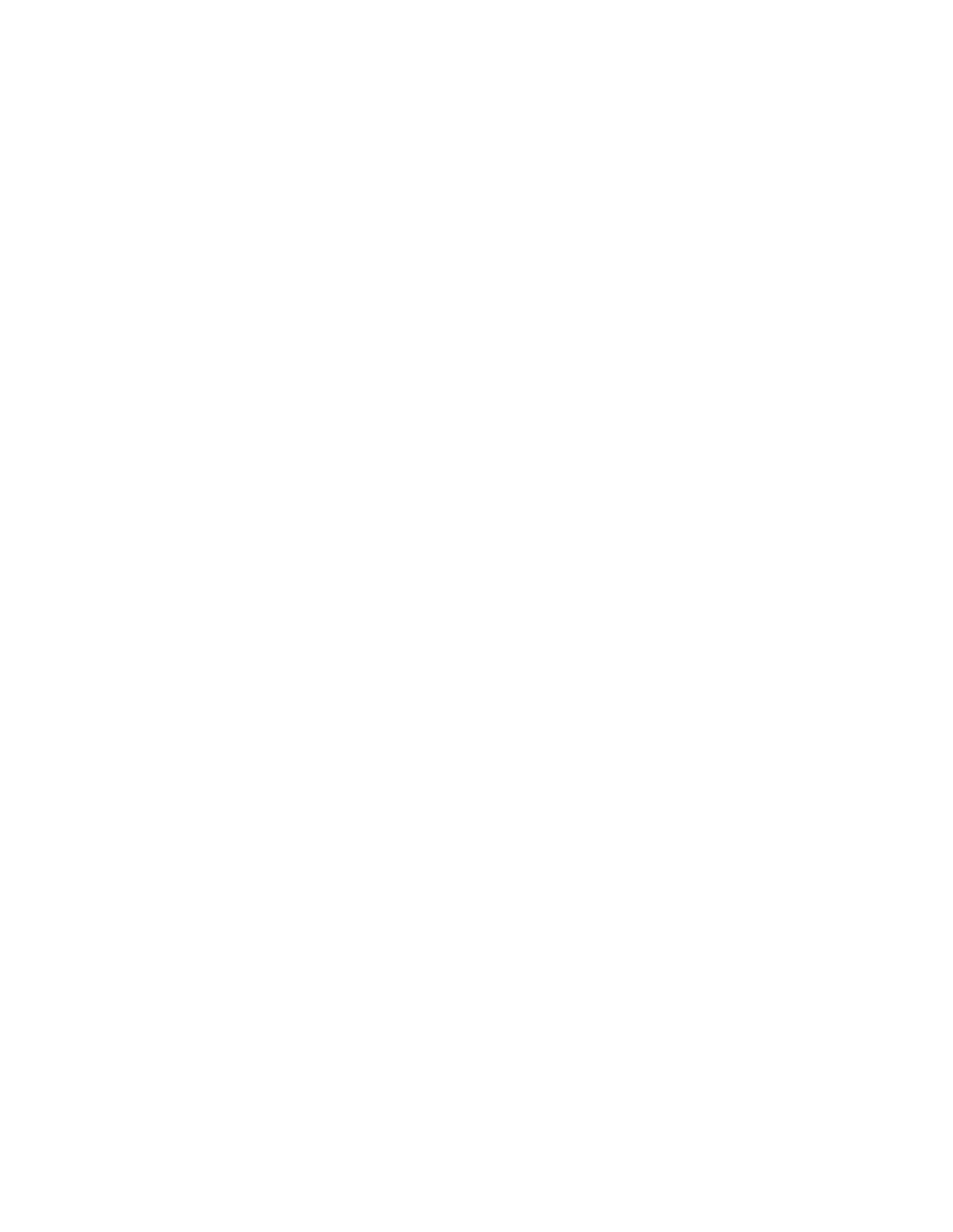# TABLE OF CONTENTS



| <b>INFRASTRUCTURE, ADMINISTRATIVE AND COMMUNITY SERVICES</b><br>Department of Information Technology and Telecommunications 105<br><b>PUBLIC SAFETY AND LEGAL AFFAIRS</b><br><b>BUSINESS AFFAIRS</b><br><b>NON-MAYORAL AGENCIES</b> | HEALTH, EDUCATION AND HUMAN SERVICES |  |
|-------------------------------------------------------------------------------------------------------------------------------------------------------------------------------------------------------------------------------------|--------------------------------------|--|
|                                                                                                                                                                                                                                     |                                      |  |
|                                                                                                                                                                                                                                     |                                      |  |
|                                                                                                                                                                                                                                     |                                      |  |
|                                                                                                                                                                                                                                     |                                      |  |
|                                                                                                                                                                                                                                     |                                      |  |
|                                                                                                                                                                                                                                     |                                      |  |
|                                                                                                                                                                                                                                     |                                      |  |
|                                                                                                                                                                                                                                     |                                      |  |
|                                                                                                                                                                                                                                     |                                      |  |
|                                                                                                                                                                                                                                     |                                      |  |
|                                                                                                                                                                                                                                     |                                      |  |
|                                                                                                                                                                                                                                     |                                      |  |
|                                                                                                                                                                                                                                     |                                      |  |
|                                                                                                                                                                                                                                     |                                      |  |
|                                                                                                                                                                                                                                     |                                      |  |
|                                                                                                                                                                                                                                     |                                      |  |
|                                                                                                                                                                                                                                     |                                      |  |
|                                                                                                                                                                                                                                     |                                      |  |
|                                                                                                                                                                                                                                     |                                      |  |
|                                                                                                                                                                                                                                     |                                      |  |
|                                                                                                                                                                                                                                     |                                      |  |
|                                                                                                                                                                                                                                     |                                      |  |
|                                                                                                                                                                                                                                     |                                      |  |
|                                                                                                                                                                                                                                     |                                      |  |
|                                                                                                                                                                                                                                     |                                      |  |
|                                                                                                                                                                                                                                     |                                      |  |
|                                                                                                                                                                                                                                     |                                      |  |
|                                                                                                                                                                                                                                     |                                      |  |
|                                                                                                                                                                                                                                     |                                      |  |
|                                                                                                                                                                                                                                     |                                      |  |
|                                                                                                                                                                                                                                     |                                      |  |
|                                                                                                                                                                                                                                     |                                      |  |
|                                                                                                                                                                                                                                     |                                      |  |
|                                                                                                                                                                                                                                     |                                      |  |
|                                                                                                                                                                                                                                     |                                      |  |
|                                                                                                                                                                                                                                     |                                      |  |
|                                                                                                                                                                                                                                     |                                      |  |
|                                                                                                                                                                                                                                     |                                      |  |
|                                                                                                                                                                                                                                     |                                      |  |
|                                                                                                                                                                                                                                     |                                      |  |
|                                                                                                                                                                                                                                     |                                      |  |
|                                                                                                                                                                                                                                     |                                      |  |
|                                                                                                                                                                                                                                     |                                      |  |
|                                                                                                                                                                                                                                     |                                      |  |
|                                                                                                                                                                                                                                     |                                      |  |
|                                                                                                                                                                                                                                     |                                      |  |
|                                                                                                                                                                                                                                     |                                      |  |
|                                                                                                                                                                                                                                     |                                      |  |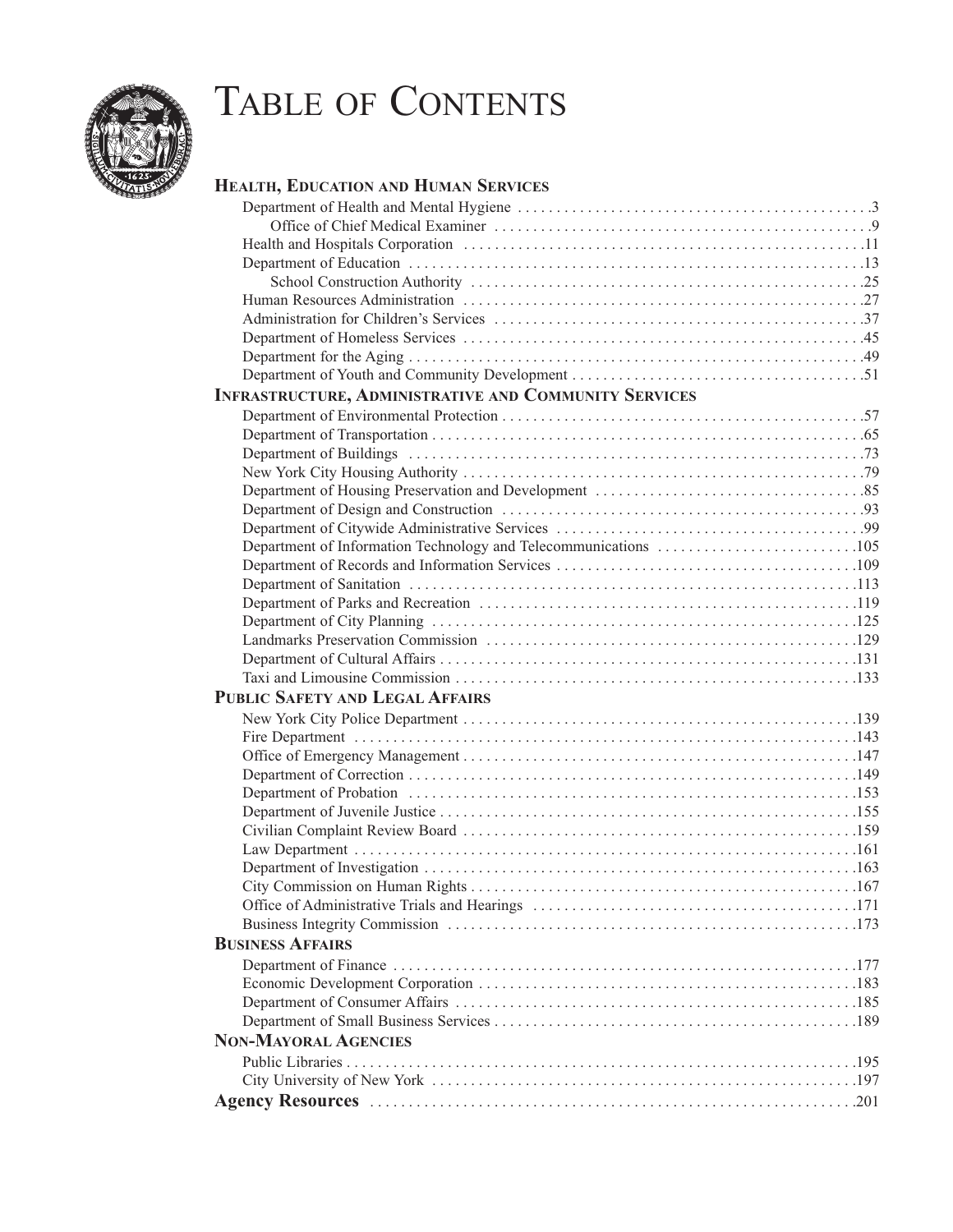# HEALTH, EDUCATION AND HUMAN SERVICES



Department of Health and Mental Hygiene Office of Chief Medical Examiner



Health and Hospitals Corporation



Department of Education **School Construction Authority** 



Human Resources Administration



Administration for Children's Services





Department for the Aging

Department of Youth and Community Development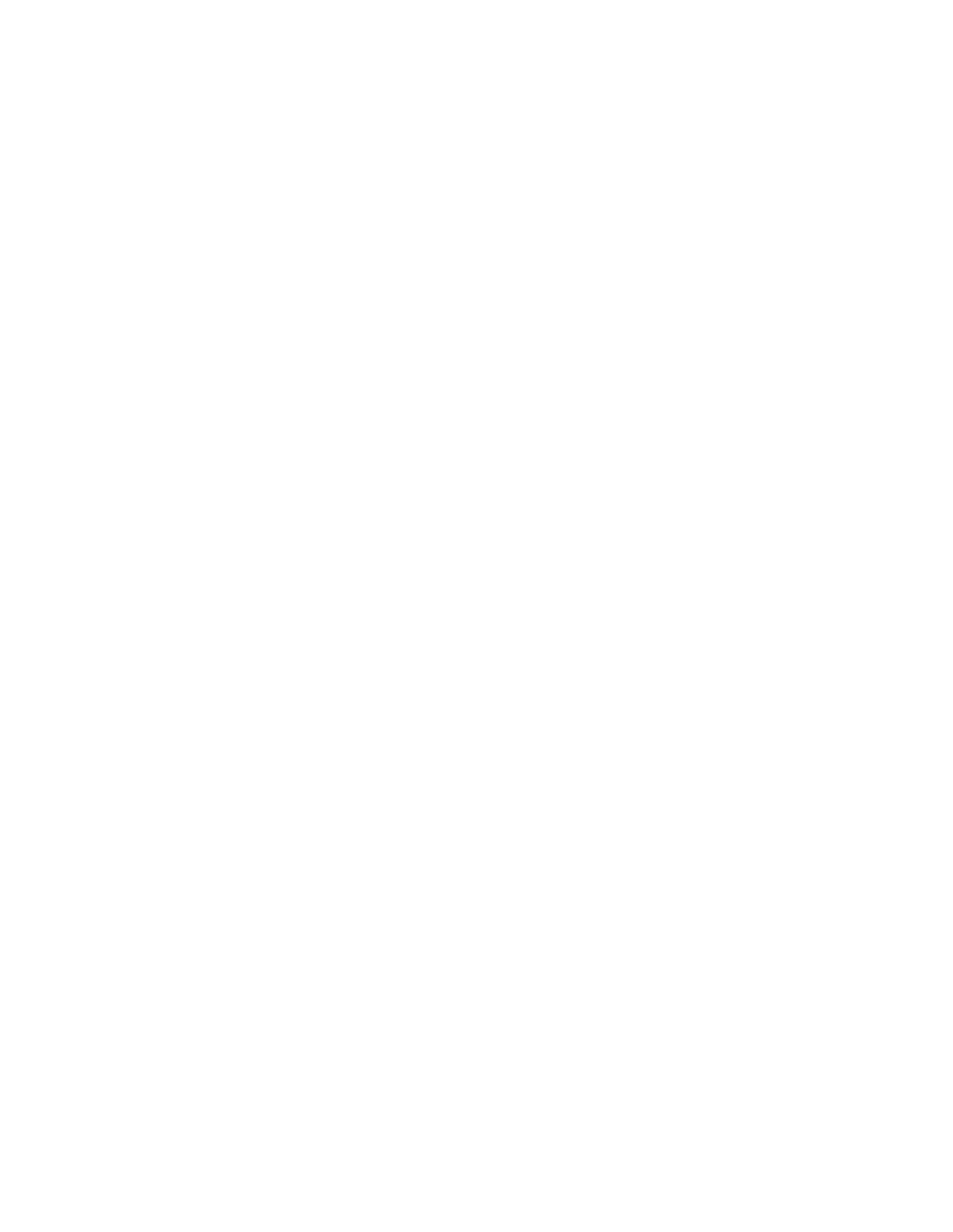| Indicator name:<br>Description:            | Adults who smoke (%)<br>The percent of adult New Yorkers who define themselves as current smokers<br>in the NYC Community Health Survey. Data is by calendar year.                                                                       |
|--------------------------------------------|------------------------------------------------------------------------------------------------------------------------------------------------------------------------------------------------------------------------------------------|
| Source:                                    | DOHMH Bureau of Epidemiology Services.                                                                                                                                                                                                   |
| Indicator name:<br>Description:            | Adults, aged 50+, who received a colonoscopy in the past ten years (%)<br>Adults, aged 50+, who received a colonoscopy screening test in the past ten<br>years as noted in the NYC Community Health Survey. Data is by calendar<br>year. |
| Source:                                    | DOHMH Bureau of Epidemiology Services.                                                                                                                                                                                                   |
| Indicator name:<br>Description:            | Seniors, aged $65+$ , who received a flu shot in the last 12 months $(\%)$<br>Seniors, aged 65+, who were immunized against influenza in the last 12<br>months as noted in the NYC Community Health Survey. Data is by calendar<br>year. |
| Source:                                    | DOHMH Bureau of Epidemiology Services.                                                                                                                                                                                                   |
| Indicator name:                            | Hospitalization rate for asthma among children ages 0-14 (per 1,000)                                                                                                                                                                     |
| Description:                               | children)<br>Children aged 0-14 who enter the hospital due to asthma, per 1,000 children<br>aged 0-14 residing in NYC. Data is by calendar year.                                                                                         |
| Source:                                    | New York State Department of Health.                                                                                                                                                                                                     |
| Indicator name:<br>Description:            | Infant mortality rate (per 1,000 live births)<br>Deaths of infants under one year of age per 1,000 live births in NYC. Data is<br>by calendar year.                                                                                      |
| Source:                                    | <b>DOHMH Bureau of Vital Statistics.</b>                                                                                                                                                                                                 |
| Indicator name:                            | Women who die from intimate partner homicide (per 100,000 women age<br>$12+)$                                                                                                                                                            |
| Description:                               | The three-year average rate of women who are victims of homicide by an<br>intimate partner.                                                                                                                                              |
| Source:                                    | NYC DOHMH Female Homicide and Injury Surveillance System, DOHMH<br><b>Bureau of Epidemiology Services</b>                                                                                                                                |
| Indicator name:                            | Children in the public schools who have completed required immunizations<br>(% )                                                                                                                                                         |
| Description:                               | The number of children in public schools who have completed all<br>immunizations required by the State Department of Health, divided by the<br>number of children enrolled in NYC public schools.                                        |
| Source:                                    | Department of Education.                                                                                                                                                                                                                 |
| Indicator name:<br>Description:<br>Source: | Number of Male Condoms Distributed (000)<br>The total number of male condoms distributed by DOHMH.<br><b>DOHMH Bureau of HIV Services</b>                                                                                                |
| Indicator name:<br>Description:<br>Source: | Individuals tested for HIV<br>The number of individuals tested for HIV by both conventional and rapid<br>tests.                                                                                                                          |
|                                            | DOHMH Bureau of Finance and Planning.                                                                                                                                                                                                    |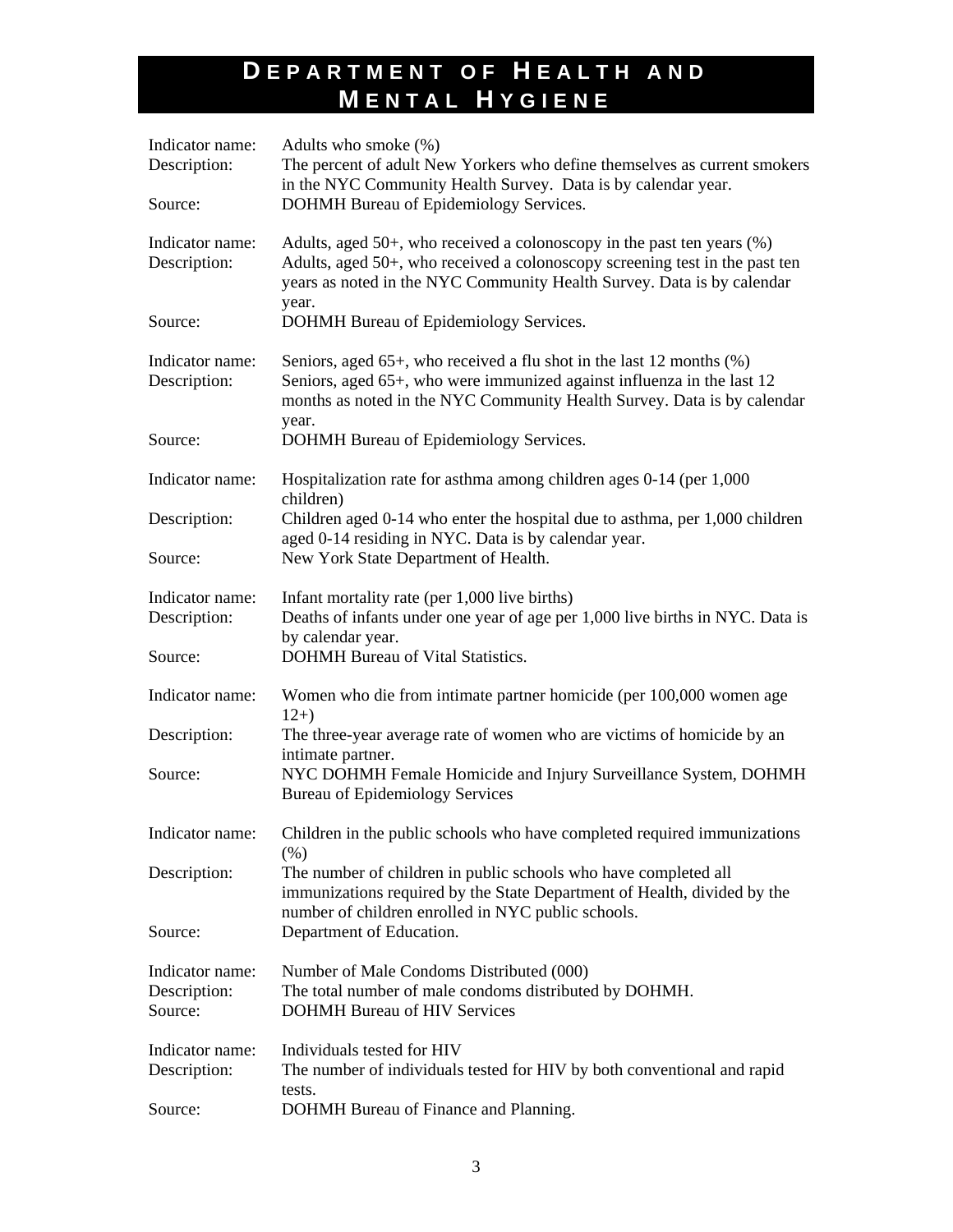| Indicator name:<br>Description:<br>Source: | New adult AIDS cases diagnosed<br>Number of new of adults or adolescent (13 years of age and above) cases<br>diagnosed that meet the federal Centers for Disease Control and Prevention's<br>definition of AIDS. Data is by calendar year.<br>NYC DOHMH HIV Surveillance and Epidemiology Program,<br>HIV/AIDS Surveillance Registry.                                                                                  |
|--------------------------------------------|------------------------------------------------------------------------------------------------------------------------------------------------------------------------------------------------------------------------------------------------------------------------------------------------------------------------------------------------------------------------------------------------------------------------|
| Indicator name:<br>Description:<br>Source: | New pediatric AIDS cases diagnosed<br>Number of new cases diagnosed of children, under 13 years of age, that meet<br>the federal Centers for Disease Control and Prevention's definition of AIDS.<br>Data is by calendar year. Confidentiality requirements prohibit reporting the<br>exact data when the figure falls below six for a given reporting period.<br>NYC DOHMH HIV Surveillance and Epidemiology Program, |
|                                            | HIV/AIDS Surveillance Registry.                                                                                                                                                                                                                                                                                                                                                                                        |
| Indicator name:<br>Description:            | Persons diagnosed, living and reported with HIV/AIDS<br>The number of persons diagnosed and living and reported with HIV (non-<br>AIDS) or HIV with AIDS in NYC at the end of the calendar year.                                                                                                                                                                                                                       |
| Source:                                    | NYC DOHMH HIV Surveillance and Epidemiology Program, HIV/AIDS<br>Surveillance Registry.                                                                                                                                                                                                                                                                                                                                |
| Indicator name:<br>Description:<br>Source: | Number of New Yorkers who die from HIV/AIDS (CY)<br>Number of New Yorkers aged 18 and older who die from HIV/AIDS.<br><b>DOHMH Bureau of Vital Statistics</b>                                                                                                                                                                                                                                                          |
| Indicator name:                            | Unduplicated clients enrolled in HIV/AIDS (Ryan White) health and<br>supportive services (FY March-February) (000)                                                                                                                                                                                                                                                                                                     |
| Description:                               | The number of unduplicated clients enrolled in federal grant-funded (Ryan<br>White) Comprehensive AIDS Resources Emergency Act Title I programs in<br>the March - February grant year.                                                                                                                                                                                                                                 |
| Source:                                    | Medical and Health Research Association of New York City, Inc.                                                                                                                                                                                                                                                                                                                                                         |
| Indicator name:<br>Description:            | Syphilis cases<br>The number of primary and secondary stage syphilis cases reported to<br>DOHMH.                                                                                                                                                                                                                                                                                                                       |
| Source:                                    | DOHMH Sexually Transmitted Disease Prevention and Control.                                                                                                                                                                                                                                                                                                                                                             |
| Indicator name:<br>Description:            | New tuberculosis cases<br>The number of new tuberculosis cases reported and confirmed by DOHMH.<br>Fiscal year data is by calendar year. Four-month data reflects the months<br>January-April.                                                                                                                                                                                                                         |
| Source:                                    | DOHMH Tuberculosis Control Program.                                                                                                                                                                                                                                                                                                                                                                                    |
| Indicator name:<br>Description:            | Patients who complete treatment for active tuberculosis (%)<br>The percent of patients who complete an appropriate treatment protocol for<br>drug-sensitive and drug-resistant strains of tuberculosis. Fiscal year data is<br>by calendar year. Four-month data reflects the months January-April.                                                                                                                    |
| Source:                                    | DOHMH Tuberculosis Control Program.                                                                                                                                                                                                                                                                                                                                                                                    |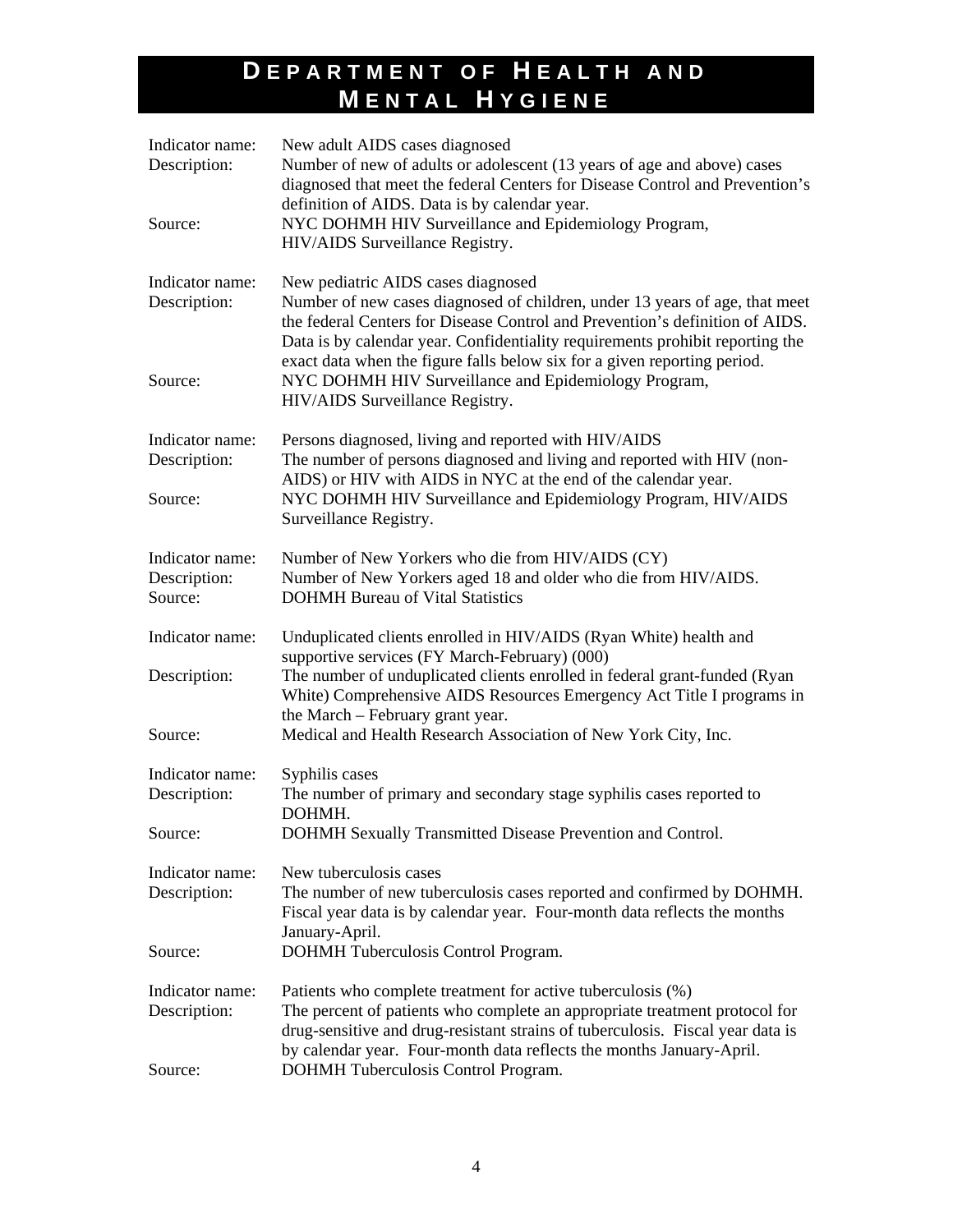| Indicator name:<br>Description:<br>Source: | West Nile virus cases reported<br>The number of reported human cases of encephalitis, aseptic meningitis or<br>other neurologic disease due to West Nile virus among residents of New<br>York City. Data is by calendar year.<br>DOHMH Communicable Disease Program.                                                                                                                                                                     |
|--------------------------------------------|------------------------------------------------------------------------------------------------------------------------------------------------------------------------------------------------------------------------------------------------------------------------------------------------------------------------------------------------------------------------------------------------------------------------------------------|
| Indicator name:<br>Description:            | Correctional Health: Total Number of Intake Exams<br>Number of total clinical visits including intake, sick call, primary care,<br>follow up, mental health, dental, and emergencies for incarcerated<br>individuals.                                                                                                                                                                                                                    |
| Source:                                    | DOHMH Division of Health Care Access and Improvement                                                                                                                                                                                                                                                                                                                                                                                     |
| Indicator name:<br>Description:            | Children with Early Intervention Program service plans (000)<br>The number of children with active Individualized Service Plans for the<br>provision of Early Intervention therapy services for developmental delays.<br>Fiscal year data reflects counts performed on December 1 to align with State<br>reporting on Early Intervention services. Four-month data reflects counts<br>performed on April1.                               |
| Source:                                    | New York City Early Intervention Program.                                                                                                                                                                                                                                                                                                                                                                                                |
| Indicator name:<br>Description:<br>Source: | Adult New Yorkers without a regular doctor (%) (CY 02-06)<br>Number of New Yorkers aged 18 and older without a regular doctor<br>Community Health Survey; DOHMH Bureau of Epidemiology Services                                                                                                                                                                                                                                          |
| Indicator name:<br>Description:            | Screening rates for breast cancer (CY 02-06) (%)<br>The proportion of women aged $40+$ who reported receiving a mammogram<br>in the past two years.                                                                                                                                                                                                                                                                                      |
| Source:                                    | Community Health Survey; DOHMH Bureau of Epidemiology Services.                                                                                                                                                                                                                                                                                                                                                                          |
| Indicator name:<br>Description:            | Screening rates for cervical cancer $(CY 02-06)$ (%)<br>Proportion of women 18 and older who reported receiving a pap smear in the<br>past three years.                                                                                                                                                                                                                                                                                  |
| Source:                                    | Community Health Survey; DOHMH Bureau of Epidemiology Services.                                                                                                                                                                                                                                                                                                                                                                          |
| Indicator name:<br>Description:            | Calls to LifeNet (000)<br>The number of calls received on the Department's LifeNet call lines,<br>including the Spanish language line, AYUDESE, and Asian LifeNet.                                                                                                                                                                                                                                                                       |
| Source:                                    | Mental Health Association of New York City, Inc.                                                                                                                                                                                                                                                                                                                                                                                         |
| Indicator name:<br>Description:            | Individuals in the assisted outpatient mental health treatment program<br>The number of individuals in the Assisted Outpatient Treatment Program, a<br>State-mandated program that provides appropriate support to individuals<br>with mental illnesses who are a threat to themselves and others. Data reflects<br>the count on the first day of the month after the reporting period, i.e. fiscal<br>data reflects data from July 1st. |
| Source:                                    | NYC Department of Health and Mental Hygiene.                                                                                                                                                                                                                                                                                                                                                                                             |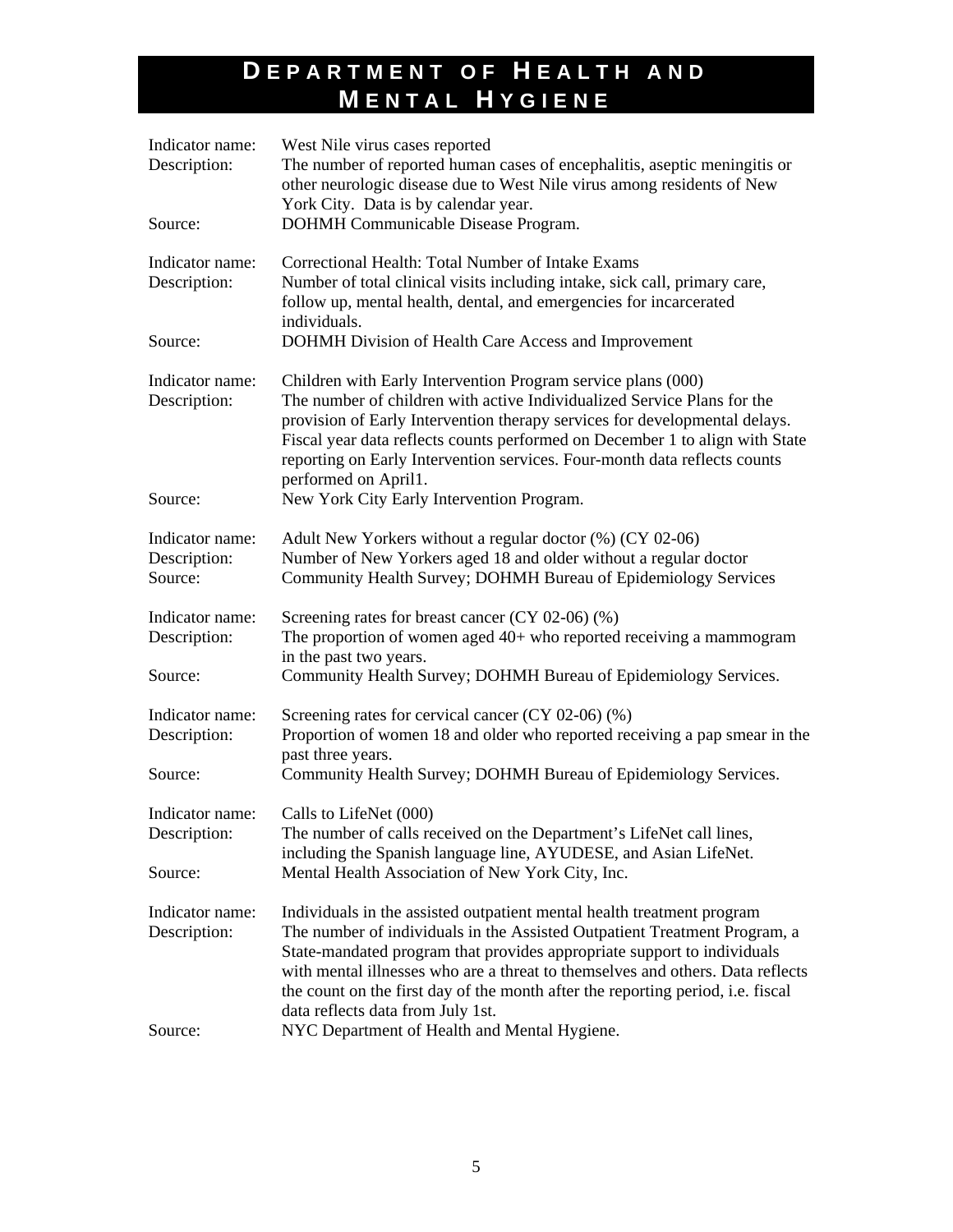| Indicator name:                 | Units of supportive housing available to persons with severe mental illness<br>diagnosis (000)                                                                                                                                                                                                                                                                                                                                                                                                                                                                                                                       |
|---------------------------------|----------------------------------------------------------------------------------------------------------------------------------------------------------------------------------------------------------------------------------------------------------------------------------------------------------------------------------------------------------------------------------------------------------------------------------------------------------------------------------------------------------------------------------------------------------------------------------------------------------------------|
| Description:                    | The number of beds in service, both licensed and unlicensed, from all City<br>and State mental health funding sources. Supportive housing units provide<br>services that help clients live in community-based settings as independently<br>as possible.                                                                                                                                                                                                                                                                                                                                                              |
| Source:                         | New York State Office of Mental Health.                                                                                                                                                                                                                                                                                                                                                                                                                                                                                                                                                                              |
| Indicator name:<br>Description: | Number of individuals using buprenorphine for the first time<br>Total number of individuals who had a buprenorphine prescription, a<br>medication used to treat opiate addiction, filled for the first time at some<br>point during the year.                                                                                                                                                                                                                                                                                                                                                                        |
| Source:                         | NYS DOH Bureau of Narcotics Enforcement.                                                                                                                                                                                                                                                                                                                                                                                                                                                                                                                                                                             |
| Indicator name:<br>Description: | Deaths due to drug abuse<br>Deaths due to use of, or accidental poisoning by, psychoactive substances.<br>Excludes alcohol and tobacco. Data is by calendar year.                                                                                                                                                                                                                                                                                                                                                                                                                                                    |
| Source:                         | <b>DOHMH Bureau of Vital Statistics.</b>                                                                                                                                                                                                                                                                                                                                                                                                                                                                                                                                                                             |
| Indicator name:<br>Description: | Alcohol-related deaths (CY 02-05)<br>The number of deaths from the direct effects of alcohol, alcohol-related<br>injury and violence, alcohol-related diseases, and other alcohol-related<br>causes.                                                                                                                                                                                                                                                                                                                                                                                                                 |
| Source:                         | Vital Statistics + Community Health Survey; DOHMH Division of<br>Epidemiology                                                                                                                                                                                                                                                                                                                                                                                                                                                                                                                                        |
| Indicator name:                 | Childhood Blood Lead Levels<br>New cases among children less than 18 years requiring environmental<br>intervention for lead poisoning                                                                                                                                                                                                                                                                                                                                                                                                                                                                                |
| Description:                    | The number of newly identified children less than 18 years old with a venous<br>blood lead level test result that requires environmental intervention. The<br>Environmental Intervention Blood Lead Level (EIBLL), effective August 2,<br>2004 in accordance with Local Law 1 of 2004, is a venous blood level<br>greater than or equal to 15 micrograms per deciliter. Previously, the EIBLL<br>was a venous blood lead level greater than or equal to 20 micrograms per<br>deciliter, or two tests at 15-19 micrograms per deciliter taken at least three<br>months apart where the second test was a venous type. |
| Source:                         | DOHMH Lead Poisoning Prevention Program.                                                                                                                                                                                                                                                                                                                                                                                                                                                                                                                                                                             |
| Indicator name:                 | Childhood Blood Lead Levels<br>- New cases among children less than 18 years<br>requiring environmental intervention for lead poisoning-Primary address<br>inspected within 5 business days (%)                                                                                                                                                                                                                                                                                                                                                                                                                      |
| Description:                    | The percent of new lead poisoning cases identified requiring environmental<br>remediation that are inspected within 5 business days.                                                                                                                                                                                                                                                                                                                                                                                                                                                                                 |
| Source:                         | <b>DOHMH Lead Poisoning Prevention Program</b>                                                                                                                                                                                                                                                                                                                                                                                                                                                                                                                                                                       |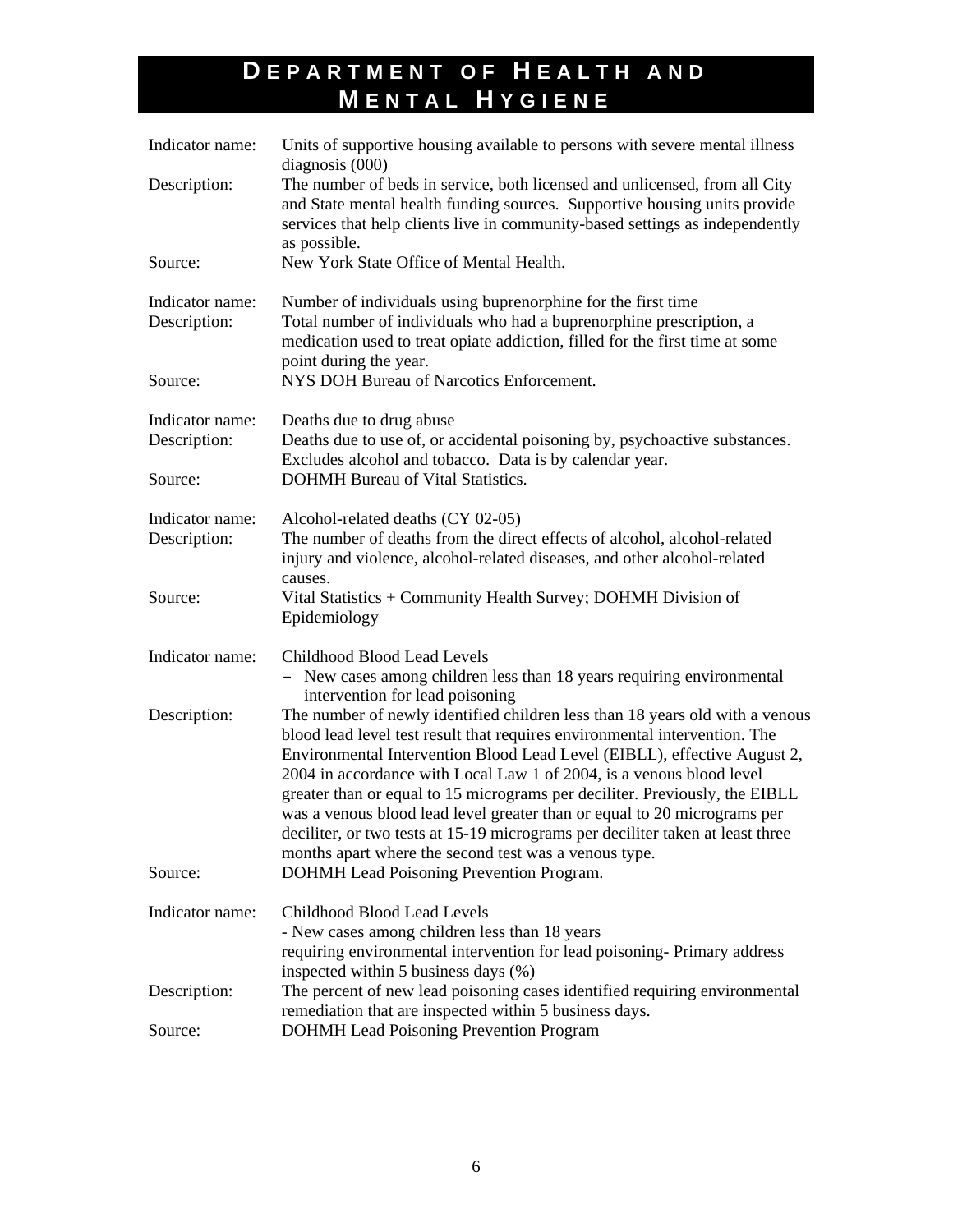| Indicator name:                            | Childhood Blood Lead Levels<br>New cases among children aged 6 months to less than 6 years with blood<br>lead levels greater than or equal to 10 micrograms per deciliter                                                                                                                                                                                                                                                                                                                                                    |
|--------------------------------------------|------------------------------------------------------------------------------------------------------------------------------------------------------------------------------------------------------------------------------------------------------------------------------------------------------------------------------------------------------------------------------------------------------------------------------------------------------------------------------------------------------------------------------|
| Description:                               | The number of newly identified children, ages 6 month to less than 6 years,<br>with a blood lead test level at or above 10 micrograms per deciliter.                                                                                                                                                                                                                                                                                                                                                                         |
| Source:                                    | DOHMH Lead Poisoning Prevention Program.                                                                                                                                                                                                                                                                                                                                                                                                                                                                                     |
| Indicator name:<br>Description:            | Daycare site complaints received<br>Total number of regulatory complaints, such as unlicensed operation, lack of<br>or poor supervision of children, poor housekeeping, rats, mice, roaches,<br>inappropriate discipline of children and child abuse, received regarding all<br>types of day care, including family, school age, group family and group day<br>care.                                                                                                                                                         |
| Source:                                    | Day Care Complaint log.                                                                                                                                                                                                                                                                                                                                                                                                                                                                                                      |
| Indicator name:<br>Description:            | Day Care Initial site inspections<br>Total number of complete inspections, identified as Initial Inspections,<br>performed by the Public Health Sanitarian or and Early Childhood<br>Educational Consultant disciplines staff of the Department of Health<br>and Mental Hygiene's Bureau of Day Care to any permitted, licensed,<br>or registered site, including those that are overdue for renewal. An<br>Initial Inspection is the first in a potential series of inspections,<br>dependent on the finding of violations. |
| Source:                                    | DOHMH Bureau of Day Care.                                                                                                                                                                                                                                                                                                                                                                                                                                                                                                    |
| Indicator name:<br>Description:            | Restaurants inspected (%)<br>The number of restaurants with at least one inspection performed, divided by<br>the number of permitted restaurants in New York City, not including mobile<br>vending units.                                                                                                                                                                                                                                                                                                                    |
| Source:                                    | <b>DOHMH</b> Division of Environmental Health.                                                                                                                                                                                                                                                                                                                                                                                                                                                                               |
| Indicator name:<br>Description:<br>Source: | Food service establishments that require reinspection (%)<br>The percent of food service establishments requiring reinspection due to<br>initial inspection results.<br>DOHMH Division of Environmental Health.                                                                                                                                                                                                                                                                                                              |
| Indicator name:<br>Description:<br>Source: | Total pest control complaints received by DOHMH (000)<br>The total number of pest control complaints received by DOHMH.<br>DOHMH Division of Environmental Health.                                                                                                                                                                                                                                                                                                                                                           |
| Indicator name:<br>Description:            | Pest control referrals by DSNY to DOHMH (000)<br>The total number of inspections conducted by DSNY and referred to<br>DOHMH for extermination.                                                                                                                                                                                                                                                                                                                                                                               |
| Source:                                    | DOHMH Division of Environmental Health.                                                                                                                                                                                                                                                                                                                                                                                                                                                                                      |
| Indicator name:<br>Description:<br>Source: | Pest control exterminations performed (000)<br>The total number of exterminations performed by DOHMH to abate rodent<br>infestation.<br>DOHMH Division of Environmental Health.                                                                                                                                                                                                                                                                                                                                              |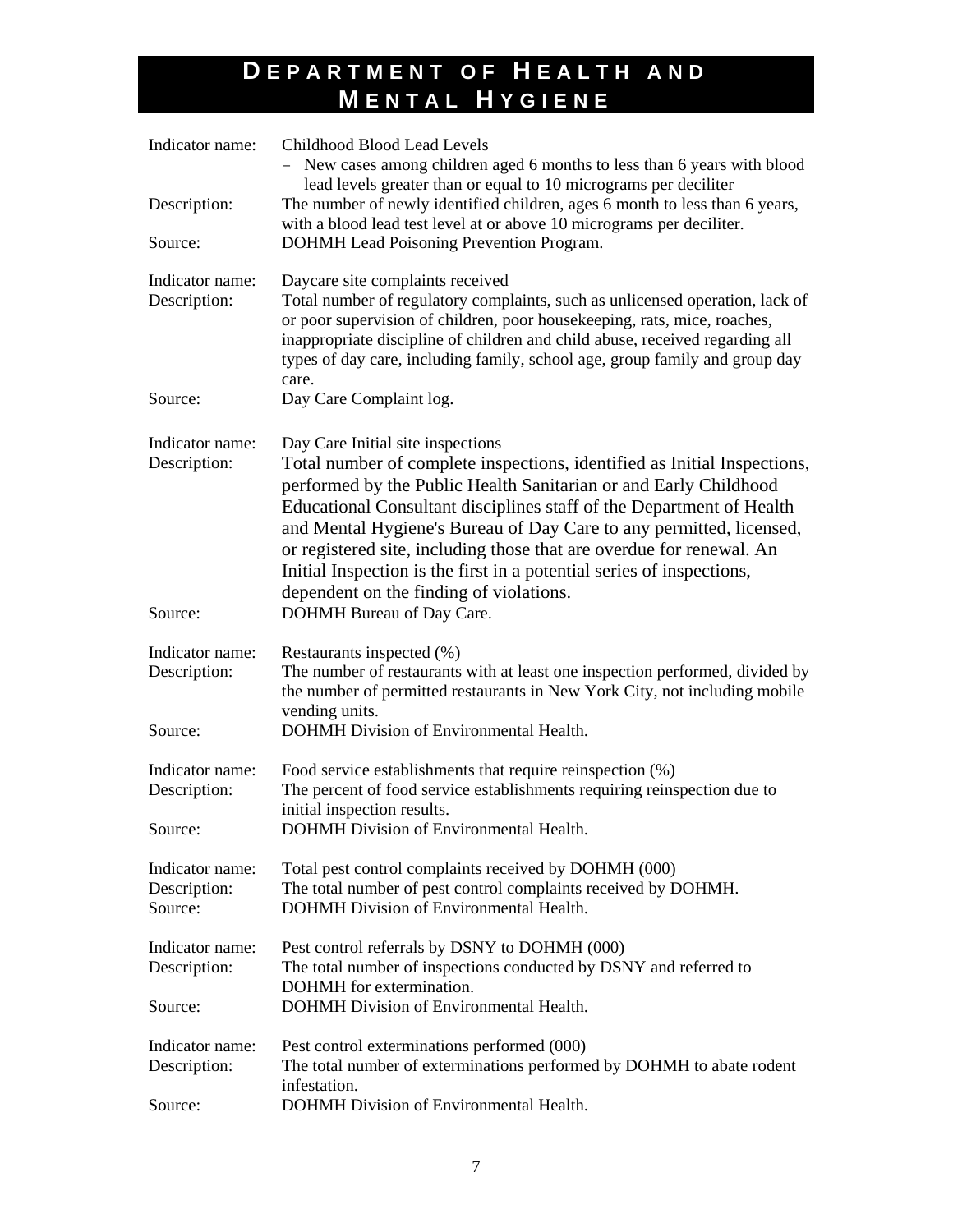| Indicator name:                 | Compliance inspections failed due to signs of active rats (as a percent of<br>properties failing initial inspections due to signs of active rats) (%)                                                                                                             |
|---------------------------------|-------------------------------------------------------------------------------------------------------------------------------------------------------------------------------------------------------------------------------------------------------------------|
| Description:                    | The number of properties receiving rodent inspections that failed their<br>compliance inspection, divided by the number of those properties that failed<br>their initial inspection as a result of 'signs of active rats' – the most serious<br>rodent violation. |
| Source:                         | <b>DOHMH</b> Division of Environmental Health.                                                                                                                                                                                                                    |
| Indicator name:                 | Dog licenses issued $(000)$                                                                                                                                                                                                                                       |
| Description:<br>Source:         | The number of new and renewal dog licenses processed by DOHMH.<br>DOHMH Division of Environmental Health.                                                                                                                                                         |
| Indicator name:<br>Description: | Average response time for mailed requests for birth certificates (days)<br>The average number of days between receipt of application and the mailing<br>out of a birth certificate.                                                                               |
| Source:                         | DOHMH Office of Vital Records.                                                                                                                                                                                                                                    |
| Indicator name:                 | Average response time for mailed requests for death certificates (days)                                                                                                                                                                                           |
| Description:                    | The average number of days between receipt of application and the mailing<br>out of a death certificate.                                                                                                                                                          |
| Source:                         | DOHMH Office of Vital Records.                                                                                                                                                                                                                                    |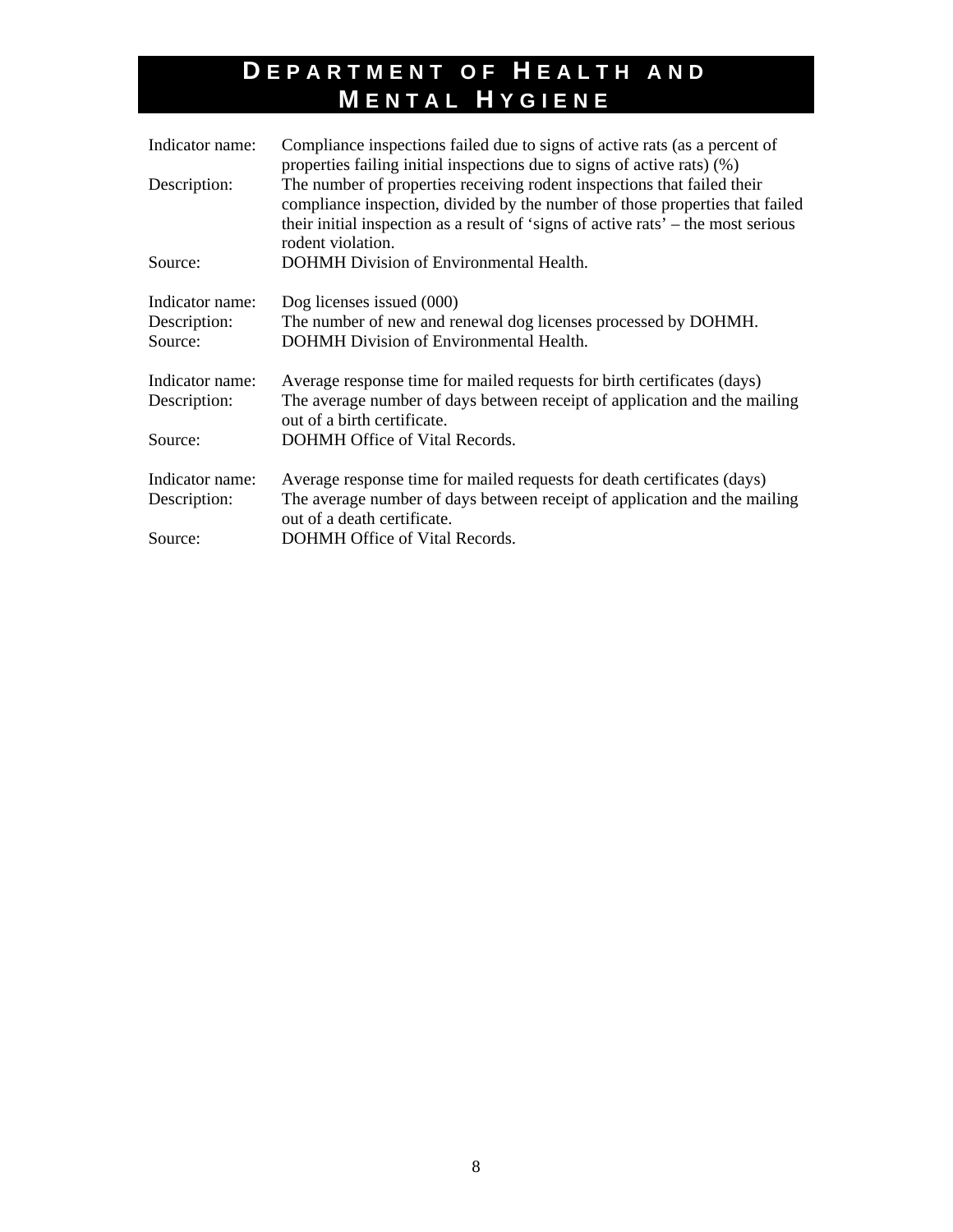### **O FFICE OF C HIEF M EDICAL E XAMINER**

| Indicator name:<br>Description:            | MLI scene arrivals in median time (hours)<br>MLIs are investigators who make the preliminary review of all cases. They<br>visit about one-third of all cases accepted by OCME.                                                                                                                                                                                                                                                 |
|--------------------------------------------|--------------------------------------------------------------------------------------------------------------------------------------------------------------------------------------------------------------------------------------------------------------------------------------------------------------------------------------------------------------------------------------------------------------------------------|
| Source:                                    | IT MEANS System.                                                                                                                                                                                                                                                                                                                                                                                                               |
| Indicator name:<br>Description:            | Median time to complete autopsy reports (days)<br>Median time to complete autopsy reports, which detail the cause and manner<br>of death and as well as other findings, after autopsy completion.                                                                                                                                                                                                                              |
| Source:                                    | Records Unit.                                                                                                                                                                                                                                                                                                                                                                                                                  |
| Indicator name:<br>Description:<br>Source: | Median time to process cremation requests (hours)<br>Median time to process requests for approval for a cremation.<br>Communications Unit.                                                                                                                                                                                                                                                                                     |
| Indicator name:<br>Description:            | Median time to complete toxicology cases (days)<br>The median number of days for the Forensic Toxicology Laboratory to<br>perform analysis on fatality victims to determine the presence of drugs and<br>other toxic substances in human fluids and tissues, in order to evaluate their<br>role in the cause or manner of death, measured in age from the time OCME<br>receives the case.                                      |
| Source:                                    | Forensic Toxicology Laboratory.                                                                                                                                                                                                                                                                                                                                                                                                |
| Indicator name:<br>Description:            | Median time to complete toxicology sexual assault cases (days)<br>Median time for sexual assault cases to be screened by the Forensic<br>Toxicology Laboratory for the presence of volatiles, opiates,<br>benzoylecgonine, barbiturates, salicylates, acetaminophen, and basic drugs<br>from the time OCME receives the case.                                                                                                  |
| Source:                                    | Forensic Toxicology Laboratory.                                                                                                                                                                                                                                                                                                                                                                                                |
| Indicator name:<br>Description:            | Median time to complete toxicology DUI cases (days)<br>Median time to complete Driving While Intoxicated cases analyzed to<br>determine the presence of ethanol and other drugs from the time OCME<br>receives the case.                                                                                                                                                                                                       |
| Source:                                    | Forensic Toxicology Laboratory.                                                                                                                                                                                                                                                                                                                                                                                                |
| Description:                               | Indicator name: Average days to complete analysis of a DNA case<br>The average number of days for the Forensic Biology DNA Laboratory to<br>perform chemical, immunological, biochemical, and molecular biological<br>analysis on submitted evidence to identify the source of the collected<br>specimens in cases such as homicides, sexual assaults and burglaries,<br>measured in age from the time OCME receives the case. |
| Source:                                    | Forensic Biology DNA Laboratory.                                                                                                                                                                                                                                                                                                                                                                                               |
| Indicator name:                            | Median time to complete DNA homicide cases, from evidence submission to<br>report (days)                                                                                                                                                                                                                                                                                                                                       |
| Description:                               | Median time to complete fatality cases that undergo genetic marker analysis<br>to help identify the origin of biological specimens using DNA testing from<br>the time OCME receives the case.                                                                                                                                                                                                                                  |
| Source:                                    | Forensic Biology DNA Laboratory.                                                                                                                                                                                                                                                                                                                                                                                               |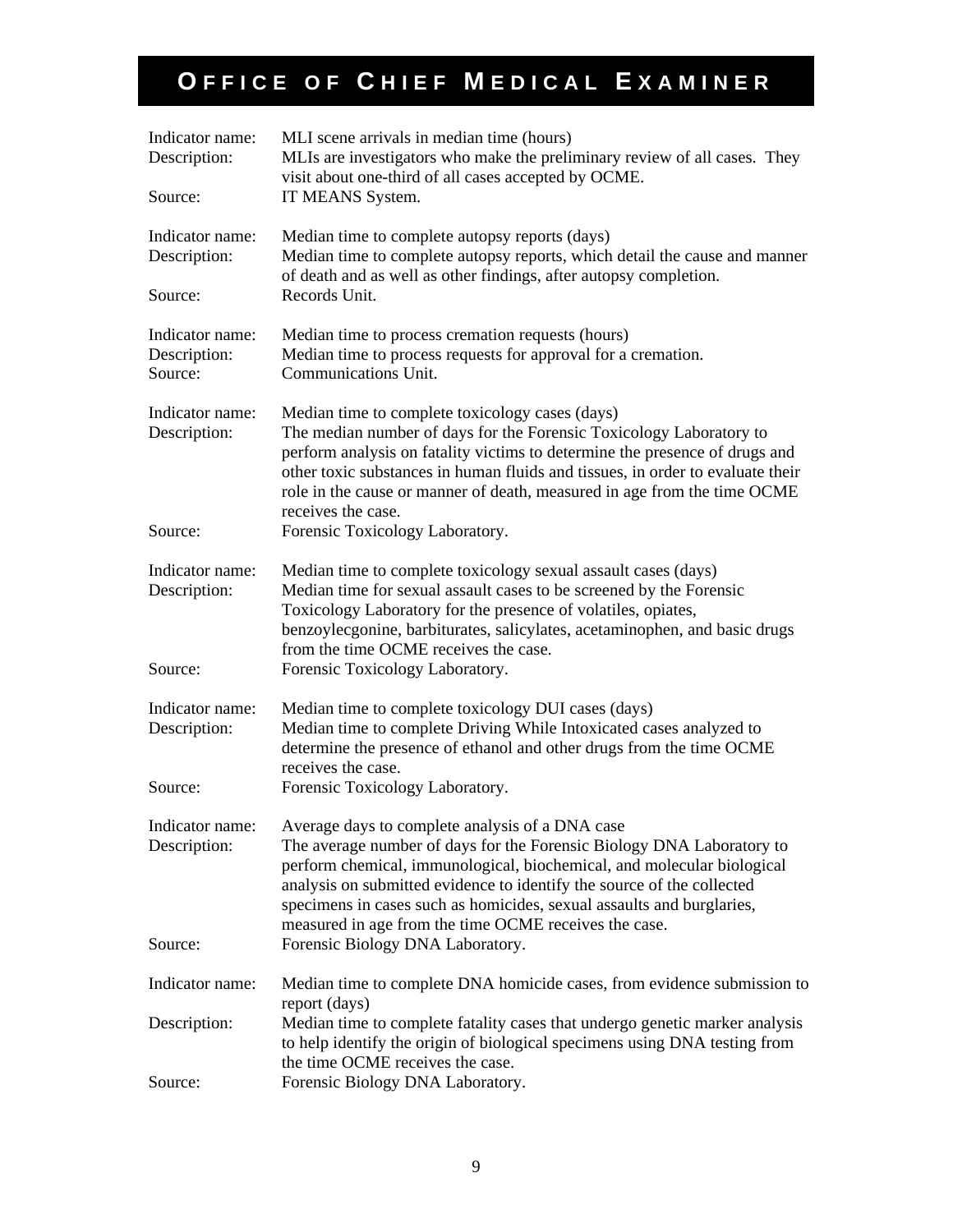### **O FFICE OF C HIEF M EDICAL E XAMINER**

| Indicator name: | Median Time to Complete DNA property crime cases, from evidence<br>submission to report (days)                                                                                 |
|-----------------|--------------------------------------------------------------------------------------------------------------------------------------------------------------------------------|
| Description:    | DNA analysis is used to analyze evidence from crime scenes.                                                                                                                    |
| Source:         | Forensic Biology DNA Laboratory.                                                                                                                                               |
| Indicator name: | Median time to complete DNA sexual assault cases, from evidence<br>submission to report (days)                                                                                 |
| Description:    | Median time to complete sexual assault cases analyzed using DNA from the<br>time OCME receives the case.                                                                       |
| Source:         | Forensic Biology DNA Laboratory.                                                                                                                                               |
| Indicator name: | DNA matches with profiles in database                                                                                                                                          |
| Description:    | The number of DNA samples from biological evidence found at a crime<br>scene that match the DNA profiles stored in the Combined DNA Index<br>System (CODIS) national database. |
| Source:         | Forensic Biology DNA Laboratory.                                                                                                                                               |
| Indicator name: | Remains recovered following a disaster or mass fatality incident<br>(cumulative)                                                                                               |
| Description:    | The cumulative number of human remains recovered following a mass<br>fatality incident.                                                                                        |
| Source:         | Investigations/Special Operations Unit.                                                                                                                                        |
| Indicator name: | Remains identified following a disaster (cumulative)                                                                                                                           |
| Description:    | The cumulative number of human remains recovered from a disaster site that<br>have been identified.                                                                            |
| Source:         | Forensic Biology DNA Laboratory/WTC Records Unit.                                                                                                                              |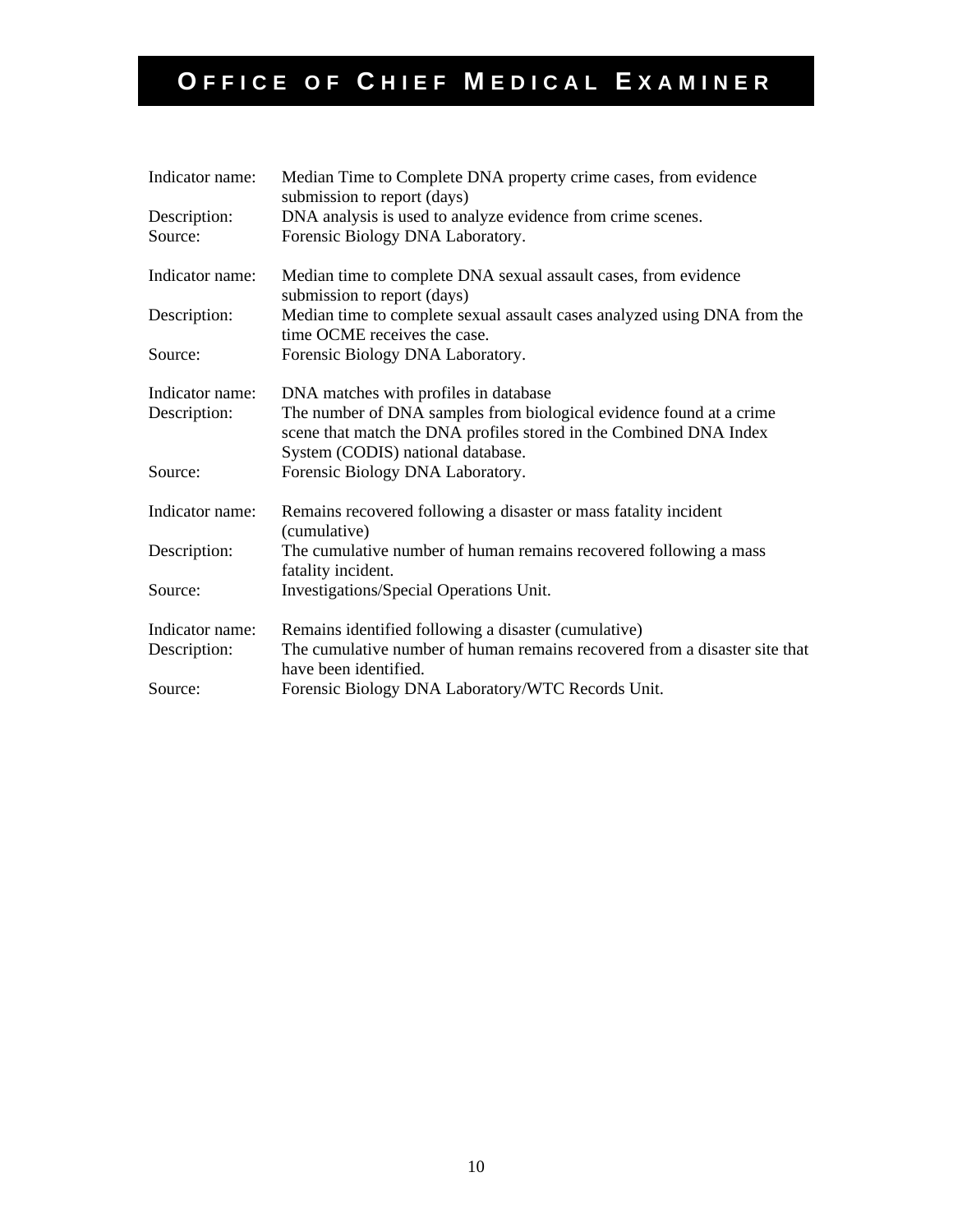### **H EALTH AND H OSPITALS C ORPORATION**

| Indicator name:<br>Description: | Percentage of prenatal patients retained in care through delivery<br>This indicator tracks prenatal retention rates within an HHC facility. It<br>reflects the percentage of women who had three or more OB visits to the<br>same facility throughout the course of their pregnancy and delivered at the<br>Network where they had their OB clinic visits. Data is collected quarterly<br>and corresponds to the relative period of the previous calendar year. |
|---------------------------------|-----------------------------------------------------------------------------------------------------------------------------------------------------------------------------------------------------------------------------------------------------------------------------------------------------------------------------------------------------------------------------------------------------------------------------------------------------------------|
| Source:                         | Health and Hospitals Corporation (HHC) Product Line Manager database.                                                                                                                                                                                                                                                                                                                                                                                           |
| Indicator name:                 | The percent of eligible women age 40 to 70 receiving a mammogram<br>screening from HHC                                                                                                                                                                                                                                                                                                                                                                          |
| Description:                    | The percentage of eligible women age 40 to 70, who have made a primary<br>care or women's health visit at an HHC facility during the last two years,<br>receiving a mammography screening.                                                                                                                                                                                                                                                                      |
| Source:                         | <b>HHC MISYS Data Warehouse</b>                                                                                                                                                                                                                                                                                                                                                                                                                                 |
| Indicator name:                 | Percent of HIV patients using dedicated HIV clinics                                                                                                                                                                                                                                                                                                                                                                                                             |
| Description:                    | The percentage of all HIV/AIDS patients at HHC's acute care facilities who<br>use dedicated HIV clinics.                                                                                                                                                                                                                                                                                                                                                        |
| Source:                         | HHC Ambulatory Care Database.                                                                                                                                                                                                                                                                                                                                                                                                                                   |
| Indicator name:<br>Description: | Percent of two-year olds immunized<br>The percent of all two-year old HHC patients that are immunized at HHC<br>clinics and hospitals. Method of collection involves a chart review annually<br>in the first quarter (July-September) of the fiscal year. The quarterly data is<br>representative of the Fiscal Year.                                                                                                                                           |
| Source:                         | HHC Quality Assurance Committee of the Board Report.                                                                                                                                                                                                                                                                                                                                                                                                            |
| Indicator name:                 | General care average length of stay (excluding psychiatric and rehabilitation<br>discharges) (days)                                                                                                                                                                                                                                                                                                                                                             |
| Description:                    | The average number of days that a patient remains in the hospital, excluding<br>psychiatry and rehabilitation services.                                                                                                                                                                                                                                                                                                                                         |
| Source:                         | HHC Monthly Inpatient Utilization Report.                                                                                                                                                                                                                                                                                                                                                                                                                       |
| Indicator name:<br>Description: | Emergency room revisits for adult patients with asthma (%)<br>The percent of emergency room revisits for adult patients with asthma within<br>seven days of discharge from the emergency room.                                                                                                                                                                                                                                                                  |
| Source:                         | HHC Ambulatory Care Database.                                                                                                                                                                                                                                                                                                                                                                                                                                   |
| Indicator name:<br>Description: | Emergency room revisits for pediatric patients with asthma (%)<br>The percent of children with asthma who revisit the emergency room within<br>seven days of discharge from the emergency room.                                                                                                                                                                                                                                                                 |
| Source:                         | HHC Ambulatory Care Database.                                                                                                                                                                                                                                                                                                                                                                                                                                   |
| Indicator name:                 | Percent of Adult psychiatry patients discharged with principal psychiatry<br>diagnoses who are readmitted within 15 days.                                                                                                                                                                                                                                                                                                                                       |
| Description:                    | The percent of adult patients discharged with principal psychiatry diagnoses<br>who are readmitted within 15 days.                                                                                                                                                                                                                                                                                                                                              |
| Source:                         | HHC Product Line Manager database.                                                                                                                                                                                                                                                                                                                                                                                                                              |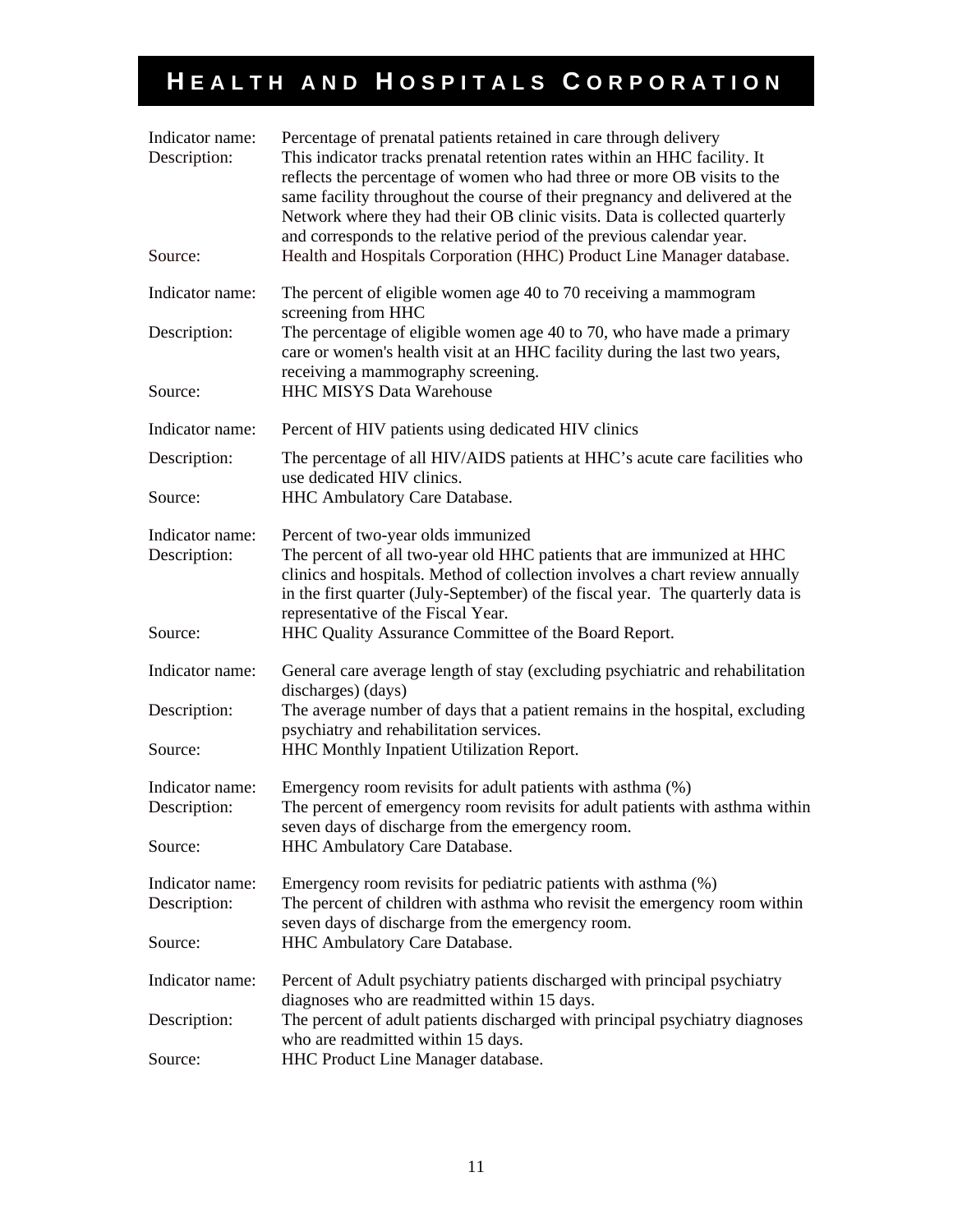### **H EALTH AND H OSPITALS C ORPORATION**

| Indicator name:                 | Average time spent by patient for a primary care visit at hospitals and<br>diagnostic treatment centers (minutes)                                                                                                                               |
|---------------------------------|-------------------------------------------------------------------------------------------------------------------------------------------------------------------------------------------------------------------------------------------------|
| Description:                    | Average time, in minutes, spent by patient from arrival to departure for a<br>primary care visit (adult medicine, pediatric and women's health) at an HHC<br>hospital or diagnostic and treatment center (D&TC). Data is presented<br>annually. |
| Source:                         | HHC Ambulatory Care Restructuring Initiative Reporting Database.                                                                                                                                                                                |
| Indicator name:<br>Description: | Uninsured patients served<br>The number of patients without health insurance served by HHC. Data is<br>presented annually.                                                                                                                      |
| Source:                         | HHC Product Line Manager database.                                                                                                                                                                                                              |
| Indicator name:                 | Total Medicaid Managed Care, Child Health Plus and Family Health Plus<br>enrollees                                                                                                                                                              |
| Description:                    | The number of individuals enrolled in these public insurance programs at<br>HHC facilities.                                                                                                                                                     |
| Source:                         | MetroPlus Health Plan Reconciliation Reports and New York State Child<br>Health Plus and Family Health Plus Programs.                                                                                                                           |
| Indicator name:                 | Medicaid MetroPlus enrollees including Child Health Plus and Family<br><b>Health Plus enrollees</b>                                                                                                                                             |
| Description:                    | The number of Medicaid managed care recipients enrolled in HHC's<br>MetroPlus health maintenance plan.                                                                                                                                          |
| Source:                         | MetroPlus Health Plan Reconciliation Reports.                                                                                                                                                                                                   |
| Indicator name:                 | Net days of revenue for Accounts Receivable                                                                                                                                                                                                     |
| Description:                    | Net days of revenue in patient accounts receivables including inpatient and<br>outpatient (industry standard is 70 days).                                                                                                                       |
| Source:                         | Finance                                                                                                                                                                                                                                         |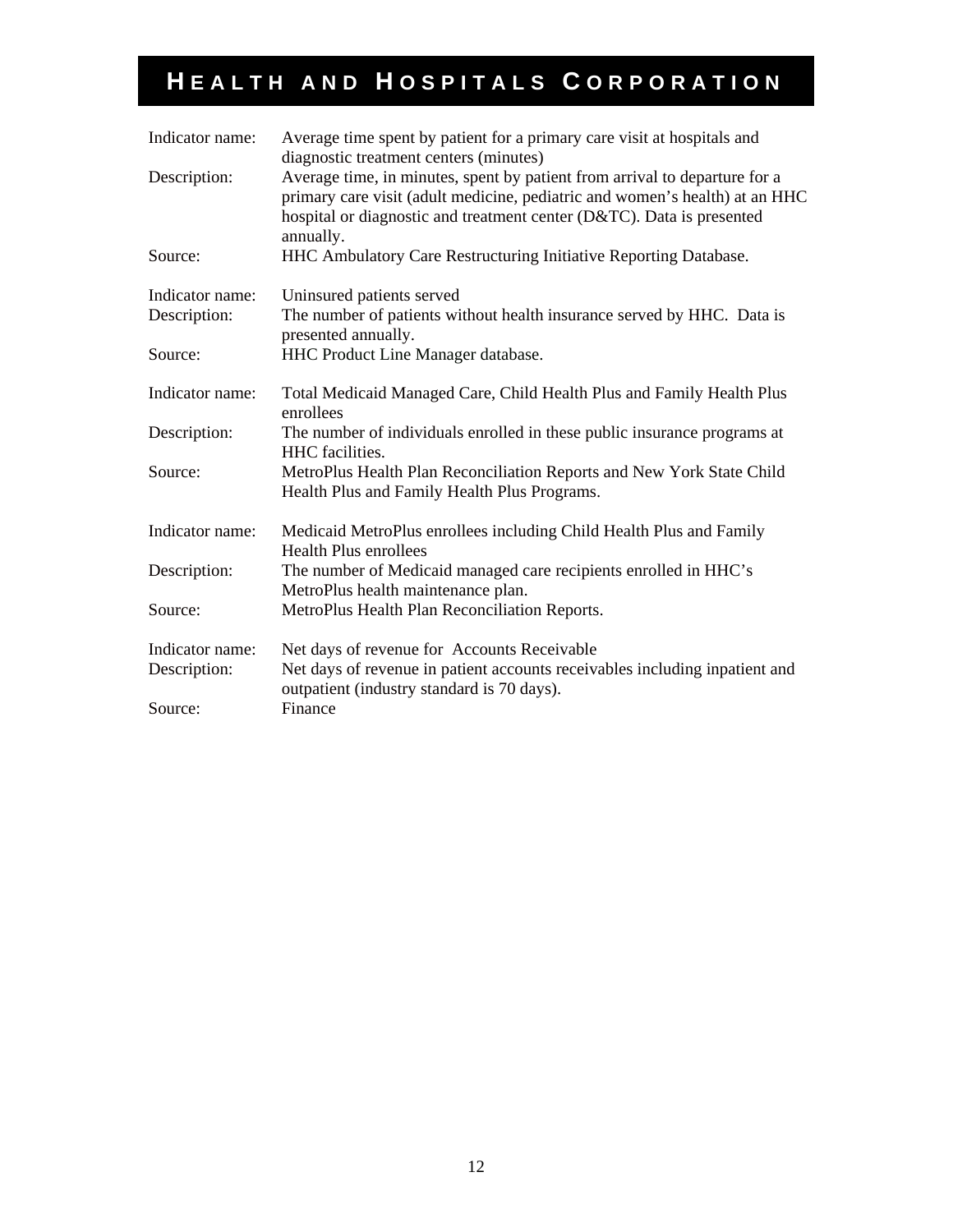| Indicator name:<br>Description:<br>Source: | Percent of schools with scores of Well Developed on School Quality Reviews<br>The number of schools with scores of "well developed" divided by the total<br>number of schools that have had reviews.<br>Division of Assessment and Accountability                                                                      |
|--------------------------------------------|------------------------------------------------------------------------------------------------------------------------------------------------------------------------------------------------------------------------------------------------------------------------------------------------------------------------|
| Indicator name:<br>Description:            | Percent of schools with scores of Proficient on School Quality Reviews<br>The number of schools with scores of "proficient" divided by the total number<br>of schools that have had reviews.                                                                                                                           |
| Source:                                    | Division of Assessment and Accountability                                                                                                                                                                                                                                                                              |
| Indicator name:<br>Description:            | Percent of schools with scores of Undeveloped on School Quality Reviews<br>The number of schools with scores of "undeveloped" divided by the total<br>number of schools that have had reviews.                                                                                                                         |
| Source:                                    | Division of Assessment and Accountability                                                                                                                                                                                                                                                                              |
| Indicator name:<br>Description:<br>Source: | Percent of schools receiving an A on school Progress Report<br>Percent of schools receiving an A on school Progress Report<br>Division of Assessment and Accountability                                                                                                                                                |
| Indicator name:<br>Description:<br>Source: | Percent of schools receiving a B on school Progress Report<br>Percent of schools receiving a B on school Progress Report<br>Division of Assessment and Accountability                                                                                                                                                  |
| Indicator name:<br>Description:<br>Source: | Percent of schools receiving a C on school Progress Report<br>Percent of schools receiving a C on school Progress Report<br>Division of Assessment and Accountability                                                                                                                                                  |
| Indicator name:<br>Description:<br>Source: | Percent of schools receiving a D on school Progress Report<br>Percent of schools receiving a D on school Progress Report<br>Division of Assessment and Accountability                                                                                                                                                  |
| Indicator name:<br>Description:<br>Source: | Percent of schools receiving an F on school Progress Report<br>Percent of schools receiving an F on school Progress Report<br>Division of Assessment and Accountability                                                                                                                                                |
| Description:                               | Indicator name: Student enrollment as of October 31 in grades pre-kindergarten to 12 (000)<br>The number of students on the October 31st audited register, not including<br>charter school students, for a given school year. By February DOE completes<br>an audit of schools to verify October 31st enrollment data. |
| Source:                                    | Automate the School system.                                                                                                                                                                                                                                                                                            |
| Indicator name:                            | Average daily attendance (%)<br>Elementary/middle (%)<br>High school $(\%)$                                                                                                                                                                                                                                            |
| Description:                               | The percentage of students present as calculated by the number of students<br>present divided by the number of students present and absent, not including<br>charter school students, for each school day.                                                                                                             |
| Source:                                    | Automate the School system.                                                                                                                                                                                                                                                                                            |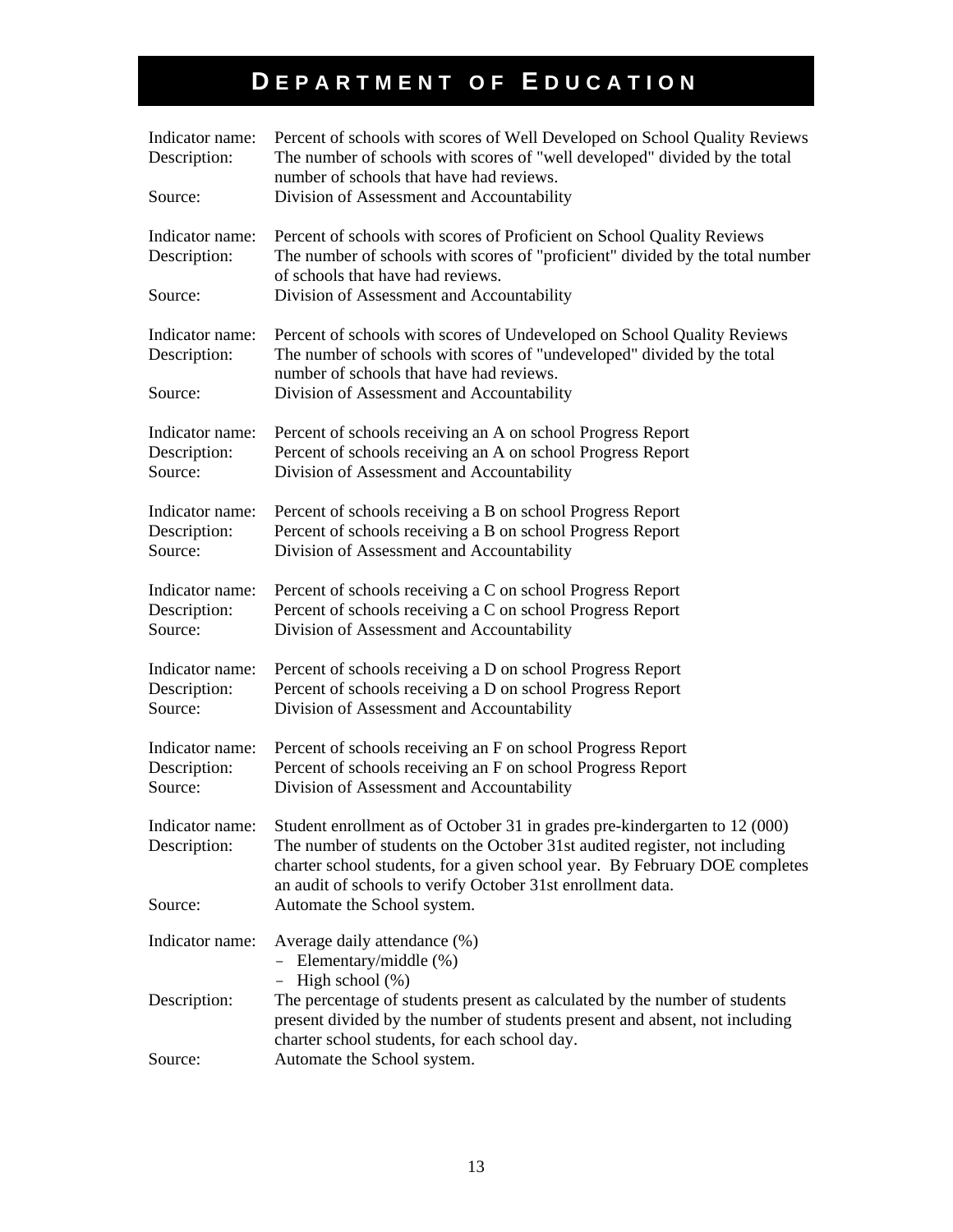| Indicator name:<br>Description:<br>Source: | Students with 90% or better attendance rate (%)<br>The percentage of students whose attendance rate for the year is 90% or<br>better, as calculated by the number of students with an attendance rate of 90%<br>or more divided by the number of students on register, not including charter<br>school students.<br>Automate the School system.                                                                                                                                                                                                                                             |
|--------------------------------------------|---------------------------------------------------------------------------------------------------------------------------------------------------------------------------------------------------------------------------------------------------------------------------------------------------------------------------------------------------------------------------------------------------------------------------------------------------------------------------------------------------------------------------------------------------------------------------------------------|
| Indicator name:                            | Students in grades 3 to 8 meeting or exceeding standards                                                                                                                                                                                                                                                                                                                                                                                                                                                                                                                                    |
| Description:<br>Source:                    | English Language Arts (%)<br>The percent of general and special education students who meet the learning<br>standard in English Language Arts (ELA) for their grade by performing at<br>Level 3 (Proficient) or higher. Scores are on a scale ranging from Level 1,<br>below basic proficiency level, through Level 4, the advanced level. Fiscal<br>2002 year's grade 7 scores were excluded as results of the test appeared<br>inconsistent with other available information and were not released. Other<br>years include all grades, 3-8.<br>Division of Assessment and Accountability. |
| Indicator name:                            | Students in grades 3 to 8 meeting or exceeding standards                                                                                                                                                                                                                                                                                                                                                                                                                                                                                                                                    |
| Description:                               | Math $(\%)$<br>The percent of general and special education students who meet the learning<br>standard in math for their grade by performing at Level 3 (Proficient) or<br>higher. Scores are on a scale ranging from Level 1, below basic proficiency<br>level, through Level 4, the advanced level.                                                                                                                                                                                                                                                                                       |
| Source:                                    | Division of Assessment and Accountability.                                                                                                                                                                                                                                                                                                                                                                                                                                                                                                                                                  |
| Indicator name:                            | Students in grades 3 to 8 scoring below standards progressing into a higher<br>level                                                                                                                                                                                                                                                                                                                                                                                                                                                                                                        |
| Description:                               | - English Language Arts (%)<br>The percent of students who scored at Level 1 or 2 on the English Language<br>Arts (ELA) test in a given year and showed progress the following year by<br>moving into a higher proficiency level. Scores are on a scale ranging from<br>Level 1, below basic proficiency level, through Level 4, the advanced level.<br>Fiscal 2002 year's grade 7 scores were excluded as results of the test appeared<br>inconsistent with other available information and were not released. Other<br>years include all grades, 3-8.                                     |
| Source:                                    | Division of Assessment and Accountability                                                                                                                                                                                                                                                                                                                                                                                                                                                                                                                                                   |
| Indicator name:                            | Students in grades 3 to 8 scoring below standards progressing into a higher<br>level<br>Math $(\%)$                                                                                                                                                                                                                                                                                                                                                                                                                                                                                         |
| Description:                               | The percent of students who scored at Level 1 or 2 on the math test in a given<br>year and showed progress the following year by moving into a higher<br>proficiency level. Scores are on a scale ranging from Level 1, below basic<br>proficiency level, through Level 4, the advanced level.                                                                                                                                                                                                                                                                                              |
| Source:                                    | Division of Assessment and Accountability.                                                                                                                                                                                                                                                                                                                                                                                                                                                                                                                                                  |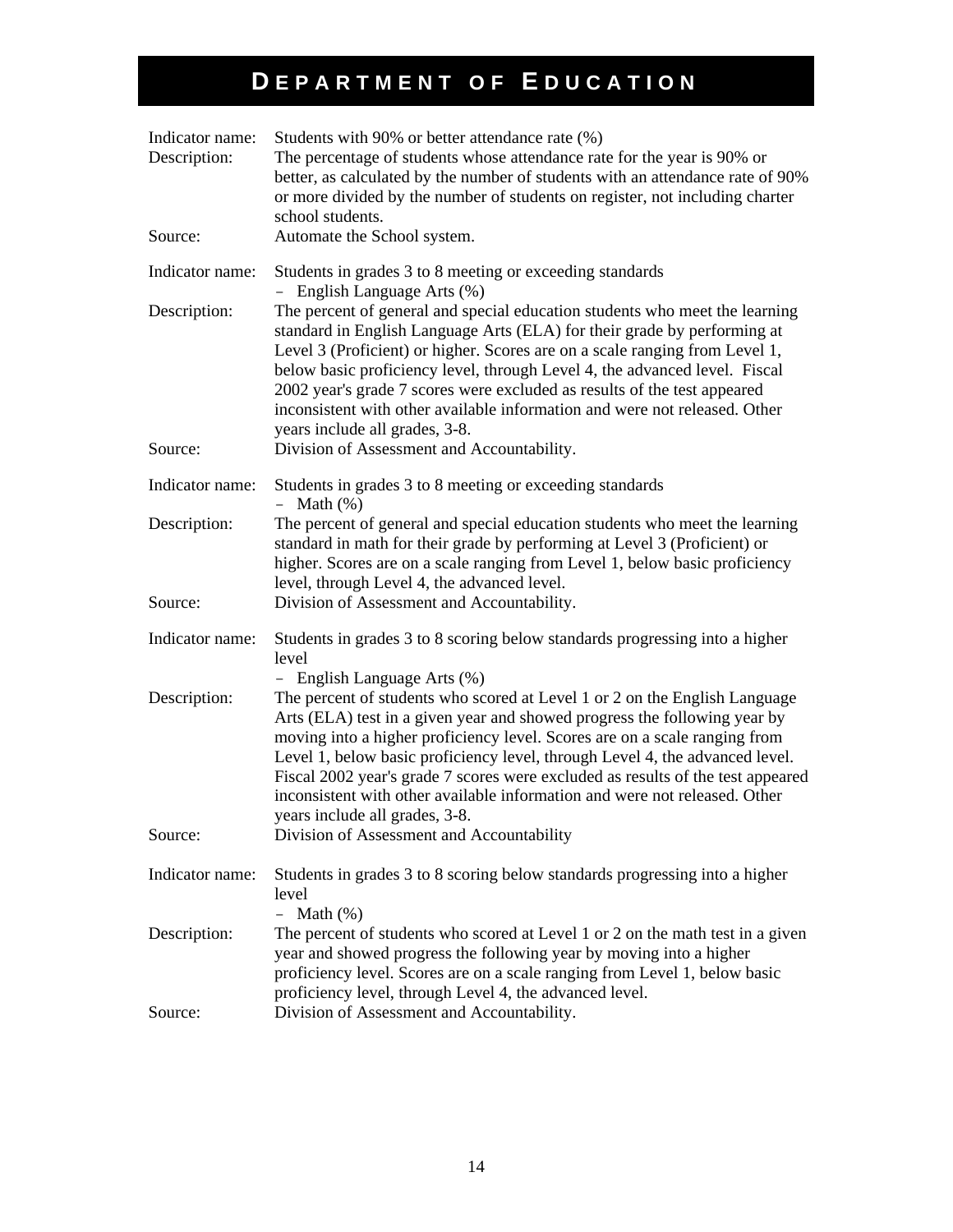| Indicator name:                            | Students in grades 3 to 8 progressing from below standards to meeting<br>standards                                                                                                                                                                                                                                                                                                                                                                                                                                                                                                                                                                                                          |
|--------------------------------------------|---------------------------------------------------------------------------------------------------------------------------------------------------------------------------------------------------------------------------------------------------------------------------------------------------------------------------------------------------------------------------------------------------------------------------------------------------------------------------------------------------------------------------------------------------------------------------------------------------------------------------------------------------------------------------------------------|
| Description:<br>Source:                    | - English Language Arts (%)<br>The percent of students who scored at Level 1 or 2 on the English Language<br>Arts (ELA) test in a given year and showed progress the following year by<br>moving into Level 3 or 4. Scores are on a scale ranging from Level 1, below<br>basic proficiency level, through Level 4, the advanced level. Fiscal 2002<br>year's grade 7 scores were excluded as results of the test appeared inconsistent<br>with other available information and were not released. Other years include<br>all grades, 3-8.<br>Division of Assessment and Accountability.                                                                                                     |
| Indicator name:                            | Students in grades 3 to 8 progressing from below standards to meeting<br>standards<br>$-$ Math $(\%)$                                                                                                                                                                                                                                                                                                                                                                                                                                                                                                                                                                                       |
| Description:<br>Source:                    | The percent of students who scored at Level 1 or 2 on the math test in a given<br>year and showed progress the following year by moving into Level 3 or 4.<br>Scores are on a scale ranging from Level 1, below basic proficiency level,<br>through Level 4, the advanced level.<br>Division of Assessment and Accountability.                                                                                                                                                                                                                                                                                                                                                              |
| Indicator name:<br>Description:<br>Source: | Students in grades 1 to 9 promoted $(\%)$<br>The percent of all students in grades 1 to 9 who were promoted into the next<br>grade level after meeting promotion criteria, which includes passing<br>standardized tests, attendance and classwork except for grade 3 and 5. Grade<br>3 and 5 promotion rates include all third grade general education students held<br>to the new promotion policy adopted in 2003-2004 for grade 3 and in 2004-<br>2005 for grade 5 as well as English language learners and special education<br>students who were promoted based on multiple promotion criteria. Grade 9<br>includes middle schools only.<br>Division of Assessment and Accountability. |
| Indicator name:<br>Description:<br>Source: | Students in the graduating class taking required Regents examinations<br>The number of students in the graduating class taking the required Regents<br>exams for graduation and Regents diploma.<br>Division of Assessment and Accountability.                                                                                                                                                                                                                                                                                                                                                                                                                                              |
| Indicator name:<br>Description:            | Students passing required Regents examinations (%)<br>The percent of students in the graduating class who take the Regents<br>examinations and who meet graduation and Regents diploma requirements by<br>passing the required Regents examinations.                                                                                                                                                                                                                                                                                                                                                                                                                                        |
| Source:                                    | Division of Assessment and Accountability.                                                                                                                                                                                                                                                                                                                                                                                                                                                                                                                                                                                                                                                  |
| Indicator name:                            | Students in graduating class with a 65 to 100 passing score on the Regents<br>Examination<br>English $(\%)$                                                                                                                                                                                                                                                                                                                                                                                                                                                                                                                                                                                 |
| Description:                               | The percent of students in the graduating class who take the Regents<br>examinations and who meet New York State Education Department (NYSED)<br>graduation requirements in English. Students passing all required Regents<br>exams with a score of 65 or higher graduate with a Regents diploma.                                                                                                                                                                                                                                                                                                                                                                                           |
| Source:                                    | Division of Assessment and Accountability.                                                                                                                                                                                                                                                                                                                                                                                                                                                                                                                                                                                                                                                  |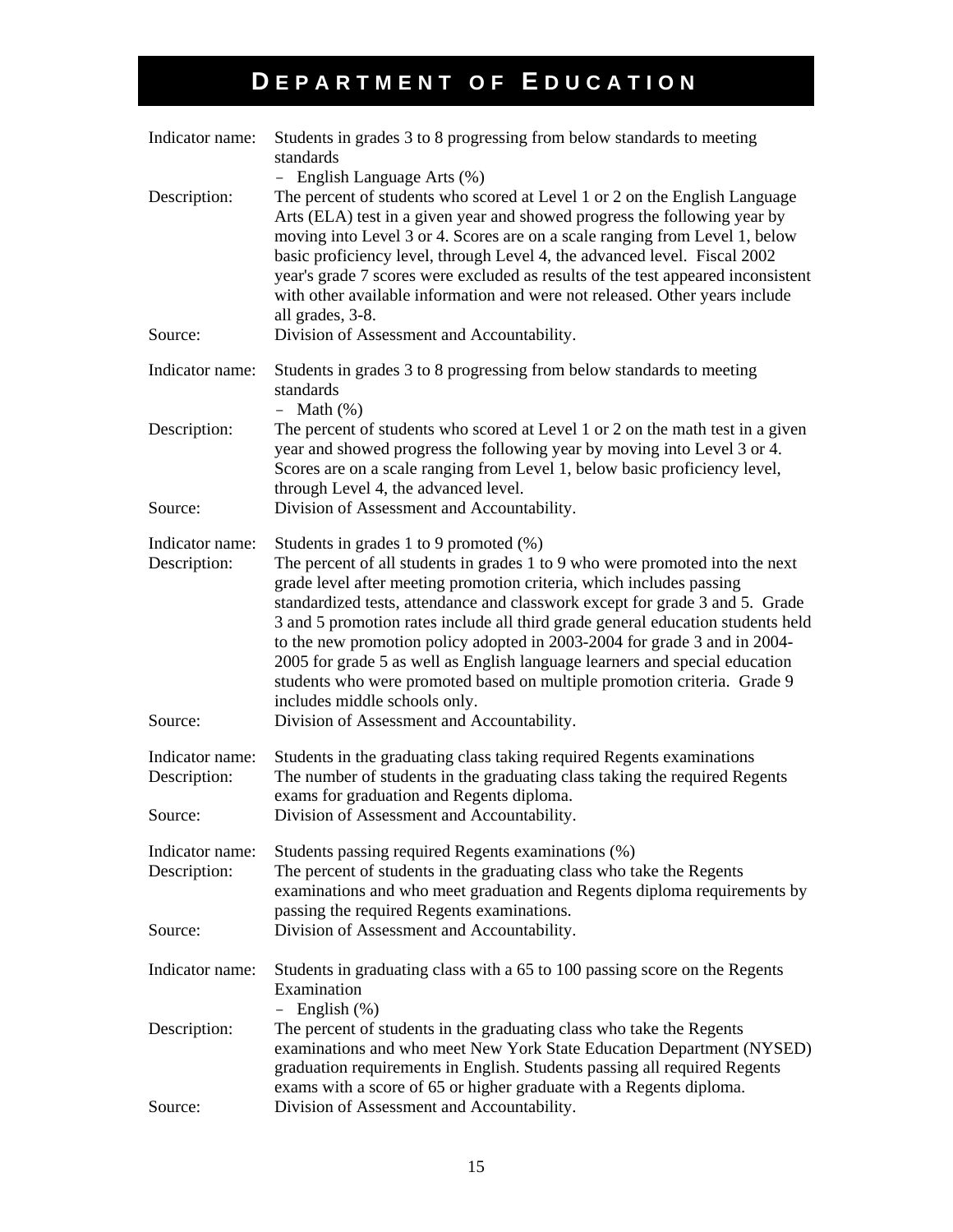| Indicator name: | Students in graduating class with a 65 to 100 passing score on the Regents<br>Examination<br>$-$ Math $(\%)$                                                                                                                                                                                                                |
|-----------------|-----------------------------------------------------------------------------------------------------------------------------------------------------------------------------------------------------------------------------------------------------------------------------------------------------------------------------|
| Description:    | The percent of students in the graduating class who take the Regents<br>examinations and who meet New York State Education Department<br>graduation requirements in math. Students passing all required Regents exams<br>with a score of 65 or higher graduate with a Regents diploma.                                      |
| Source:         | Division of Assessment and Accountability.                                                                                                                                                                                                                                                                                  |
| Indicator name: | Students in graduating class with a 65 to 100 passing score on the Regents<br>Examination<br>- United States history and government (%)                                                                                                                                                                                     |
| Description:    | The percent of students in the graduating class who take the Regents<br>examinations and who meet New York State Education Department<br>graduation requirements in United States history and government. Students<br>passing all required Regents exams with a score of 65 or higher graduate with<br>a Regents diploma.   |
| Source:         | Division of Assessment and Accountability.                                                                                                                                                                                                                                                                                  |
| Indicator name: | Students in graduating class with a 65 to 100 passing score on the Regents<br>Examination<br>$-$ Global history $(\%)$                                                                                                                                                                                                      |
| Description:    | The percent of students in the graduating class who take the Regents<br>examinations and who meet New York State Education Department<br>graduation requirements in global history. Students passing all required<br>Regents exams with a score of 65 or higher graduate with a Regents diploma.                            |
| Source:         | Division of Assessment and Accountability.                                                                                                                                                                                                                                                                                  |
| Indicator name: | Students in graduating class with a 65 to 100 passing score on the Regents<br>Examination<br>Science (%)                                                                                                                                                                                                                    |
| Description:    | The percent of students in the graduating class who take the Regents<br>examinations and who meet New York State Education Department<br>graduation requirements in science. Students passing all required Regents<br>exams with a score of 65 or higher graduate with a Regents diploma.                                   |
| Source:         | Division of Assessment and Accountability.                                                                                                                                                                                                                                                                                  |
| Indicator name: | Students in graduating class with a 55 to 100 passing score on the Regents<br>Examination<br>English $(\%)$                                                                                                                                                                                                                 |
| Description:    | The percent of students in the graduating class who take the Regents<br>examinations and who meet New York State Education Department<br>graduation requirements and Regents diploma requirements in English.<br>Students passing any of the required Regents exams with a score of 55-64<br>graduate with a Local diploma. |
| Source:         | Division of Assessment and Accountability.                                                                                                                                                                                                                                                                                  |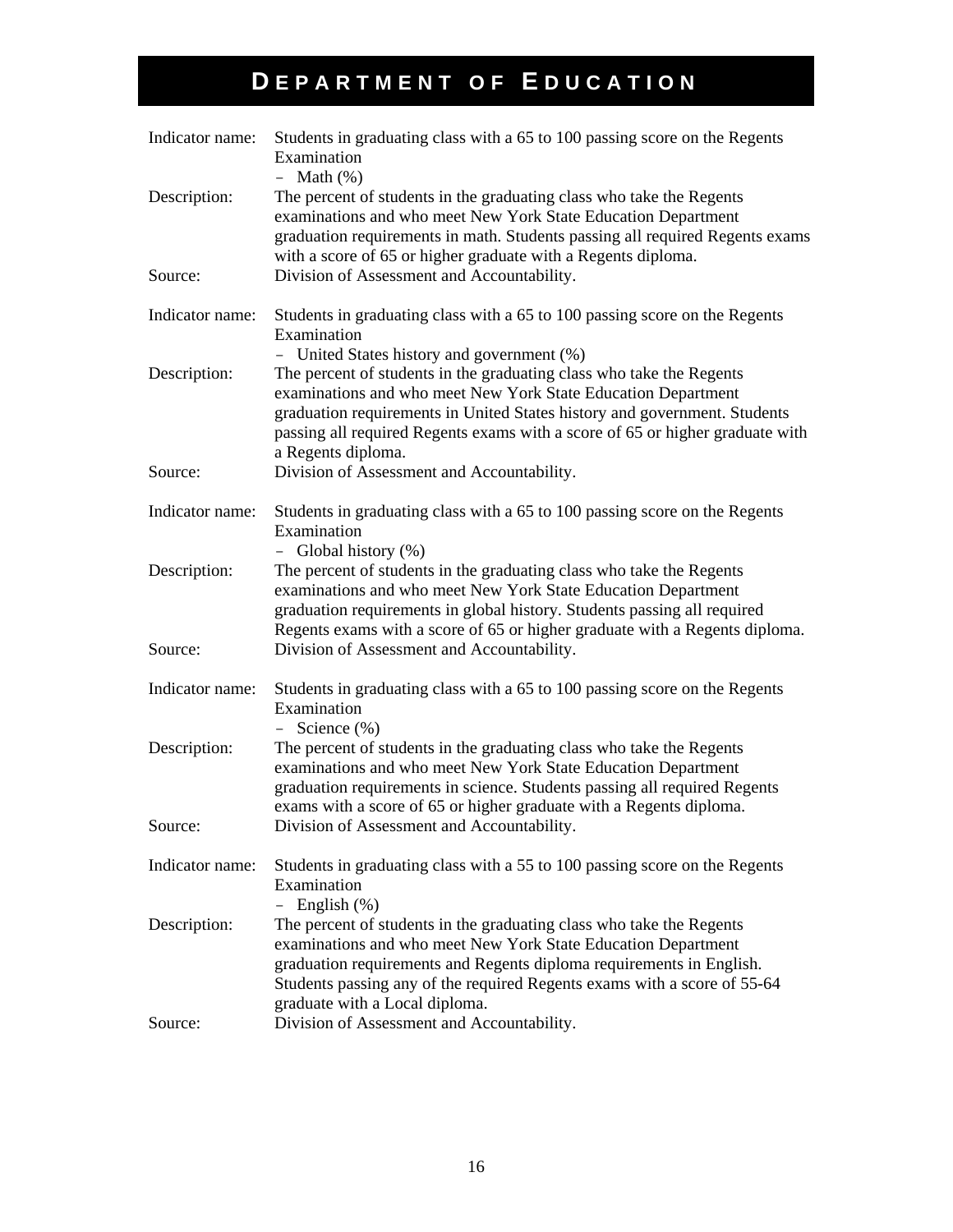| Indicator name: | Students in graduating class with a 55 to 100 passing score on the Regents<br>Examination<br>$-$ Math $(\%)$                                                                                                                                                                                                                                                                                                                                                                                                            |
|-----------------|-------------------------------------------------------------------------------------------------------------------------------------------------------------------------------------------------------------------------------------------------------------------------------------------------------------------------------------------------------------------------------------------------------------------------------------------------------------------------------------------------------------------------|
| Description:    | The percent of students in the graduating class who take the Regents<br>examinations and who meet New York State Education Department<br>graduation requirements and Regents diploma requirements in math. Students<br>passing any of the required Regents exams with a score of 55-64 graduate<br>with a Local diploma.                                                                                                                                                                                                |
| Source:         | Division of Assessment and Accountability.                                                                                                                                                                                                                                                                                                                                                                                                                                                                              |
| Indicator name: | Students in graduating class with a 55 to 100 passing score on the Regents<br>Examination<br>United States history and government (%)                                                                                                                                                                                                                                                                                                                                                                                   |
| Description:    | The percent of students in the graduating class who take the Regents<br>examinations and who meet New York State Education Department<br>graduation requirements and Regents diploma requirements in United States<br>history and government. Students passing any of the required Regents exams<br>with a score of 55-64 graduate with a Local diploma.                                                                                                                                                                |
| Source:         | Division of Assessment and Accountability.                                                                                                                                                                                                                                                                                                                                                                                                                                                                              |
| Indicator name: | Students in graduating class with a 55 to 100 passing score on the Regents<br>Examination<br>$-$ Global history $(\%)$                                                                                                                                                                                                                                                                                                                                                                                                  |
| Description:    | The percent of students in the graduating class who take the Regents<br>examinations and who meet New York State Education Department<br>graduation requirements and Regents diploma requirements in global history.<br>Students passing any of the required Regents exams with a score of 55-64<br>graduate with a Local diploma.                                                                                                                                                                                      |
| Source:         | Division of Assessment and Accountability.                                                                                                                                                                                                                                                                                                                                                                                                                                                                              |
| Indicator name: | Students in graduating class with a 55 to 100 passing score on the Regents<br>Examination<br>Science $(\% )$                                                                                                                                                                                                                                                                                                                                                                                                            |
| Description:    | The percent of students in the graduating class who take the Regents<br>examinations and who meet New York State Education Department<br>graduation requirements and Regents diploma requirements in science.<br>Students passing any of the required Regents exams with a score of 55-64<br>graduate with a Local diploma.                                                                                                                                                                                             |
| Source:         | Division of Assessment and Accountability.                                                                                                                                                                                                                                                                                                                                                                                                                                                                              |
| Indicator name: | Percent of all students in cohort graduating from high school in 4 years<br>(NYSED)                                                                                                                                                                                                                                                                                                                                                                                                                                     |
| Description:    | The percent of a graduating class of students, who entered the public school<br>system in September of a given year and graduated within four years. The<br>New York State calculation, instituted in 2005, includes Local and Regents<br>Diplomas and all disabled students. It does not include students receiving<br>GEDs or special education diplomas. For the cohort of 2004, students who<br>graduate in August are also reported separately. This rate does not include<br>GEDs and Special Education diplomas. |
| Source:         | Division of Assessment and Accountability.                                                                                                                                                                                                                                                                                                                                                                                                                                                                              |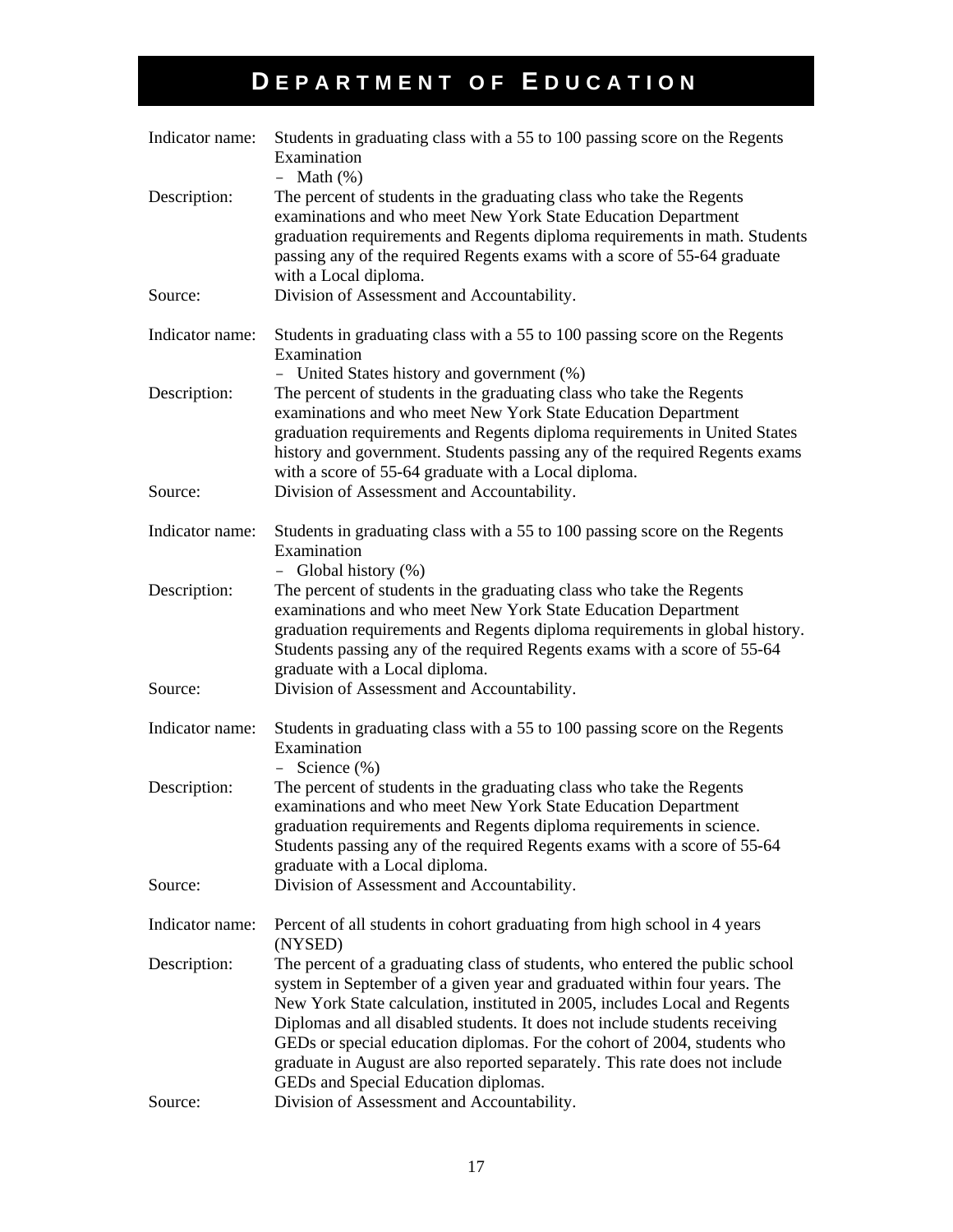| Indicator name: | Percent of all students in cohort graduating from high school in 6 years<br>(NYSED)                                                                                                                                                                                                                                                                                                                                                                                                                                                       |
|-----------------|-------------------------------------------------------------------------------------------------------------------------------------------------------------------------------------------------------------------------------------------------------------------------------------------------------------------------------------------------------------------------------------------------------------------------------------------------------------------------------------------------------------------------------------------|
| Description:    | The percent of a graduating class of students, who entered the public school<br>system in September of a given year and graduated within six years. The New<br>York State calculation, instituted in 2005, includes Local and Regents<br>Diplomas and all disabled students. It does not include students receiving<br>GEDs or special education diplomas. For the cohort of 2004, students who<br>graduate in August are also reported separately. This rate does not include<br>GEDs and Special Education diplomas.                    |
| Source:         | Division of Assessment and Accountability.                                                                                                                                                                                                                                                                                                                                                                                                                                                                                                |
| Indicator name: | Percent of students with disabilities in cohort graduating from high school in<br>4 years (NYSED)                                                                                                                                                                                                                                                                                                                                                                                                                                         |
| Description:    | The percent of a graduating class of students with disabilities, who entered the<br>public school system in September of a given year and graduated within four<br>years. The New York State calculation, instituted in 2005, includes Local and<br>Regents Diplomas and all disabled students. It does not include students<br>receiving GEDs or special education diplomas. For the cohort of 2004,<br>students who graduate in August are also reported separately. This rate does<br>not include GEDs and Special Education diplomas. |
| Source:         | Division of Assessment and Accountability.                                                                                                                                                                                                                                                                                                                                                                                                                                                                                                |
| Indicator name: | Percent of students with disabilities in cohort graduating from high school in<br>6 years (NYSED)                                                                                                                                                                                                                                                                                                                                                                                                                                         |
| Description:    | The percent of a graduating class of students with disabilities, who entered the<br>public school system in September of a given year and graduated within six<br>years. The New York State calculation, instituted in 2005, includes Local and<br>Regents Diplomas and all disabled students. It does not include students<br>receiving GEDs or special education diplomas. For the cohort of 2004,<br>students who graduate in August are also reported separately. This rate does<br>not include GEDs and Special Education diplomas.  |
| Source:         | Division of Assessment and Accountability.                                                                                                                                                                                                                                                                                                                                                                                                                                                                                                |
| Indicator name: | Percent of all students in cohort dropping out from high school in 4 years<br>(NYSED)                                                                                                                                                                                                                                                                                                                                                                                                                                                     |
| Description:    | The percent of students, who entered ninth grade public school in September<br>of a given year and dropped out by June 30th of their fourth year.                                                                                                                                                                                                                                                                                                                                                                                         |
| Source:         | Division of Assessment and Accountability.                                                                                                                                                                                                                                                                                                                                                                                                                                                                                                |
| Indicator name: | Percent of all students in cohort dropping out from high school in 6 years<br>(NYSED)                                                                                                                                                                                                                                                                                                                                                                                                                                                     |
| Description:    | The percent of students, who entered ninth grade public school in September<br>of a given year and dropped out by June 30th of their sixth year.                                                                                                                                                                                                                                                                                                                                                                                          |
| Source:         | Division of Assessment and Accountability.                                                                                                                                                                                                                                                                                                                                                                                                                                                                                                |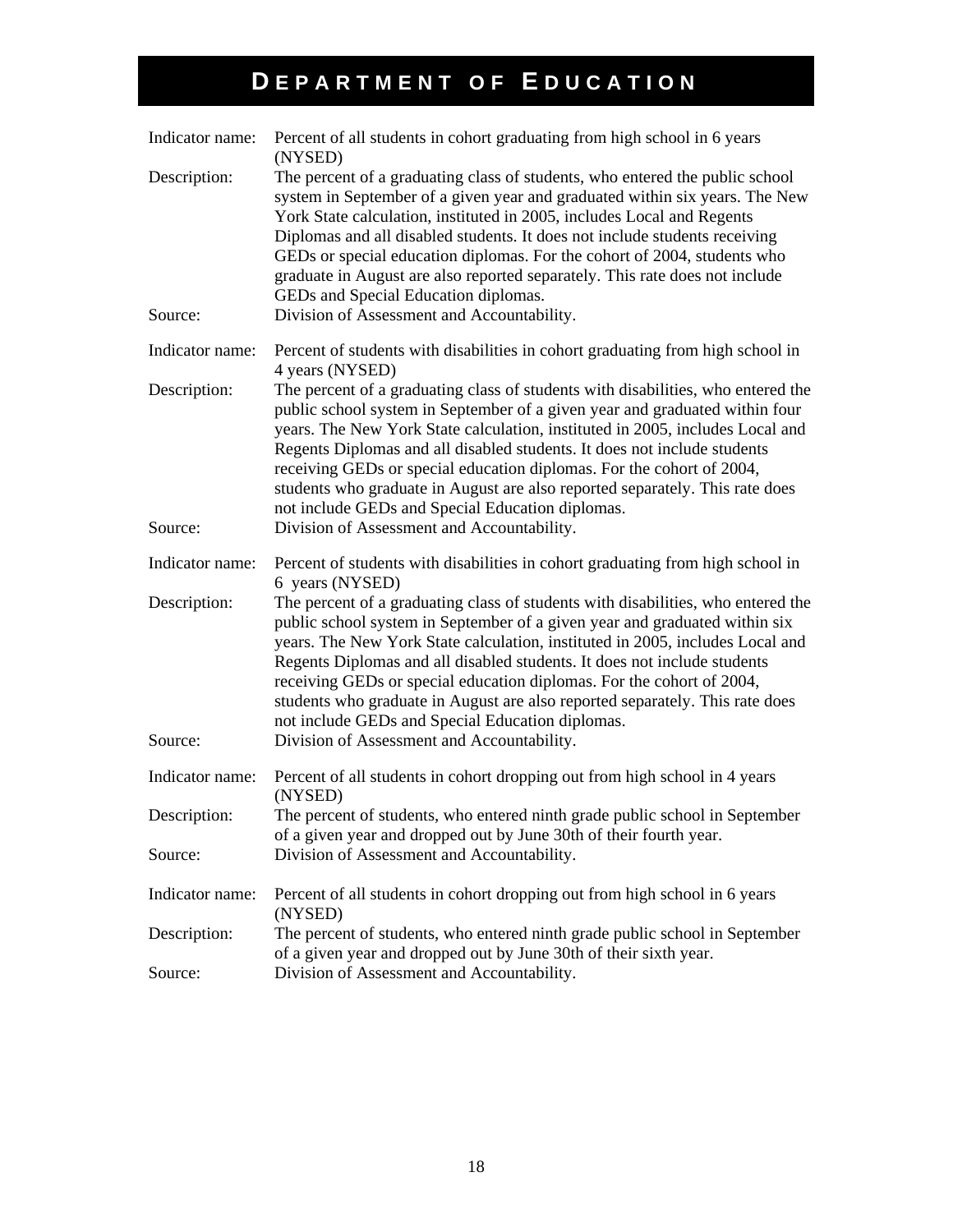| Indicator name:                            | Percent of students with disabilities in cohort dropping out from high school<br>in 4 years (NYSED)                                                                                                                                                                                                                                                                                                                 |
|--------------------------------------------|---------------------------------------------------------------------------------------------------------------------------------------------------------------------------------------------------------------------------------------------------------------------------------------------------------------------------------------------------------------------------------------------------------------------|
| Description:                               | The percent of students with disabilities, who entered ninth grade public<br>school in September of a given year and dropped out by June 30th of their<br>fourth year.                                                                                                                                                                                                                                              |
| Source:                                    | Division of Assessment and Accountability.                                                                                                                                                                                                                                                                                                                                                                          |
| Indicator name:                            | Percent of students with disabilities in cohort dropping out from high school<br>in 6 years (NYSED)                                                                                                                                                                                                                                                                                                                 |
| Description:                               | The percent of students with disabilities, who entered ninth grade public<br>school in September of a given year and dropped out by June 30th of their<br>sixth year.                                                                                                                                                                                                                                               |
| Source:                                    | Division of Assessment and Accountability.                                                                                                                                                                                                                                                                                                                                                                          |
| Indicator name:<br>Description:<br>Source: | Students enrolled as English Language Learners (000)<br>The number of students identified who require a bilingual or English as a<br>Second Language (ESL) program.<br>Bilingual Education Student Information Survey.                                                                                                                                                                                              |
|                                            |                                                                                                                                                                                                                                                                                                                                                                                                                     |
| Indicator name:<br>Description:            | English Language Learners testing out of ELL programs (%)<br>The percent of students who score at the proficient level on the New York<br>State English as a Second Language Achievement Test (NYSESLAT). This<br>test was redesigned by the New York State Education Department in Fiscal<br>2005.                                                                                                                 |
| Source:                                    | Division of Assessment and Accountability.                                                                                                                                                                                                                                                                                                                                                                          |
| Indicator name:<br>Description:            | English Language Learners testing out of ELL programs within 3 years (%)<br>The percent of students who score at the proficient level on the New York<br>State English as a Second Language Achievement Test (NYSESLAT) within<br>3 years. This test was redesigned by the New York State Education<br>Department in Fiscal 2005.                                                                                   |
| Source:                                    | Division of Assessment and Accountability.                                                                                                                                                                                                                                                                                                                                                                          |
| Indicator name:                            | Students receiving special education services<br>School age<br>- Public Schools<br>- Non-Public Schools                                                                                                                                                                                                                                                                                                             |
|                                            | Pre-school<br>- Public Schools<br>- Non-Public Schools                                                                                                                                                                                                                                                                                                                                                              |
| Description:                               | The number of students who have been classified as disabled by the<br>Committee on Special Education and have an Individualized Education<br>Program, which outlines special education services for each child. Subtotals<br>are included to show the different settings in which students receive special<br>services through the Department of Education, including settings outside the<br>public school system. |
| Source:                                    | Office of Special Education Initiatives/Children Assistance Program.                                                                                                                                                                                                                                                                                                                                                |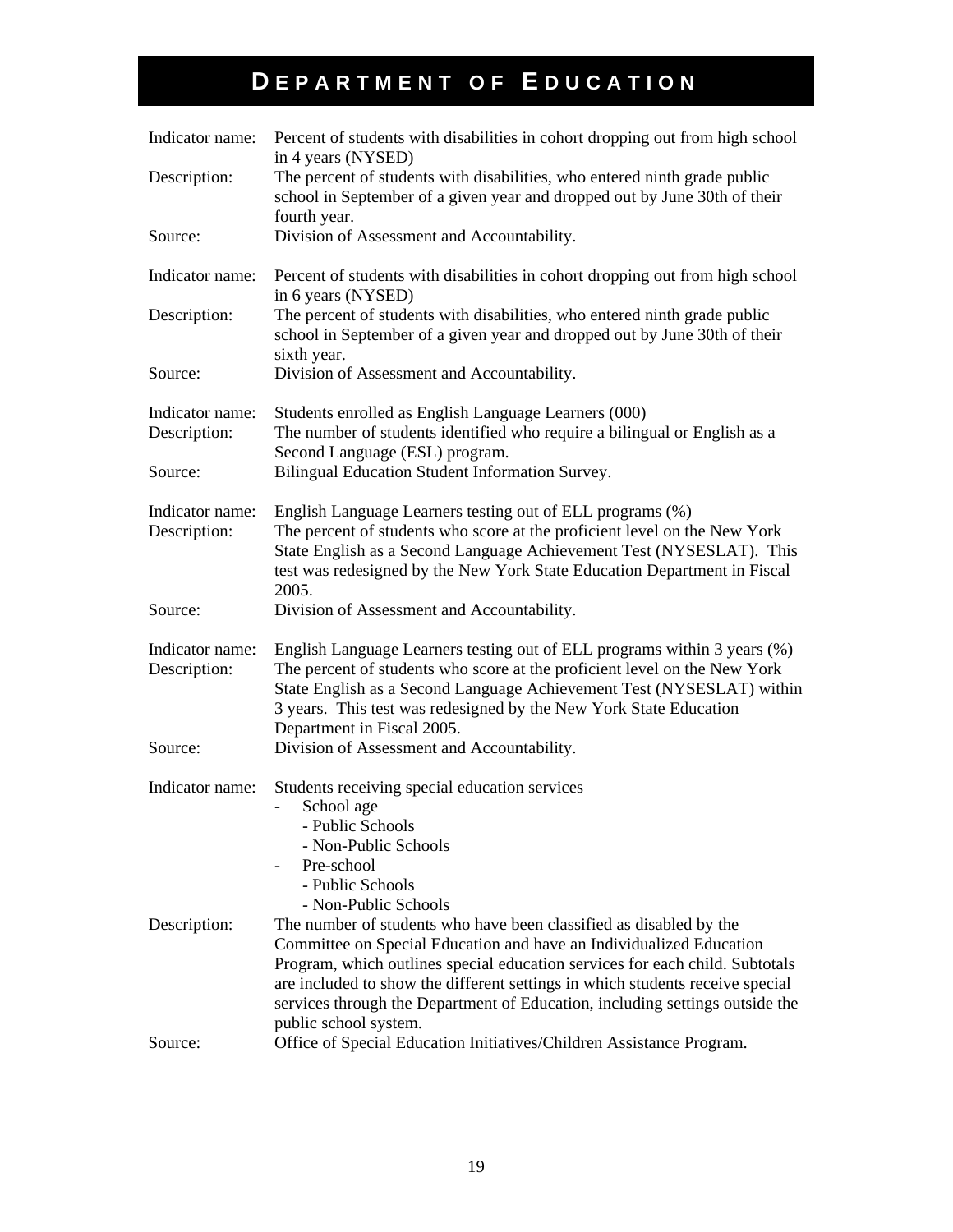| Indicator name:<br>Description:<br>Source: | Students receiving special education services (000)<br>The number of students who have been classified as disabled by the<br>Committee on Special Education and have an Individualized Education<br>Program, which outlines special education services for each child.<br>Office of Special Education Initiatives/Children Assistance Program.  |
|--------------------------------------------|-------------------------------------------------------------------------------------------------------------------------------------------------------------------------------------------------------------------------------------------------------------------------------------------------------------------------------------------------|
| Indicator name:<br>Description:            | Students recommended for special education services<br>The number of new students who have been found to have a disability and                                                                                                                                                                                                                  |
| Source:                                    | require special education services.<br>Office of Special Education Initiatives/Children Assistance Program.                                                                                                                                                                                                                                     |
| Indicator name:<br>Description:            | Students no longer in need of special education services<br>The number of students who have been determined by the Committee on<br>Special Education to no longer require special education services and are<br>returned to full-time general education services.                                                                               |
| Source:                                    | Office of Special Education Initiatives/Children Assistance Program                                                                                                                                                                                                                                                                             |
| Indicator name:                            | Students in special education scoring below standards progressing into a<br>higher level                                                                                                                                                                                                                                                        |
| Description:                               | - English Language Arts (%)<br>The percent of special education students who scored in Level 1 on the<br>English Language Arts test in a given year and showed progress the following<br>year by moving into a higher level. Scores are on a scale ranging from Level<br>1, below basic proficiency level, through Level 4, the advanced level. |
| Source:                                    | Division of Assessment and Accountability.                                                                                                                                                                                                                                                                                                      |
| Indicator name:                            | Students in special education scoring below standards progressing into a<br>higher level<br>$-$ Math $(\%)$                                                                                                                                                                                                                                     |
| Description:                               | The percent of special education students who scored in Level 1 on the math<br>test in a given year and showed progress the following year by moving into a<br>higher level. Scores are on a scale ranging from Level 1, below basic<br>proficiency level, through Level 4, the advanced level.                                                 |
| Source:                                    | Division of Assessment and Accountability.                                                                                                                                                                                                                                                                                                      |
| Description:                               | Indicator name: Schools Under Registration Review (SURR)<br>A list of schools, released by the New York State Department of Education<br>annually, that are farthest from the state standards based on state test results.<br>Each year there are schools that are added and removed from the list,                                             |
|                                            | generating a total "overall" number of Schools Under Registration Review<br>(SURR) schools. In 2004-2005 the level of achievement that schools were<br>required to demonstrate to avoid possible consideration for registration review<br>was more rigorous than the previous years.                                                            |
| Source:                                    | New York State Education Department                                                                                                                                                                                                                                                                                                             |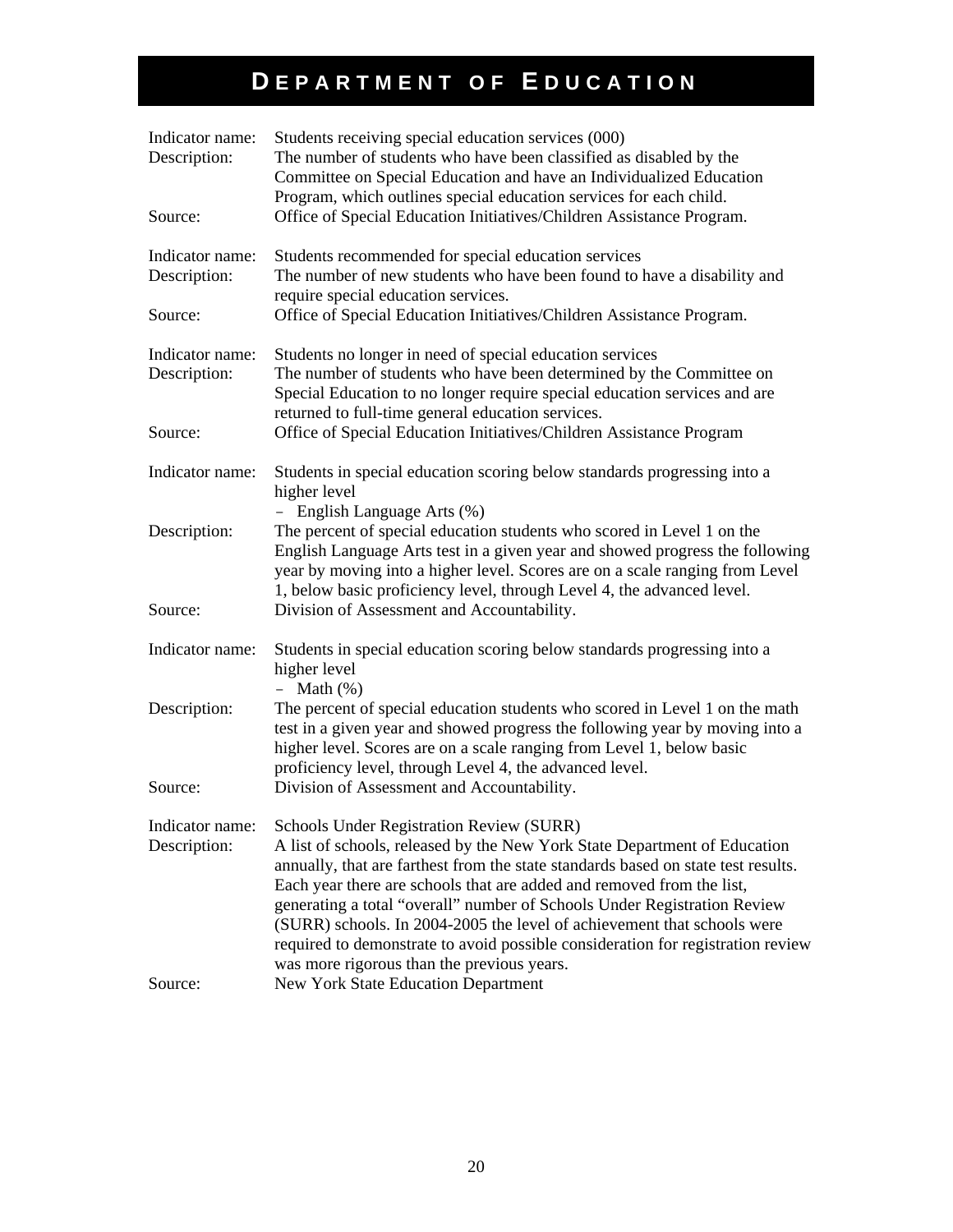| Indicator name:<br>Description:<br>Source: | Average lunches served daily<br>Lunches served by School Food in which claims are submitted for State<br>Education reimbursement divided by service days. The denominator is a<br>composite of the site (both public and non-public schools) service days<br>citywide due to all sites not having the same number of service days.<br>School Food Report of Meals Served (Management Information Evaluation)<br>form.                                                                                                                                                                                  |
|--------------------------------------------|--------------------------------------------------------------------------------------------------------------------------------------------------------------------------------------------------------------------------------------------------------------------------------------------------------------------------------------------------------------------------------------------------------------------------------------------------------------------------------------------------------------------------------------------------------------------------------------------------------|
| Indicator name:<br>Description:<br>Source: | Average breakfasts served daily<br>Breakfasts served by School Food in which claims are submitted for State<br>Education reimbursement divided by service days. The denominator is a<br>composite of the site (both public and non-public schools) service days<br>citywide due to all sites not having the same number of service days.<br>School Food Report of Meals Served (Management Information Evaluation)<br>form.                                                                                                                                                                            |
| Indicator name:                            | Average expenditure per student $(\$)$<br>- Elementary school (\$)<br>- Middle school (\$)<br>$-$ High school $(\$)$                                                                                                                                                                                                                                                                                                                                                                                                                                                                                   |
| Description:<br>Source:                    | - Full-time special education (District $75$ ) (\$)<br>Total school expenditures, including direct services to schools, regional costs,<br>and systemwide costs and obligations, divided by school enrollment (official<br>audited registers).<br>School Based Expenditures Reports.                                                                                                                                                                                                                                                                                                                   |
| Indicator name:<br>Description:<br>Source: | Average direct services to schools expenditure per student (\$)<br>Dollars spent directly on services provided to public school students and staff,<br>taking place primarily in the school building during the school day, during the<br>school year, divided by school enrollment (official audited registers). Cost<br>categories feature classroom instruction; student support; leadership and<br>supervision; building services; and food, transportation, computers and school<br>safety. Also includes funds for after school and summer school programs.<br>School Based Expenditure Reports. |
| Indicator name:<br>Description:<br>Source: | Teachers<br>The number of active teachers systemwide, which does not include teachers<br>on approved unpaid leaves of absence and teachers in charter schools.<br>Human Resources System.                                                                                                                                                                                                                                                                                                                                                                                                              |
| Indicator name:<br>Description:<br>Source: | Teachers with 5 or more years teaching experience $(\%)$<br>The percent of teachers, not including charter school teachers, with five or<br>more years of classroom experience.<br>Human Resources System.                                                                                                                                                                                                                                                                                                                                                                                             |
| Indicator name:<br>Description:<br>Source: | Teachers hired to fill projected vacancies (%)<br>The percent of teacher vacancies that were filled by teachers hired for the new<br>school year.<br>Enterprise Data Warehouse Human Resources System.                                                                                                                                                                                                                                                                                                                                                                                                 |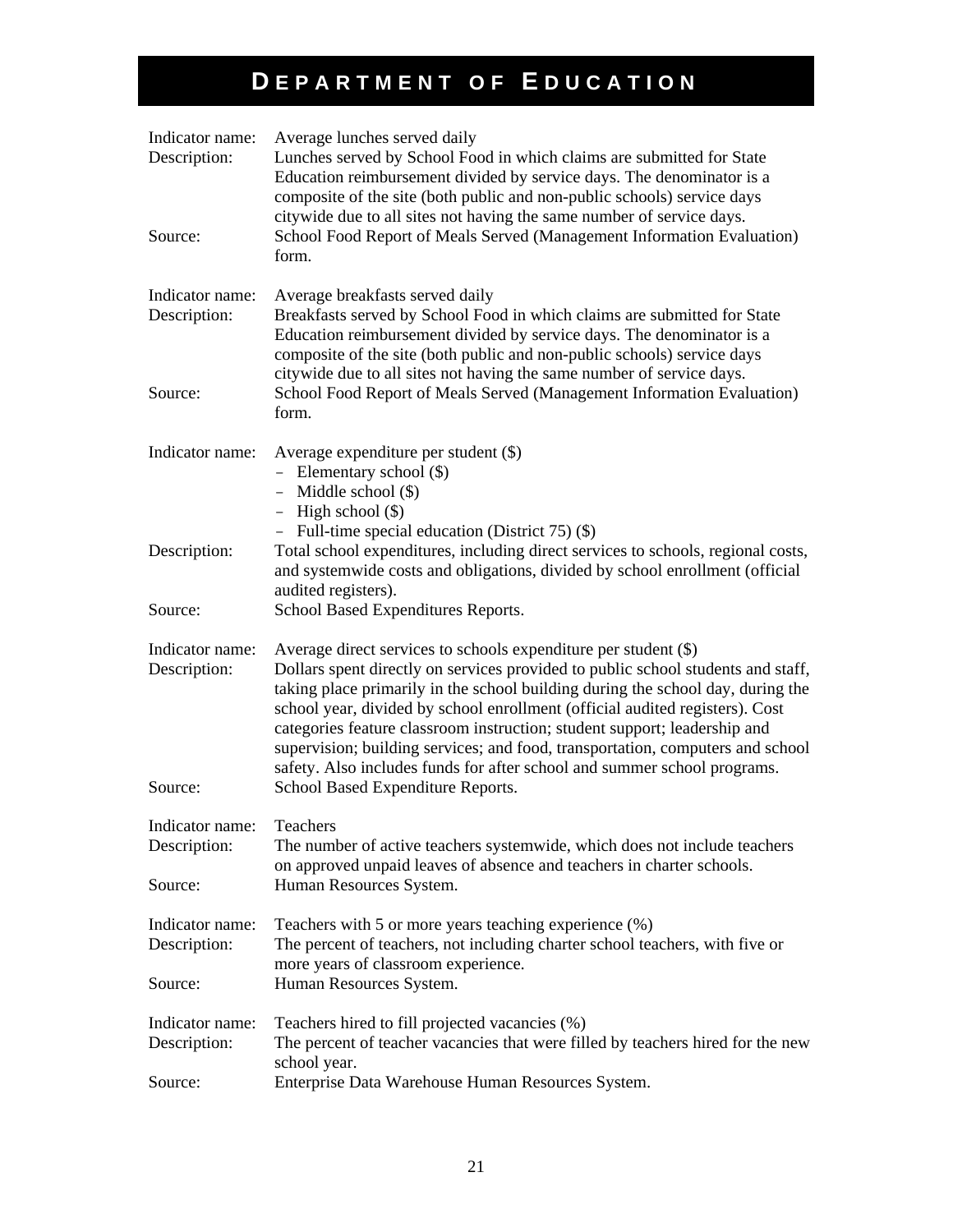| Indicator name:<br>Description:            | Principals with more than 3 years experience as principal (%)<br>The percent of principals that have been in the NYC public school system as<br>principal for three or more years.                                                                                                                                                                                                                                                                                              |
|--------------------------------------------|---------------------------------------------------------------------------------------------------------------------------------------------------------------------------------------------------------------------------------------------------------------------------------------------------------------------------------------------------------------------------------------------------------------------------------------------------------------------------------|
| Source:                                    | Enterprise Data Warehouse Human Resources System.                                                                                                                                                                                                                                                                                                                                                                                                                               |
| Indicator name:<br>Description:<br>Source: | Teachers absent more than 10 days (%)<br>The percent of active teachers (excludes teachers on approved leave) who<br>have been absent (as defined under the teachers' contract) beyond the 10 days<br>allowed under the teachers' contract.<br>Enterprise Data Warehouse Human Resources System.                                                                                                                                                                                |
|                                            |                                                                                                                                                                                                                                                                                                                                                                                                                                                                                 |
| Indicator name:<br>Description:            | Phone calls responded to by parent coordinator (000)<br>The citywide total number of phone calls responded to by parent coordinators<br>is a measure of how many parents have their issues and concerns addressed by<br>parent coordinators.                                                                                                                                                                                                                                    |
| Source:                                    | Office of Parent Engagement.                                                                                                                                                                                                                                                                                                                                                                                                                                                    |
| Indicator name:<br>Description:            | Parent walk-ins receiving parent coordinator assistance (000)<br>The citywide total number of parents who were seen by parent coordinators as<br>walk-ins to the school is a measure of how many parents have their issues and<br>concerns addressed by parent coordinators.                                                                                                                                                                                                    |
| Source:                                    | Office of Parent Engagement.                                                                                                                                                                                                                                                                                                                                                                                                                                                    |
| Indicator name:<br>Description:<br>Source: | Parent coordinator workshops held for parents (000)<br>Key functions of parent coordinators are to increase parents' involvement<br>with their children's education and to help parents support their children's<br>learning. The number of workshops held by parent coordinators is a measure<br>of the opportunities parents are provided at the school level to accomplish<br>these goals.<br>Office of Parent Engagement.                                                   |
|                                            |                                                                                                                                                                                                                                                                                                                                                                                                                                                                                 |
| Indicator name:<br>Description:<br>Source: | Parents attending parent coordinator workshops (000)<br>Key functions of Parent Coordinators are to increase parents' involvement<br>with their children's education and to help parents support their children's<br>learning. The number of parents who attended workshops organized by Parent<br>Coordinators is a measure of how many parents participated and benefited<br>from parent coordinators' efforts to accomplish the above goals.<br>Office of Parent Engagement. |
| Indicator name:                            | Parents attending parent-teacher conferences (000)                                                                                                                                                                                                                                                                                                                                                                                                                              |
| Description:                               | The citywide total number of parents who attended parent-teacher<br>conferences.                                                                                                                                                                                                                                                                                                                                                                                                |
| Source:                                    | Office of Parent Engagement.                                                                                                                                                                                                                                                                                                                                                                                                                                                    |
| Indicator name:                            | School safety                                                                                                                                                                                                                                                                                                                                                                                                                                                                   |
| Description:<br>Source:                    | Seven Major Crimes<br>All crimes categorized as a major index crime (murder and non-negligent<br>manslaughter, forcible rape, robbery, felonious assault, burglary, grand<br>larceny and grand larceny auto) occurring within City public schools.<br>NYPD School Safety Division.                                                                                                                                                                                              |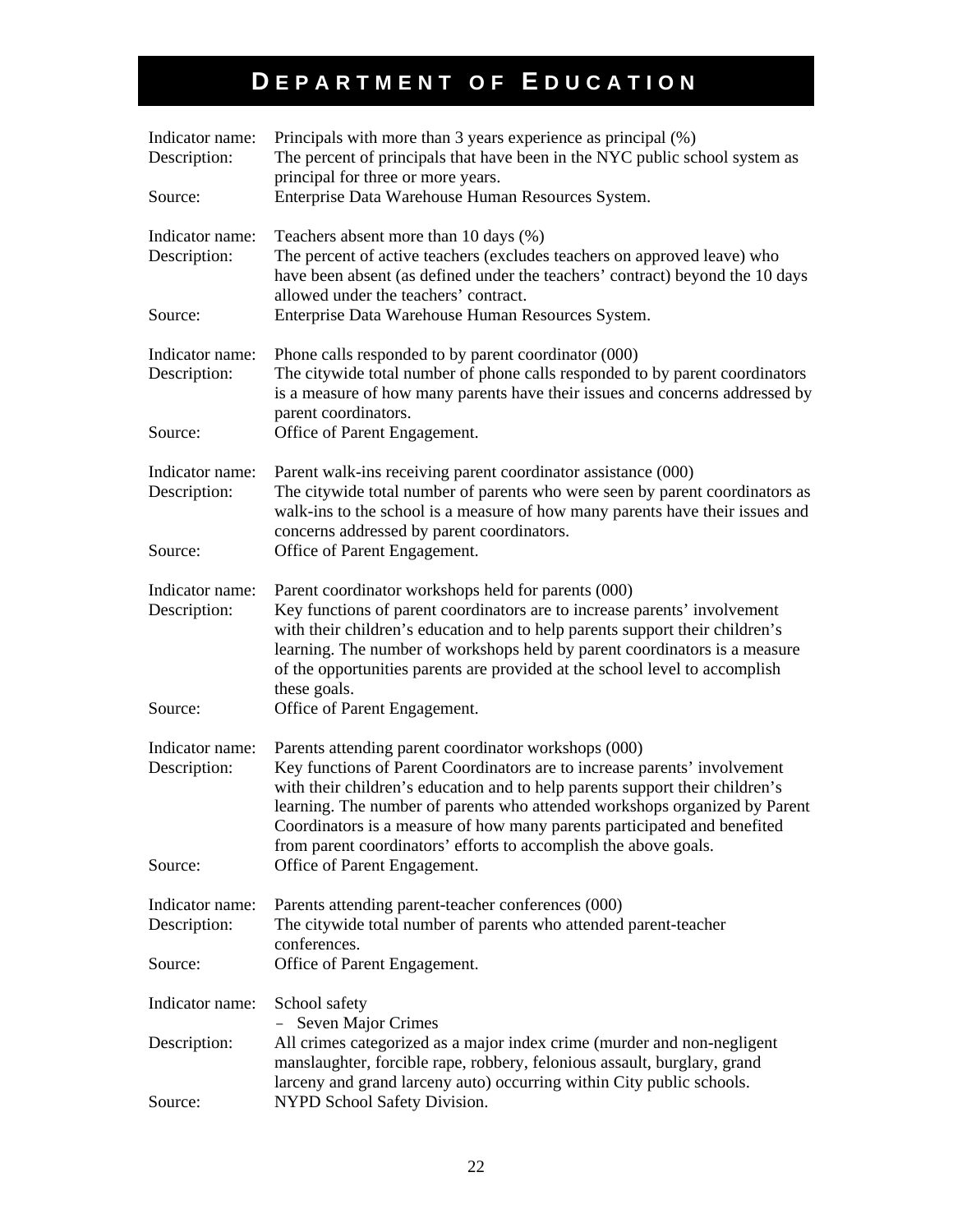| Indicator name:         | School safety<br>Other criminal categories                                                                                                                                                                                                                                                                                                                                                                                     |
|-------------------------|--------------------------------------------------------------------------------------------------------------------------------------------------------------------------------------------------------------------------------------------------------------------------------------------------------------------------------------------------------------------------------------------------------------------------------|
| Description:            | Summary of all other reported felonies and misdemeanors occurring within<br>City public schools.                                                                                                                                                                                                                                                                                                                               |
| Source:                 | NYPD School Safety Division.                                                                                                                                                                                                                                                                                                                                                                                                   |
| Indicator name:         | School safety<br>- Other incidents                                                                                                                                                                                                                                                                                                                                                                                             |
| Description:<br>Source: | All serious non-criminal incidents occurring within City public schools.<br>NYPD School Safety Division.                                                                                                                                                                                                                                                                                                                       |
| Indicator name:         | Average Class Size (End of October)<br>Kindergarten<br>Grade 1<br>$-$ Grade 2<br>$-$ Grade 3<br>$-$ Grade 4<br>$-$ Grade 5<br>$-$ Grade 6                                                                                                                                                                                                                                                                                      |
|                         | Grade 7<br>Grade 8                                                                                                                                                                                                                                                                                                                                                                                                             |
| Description:            | Grade 9 (not high schools)<br>The average class size as of October 31 in grades kindergarten to nine, not<br>including high schools.                                                                                                                                                                                                                                                                                           |
| Source:                 | Automate the School system.                                                                                                                                                                                                                                                                                                                                                                                                    |
| Indicator name:         | Schools that exceed capacity<br>- Elementary schools (%)<br>$-$ Middle schools $(\%)$<br>$-$ High schools $(\%)$                                                                                                                                                                                                                                                                                                               |
| Description:            | The percent of schools, not including charter schools located in private<br>buildings, where student enrollment is at 100 percent or more of<br>a school's functional capacity. Capacity is determined using a formula that<br>reflects instructional needs, student population and building size. The formula<br>is devised by the School Construction Authority in consultation with<br>instructional and operational staff. |
| Source:                 | Division of School Facilities through Fiscal 2002, School Construction<br>Authority beginning Fiscal 2003.                                                                                                                                                                                                                                                                                                                     |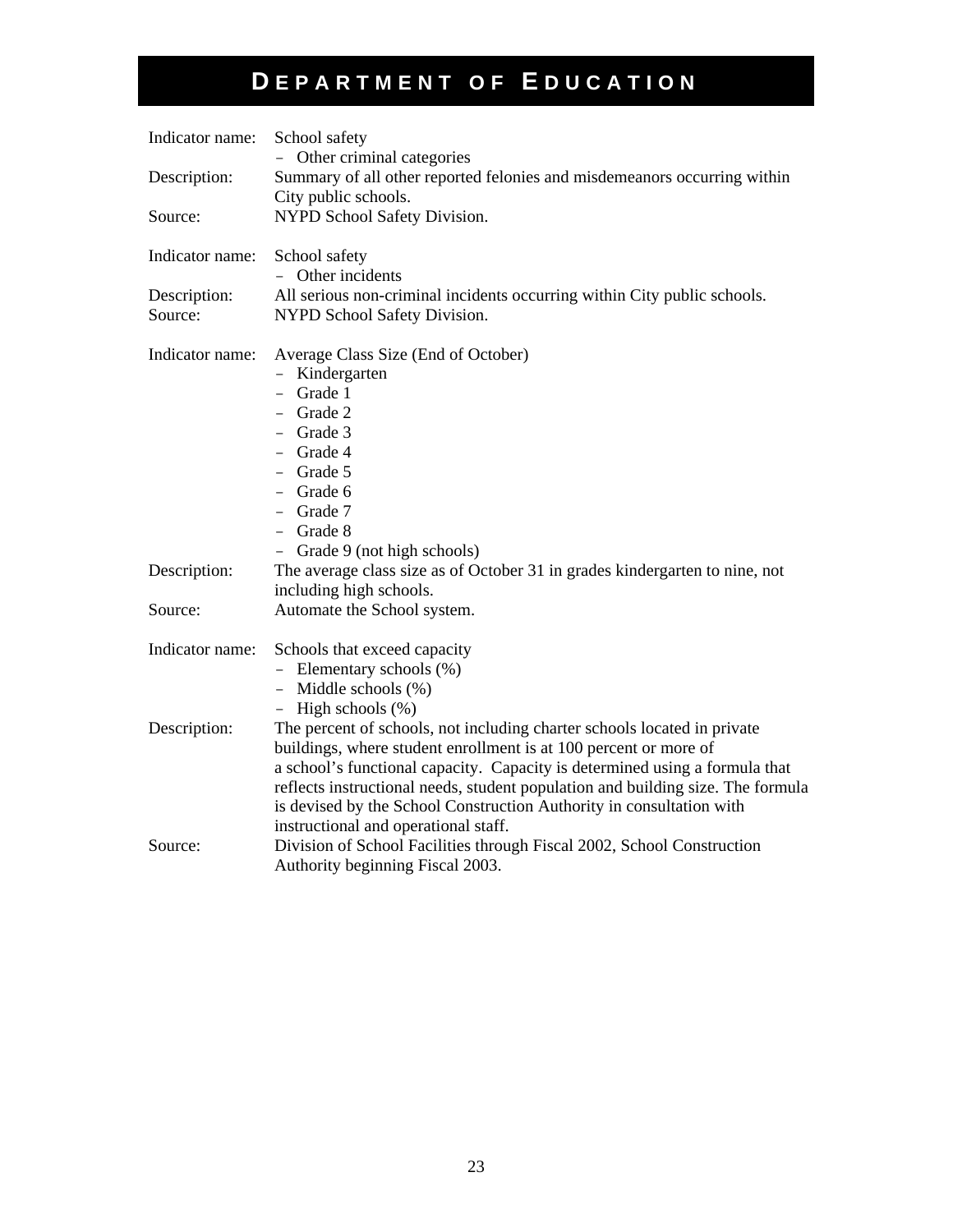| Indicator name:                 | Students in schools that exceed capacity<br>Elementary/middle schools (%)<br>High schools $(\%)$                                                                                                                                                                                                                                                                                                                                                                                                                                                                                                                                         |
|---------------------------------|------------------------------------------------------------------------------------------------------------------------------------------------------------------------------------------------------------------------------------------------------------------------------------------------------------------------------------------------------------------------------------------------------------------------------------------------------------------------------------------------------------------------------------------------------------------------------------------------------------------------------------------|
| Description:                    | The percent of the enrolled student population that attend schools, not<br>including charter schools located in private buildings, where<br>enrollment is 100 percent or more of functional capacity. Capacity is<br>determined using a formula that reflects instructional needs, student<br>population and building size. The formula is devised by the School<br>Construction Authority in consultation with instructional and operational<br>staff.                                                                                                                                                                                  |
| Source:                         | Division of School Facilities through Fiscal 2002, School Construction<br>Authority beginning Fiscal 2003.                                                                                                                                                                                                                                                                                                                                                                                                                                                                                                                               |
| Indicator name:<br>Description: | Total new seats created<br>The number of new student seats created through the efforts of the<br>Department of Education and the School Construction Authority, including<br>construction of new buildings, construction of school additions, room<br>portioning, room conversions, and leasing.                                                                                                                                                                                                                                                                                                                                         |
| Source:                         | Division of School Facilities and School Construction Authority.                                                                                                                                                                                                                                                                                                                                                                                                                                                                                                                                                                         |
| Indicator name:<br>Description: | Hazardous building violations total backlog<br>The number of hazardous Department of Buildings (DOB) violations pending<br>against Department of Education facilities. These include violations that need<br>corrective work, and violations for which work has been completed but which<br>are awaiting official dismissal by DOB.                                                                                                                                                                                                                                                                                                      |
| Source:                         | Division of School Facilities.                                                                                                                                                                                                                                                                                                                                                                                                                                                                                                                                                                                                           |
| Indicator name:                 | School building rating<br>Good condition (%)<br>$\sim$<br>- Fair to good condition $(\%)$<br>- Fair condition $(\%)$<br>Fair to poor condition $(\%)$<br>Poor condition (%)<br>$ \,$                                                                                                                                                                                                                                                                                                                                                                                                                                                     |
| Description:                    | School building conditions are rated annually, with each major infrastructure<br>component of each building rated on a scale of 1 to 5, 1 being Good and 5<br>being Poor. A Good rating means that infrastructure is sound and is<br>performing its function. A Fair rating means that infrastructure is still<br>performing adequately at this time, but may require preventive maintenance to<br>prevent further deterioration and restore it to good condition. A Poor rating<br>means that infrastructure cannot continue to perform its original function<br>without repairs, or is in such condition that its failure is imminent. |
| Source:                         | Department of Education Division of School Facilities through Fiscal 2002;<br>School Construction Authority beginning Fiscal 2003.                                                                                                                                                                                                                                                                                                                                                                                                                                                                                                       |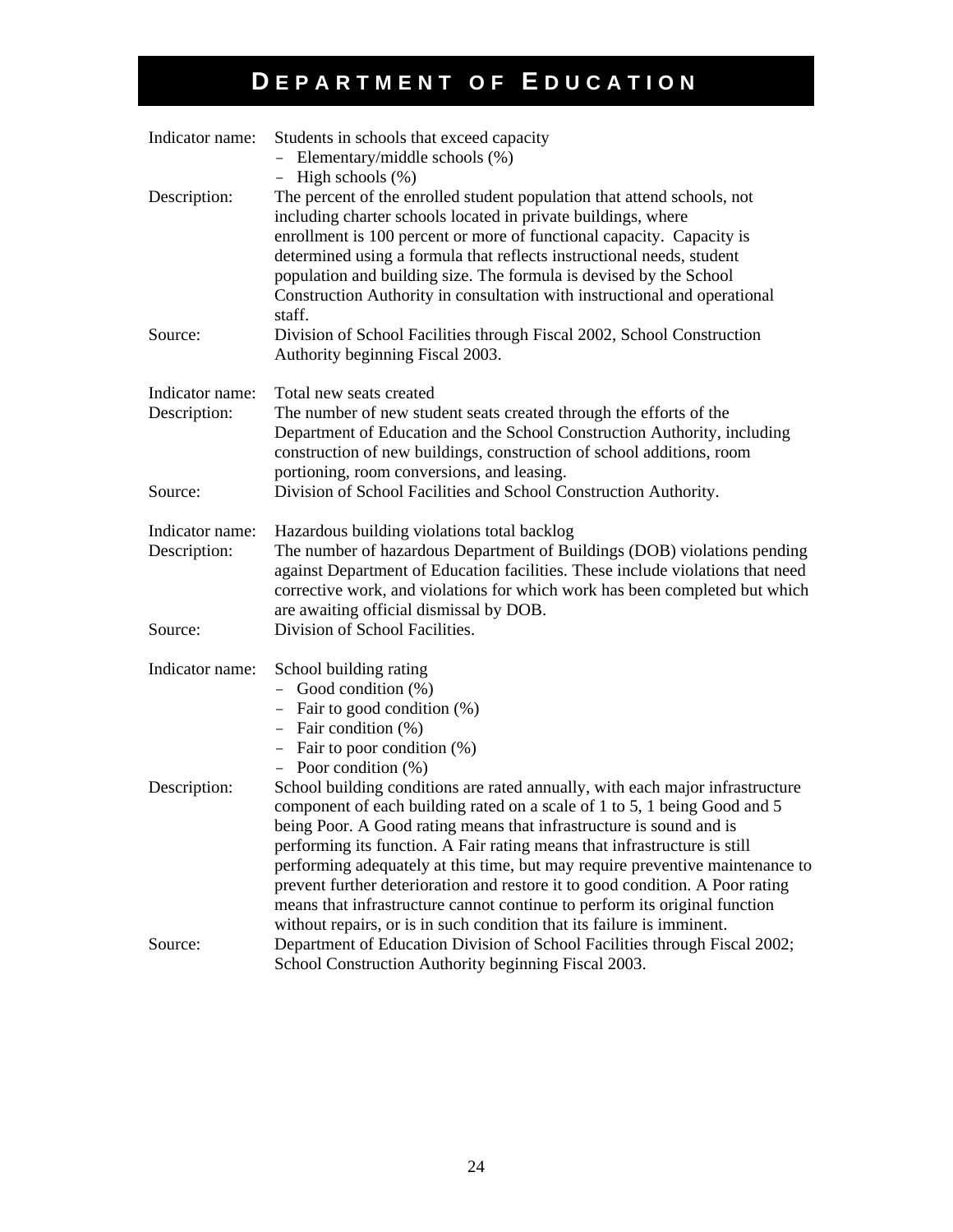#### **S CHOOL C ONSTRUCTION A UTHORITY**

| Indicator name:<br>Description:<br>Source: | Total new seats created<br>The number of new student seats created through the efforts of the<br>Department of Education and the School Construction Authority, including<br>construction of new buildings, construction of school additions, room<br>partioning, room conversions, leasing and transportable classroom units.<br>Division of School Facilities and School Construction Authority. |
|--------------------------------------------|----------------------------------------------------------------------------------------------------------------------------------------------------------------------------------------------------------------------------------------------------------------------------------------------------------------------------------------------------------------------------------------------------|
|                                            |                                                                                                                                                                                                                                                                                                                                                                                                    |
| Indicator name:<br>Description:            | New schools and additions constructed<br>The number of new schools and additions constructed as part of the City's<br>elementary, intermediate and high schools. SCA measures new schools and<br>additions from October to September to capture projects completed for the<br>start of the school year.                                                                                            |
| Source:                                    | <b>SCA Finance Department.</b>                                                                                                                                                                                                                                                                                                                                                                     |
| Indicator name:                            | New schools and additions - construction funds committed as a percent of<br>initial authorized budget (%)                                                                                                                                                                                                                                                                                          |
| Description:                               | The sum of the total construction costs of all the completed new schools and<br>additions which includes the original contract and all additional construction<br>costs related to the original contract, divided by the sum of all of the contract<br>amounts and contingency for the completed new schools and additions.<br>SCA's goal is not to exceed 100 percent of its authorized budget.   |
| Source:                                    | <b>SCA Finance Department</b>                                                                                                                                                                                                                                                                                                                                                                      |
| Indicator name:<br>Description:<br>Source: | Scheduled new seats constructed on time (%)<br>The percent of planned new seats ready for occupancy by September, as<br>approved and funded by the Department of Education.<br><b>SCA Finance Department.</b>                                                                                                                                                                                      |
|                                            |                                                                                                                                                                                                                                                                                                                                                                                                    |
| Indicator name:<br>Description:            | Construction bid price for school capacity projects per square foot (\$)<br>The construction contract cost at award divided by the school's total gross<br>floor area (measured to the outside of exterior walls on each floor). For new<br>schools and additions, the reported construction contract cost per square foot<br>reflects costs attributable to the new building.                     |
| Source:                                    | SCA Finance Department.                                                                                                                                                                                                                                                                                                                                                                            |
| Indicator name:                            | Average new school construction cost per square foot<br>Early childhood (\$)                                                                                                                                                                                                                                                                                                                       |
| Description:                               | The total construction cost of completed early childhood centers<br>(prekindergarten-grade 2) divided by the centers' total gross floor area<br>(measured to the outside of exterior walls on each floor). Cost includes<br>original contract and all additional construction costs related to the original<br>contract. NA reflects no construction done in this category.                        |
| Source:                                    | <b>SCA Finance Department.</b>                                                                                                                                                                                                                                                                                                                                                                     |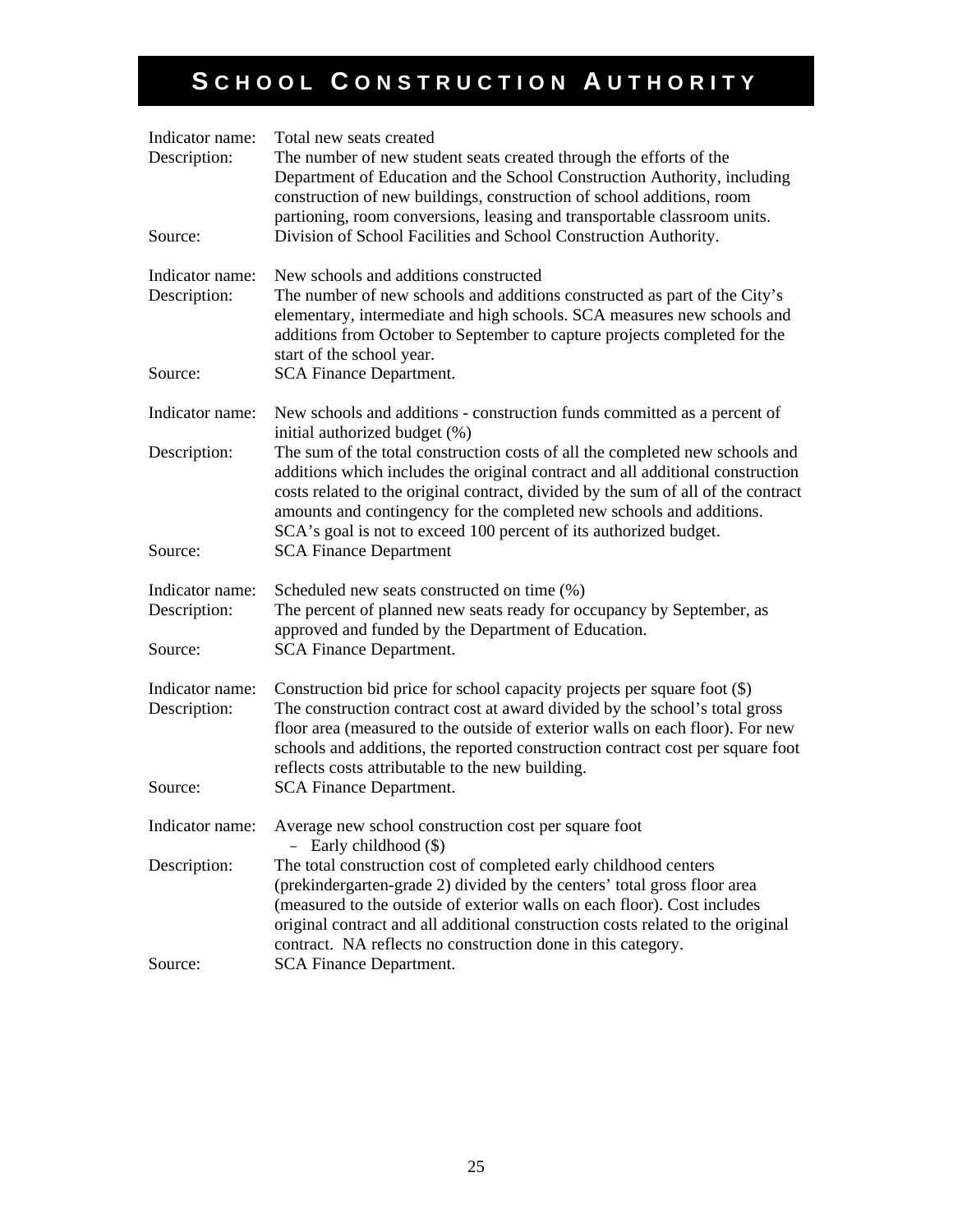#### **S CHOOL C ONSTRUCTION A UTHORITY**

| Indicator name:                 | Average new school construction cost per square foot<br>Elementary $(\$)$                                                                                                                                                                                                                                                                                               |
|---------------------------------|-------------------------------------------------------------------------------------------------------------------------------------------------------------------------------------------------------------------------------------------------------------------------------------------------------------------------------------------------------------------------|
| Description:                    | The total construction cost of completed elementary schools (prekindergarten-<br>grade 5) divided by the schools' total gross floor area (measured to the outside<br>of exterior walls on each floor). Cost includes original contract and all<br>additional construction costs related to the original contract. NA reflects no<br>construction done in this category. |
| Source:                         | <b>SCA Finance Department.</b>                                                                                                                                                                                                                                                                                                                                          |
| Indicator name:                 | Average new school construction cost per square foot<br>Intermediate (\$)                                                                                                                                                                                                                                                                                               |
| Description:                    | The total construction cost of completed intermediate schools (grade 6- grade<br>8) divided by the schools' total gross floor area (measured to the outside of<br>exterior walls on each floor). Cost includes original contract and all additional<br>construction costs related to the original contract. NA reflects no construction<br>done in this category.       |
| Source:                         | <b>SCA Finance Department.</b>                                                                                                                                                                                                                                                                                                                                          |
| Indicator name:                 | Average new school construction cost per square foot<br>High School (\$)                                                                                                                                                                                                                                                                                                |
| Description:                    | The total construction cost of completed high schools (grade 9-grade<br>12) divided by the schools' total gross floor area (measured to the outside of<br>exterior walls on each floor). Cost includes original contract and all additional<br>construction costs related to the original contract. NA reflects no construction<br>done in this category.               |
| Source:                         | <b>SCA Finance Department.</b>                                                                                                                                                                                                                                                                                                                                          |
| Indicator name:<br>Description: | Capital improvement projects constructed on time or early (%)<br>The percent of capital repair projects (such as roof repair and window<br>replacement) with substantial completion within 15 days of the scheduled<br>date.                                                                                                                                            |
| Source:                         | <b>SCA Finance Department.</b>                                                                                                                                                                                                                                                                                                                                          |
| Indicator name:<br>Description: | Capital improvement projects constructed within budget (%)<br>The percent of capital repair projects (such as roof repair and window<br>replacement) completed within contract dollar amount and budgeted<br>contingency as of June 30.                                                                                                                                 |
| Source:                         | <b>SCA Finance Department.</b>                                                                                                                                                                                                                                                                                                                                          |
| Indicator name:<br>Description: | Ultimate cost of insurance losses as % of construction value<br>The ratio of the cost of insurance losses to value of construction projects for<br>the period.                                                                                                                                                                                                          |
| Source:                         | <b>SCA Finance Department.</b>                                                                                                                                                                                                                                                                                                                                          |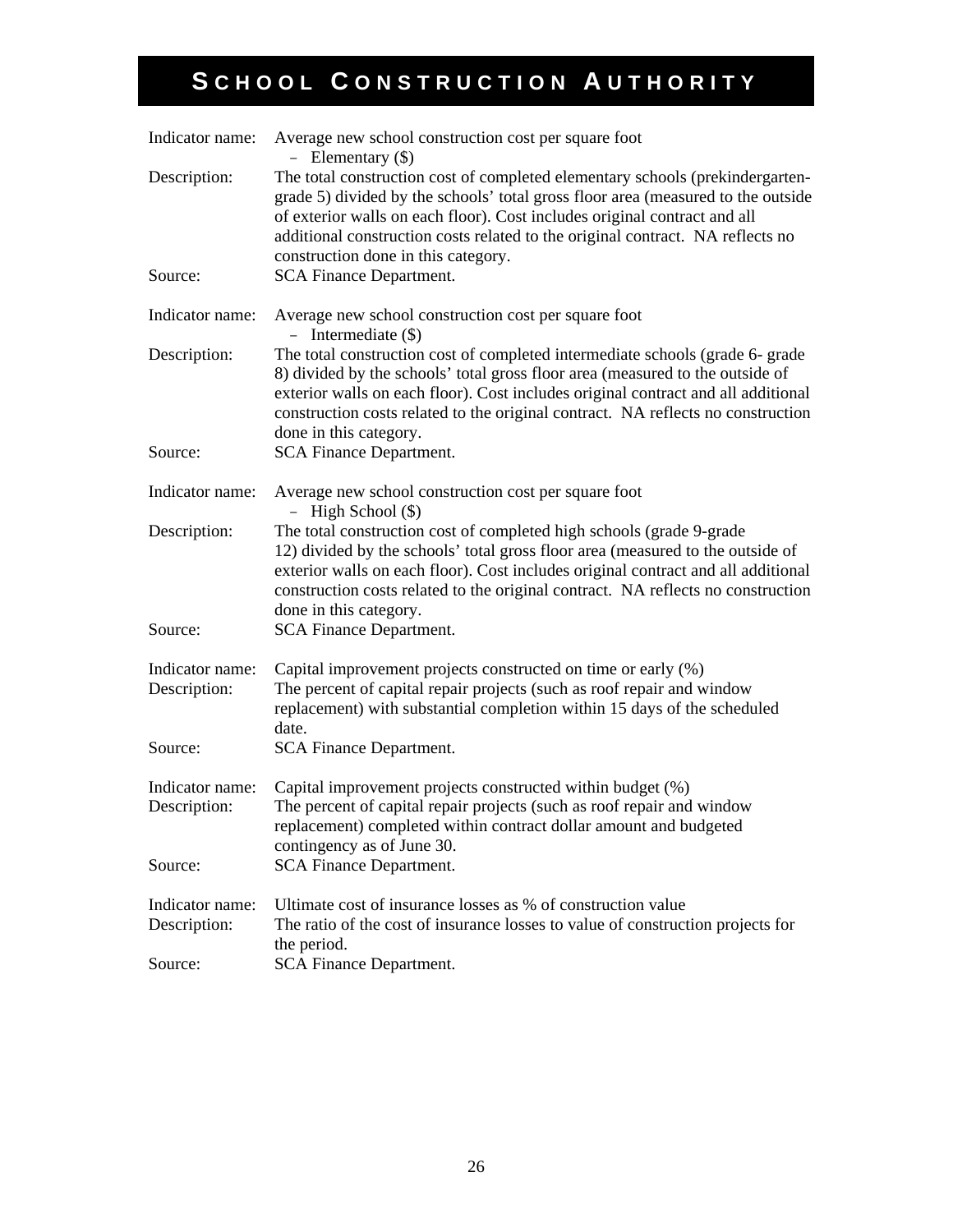| Indicator name:<br>Description: | Cash assistance applicants and recipients placed into jobs (000)<br>This indicator reports the unduplicated City fiscal year total of cash assistance<br>(CA) applicants and people receiving welfare benefits who obtained a job<br>during the reporting period. It includes people who receive benefits from the<br>federal Family Assistance Program (FAP), which provides welfare benefits to<br>families for five years; the State Safety Net Assistance Program, which<br>provides welfare benefits to adults without children and to some families not<br>eligible for FAP; and the State 60-month Converted Safety Net program,<br>which provides assistance to families that have exceeded the five-year State<br>time limit (which counts five years of assistance from either Safety Net or<br>FAP). |
|---------------------------------|-----------------------------------------------------------------------------------------------------------------------------------------------------------------------------------------------------------------------------------------------------------------------------------------------------------------------------------------------------------------------------------------------------------------------------------------------------------------------------------------------------------------------------------------------------------------------------------------------------------------------------------------------------------------------------------------------------------------------------------------------------------------------------------------------------------------|
| Source:                         | HRA New York City WAY (NYCWAY), Welfare Management System<br>(WMS), and the Human Resources Administration (HRA) Office of Data<br>Reporting and Analysis (ODRA)                                                                                                                                                                                                                                                                                                                                                                                                                                                                                                                                                                                                                                                |
| Indicator name:                 | Percent of cash assistance applicants and recipients placed into jobs as                                                                                                                                                                                                                                                                                                                                                                                                                                                                                                                                                                                                                                                                                                                                        |
| Description:                    | compared to a monthly goal (Calendar year to-date) (%)<br>The calendar year-to date percent of the unduplicated total of cash assistance<br>applicants and people receiving welfare benefits who obtained a job<br>compared to the job placement goal at that point in time. The annual job<br>placement goal is set each year                                                                                                                                                                                                                                                                                                                                                                                                                                                                                  |
| Source:                         | HRA NYCWAY and ODRA                                                                                                                                                                                                                                                                                                                                                                                                                                                                                                                                                                                                                                                                                                                                                                                             |
| Indicator name:<br>Description: | Cash assistance cases with an adult head of household who is temporarily or<br>permanently unable to participate in any work or work-related activity (%)<br>The city fiscal year-to-date average percent of the total cases that are either<br>partially or fully unable to work full time. This indicator includes cash<br>assistance cases that either are currently partially engaged in work-related<br>activities, such as health, mental health, substance abuse treatment, domestic<br>violence or other activities, or are fully unengageable and therefore unable to<br>participate in any activity. Therefore, neither group can participate in full<br>time employment.                                                                                                                             |
| Source:                         | HRA NYCWAY and ODRA                                                                                                                                                                                                                                                                                                                                                                                                                                                                                                                                                                                                                                                                                                                                                                                             |
| Indicator name:                 | Safety Net Assistance (SNA) cases participating in work or work-related<br>activities as calculated in accordance with State guidelines (State fiscal year-<br>to date average) $(\%)$                                                                                                                                                                                                                                                                                                                                                                                                                                                                                                                                                                                                                          |
| Description:                    | The state fiscal year-to-date average percent of Safety Net adult only cases<br>who participate in work or work-related activities in compliance with state<br>guidelines calculated on the basis of the state fiscal year: March through<br>April.                                                                                                                                                                                                                                                                                                                                                                                                                                                                                                                                                             |
| Source:                         | HRA NYCWAY and WMS and ODRA                                                                                                                                                                                                                                                                                                                                                                                                                                                                                                                                                                                                                                                                                                                                                                                     |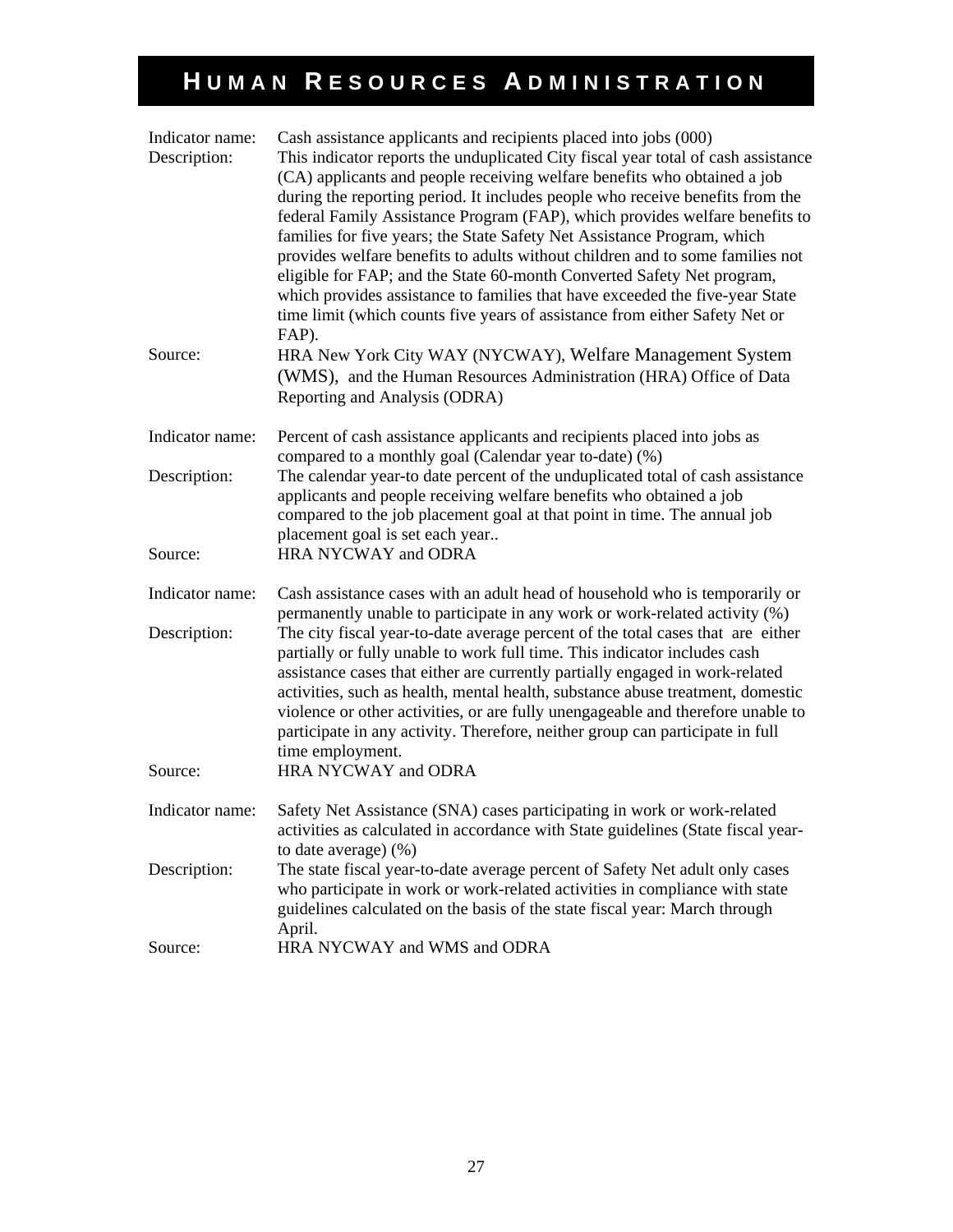| Indicator name:         | Cash assistance family cases participating in work or work-related activities<br>per federal guidelines (federal fiscal year-to-date official average) (%)                                                                                                                                                                                                                                                                                                                                                                                                                                                                                                                                                                                                     |
|-------------------------|----------------------------------------------------------------------------------------------------------------------------------------------------------------------------------------------------------------------------------------------------------------------------------------------------------------------------------------------------------------------------------------------------------------------------------------------------------------------------------------------------------------------------------------------------------------------------------------------------------------------------------------------------------------------------------------------------------------------------------------------------------------|
| Description:<br>Source: | The federal fiscal year-to-date official average percent of Family Assistance<br>Program and 60-month converted to Safety Net Assistance cases who<br>participate in work or work-related activities in compliance with federal<br>guidelines. This indicator reports the most recent available federal data. The<br>official family participation rate is calculated on the basis of the federal fiscal<br>year: October through September.<br>HRA NYCWAY and ODRA                                                                                                                                                                                                                                                                                            |
|                         |                                                                                                                                                                                                                                                                                                                                                                                                                                                                                                                                                                                                                                                                                                                                                                |
| Indicator name:         | Cash assistance cases engaged in any training or education, which may<br>include other activities, in accordance with New York City guidelines (%)                                                                                                                                                                                                                                                                                                                                                                                                                                                                                                                                                                                                             |
| Description:            | The city fiscal year-to-date average percent of partially or fully engageable<br>(able to work) cash assistance cases who are participating in any work or<br>work-related activities, as defined by New York City. Therefore, training and<br>education may be either stand alone or together with some other activities,<br>such as concurrent WEP, substance abuse treatment or job search.                                                                                                                                                                                                                                                                                                                                                                 |
| Source:                 | HRA NYCWAY and ODRA                                                                                                                                                                                                                                                                                                                                                                                                                                                                                                                                                                                                                                                                                                                                            |
| Indicator name:         | Safety Net Assistance (SNA) single cases engaged in any training or<br>education, which may include other activities, in accordance with New York<br>City guidelines $(\%)$                                                                                                                                                                                                                                                                                                                                                                                                                                                                                                                                                                                    |
| Description:            | The city fiscal year-to-date average percent of all SNA single cases engaged<br>in work or work-related activities that directly prepare them for work who are<br>participating in any training and/or education to which they were referred<br>and/or approved by HRA. Therefore, training and education may, therefore,<br>be either stand alone or together with some other activities, such as<br>concurrent WEP, substance abuse treatment or job search. This indicator does<br>not include the wage subsidy work activity, which is considered subsidized<br>employment. In addition, it does not include stand-alone job search or stand-<br>alone WEP, but does include job search performed in conjunction with an<br>education or training program. |
| Source:                 | <b>HRA NYCWAY and ODRA</b>                                                                                                                                                                                                                                                                                                                                                                                                                                                                                                                                                                                                                                                                                                                                     |
| Indicator name:         | Cash assistance cases that retained employment income 180 days after being<br>placed in a job (Calendar year-to date average) (%)                                                                                                                                                                                                                                                                                                                                                                                                                                                                                                                                                                                                                              |
| Description:            | The calendar year-to-date average percent of both those cash assistance cases<br>who had obtained a job six months (180 days) prior to the reporting period,<br>earned enough income to close their cash assistance cases, and did not return<br>to cash assistance within the last six months (180 days) of the reporting<br>period, and those cash assistance cases who obtained employment six months<br>prior to the reporting period and have not had their cases rebudgeted within<br>180 days due to the loss of employment income.                                                                                                                                                                                                                     |
| Source:                 | HRA NYCWAY and ODRA                                                                                                                                                                                                                                                                                                                                                                                                                                                                                                                                                                                                                                                                                                                                            |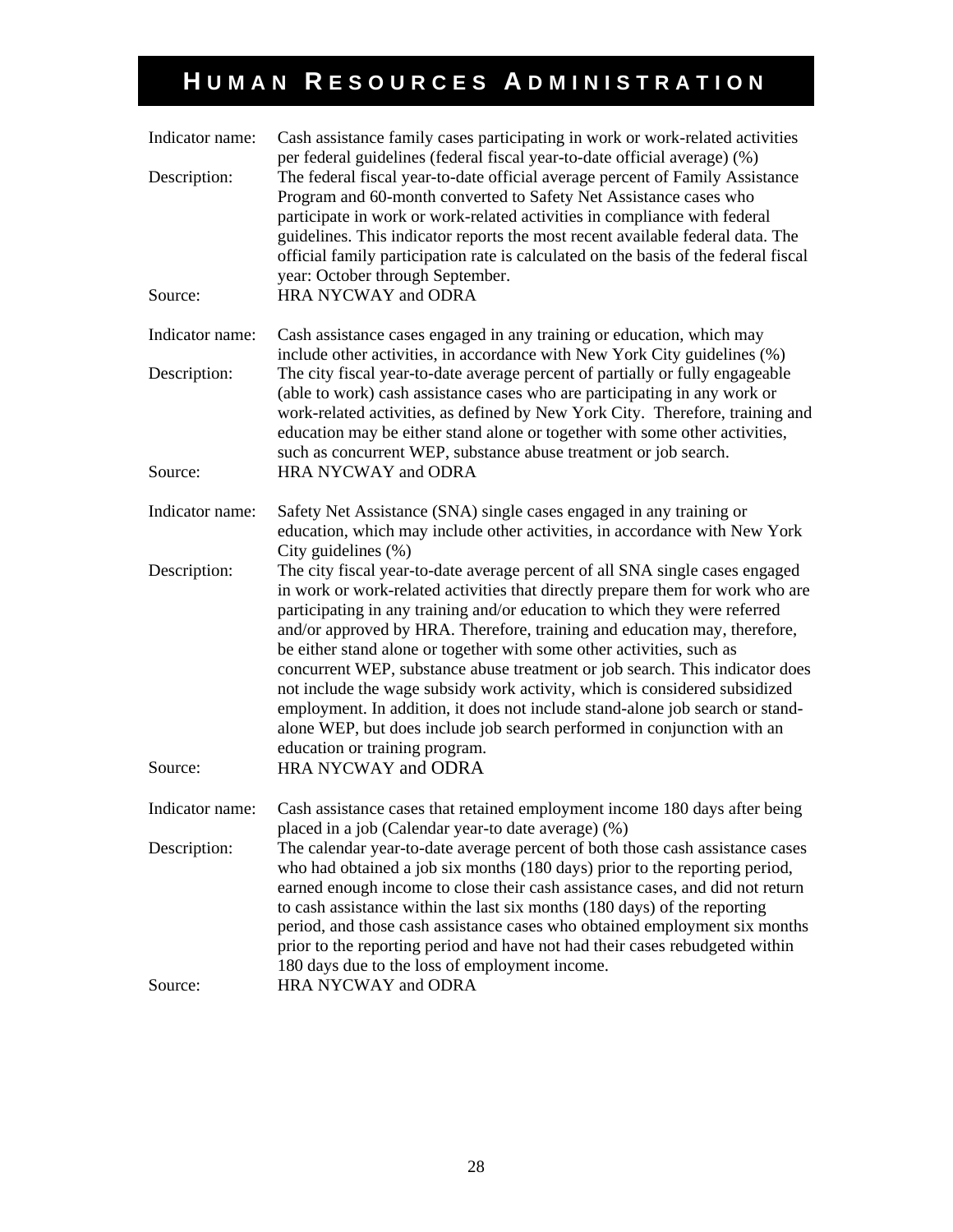| Indicator name:         | Cash Assistance cases that remained closed for 180 days due to employment<br>(Calendar year-to-date average) (%)                                                                                                                                                                                                                                                                                                                                                                                                                                                 |
|-------------------------|------------------------------------------------------------------------------------------------------------------------------------------------------------------------------------------------------------------------------------------------------------------------------------------------------------------------------------------------------------------------------------------------------------------------------------------------------------------------------------------------------------------------------------------------------------------|
| Description:<br>Source: | The calendar year-to-date average percent of cash assistance recipients who<br>obtained a job and had their cases closed due to employment income six<br>months (180 days) prior to the reporting period and did not return to cash<br>assistance within the last six months. This does not include those who are<br>working full time in subsidized employment because these cases are not<br>closed, because the recipient is working full-time for a subsidized wage, the<br>cash assistance grant is incorporated into the wage.<br>HRA NYCWAY, WMS and ODRA |
| Indicator name:         | Child support collected (\$ millions)                                                                                                                                                                                                                                                                                                                                                                                                                                                                                                                            |
| Description:            | The total amount of child support collected on behalf of both cash assistance<br>and non-cash assistance clients, including cases where the child resides                                                                                                                                                                                                                                                                                                                                                                                                        |
| Source:                 | outside the City and the non-custodial parent resides in the City.<br>New York State Department of Child Support Enforcement, Office of Child                                                                                                                                                                                                                                                                                                                                                                                                                    |
|                         | Support Enforcement: Monthly Calendar Year Comparisons of Collections -<br><b>Total Collections</b>                                                                                                                                                                                                                                                                                                                                                                                                                                                              |
| Indicator name:         | Current obligations collected (%)                                                                                                                                                                                                                                                                                                                                                                                                                                                                                                                                |
| Description:            | The city fiscal year-to-date average of the total child support collected for<br>both cash assistance and non-cash assistance cases as a percent of the total                                                                                                                                                                                                                                                                                                                                                                                                    |
| Source:                 | court-ordered obligations.<br>New York State Department of Child Support Enforcement, Office of Child                                                                                                                                                                                                                                                                                                                                                                                                                                                            |
|                         | Support Enforcement; New York State: 157 Report Section F: Collections<br>Due and Distributed, Total (Line 25 cumulative) divide by Total (line 24<br>cumulative)                                                                                                                                                                                                                                                                                                                                                                                                |
| Indicator name:         | Child support cases with orders of support $(\%)$                                                                                                                                                                                                                                                                                                                                                                                                                                                                                                                |
| Description:            | The monthly average of cash assistance and non-cash assistance child support<br>cases for which a support order has been established by a court, as a percent<br>of the total number of open child support cases.                                                                                                                                                                                                                                                                                                                                                |
| Source:                 | New York State Department of Child Support Enforcement, Office of Child<br>Support Enforcement: 157 Report - Performance Measures - SEP                                                                                                                                                                                                                                                                                                                                                                                                                          |
| Indicator name:         | Persons receiving cash assistance (000)                                                                                                                                                                                                                                                                                                                                                                                                                                                                                                                          |
| Description:            | As of the end of the reporting period, this indicator measures the number of<br>persons who are eligible for the time-limited Family Assistance Program or<br>the Safety Net Assistance Program. As of November 2001, the 60-month<br>Converted to Safety Net program is included.                                                                                                                                                                                                                                                                               |
| Source:                 | HRA ODRA and WMS report CRM01OR1                                                                                                                                                                                                                                                                                                                                                                                                                                                                                                                                 |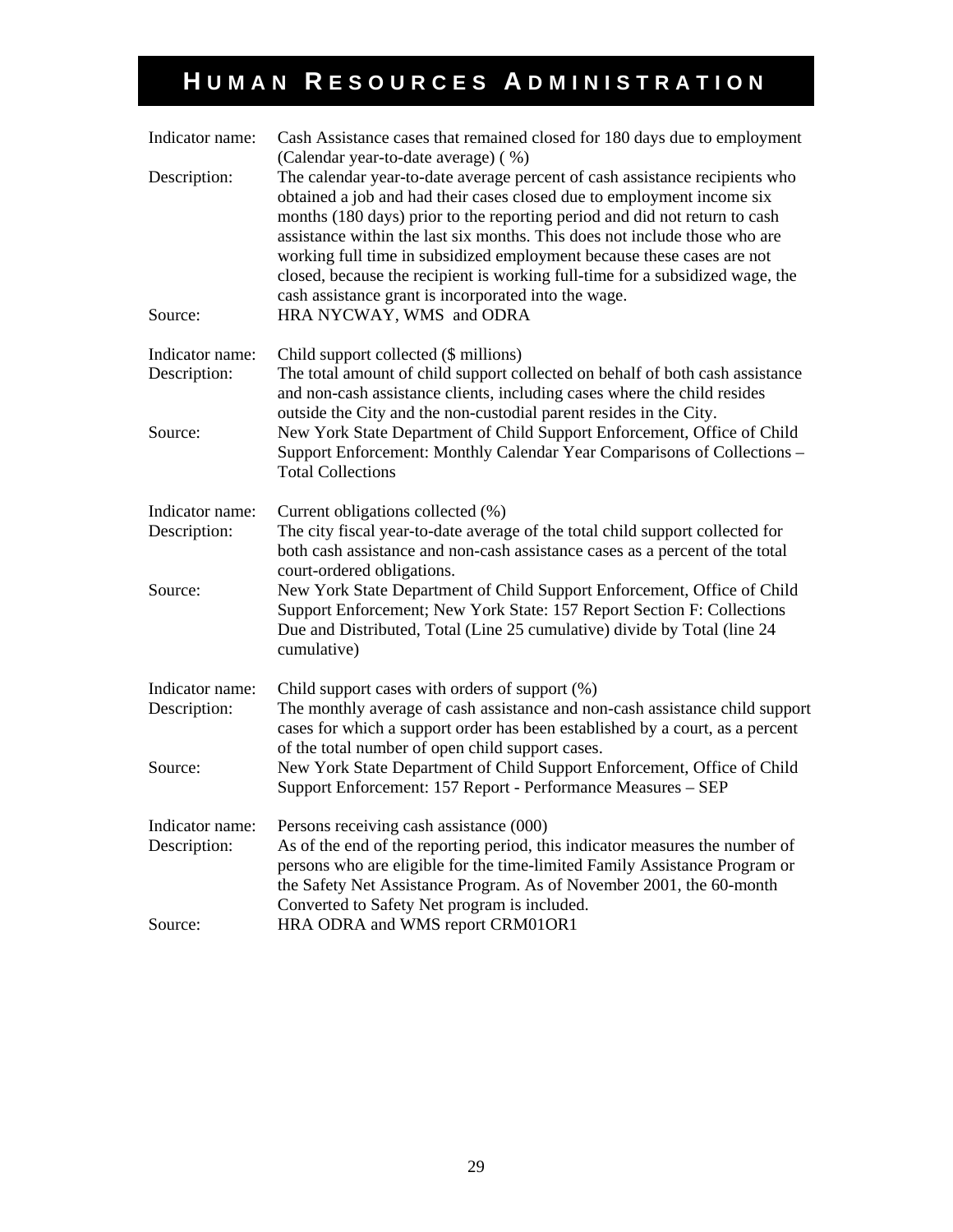| Indicator name:<br>Description:<br>Source: | Cash assistance application timeliness rate (%)<br>This indicator measures the percent of Cash Assistance application<br>processing completed by the Agency in required time frames.<br>HRA Family Independence Administration (FIA)                                                                                                                                                                                                                                                                                                                                                                                                                                                                                                                                                |
|--------------------------------------------|-------------------------------------------------------------------------------------------------------------------------------------------------------------------------------------------------------------------------------------------------------------------------------------------------------------------------------------------------------------------------------------------------------------------------------------------------------------------------------------------------------------------------------------------------------------------------------------------------------------------------------------------------------------------------------------------------------------------------------------------------------------------------------------|
| Indicator name:<br>Description:<br>Source: | Cash assistance fair hearing win rate (%)<br>Fair Hearing Win Rate is the percentage determined by dividing the total<br>wins, which are Agency affirmations, Administrative Law Judge (ALJ)<br>determinations that the Agency's actions were "Correct When Made," and<br>client defaults, by Agency total wins and Agency total losses, which are<br>Agency reversals by an ALJ.<br><b>HRAFIA</b>                                                                                                                                                                                                                                                                                                                                                                                  |
| Indicator name:<br>Description:<br>Source: | Average annual administrative cost per cash assistance case (\$)<br>The average annual cost associated with the administration of a single cash<br>assistance case. To determine this average, the total annual direct and indirect<br>administrative cost associated with all cash assistance cases is divided by the<br>total, unduplicated number of cash assistance cases that received any<br>financial assistance during the reporting period. The operation of HRA Job<br>Centers is included in direct costs. Indirect cost includes an attributed portion<br>of HRA's central administrative cost. The administrative cost associated with<br>the provision of Medicaid or Food Stamps is not included, nor is the cost of<br>cash assistance benefits.<br><b>HRA ODRA</b> |
| Indicator name:<br>Description:<br>Source: | Persons receiving food stamps (000)<br>As of the end of the reporting period, the number of eligible persons<br>receiving federally supported food stamps, including both cash assistance<br>recipients and non-PA recipients. The calculation includes persons who<br>receive food stamps at residential treatment centers and recipients of<br>Supplemental Security Income (SSI).<br><b>HRA ODRA</b>                                                                                                                                                                                                                                                                                                                                                                             |
| Indicator name:<br>Description:<br>Source: | Non-Cash assistance persons receiving food stamps (000)<br>At the end of the reporting period, the total number of persons who receive<br>food stamps who are not cash assistance or SSI recipients.<br><b>HRA ODRA</b>                                                                                                                                                                                                                                                                                                                                                                                                                                                                                                                                                             |
| Indicator name:<br>Description:<br>Source: | SSI persons receiving food stamps (000)<br>The total number of eligible recipients of SSI receiving federally supported<br>Food Stamps.<br><b>HRA ODRA</b>                                                                                                                                                                                                                                                                                                                                                                                                                                                                                                                                                                                                                          |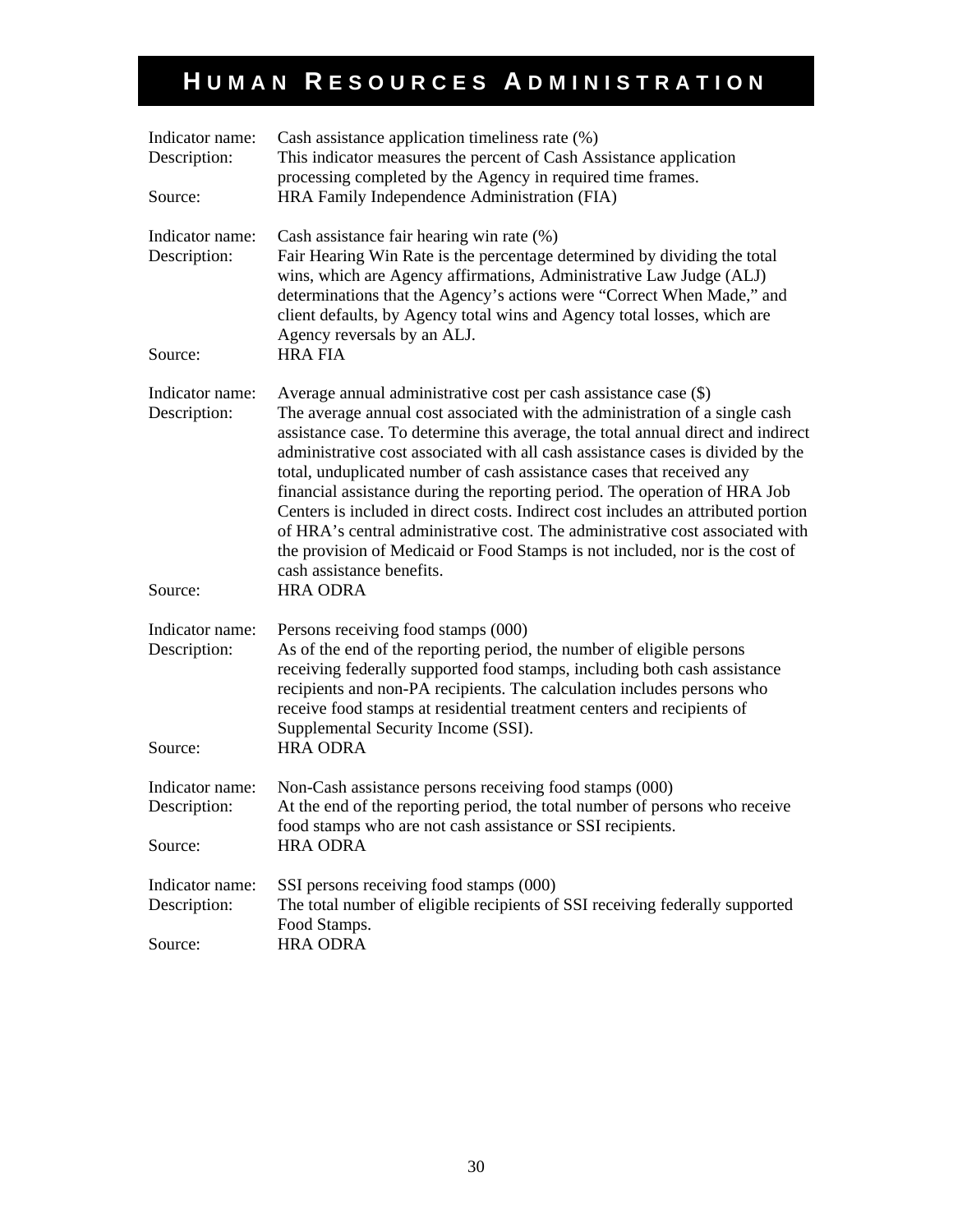| Indicator name:<br>Description: | Food stamp estimated payment error rate (%)<br>This indicator measures the percent of Food Stamp Payment Errors for CA<br>and non-CA recipients where the incorrect Food Stamp benefit amount is<br>paid is either over or under the correct amount, due to a calculation or<br>documentation error on the part of either the worker or the client. This<br>indicator is tracked in accordance with the federal fiscal year. |
|---------------------------------|------------------------------------------------------------------------------------------------------------------------------------------------------------------------------------------------------------------------------------------------------------------------------------------------------------------------------------------------------------------------------------------------------------------------------|
| Source:                         | <b>HRA FIA</b>                                                                                                                                                                                                                                                                                                                                                                                                               |
| Indicator name:<br>Description: | Public Health Insurance enrollees (000)<br>At the end of the reporting period, the total number of persons enrolled in<br>various cash health insurance programs, including Medicaid with cash<br>assistance, Medicaid without cash assistance (Medicaid-only), and Family<br>Health Plus.                                                                                                                                   |
| Source:                         | WMS report WINR0521                                                                                                                                                                                                                                                                                                                                                                                                          |
| Indicator name:<br>Description: | Public Health Insurance Medicaid-only enrollees (000)<br>At the end of the reporting period, the number of persons who are not<br>recipients of cash assistance or SSI who receive Medicaid services, including<br>those receiving Family Health Plus.                                                                                                                                                                       |
| Source:                         | WMS report WINR0521                                                                                                                                                                                                                                                                                                                                                                                                          |
| Indicator name:<br>Description: | Client responses to Public Health Insurance mailed renewal notices (%)<br>Percent of responses to Public Health Insurance renewal notice mailed to<br>clients.                                                                                                                                                                                                                                                               |
| Source:                         | HRA MICSA Medical Insurance and Community Services Administration<br>(MICSA)                                                                                                                                                                                                                                                                                                                                                 |
| Indicator name:                 | Clients found eligible for Public Health Insurance who responded to a mailed<br>renewal notice (%)                                                                                                                                                                                                                                                                                                                           |
| Description:                    | Percent of clients who responded to a mailed Public Health Insurance renewal<br>notice who were found eligible for public health benefits.                                                                                                                                                                                                                                                                                   |
| Source:                         | <b>HRA MICSA</b>                                                                                                                                                                                                                                                                                                                                                                                                             |
| Indicator name:<br>Description: | Public Health Insurance Fair Hearing Win Rate (%)<br>Fair Hearing Win Rate is the percentage determined by dividing the total<br>wins, which are Agency affirmations, Administrative Law Judge (ALJ)<br>determinations that the Agency's actions were "Correct When Made," and<br>client defaults, by Agency total wins and Agency total losses, which are<br>Agency reversals by an ALJ.                                    |
| Source:                         | <b>HRA MICSA</b>                                                                                                                                                                                                                                                                                                                                                                                                             |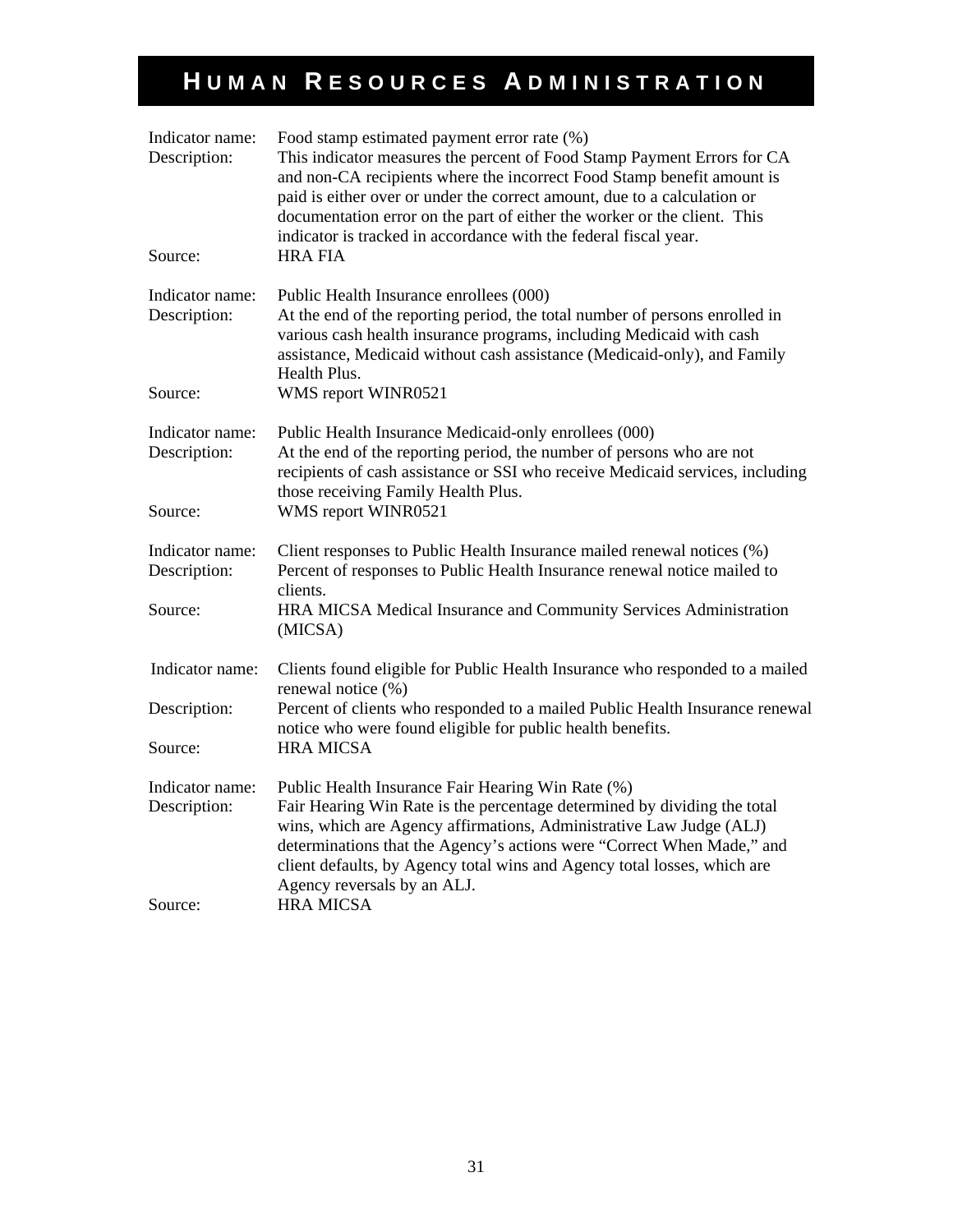| Indicator name:<br>Description: | Cases receiving home care services (000)<br>The number of cases receiving Medicaid-funded Home Attendant and<br>Housekeeping; Long Term Home Health Care; and AIDS Project/AIDS<br>Lombardi Home Care services at the end of the month.                                                                                                                                                                                                            |
|---------------------------------|----------------------------------------------------------------------------------------------------------------------------------------------------------------------------------------------------------------------------------------------------------------------------------------------------------------------------------------------------------------------------------------------------------------------------------------------------|
| Source:                         | <b>HRA Home Care Services Program</b>                                                                                                                                                                                                                                                                                                                                                                                                              |
| Indicator name:                 | Average number of days to initiate Home Attendant and Housekeeper<br>Services cases                                                                                                                                                                                                                                                                                                                                                                |
| Description:                    | At the end of the reporting period, the average number of days from the date<br>of application to the commencement of service for all new Home Attendant<br>and Housekeeping cases during the reporting month. All cases with service<br>start dates during the reporting month are included in this measure and<br>include applicants who are currently enrolled in Medicaid and those who<br>have applied for but not begun to receive Medicaid. |
| Source:                         | <b>HRA Home Care Services Program</b>                                                                                                                                                                                                                                                                                                                                                                                                              |
| Indicator name:<br>Description: | Serious personal care complaints resolved in 24 hours (%)<br>Percent of client serious complaints resolved within required timeframe of 24<br>hours. Vendors must remove the risk has to the client within 24 hours for the<br>complaint to be resolved.                                                                                                                                                                                           |
| Source:                         | <b>HRA MICSA</b>                                                                                                                                                                                                                                                                                                                                                                                                                                   |
| Indicator name:<br>Description: | <b>Adult Protective Services (APS) Assessment Cases</b><br>The unduplicated number of individuals in the assessment phase for APS<br>services during the month.                                                                                                                                                                                                                                                                                    |
| Source:                         | HRA Adult Protective Services Monthly Compliance Report                                                                                                                                                                                                                                                                                                                                                                                            |
| Indicator name:<br>Description: | Adult Protective Services (APS) Cases Eligible for Services<br>The unduplicated number of the total cases in APS undercare or Preventive<br>Services Program during the month.                                                                                                                                                                                                                                                                     |
| Source:                         | HRA Adult Protective Services Monthly Compliance Report                                                                                                                                                                                                                                                                                                                                                                                            |
| Indicator name:                 | Individuals referred to an Adult Protective Services field office visited within<br>three working days (%)                                                                                                                                                                                                                                                                                                                                         |
| Description:                    | The city fiscal year-to-date average percent of cases referred to Adult<br>Protective Services (APS) that are visited within the State-mandated three<br>working days.                                                                                                                                                                                                                                                                             |
| Source:                         | HRA Adult Protective Services Monthly Compliance Report                                                                                                                                                                                                                                                                                                                                                                                            |
| Indicator name:                 | Adult Protective Services (APS) assessment cases accepted or denied for<br>undercare within State-mandated 60 days (%)                                                                                                                                                                                                                                                                                                                             |
| Description:                    | Percent of referrals to the borough offices or contracted vendors with a<br>decision made to accept or deny a case within the State-mandated 60 days.                                                                                                                                                                                                                                                                                              |
| Source:                         | HRA Adult Protective Services Monthly Compliance Report                                                                                                                                                                                                                                                                                                                                                                                            |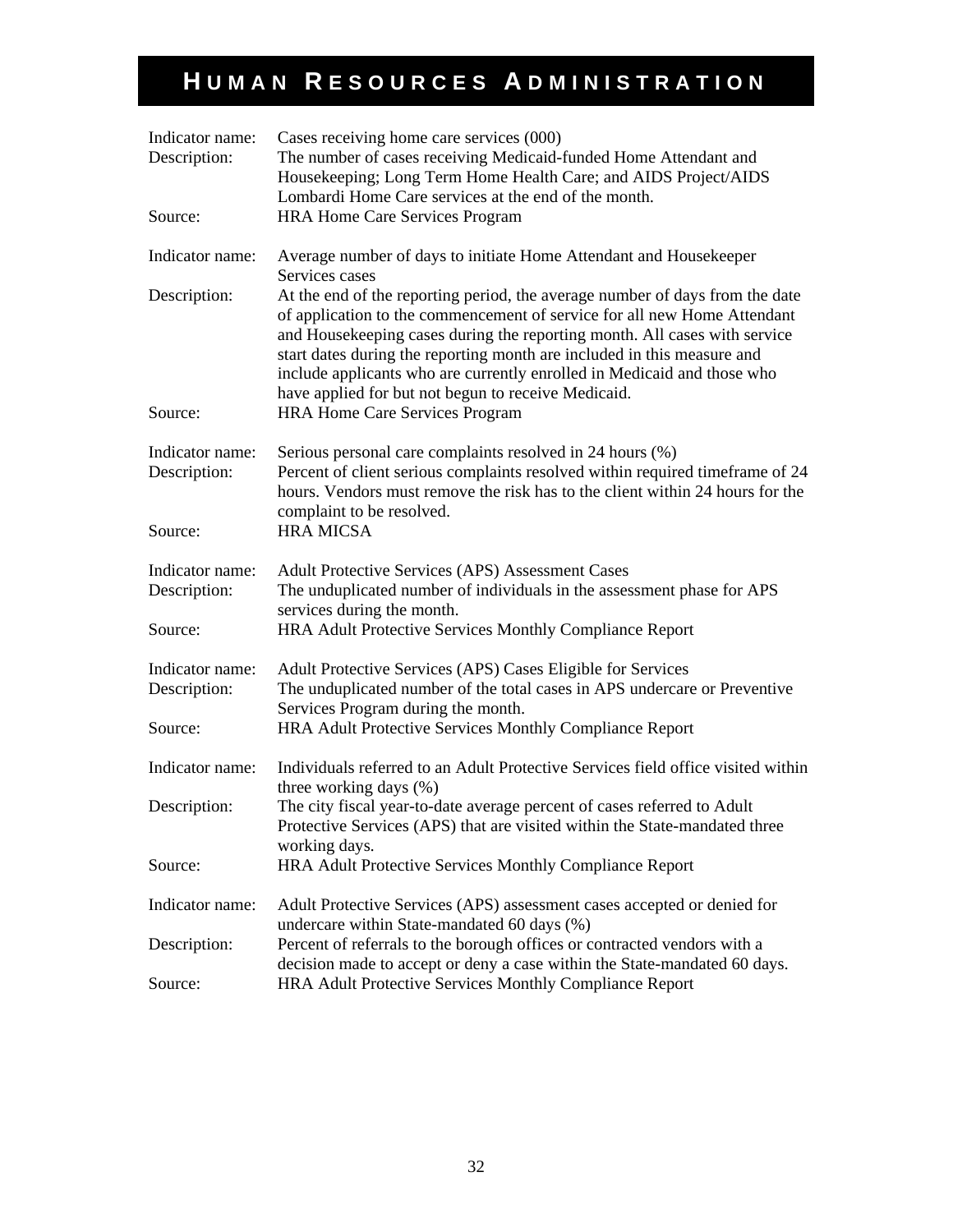| Indicator name:<br>Description: | Individuals receiving HIV/AIDS services (000)<br>At the end of the reporting period, the number of individual clients<br>(individuals who are either HIV Symptomatic or with AIDS) served during<br>the reporting month.                                                                                                                                                                                                                                                                                                                                                                                                                                                    |
|---------------------------------|-----------------------------------------------------------------------------------------------------------------------------------------------------------------------------------------------------------------------------------------------------------------------------------------------------------------------------------------------------------------------------------------------------------------------------------------------------------------------------------------------------------------------------------------------------------------------------------------------------------------------------------------------------------------------------|
| Source:                         | HRA HIV/AIDS Services Administration (HASA)                                                                                                                                                                                                                                                                                                                                                                                                                                                                                                                                                                                                                                 |
| Indicator name:                 | Average number of days from submission of a completed application to<br>approval or denial of enhanced housing benefits to keep HASA clients in<br>stable housing                                                                                                                                                                                                                                                                                                                                                                                                                                                                                                           |
| Description:                    | At the end of the reporting period, the average number of calendar days it<br>takes to issue housing-related enhanced financial benefits to clients in order<br>to secure or maintain housing, including but not limited to rent increases,                                                                                                                                                                                                                                                                                                                                                                                                                                 |
| Source:                         | home furnishings requests, moving and storage expenses.<br>HRA HIV/AIDS Services Administration Case by Case Financial<br>Assessment database                                                                                                                                                                                                                                                                                                                                                                                                                                                                                                                               |
| Indicator name:                 | Average number of days to issue approved housing-related enhanced housing<br>benefits once the application has been approved                                                                                                                                                                                                                                                                                                                                                                                                                                                                                                                                                |
| Description:                    | The average number of calendar days it takes to issue housing-related<br>enhanced financial benefits to clients in order to secure or maintain housing,<br>including but not limited to rent increases, home furnishings requests, moving<br>and storage expenses.                                                                                                                                                                                                                                                                                                                                                                                                          |
| Source:                         | HRA HIV/AIDS Services Administration Case by Case Financial<br>Assessment database                                                                                                                                                                                                                                                                                                                                                                                                                                                                                                                                                                                          |
| Indicator name:<br>Description: | HASA clients receiving ongoing enhanced housing benefits (%)<br>The percent of HASA clients who receive on-going monthly supplemental<br>rents in addition to the basic HASA shelter grant.                                                                                                                                                                                                                                                                                                                                                                                                                                                                                 |
| Source:                         | IPA 705 report generated by HRA/MIS                                                                                                                                                                                                                                                                                                                                                                                                                                                                                                                                                                                                                                         |
| Indicator name:                 | Individuals and families at imminent risk diverted from becoming homeless<br>(% )                                                                                                                                                                                                                                                                                                                                                                                                                                                                                                                                                                                           |
| Description:                    | The percent of individuals and families who were still domiciled at the point<br>they were seen by the Diversion Team at an HRA Job Center, but were at<br>imminent risk of losing their homes, who are diverted from becoming<br>homeless. As of January 2009 HRA began were cross-referencing diverted<br>families to determine if any of these families subsequently came to the<br>Prevention Assistance and Temporary Housing (PATH) at the Department of<br>Homeless Services during the fiscal year. If a family previously diverted by<br>HRA subsequently became homeless despite efforts at PATH, the original<br>diversion at the HRA Job Center is not counted. |
| Source:                         | IPA 705 report generated by HRA/MIS                                                                                                                                                                                                                                                                                                                                                                                                                                                                                                                                                                                                                                         |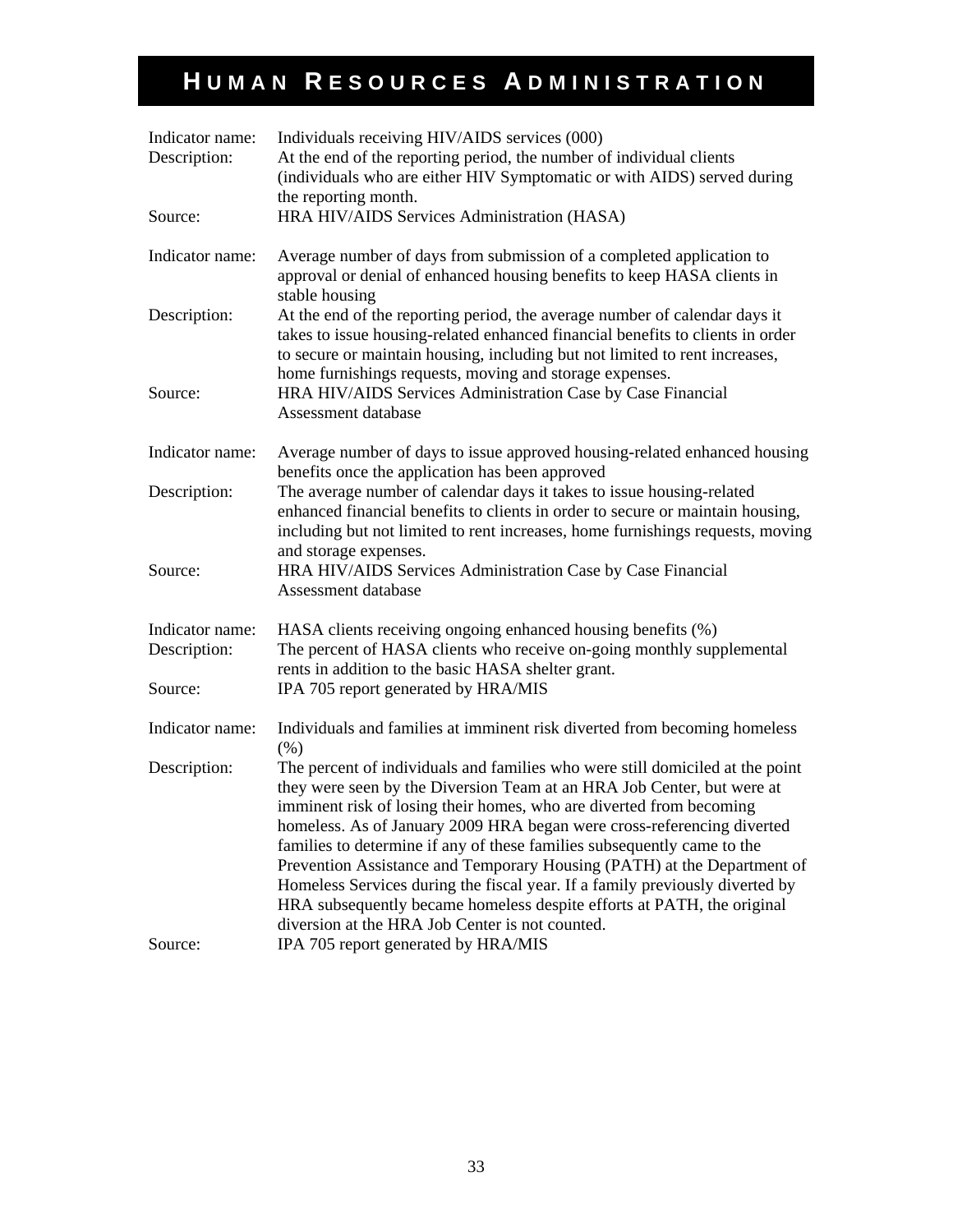# **H UMAN R ESOURCES A DMINISTRATION**

| Indicator name:<br>Description:<br>Source: | Total WeCARE cases (000)<br>The unduplicated total of Wellness, Comprehensive Assessment,<br>Rehabilitation, and Employment (WeCARE) cases. WeCARE provides a<br>continuum of services to help cash assistance clients with medical and/or<br>mental health conditions that affect their employability to attain their<br>maximum levels of self-sufficiency. Individuals referred to WeCARE receive<br>a comprehensive biopsychosocial assessment to identify possible clinical<br>conditions and social barriers that may affect their ability to participate in<br>work-related activities. Based on the results of this assessment, WeCARE<br>contractors determine an individual's functional capacity, develop a<br>customized service plan, and provide a range of services tailored to meet a<br>client's needs.<br><b>WeCARE</b> Engagement Report |
|--------------------------------------------|-------------------------------------------------------------------------------------------------------------------------------------------------------------------------------------------------------------------------------------------------------------------------------------------------------------------------------------------------------------------------------------------------------------------------------------------------------------------------------------------------------------------------------------------------------------------------------------------------------------------------------------------------------------------------------------------------------------------------------------------------------------------------------------------------------------------------------------------------------------|
| Indicator name:<br>Description:            | Number of WeCARE federal disability awards<br>The cumulative number, for the reporting period, of HRA clients assisted by<br>the Agency who obtain federal SSI benefits for the aged, blind, or disabled as<br>of<br>January 2009 only one award per person is counted: either the award granted                                                                                                                                                                                                                                                                                                                                                                                                                                                                                                                                                            |
| Source:                                    | for the initial appeal or the award granted in a subsequent appeal if the initial<br>application was denied.<br>HRA Payment and Claiming System (PACS)                                                                                                                                                                                                                                                                                                                                                                                                                                                                                                                                                                                                                                                                                                      |
| Indicator name:<br>Description:<br>Source: | Domestic Violence Non-residential Services Program active caseload<br>The city fiscal year-to-date average of the monthly number of active cases<br>participating in the non-residential program.<br>Monthly reports from contracted non-residential shelter providers                                                                                                                                                                                                                                                                                                                                                                                                                                                                                                                                                                                      |
| Indicator name:<br>Description:            | Number of Domestic Violence emergency beds (capacity)<br>At the end of the reporting period, the number of domestic violence                                                                                                                                                                                                                                                                                                                                                                                                                                                                                                                                                                                                                                                                                                                                |
| Source:                                    | emergency beds that HRA administers.<br>The number of beds licensed by the State Office of Children and Family<br>Services and reported through the HRA Office of Domestic Violence &<br>Emergency Intervention Services (ODVEIS) shelter occupancy system                                                                                                                                                                                                                                                                                                                                                                                                                                                                                                                                                                                                  |
| Indicator name:                            | Families seeking shelter at Prevention Assistance and Temporary Housing<br>(PATH) who entered HRA's domestic violence shelters (%)                                                                                                                                                                                                                                                                                                                                                                                                                                                                                                                                                                                                                                                                                                                          |
| Description:                               | Percent of families seeking shelter at Department of Homeless Service's<br>Prevention Assistance and Temporary Housing (PATH) who entered HRA<br>domestic violence shelters.                                                                                                                                                                                                                                                                                                                                                                                                                                                                                                                                                                                                                                                                                |
| Source:                                    | <b>HRA ODVEIS</b>                                                                                                                                                                                                                                                                                                                                                                                                                                                                                                                                                                                                                                                                                                                                                                                                                                           |
| Indicator name:<br>Description:<br>Source: | HRA human services contracts submitted to the Comptroller on time (%)<br>Percent of contracts for human services that are submitted to the Comptroller<br>by the start date of the contract.<br><b>HRA</b> Contracts Office                                                                                                                                                                                                                                                                                                                                                                                                                                                                                                                                                                                                                                 |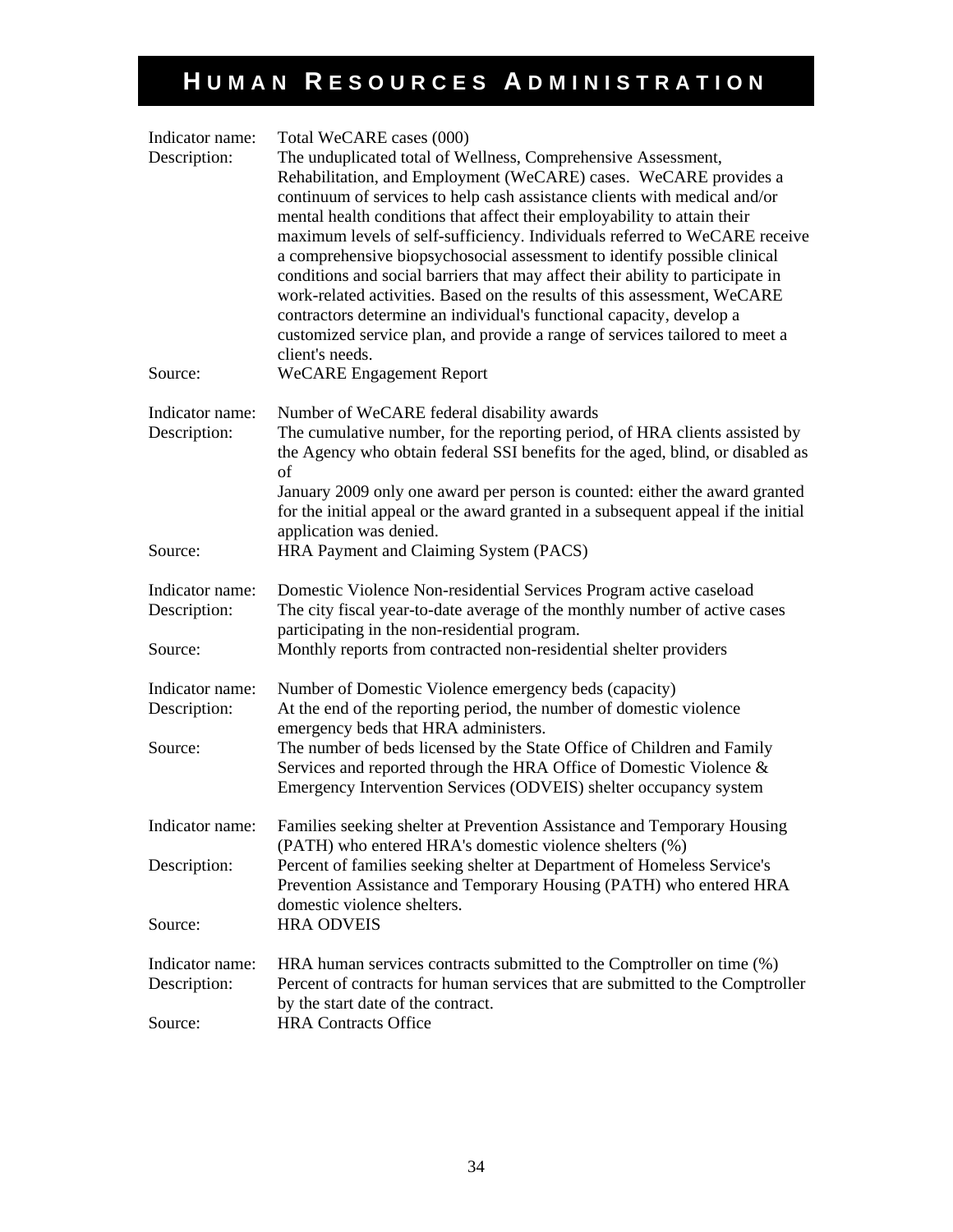# **H UMAN R ESOURCES A DMINISTRATION**

| Billed revenue as a percentage of budgeted revenue (%)<br>Billed revenue as a percent of budgeted revenue to determine how well HRA<br>is doing in meeting its goals for projected revenue.<br><b>HRA Finance Office</b>                                                                                                                                                                                                                                                                                                                                              |
|-----------------------------------------------------------------------------------------------------------------------------------------------------------------------------------------------------------------------------------------------------------------------------------------------------------------------------------------------------------------------------------------------------------------------------------------------------------------------------------------------------------------------------------------------------------------------|
| Percentage of claims filed within 60 days of close of expenditure month (%)<br>This indicator measures the percent of claims filed on a timely basis, since<br>the State and Federal funding of major HRA programs and the timing of<br>future advances relies on such filing.<br><b>HRA Finance Office</b>                                                                                                                                                                                                                                                           |
| HRA Medicaid provider audits being conducted<br>The number of audits worked on by HRA during the reporting period.<br>Therefore, it includes audits carried over from a previous report period,<br>new audits started, and audits concluded during the report period.<br>HRA Investigations, Revenue & Enforcement Administration                                                                                                                                                                                                                                     |
| Medicaid recoveries and cost avoidance for fraud, waste $\&$ abuse ( $\$\$ millions)<br>This indicator shows the identified recoveries from concealment of income<br>and resources by clients, provider audits for waste and abuse, collections<br>from windfalls, personal injury lawsuit settlements and liens on properties<br>and estates, and cost savings from various efforts such as Medicaid<br>prescription drug fraud investigations and clients receiving Medicaid in more<br>than one state.<br>HRA Investigations, Revenue & Enforcement Administration |
|                                                                                                                                                                                                                                                                                                                                                                                                                                                                                                                                                                       |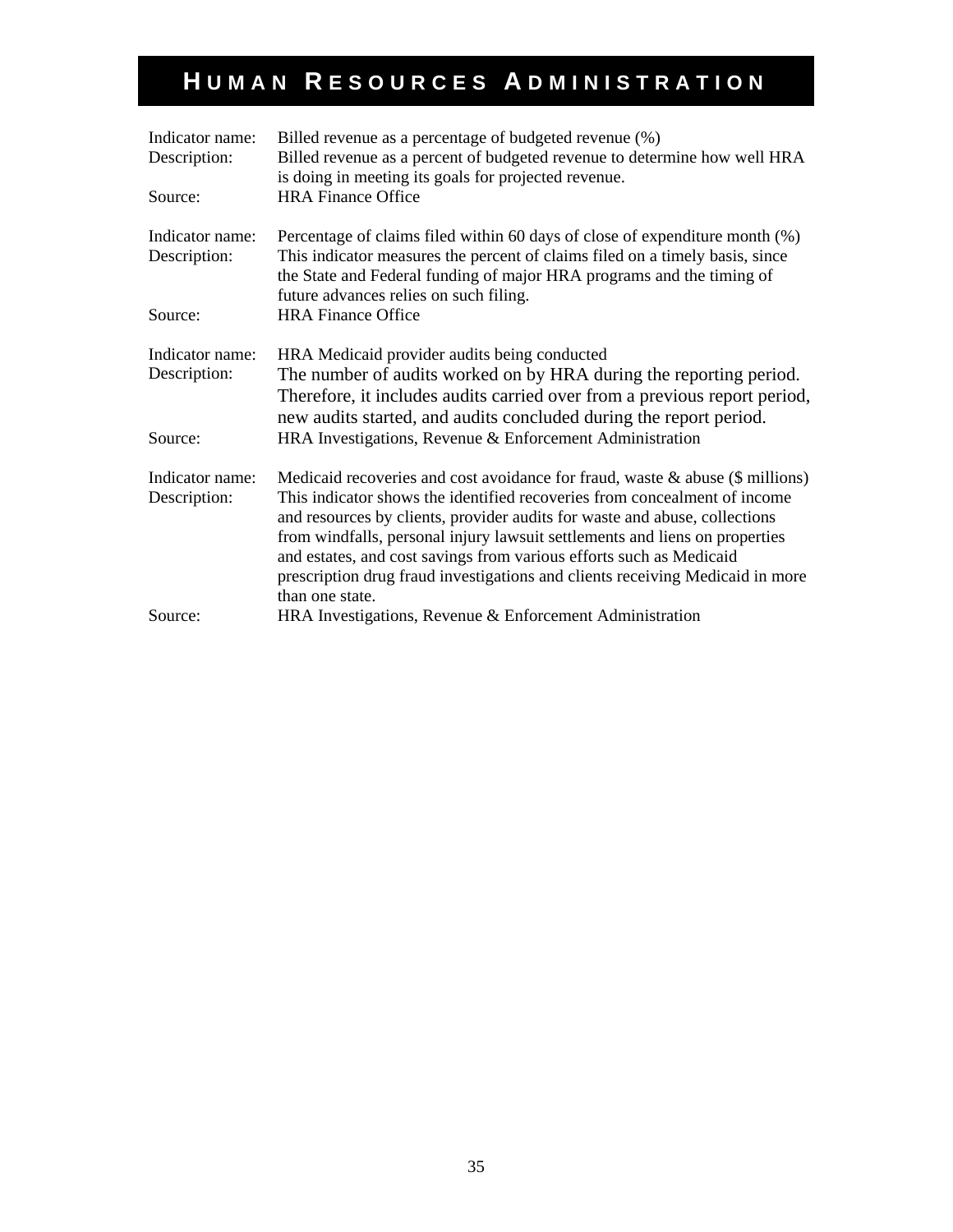# **H UMAN R ESOURCES A DMINISTRATION**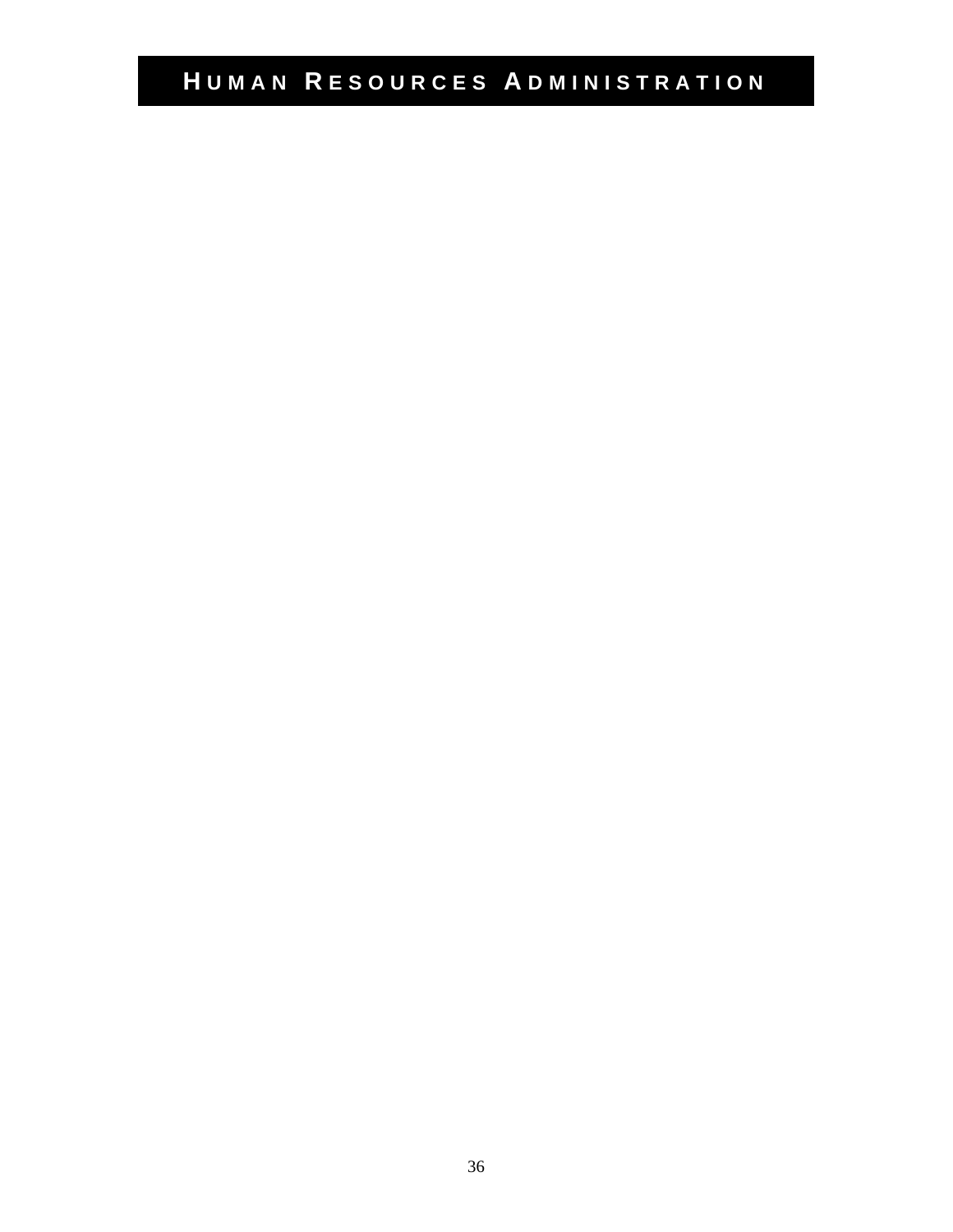| Indicator name:<br>Description: | Number of State Central Register Intakes<br>Total number of alleged abuse/neglect reports referred from the New York<br>State Central Register to ACS for investigation during the month.                                                                                                                                                                                                                          |
|---------------------------------|--------------------------------------------------------------------------------------------------------------------------------------------------------------------------------------------------------------------------------------------------------------------------------------------------------------------------------------------------------------------------------------------------------------------|
| Source:                         | Division of Policy & Planning                                                                                                                                                                                                                                                                                                                                                                                      |
| Indicator name:<br>Description: | Number of State Central Register Consolidated Investigations<br>Excludes those reports that have been consolidated according to the new<br>Office of Children and Family Services procedure, which went into effect in<br>January 2004, that requires local districts to consolidate certain reports based<br>on a set of identified criteria                                                                      |
| Source:                         | Division of Policy & Planning                                                                                                                                                                                                                                                                                                                                                                                      |
| Indicator name:                 | Abuse and/or neglect reports responded to within 24 hours of receipt from<br>State Central Registry (%)                                                                                                                                                                                                                                                                                                            |
| Description:<br>Source:         | The percent of child abuse/neglect investigations initiated within 24 hours of<br>oral report to the State Central Registry, as monitored internally by ACS.<br>ACS Office of Management Development and Research.                                                                                                                                                                                                 |
|                                 |                                                                                                                                                                                                                                                                                                                                                                                                                    |
| Indicator name:<br>Description: | Substantiated investigations (%)<br>The percent of child abuse/neglect reports that have credible evidence of<br>abuse or neglect, determined upon investigation.                                                                                                                                                                                                                                                  |
| Source.                         | CONNECTIONS database maintained by ACS Management Information<br>Systems Unit.                                                                                                                                                                                                                                                                                                                                     |
| Indicator name:                 | Children in completed investigations with repeat investigations within a year<br>(% )                                                                                                                                                                                                                                                                                                                              |
| Description:                    | The percent of children who were named as alleged victims in an<br>investigation, who were then named as alleged victims in another<br>investigation within a year of the closing of the first investigation. Figures                                                                                                                                                                                              |
| Source:                         | are provided for the fiscal year of the repeat investigation.<br>NYS Office of Children and Family Services; CONNECTIONS database<br>maintained by ACS Management Information Systems Unit.                                                                                                                                                                                                                        |
| Indicator name:                 | Children in substantiated investigations with repeat substantiated<br>investigations within a year (%)                                                                                                                                                                                                                                                                                                             |
| Description:                    | The percent of children who were named as alleged victims in a substantiated<br>investigation, who were then named as alleged victims in another<br>substantiated investigation within a year of the closing of the first<br>investigation. Substantiated investigations are those that produce credible<br>evidence of abuse or neglect. Figures are provided for the fiscal year of the<br>repeat investigation. |
| Source:                         | CONNECTIONS database maintained by ACS Management Information<br>Systems Unit.                                                                                                                                                                                                                                                                                                                                     |
| Indicator name:                 | Average child protective specialist caseload                                                                                                                                                                                                                                                                                                                                                                       |
| Description:                    | Total number of cases carried on the last day of the month divided by the total<br>number of Diagnostic Child Protective Specialists and Supervisors (Sup I) on<br>the last day of the month.                                                                                                                                                                                                                      |
| Source:                         | Division of Policy & Planning                                                                                                                                                                                                                                                                                                                                                                                      |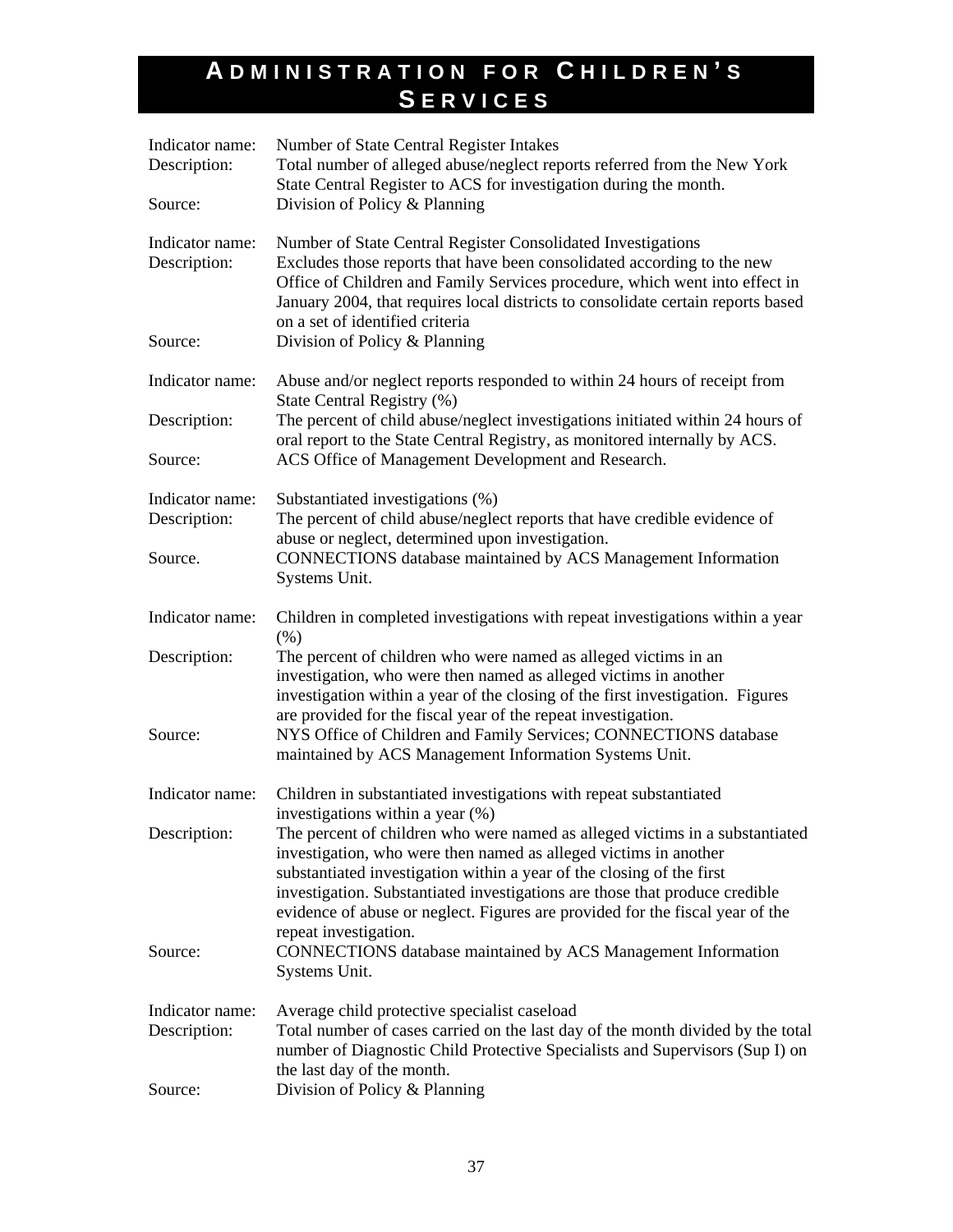| Indicator name:<br>Description:<br>Source: | Children receiving contract preventive services<br>The number of children in active contract preventive cases at the end of the<br>reporting period.<br>ACS Office of Management, Development and Research.                                                                                                                         |
|--------------------------------------------|-------------------------------------------------------------------------------------------------------------------------------------------------------------------------------------------------------------------------------------------------------------------------------------------------------------------------------------|
| Indicator name:<br>Description:            | Number of Families Entering Purchased Preventive Services<br>Total number of new cases opened by contract preventive agencies during the<br>month.                                                                                                                                                                                  |
| Source:                                    | Division of Policy & Planning                                                                                                                                                                                                                                                                                                       |
| Indicator name:<br>Description:<br>Source: | Children in foster care (average)<br>The average number of children in foster care during the reporting period,<br>excluding suspended payment and trial discharge, in all facilities and homes<br>operated by contract foster care agencies or by ACS Direct Care Services.<br>ACS Office of Management, Development and Research. |
| Indicator name:<br>Description:<br>Source: | Children in foster kinship homes (average)<br>The average number of children in foster kinship homes during the reporting<br>period, excluding suspended payment and trial discharge, in all homes<br>operated by contract foster care agencies or by ACS Direct Care Services.<br>ACS Office of Research and Evaluation.           |
|                                            |                                                                                                                                                                                                                                                                                                                                     |
| Indicator name:<br>Description:            | Children in nonrelative foster homes (average)<br>The average number of children in nonrelative foster homes during the<br>reporting period, excluding suspended payment and trial discharge, in all<br>homes operated by contract foster care agencies or by ACS Direct Care<br>Services.                                          |
| Source:                                    | ACS Office of Research and Evaluation.                                                                                                                                                                                                                                                                                              |
| Indicator name:<br>Description:            | Children in congregate care (average)<br>The average number of children in congregate care during the reporting<br>period, excluding suspended payment and trial discharge, in all facilities<br>operated by contract foster care agencies or by ACS Direct Care Services.                                                          |
| Source:                                    | ACS Office of Research and Evaluation.                                                                                                                                                                                                                                                                                              |
| Indicator name:<br>Description:            | All children entering foster care<br>The number of children entering foster care. Includes children with repeat<br>admissions into foster care.                                                                                                                                                                                     |
| Source:                                    | Child Care Review Service (CCRS) data extracts maintained by ACS<br>Management Information Systems Unit.                                                                                                                                                                                                                            |
| Indicator name:<br>Description:            | New children entering foster care<br>The number of children entering foster care for the first time. Does not<br>include children with repeat admissions into foster care.                                                                                                                                                          |
| Source:                                    | <b>CONNECTIONS</b> maintained by ACS Management Information Systems<br>Unit.                                                                                                                                                                                                                                                        |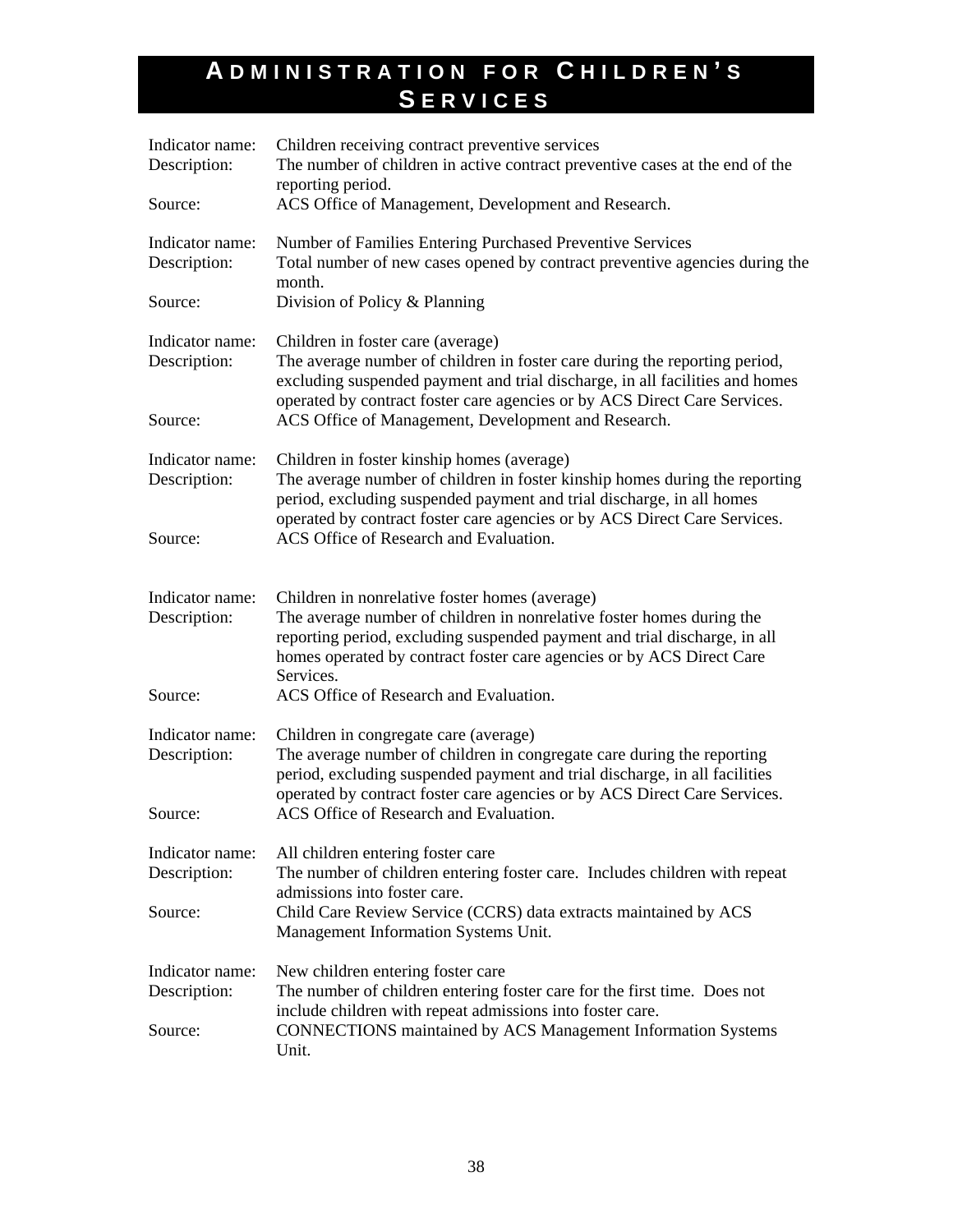| Indicator name:<br>Description:<br>Source: | Children who re-enter foster care within a year of discharge to family (%)<br>The percent of foster care children who are discharged to their family who re-<br>enter foster care within a year of their discharge date. Percentages are<br>provided for the fiscal year of re-entry.<br>ACS Management Information Systems Unit. |
|--------------------------------------------|-----------------------------------------------------------------------------------------------------------------------------------------------------------------------------------------------------------------------------------------------------------------------------------------------------------------------------------|
| Indicator name:<br>Description:            | Children placed in foster care in their borough (%)<br>The percent of children placed in regular foster boarding homes in their home<br>borough.                                                                                                                                                                                  |
| Source:                                    | Child Care Review Service (CCRS) and CONNECTIONS maintained by<br>ACS Management Information Systems Unit.                                                                                                                                                                                                                        |
| Indicator name:<br>Description:            | Children placed in foster care in their community<br>The percent of children placed in regular foster boarding homes in their home<br>community district or in a community district adjacent to their home<br>community district                                                                                                  |
| Source:                                    | Child Care Review Service (CCRS) and CONNECTIONS maintained by<br>ACS Management Information Systems Unit.                                                                                                                                                                                                                        |
| Indicator name:<br>Description:            | Children entering foster care who are placed with relatives (%)<br>The percent of children entering foster care who are placed in foster boarding<br>homes with relatives.                                                                                                                                                        |
| Source:                                    | ACS Management Information Systems Unit.                                                                                                                                                                                                                                                                                          |
| Indicator name:<br>Description:            | Siblings placed simultaneously in the same foster home (%)<br>The percent of siblings in foster care who are placed simultaneously, when no<br>other siblings are in care, in the same foster home.                                                                                                                               |
| Source:                                    | ACS Management Information Systems Unit.                                                                                                                                                                                                                                                                                          |
| Indicator name:                            | Children in foster care who had one or fewer transfers from one<br>facility to another $(\%)$                                                                                                                                                                                                                                     |
| Description:                               | The percent of children in foster care who have had, one or fewer transfers<br>from one facility to another.                                                                                                                                                                                                                      |
| Source:                                    | ACS Management Information Systems Unit.                                                                                                                                                                                                                                                                                          |
| Indicator name:<br>Description:            | Abuse and/or neglect reports for children in foster care and child care<br>The number of abuse and/or neglect reports for children in foster care and<br>ACS-funded child care that are investigated by ACS' Office of Confidential<br>Investigations.                                                                            |
| Source:                                    | ACS Management Information Systems Unit.                                                                                                                                                                                                                                                                                          |
| Indicator name:                            | Abuse and/or neglect reports for children in foster care and child care—for<br>children in foster care                                                                                                                                                                                                                            |
| Description:                               | The number of abuse or neglect reports for children in foster care, which are<br>investigated by the Office of Confidential Investigations (OCI), a division of<br>ACS/Division of Child Protection.                                                                                                                              |
| Source:                                    | <b>CONNECTIONS</b> database maintained by ACS Management Information<br>Systems Unit and OCI.                                                                                                                                                                                                                                     |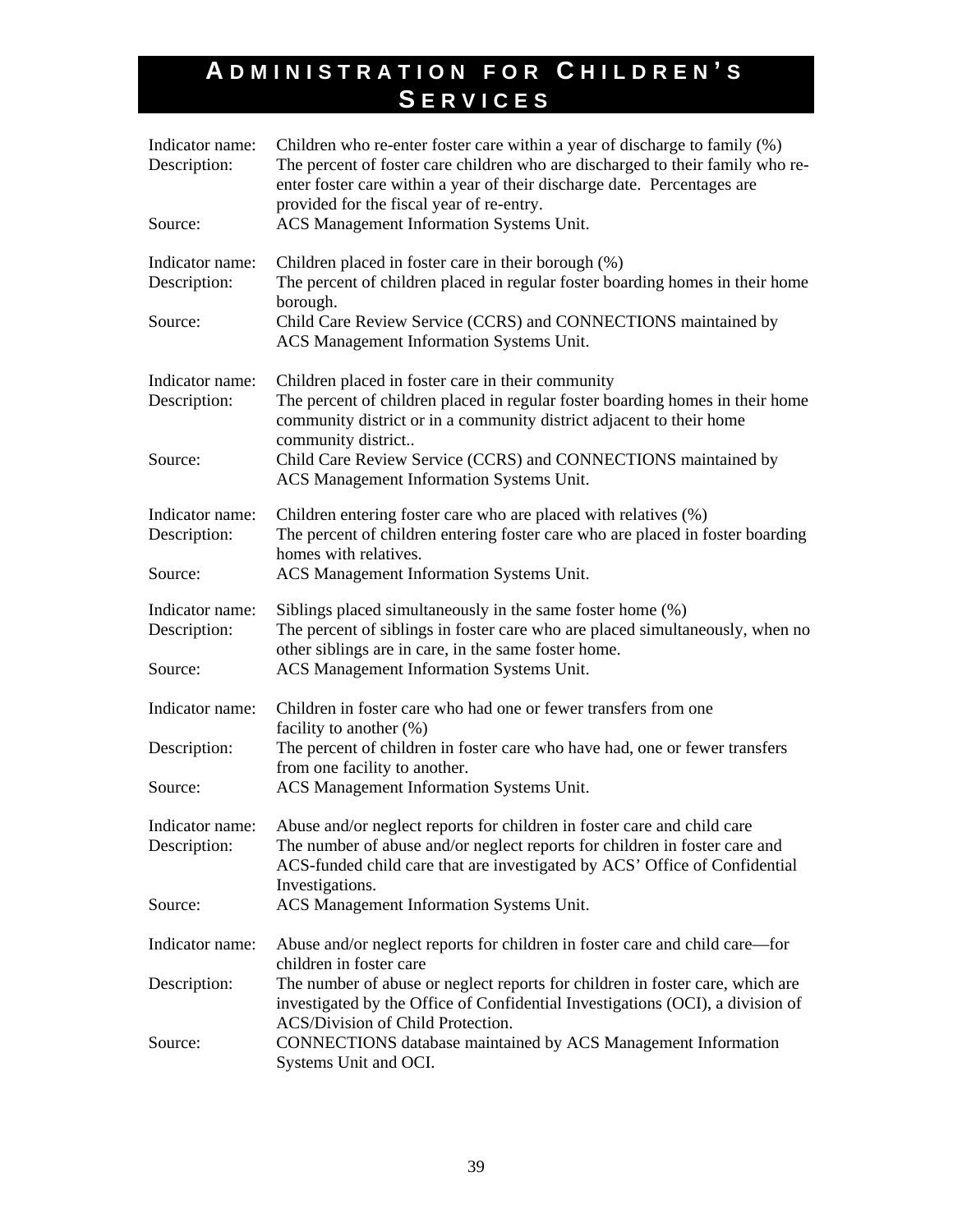| Indicator name:                 | Abuse and/or neglect reports for children in foster care and child care—for<br>children in child care                                                                                                                                                                                                                                                                                                                          |
|---------------------------------|--------------------------------------------------------------------------------------------------------------------------------------------------------------------------------------------------------------------------------------------------------------------------------------------------------------------------------------------------------------------------------------------------------------------------------|
| Description:                    | The number of abuse or neglect reports for children in ACS funded child care<br>which are investigated by the Office of Confidential Investigations (OCI), a<br>division of ACS/Division of Child Protection.                                                                                                                                                                                                                  |
| Source:                         | CONNECTIONS database maintained by ACS Management Information<br>Systems Unit and OCI.                                                                                                                                                                                                                                                                                                                                         |
| Indicator name:                 | Abuse and/or neglect reports for children in foster care and child care that are<br>substantiated (%)                                                                                                                                                                                                                                                                                                                          |
| Description:                    | The percent of abuse and/or neglect reports for children in foster care and<br>ACS funded child care that are determined upon investigation to have<br>credible evidence of abuse or neglect.                                                                                                                                                                                                                                  |
| Source:                         | ACS Management Information Systems Unit.                                                                                                                                                                                                                                                                                                                                                                                       |
| Indicator name:                 | Abuse and/or neglect reports for children in foster care and child care that are<br>substantiated—for children in foster care (%)                                                                                                                                                                                                                                                                                              |
| Description:                    | The percent of abuse and/or neglect reports for children in foster care that are<br>determined upon investigation by the Office of Confidential Investigations<br>(OCI) to have credible evidence of abuse or neglect.                                                                                                                                                                                                         |
| Source:                         | CONNECTIONS database maintained by ACS Management Information<br>Systems Unit and OCI.                                                                                                                                                                                                                                                                                                                                         |
| Indicator name:                 | Abuse and/or neglect reports for children in foster care and child care that are<br>substantiated—for children in child care (%)                                                                                                                                                                                                                                                                                               |
| Description:                    | The percent of abuse and/or neglect reports for children in ACS funded child<br>care that are determined upon investigation by the Office of Confidential<br>Investigations (OCI) to have credible evidence of abuse or neglect.                                                                                                                                                                                               |
| Source:                         | <b>CONNECTIONS</b> database maintained by ACS Management Information<br>Systems Unit and OCI.                                                                                                                                                                                                                                                                                                                                  |
| Indicator name:<br>Description: | Cost per foster care case—Congregate care by level of need (\$)<br>The cost of funding one congregate care case based on OTPS projected<br>expenditures, facilities expenditures (rentals), and direct care staffing costs<br>without fringe, divided by congregate care caseload capacity. Figures are<br>presented separately for three levels of need: Level 1 (moderate), Level 2<br>(intermediate), and Level 3 (severe). |
| Source:                         | ACS Financial Service Department.                                                                                                                                                                                                                                                                                                                                                                                              |
| Indicator name:<br>Description: | Cost per foster care case—Foster boarding home (\$)<br>The cost of funding one foster boarding home case based on foster parent<br>stipend costs, facilities expenditures (rentals), miscellaneous program costs<br>such as tutoring, college subsidy, independent living, etc., and direct care<br>staffing costs without fringe, divided by foster boarding home caseload<br>capacity.                                       |
| Source:                         | ACS Financial Service Department.                                                                                                                                                                                                                                                                                                                                                                                              |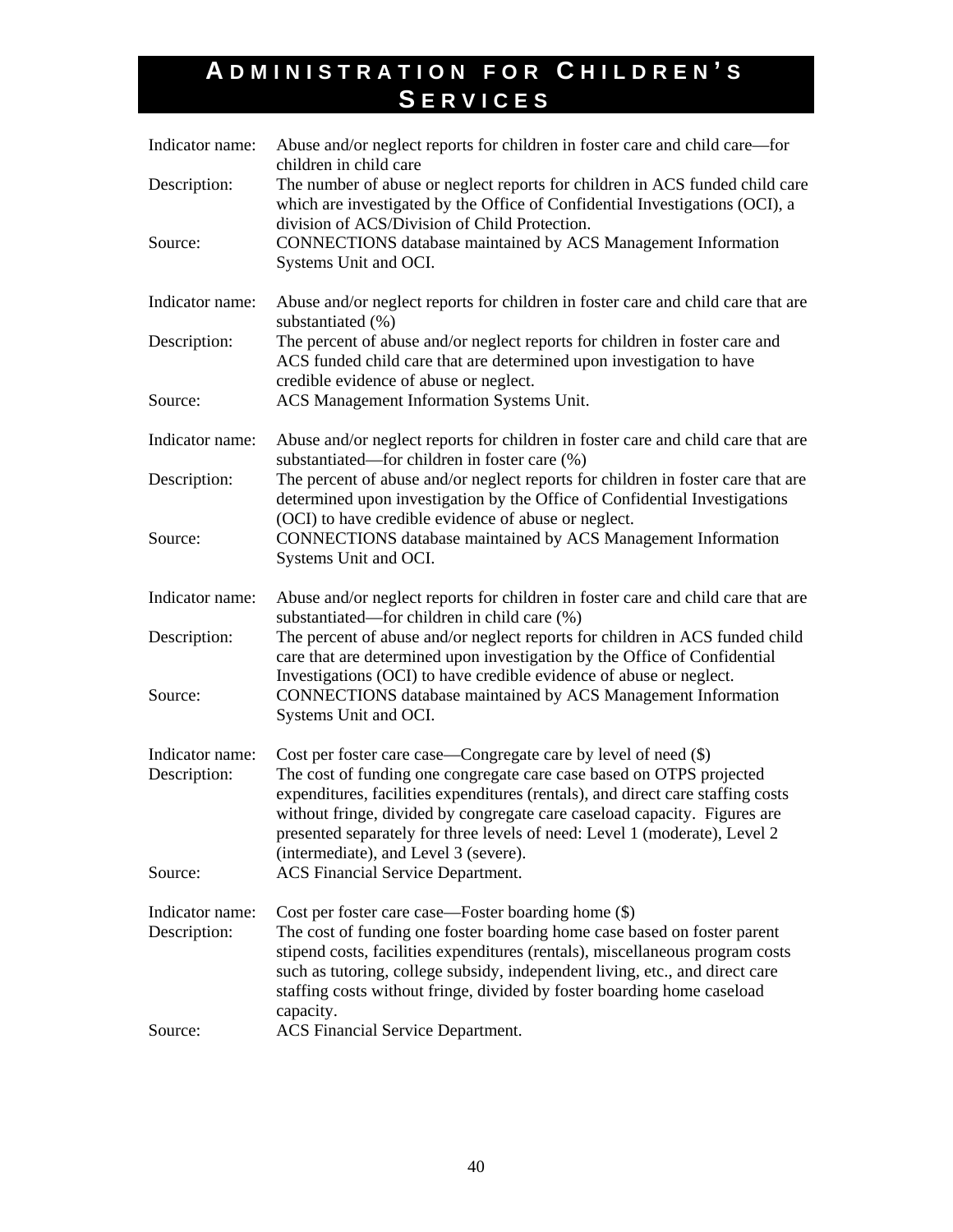| Indicator name:                            | Median length of stay for children entering foster care for the first time who<br>are returned to parent (months)                                                                                                                                                                                      |
|--------------------------------------------|--------------------------------------------------------------------------------------------------------------------------------------------------------------------------------------------------------------------------------------------------------------------------------------------------------|
| Description:                               | The median number of months a child, who enters care for the first time<br>during a given year, remains in care before returning to their parents.                                                                                                                                                     |
| Source:                                    | ACS Management Information Systems Unit.                                                                                                                                                                                                                                                               |
| Indicator name:<br>Description:            | Children returned to parent(s) within 12 months $(\%)$<br>The percent of children discharged from foster care to their parents within 12<br>months from the time they were placed in care. Published data is considered<br>preliminary until it is indicated as final.                                 |
| Source:                                    | ACS Management Information Systems Unit.                                                                                                                                                                                                                                                               |
| Indicator name:<br>Description:<br>Source: | Children eligible for adoption (average)<br>The average number of children freed for adoption at the end of the Fiscal<br>Year, as monitored internally by ACS. The number includes those in<br>adoptive placement and those also freed and not in adoptive homes.<br>ACS Office of Family Permanency. |
| Indicator name:                            | Children adopted                                                                                                                                                                                                                                                                                       |
| Description:                               | The number of children with a finalized adoption through either Contract<br>Agency Service Adoptions or ACS Direct Care Adoptions. Finalization<br>requires a court form to verify the child's identity and date of adoption.                                                                          |
| Source:                                    | ACS Office of Adoption Services.                                                                                                                                                                                                                                                                       |
| Indicator name:<br>Description:<br>Source: | Median length of stay in foster care before child is adopted (months)<br>The median number of months a child, for whom adoption was decided as<br>appropriate, remains in foster care until an adoption is finalized.<br>ACS Management Information Systems Unit.                                      |
|                                            |                                                                                                                                                                                                                                                                                                        |
| Indicator name:<br>Description:            | Average time to complete adoption (years)<br>The average number of years a child for whom adoption was decided as<br>appropriate remains in foster care before an adoption is finalized.                                                                                                               |
| Source:                                    | ACS Office of Adoption Services.                                                                                                                                                                                                                                                                       |
| Indicator name:<br>Description:            | Children eligible for adoption who are adopted (%)<br>The percent of the children eligible for adoption through contract agency or<br>ACS direct care adoptions that finalize adoption during the reporting period.                                                                                    |
| Source:                                    | Division of Family Permanency                                                                                                                                                                                                                                                                          |
| Indicator name:<br>Description:            | <b>Total Head Start Enrollment</b><br>The number of children currently on authorized attendance lists for Head<br>Start programs.                                                                                                                                                                      |
| Source:                                    | Child Care/ Head Start                                                                                                                                                                                                                                                                                 |
| Indicator name:<br>Description:            | Total Number of Children using Vouchers for Child Care (TANF)<br>The number of children currently on authorized attendance lists for ACS                                                                                                                                                               |
| Source:                                    | vouchers.<br>Child Care/ Head Start                                                                                                                                                                                                                                                                    |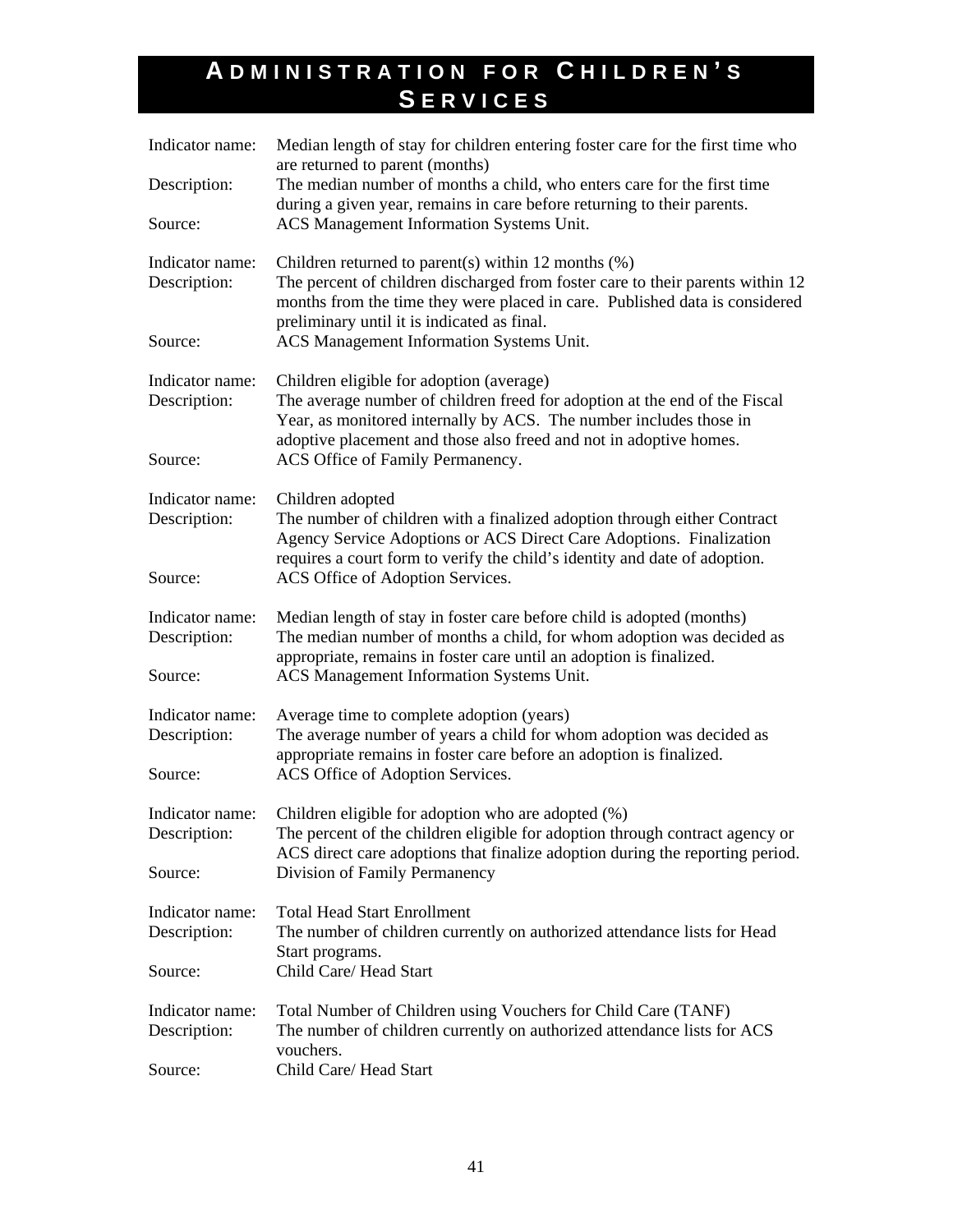| Indicator name:                            | Total Number of Children using Vouchers for Child Care (Low-Income<br>Working/Other Families)                                                                                                                                                                                                                                                                       |
|--------------------------------------------|---------------------------------------------------------------------------------------------------------------------------------------------------------------------------------------------------------------------------------------------------------------------------------------------------------------------------------------------------------------------|
| Description:                               | The number of children from low-income/ other families currently on<br>authorized attendance lists for ACS vouchers.                                                                                                                                                                                                                                                |
| Source:                                    | Child Care/ Head Start                                                                                                                                                                                                                                                                                                                                              |
| Indicator name:<br>Description:            | Total Enrollment in Subsidized Child-Care<br>The number of children currently on authorized attendance lists for ACS<br>contracted programs, providers and vouchers.                                                                                                                                                                                                |
| Source:                                    | Child Care/ Head Start                                                                                                                                                                                                                                                                                                                                              |
| Indicator name:<br>Description:            | Total contracted Child care capacity filled (%)<br>The percent of family child care and group child care slots available for<br>which children are enrolled.                                                                                                                                                                                                        |
| Source:                                    | ACS Department of Child Care and Head Start Services.                                                                                                                                                                                                                                                                                                               |
| Indicator name:<br>Description:<br>Source: | <b>Total Head Start Enrollment</b><br>The total number of children needed for full enrollment in Head Start<br>Child Care/ Head Start                                                                                                                                                                                                                               |
| Indicator name:<br>Description:            | Head Start capacity filled (%)<br>The percent of contracted Head Start slots available for which children are<br>enrolled.                                                                                                                                                                                                                                          |
| Source:                                    | ACS Department of Child Care and Head Start services.                                                                                                                                                                                                                                                                                                               |
| Indicator name:                            | Cost per child care slot<br>Group child care slot (voucher) $(\$)$                                                                                                                                                                                                                                                                                                  |
| Description:                               | The average cost of funding one group child care voucher based on actual<br>expenditures submitted by vendors for payment (not to exceed the State set<br>market rate), divided by the number of vouchers used. Does not include<br>capital costs or costs for City staff or overhead.                                                                              |
| Source:                                    | ACS Automated Child Care Information System.                                                                                                                                                                                                                                                                                                                        |
| Indicator name:                            | Cost per child care slot<br>- Family child care slot (voucher) (\$)                                                                                                                                                                                                                                                                                                 |
| Description:                               | The average cost of funding one family child care voucher based on actual<br>expenditures submitted by vendors for payment (not to exceed the State set<br>market rate), divided by the number of vouchers used. Does not include<br>capital costs or costs for City staff or overhead.                                                                             |
| Source:                                    | ACS Automated Child Care Information System.                                                                                                                                                                                                                                                                                                                        |
| Indicator name:                            | Cost per child care slot<br>Group child care slot (contract) (\$)                                                                                                                                                                                                                                                                                                   |
| Description:                               | The average cost of one contracted child care slot based on the amount<br>awarded to contract agencies and centralized costs for leases, repairs,<br>maintenance and utilities for City-owned sites, as well as insurance for child<br>care staff divided by the number of child care slots. Does not include capital<br>costs or costs for City staff or overhead. |
| Source:                                    | ACS Financial Services Department.                                                                                                                                                                                                                                                                                                                                  |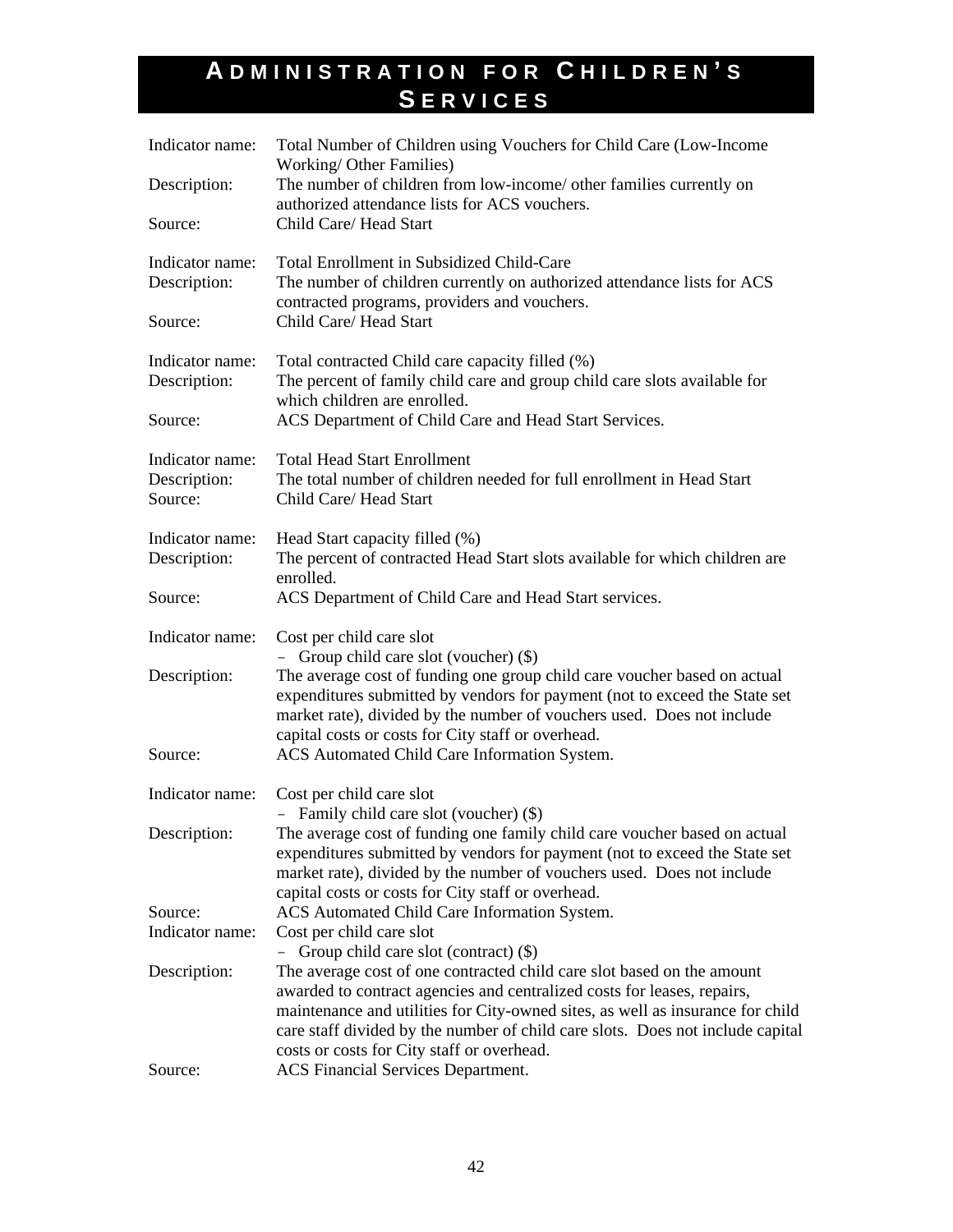| Indicator name: | Cost per child care slot<br>- Family child care slot (contract) $(\$)$                                                                                                                                                                                      |
|-----------------|-------------------------------------------------------------------------------------------------------------------------------------------------------------------------------------------------------------------------------------------------------------|
| Description:    | The average cost of one contracted child care slot based on the amount<br>awarded to vendor, as well as insurance for child care staff divided by the<br>number of child care slots. Does not include capital costs or costs for City<br>staff or overhead. |
| Source:         | ACS Financial Services Department.                                                                                                                                                                                                                          |
| Indicator name: | Cost per Head Start slot (\$)                                                                                                                                                                                                                               |
| Description:    | The average cost of one contracted Head Start slot based on all of the costs<br>awarded for the program year divided by the number of budgeted slots. Does<br>not include capital costs or costs for city staff or overhead.                                |
| Source:         | <b>ACS</b> Financial Services Department.                                                                                                                                                                                                                   |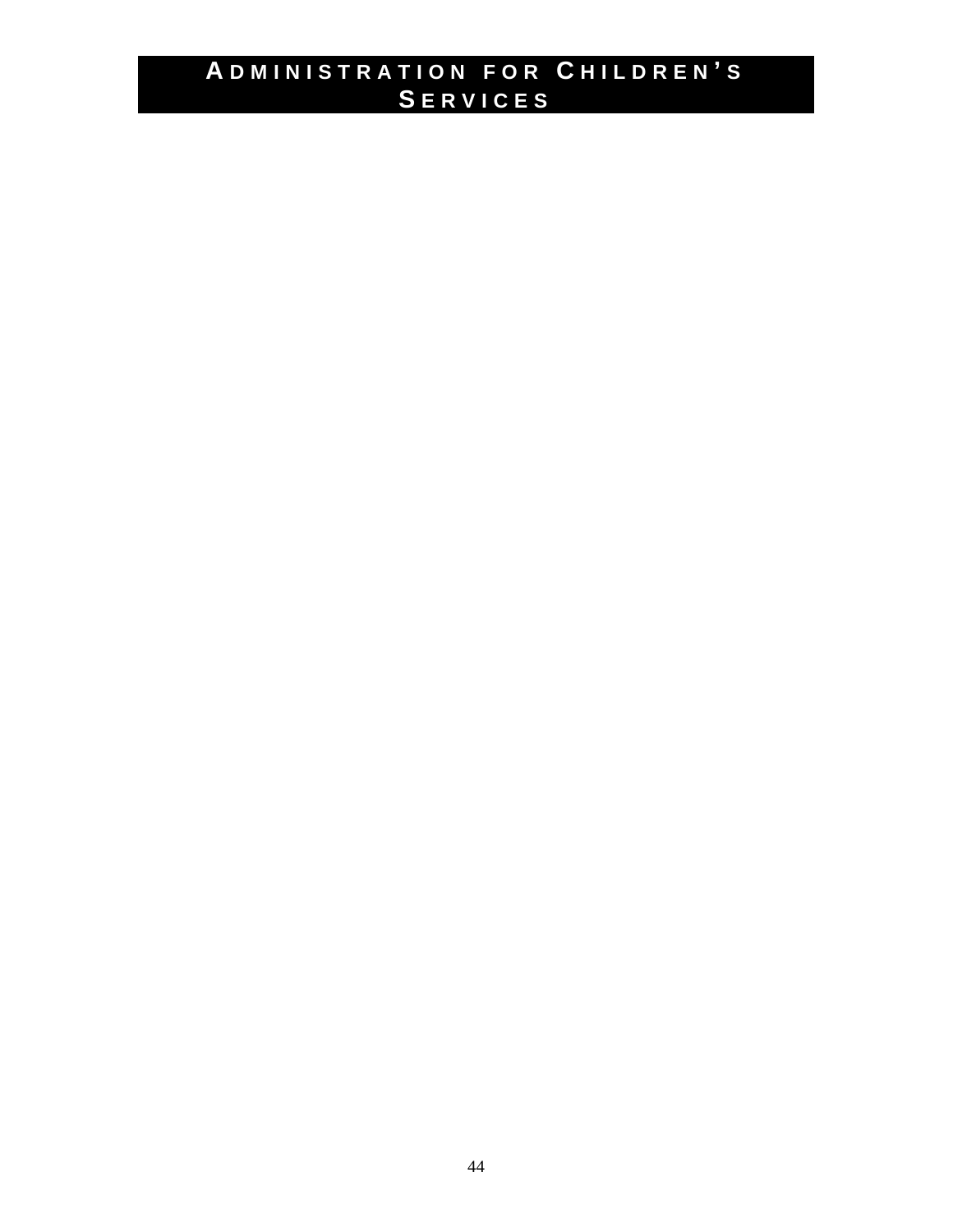| Indicator name:<br>Description:<br>Source: | Adults receiving preventive services who did not reside 21 days or<br>more in the shelter system $(\%)$<br>Those adults who did not reside 21 days or more in shelter for 12 continuous<br>months after their initial contact, excluding clients in Safe Havens and<br>Veterans short-term housing.<br><b>DHS</b> Aftercare Unit |
|--------------------------------------------|----------------------------------------------------------------------------------------------------------------------------------------------------------------------------------------------------------------------------------------------------------------------------------------------------------------------------------|
| Indicator name:                            | Adult Families receiving preventive services who did not enter the                                                                                                                                                                                                                                                               |
| Description:                               | shelter system (%)<br>Those adult families who were not found eligible for shelter for 12                                                                                                                                                                                                                                        |
| Source:                                    | continuous months after their initial contact.<br><b>DHS</b> Aftercare Unit                                                                                                                                                                                                                                                      |
| Indicator name:                            | Families with children receiving preventive services who did not enter                                                                                                                                                                                                                                                           |
| Description:                               | the shelter system $(\%)$<br>Those families with children who were not found eligible for shelter for 12<br>continuous months after their initial contact.                                                                                                                                                                       |
| Source:                                    | <b>DHS</b> Aftercare Unit                                                                                                                                                                                                                                                                                                        |
| Indicator name:                            | Unsheltered individuals that are estimated to be living on the streets,<br>in parks, under highways, on subways, and in the public transportation<br>stations in New York City (HOPE)                                                                                                                                            |
| Description:                               | This indicator reports the results of the agency's annual Homeless Outreach<br>Population Estimate, held from midnight – 4AM on the last Monday in<br>January. Teams of volunteers are assigned to small study areas where they<br>administer a survey to all passersby to determine their housing situation.                    |
| Source:                                    | Homeless Outreach Population Estimate Findings.                                                                                                                                                                                                                                                                                  |
| Indicator name:                            | Number of Chronically Homeless Individuals Placed into Permanent<br>and Temporary Housing by Outreach Teams                                                                                                                                                                                                                      |
| Description:                               | The number of total outreach contacts to chronically homeless individuals<br>made by outreach teams that result in placement into temporary housing<br>during the reporting period.                                                                                                                                              |
| Source:                                    | DHS Quarterly Outreach Report.                                                                                                                                                                                                                                                                                                   |
| Indicator name:<br>Description:            | Single adults entering the DHS shelter services system<br>Single adults entering the DHS shelter services system for the first time or<br>returning after a period of at least one year, excluding clients in Safe Havens<br>and Veterans short-term housing.                                                                    |
| Source:                                    | DHS Single Client Information Management System database.                                                                                                                                                                                                                                                                        |
| Indicator name:<br>Description:<br>Source: | Adult families entering the DHS shelter services system<br>Adult families determined to be eligible for shelter.<br>Department of Homeless Services (DHS) Client Tracking System database.                                                                                                                                       |
| Indicator name:<br>Description:<br>Source: | Families with children entering the DHS shelter services system<br>Families with children determined to be eligible for shelter.<br>Department of Homeless Services (DHS) Client Tracking System database.                                                                                                                       |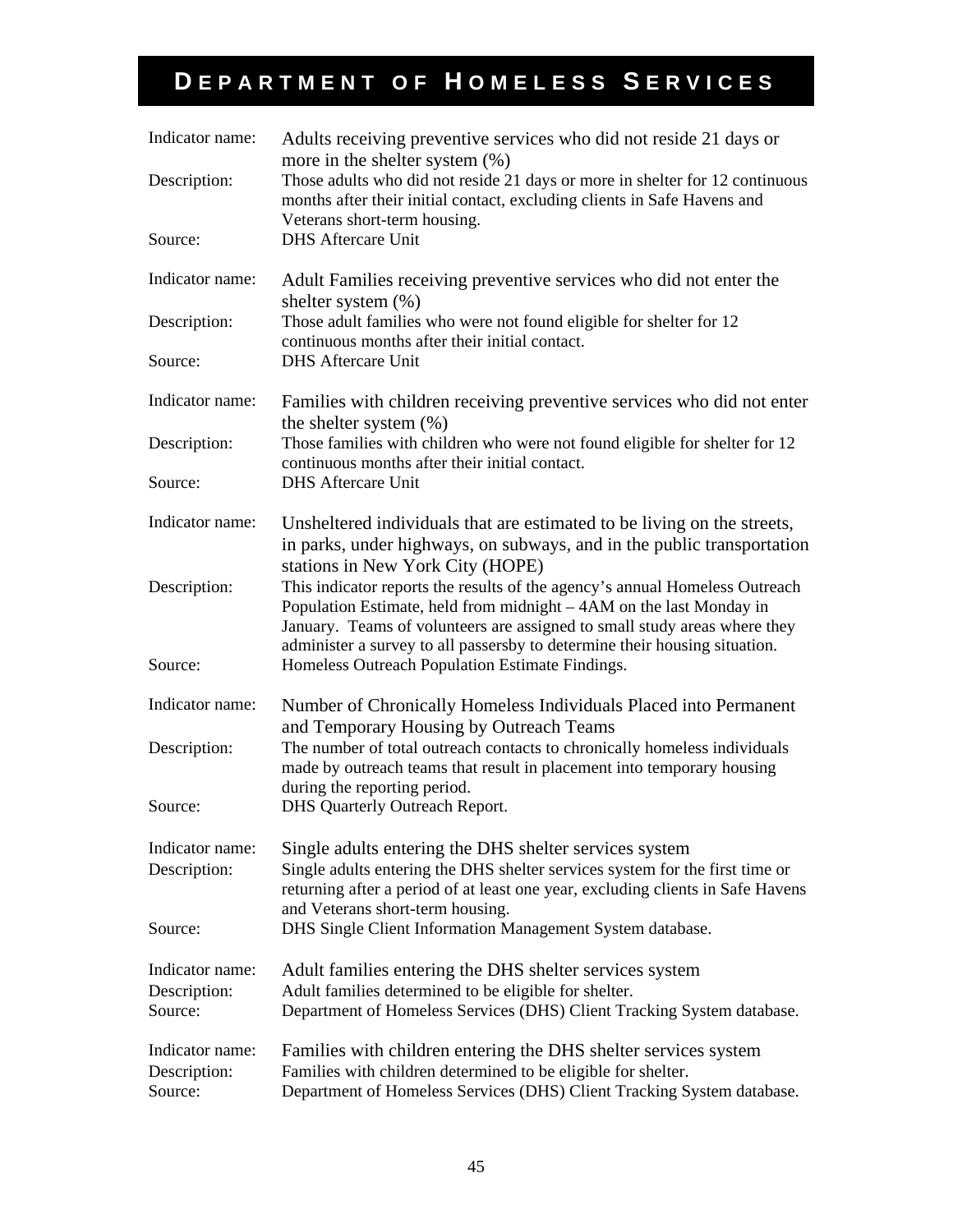| Indicator name:<br>Description:            | Average number of adult families in shelters per day<br>The average daily census of adult families in shelter at noon for the month.<br>Does not include families that may not yet be assigned or are in transition to<br>shelter at noon and those placed in overnight facilities.                                     |
|--------------------------------------------|-------------------------------------------------------------------------------------------------------------------------------------------------------------------------------------------------------------------------------------------------------------------------------------------------------------------------|
| Source:                                    | DHS Noon Census.                                                                                                                                                                                                                                                                                                        |
| Indicator name:<br>Description:            | Average number of single adults in shelters per day<br>The average number of single adults residing in shelter each night at 2:15<br>A.M.                                                                                                                                                                               |
| Source:                                    | DHS Intake/Vacancy Control database.                                                                                                                                                                                                                                                                                    |
| Indicator name:<br>Description:<br>Source: | Average number of families with children in shelters per day<br>The average daily census of families with children in shelter at noon for the<br>month. Does not include families that may not yet be assigned or are in<br>transition to shelter at noon and those placed in overnight facilities.<br>DHS Noon Census. |
|                                            |                                                                                                                                                                                                                                                                                                                         |
| Indicator name:                            | Cost per day for shelter facilities<br>- Single adult facilities (\$)<br>- Family facilities (\$)                                                                                                                                                                                                                       |
| Description:                               | The daily cost (per diem) per person or family for privately run facilities,<br>including Tier IIs, hotels, and cluster facilities, providing overnight shelter to<br>homeless single adults or families. It is the average cost for all units<br>occupied at a given point in time.                                    |
| Source:                                    | DHS Budget Office.                                                                                                                                                                                                                                                                                                      |
| Indicator name:                            | Families suitably placed in the shelter services system within 10 days<br>(% )                                                                                                                                                                                                                                          |
| Description:                               | The percent of families placed into conditional lodging within 10 days (a<br>court mandated timeframe).                                                                                                                                                                                                                 |
| Source:                                    | DHS Client Tracking System database.                                                                                                                                                                                                                                                                                    |
| Indicator name:                            | Average school attendance rate for children in the DHS shelter<br>services system (%)                                                                                                                                                                                                                                   |
| Description:                               | The rate of actual attendance per number of school days per month, based on<br>total number of school-aged children who have attendance/registration<br>records.                                                                                                                                                        |
| Source:                                    | Department of Education 'Students Residing in Temporary Housing' reports.                                                                                                                                                                                                                                               |
| Indicator name:                            | Families placed in the shelter services system according to their<br>youngest school-aged child's school address (%)                                                                                                                                                                                                    |
| Description:                               | The percent of families provided with shelter that have identified their<br>youngest school-aged child's school, and were placed in the facility closest<br>to that school.                                                                                                                                             |
| Source:                                    | DHS Neighborhood Based Placements Report                                                                                                                                                                                                                                                                                |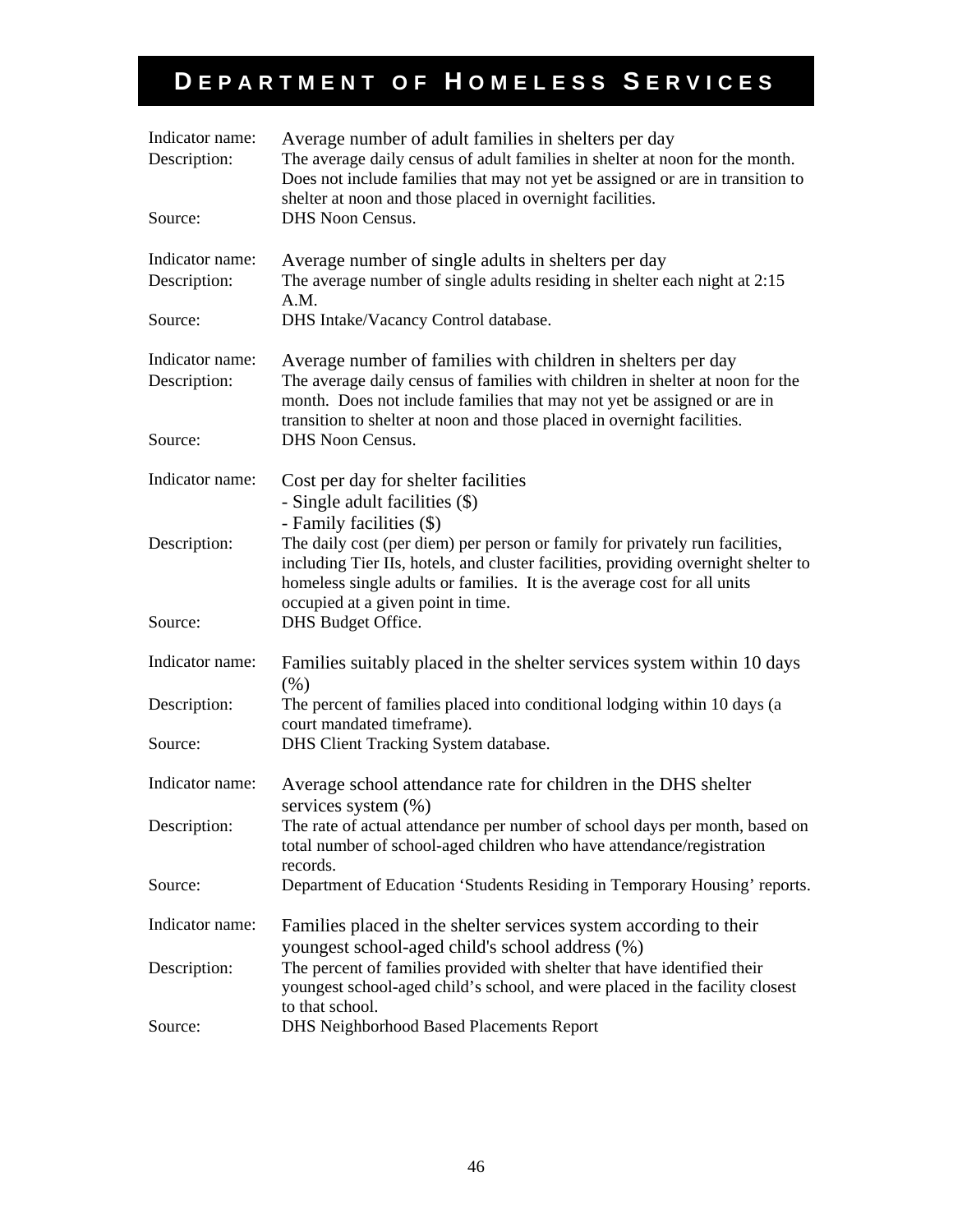| Indicator name:                            | Safety, maintenance and cleanliness deficiencies noted on independent<br>inspections of adult shelters                                                                                                                                                                                                                                           |
|--------------------------------------------|--------------------------------------------------------------------------------------------------------------------------------------------------------------------------------------------------------------------------------------------------------------------------------------------------------------------------------------------------|
| Description:                               | Total number of deficiencies noted in inspections carried out by a court-<br>appointed inspection team to ensure shelters meet court-mandated standards.<br>Inspections take place in adult shelters semi-annually.                                                                                                                              |
| Source:                                    | DHS Facilities Maintenance and Development.                                                                                                                                                                                                                                                                                                      |
| Indicator name:<br>Description:            | Critical incidents in the Adult Shelter system, per 1,000 residents<br>Total Critical Incidents during the reporting year, per 1000 residents. Critical<br>Incidents are either a life-threatening assault or injury to a resident or<br>employee, or environmental concerns that result in the evacuation of a<br>facility.                     |
| Source:                                    | <b>Incident Report Database</b>                                                                                                                                                                                                                                                                                                                  |
| Indicator name:<br>Description:            | Critical incidents in the Family Shelter system, per 1,000 Residents<br>Total Critical Incidents in family shelters during the reporting year, per 1000<br>residents. Critical Incidents are either a life-threatening assault or injury to a<br>resident or employee, or environmental concerns that result in the evacuation<br>of a facility. |
| Source:                                    | <b>Incident Report Database</b>                                                                                                                                                                                                                                                                                                                  |
| Indicator name:                            | Critical incidents in the Families with Children Shelter system, per<br>1,000 Residents                                                                                                                                                                                                                                                          |
| Description:                               | Total Critical Incidents in family shelters during the reporting year, per 1000<br>residents. Critical Incidents are either a life-threatening assault or injury to a<br>resident or employee, or environmental concerns that result in the evacuation<br>of a facility.                                                                         |
| Source:                                    | <b>Incident Report Database</b>                                                                                                                                                                                                                                                                                                                  |
| Indicator name:<br>Description:            | Average length of stay for single adults in shelter (days)<br>The average number of days an adult has spent in the DHS shelter services<br>system during the reporting period. Includes non-consecutive days spent in<br>shelters, , excluding clients in Safe Havens and Veterans short-term housing.                                           |
| Source:                                    | DHS Single Client Information Management System database.                                                                                                                                                                                                                                                                                        |
| Indicator name:<br>Description:<br>Source: | Average length of stay for adult families in shelter (days)<br>The average number of days adult families spend in shelter, excluding<br>overnight facilities, from their first date of application. Families who leave<br>the DHS shelter system for more than 30 days are considered new applicants.<br>DHS Client Tracking System database.    |
|                                            |                                                                                                                                                                                                                                                                                                                                                  |
| Indicator name:<br>Description:            | Average length of stay for families with children in shelter (days)<br>The average number of days families with children spend in shelter,<br>excluding overnight facilities, from their first date of application. Families<br>who leave the DHS shelter system for more than 30 days are considered new<br>applicants.                         |
| Source:                                    | DHS Client Tracking System database.                                                                                                                                                                                                                                                                                                             |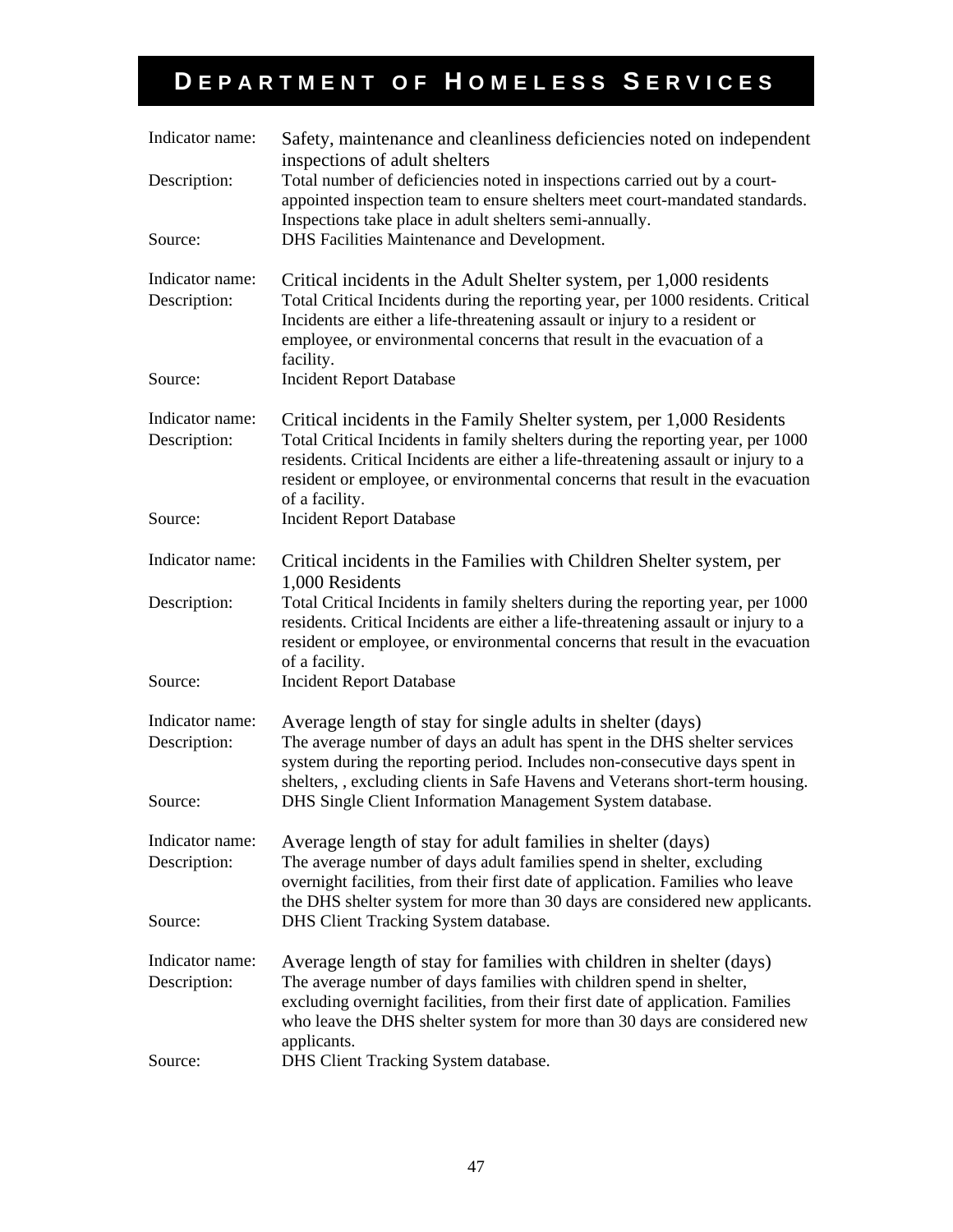| Indicator name:<br>Description: | Single adults placed into permanent housing (Preliminary)<br>The number of single adults relocated to permanent housing from shelters,<br>drop-in centers and outreach teams, including both subsidized and<br>unsubsidized permanent housing placements, excluding clients in Safe<br>Havens and Veterans short-term housing.                                                                                                                                 |
|---------------------------------|----------------------------------------------------------------------------------------------------------------------------------------------------------------------------------------------------------------------------------------------------------------------------------------------------------------------------------------------------------------------------------------------------------------------------------------------------------------|
| Source:                         | DHS Program and Housing Placement database.                                                                                                                                                                                                                                                                                                                                                                                                                    |
| Indicator name:<br>Description: | Adult Families placed into permanent housing (Preliminary)<br>The number of adult families relocated to permanent housing, including both<br>subsidized and unsubsidized long-term housing placements.                                                                                                                                                                                                                                                         |
| Source:                         | DHS and New York City Housing Authority.                                                                                                                                                                                                                                                                                                                                                                                                                       |
| Indicator name:<br>Description: | Families with children placed into permanent housing (Preliminary)<br>The number of families with children relocated to permanent housing,<br>including both subsidized and unsubsidized long-term housing placements.                                                                                                                                                                                                                                         |
| Source:                         | DHS and New York City Housing Authority.                                                                                                                                                                                                                                                                                                                                                                                                                       |
| Indicator name:                 | Single adults placed into permanent housing who return to the DHS<br>shelter services system within one year (%)                                                                                                                                                                                                                                                                                                                                               |
| Description:                    | The percent of those single adults, , excluding clients in Safe Havens and<br>Veterans short-term housing, placed into permanent housing in the prior<br>fiscal year who returned to the DHS shelter services system within one year.<br>To be counted as returned clients, clients must have spent at least 30 days in<br>the shelter services system in the year following their placement. Days do<br>not begin accumulating until 10 days after placement. |
| Source:                         | DHS Single Client Information Management System database and Program<br>and Housing Placement databases.                                                                                                                                                                                                                                                                                                                                                       |
| Indicator name:                 | Adult families placed into permanent housing who return to the DHS<br>shelter services system within one year (%)                                                                                                                                                                                                                                                                                                                                              |
| Description:                    | The percent of those adult families placed into permanent housing in the<br>prior fiscal year who returned to the DHS shelter services system as an<br>eligible family within one year of placement.                                                                                                                                                                                                                                                           |
| Source:                         | DHS Client Tracking System database.                                                                                                                                                                                                                                                                                                                                                                                                                           |
| Indicator name:                 | Families with children placed into permanent housing who return to<br>the DHS shelter services system within one year (%)                                                                                                                                                                                                                                                                                                                                      |
| Description:                    | The percent of those families with children placed into permanent housing in<br>the prior fiscal year who returned to the DHS shelter services system as an<br>eligible family within one year of placement.                                                                                                                                                                                                                                                   |
| Source:                         | DHS Client Tracking System database.                                                                                                                                                                                                                                                                                                                                                                                                                           |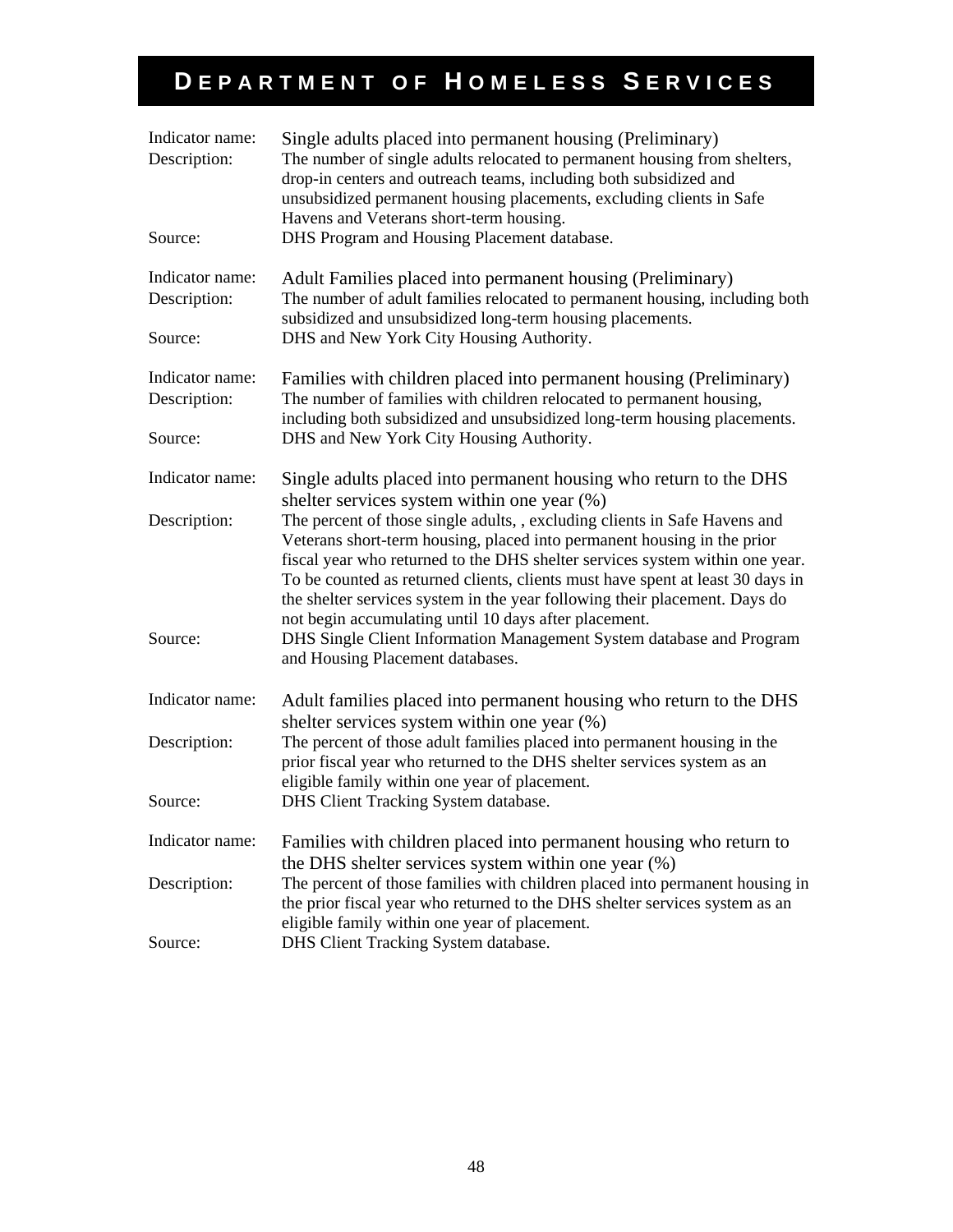# **D EPARTMENT FOR THE A GING**

| Indicator name:<br>Description:<br>Source: | Total registered users of senior centers (annual)<br>Total number of registered users of DFTA-funded senior centers annually<br><b>BCS</b>                                                                                                                                                                      |
|--------------------------------------------|-----------------------------------------------------------------------------------------------------------------------------------------------------------------------------------------------------------------------------------------------------------------------------------------------------------------|
| Indicator name:<br>Description:<br>Source: | Average daily attendance at senior centers<br>The average daily attendance at senior centers<br><b>BCS</b>                                                                                                                                                                                                      |
| Indicator name:<br>Description:<br>Source: | Senior centers operating at a minimum of 90 percent capacity (%)<br>The percent of senior centers that meet at least 90 percent of their contracted<br>service targets, measured by number of lunches served.<br>DFTA Bureau of Community Services.                                                             |
| Indicator name:<br>Description:<br>Source: | Senior Center Lunches Served<br>Total number of lunches served at DFTA-funded senior centers.<br>IT Report                                                                                                                                                                                                      |
| Indicator name:<br>Description:<br>Source: | Home Delivered Meals Served<br>Total number of home delivered meals provided by DFTA-funded programs.<br>IT Report                                                                                                                                                                                              |
| Indicator name:<br>Description:<br>Source: | Hours of home care services provided<br>The number of hours of contracted in-home care services, including<br>homemaker/personal care and housekeeping/chore services, provided to frail<br>seniors by DFTA contractors.<br><b>DFTA Planning Unit.</b>                                                          |
| Indicator name:<br>Description:<br>Source: | Total recipients of home care services (annual)<br>Total number of senior citizens receiving DFTA-funded personal care and<br>housekeeping services on a daily basis.<br>IT Report                                                                                                                              |
| Indicator name:<br>Description:<br>Source: | Contracted cost per hour of home care $(\$)$<br>The average hourly cost to provide contracted home care service to<br>frail seniors. Includes all contractor costs, divided by the number of hours of<br>home care service provided annually. Excludes DFTA administrative costs.<br><b>DFTA Planning Unit.</b> |
| Indicator name:<br>Description:            | Seniors trained for unsubsidized employment<br>The number of seniors who received classroom training or participated in job<br>preparation workshops during the reporting period through Title V, a federal<br>program that funds trainings and jobs for the elderly.                                           |
| Source:                                    | DFTA Employment Unit.                                                                                                                                                                                                                                                                                           |
| Indicator name:<br>Description:            | Trainees placed in unsubsidized employment<br>The number of seniors who were placed in initial, permanent, paying jobs<br>after completing training during the current or prior reporting periods<br>through Title V, a federal program that funds trainings and jobs for the<br>elderly.                       |
| Source:                                    | DFTA Employment Unit.                                                                                                                                                                                                                                                                                           |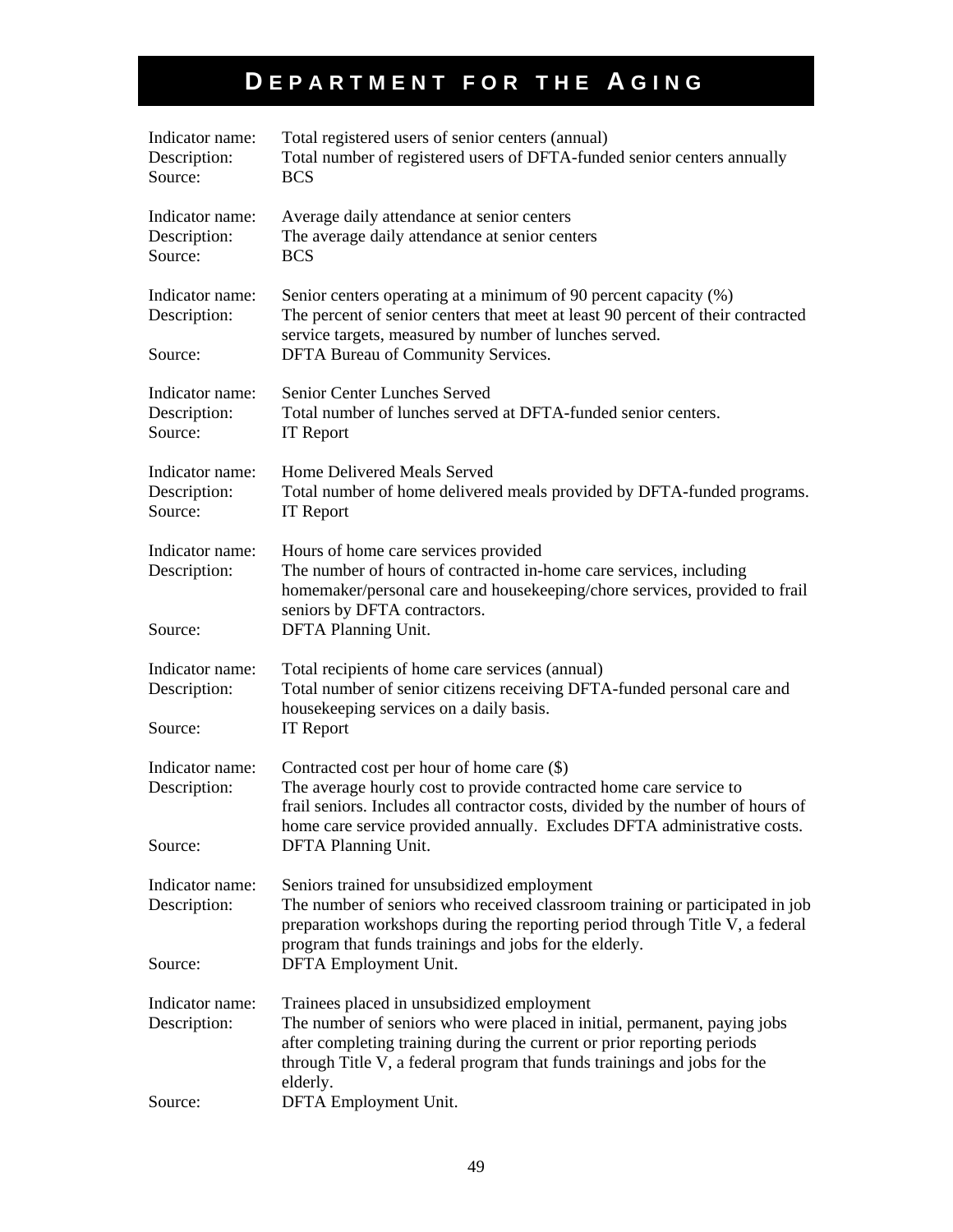# **D EPARTMENT FOR THE A GING**

| Indicator name: | Caregivers who received casework services or training through DFTA's in-<br>house Alzheimer's and Long Term Care Unit and Grandparent Resource<br>Center                                                |
|-----------------|---------------------------------------------------------------------------------------------------------------------------------------------------------------------------------------------------------|
| Description:    | The number of caregivers who receive counseling, assistance with<br>entitlements and benefits, information, or training from DFTA's Alzheimer's<br>and Long Term Care and Grandparent Resource Program. |
| Source:         | DFTA Alzheimer's and Caregivers Unit.                                                                                                                                                                   |
| Indicator name: | Caregivers who received caregiver supportive services through DFTA's<br>contracted providers                                                                                                            |
| Description:    | The number of caregivers who receive information, assistance, counseling,<br>support group, training, respite, and/or supplemental services from DFTA's<br>contracted providers.                        |
| Source:         | DFTA Alzheimer's and Caregivers Unit.                                                                                                                                                                   |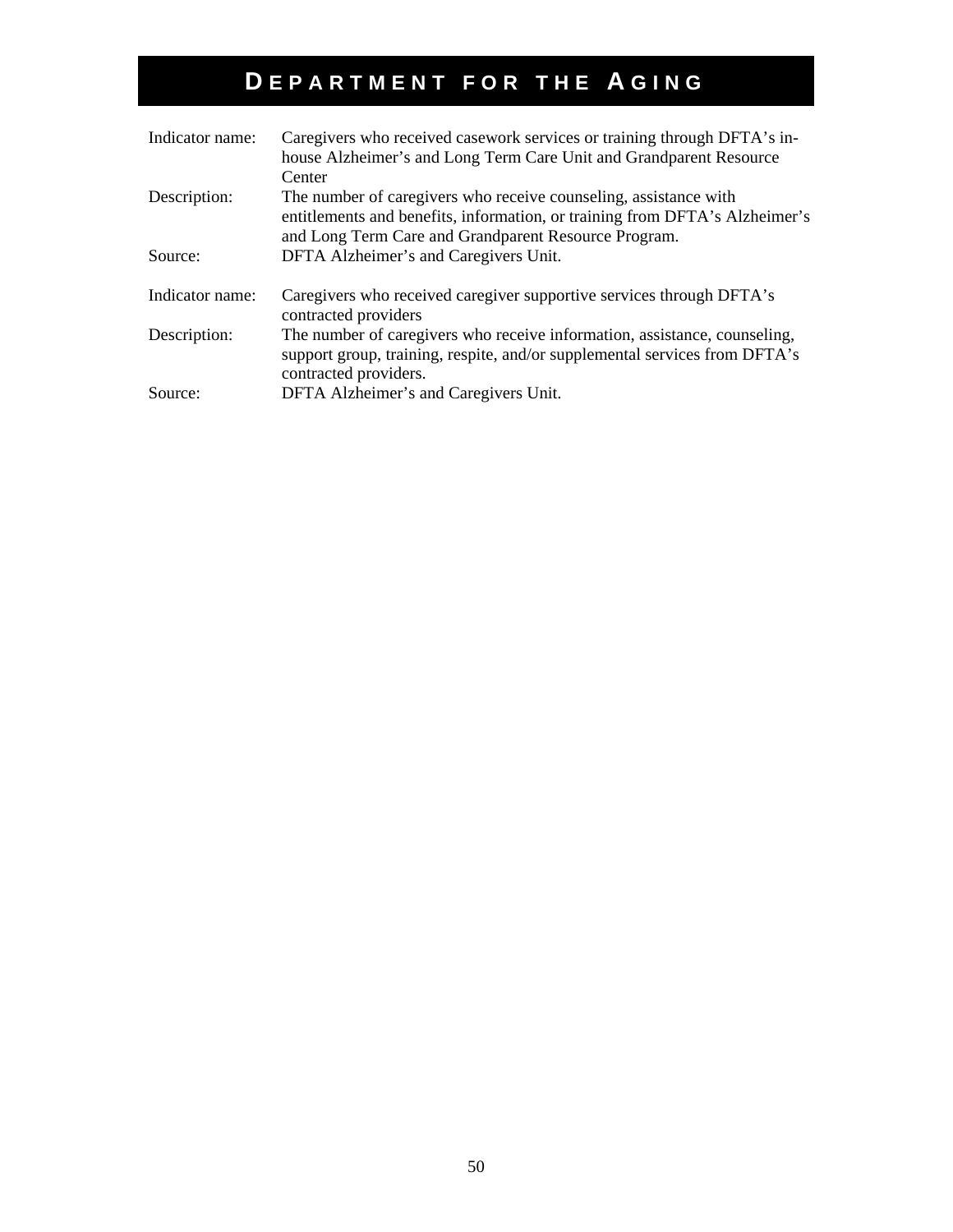| Indicator name:<br>Description:<br>Source: | Out-of-School Time (OST) Enrollment<br>The number of youth enrolled in Out-of-School Time (OST) programs<br>during the reporting period.<br>DYCD OST Unit.                                                                                                                                                 |
|--------------------------------------------|------------------------------------------------------------------------------------------------------------------------------------------------------------------------------------------------------------------------------------------------------------------------------------------------------------|
| Indicator name:<br>Description:            | OST Program Participation Rate - elementary (school-year) (%)<br>The percentage of Out-of-School Time elementary school programs meeting<br>the minimum annual enrollment target (school-year programs)                                                                                                    |
| Source:                                    | <b>DYCD OST Unit.</b>                                                                                                                                                                                                                                                                                      |
| Indicator name:<br>Description:<br>Source: | OST programs meeting target enrollment (school year) (%)<br>The percentage of all Out-of School Time programs meeting the minimum<br>annual enrollment target (school-year programs)<br>DYCD OST Unit.                                                                                                     |
| Indicator name:<br>Description:<br>Source: | OST programs meeting target enrollment (summer) (%)<br>The percentage of all Out-of School Time programs meeting the minimum<br>annual enrollment target (summer programs)<br>DYCD OST Unit.                                                                                                               |
|                                            |                                                                                                                                                                                                                                                                                                            |
| Indicator name:                            | OST programs meeting target enrollment (%)<br>- elementary<br>- middle school<br>- high school                                                                                                                                                                                                             |
| Description:                               | An Out-of-School Time program is considered to have met its enrollment<br>target if it had enrolled at least 90% of its allotted contractual slots. The<br>percentage of programs is then determined by dividing the number of<br>programs meeting enrollment targets by the total number of OST programs. |
| Source:                                    | DYCD OST Unit.                                                                                                                                                                                                                                                                                             |
| Indicator name:<br>Description:            | <b>Calls to Youth Connect</b><br>The number of calls received, excluding hang-up and prank calls. Name<br>updated from 'Calls to Youthline' in accordance with program name change;                                                                                                                        |
| Source:                                    | no changes to previously reported data.<br>DYCD Special Youth Initiatives Unit.                                                                                                                                                                                                                            |
| Indicator name:                            | Beacon programs' enrollment as a percentage of the minimum annual target<br>(% )                                                                                                                                                                                                                           |
| Description:                               | The percent of the annual minimum enrollment target achieved by Beacon<br>programs to date.                                                                                                                                                                                                                |
| Source:                                    | DYCD After-School Programs.                                                                                                                                                                                                                                                                                |
| Indicator name:<br>Description:            | Runaway and Homeless Youth served - Crisis beds<br>The unduplicated number of youth who use beds at sites contracted as part of<br>the Department's Congregate Care Crisis Shelter Program.<br>DYCD Special Youth Initiatives Unit.                                                                        |
| Source:                                    |                                                                                                                                                                                                                                                                                                            |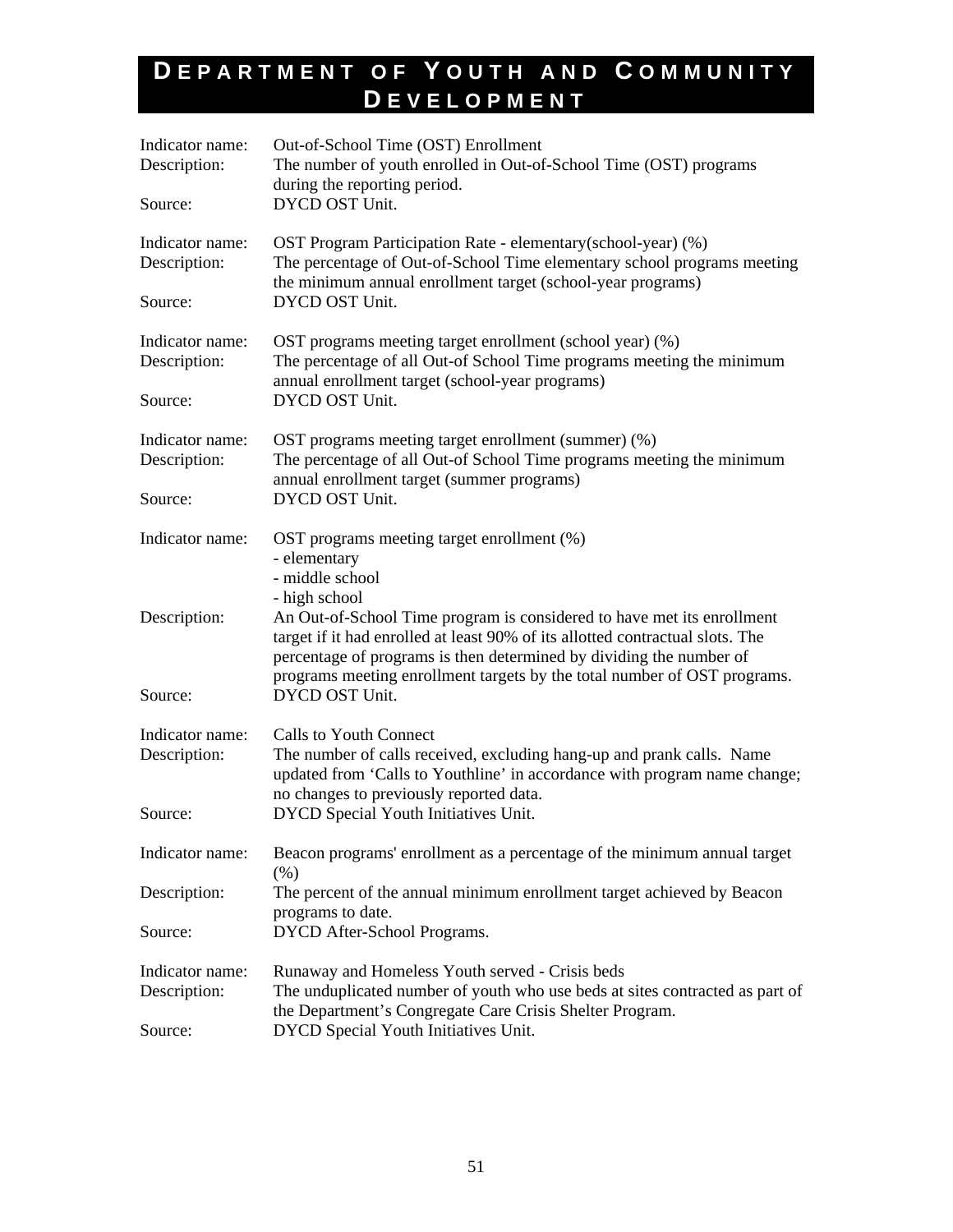| Indicator name:                            | Runaway and Homeless Youth served – Transitional Independent Living<br>beds                                                                                                                                                                                      |
|--------------------------------------------|------------------------------------------------------------------------------------------------------------------------------------------------------------------------------------------------------------------------------------------------------------------|
| Description:                               | The unduplicated number of youth who use beds at sites contracted to<br>provide Transitional Independent Living beds.                                                                                                                                            |
| Source:                                    | DYCD Special Youth Initiatives Unit.                                                                                                                                                                                                                             |
| Indicator name:<br>Description:            | Utilization rate for Crisis beds (%)<br>The percent of Crisis beds, certified by the State Office of Children and<br>Family Services, that are occupied on average over the course of the<br>reporting period.                                                   |
| Source:                                    | DYCD Special Youth Initiatives Unit.                                                                                                                                                                                                                             |
| Indicator name:<br>Description:            | Utilization rate for Transitional Independent Living beds (%)<br>The percent of Transitional Independent Living beds, certified by the State<br>Office of Children and Family Services, that are occupied on average over<br>the course of the reporting period. |
| Source:                                    | DYCD Special Youth Initiatives Unit.                                                                                                                                                                                                                             |
| Indicator name:                            | Youth reunited with family or placed in a suitable environment from Crisis<br>Shelters (%)                                                                                                                                                                       |
| Description:                               | The percent of youth, served through the Department's Runaway and<br>Homeless Youth Program Crisis Shelters, who make the transition to<br>independence or return to their families.                                                                             |
| Source:                                    | DYCD Special Youth Initiatives Unit.                                                                                                                                                                                                                             |
| Indicator name:                            | Youth reunited with family or placed in a suitable environment from<br>Transitional Independent Living (TIL) centers (%)                                                                                                                                         |
| Description:                               | The percent of youth, served through the Department's Runaway and<br>Homeless Youth Program independent living sites, who make the transition<br>to independence or return to their families.                                                                    |
| Source:                                    | DYCD Special Youth Initiatives Unit.                                                                                                                                                                                                                             |
| Indicator name:<br>Description:<br>Source: | Summer Youth Employment Program (SYEP) participants<br>Number of participants enrolled in the summer youth employment programs<br>Summer Youth Employment Program.                                                                                               |
| Indicator name:                            | Out-of-School Youth placed in post-secondary education, employment, or<br>advanced training during the 1st quarter after exiting the program (%)                                                                                                                 |
| Description:                               | Out-of-School Youth placed in post-secondary education, employment, or<br>advanced training during the 1st quarter after exiting the program (%)                                                                                                                 |
| Source:                                    | New York State Department of Labor: Wage Reporting System.                                                                                                                                                                                                       |
| Indicator name:                            | In-School Youth placed in post-secondary education, employment, or<br>advanced training during the 1st quarter after exiting the program (%)                                                                                                                     |
| Description:                               | In-School Youth placed in post-secondary education, employment, or<br>advanced occupational training during the 1st quarter after exiting the<br>program $(\%)$                                                                                                  |
| Source:                                    | DYCD In-School Youth Unit.                                                                                                                                                                                                                                       |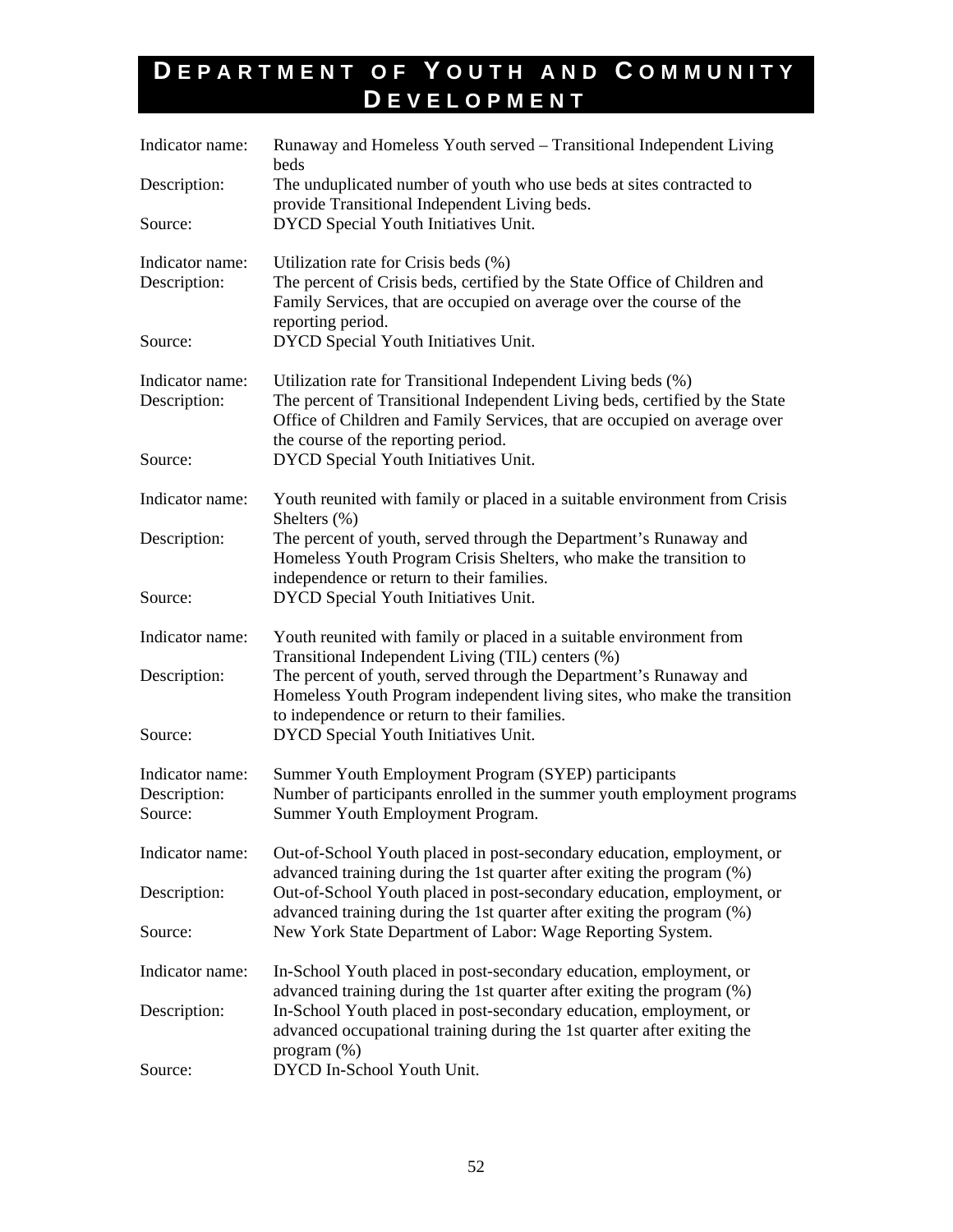| Indicator name:                 | Out-of-School Youth attaining a degree or certificate by the end of the 3rd<br>quarter after exiting the program (%)                                                                                                                                                                                                                                                          |
|---------------------------------|-------------------------------------------------------------------------------------------------------------------------------------------------------------------------------------------------------------------------------------------------------------------------------------------------------------------------------------------------------------------------------|
| Description:                    | Out-of-School Youth attaining a credential by the end of the 3rd quarter after<br>exiting the program $(\%)$                                                                                                                                                                                                                                                                  |
| Source:                         | New York State Department of Labor: Wage Reporting System.                                                                                                                                                                                                                                                                                                                    |
| Indicator name:                 | In-School Youth attaining a degree or certificate by the end of the 3rd<br>quarter after exiting the program (%)                                                                                                                                                                                                                                                              |
| Description:                    | In-School Youth attaining a credential by the end of the 3rd quarter after<br>exiting the program (%)                                                                                                                                                                                                                                                                         |
| Source:                         | DYCD In-School Youth Unit.                                                                                                                                                                                                                                                                                                                                                    |
| Indicator name:                 | Community development program participants achieving target outcomes<br>designated for clients in each program area (%)                                                                                                                                                                                                                                                       |
| Description:                    | The percent of all community development participants achieving defined<br>milestones and outcomes, which are negotiated with each provider based on<br>the goal of the program.                                                                                                                                                                                              |
| Source:                         | DYCD Community Development Unit.                                                                                                                                                                                                                                                                                                                                              |
| Indicator name:                 | Number of participants served in Adult Basic Education (ABE) and English<br>for Speakers of Other Languages (ESOL) literacy programs                                                                                                                                                                                                                                          |
| Description:                    | The numbers of students enrolled in Adult Basic Education and English for<br>Speakers of Other Languages programs, and who have attended for at least<br>12 hours.                                                                                                                                                                                                            |
| Source:                         | New York State Adult Literacy Information and Evaluation System.                                                                                                                                                                                                                                                                                                              |
| Indicator name:                 | Adult Basic Education and ESOL participants meeting federal standards of<br>improvement in demonstrating an increased ability to read, write and speak<br>English $(\%)$                                                                                                                                                                                                      |
| Description:                    | The percent of participants meeting federal standards of improvement in<br>their ability to read, write and speak English, as determined by initial and<br>final tests.                                                                                                                                                                                                       |
| Source:                         | New York State Adult Literacy Information and Evaluation System.                                                                                                                                                                                                                                                                                                              |
| Indicator name:<br>Description: | Participants achieving positive outcomes in immigration initiatives (%)<br>The percentage of participants enrolled in an Immigration Assistance<br>program achieving at least one positive outcome as defined by the program<br>area.                                                                                                                                         |
| Source:                         | DYCD Office of Immigrant Initiatives.                                                                                                                                                                                                                                                                                                                                         |
| Indicator name:                 | Citizenship applications filed with the United States Citizenship and<br>Immigration Services (USCIS)                                                                                                                                                                                                                                                                         |
| Description:                    | The number of Naturalization applications and Derivative Citizenship<br>applications DYCD-funded community-based organizations helped file with<br>the United States Citizenship and Immigration Service (USCIS). Derivative<br>Citizenship is for foreign-born children who have at least one parent who is a<br>U.S. Citizen, naturalized before the child's 18th birthday. |
| Source:                         | DYCD Office of Immigrant Initiatives.                                                                                                                                                                                                                                                                                                                                         |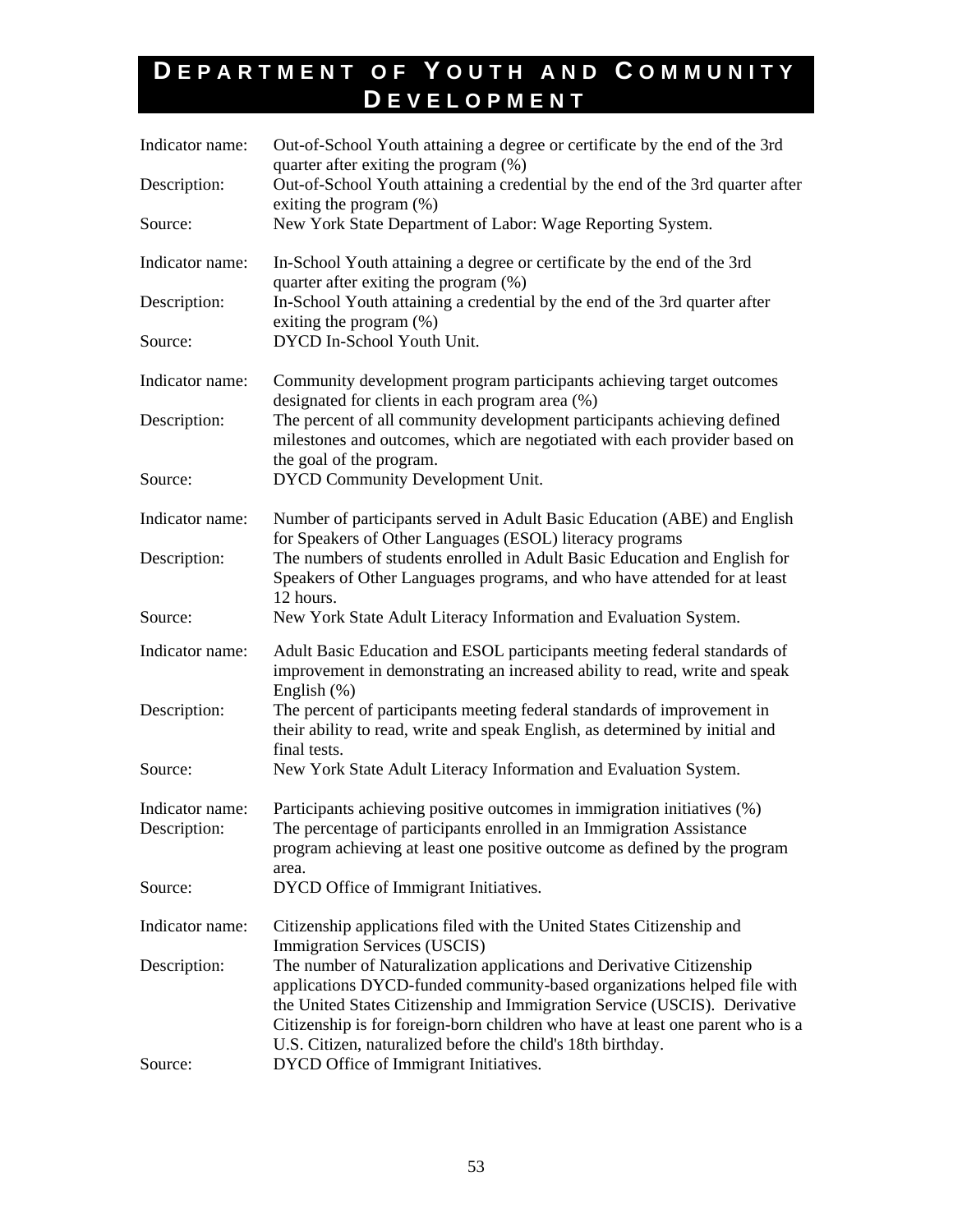| Indicator name:<br>Description:            | Agency Assessments Completed as a percent of total agency contracts<br>This number represents the number of VENDEX evaluations completed for<br>assessments divided by the number of agency contracts with contract values<br>in excess of \$100,000. |
|--------------------------------------------|-------------------------------------------------------------------------------------------------------------------------------------------------------------------------------------------------------------------------------------------------------|
| Source:                                    | DYCD Agency Chief Contracting Officer.                                                                                                                                                                                                                |
| Indicator name:<br>Description:<br>Source: | <b>Fiscal Audits</b><br>Fiscal audits conducted of contracts in effect during the prior fiscal year.<br>DYCD Agency Chief Contracting Officer.                                                                                                        |
| Indicator name:<br>Description:<br>Source: | <b>Contracts Terminated</b><br>This number represents the number of contracts terminated by DYCD, or<br>withdrawn at request of CBO prior to original contract end date.<br>DYCD Agency Chief Contracting Officer.                                    |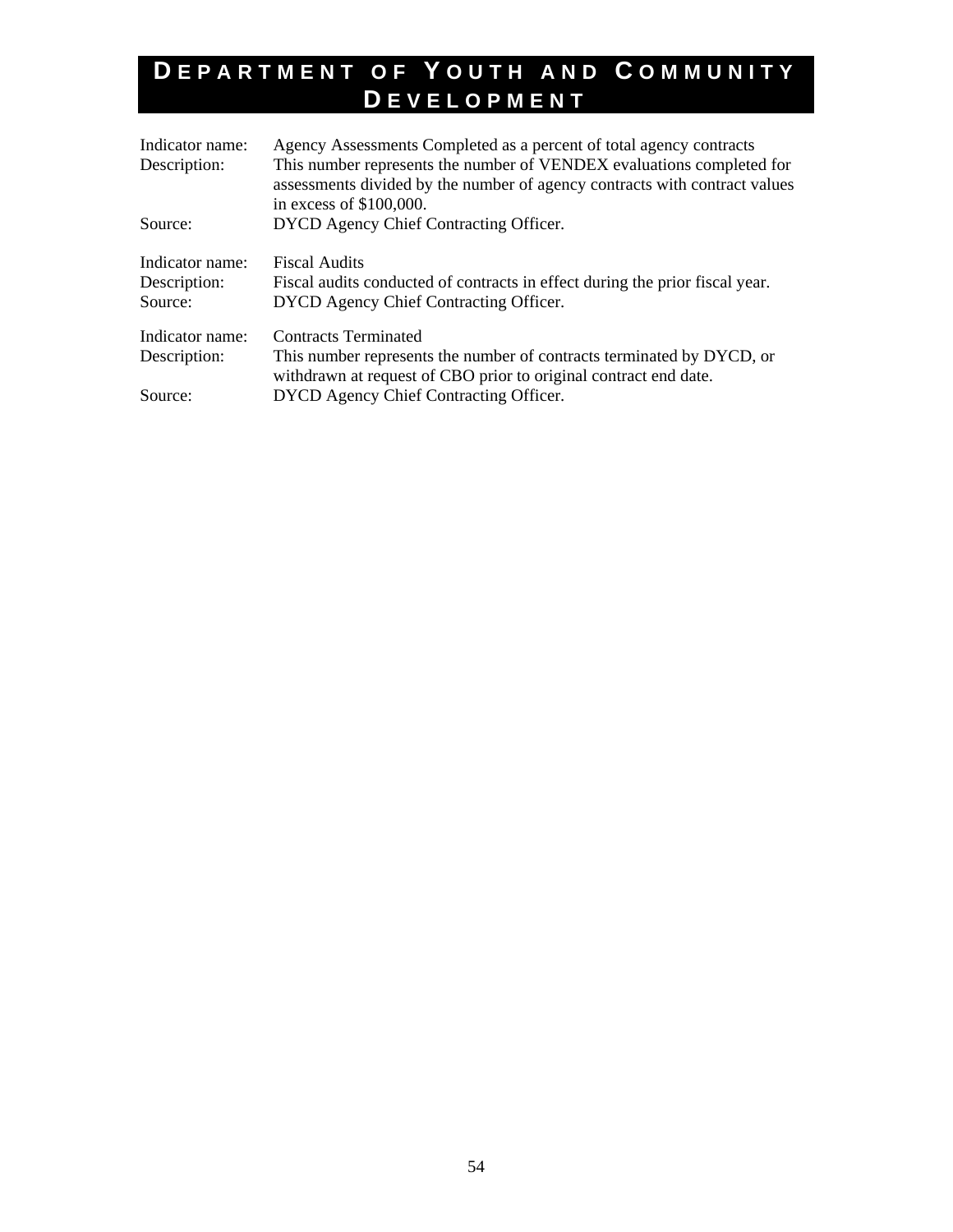# INFRASTRUCTURE, ADMINISTRATIVE AND COMMUNITY SERVICES



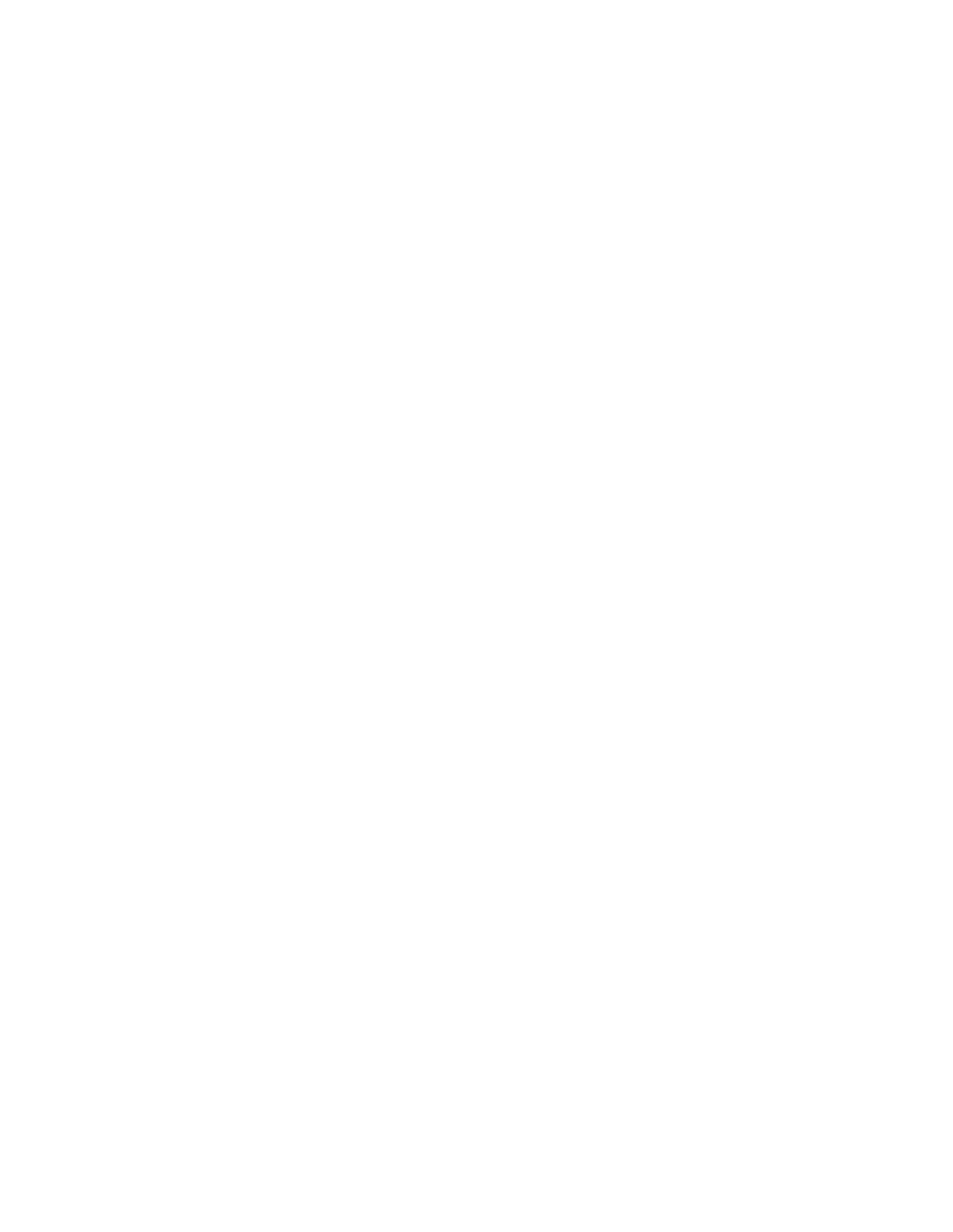| Indicator name:<br>Description:            | In-City samples meeting water quality standards for coliform (%)<br>The percent of time the City drinking water meets the State quality standard<br>for coliform bacteria. This is a standard measure of microbiological purity<br>for drinking water.                                                                          |
|--------------------------------------------|---------------------------------------------------------------------------------------------------------------------------------------------------------------------------------------------------------------------------------------------------------------------------------------------------------------------------------|
| Source:                                    | Bureau of Water Supply, Division of Drinking Water Quality Control.                                                                                                                                                                                                                                                             |
| Indicator name:<br>Description:            | Percent of samples testing positive for coliform bacteria<br>The percent of samples of City drinking water testing positive for coliform<br>bacteria during the period. This is a standard evaluation of the<br>microbiological purity of drinking water.                                                                       |
| Source:                                    | Bureau of Water Supply, Division of Drinking Water Quality Control.                                                                                                                                                                                                                                                             |
| Indicator name:<br>Description:            | Number of drinking water analyses above maximum contaminant level<br>The number of City drinking water analyses above the maximum<br>contaminant level based on results of water samples from monitoring sites<br>that are part of the Department's compliance and operational sampling<br>protocol.                            |
| Source:                                    | Bureau of Water Supply, Division of Drinking Water Quality Control.                                                                                                                                                                                                                                                             |
| Indicator name:                            | Completed applications for work to comply with Watershed Rules and<br>Regulations                                                                                                                                                                                                                                               |
| Description:                               | The number of applications received for approval under the City's<br>Watershed Rules and Regulations that could be reviewed for compliance.<br>Some applications received by DEP are missing information; these<br>applications are returned.                                                                                   |
| Source:                                    | Bureau of Water Supply, Division of Operations and Engineering.                                                                                                                                                                                                                                                                 |
| Indicator name:<br>Description:            | Notices of Violation and Notices of Warning issued in the watershed<br>Violations and warnings issued in the watershed by the DEP Environmental<br>Police force and watershed protection staff. These can cite violations of the<br>Watershed Rules and Regulations, criminal statutes, Environmental<br>Conservation Law, etc. |
| Source:                                    | Bureau of Water Supply, Police Division and Division of Operations and<br>Engineering.                                                                                                                                                                                                                                          |
| Indicator name:<br>Description:<br>Source: | Patrol hours for Environmental Police and watershed protection staff (000)<br>Number of hours spent patrolling the watershed.<br>Bureau of Water Supply, Police Division and Division of Operations and<br>Engineering.                                                                                                         |
| Indicator name:<br>Description:<br>Source: | Percent of reservoir capacity filled (end of month)<br>The percent of the City's drinking water reservoir system filled at the end of<br>the reporting period.<br>Bureau of Water Supply.                                                                                                                                       |
| Indicator name:<br>Description:<br>Source: | Average daily in-City water consumption (millions of gallons)<br>The mean number of gallons delivered each day for in-City consumption.<br>Bureau of Water Supply, Division of Water System Planning.                                                                                                                           |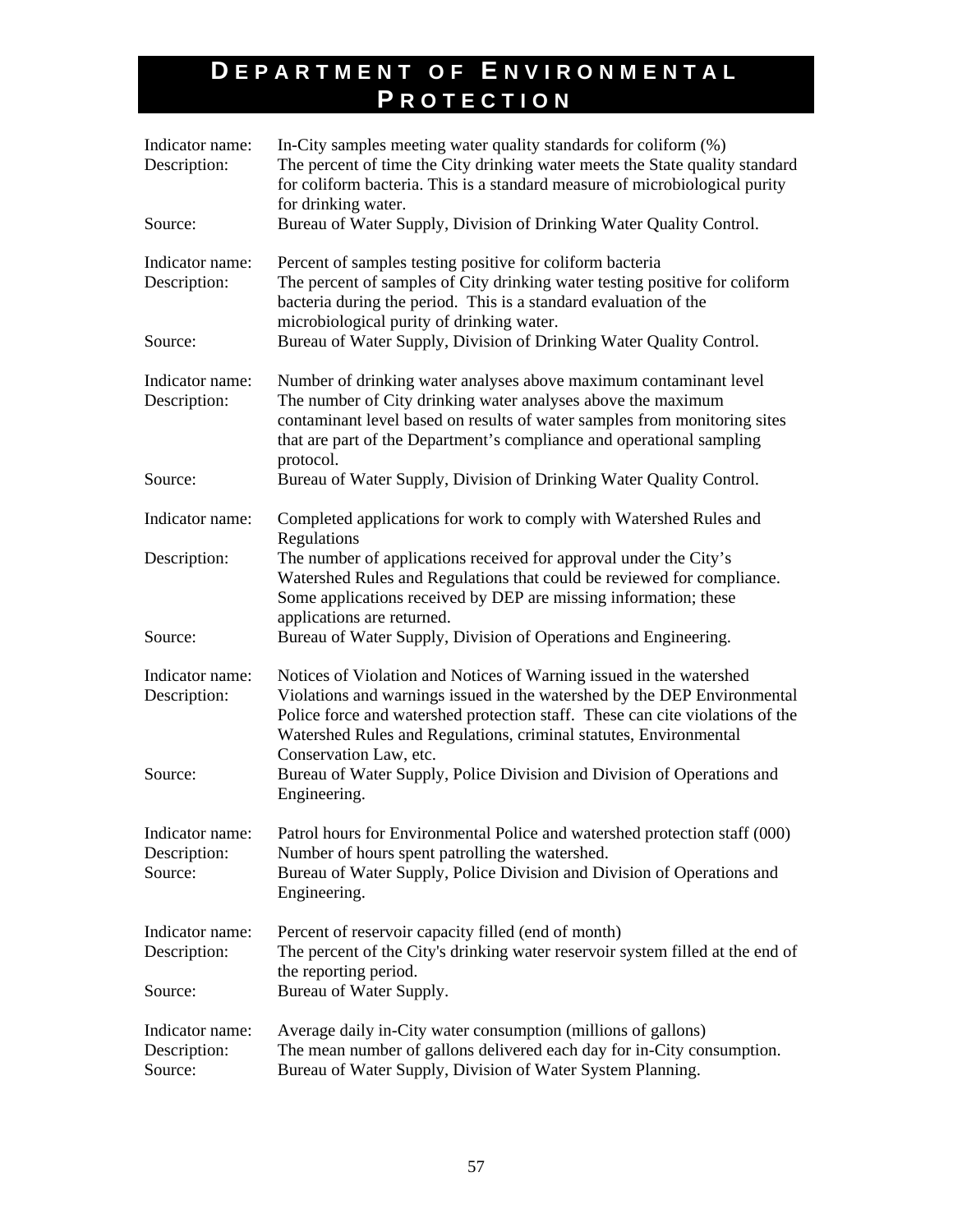| Indicator name:<br>Description: | Wastewater treatment plant effluent meeting federal standards (%)<br>The percent of treated wastewater leaving in-City treatment plants that meets                                                                                                                                                                                                                                                                                                                                                                            |
|---------------------------------|-------------------------------------------------------------------------------------------------------------------------------------------------------------------------------------------------------------------------------------------------------------------------------------------------------------------------------------------------------------------------------------------------------------------------------------------------------------------------------------------------------------------------------|
|                                 | federal standards for suspended solids and biochemical oxygen demand.                                                                                                                                                                                                                                                                                                                                                                                                                                                         |
| Source:                         | Bureau of Wastewater Treatment, Division of Facility Operations.                                                                                                                                                                                                                                                                                                                                                                                                                                                              |
| Indicator name:                 | Sewage treatment plants - Number of critical equipment days below<br>minimum                                                                                                                                                                                                                                                                                                                                                                                                                                                  |
| Description:<br>Source:         | There are certain types of equipment at wastewater treatment plants, such as<br>main sewage pumps, that are critical to the treatment of sewage. For each of<br>these equipment types, each plant establishes the minimum number that must<br>be in service in order to treat the industry standard of two times dry weather<br>flow. This indicator reports the number of days that plants had less than this<br>minimum amount of equipment in service.<br>Bureau of Wastewater Treatment, Division of Facility Operations. |
|                                 |                                                                                                                                                                                                                                                                                                                                                                                                                                                                                                                               |
| Indicator name:                 | Harbor survey stations in compliance with State standard for dissolved<br>oxygen (%)                                                                                                                                                                                                                                                                                                                                                                                                                                          |
| Description:                    | The percent of harbor water samples taken from the 34 harbor survey<br>stations that meet State standards for the amount of dissolved oxygen.<br>(Effective Fiscal 2007 data was based on a full 12 months of sampling.)                                                                                                                                                                                                                                                                                                      |
| Source:                         | Bureau of Wastewater Treatment, Marine Sciences Section.                                                                                                                                                                                                                                                                                                                                                                                                                                                                      |
| Indicator name:                 | Sewer backup complaints received                                                                                                                                                                                                                                                                                                                                                                                                                                                                                              |
| Description:                    | The total number of sewer backup complaints received during the<br>reporting period.                                                                                                                                                                                                                                                                                                                                                                                                                                          |
| Source:                         | Bureau of Water and Sewer Operations.                                                                                                                                                                                                                                                                                                                                                                                                                                                                                         |
| Indicator name:<br>Description: | Sewer backup resolution time (hours)<br>The average amount of time that DEP takes to clear a sewer backup from the                                                                                                                                                                                                                                                                                                                                                                                                            |
|                                 | time the complaint is received.                                                                                                                                                                                                                                                                                                                                                                                                                                                                                               |
| Source:                         | Bureau of Water and Sewer Operations.                                                                                                                                                                                                                                                                                                                                                                                                                                                                                         |
| Indicator name:<br>Description: | Percent of sewer backups recurring locally within 2 years<br>The percent of cleared sewer backups within the same block segment that                                                                                                                                                                                                                                                                                                                                                                                          |
| Source:                         | recur within 2 years of resolution.<br>Bureau of Water and Sewer Operations.                                                                                                                                                                                                                                                                                                                                                                                                                                                  |
| Indicator name:                 | Leak complaints received                                                                                                                                                                                                                                                                                                                                                                                                                                                                                                      |
| Description:                    | The total number of leak complaints received during the reporting period.                                                                                                                                                                                                                                                                                                                                                                                                                                                     |
| Source:                         | Bureau of Water and Sewer Operations.                                                                                                                                                                                                                                                                                                                                                                                                                                                                                         |
| Indicator name:                 | Leak resolution time (days)<br>The average number of days that it takes DEP to fix a leak in any part of the                                                                                                                                                                                                                                                                                                                                                                                                                  |
| Description:                    | water distribution system, from the time a complaint is received.                                                                                                                                                                                                                                                                                                                                                                                                                                                             |
| Source:                         | Bureau of Water and Sewer Operations.                                                                                                                                                                                                                                                                                                                                                                                                                                                                                         |
| Indicator name:                 | Water main surveyed for leak detection (% linear feet)                                                                                                                                                                                                                                                                                                                                                                                                                                                                        |
| Description:<br>Source:         | The percent of all water mains in the City surveyed for leaks.<br>Bureau of Water and Sewer Operations.                                                                                                                                                                                                                                                                                                                                                                                                                       |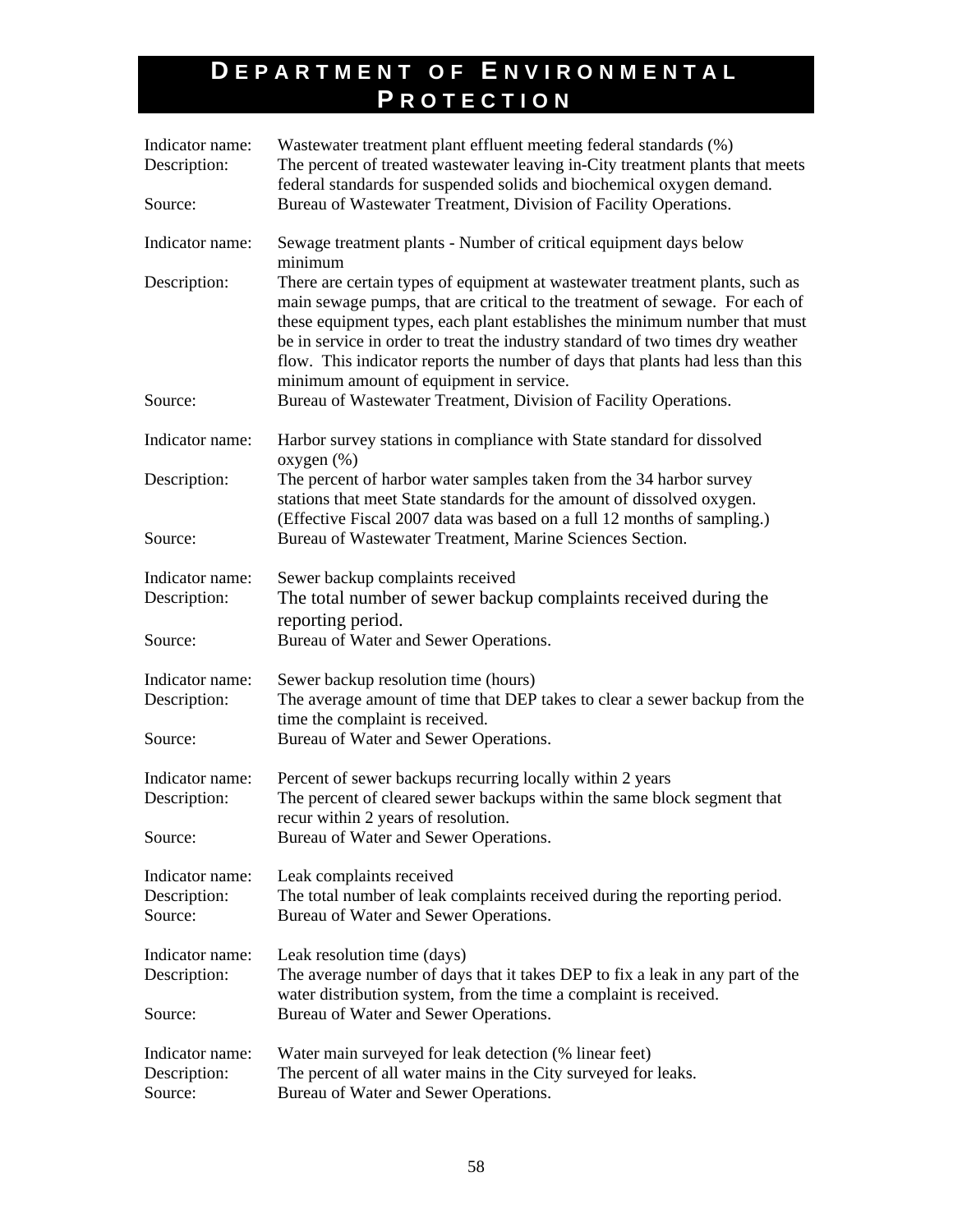| Indicator name:<br>Description:<br>Source: | Water main breaks<br>The number of water main breaks responded to by DEP.<br>Bureau of Water and Sewer Operations.                                                                                                                                    |
|--------------------------------------------|-------------------------------------------------------------------------------------------------------------------------------------------------------------------------------------------------------------------------------------------------------|
| Indicator name:<br>Description:            | Average time to restore water to customers after confirming breaks (hours)<br>The average number of hours that it takes DEP to restore water service to<br>affected customers, from the time the responsible water main break is<br>confirmed.        |
| Source:                                    | Bureau of Water and Sewer Operations                                                                                                                                                                                                                  |
| Indicator name:<br>Description:<br>Source: | Repairs to distribution system<br>The total number of repairs made by DEP to the water distribution system;<br>these repairs include those made to water mains, hydrants and all other<br>system components.<br>Bureau of Water and Sewer Operations. |
| Indicator name:<br>Description:<br>Source: | Catch basin complaints received<br>The total number of clogged catch basin complaints received during the<br>reporting period.<br>Bureau of Water and Sewer Operations.                                                                               |
| Indicator name:<br>Description:<br>Source: | Catch basin backup resolution time (days)<br>The average number of days between receipt and resolution for complaints<br>of clogged catch basins. One complaint can involve multiple catch basins.<br>Bureau of Water and Sewer Operations.           |
| Indicator name:<br>Description:            | Percent of catch basin backups recurring locally within 2 years<br>The percent of cleared catch basin backups that recur within 2 years of<br>resolution.                                                                                             |
| Source:                                    | Bureau of Water and Sewer Operations.                                                                                                                                                                                                                 |
| Indicator name:<br>Description:            | Catch basins surveyed/inspected (%)<br>The percent of the total catch basins inspected by DEP to identify those in<br>need of cleaning, hooding and/or repair.                                                                                        |
| Source:                                    | Bureau of Water and Sewer Operations.                                                                                                                                                                                                                 |
| Indicator name:<br>Description:            | Street cave-in complaints received<br>The total number of complaints received by the Department concerning<br>street cave-ins or street depressions during the reporting period.                                                                      |
| Source:                                    | Bureau of Water and Sewer Operations.                                                                                                                                                                                                                 |
| Indicator name:<br>Description:            | Street cave-in complaints resolved<br>The total number of street cave-in/depression complaints closed during the<br>reporting period. The number may include complaints that were received in<br>a prior reporting period.                            |
| Source:                                    | Bureau of Water and Sewer Operations.                                                                                                                                                                                                                 |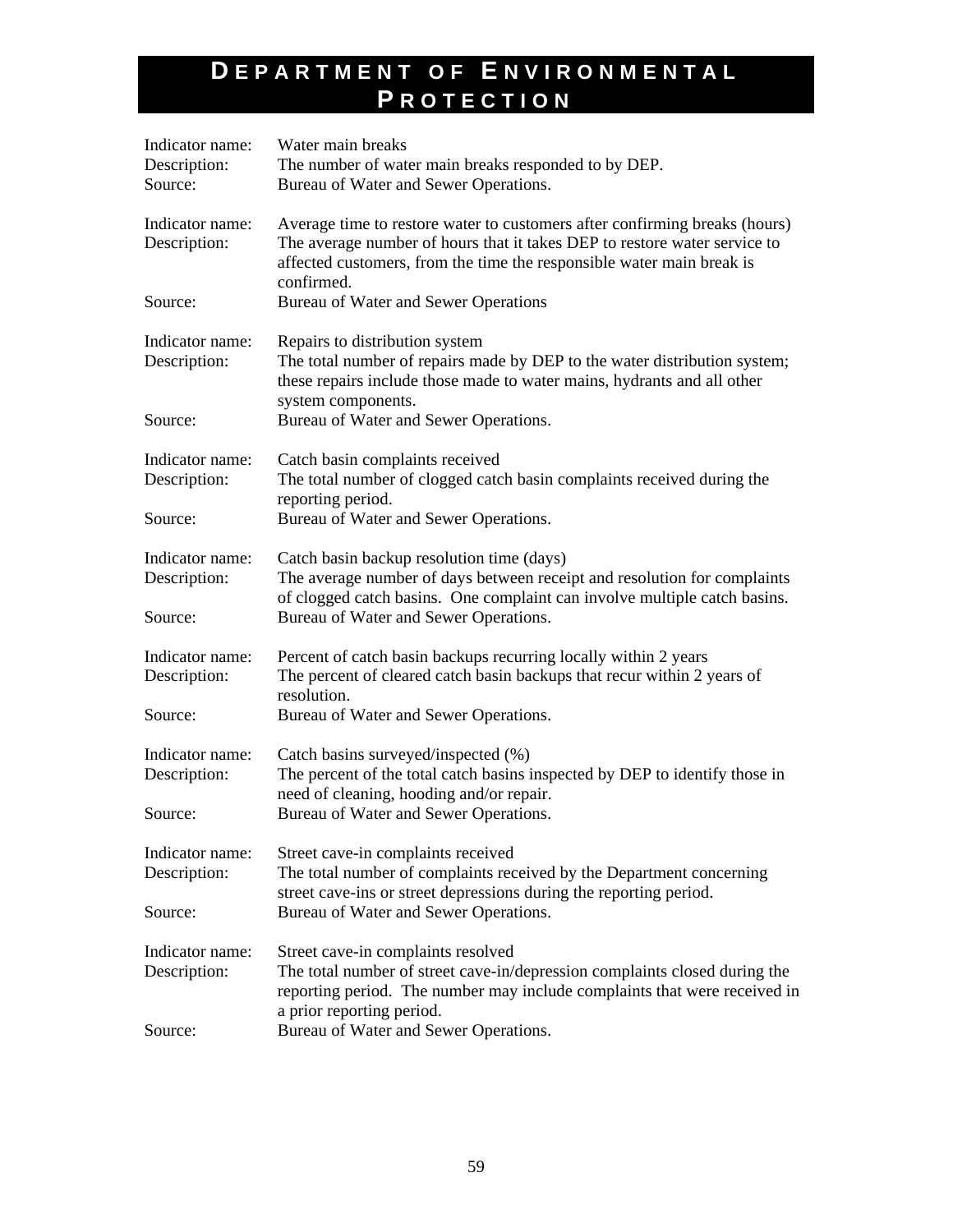| Indicator name:<br>Description:<br>Source: | Average time to respond to street cave-in complaints and make safe (days)<br>The average number of days it took DEP to respond to street cave-<br>ins/depression complaints and resolve related danger during the period.<br>Bureau of Water and Sewer Operations. |
|--------------------------------------------|--------------------------------------------------------------------------------------------------------------------------------------------------------------------------------------------------------------------------------------------------------------------|
| Indicator name:<br>Description:<br>Source: | Broken and inoperative hydrants (%)<br>The percent of all hydrants in the City which are broken and inoperative.<br>Bureau of Water and Sewer Operations.                                                                                                          |
| Indicator name:                            | Average time to repair or replace high-priority broken or inoperative                                                                                                                                                                                              |
| Description:                               | hydrants (days)<br>The average number of days it takes DEP to fix a high-priority broken or<br>inoperative hydrant. High-priority repairs and replacements are designated<br>by the NYC Fire Department.                                                           |
| Source:                                    | Bureau of Water and Sewer Operations.                                                                                                                                                                                                                              |
| Indicator name:<br>Description:            | Average backlog of broken and inoperative hydrants<br>On average, the total number of broken or inoperative hydrant repair work                                                                                                                                    |
| Source:                                    | orders awaiting completion.<br>Bureau of Water and Sewer Operations.                                                                                                                                                                                               |
| Indicator name:<br>Description:<br>Source: | Estimated bills (%)<br>The proportion of water and sewer bills mailed that are not based on actual<br>meter readings.<br>Bureau of Customer Service.                                                                                                               |
| Indicator name:<br>Description:<br>Source: | Total revenue collected (\$ millions)<br>Total amount of money collected by DEP for water and sewer charges.<br>New York City Water Board.                                                                                                                         |
| Indicator name:<br>Description:            | Total revenue as percent of plan<br>Total monies actually collected by DEP for water and sewer charges as a<br>percentage of planned collections for the period.                                                                                                   |
| Source:                                    | <b>Bureau of Customer Services.</b>                                                                                                                                                                                                                                |
| Indicator name:<br>Description:            | Percent of billed amount collected in 30 days<br>The percent of billed amount that is collected by DEP with 30 days of<br>distribution.                                                                                                                            |
| Source:                                    | Bureau of Customer Services.                                                                                                                                                                                                                                       |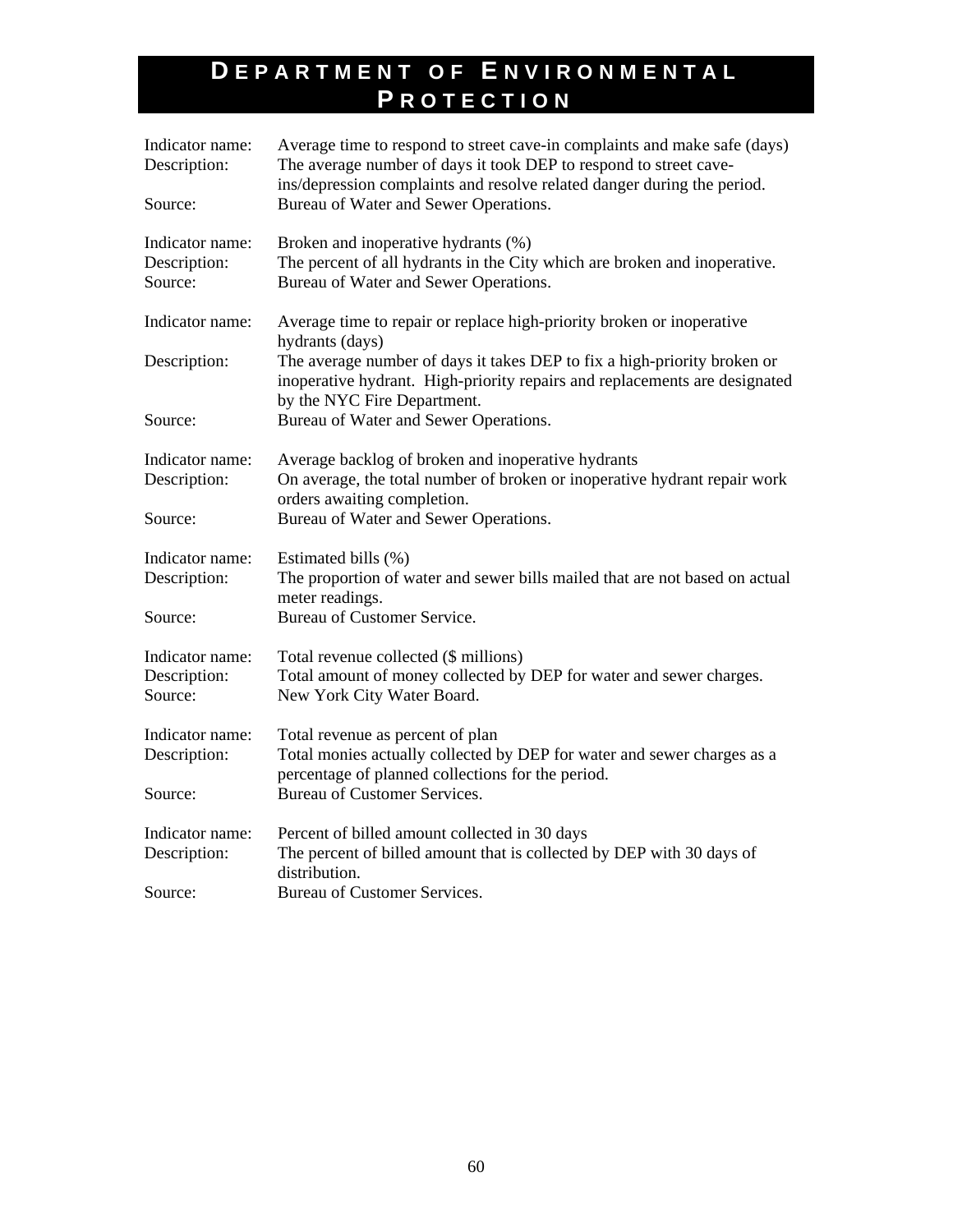| Indicator name: | Accounts receivable                                                                                                                                                                                                                                                                                                                                                                                                            |
|-----------------|--------------------------------------------------------------------------------------------------------------------------------------------------------------------------------------------------------------------------------------------------------------------------------------------------------------------------------------------------------------------------------------------------------------------------------|
|                 | Total balance (\$ millions)                                                                                                                                                                                                                                                                                                                                                                                                    |
|                 | Delinquent for more than 180 days (\$ millions)<br>Delinquent for more than one year (\$ millions)                                                                                                                                                                                                                                                                                                                             |
| Description:    | The net value, in millions of dollars, of all charges due for water and sewer<br>use, and the amount delinquent for more than 180 days and for more than                                                                                                                                                                                                                                                                       |
|                 | one year. For a small percentage of customers who are billed on an annual<br>basis, versus quarterly, bills are issued near the end of the fiscal year,<br>resulting in a temporary spike in the accounts receivable. Most of these<br>customers pay their annual bills during the first quarter of the new fiscal<br>year, bringing the accounts receivable balance back down by the end of the                               |
|                 | July to October reporting period (Preliminary Mayor's Management Report).                                                                                                                                                                                                                                                                                                                                                      |
| Source:         | Bureau of Customer Service.                                                                                                                                                                                                                                                                                                                                                                                                    |
| Indicator name: | Meters repaired/replaced                                                                                                                                                                                                                                                                                                                                                                                                       |
| Description:    | The number of water meters repaired and/or replaced by DEP and its<br>contractors.                                                                                                                                                                                                                                                                                                                                             |
| Source:         | Bureau of Customer Service.                                                                                                                                                                                                                                                                                                                                                                                                    |
| Indicator name: | Air complaints received                                                                                                                                                                                                                                                                                                                                                                                                        |
| Description:    | The total number of air complaints received during the reporting<br>period.                                                                                                                                                                                                                                                                                                                                                    |
| Source:         | Bureau of Environmental Compliance.                                                                                                                                                                                                                                                                                                                                                                                            |
| Indicator name: | Air complaints responded to within seven days (%)                                                                                                                                                                                                                                                                                                                                                                              |
| Description:    | The percent of complaints concerning air quality responded to within seven<br>days of receipt.                                                                                                                                                                                                                                                                                                                                 |
| Source:         | Bureau of Environmental Compliance.                                                                                                                                                                                                                                                                                                                                                                                            |
| Indicator name: | Average days to close air quality complaints                                                                                                                                                                                                                                                                                                                                                                                   |
| Description:    | The average number of days between receipt of an air quality complaint and<br>closure of the complaint for complaints closed during the reporting period.<br>A complaint is closed when no further action will be taken on it by DEP.<br>This includes instances where, upon investigation, no infractions of<br>applicable rules/regulations were found, or infractions were present and a<br>Notice of Violation was issued. |
| Source:         | Bureau of Environmental Compliance.                                                                                                                                                                                                                                                                                                                                                                                            |
| Indicator name: | Noise complaints received                                                                                                                                                                                                                                                                                                                                                                                                      |
| Description:    | The total number of noise complaints received during the reporting<br>period.                                                                                                                                                                                                                                                                                                                                                  |
| Source:         | Bureau of Environmental Compliance.                                                                                                                                                                                                                                                                                                                                                                                            |
| Indicator name: | Noise complaints not requiring access to premises responded to within seven<br>days $(\%)$                                                                                                                                                                                                                                                                                                                                     |
| Description:    | Percent of complaints concerning noise, not requiring scheduling with the<br>complainant, responded to within seven days.                                                                                                                                                                                                                                                                                                      |
| Source:         | Bureau of Environmental Compliance.                                                                                                                                                                                                                                                                                                                                                                                            |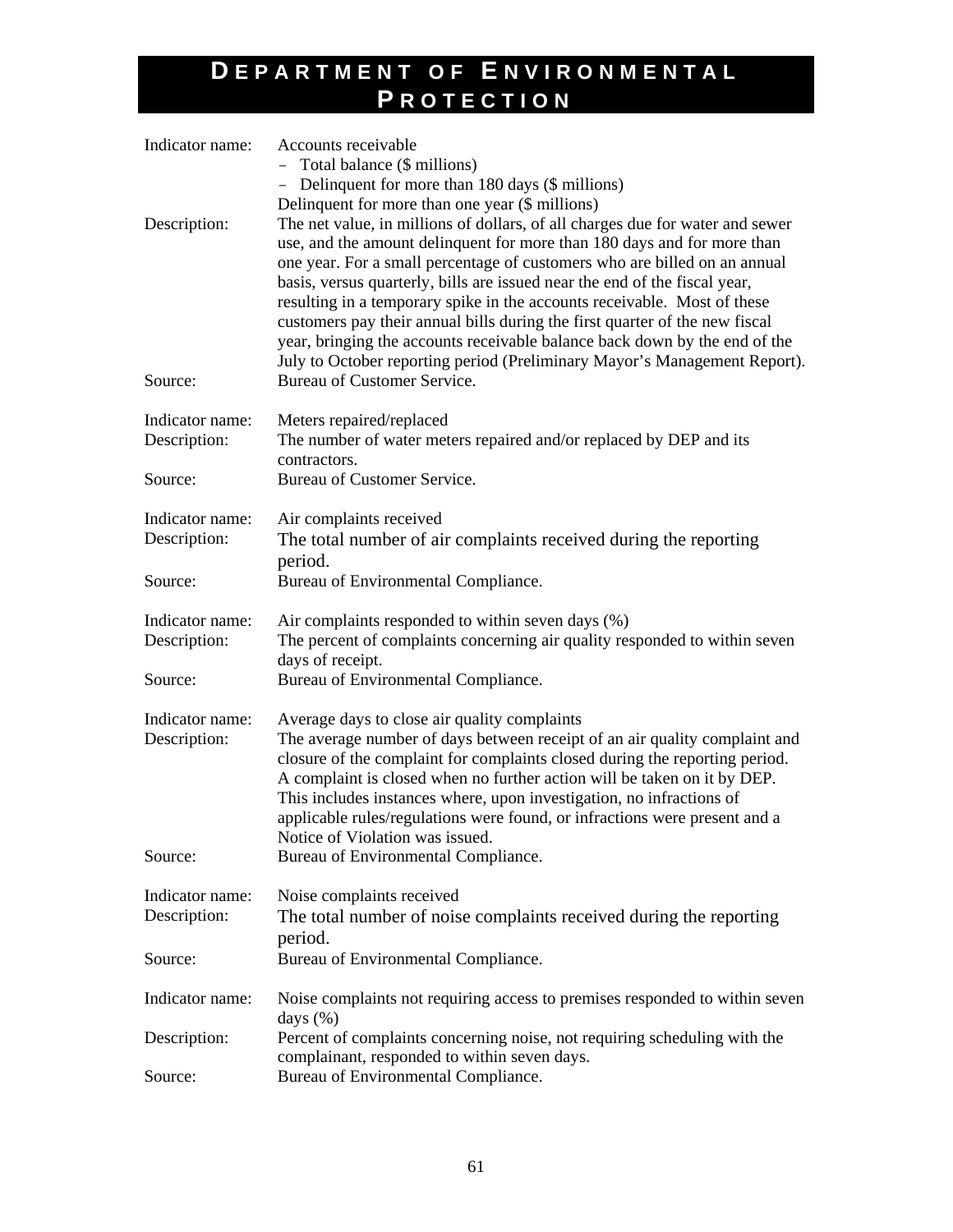| Indicator name:<br>Description: | Average days to close noise complaints<br>The average number of days between receipt of a noise complaint and<br>closure of the complaint for complaints closed during the reporting period.<br>A complaint is closed when no further action will be taken on it by DEP.<br>This includes instances where, upon investigation, no infractions of<br>applicable rules/regulations were found, or infractions were present and a<br>Notice of Violation was issued.                                                                                                                                                                                                                                                                                                                 |
|---------------------------------|-----------------------------------------------------------------------------------------------------------------------------------------------------------------------------------------------------------------------------------------------------------------------------------------------------------------------------------------------------------------------------------------------------------------------------------------------------------------------------------------------------------------------------------------------------------------------------------------------------------------------------------------------------------------------------------------------------------------------------------------------------------------------------------|
| Source:                         | Bureau of Environmental Compliance.                                                                                                                                                                                                                                                                                                                                                                                                                                                                                                                                                                                                                                                                                                                                               |
| Indicator name:<br>Description: | Asbestos complaints received<br>The total number of asbestos complaints received during the reporting<br>period.                                                                                                                                                                                                                                                                                                                                                                                                                                                                                                                                                                                                                                                                  |
| Source:                         | Bureau of Environmental Compliance.                                                                                                                                                                                                                                                                                                                                                                                                                                                                                                                                                                                                                                                                                                                                               |
| Indicator name:<br>Description: | Asbestos complaints responded to within three hours (%)<br>The percent of complaints concerning asbestos responded to within three<br>hours of receipt.                                                                                                                                                                                                                                                                                                                                                                                                                                                                                                                                                                                                                           |
| Source:                         | Bureau of Environmental Compliance.                                                                                                                                                                                                                                                                                                                                                                                                                                                                                                                                                                                                                                                                                                                                               |
| Indicator name:<br>Description: | Average days to close asbestos complaints<br>The average number of days between receipt of an asbestos complaint and<br>closure of the complaint for complaints closed during the reporting period.<br>A complaint is closed when the asbestos issue described in the complaint has<br>either been resolved or determined to be unfounded based on the<br>Department's inspection; when the complaint location is an abandoned<br>building and access is not possible; or when more information is required<br>and contact information for the complainant is not available. If the<br>Department issues a Notice of Violation for infractions of applicable<br>rules/regulations and corrective action is required, then a follow-up<br>inspection is done to ensure compliance. |
| Source:                         | Bureau of Environmental Compliance.                                                                                                                                                                                                                                                                                                                                                                                                                                                                                                                                                                                                                                                                                                                                               |
| Indicator name:                 | DEP-issued violations<br>Air violations<br>- Noise violations<br>Asbestos violations                                                                                                                                                                                                                                                                                                                                                                                                                                                                                                                                                                                                                                                                                              |
| Description:                    | The total number of Notices of Violations issued by the Department for<br>infractions of the Health and Administrative Code as this relates to<br>regulations governing air, noise and asbestos.                                                                                                                                                                                                                                                                                                                                                                                                                                                                                                                                                                                  |
| Source:                         | <b>Environmental Control Board.</b>                                                                                                                                                                                                                                                                                                                                                                                                                                                                                                                                                                                                                                                                                                                                               |
| Indicator name:<br>Description: | Emergencies responded to within one hour $(\%)$<br>The percent of emergencies involving hazardous materials responded to<br>within one hour of notification.                                                                                                                                                                                                                                                                                                                                                                                                                                                                                                                                                                                                                      |
| Source:                         | Bureau of Environmental Compliance.                                                                                                                                                                                                                                                                                                                                                                                                                                                                                                                                                                                                                                                                                                                                               |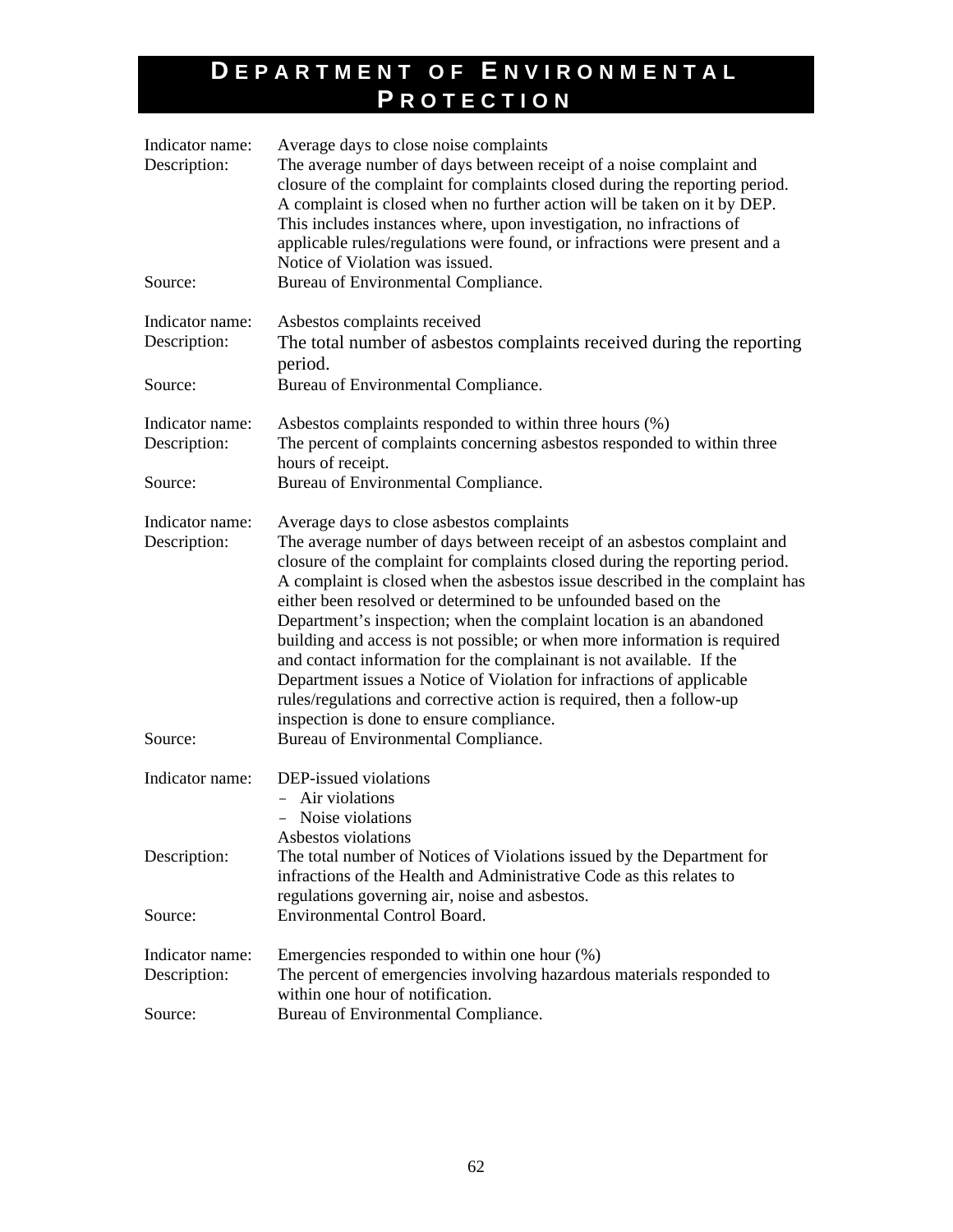| Indicator name: | Notices of Violation (all categories) upheld at the Environmental Control   |
|-----------------|-----------------------------------------------------------------------------|
|                 | Board $(\%)$                                                                |
| Description:    | The number of violations where the respondent admitted to the violation, or |
|                 | where the violation was upheld at an ECB hearing, as a percent of all cases |
|                 | adjudicated during the reporting period.                                    |
| Source:         | Environmental Control Board.                                                |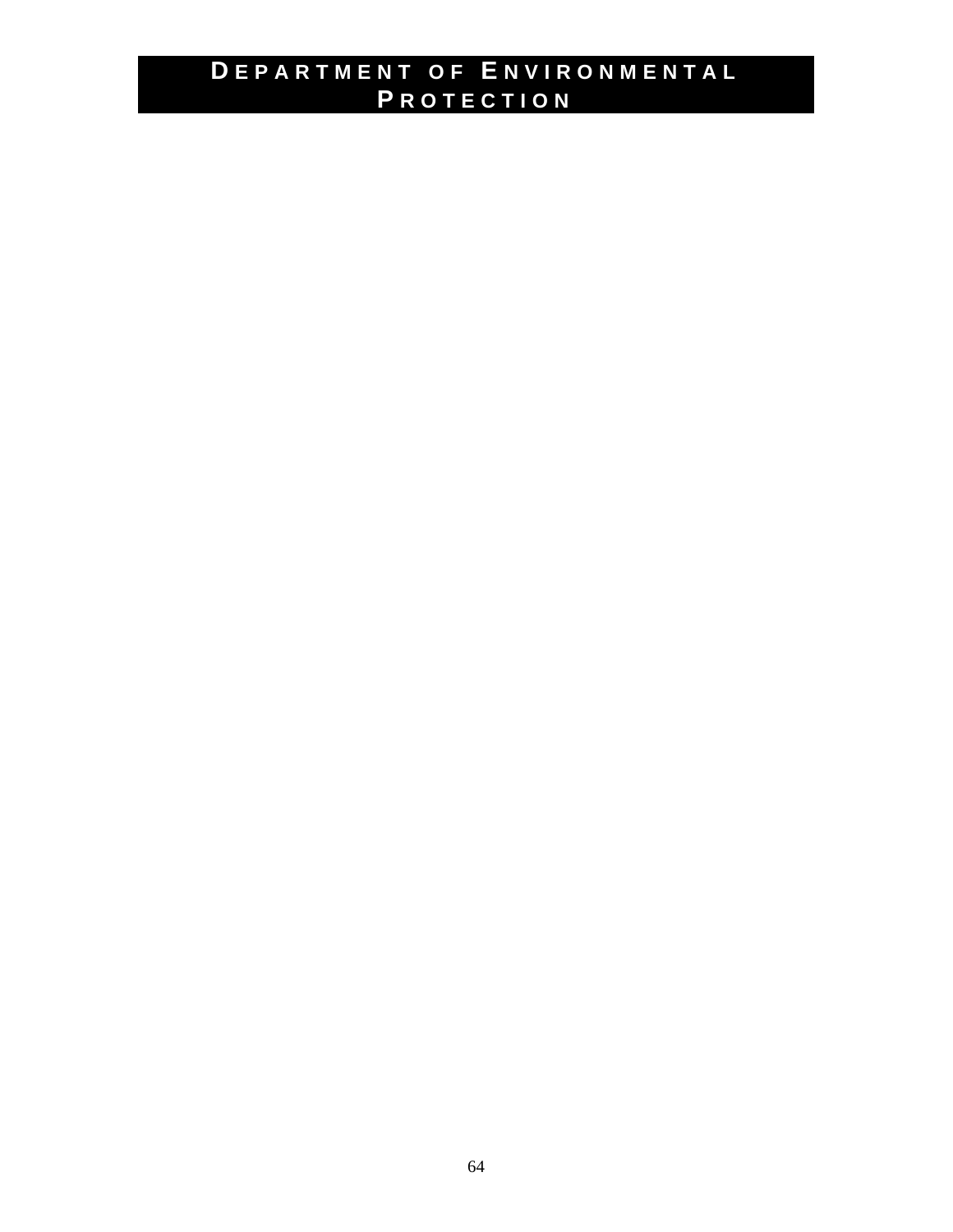| Indicator name:<br>Description:            | Citywide traffic fatalities<br>The total number of pedestrian, motorist, bicyclist, and passenger deaths<br>resulting from traffic crashes.                                                                                                                                                                                                            |
|--------------------------------------------|--------------------------------------------------------------------------------------------------------------------------------------------------------------------------------------------------------------------------------------------------------------------------------------------------------------------------------------------------------|
| Source:                                    | Chief of Transportation - New York City Police Department.                                                                                                                                                                                                                                                                                             |
| Indicator name:<br>Description:<br>Source: | Traffic fatalities - Motorists/passengers<br>The number of motorist and passenger deaths resulting from traffic crashes.<br>Chief of Transportation - New York City Police Department.                                                                                                                                                                 |
| Indicator name:<br>Description:<br>Source: | Traffic fatalities - Bicyclists/pedestrians<br>The number of bicyclist and pedestrian deaths resulting from traffic crashes.<br>Chief of Transportation - New York City Police Department.                                                                                                                                                             |
| Indicator name:<br>Description:<br>Source: | Overall traffic crashes<br>The total number of traffic crashes as initially reported in the Accident<br>Information System (AIS). Data is entered by NYPD staff into AIS and<br>forwarded to NYCDOT's data warehouse.<br>Performance Management and Accountability                                                                                     |
| Indicator name:<br>Description:<br>Source: | Average time to respond to traffic signal defect and make safe (hours)<br>The average number of hours it takes DOT contractors to repair and restore<br>signal operation. A repair can be temporary or permanent provided that the<br>signal problem at the intersection is corrected and made safe.<br>Division of Traffic Operations - Signals Unit. |
| Indicator name:<br>Description:            | Average time to repair priority regulatory signs after notification (days)<br>The average number of calendar days it takes to repair priority regulatory<br>signs (e.g., Stop, Yield, Do Not Enter, and One-Way) after notification to<br>DOT.                                                                                                         |
| Source:                                    | Division of Traffic Operations – Signs and Markings Unit.                                                                                                                                                                                                                                                                                              |
| Indicator name:<br>Description:<br>Source: | Average time to repair streetlights $-$ by DOT (days)<br>The average number of calendar days it takes DOT to repair streetlights.<br>Division of Traffic Operations - Streetlighting Unit.                                                                                                                                                             |
| Indicator name:<br>Description:            | Average time to repair streetlights – by ConEd (days)<br>The average number of calendar days it takes Con Edison to repair<br>streetlights.                                                                                                                                                                                                            |
| Source:                                    | Division of Traffic Operations - Streetlighting Unit.                                                                                                                                                                                                                                                                                                  |
| Indicator name:<br>Description:            | Speed humps installed near schools<br>The number of speed humps installed within one block of an elementary or<br>middle school under the Safe Routes to Schools Program; the Program<br>started in Fiscal 2004.                                                                                                                                       |
| Source:                                    | Division of Traffic Operations - Planning Unit.                                                                                                                                                                                                                                                                                                        |
| Indicator name:<br>Description:<br>Source: | Tort cases commenced<br>The number of tort matters assigned a litigation start date.<br>New York City Law Information System.                                                                                                                                                                                                                          |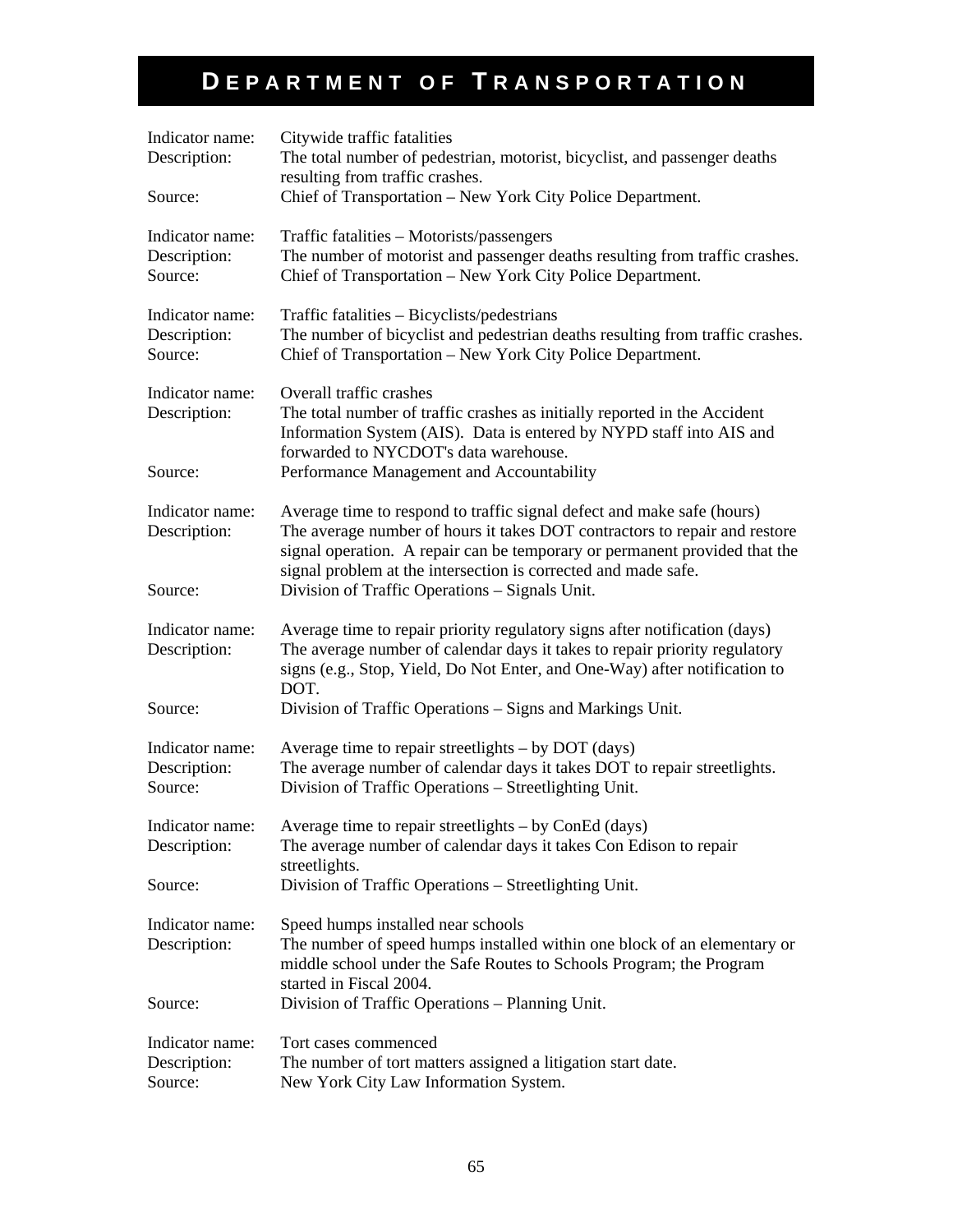| Indicator name: | Tort dispositions                                                                                                                                                                                                                                                                                                                                                                                                                                                                                                                                                                                                                                                                             |
|-----------------|-----------------------------------------------------------------------------------------------------------------------------------------------------------------------------------------------------------------------------------------------------------------------------------------------------------------------------------------------------------------------------------------------------------------------------------------------------------------------------------------------------------------------------------------------------------------------------------------------------------------------------------------------------------------------------------------------|
| Description:    | The number of tort cases resolved through settlement, dismissal,                                                                                                                                                                                                                                                                                                                                                                                                                                                                                                                                                                                                                              |
|                 | discontinuance, verdicts or insurance takeovers.                                                                                                                                                                                                                                                                                                                                                                                                                                                                                                                                                                                                                                              |
| Source:         | New York City Law Information System.                                                                                                                                                                                                                                                                                                                                                                                                                                                                                                                                                                                                                                                         |
| Indicator name: | Tort payout (\$000)                                                                                                                                                                                                                                                                                                                                                                                                                                                                                                                                                                                                                                                                           |
| Description:    | The amount paid by the City to resolve tort cases through settlement or<br>verdict.                                                                                                                                                                                                                                                                                                                                                                                                                                                                                                                                                                                                           |
| Source:         | Office of Management and Budget.                                                                                                                                                                                                                                                                                                                                                                                                                                                                                                                                                                                                                                                              |
| Indicator name: | Average travel speed (miles per hour) – Manhattan Central Business<br>District                                                                                                                                                                                                                                                                                                                                                                                                                                                                                                                                                                                                                |
| Description:    | The average speed of yellow taxis, traveling with passengers between the<br>hours of 8AM-6PM, Monday-Friday, in Manhattan's Central Business<br>District (CBD). The CBD covers the entire area south of 60th Street.                                                                                                                                                                                                                                                                                                                                                                                                                                                                          |
| Source:         | Division of Planning and Sustainability – Congestion Mitigation.                                                                                                                                                                                                                                                                                                                                                                                                                                                                                                                                                                                                                              |
| Indicator name: | Traffic-monitoring cameras                                                                                                                                                                                                                                                                                                                                                                                                                                                                                                                                                                                                                                                                    |
| Description:    | The number of traffic-monitoring cameras in use citywide by DOT.                                                                                                                                                                                                                                                                                                                                                                                                                                                                                                                                                                                                                              |
| Source:         | Division of Traffic Operations - Systems Engineering Unit.                                                                                                                                                                                                                                                                                                                                                                                                                                                                                                                                                                                                                                    |
| Indicator name: | On-street parking meters that are operable (%)                                                                                                                                                                                                                                                                                                                                                                                                                                                                                                                                                                                                                                                |
| Description:    | The number of inspected on-street parking meters (single and multi-space)<br>that are found to be functioning divided by the total number of on-street<br>parking meters inspected.                                                                                                                                                                                                                                                                                                                                                                                                                                                                                                           |
| Source:         | Division of Traffic Operations - Parking Unit.                                                                                                                                                                                                                                                                                                                                                                                                                                                                                                                                                                                                                                                |
| Indicator name: | Percent of metered spaces that have muni-meters (multi-space meters)                                                                                                                                                                                                                                                                                                                                                                                                                                                                                                                                                                                                                          |
| Description:    | The number of metered spaces that have muni-meters divided by the total<br>number of metered spaces.                                                                                                                                                                                                                                                                                                                                                                                                                                                                                                                                                                                          |
| Source:         | Division of Traffic Operations - Parking Unit.                                                                                                                                                                                                                                                                                                                                                                                                                                                                                                                                                                                                                                                |
| Indicator name: | Bridges rated                                                                                                                                                                                                                                                                                                                                                                                                                                                                                                                                                                                                                                                                                 |
|                 | - Good or Very Good (%)                                                                                                                                                                                                                                                                                                                                                                                                                                                                                                                                                                                                                                                                       |
|                 | $-$ Fair $(\%)$<br>$-$ Poor $(\%)$                                                                                                                                                                                                                                                                                                                                                                                                                                                                                                                                                                                                                                                            |
| Description:    | Federal and State laws mandate that bridge structures be inspected at least<br>once every two years. Engineering consultants from the New York State<br>Department of Transportation perform biennial inspections for all New York<br>City bridge structures except pedestrian bridges and structures under 20 feet<br>in length. Bridge structures not inspected by the State are inspected by<br>DOT's Division of Bridges. Ratings are conducted on a scale from 1 to 7,<br>and results are grouped in the following categories for each calendar year:<br>Very Good – ratings of 6.1 to 7.<br>Good – ratings of $5$ to 6.<br>Fair – ratings of $3.1$ to 4.9.<br>Poor – ratings of 1 to 3. |
| Source:         | Division of Bridges - Management and Support Services Bureau.                                                                                                                                                                                                                                                                                                                                                                                                                                                                                                                                                                                                                                 |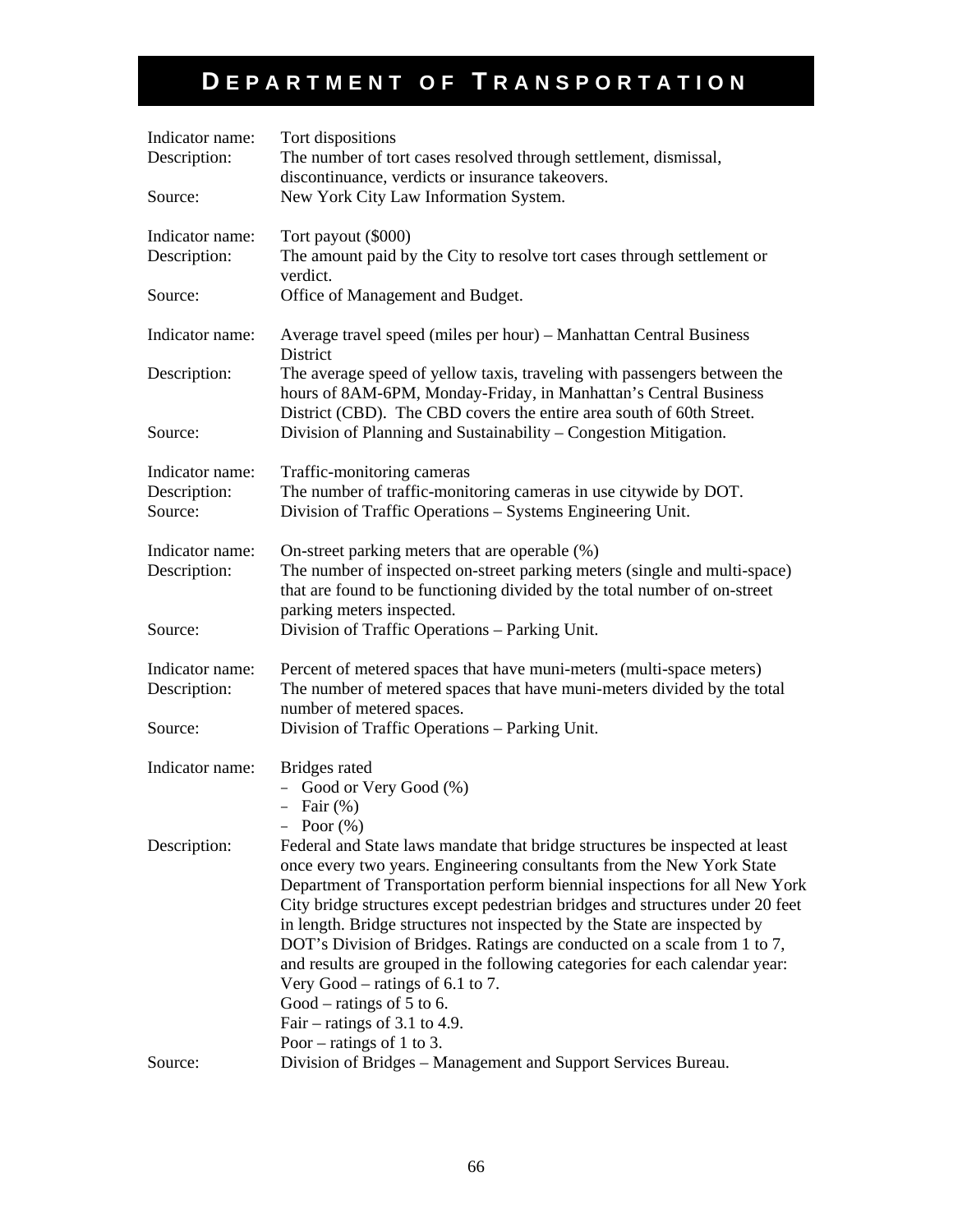| Indicator name:                 | Bridge projects (structural work) substantially completed on schedule – East<br>River $(\%)$                                                                                                                                                                        |
|---------------------------------|---------------------------------------------------------------------------------------------------------------------------------------------------------------------------------------------------------------------------------------------------------------------|
| Description:                    | The percent of East River bridge (re)construction/rehabilitation projects<br>completed on or before the scheduled completion date, not including non-<br>structural or minor work. The East River bridges are: Queensboro,<br>Williamsburg, Manhattan and Brooklyn. |
| Source:                         | Division of Bridges - Management and Support Services Bureau.                                                                                                                                                                                                       |
| Indicator name:                 | Bridge projects (structural work) substantially completed on schedule - Non-<br>East River (%)                                                                                                                                                                      |
| Description:                    | The percent of non-East River bridge (re)construction/rehabilitation projects<br>completed on or before the scheduled completion date, not including non-<br>structural or minor work.                                                                              |
| Source:                         | Division of Bridges - Management and Support Services Bureau.                                                                                                                                                                                                       |
| Indicator name:                 | Street pavement ratings: percent of lane miles assessed in the 12 months<br>ending June 30th                                                                                                                                                                        |
| Description:                    | The number of lane-miles that are in the district and which were inspected in<br>the prior 12 months divided by the number of lane miles actually in the<br>district.                                                                                               |
| Source:                         | Division of Sidewalks & Inspection Management - Street Assessment.                                                                                                                                                                                                  |
| Indicator name:                 | Streets maintained with a pavement rating of<br>$-$ Good $(\%)$<br>$-$ Fair $(\%)$<br>$-$ Poor $(\%)$                                                                                                                                                               |
| Description:                    | The number of surveyed lane miles of local roadways assigned a condition<br>rating of good, fair or poor, divided by the total number of surveyed lane<br>miles. DOT surveys at least 50 percent of City streets each year.                                         |
| Source:                         | Division of Sidewalks and Inspection Management - Highway Inspection<br>and Quality Assurance Unit.                                                                                                                                                                 |
| Indicator name:<br>Description: | Arterial highway system that is adopted (%)<br>The number of miles of the City's highway system for which maintenance is<br>sponsored through the Adopt-A-Highway Program, divided by the total<br>number of adoptable highway miles.                               |
| Source:                         | Division of Roadway Maintenance - Arterial Maintenance Unit.                                                                                                                                                                                                        |
| Indicator name:<br>Description: | Audited adopted highway miles that receive a cleanliness rating of good (%)<br>The number of inspected miles assigned a cleanliness rating of good divided<br>by the total number of inspected miles.                                                               |
| Source:                         | Division of Roadway Maintenance - Arterial Maintenance Unit.                                                                                                                                                                                                        |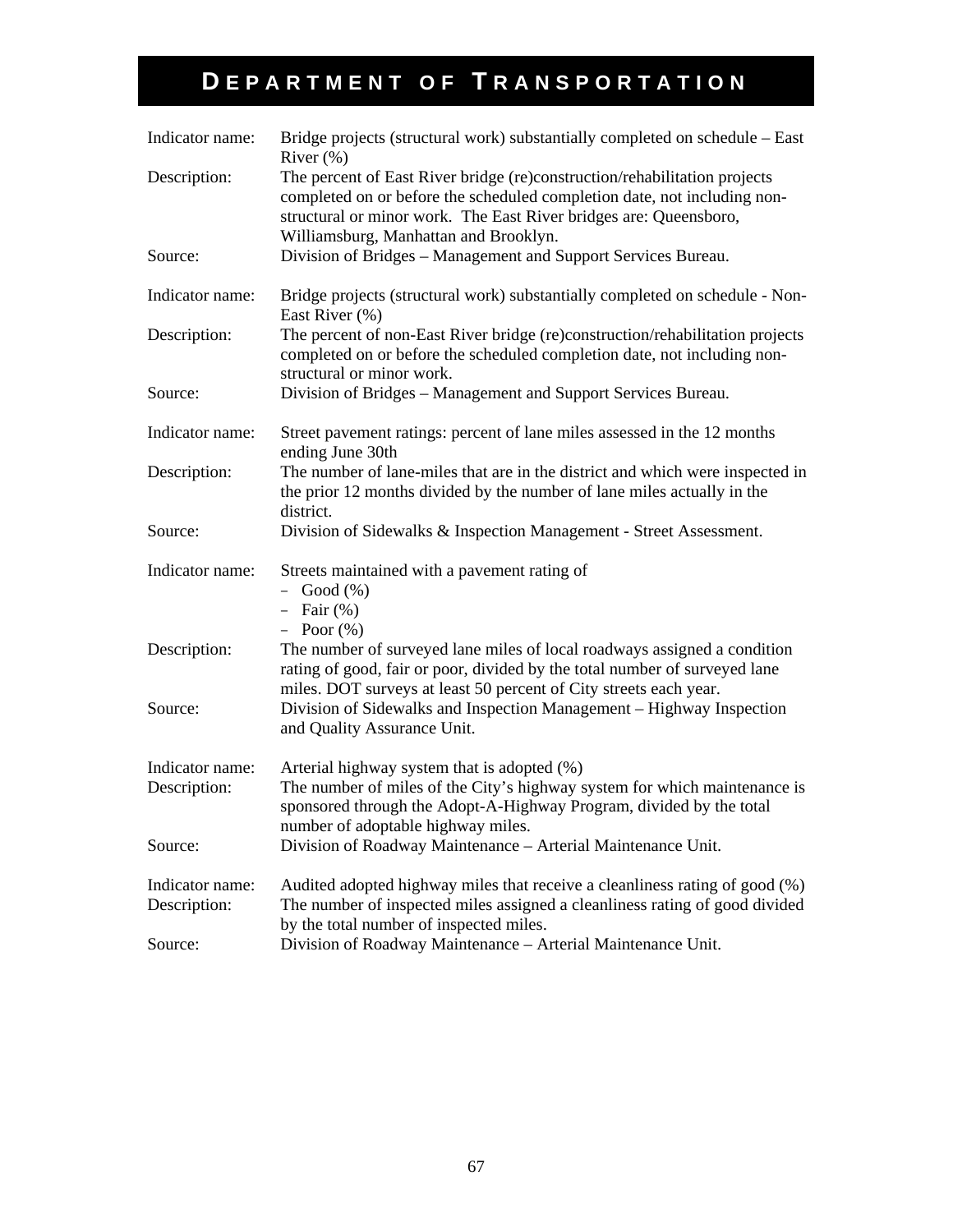| Indicator name:<br>Description:            | Percent of all NYC highways that receive a cleanliness rating of good<br>The number of inspected miles assigned a cleanliness rating of good as a<br>percent of the total number of inspected miles. Good is described as: No<br>litter; cleaning appears to be completed; litter and small debris is picked-up<br>from the curbside of the road; no litter on landscaped area from edge of the<br>roadway to the boundary fence, retaining wall or other line of demarcation,<br>including under and around guide rails; entrance and/or exit ramps are clean<br>of debris. |
|--------------------------------------------|------------------------------------------------------------------------------------------------------------------------------------------------------------------------------------------------------------------------------------------------------------------------------------------------------------------------------------------------------------------------------------------------------------------------------------------------------------------------------------------------------------------------------------------------------------------------------|
| Source:                                    | Division of Roadway Maintenance - Arterial Maintenance Unit.                                                                                                                                                                                                                                                                                                                                                                                                                                                                                                                 |
| Indicator name:<br>Description:            | Pothole work orders<br>The number of new work orders opened for potholes on streets. Potholes are<br>reported through calls to the 311 Customer Service Center, e-mails and<br>written correspondence by the public, elected officials or Agency personnel<br>during the course of inspections. A work order may include multiple<br>potholes.                                                                                                                                                                                                                               |
| Source:                                    | Division of Roadway Maintenance – Resource Management Unit.                                                                                                                                                                                                                                                                                                                                                                                                                                                                                                                  |
| Indicator name:<br>Description:            | Average time to close a pothole work order where repair was done (days)<br>The average number of calendar days it takes to close a pothole work order<br>where at least one repair was completed.                                                                                                                                                                                                                                                                                                                                                                            |
| Source:                                    | Division of Roadway Maintenance - Resource Management Unit.                                                                                                                                                                                                                                                                                                                                                                                                                                                                                                                  |
| Indicator name:<br>Description:<br>Source: | Potholes repaired<br>The number of small street defects corrected, including those repaired<br>through work orders and excluding those repaired on arterial highways.<br>Division of Roadway Maintenance - Resource Management Unit.                                                                                                                                                                                                                                                                                                                                         |
| Indicator name:<br>Description:<br>Source: | Construction permits issued<br>The number of permits issued for street openings, building operations,<br>sidewalk construction, canopies and miscellaneous purposes.<br>Division of Administration - Permit Management Unit.                                                                                                                                                                                                                                                                                                                                                 |
| Indicator name:<br>Description:<br>Source: | Inspections of permitted street work<br>The number of inspections of permit-based street construction work<br>conducted by the Highway Inspection and Quality Assurance Unit.<br>Division of Sidewalks and Inspection Management – Highway Inspection<br>and Quality Assurance Unit.                                                                                                                                                                                                                                                                                         |
| Indicator name:<br>Description:<br>Source: | Inspected street work rated satisfactory (%)<br>The number of permitted jobs passing inspection divided by the total number<br>of permitted jobs inspected.<br>Division of Sidewalks and Inspection Management - Highway Inspection                                                                                                                                                                                                                                                                                                                                          |
|                                            | and Quality Assurance Unit.                                                                                                                                                                                                                                                                                                                                                                                                                                                                                                                                                  |
| Indicator name:<br>Description:<br>Source: | Summonses issued<br>The number of summonses issued for work without a permit, violation of<br>permit stipulations, failure to properly restore streets/sidewalks, etc.<br>Division of Sidewalks and Inspection Management - Highway Inspection<br>and Quality Assurance Unit.                                                                                                                                                                                                                                                                                                |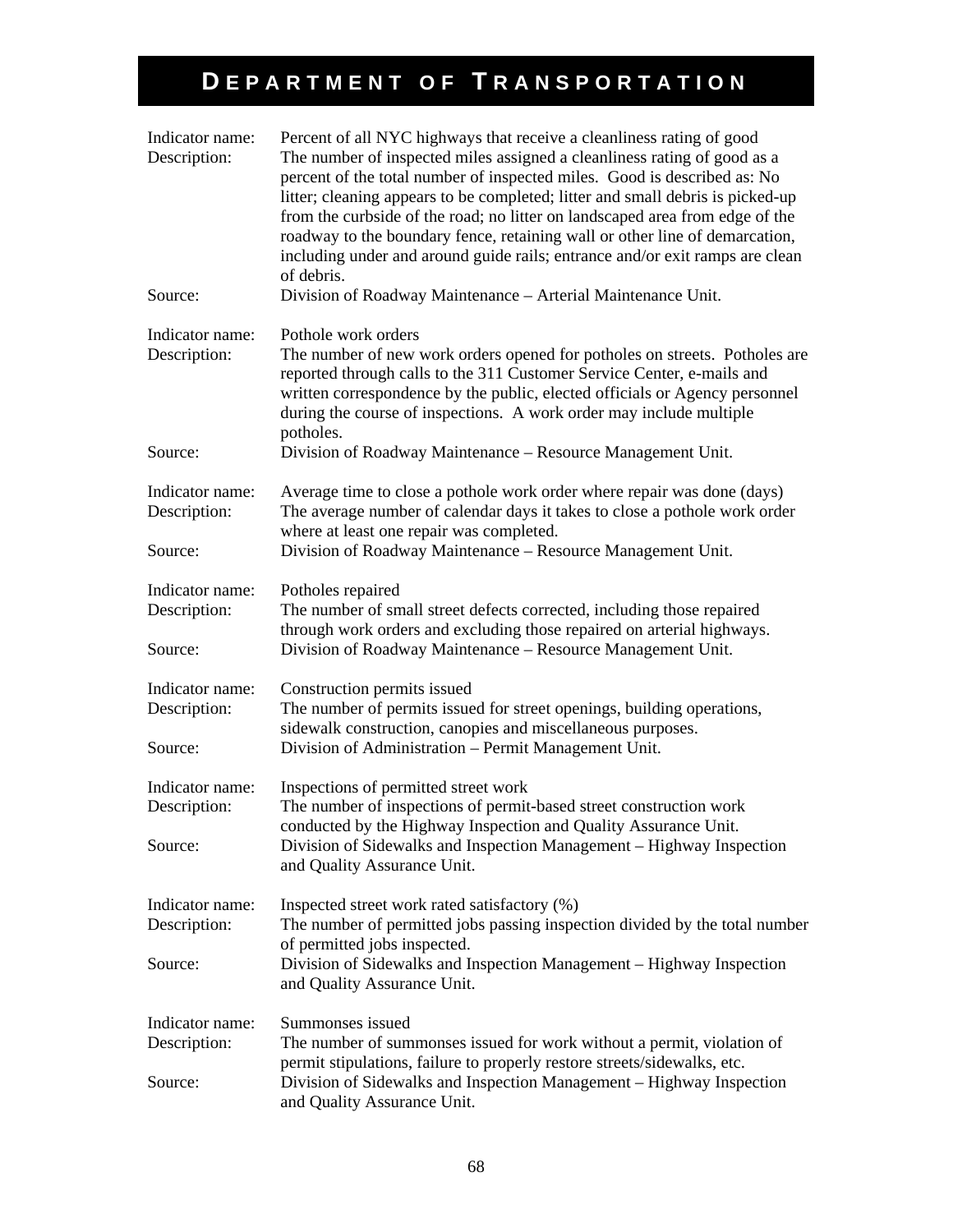| Indicator name:<br>Description:<br>Source: | Post audit inspections for completed street work<br>The total number of inspections of street work performed after the expiration<br>of the construction permit to determine if the street has been properly<br>restored after construction was finished.<br>Division of Sidewalks and Inspection Management - Highway Inspection<br>and Quality Assurance Unit.                                                         |
|--------------------------------------------|--------------------------------------------------------------------------------------------------------------------------------------------------------------------------------------------------------------------------------------------------------------------------------------------------------------------------------------------------------------------------------------------------------------------------|
| Indicator name:<br>Description:<br>Source: | Post-audit inspections for completed street work that passed inspection (%)<br>The total number of passed post-audit inspections divided by the total<br>number of post-audit inspections.<br>Division of Sidewalks and Inspection Management - Highway Inspection<br>and Quality Assurance Unit.                                                                                                                        |
| Indicator name:<br>Description:            | Percent of all crossing points with pedestrian ramps<br>The number of crossing points where pedestrian ramps have been installed,<br>facilitating access by the disabled, divided by the number of crossing points<br>identified as requiring a ramp. Crossing points are generally at corners but<br>can also be at mid-block.                                                                                          |
| Source:                                    | Division of Roadway Maintenance - Resource Management Unit.                                                                                                                                                                                                                                                                                                                                                              |
| Indicator name:<br>Description:            | Percent of existing newsstands converted to new model<br>The total number of new Cemusa-designed newsstands installed as part of<br>the coordinated street furniture program divided by the total number of<br>newsstands.                                                                                                                                                                                               |
| Source:                                    | Legal Affairs - Coordinated Street Furniture Franchise.                                                                                                                                                                                                                                                                                                                                                                  |
| Indicator name:<br>Description:<br>Source: | Average cost per lane mile resurfaced citywide (\$)<br>Expenditures for milling and paving divided by the number of lane miles<br>resurfaced. Expenditures reflect the cost of in-house resurfacing operations,<br>including labor, materials, capital, and overhead, as well as payments to<br>contractors, but does not include contract milling costs.<br>Division of Roadway Maintenance - Resource Management Unit. |
| Indicator name:<br>Description:            | Average cost per ton of asphalt placed citywide (\$)<br>Expenditures for milling and paving divided by the number of tons of asphalt<br>used for resurfacing. Expenditures reflect the cost of in-house resurfacing<br>operations, including labor, materials, capital, and overhead, as well as<br>payments to contractors, but does not include contract milling costs.                                                |
| Source:                                    | Division of Roadway Maintenance - Resource Management Unit.                                                                                                                                                                                                                                                                                                                                                              |
| Indicator name:<br>Description:            | Average in-house cost of asphalt per ton $(\$)$<br>Hamilton Avenue Asphalt Plant expenditures totaled and divided by the total<br>number of tons of asphalt produced. Expenditures include only in-house cost<br>of asphalt production, including labor, materials, capital, and overhead.                                                                                                                               |
| Source:                                    | Division of Roadway Maintenance - Resource Management Unit.                                                                                                                                                                                                                                                                                                                                                              |
| Indicator name:<br>Description:<br>Source: | Average vendor cost of asphalt per ton $(\$)$<br>Payments to vendors divided by the total number of tons received from<br>vendors. Costs include only payments to vendors.<br>Division of Roadway Maintenance - Resource Management Unit.                                                                                                                                                                                |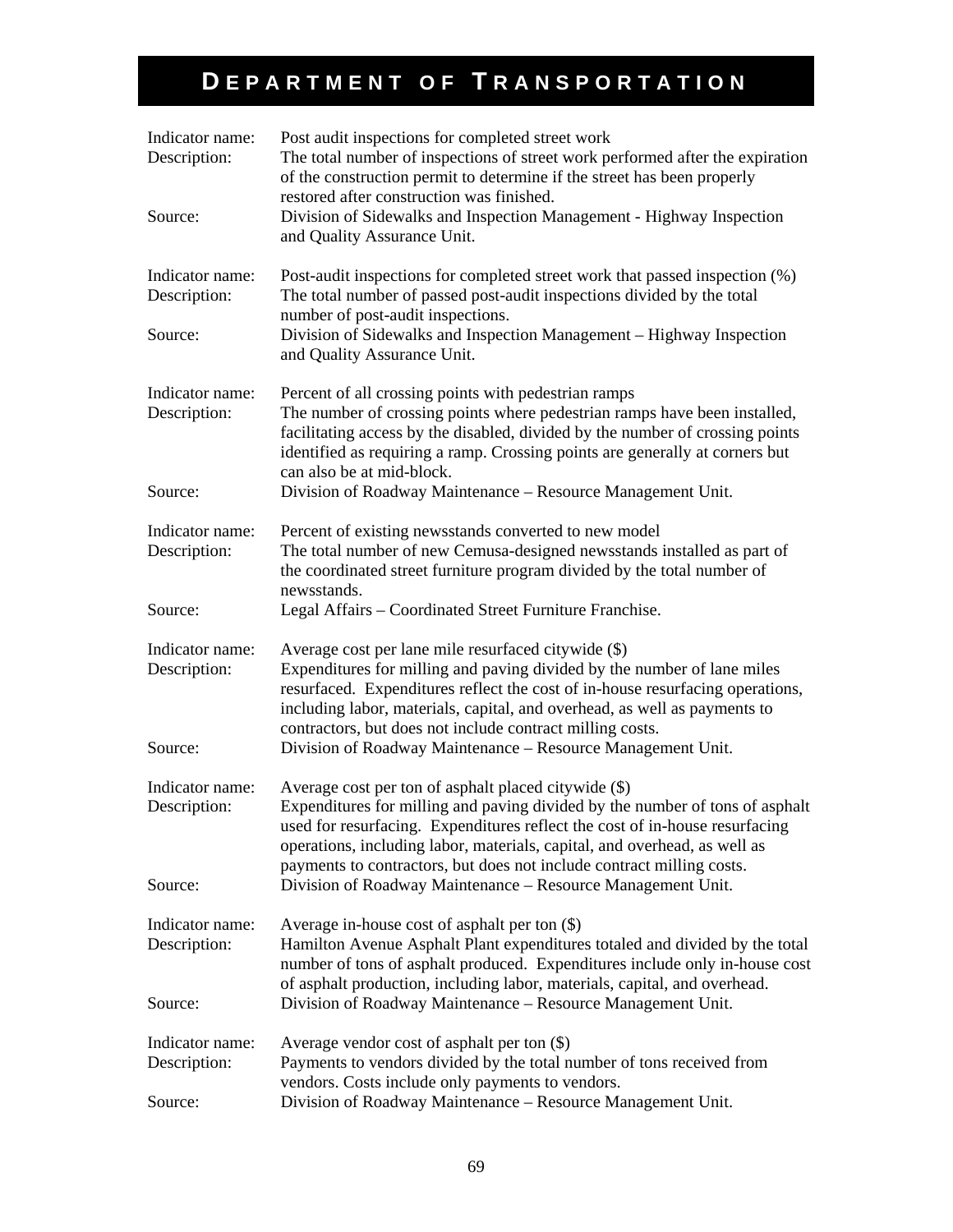## **D EPARTMENT OF T RANSPORTATION**

| Indicator name:<br>Description:<br>Source: | Private ferry service-Average weekday ridership<br>The average weekday ridership of commuters traveling on private ferries.<br>Division of Passenger Transport - Private Ferries Program.                                                                                                                                                                                                                                                                                                                                                                                                                                                                                                                                                                                                                                                                            |
|--------------------------------------------|----------------------------------------------------------------------------------------------------------------------------------------------------------------------------------------------------------------------------------------------------------------------------------------------------------------------------------------------------------------------------------------------------------------------------------------------------------------------------------------------------------------------------------------------------------------------------------------------------------------------------------------------------------------------------------------------------------------------------------------------------------------------------------------------------------------------------------------------------------------------|
| Indicator name:<br>Description:            | Private ferry service- Number of routes<br>The average number of private ferry routes operating from Monday through<br>Friday.                                                                                                                                                                                                                                                                                                                                                                                                                                                                                                                                                                                                                                                                                                                                       |
| Source:                                    | Division of Passenger Transport - Private Ferries Program.                                                                                                                                                                                                                                                                                                                                                                                                                                                                                                                                                                                                                                                                                                                                                                                                           |
| Indicator name:<br>Description:<br>Source: | Staten Island Ferry-Trips that are on time (%)<br>The percent of Staten Island Ferry trips completed on schedule.<br>Division of the Staten Island Ferry.                                                                                                                                                                                                                                                                                                                                                                                                                                                                                                                                                                                                                                                                                                            |
| Indicator name:<br>Description:<br>Source: | Staten Island Ferry - Ridership<br>The number of passengers traveling on the Staten Island Ferry.<br>Division of the Staten Island Ferry.                                                                                                                                                                                                                                                                                                                                                                                                                                                                                                                                                                                                                                                                                                                            |
| Indicator name:<br>Description:<br>Source: | Staten Island Ferry Average cost per passenger (\$)<br>Total Staten Island Ferry operating expenses, including labor, material,<br>capital and overhead, divided by the total number of passengers carried.<br>Division of the Staten Island Ferry.                                                                                                                                                                                                                                                                                                                                                                                                                                                                                                                                                                                                                  |
| Indicator name:<br>Description:<br>Source: | Bicycle lane miles installed<br>The number of bicycle lane miles (Class I, II, and III) installed.<br>Division of Traffic Operations - Bicycle Program.                                                                                                                                                                                                                                                                                                                                                                                                                                                                                                                                                                                                                                                                                                              |
| Indicator name:<br>Description:<br>Source: | Bicycle network connectivity index<br>This figure measures the extent and completeness of the City's network of<br>bicycle routes, based on the number of choices a cyclist has for turning from<br>one bicycle route onto another, without leaving the overall network. Each<br>intersection along a bicycle rate is scored from zero – meaning that the<br>cyclist cannot turn onto another bicycle route without leaving the network,<br>but can only continue on the same route $-$ to eight $-$ which means that two<br>two-way bicycle routes intersect and a cyclist has eight choices for<br>movement. The total connectivity figure is derived by adding the number of<br>intersections covered by all the City's bicycle routes, plus the scores from<br>zero to eight for each of these intersections.<br>Division of Traffic Operations - Planning Unit. |
| Indicator name:                            | Bicycle racks installed                                                                                                                                                                                                                                                                                                                                                                                                                                                                                                                                                                                                                                                                                                                                                                                                                                              |
| Description:<br>Source:                    | The total number of bicycle racks installed citywide.<br>Division of Traffic Operations - Planning Unit.                                                                                                                                                                                                                                                                                                                                                                                                                                                                                                                                                                                                                                                                                                                                                             |
| Indicator name:<br>Description:            | Percent of existing bus shelters converted to new model<br>The total number of new Cemusa-designed bus shelters installed as part of<br>the coordinated street furniture program divided by the total number of bus<br>shelters.                                                                                                                                                                                                                                                                                                                                                                                                                                                                                                                                                                                                                                     |
| Source:                                    | Legal Affairs - Coordinated Street Furniture Franchise.                                                                                                                                                                                                                                                                                                                                                                                                                                                                                                                                                                                                                                                                                                                                                                                                              |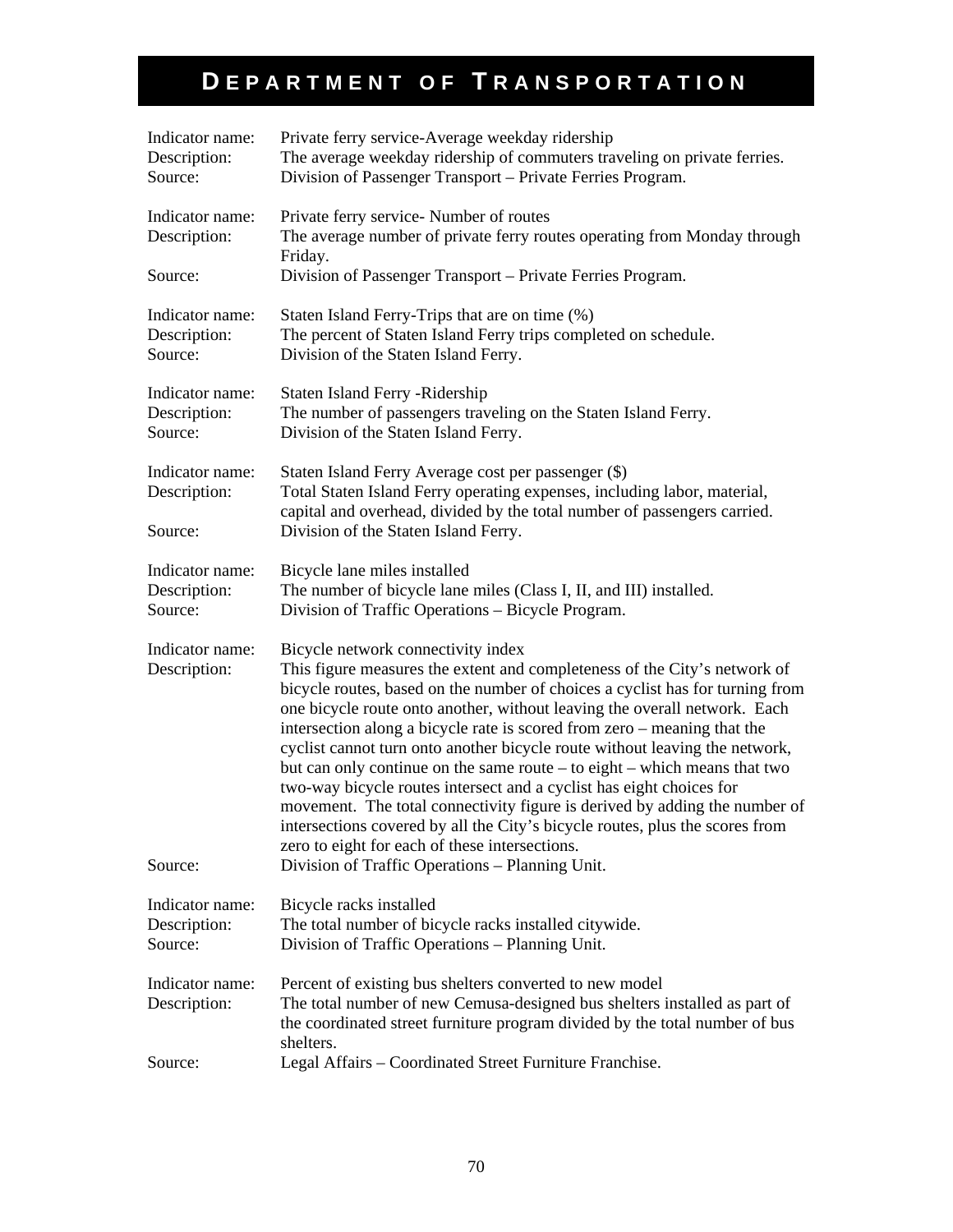## **D EPARTMENT OF T RANSPORTATION**

| Indicator name: | Pedestrian volume index                                                        |
|-----------------|--------------------------------------------------------------------------------|
| Description:    | An index of pedestrian volumes – the number of pedestrians traveling on the    |
|                 | sidewalk at 50 sample locations around the City. Sampling is conducted         |
|                 | during one week of May and one week of September at consistent times of        |
|                 | day and days of the week. The figure shown is a ratio using the May 2007       |
|                 | count as a baseline; the May 2007 count is assigned a starting value of 100,   |
|                 | and the ratio of each new pedestrian count to the baseline count is multiplied |
|                 | by 100 to give the new value. A value of 102 for Spring 2008 means that        |
|                 | pedestrian volumes at sample locations increased by approximately two          |
|                 | percent over the prior year. Identity of the 50 sample locations can be        |
|                 | obtained on request to the CPR online Feedback Form (select "Contact"          |
|                 | $CPR$ ").                                                                      |
| Source:         | Division of Traffic Operations - Pedestrian Projects Group.                    |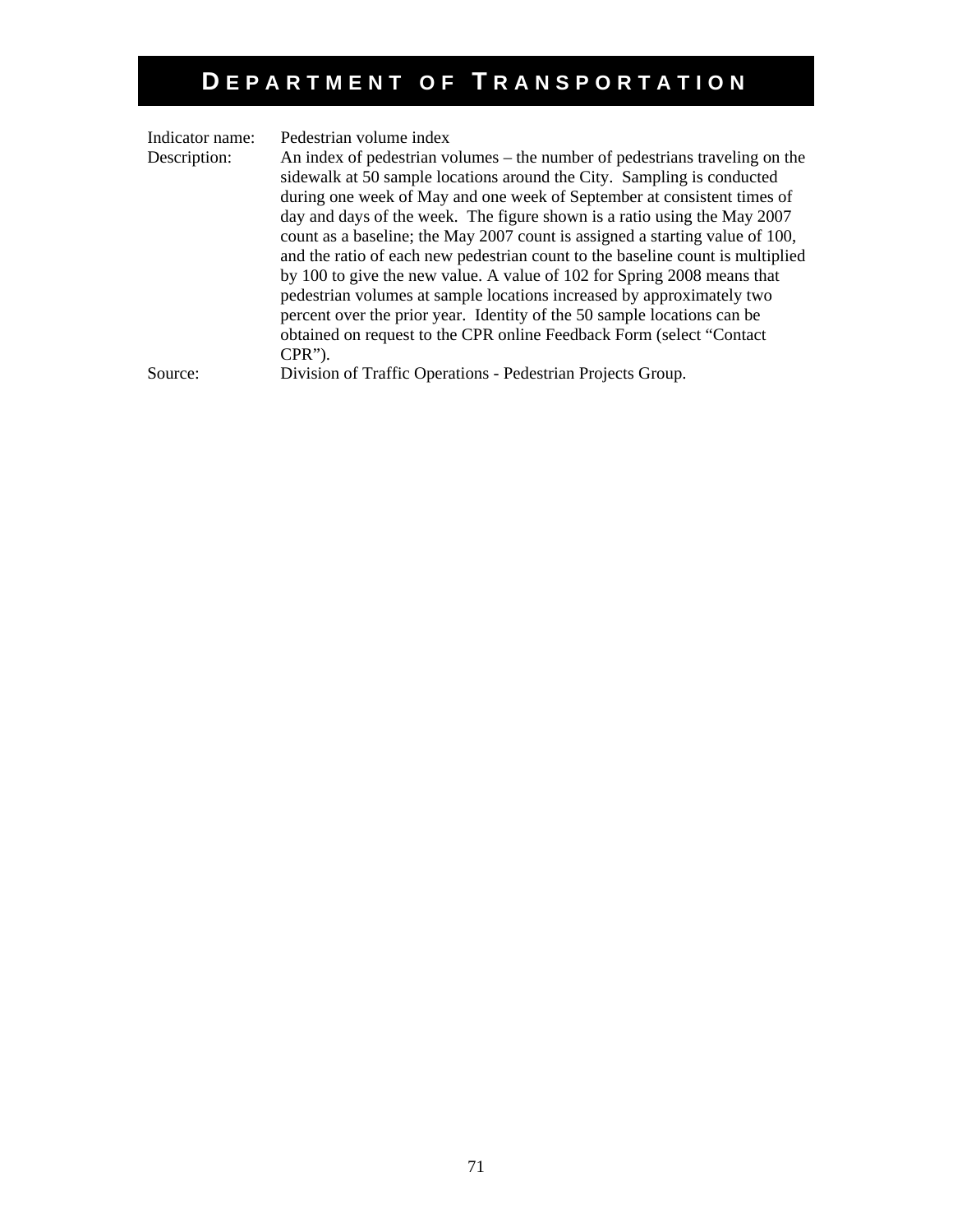# **D EPARTMENT OF T RANSPORTATION**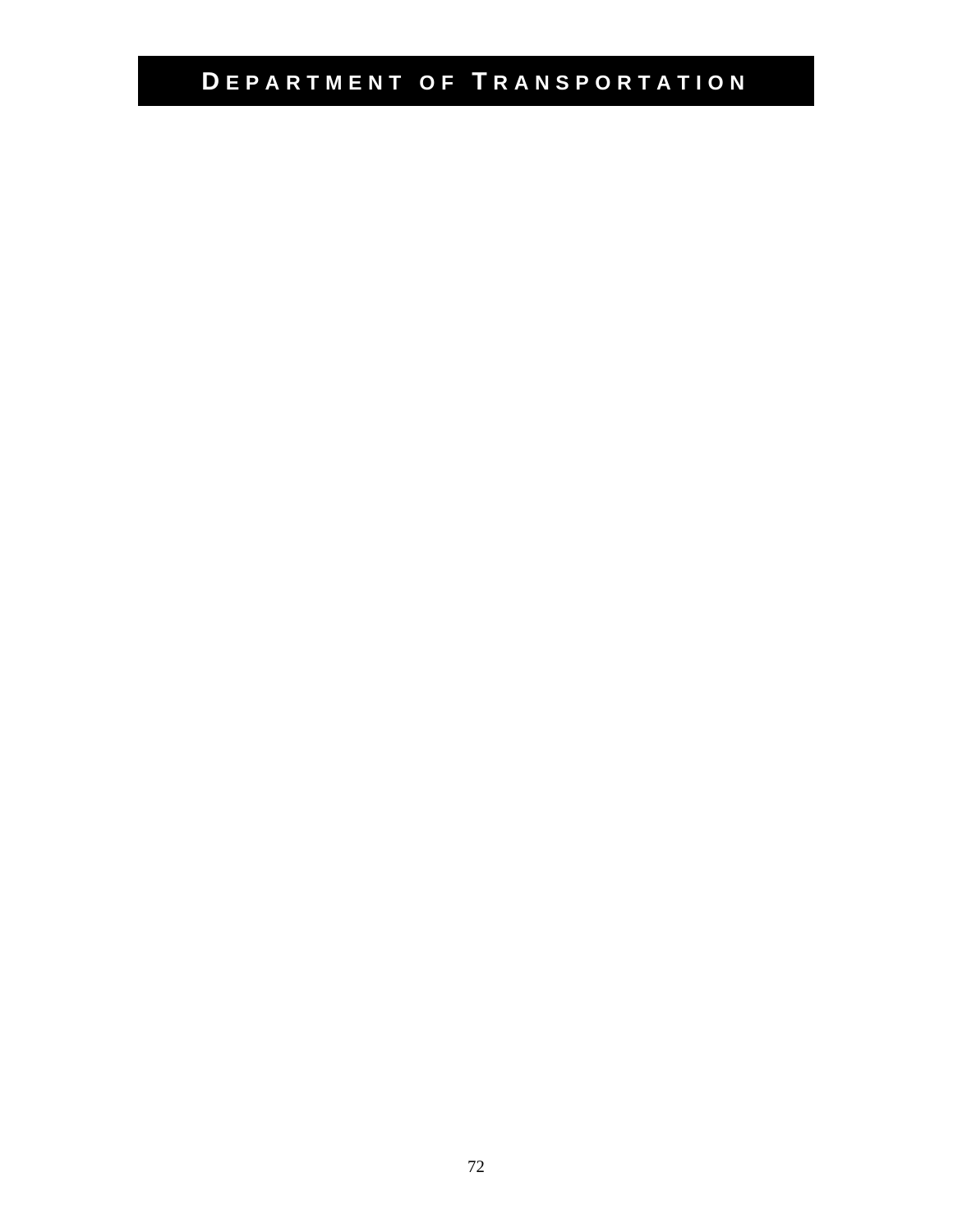| Indicator name:<br>Description: | Construction inspections completed<br>The number of construction inspections completed citywide.                                                                                                                                                                                                                                                           |
|---------------------------------|------------------------------------------------------------------------------------------------------------------------------------------------------------------------------------------------------------------------------------------------------------------------------------------------------------------------------------------------------------|
| Source:                         | Paper records maintained by inspection units.                                                                                                                                                                                                                                                                                                              |
| Indicator name:<br>Description: | Complaints (%)<br>The percent of construction inspections performed citywide in response to<br>complaints.                                                                                                                                                                                                                                                 |
| Source:                         | Paper records maintained by inspection units.                                                                                                                                                                                                                                                                                                              |
| Indicator name:<br>Description: | - Certificate of Occupancy $(\%)$<br>The percent of construction inspections performed for purposes of Certificate<br>of Occupancy issuance.                                                                                                                                                                                                               |
| Source:                         | Paper records maintained by inspection units.                                                                                                                                                                                                                                                                                                              |
| Indicator name:<br>Description: | - Construction Monitoring (%)<br>The percent of construction inspections that monitored new construction and<br>demolition jobs.                                                                                                                                                                                                                           |
| Source:                         | Paper records maintained by inspection units.                                                                                                                                                                                                                                                                                                              |
| Indicator name:<br>Description: | $-$ Other $(\%)$<br>The percent of construction inspections that were not related to complaints,<br>Certificate of Occupancy, or construction monitoring. Includes reinspections<br>due to vacate orders; reinspections of emergency sites; annual school<br>inspections; quality assurance inspections and priority/special inspections,<br>among others. |
| Source:                         | Paper records maintained by inspection units.                                                                                                                                                                                                                                                                                                              |
| Indicator name:<br>Description: | Average construction inspections per inspector day<br>The number of construction inspections performed by Borough Construction<br>Units and the Building Enforcement Safety Team (BEST) Squad, divided by<br>field and office hours worked by those units.                                                                                                 |
| Source:                         | Paper records maintained by inspection units.                                                                                                                                                                                                                                                                                                              |
| Indicator name:<br>Description: | Construction inspections resulting in at least one Stop Work Order (%)<br>The percent of construction inspections during which at least one order to<br>stop work was issued.                                                                                                                                                                              |
| Source:                         | Paper records maintained by inspection units.                                                                                                                                                                                                                                                                                                              |
| Indicator name:<br>Description: | Construction inspections resulting in a Vacate Order (%)<br>The percent of construction inspections during which an order to vacate all<br>or part of a premises was issued.                                                                                                                                                                               |
| Source:                         | Paper records maintained by inspection units.                                                                                                                                                                                                                                                                                                              |
| Indicator name:                 | Construction inspections resulting in at least one Work Without a Permit<br>Violation (%)                                                                                                                                                                                                                                                                  |
| Description:                    | The percent of construction inspections which determined that work was<br>being done without a permit and resulted in the issuance of at least one<br>Environmental Control Board (ECB) violation.                                                                                                                                                         |
| Source:                         | AIMS mainframe/BIS mainframe database maintained by ECB/DOB.                                                                                                                                                                                                                                                                                               |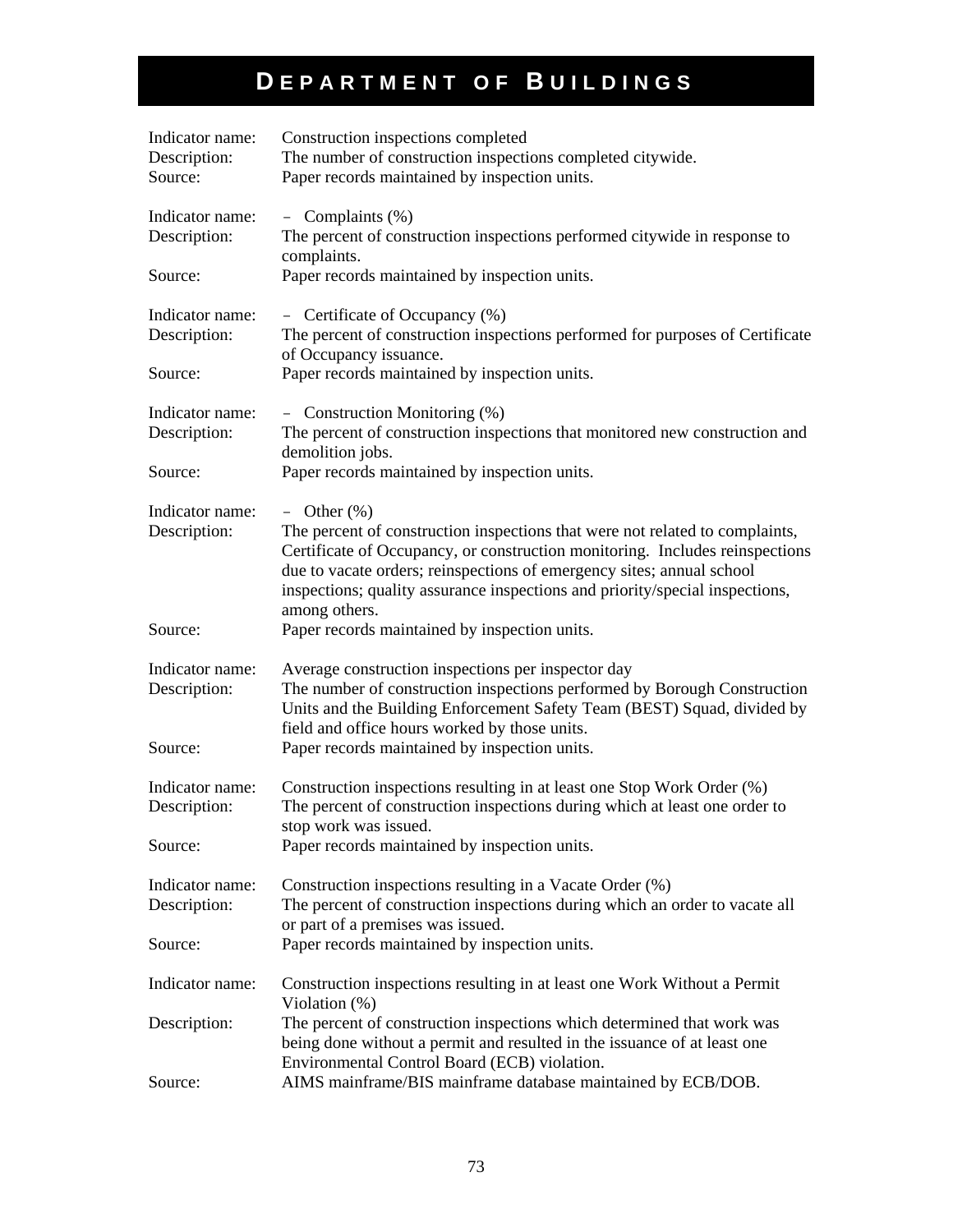| Indicator name:<br>Description:<br>Source: | Number of Priority A (emergency) complaints received<br>The number of complaints describing emergency (Priority A) conditions<br>received by DOB. Priority A complaints include all construction or<br>construction related accidents, fumes/smoke from a boiler, unsafe demolition<br>and vibrating/shaking building, among others.<br>Program Management Analysis.                                                                                                                                                                                     |
|--------------------------------------------|----------------------------------------------------------------------------------------------------------------------------------------------------------------------------------------------------------------------------------------------------------------------------------------------------------------------------------------------------------------------------------------------------------------------------------------------------------------------------------------------------------------------------------------------------------|
| Indicator name:<br>Description:<br>Source: | Number of Priority B (nonemergency) complaints received<br>The number of complaints describing nonemergency (Priority B) conditions<br>received by DOB. Priority B complaints include the illegal conversion of<br>residential/building space, excessive debris, failure to erect a sidewalk shed,<br>and construction contrary to approved plans/permits, among others.<br>Program Management Analysis.                                                                                                                                                 |
| Indicator name:<br>Description:<br>Source: | Number of Priority A complaints responded to<br>The number of complaints describing emergency (Priority A) conditions for<br>which DOB conducted an initial field visit. If the DOB inspector is able to<br>gain access to the complaint site, the field visit results in an inspection.<br>Priority A complaints include all construction or construction related<br>accidents, fumes/smoke from a boiler, unsafe demolition and<br>vibrating/shaking building, among others.<br>Program Management Analysis.                                           |
| Indicator name:<br>Description:<br>Source: | Number of Priority B complaints responded to<br>The number of complaints describing nonemergency (Priority B) conditions<br>for which DOB conducted an initial field visit. If the DOB inspector is able<br>to gain access to the complaint site, the field visit results in an inspection.<br>Priority B complaints include the illegal conversion of residential/building<br>space, excessive debris, failure to erect a sidewalk shed, and construction<br>contrary to approved plans/permits, among others.<br>Program Management Analysis.          |
| Indicator name:<br>Description:<br>Source: | Priority A complaints responded to within 1.5 days (%)<br>The percent of complaints describing emergency (Priority A) conditions to<br>which DOB responded within 1.5 business days.<br>BIS mainframe maintained by DOB.                                                                                                                                                                                                                                                                                                                                 |
| Indicator name:<br>Description:<br>Source: | Priority B complaints responded to within 40 days (%)<br>The percent of complaints describing nonemergency (Priority B) conditions<br>to which DOB responded within 40 business days.<br>BIS mainframe maintained by DOB.                                                                                                                                                                                                                                                                                                                                |
| Indicator name:<br>Description:<br>Source: | Average time to respond to Priority A complaints (days)<br>Based on a 24-hour day, the average number of days it took DOB to conduct<br>a field visit for complaints describing emergency (Priority A) conditions. If<br>the DOB inspector is able to gain access to the complaint site, the field visit<br>results in an inspection. Priority A complaints include all construction or<br>construction related accidents, fumes/smoke from a boiler, unsafe demolition<br>and vibrating/shaking building, among others.<br>Program Management Analysis. |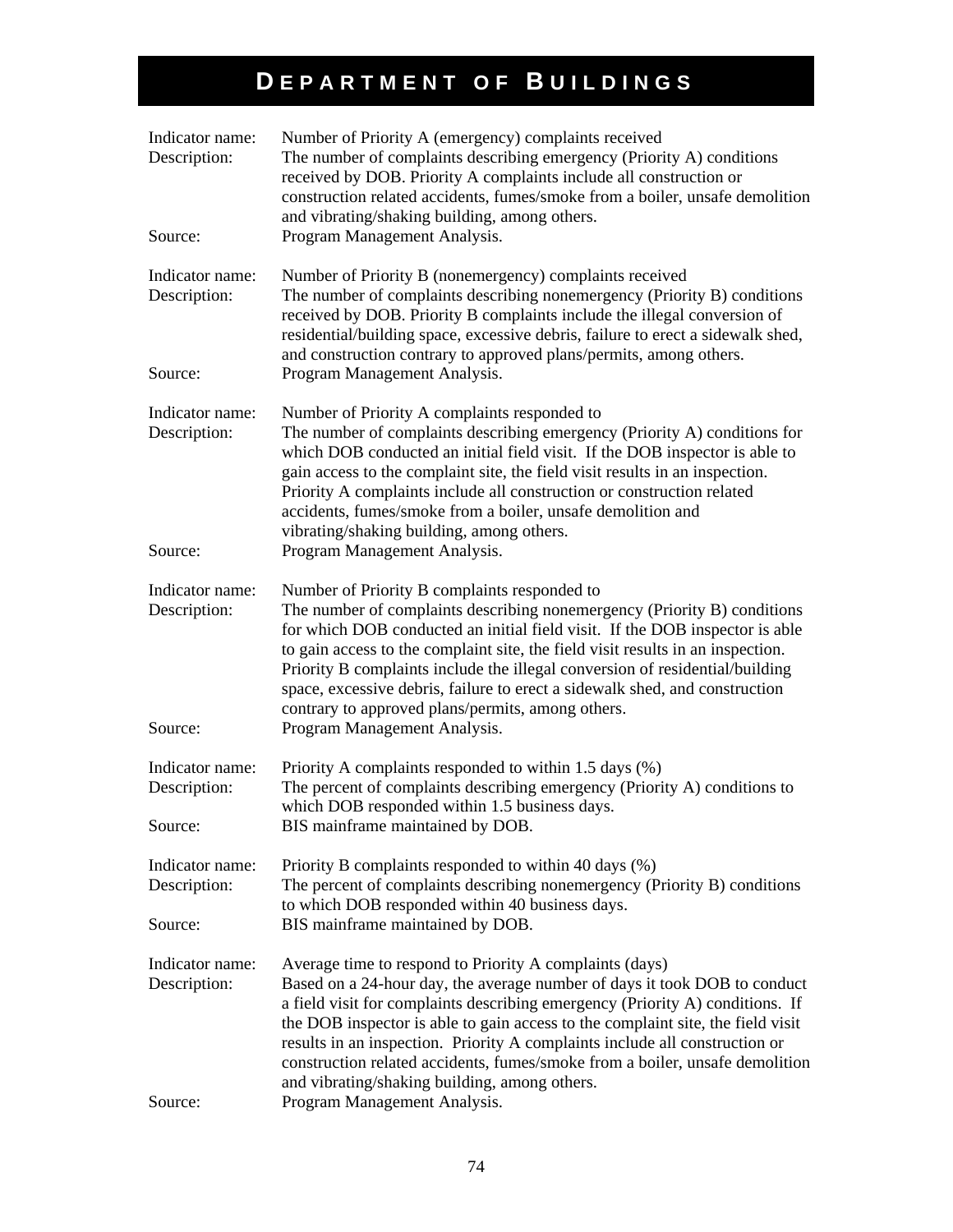| Indicator name:<br>Description: | Average time to respond to Priority B complaints (days)<br>Based on an eight-hour day, the average number of work days it took DOB<br>to conduct a field visit for complaints describing nonemergency (Priority B)<br>conditions. If the DOB inspector is able to gain access to the complaint site,<br>the field visit results in an inspection. Priority B complaints include the<br>illegal conversion of residential/building space, excessive debris, failure to<br>erect a sidewalk shed, and construction contrary to approved plans/permits,<br>among others. |
|---------------------------------|-----------------------------------------------------------------------------------------------------------------------------------------------------------------------------------------------------------------------------------------------------------------------------------------------------------------------------------------------------------------------------------------------------------------------------------------------------------------------------------------------------------------------------------------------------------------------|
| Source:                         | Program Management Analysis.                                                                                                                                                                                                                                                                                                                                                                                                                                                                                                                                          |
| Indicator name:<br>Description: | Percent of incident inspections resulting in violations<br>The percentage of incident inspections that resulted in a written violation<br>within the reporting period.                                                                                                                                                                                                                                                                                                                                                                                                |
| Source:                         | Program Management Analysis.                                                                                                                                                                                                                                                                                                                                                                                                                                                                                                                                          |
| Indicator name:                 | Number of incidents of unsafe facade conditions and falling debris resulting<br>in injuries                                                                                                                                                                                                                                                                                                                                                                                                                                                                           |
| Description:                    | The number of unsafe facade conditions and falling debris complaints that<br>resulted in an injury within the reporting period.                                                                                                                                                                                                                                                                                                                                                                                                                                       |
| Source:                         | Program Management Analysis.                                                                                                                                                                                                                                                                                                                                                                                                                                                                                                                                          |
| Indicator name:                 | Percent of inspections for unsafe facade conditions and falling debris where<br>violations were written                                                                                                                                                                                                                                                                                                                                                                                                                                                               |
| Description:                    | The percent of unsafe facade conditions and falling debris complaints that<br>resulted in a written violation within the reporting period.                                                                                                                                                                                                                                                                                                                                                                                                                            |
| Source:                         | Program Management Analysis.                                                                                                                                                                                                                                                                                                                                                                                                                                                                                                                                          |
| Indicator name:                 | Percent of residential illegal conversion complaints where access was<br>obtained                                                                                                                                                                                                                                                                                                                                                                                                                                                                                     |
| Description:                    | The percent of illegal conversion complaint inspections where access was<br>gained and an inspection was completed during the reporting period.                                                                                                                                                                                                                                                                                                                                                                                                                       |
| Source:                         | Program Management Analysis.                                                                                                                                                                                                                                                                                                                                                                                                                                                                                                                                          |
| Indicator name:                 | Percent of residential illegal conversion complaints where violations were<br>written                                                                                                                                                                                                                                                                                                                                                                                                                                                                                 |
| Description:                    | The percentage of illegal conversion complaints that resulted in a written<br>violation within the reporting period.                                                                                                                                                                                                                                                                                                                                                                                                                                                  |
| Source:                         | Program Management Analysis.                                                                                                                                                                                                                                                                                                                                                                                                                                                                                                                                          |
| Indicator name:                 | Percent of after hours work complaints where violations were written                                                                                                                                                                                                                                                                                                                                                                                                                                                                                                  |
| Description:                    | Percentage of after hours work complaints that resulted in a written violation<br>within the reporting period.                                                                                                                                                                                                                                                                                                                                                                                                                                                        |
| Source:                         | Program Management Analysis.                                                                                                                                                                                                                                                                                                                                                                                                                                                                                                                                          |
| Indicator name:<br>Description: | Percent of failure to maintain complaints where violations were written<br>The percent of failure to maintain complaints that resulted in a written<br>violation within the reporting period.                                                                                                                                                                                                                                                                                                                                                                         |
| Source:                         | Program Management Analysis.                                                                                                                                                                                                                                                                                                                                                                                                                                                                                                                                          |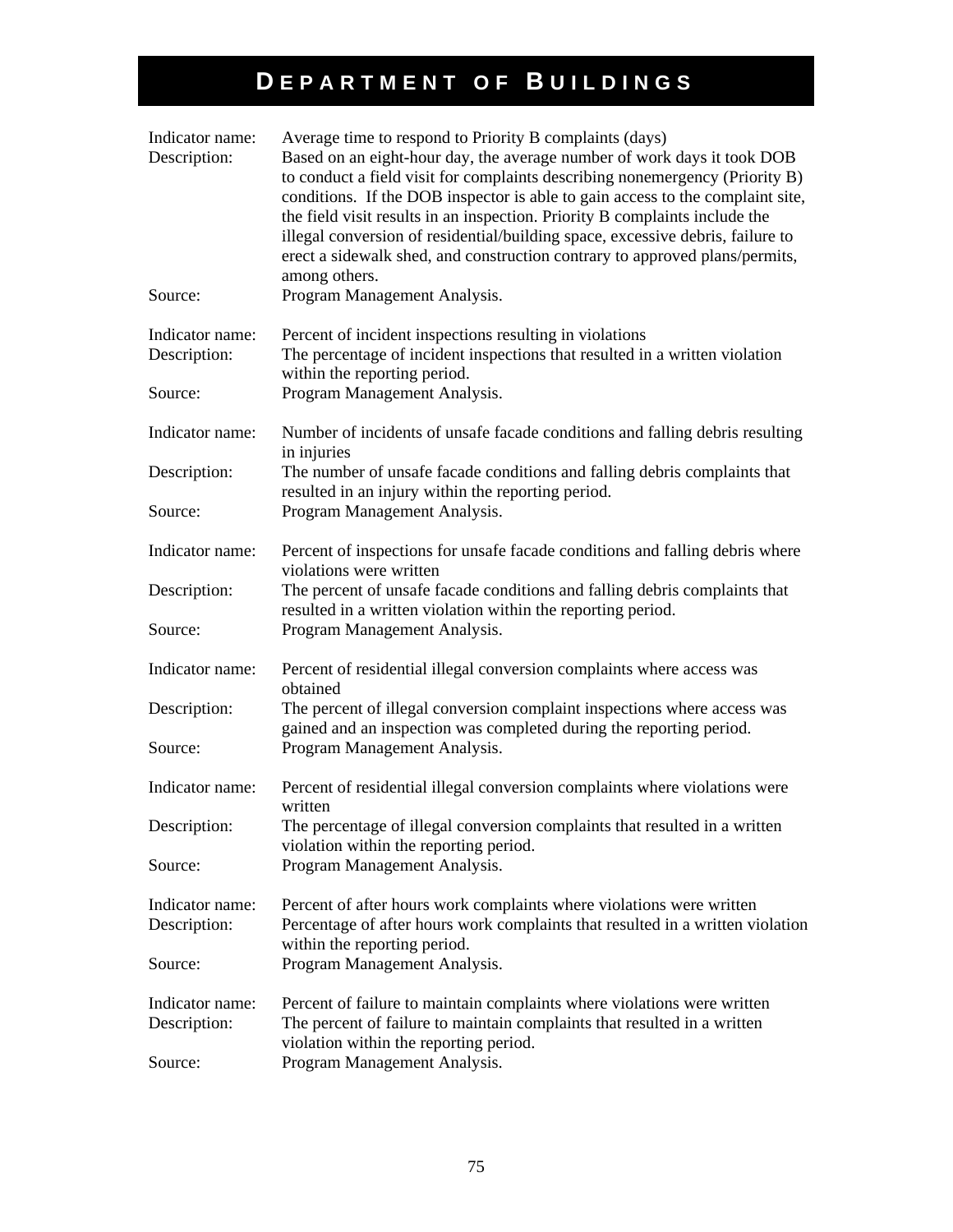| Indicator name:<br>Description:<br>Source: | Number of construction related incidents<br>The total number of events on a construction site that DOB responded to<br>within the reporting period. An event or incident includes accidents and<br>anything other than a scheduled inspection.<br>Program Management Analysis.                                                                                                     |
|--------------------------------------------|------------------------------------------------------------------------------------------------------------------------------------------------------------------------------------------------------------------------------------------------------------------------------------------------------------------------------------------------------------------------------------|
| Indicator name:<br>Description:            | Construction related accidents<br>An accident is an incident which results in an injury or fatality on a<br>construction site, or which is caused by construction activity on an adjoining<br>site.                                                                                                                                                                                |
| Source:                                    | Program Management Analysis.                                                                                                                                                                                                                                                                                                                                                       |
| Indicator name:<br>Description:<br>Source: | Number of construction related injuries<br>The total number of injuries (fatal and non-fatal) at a construction site, or<br>related to an incident at a construction site, that DOB responded to within the<br>reporting period.<br>Program Management Analysis.                                                                                                                   |
|                                            |                                                                                                                                                                                                                                                                                                                                                                                    |
| Indicator name:<br>Description:<br>Source  | Number of construction related fatalities<br>Any fatality that occurred on a construction site or was related to an incident<br>at a construction site; DOB responds to all construction related incidents.<br>Program Management Analysis.                                                                                                                                        |
|                                            |                                                                                                                                                                                                                                                                                                                                                                                    |
| Indicator name:<br>Description:            | Licenses and registrations issued (new and renewal)<br>The number of licenses and registrations issued for the 21 different types of<br>tradespersons and other personnel that are regulated by the Department of<br>Buildings. (Note: Effective Fiscal 2008 the Department established<br>registration requirements for construction superintendents and general<br>contractors.) |
| Source:                                    | BIS mainframe database maintained by DOB and paper records maintained<br>by Licensing Unit for no-fee licenses.                                                                                                                                                                                                                                                                    |
| Indicator name:<br>Description:            | Mail-in license renewals processed within 25 days (%)<br>The percent of license renewal applications mailed to DOB that are                                                                                                                                                                                                                                                        |
| Source:                                    | processed within 25 business days.<br>Access database maintained by Licensing Unit.                                                                                                                                                                                                                                                                                                |
| Indicator name:<br>Description:            | Investigations resulting in enforcement action<br>Disciplinary actions against City licensees, registered architects and<br>professional engineers, and criminal court summonses for unlicensed work.                                                                                                                                                                              |
| Source:                                    | Paper records maintained by DOB Internal Audits and Discipline Unit and<br>Buildings Special Investigations Unit.                                                                                                                                                                                                                                                                  |
| Indicator name:                            | Violations and summonses issued to individuals for work without proper<br>qualifications                                                                                                                                                                                                                                                                                           |
| Description:                               | ECB violations issued for work without proper qualifications and criminal                                                                                                                                                                                                                                                                                                          |
| Source:                                    | court summonses for unlicensed electrical and plumbing work.<br>AIMS mainframe/BIS mainframe database maintained by ECB/DOB and<br>paper records maintained by issuing units.                                                                                                                                                                                                      |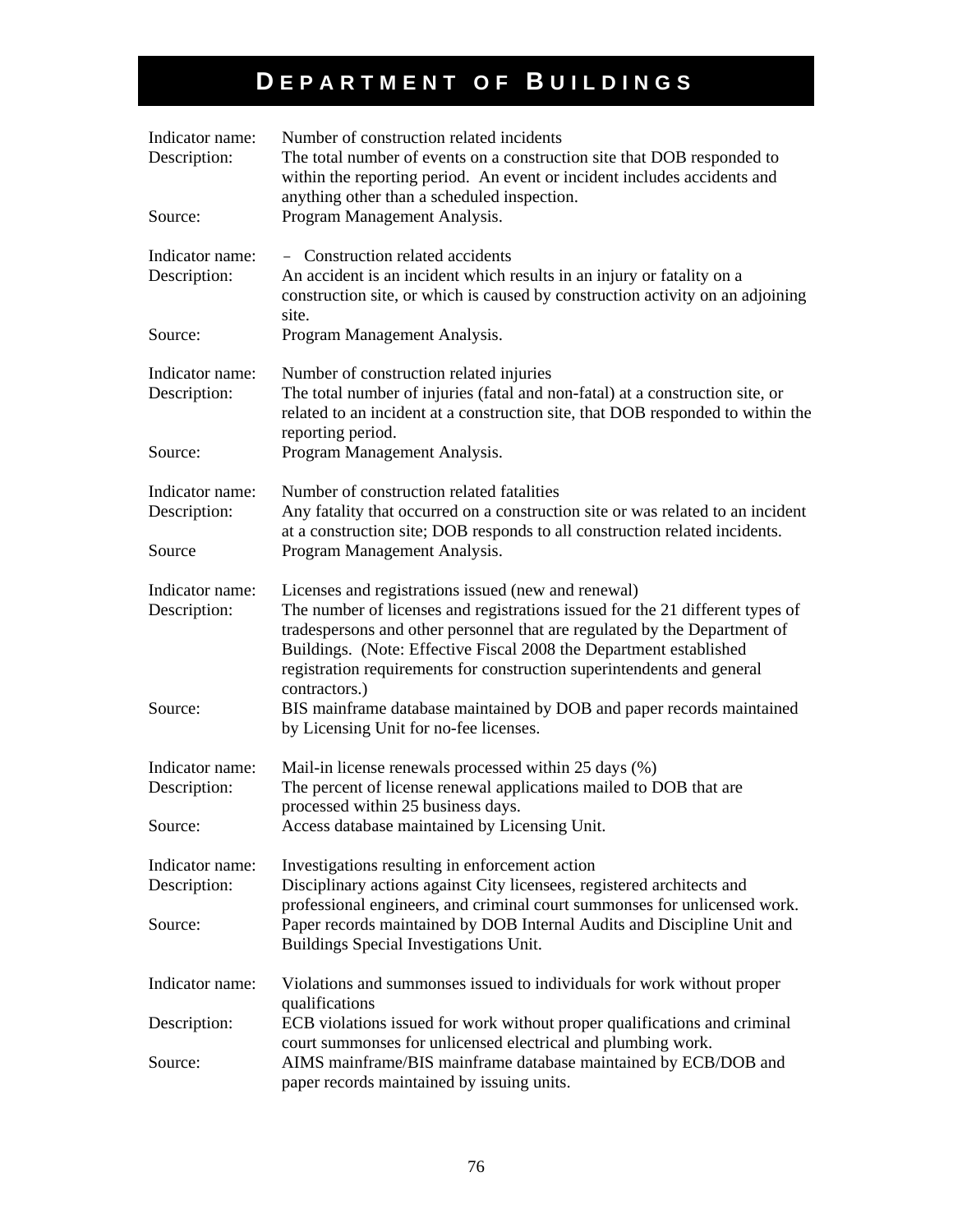| Indicator name:<br>Description: | Environmental Control Board violations issued<br>The number of violations issued by DOB that fall under the jurisdiction of<br>the Environmental Control Board.                                                                                                                                                                                                                                      |
|---------------------------------|------------------------------------------------------------------------------------------------------------------------------------------------------------------------------------------------------------------------------------------------------------------------------------------------------------------------------------------------------------------------------------------------------|
| Source:                         | AIMS mainframe/BIS mainframe database maintained by ECB/DOB.                                                                                                                                                                                                                                                                                                                                         |
| Indicator name:<br>Description: | Environmental Control Board violations issued that were upheld in court<br>Environment Control Board violations where the respondent stipulated to the<br>offense or was found in violation after a contested hearing at ECB.                                                                                                                                                                        |
| Source:                         | AIMS mainframe/BIS mainframe database maintained by ECB/DOB.                                                                                                                                                                                                                                                                                                                                         |
| Indicator name:<br>Description: | Certificates of Correction approved<br>The total number of Certificates of Correction approved by the Department's<br>Administrative Enforcement Unit after review. A Certificate of Correction is<br>a notarized affirmation from the respondent stating that an ECB violation has<br>been corrected.                                                                                               |
| Source:                         | Certificate of Correction database maintained by the Administrative<br>Enforcement Unit.                                                                                                                                                                                                                                                                                                             |
| Indicator name:                 | Jobs filed<br>- New buildings<br>- Alteration I (major renovation)<br>- Alterations II and III (minor renovation)                                                                                                                                                                                                                                                                                    |
| Description:                    | The total number of jobs filed for New Buildings, Alteration type I (major<br>renovation) and Alteration types II and III (minor renovation).                                                                                                                                                                                                                                                        |
| Source:                         | BIS mainframe database maintained by DOB.                                                                                                                                                                                                                                                                                                                                                            |
| Indicator name:<br>Description: | Jobs pending with objections by DOB (%)<br>The percent of jobs filed in the reporting period that were at J status<br>(disapproved) as of the beginning of the following fiscal year.                                                                                                                                                                                                                |
| Source:                         | BIS mainframe database maintained by DOB.                                                                                                                                                                                                                                                                                                                                                            |
| Indicator name:<br>Description: | Jobs approved with modifications made (%)<br>The percent of jobs filed in the reporting period that went from J status<br>(disapproved) to P status (approved) as of the beginning of the following<br>fiscal year.                                                                                                                                                                                  |
| Source:                         | BIS mainframe database maintained by DOB.                                                                                                                                                                                                                                                                                                                                                            |
| Indicator name:<br>Description: | Certificates of Occupancy issued<br>The number of initial temporary Certificates of Occupancy issued plus the<br>number of final Certificates of Occupancy issued.                                                                                                                                                                                                                                   |
| Source:                         | Certificate of Occupancy Document Database (CODD) maintained by DOB.                                                                                                                                                                                                                                                                                                                                 |
| Indicator name:<br>Description: | Jobs professionally certified (%)<br>The percent of jobs (building applications) filed by registered architects and<br>professional engineers who have certified that their submissions are in<br>compliance with the NYC Building Code and applicable zoning regulations.<br>These jobs do not undergo a regular plan examination unless they are<br>selected for random audit or other DOB review. |
| Source:                         | BIS mainframe database maintained by DOB.                                                                                                                                                                                                                                                                                                                                                            |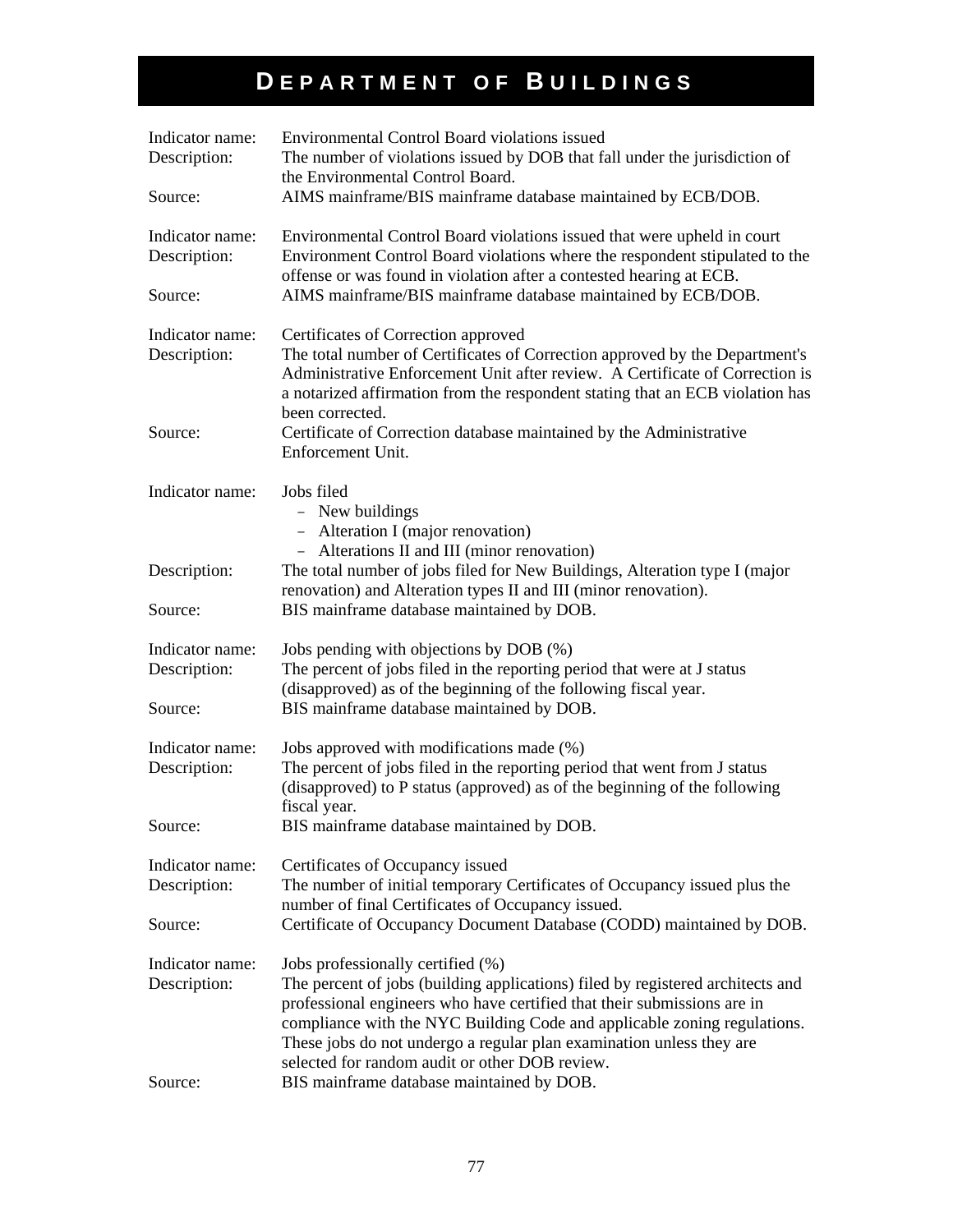| Indicator name:<br>Description: | Jobs professionally certified that were audited (%)<br>The percent of jobs filed that were approved and received permits without<br>review by DOB staff and were subsequently reviewed by DOB staff. |
|---------------------------------|------------------------------------------------------------------------------------------------------------------------------------------------------------------------------------------------------|
| Source:                         | BIS mainframe database maintained by DOB.                                                                                                                                                            |
| Indicator name:                 | Audits of professionally certified jobs resulting in revocation notices (%)                                                                                                                          |
| Description:                    | The percent of jobs professionally certified that were deemed unacceptable<br>by DOB staff following an audit.                                                                                       |
| Source:                         | BIS mainframe database maintained by DOB.                                                                                                                                                            |
| Indicator name:                 | Applications resulting in a permit (%)                                                                                                                                                               |
| Description:                    | Jobs filed in the reporting period that reached R status (permit).                                                                                                                                   |
| Source:                         | BIS mainframe database maintained by DOB.                                                                                                                                                            |
| Indicator name:                 | Average days to complete first plan review                                                                                                                                                           |
|                                 | - New buildings                                                                                                                                                                                      |
|                                 | - Alteration I (major renovation)                                                                                                                                                                    |
|                                 | - Alterations II and III (minor renovation)                                                                                                                                                          |
| Description:                    | For all jobs filed in the reporting period, average number of business days for                                                                                                                      |
|                                 | jobs to go from D status (data entry) to either J status (disapproved) or P<br>status (approved).                                                                                                    |
| Source:                         | BIS mainframe database maintained by DOB.                                                                                                                                                            |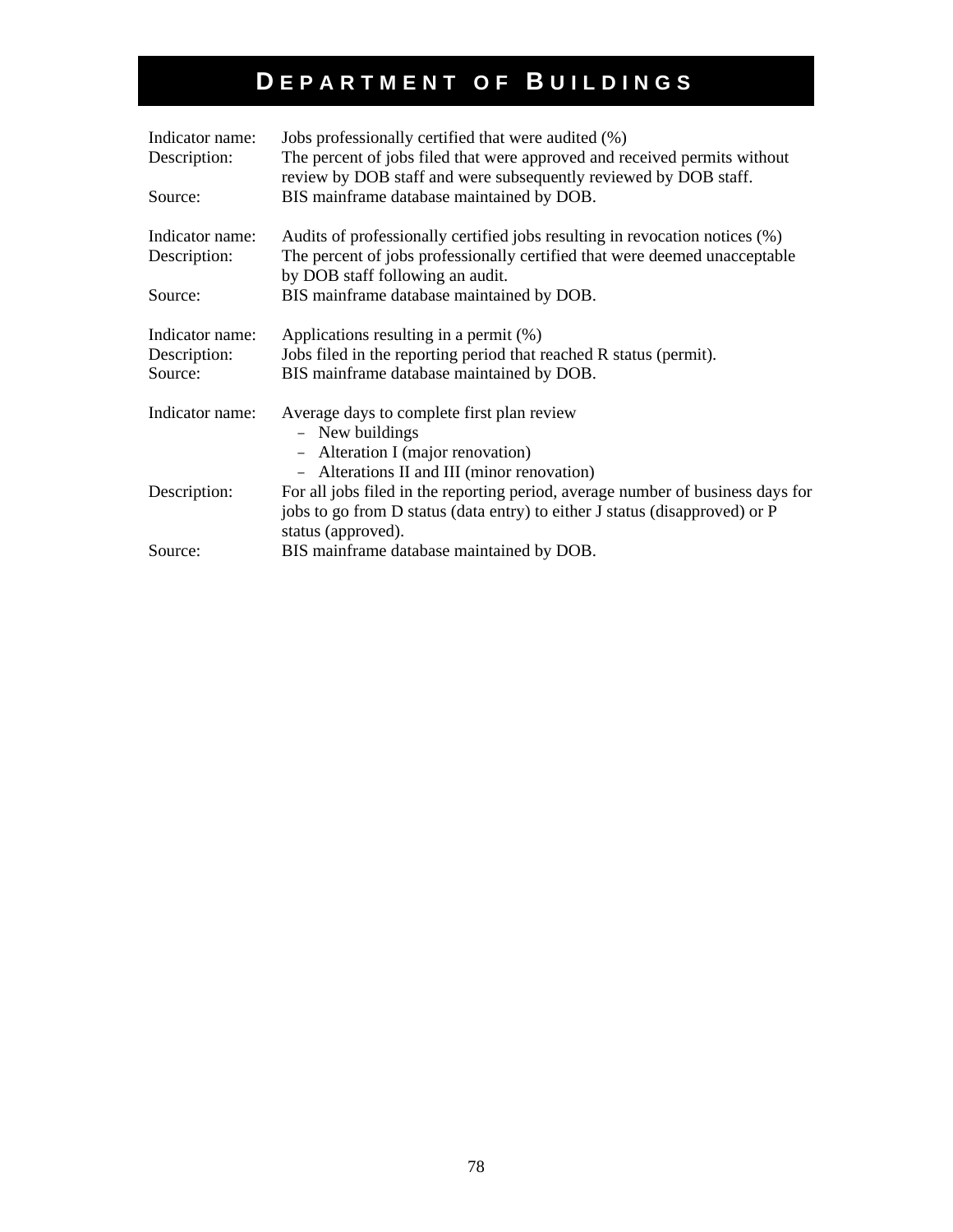| Indicator name:<br>Description:<br>Source: | Number of apartments (000)<br>Number of apartments in public housing developments<br>Research & Management Analysis                                                                                                                                                    |
|--------------------------------------------|------------------------------------------------------------------------------------------------------------------------------------------------------------------------------------------------------------------------------------------------------------------------|
| Indicator name:<br>Description:            | Occupancy rate (%)<br>The percentage of all available New York City Housing Authority public<br>housing units that are occupied.                                                                                                                                       |
| Source:                                    | <b>Research and Management Analysis</b>                                                                                                                                                                                                                                |
| Indicator name:<br>Description:<br>Source: | Average turnaround days for vacant apartments<br>The average time a NYCHA public housing apartment is vacant.<br><b>Research and Management Analysis</b>                                                                                                               |
| Indicator name:<br>Description:<br>Source: | Average time to prepare vacant apartments (days)<br>The average time it takes NYCHA staff to complete repairs and routine<br>maintenance in order for an apartment to be ready for occupancy.<br>Research & Management Analysis                                        |
| Indicator name:<br>Description:            | Public housing apartments that are occupied or available for occupation<br>The number of occupied and available vacant apartments in public housing<br>developments                                                                                                    |
| Source:                                    | <b>Research and Management Analysis</b>                                                                                                                                                                                                                                |
| Indicator name:<br>Description:            | Rent Collection (%)<br>Percent of revenue collected from residential and commercial tenants of the<br>amount billed.                                                                                                                                                   |
| Source:                                    | Finance                                                                                                                                                                                                                                                                |
| Indicator name:<br>Description:<br>Source: | Management cost per dwelling unit (\$)<br>The average dollar amount NYCHA spends to manage an apartment each<br>month. Calculated as a "fully loaded" cost including salaries, utilities,<br>equipment, contracts, debt service and miscellaneous expenses.<br>Finance |
| Indicator name:<br>Description:<br>Source: | Section 8 Occupied Units (Certificates and Vouchers)<br>The number of households in the Section 8 program.<br><b>Leased Housing</b>                                                                                                                                    |
| Indicator name:<br>Description:<br>Source: | Working families residing in public housing (cumulative) (%)<br>The percent of working families residing in public housing.<br>TDS Move-in file: Research Department.                                                                                                  |
| Indicator name:<br>Description:<br>Source: | Applicants placed in public housing<br>The number of applicants placed in conventional public housing.<br><b>Research and Management Analysis</b>                                                                                                                      |
| Indicator name:<br>Description:<br>Source: | - Working families placed in public housing (%)<br>The percent of applicants placed in public housing during the reporting<br>period who were classified as working families.<br><b>Research and Management Analysis</b>                                               |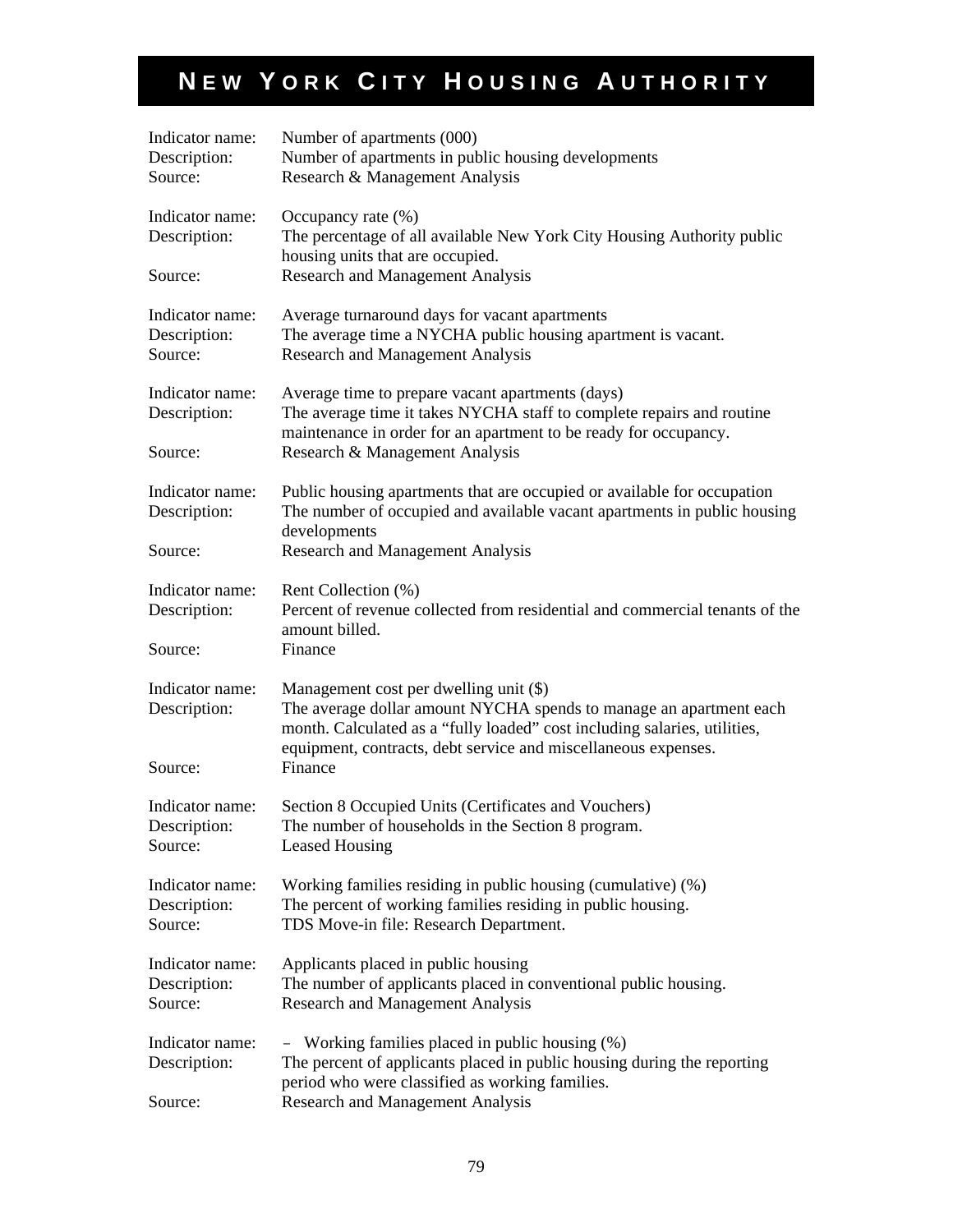| Indicator name:<br>Description:            | - Disabled persons placed in public housing $(\%)$<br>The percent of applicants placed in public housing during the reporting<br>period who were classified as disabled.        |
|--------------------------------------------|---------------------------------------------------------------------------------------------------------------------------------------------------------------------------------|
| Source:                                    | <b>Research and Management Analysis</b>                                                                                                                                         |
| Indicator name:<br>Description:            | Families on Section 8 waiting list (000)<br>The number of families on the waiting list to receive a Section 8 voucher<br>(federal rent assistance).                             |
| Source:                                    | <b>Research and Management Analysis</b>                                                                                                                                         |
| Indicator name:<br>Description:            | Utilization rate for Section 8 vouchers (%)<br>The percent of Section 8 vouchers allotted to NYCHA from HUD that are<br>used by families to rent housing in the private market. |
| Source:                                    | <b>Research and Management Analysis</b>                                                                                                                                         |
| Indicator name:<br>Description:            | Applicants placed through Section 8 vouchers<br>The number of applicants who received Section 8 vouchers during the<br>reporting period.                                        |
| Source:                                    | Research and Management Analysis                                                                                                                                                |
| Indicator name:<br>Description:            | Percentage of Active Capital Projects in Construction Phase on Schedule<br>Percent of all active capital projects in the construction phase that are on<br>schedule.            |
| Source:                                    | Research & Management Analysis                                                                                                                                                  |
| Indicator name:<br>Description:<br>Source: | Percentage of Active Capital Projects on Schedule<br>Percent of all active Capital projects that are on schedule.<br>Research & Management Analysis                             |
| Indicator name:<br>Description:            | Average time to resolve nonemergency service requests (days)<br>The average number of days to resolve service requests that are not<br>emergency or elevator service requests.  |
| Source:                                    | <b>Information Technology</b>                                                                                                                                                   |
| Indicator name:<br>Description:            | Average time to resolve emergency service requests (hours)<br>The average number of hours to resolve heat, hot water and electrical<br>emergency service requests.              |
| Source:                                    | <b>Information Technology</b>                                                                                                                                                   |
| Indicator name:<br>Description:            | Average time to resolve heat service requests (hours)<br>Average number of hours to complete emergency and non-emergency non-<br>heat service requests.                         |
| Source:                                    | Research and Management Analysis                                                                                                                                                |
| Indicator name:<br>Description:            | Average time to resolve elevator service requests (hours)<br>The average number of hours to resolve reported emergency and non-<br>emergency elevator outages.                  |
| Source:                                    | Research & Management Analysis                                                                                                                                                  |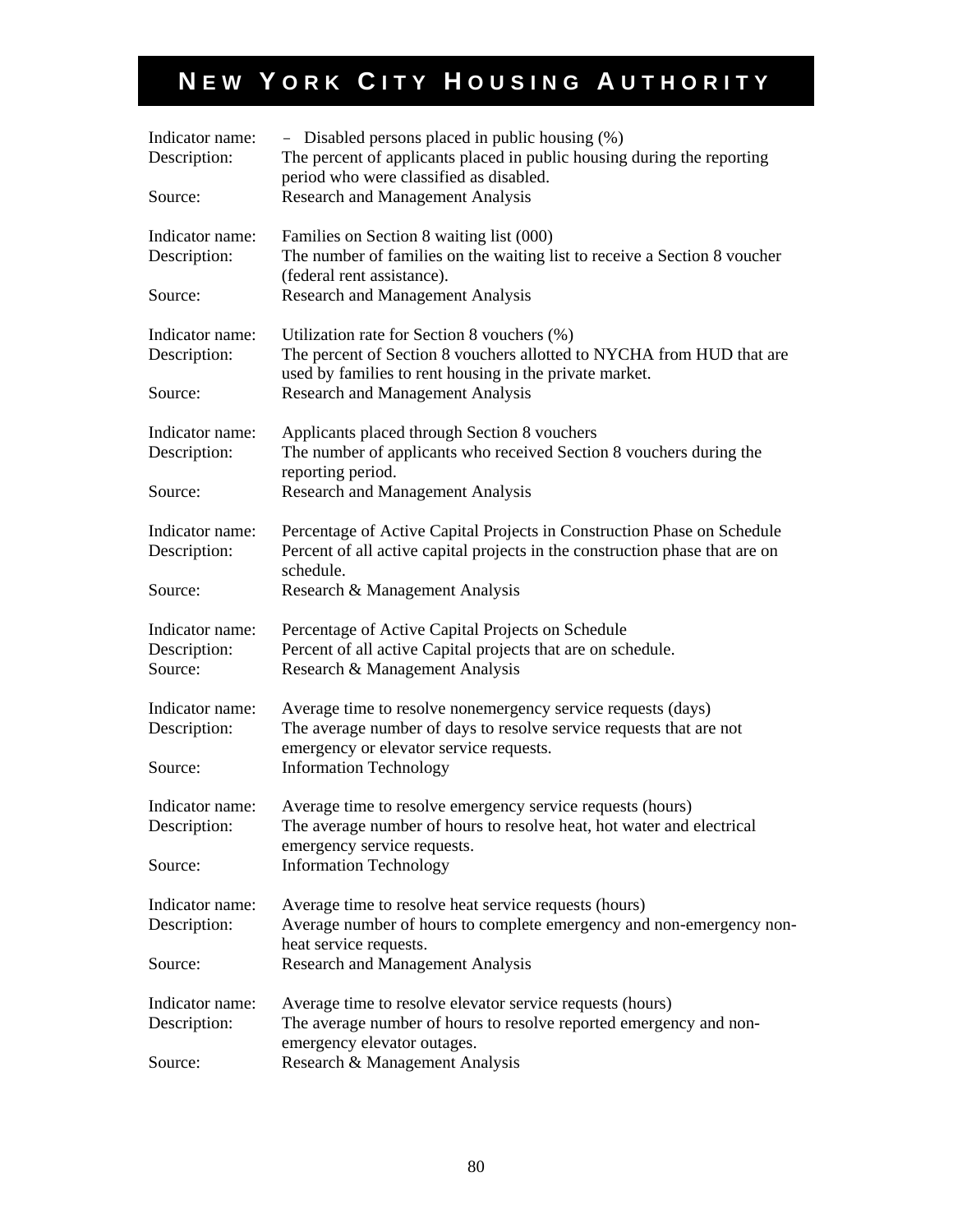| Indicator name:<br>Description:<br>Source: | Elevator service uptime (%)<br>The percentage of time that elevators are in service.<br><b>Elevator Division</b>                                                                                                                                                                                                                                                                                                                           |
|--------------------------------------------|--------------------------------------------------------------------------------------------------------------------------------------------------------------------------------------------------------------------------------------------------------------------------------------------------------------------------------------------------------------------------------------------------------------------------------------------|
| Indicator name:<br>Description:            | <b>Annual HUD Assessment Rating</b><br>The composite score of a HUD rating of public housing programs which<br>assesses performance in four major operational areas: physical, financial,<br>management, and resident satisfaction.                                                                                                                                                                                                        |
| Source:                                    | <b>US HUD</b>                                                                                                                                                                                                                                                                                                                                                                                                                              |
| Indicator name:<br>Description:<br>Source: | Crime reduction in major felony areas (%)<br>The percent change in the number of incidents in a total of seven major<br>felony categories in NYCHA developments, from the prior calendar year to<br>date to the current calendar year to date. The seven major felony categories<br>are: murder & non-negligent manslaughter, forcible rape, robbery, felonious<br>assault, burglary, grand larceny and grand larceny auto.<br><b>NYPD</b> |
| Indicator name:<br>Description:<br>Source: | Major Felony Crimes in public housing developments<br>Total of seven major felony crimes (murder and non-negligent manslaughter,<br>forcible rape, robbery, felonious assault, burglary, larceny, and grand larceny<br>auto) occurring on New York City Housing Authority property, including<br>buildings, grounds and facilities.<br><b>NYPD</b>                                                                                         |
|                                            |                                                                                                                                                                                                                                                                                                                                                                                                                                            |
| Indicator name:<br>Description:            | Utilization of community centers (ages $6-12$ ) (%)<br>Number of youth ages 6-12 attending NYCHA community center programs,<br>divided by the number of youth this age that the community center can<br>accommodate (based on DOH mandate of staff to youth ratio of 1:10).                                                                                                                                                                |
| Source:                                    | <b>Community Operations</b>                                                                                                                                                                                                                                                                                                                                                                                                                |
| Indicator name:<br>Description:            | Average daily attendance in community centers ages 6-12<br>Average number of youth ages 6-12 attending NYCHA community center<br>programs each day.                                                                                                                                                                                                                                                                                        |
| Source:                                    | <b>Research and Management Analysis</b>                                                                                                                                                                                                                                                                                                                                                                                                    |
| Indicator name:<br>Description:            | Utilization of community centers (ages 13-19) (%)<br>Number of participants age 13-19 attending NYCHA community center<br>programs, divided by the number of participants in this age group that the<br>center can accommodate (based on staff to participant ratio of 1:10).                                                                                                                                                              |
| Source:                                    | <b>Community Operations</b>                                                                                                                                                                                                                                                                                                                                                                                                                |
| Indicator name:<br>Description:            | Average daily attendance in community centers ages 13-19<br>Average number of participants ages 13-19 attending NYCHA community<br>center programs each day.                                                                                                                                                                                                                                                                               |
| Source:                                    | <b>Research and Management Analysis</b>                                                                                                                                                                                                                                                                                                                                                                                                    |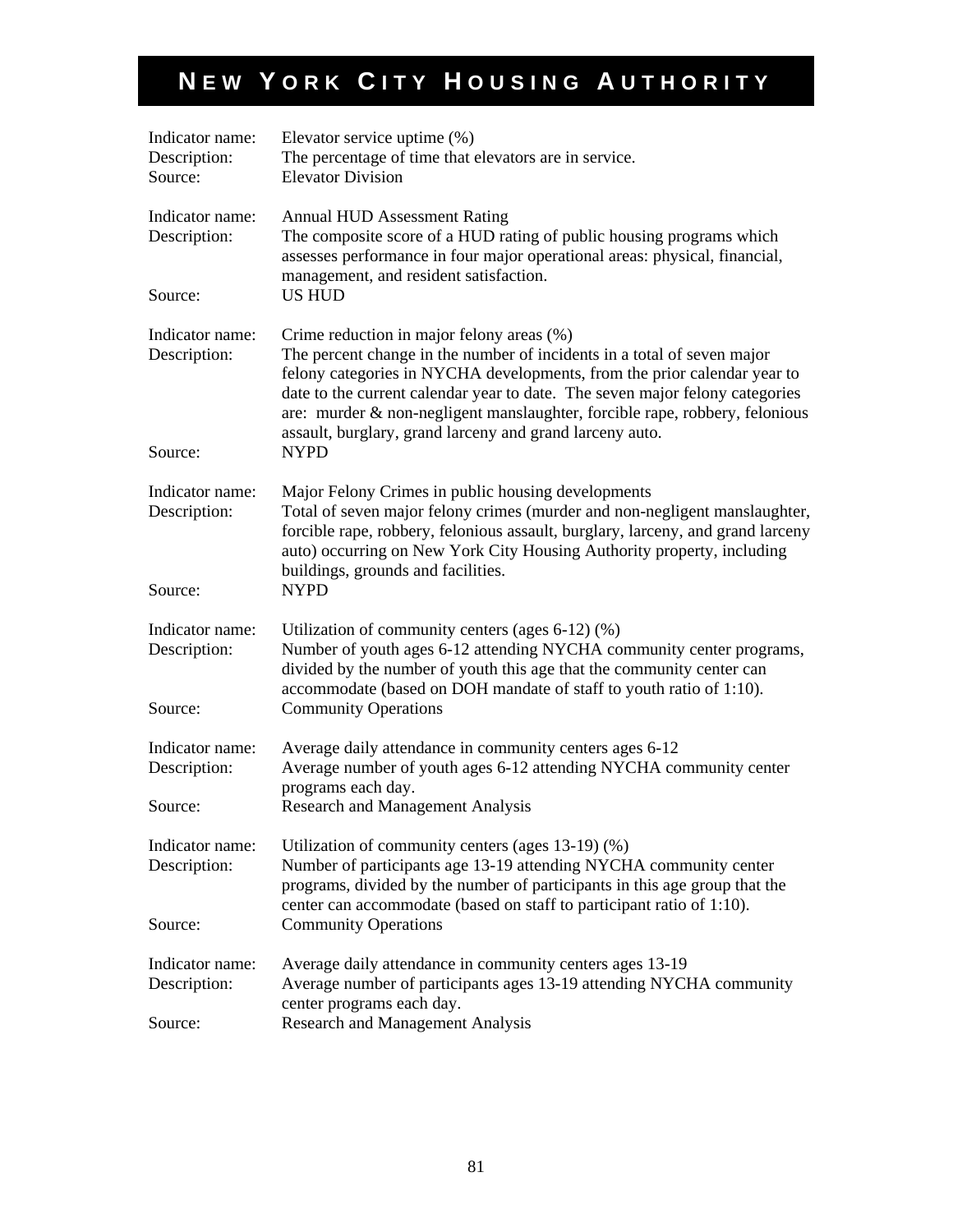| Indicator name:<br>Description:<br>Source: | Utilization of senior centers (%)<br>Number of seniors who utilize NYCHA's senior centers, divided by the<br>number of participants that the center can accommodate (based on staff to<br>participant ratio of 1:15).<br><b>Community Operations</b> |
|--------------------------------------------|------------------------------------------------------------------------------------------------------------------------------------------------------------------------------------------------------------------------------------------------------|
| Indicator name:                            | Initial social service tenant contacts conducted within five days of referral                                                                                                                                                                        |
| Description:                               | (% )<br>Initial social service tenant contacts conducted within five days of social<br>services referral.                                                                                                                                            |
| Source:                                    | <b>Social Services</b>                                                                                                                                                                                                                               |
| Indicator name:<br>Description:<br>Source: | Residents approved for the Emergency Transfer Program<br>Number of Emergency Transfer Program cases approved for transfer.<br><b>Social Services</b>                                                                                                 |
| Indicator name:<br>Description:<br>Source: | <b>Emergency Transfer Program Disposition Time</b><br>Average number of days to disposition Emergency Transfer Program cases.<br>Research & Management Analysis                                                                                      |
| Indicator name:<br>Description:<br>Source: | Referrals to supportive services rendered to senior residents<br>The number of referrals to supportive social services for senior residents<br>during the reporting period.<br><b>Social Services</b>                                                |
| Indicator name:                            | Job training programs - ratio of job placements to program graduates (current                                                                                                                                                                        |
| Description:<br>Source:                    | period)<br>The ratio of NYCHA residents who completed NYCHA sponsored job<br>training programs and the number of trainees who found jobs.<br><b>Resident Employment Services</b>                                                                     |
| Indicator name:                            |                                                                                                                                                                                                                                                      |
| Description:                               | Residents job placements<br>The number of NYCHA residents placed in jobs who receive assistance from<br>the Department of Resident Employment Services and Human Resources.                                                                          |
| Source:                                    | Resident Employment Services & Human Resources                                                                                                                                                                                                       |
| Indicator name:<br>Description:            | Youth placed in jobs through youth employment programs<br>Number of youth placed in summer jobs in NYCHA developments through<br>the summer seasonal employment program and the Summer Youth<br>Employment Program.                                  |
| Source:                                    | <b>Human Resources</b>                                                                                                                                                                                                                               |
| Indicator name:                            | Average outages per elevator per month                                                                                                                                                                                                               |
| Description:                               | The average number of outages per elevator car per month. Data excludes<br>outages due to preventive maintenance, shut downs due to inspections and<br>rehab work, and running with a problem outages.                                               |
| Source:                                    | RISE (Repair and Information System for Elevators)                                                                                                                                                                                                   |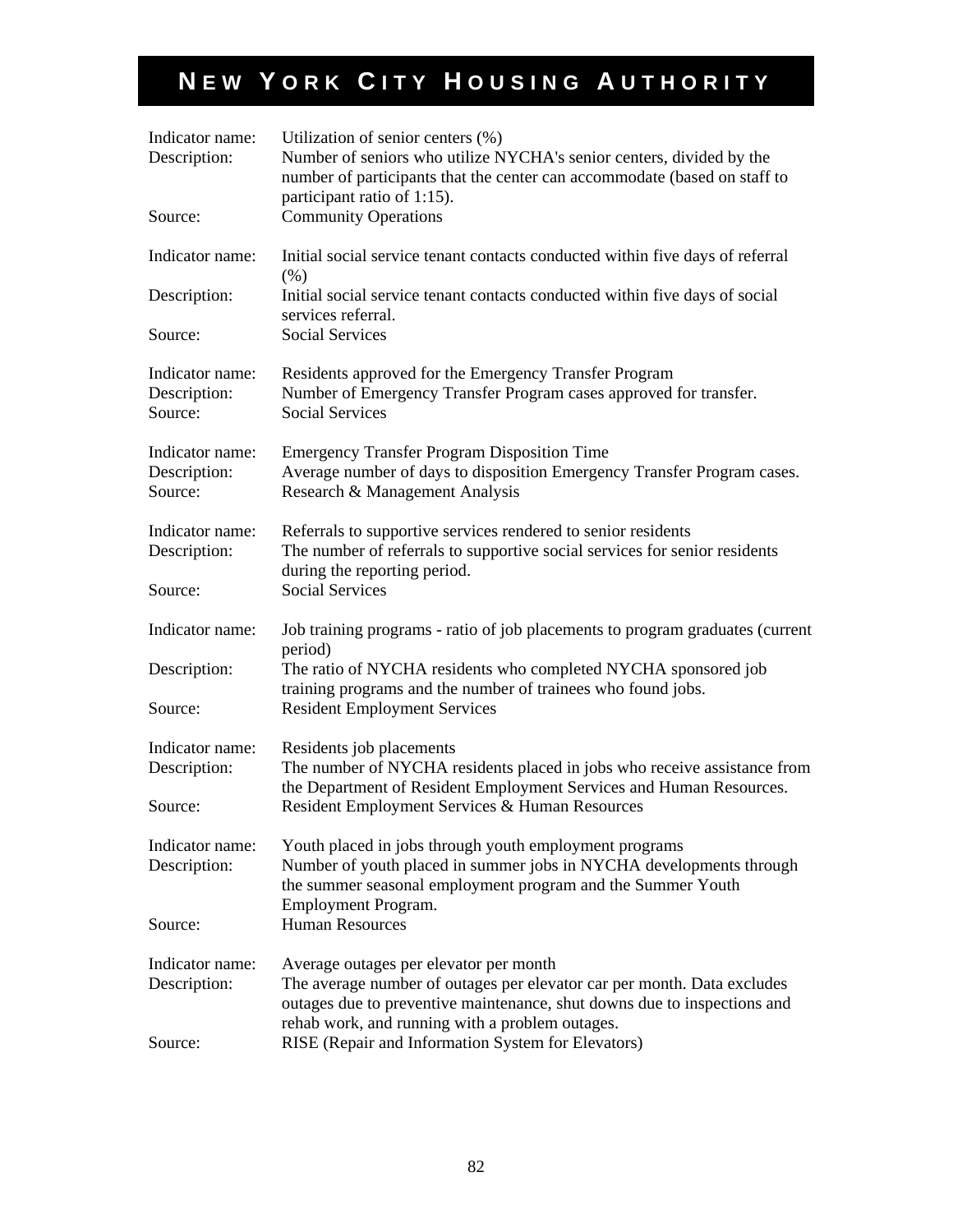| Indicator name:<br>Description: | Percent of elevator outages due to vandalism<br>Total Outages due to vandalism as a percent of total outages. Data excludes<br>outages due to preventive maintenance, shut downs due to inspections and<br>rehab work, and running with a problem outages. |
|---------------------------------|------------------------------------------------------------------------------------------------------------------------------------------------------------------------------------------------------------------------------------------------------------|
| Source:                         | RISE (Repair and Information System for Elevators)                                                                                                                                                                                                         |
| Indicator name:                 | Number of alleged elevator injuries reported to DOB                                                                                                                                                                                                        |
| Description:                    | The number of any alleged elevator accidents that are reported to the<br>Department of Buildings where person(s) are injured and seek medical<br>attention.                                                                                                |
| Source:                         | <b>Elevator Division</b>                                                                                                                                                                                                                                   |
| Indicator name:                 | Number of elevator-related fatalities                                                                                                                                                                                                                      |
| Description:                    | The number of elevator accidents that is reported to the Department of<br>Buildings which results in a fatality that may or may not have been caused<br>by an elevator malfunction.                                                                        |
| Source:                         | <b>Elevator Division</b>                                                                                                                                                                                                                                   |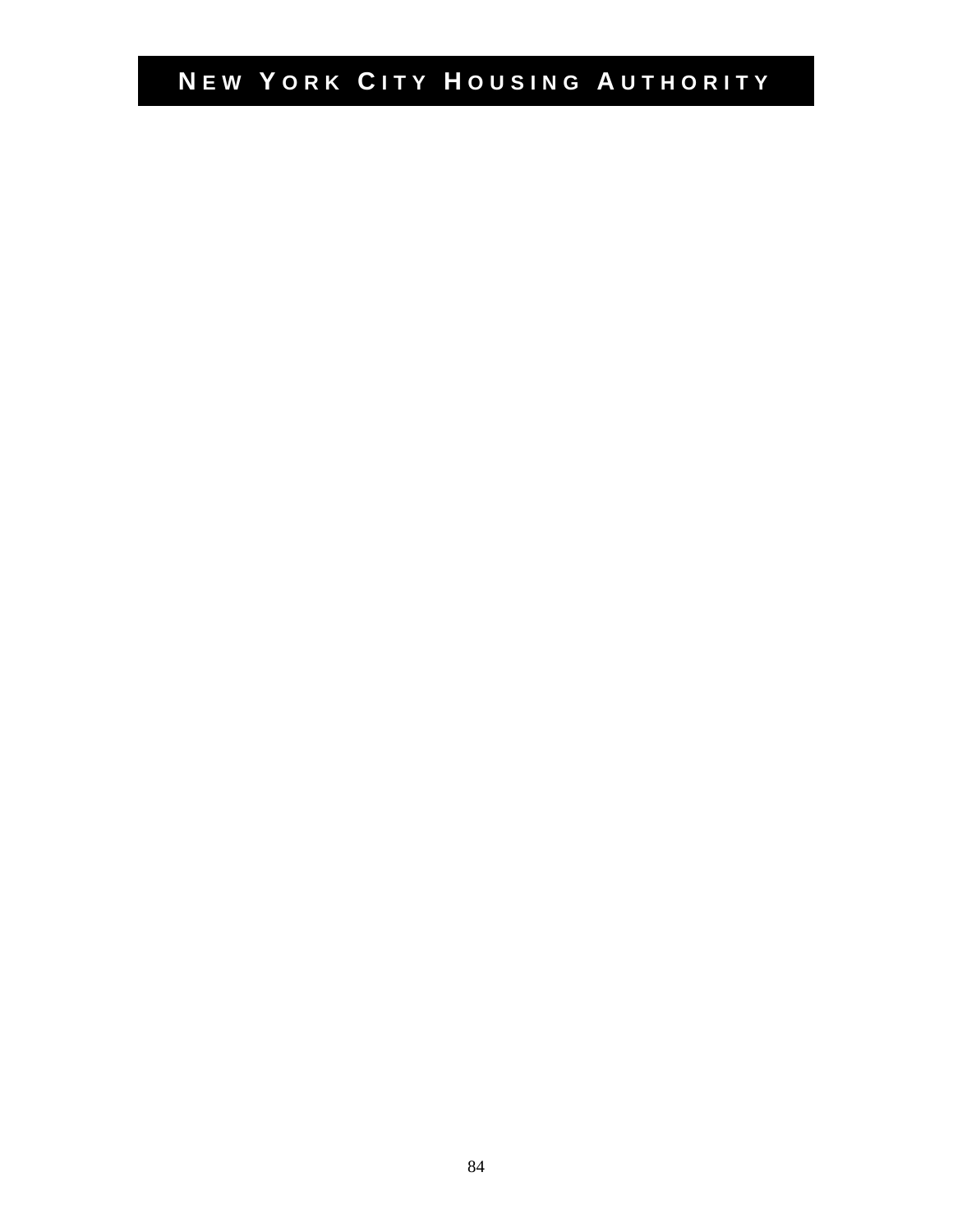| Indicator name:                            | Total starts financed or assisted under the New Housing Marketplace Plan<br>(units)                                                                                                                                                                                                                              |
|--------------------------------------------|------------------------------------------------------------------------------------------------------------------------------------------------------------------------------------------------------------------------------------------------------------------------------------------------------------------|
| Description:                               | The total number of units where construction started through HPD and the<br>Housing Development Corporation (HDC) programs as part of the New<br>Housing Marketplace Plan, and the number of existing units whose<br>affordability has been extended for ten or more years as a result of a binding<br>document. |
| Source:                                    | HPD Office of Development and Division of Alternative Management<br>Programs (DAMP), and Housing Development Corporation (HDC).                                                                                                                                                                                  |
| Indicator name:<br>Description:            | New construction starts – HPD and HDC<br>Units started in newly constructed buildings through HPD and HDC<br>programs or on land previously not available for development.                                                                                                                                       |
| Source:                                    | HPD Office of Development and HDC.                                                                                                                                                                                                                                                                               |
| Indicator name:<br>Description:            | - Preservation starts – HPD and HDC<br>Construction starts by HPD and HDC of existing units in City-owned and<br>privately-owned buildings.                                                                                                                                                                      |
| Source:                                    | HPD Office of Development and DAMP, and HDC.                                                                                                                                                                                                                                                                     |
| Indicator name:<br>Description:            | Number of homeowners receiving downpayment assistance<br>The total number of new homeowners receiving financial downpayment<br>assistance from HPD.                                                                                                                                                              |
| Source:                                    | HPD Office of Development.                                                                                                                                                                                                                                                                                       |
| Indicator name:<br>Description:<br>Source: | Planned starts initiated (%)<br>The total number of units that started construction under the New Housing<br>Marketplace Plan divided by the total number of units planned.<br>HPD Office of Development and DAMP, and HDC.                                                                                      |
| Indicator name:                            |                                                                                                                                                                                                                                                                                                                  |
|                                            | Total completions financed or assisted under the New Housing Marketplace<br>Plan (units)                                                                                                                                                                                                                         |
| Description:<br>Source:                    | The total number of units where construction was completed through HPD<br>and HDC programs as part of the New Housing Marketplace Plan.<br>HPD Office of Development and DAMP, and HDC.                                                                                                                          |
| Indicator name:<br>Description:<br>Source: | - New construction completions – HPD and HDC<br>Units completed in newly constructed buildings through HPD and HDC<br>programs or on land previously not available for development.<br>HPD Office of Development and HDC.                                                                                        |
| Indicator name:                            | - Preservation completions – HPD and HDC                                                                                                                                                                                                                                                                         |
| Description:                               | Construction completions by HPD and HDC of existing units in City-owned<br>and privately-owned buildings.                                                                                                                                                                                                        |
| Source:                                    | HPD Office of Development DAMP, and HDC.                                                                                                                                                                                                                                                                         |
| Indicator name:<br>Description:            | Planned completions initiated (%)<br>The total number of units that completed construction under the New<br>Housing Marketplace Plan divided by the total number of units planned.                                                                                                                               |
| Source:                                    | HPD Office of Development and DAMP, and HDC.                                                                                                                                                                                                                                                                     |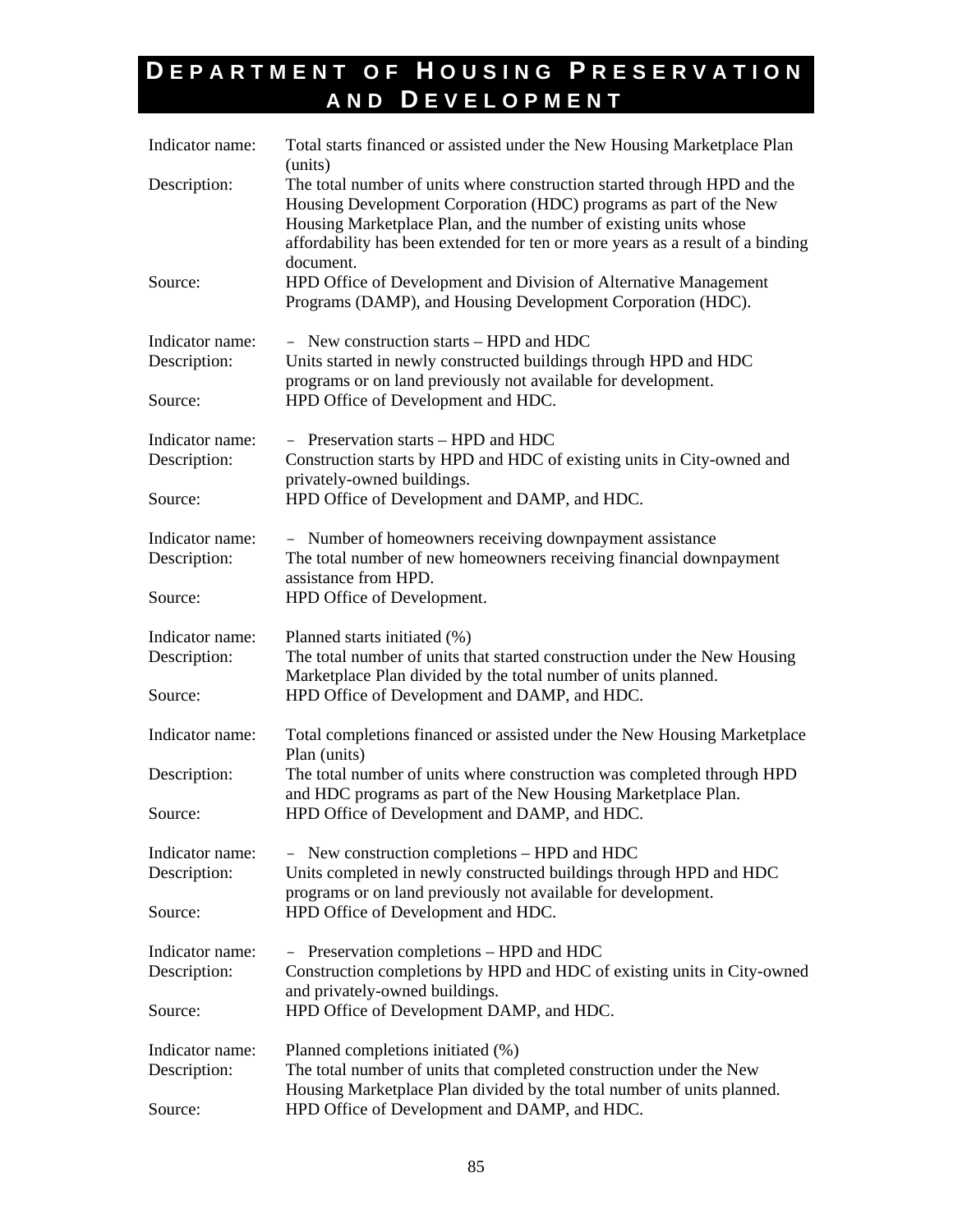| Indicator name:<br>Description:            | Units completed for - Homeowners<br>New construction and preservation units completed in homeownership<br>buildings that will be occupied by their owners.                                                                                                                           |
|--------------------------------------------|--------------------------------------------------------------------------------------------------------------------------------------------------------------------------------------------------------------------------------------------------------------------------------------|
| Source:                                    | HPD Office of Development and HDC.                                                                                                                                                                                                                                                   |
| Indicator name:<br>Description:            | Special needs populations<br>New construction and preservation units completed in buildings that serve<br>people with special needs.                                                                                                                                                 |
| Source:                                    | Division of Special Needs Housing and Division of Planning.                                                                                                                                                                                                                          |
| Indicator name:<br>Description:            | - Homeless individuals and families<br>New construction and preservation units that are allocated to homeless<br>individuals and families.                                                                                                                                           |
| Source:                                    | HPD Office of Development.                                                                                                                                                                                                                                                           |
| Indicator name:<br>Description:            | Total properties assessed<br>The number of properties surveyed by the Division of Neighborhood<br>Preservation.                                                                                                                                                                      |
| Source:                                    | Division of Neighborhood Preservation.                                                                                                                                                                                                                                               |
| Indicator name:<br>Description:            | Total assessed properties with treatment commenced<br>The number of properties assessed by the Division of Neighborhood<br>Preservation that have begun treatments such as entry into voluntary repair<br>agreements, participation in training, and other neighborhood preservation |
| Source:                                    | strategies.<br>Division of Neighborhood Preservation and Division of Housing Finance.                                                                                                                                                                                                |
| Indicator name:<br>Description:            | Properties assessed and determined to be at risk of abandonment<br>Properties surveyed by the Division of Neighborhood Preservation and<br>deemed in "poor" condition.                                                                                                               |
| Source:                                    | Division of Neighborhood Preservation.                                                                                                                                                                                                                                               |
| Indicator name:<br>Description:<br>Source: | At-risk properties with treatment commenced (%)<br>The percent of properties in "poor" condition where treatment was begun by<br>the Division of Neighborhood Preservation.<br>Division of Neighborhood Preservation.                                                                |
| Indicator name:<br>Description:<br>Source: | Properties with completed treatment outcomes<br>The number of properties with successful treatment outcomes.<br>Division of Neighborhood Preservation.                                                                                                                               |
| Indicator name:<br>Description:            | Units sold<br>Units in primarily occupied City-owned buildings sold to private owners<br>through the DAMP disposition programs.                                                                                                                                                      |
| Source:                                    | DAMP.                                                                                                                                                                                                                                                                                |
| Indicator name:<br>Description:            | Sold to tenants (%)<br>$\overline{\phantom{0}}$<br>The number of units sold to tenants divided by the total number of units<br>sold.                                                                                                                                                 |
| Source:                                    | DAMP.                                                                                                                                                                                                                                                                                |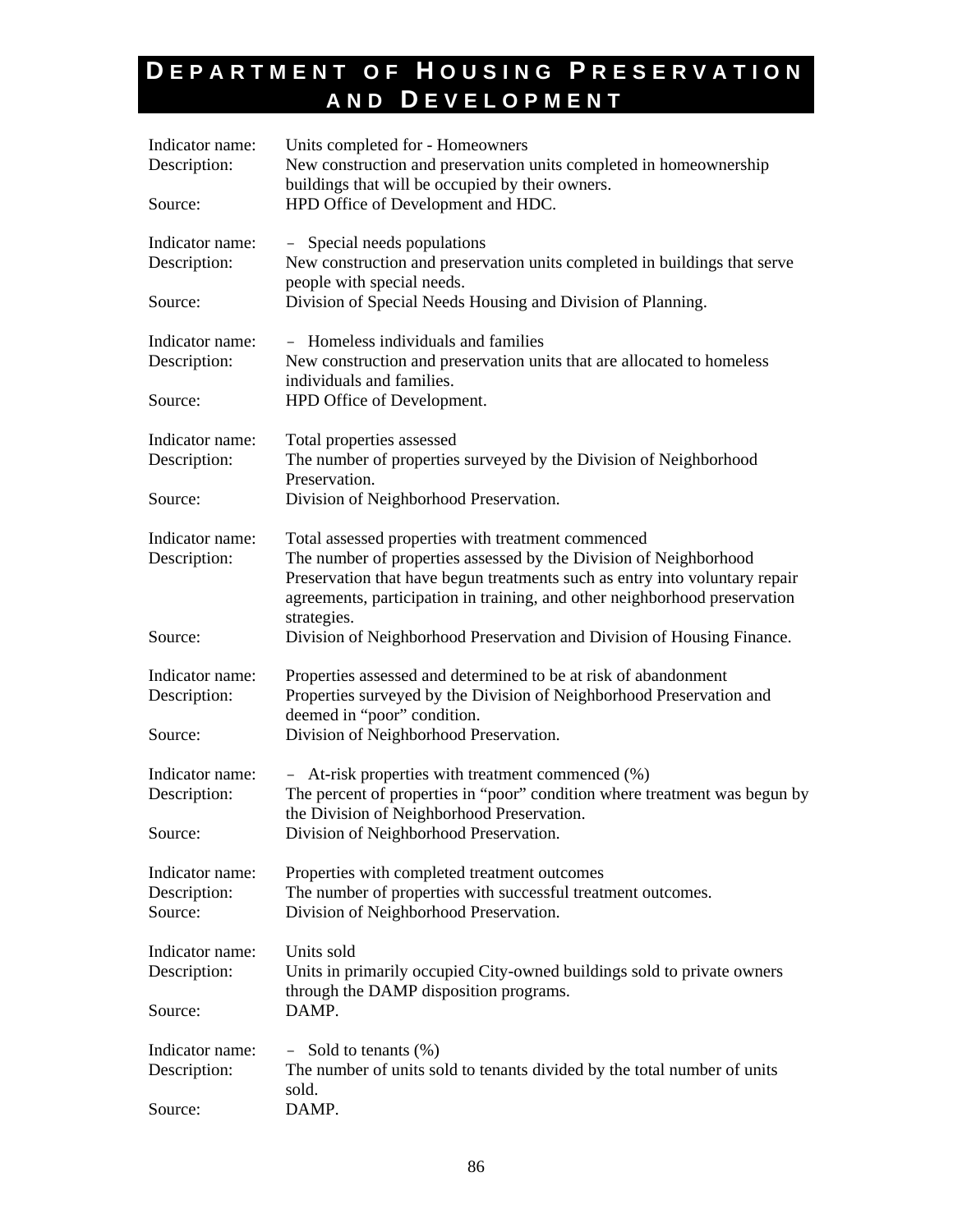| Indicator name:<br>Description:<br>Source: | Sold to nonprofit organizations (%)<br>$-$<br>The number of units sold to nonprofit organizations divided by the total<br>number of units sold.<br>DAMP.                                                                                                                                      |
|--------------------------------------------|-----------------------------------------------------------------------------------------------------------------------------------------------------------------------------------------------------------------------------------------------------------------------------------------------|
| Indicator name:<br>Description:            | Sold to community-based real estate professionals (%)<br>The number of units sold to community-based real estate professionals<br>divided by the total number of units sold.                                                                                                                  |
| Source:                                    | DAMP.                                                                                                                                                                                                                                                                                         |
| Indicator name:<br>Description:            | Units in City management<br>The estimated total number of units, in both occupied and vacant buildings,<br>in Property Management at the end of the month; includes units from urban<br>renewal projects.                                                                                     |
| Source:                                    | Division of Property Management.                                                                                                                                                                                                                                                              |
| Indicator name:<br>Description:            | Total complaints reported<br>The number of reported problems in privately-owned buildings recorded by<br>the 311 Customer Service Center and Code Enforcement Borough Offices<br>that are forwarded for inspection. Excludes duplicate problems reported on<br>some building-wide conditions. |
| Source:                                    | Division of Enforcement Services - HPDInfo computer system.                                                                                                                                                                                                                                   |
| Indicator name:<br>Description:<br>Source: | Total emergency complaints<br>The number of heat and hot water, lead-based paint and other emergency<br>problems in privately-owned buildings requiring an inspection by HPD.<br>Division of Enforcement Services - HPDInfo computer system.                                                  |
| Indicator name:                            | - Heat and hot water                                                                                                                                                                                                                                                                          |
| Description:                               | The number of heat and hot water problems in privately-owned buildings<br>requiring an inspection by HPD.                                                                                                                                                                                     |
| Source:                                    | Division of Enforcement Services - HPDInfo computer system.                                                                                                                                                                                                                                   |
| Indicator name:<br>Description:            | - Lead<br>The number of problems reported for conditions that may cause a lead-based<br>paint hazard under local law in privately-owned buildings.                                                                                                                                            |
| Source:                                    | Division of Enforcement Services - HPDInfo computer system.                                                                                                                                                                                                                                   |
| Indicator name:<br>Description:            | - Other emergency<br>The number of priority problems (not including heat and hot water or lead<br>based paint problems) in privately-owned buildings.                                                                                                                                         |
| Source:                                    | Division of Enforcement Services - HPDInfo computer system.                                                                                                                                                                                                                                   |
| Indicator name:<br>Description:<br>Source: | Nonemergency complaints<br>$\overline{\phantom{0}}$<br>All other problems (nonemergency) for privately-owned buildings.<br>Division of Enforcement Services - HPDInfo computer system.                                                                                                        |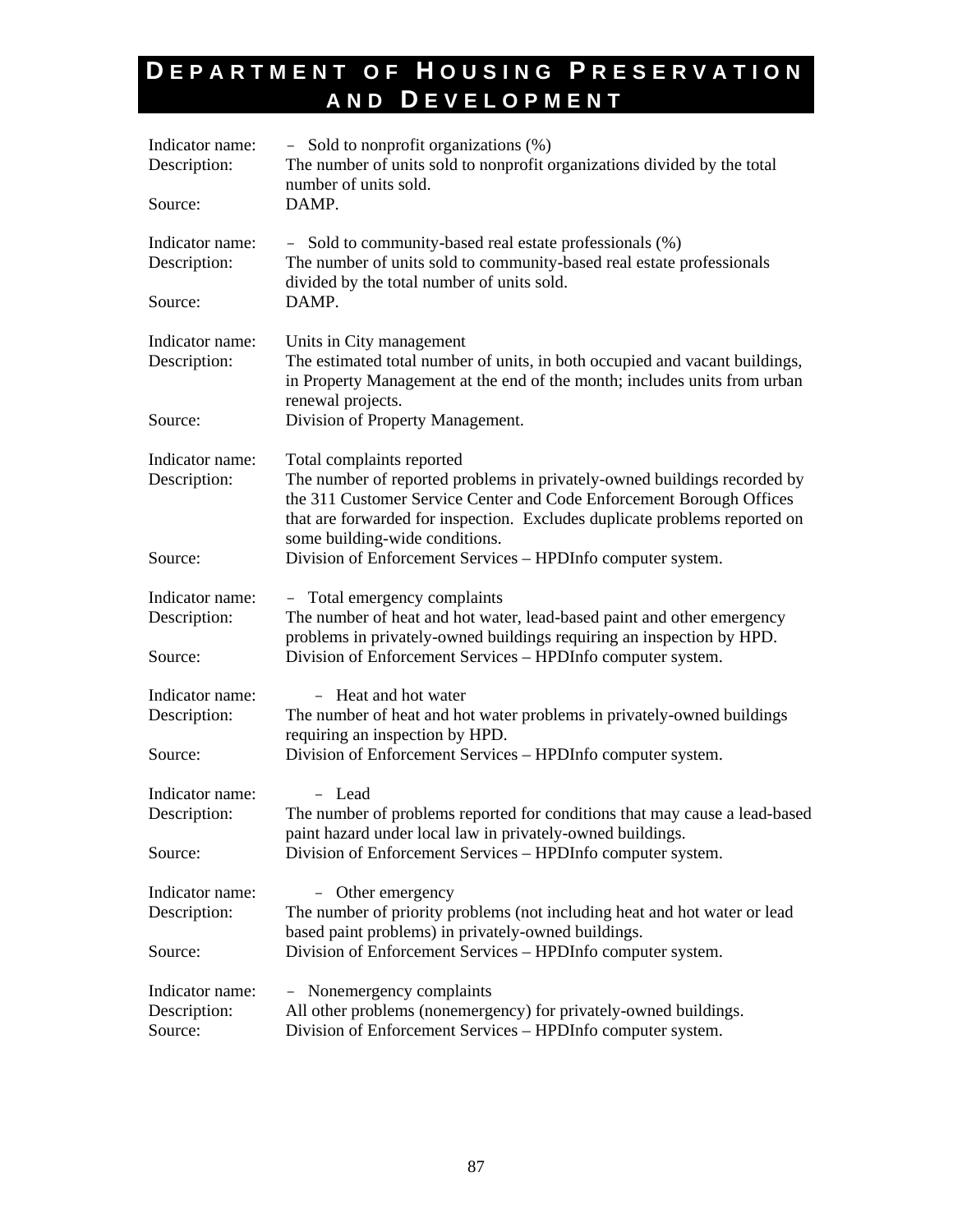| Indicator name:<br>Description:            | Outstanding emergency complaints at start of month<br>Total numbers of emergency complaints not resolved pending agency<br>action.                                                                                                                                                                                                                                                                                                                                                                                                                                                  |
|--------------------------------------------|-------------------------------------------------------------------------------------------------------------------------------------------------------------------------------------------------------------------------------------------------------------------------------------------------------------------------------------------------------------------------------------------------------------------------------------------------------------------------------------------------------------------------------------------------------------------------------------|
| Source:                                    | Division of Enforcement Services.                                                                                                                                                                                                                                                                                                                                                                                                                                                                                                                                                   |
| Indicator name:<br>Description:            | Outstanding nonemergency complaints at start of month<br>Total number of other non emergency complaints not resolved and pending<br>agency action.                                                                                                                                                                                                                                                                                                                                                                                                                                  |
| Source:                                    | Division of Enforcement Services.                                                                                                                                                                                                                                                                                                                                                                                                                                                                                                                                                   |
| Indicator name:<br>Description:            | Average time to close emergency complaints (days)<br>The average number of days for the Division of Code Enforcement to close<br>an emergency complaint in a privately owned building during the reporting<br>period. An emergency complaint can be closed through tenant callback to<br>verify that the condition has been corrected, a completed inspection or, in<br>cases where the Department was not able to gain access to an apartment<br>during the initial inspection, failure of the tenant to respond to the<br>Department's requests to schedule an inspection.        |
| Source:                                    | Division of Enforcement Services.                                                                                                                                                                                                                                                                                                                                                                                                                                                                                                                                                   |
| Indicator name:<br>Description:            | Average time to close nonemergency complaints (days)<br>The average number of days for the Division of Code Enforcement to close<br>a nonemergency complaint in a privately-owned building during the<br>reporting period. A nonemergency complaint can be closed through tenant<br>callback to verify that the condition has been corrected, a completed<br>inspection or, in cases where the Department was not able to gain access to<br>an apartment during the initial inspection, failure of the tenant to respond to<br>the Department's requests to schedule an inspection. |
| Source:                                    | Division of Enforcement Services.                                                                                                                                                                                                                                                                                                                                                                                                                                                                                                                                                   |
| Indicator name:<br>Description:<br>Source: | Inspections completed<br>The number of problem inspections and reinspections completed.<br>Division of Enforcement Services.                                                                                                                                                                                                                                                                                                                                                                                                                                                        |
| Indicator name:<br>Description:            | Inspection visits per team per day<br>Average number of visits per inspection route. A visit is an attempted<br>physical observation of a problem or group of problems filed at the same<br>time, or an attempted re-inspection of a violation or group of violations.                                                                                                                                                                                                                                                                                                              |
| Source:                                    | Division of Enforcement Services.                                                                                                                                                                                                                                                                                                                                                                                                                                                                                                                                                   |
| Indicator name:<br>Description:            | Ratio of completed inspections to attempted inspections (%)<br>The number of completed inspections divided by the number of attempted<br>inspections.                                                                                                                                                                                                                                                                                                                                                                                                                               |
| Source:                                    | Division of Enforcement Services.                                                                                                                                                                                                                                                                                                                                                                                                                                                                                                                                                   |
| Indicator name:<br>Description:<br>Source: | Total violations issued<br>The total number of violations issued.<br>Division of Enforcement Services.                                                                                                                                                                                                                                                                                                                                                                                                                                                                              |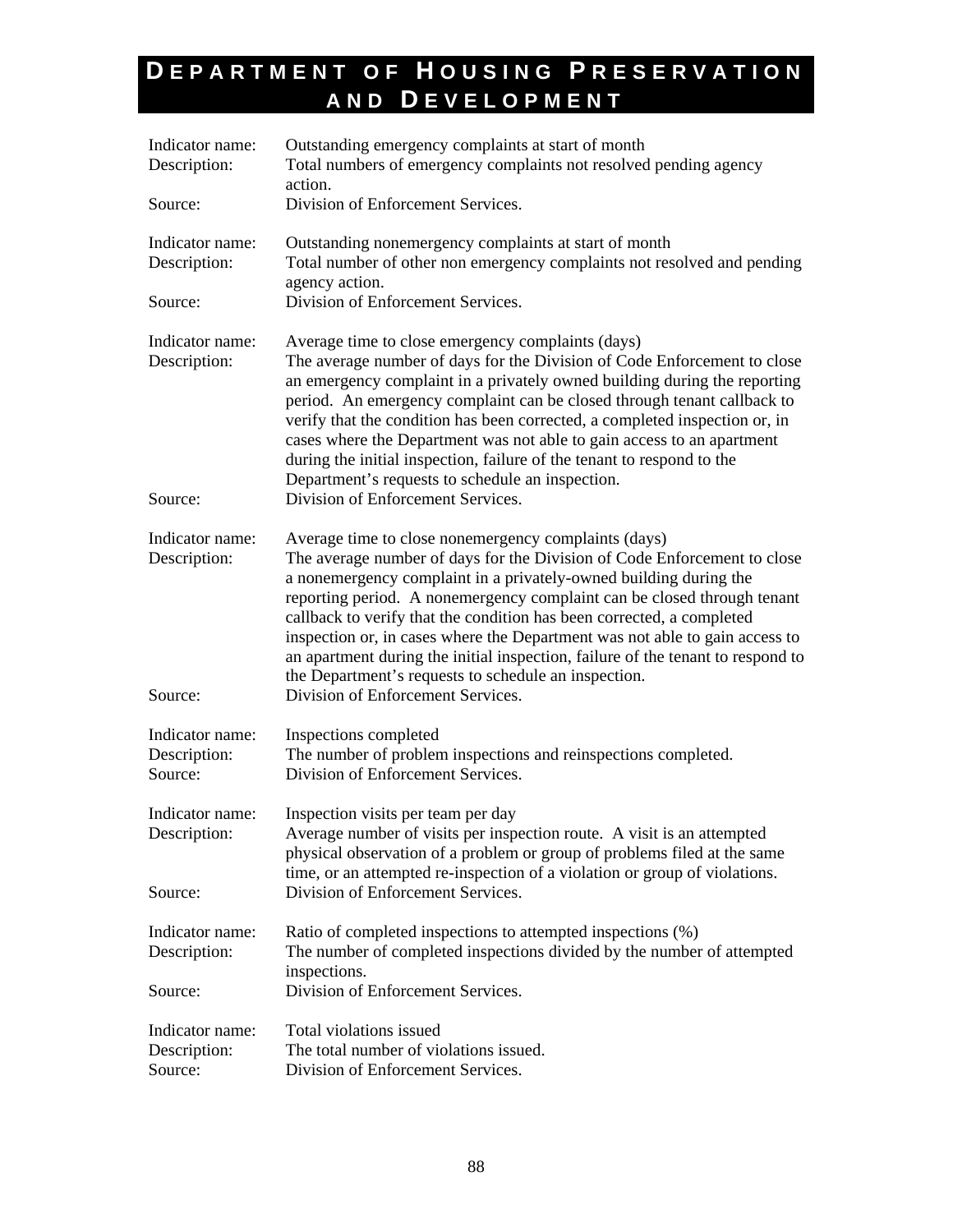| Indicator name:                 | - Total emergency violations issued                                                                                                                                                                                                                                                                                                        |
|---------------------------------|--------------------------------------------------------------------------------------------------------------------------------------------------------------------------------------------------------------------------------------------------------------------------------------------------------------------------------------------|
| Description:                    | The total number of emergency repair-generating "C" violations issued,<br>including heat and hot water, lead-based paint hazards and other                                                                                                                                                                                                 |
| Source:                         | emergencies.<br>Division of Enforcement Services.                                                                                                                                                                                                                                                                                          |
| Indicator name:                 | - Heat and hot water                                                                                                                                                                                                                                                                                                                       |
| Description:                    | The total number of emergency repair-generating violations issued for a lack<br>of heat or hot water. Emergency repair-generating violations are those for<br>emergency conditions that HPD will attempt to address if the landlord fails<br>to do so.                                                                                     |
| Source:                         | Division of Enforcement Services.                                                                                                                                                                                                                                                                                                          |
| Indicator name:                 | - Lead                                                                                                                                                                                                                                                                                                                                     |
| Description:<br>Source:         | The total number of lead-based paint violations issued.<br>Division of Enforcement Services.                                                                                                                                                                                                                                               |
| Indicator name:                 | - Other emergency                                                                                                                                                                                                                                                                                                                          |
| Description:                    | The total number of emergency repair-generating "C" violations issued,<br>excluding those issued for lack of heat and hot water or for lead-based paint.<br>Emergency repair-generating "C" violations are those for conditions<br>classified as immediately hazardous that HPD will attempt to address if the<br>landlord fails to do so. |
| Source:                         | Division of Enforcement Services.                                                                                                                                                                                                                                                                                                          |
| Indicator name:<br>Description: | - Nonemergency violations issued<br>The total number issued of "A" violations (non-hazardous), "B" violations<br>(hazardous), and "C" violations that do not call for emergency repairs by<br>HPD.                                                                                                                                         |
| Source:                         | Division of Enforcement Services.                                                                                                                                                                                                                                                                                                          |
| Indicator name:<br>Description: | Total violations removed<br>Total violations removed during the fiscal year, regardless of the date the<br>violation was issued. A violation is removed once it is deemed corrected<br>based on landlord certification or a follow-up inspection by HPD.                                                                                   |
| Source:                         | Division of Enforcement Services.                                                                                                                                                                                                                                                                                                          |
| Indicator name:<br>Description: | Violations issued and removed in the same fiscal year (%)<br>The number of violations removed during the fiscal year that were issued in<br>that fiscal year, divided by the total number of violations issued in the same<br>fiscal year.                                                                                                 |
| Source:                         | Division of Enforcement Services.                                                                                                                                                                                                                                                                                                          |
| Indicator name:<br>Description: | Emergency violations corrected by owner $(\%)$<br>Emergency repair-generating violations issued in the fiscal year that were<br>deemed complied, closed as corrected on inspection, or closed as landlord<br>complied, divided by the total number of emergency repair-generating<br>violations issued in the same fiscal year.            |
| Source:                         | Division of Enforcement Services.                                                                                                                                                                                                                                                                                                          |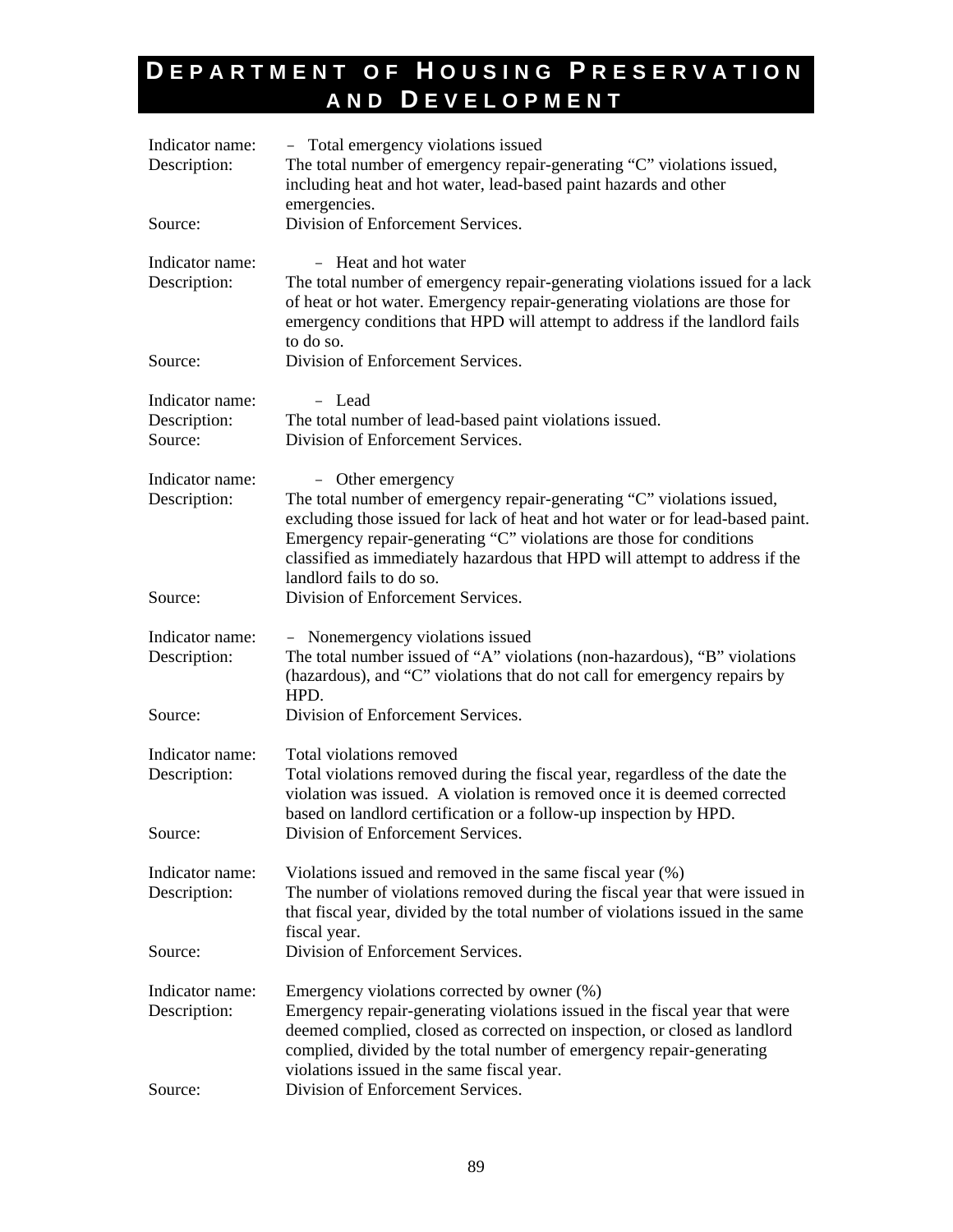| Indicator name:<br>Description:            | Emergency violations corrected by HPD (%)<br>The proportion of violations closed because repairs were completed by<br>HPD.                                                                                                                                                    |
|--------------------------------------------|-------------------------------------------------------------------------------------------------------------------------------------------------------------------------------------------------------------------------------------------------------------------------------|
| Source:                                    | Division of Enforcement Services.                                                                                                                                                                                                                                             |
| Indicator name:                            | Percent of non-lead emergency C violations issued in reporting year pending<br>at end of reporting year                                                                                                                                                                       |
| Description:                               | Of the non-lead emergency class 'C' violations that were issued during the<br>current reporting year, the percentage that remained open at the end of the<br>reporting year.                                                                                                  |
| Source:                                    | Division of Enforcement Services.                                                                                                                                                                                                                                             |
| Indicator name:                            | Percent of non-lead emergency C violations issued during prior five years<br>pending at end of reporting year                                                                                                                                                                 |
| Description:                               | Of the non-lead emergency class 'C' violations that were issued during the<br>five years prior to the current reporting year, the percentage that remained<br>open at the end of the reporting year.                                                                          |
| Source:                                    | Division of Enforcement Services.                                                                                                                                                                                                                                             |
| Indicator name:<br>Description:            | Average cost of repair work performed by HPD (\$)<br>Average cost of all repair work completed by HPD. Costs include both<br>payments to contractors and the direct costs of in-house repairs, and are<br>based on the final approved costs of Open Market Orders (OMOs) and  |
| Source:                                    | Handyperson Work Orders (HWOs).<br>Division of Enforcement Services.                                                                                                                                                                                                          |
| Indicator name:<br>Description:            | - Emergency (non-lead) (\$)<br>Average cost of all repair work not involving lead paint abatement<br>completed by HPD. Costs include both payments to contractors and the<br>direct costs of in-house repairs, and are based on the final approved costs of<br>OMOs and HWOs. |
| Source:                                    | Division of Enforcement Services.                                                                                                                                                                                                                                             |
| Indicator name:<br>Description:            | $-$ Lead $(\$)$<br>Average cost of all repair work involving lead paint abatement completed by<br>HPD. Costs include both payments to contractors and the direct costs of in-<br>house repairs, and are based on the final approved costs of OMOs and<br>HWO <sub>s</sub> .   |
| Source:                                    | Division of Enforcement Services.                                                                                                                                                                                                                                             |
| Indicator name:<br>Description:<br>Source: | Total outstanding code compliance cases at start of fiscal year<br>The number of court cases brought by HPD to enforce City Code provisions<br>that were not yet closed at the start of the fiscal year.<br>Division of Housing Litigation.                                   |
|                                            |                                                                                                                                                                                                                                                                               |
| Indicator name:<br>Description:<br>Source: | Code compliance cases closed (%)<br>The number of cases closed divided by the number of outstanding cases.<br>Division of Housing Litigation.                                                                                                                                 |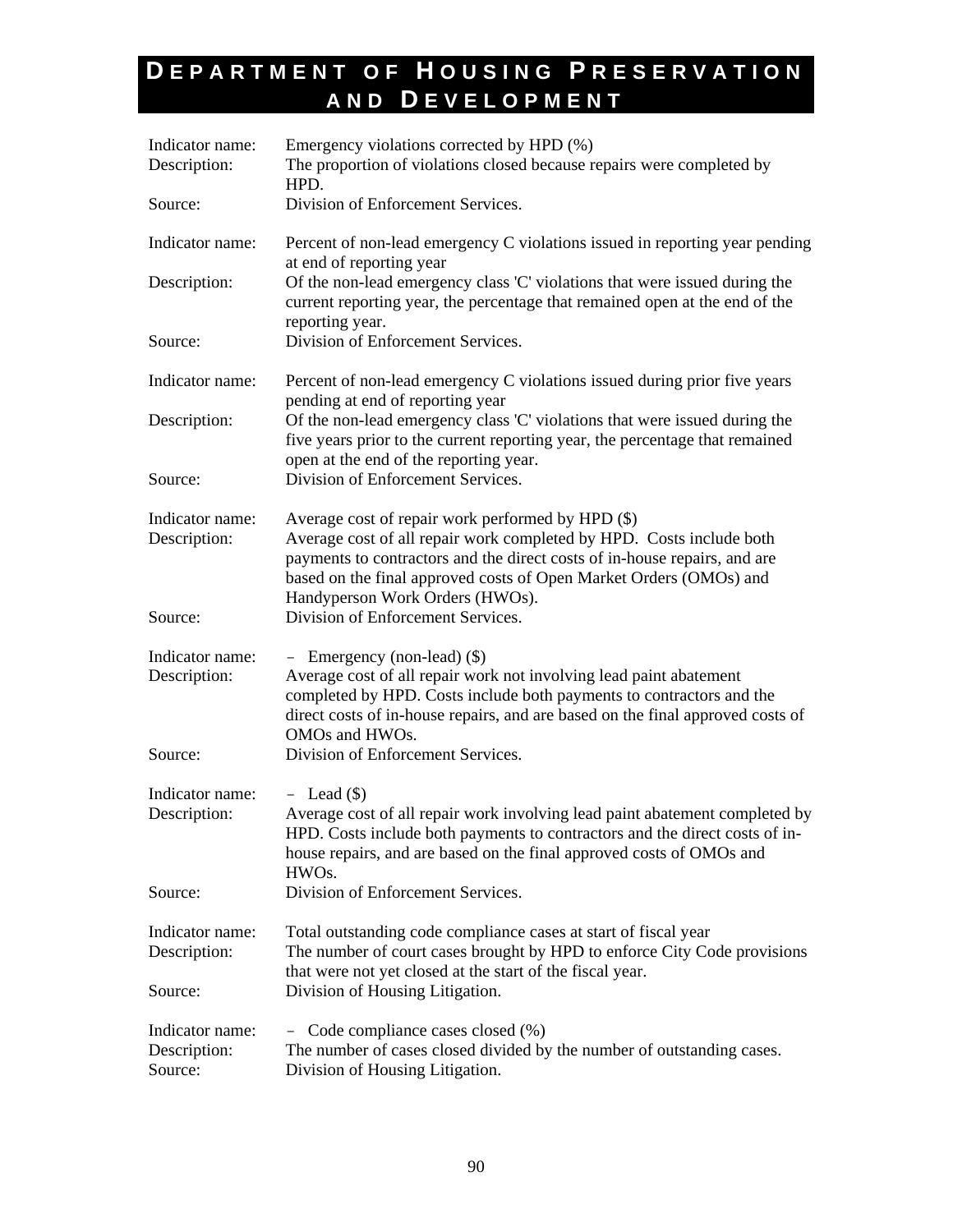Indicator name: Judgments and settlements collected (\$000)<br>Description: The dollar amount received from Housing C Description: The dollar amount received from Housing Court judgments and settlements.<br>Source: Division of Housing Litigation. Division of Housing Litigation.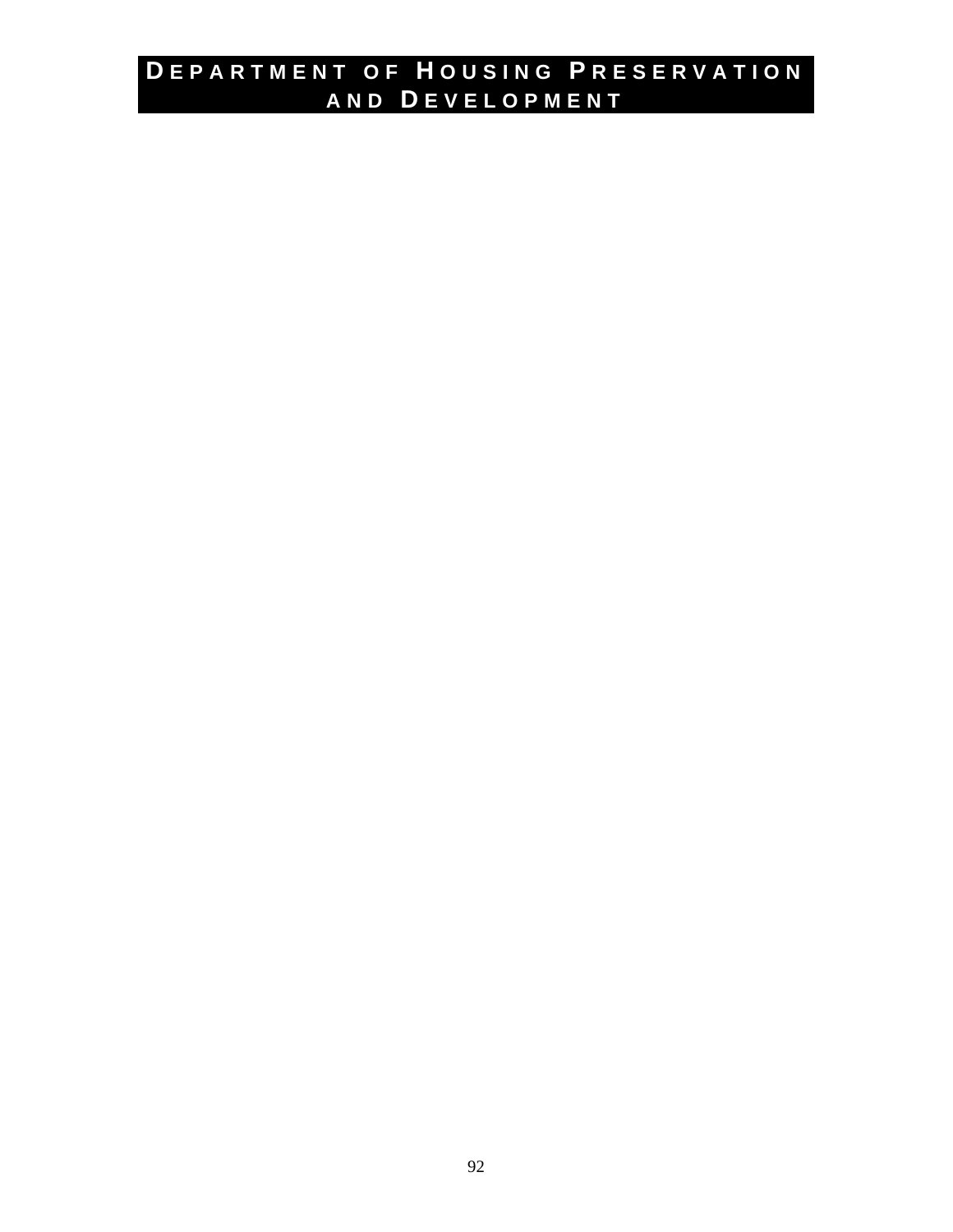| Indicator name:<br>Description:            | Active design projects: Early/on-time (%)<br>The percentage of active design projects for which the expected date of<br>completion is earlier than or within 30 days of the baseline schedule,<br>exclusive of programmatic scope changes. Active projects are those where<br>work has begun but is not yet completed, as well as those projects that were<br>completed in the reporting month.             |
|--------------------------------------------|-------------------------------------------------------------------------------------------------------------------------------------------------------------------------------------------------------------------------------------------------------------------------------------------------------------------------------------------------------------------------------------------------------------|
| Source:                                    | Infrastructure & Structures Divisions.                                                                                                                                                                                                                                                                                                                                                                      |
| Indicator name:                            | Active design projects: Difference between projected and scheduled<br>duration $(\%)$                                                                                                                                                                                                                                                                                                                       |
| Description:                               | The differences between the expected and originally planned project<br>durations (adjusted baseline schedules) as a percentage of the originally<br>planned durations for all active design projects, exclusive of programmatic<br>scope changes. Active projects are those where work has begun but is not<br>yet completed, as well as those projects that were completed in the reporting<br>month.      |
| Source:                                    | Infrastructure & Structures Divisions.                                                                                                                                                                                                                                                                                                                                                                      |
| Indicator name:<br>Description:            | Design projects completed<br>The total number of projects for which design was completed during the<br>reporting period.                                                                                                                                                                                                                                                                                    |
| Source:                                    | DDC's Project Info database.                                                                                                                                                                                                                                                                                                                                                                                |
| Indicator name:<br>Description:<br>Source: | - Completed early/on-time: Infrastructure (%)<br>The percentage of infrastructure projects for which design was completed no<br>more than 30 days behind the baseline schedule, exclusive of programmatic<br>scope changes.<br>Infrastructure Division.                                                                                                                                                     |
|                                            |                                                                                                                                                                                                                                                                                                                                                                                                             |
| Indicator name:<br>Description:            | - Completed early/on-time: Structures (%)<br>The percentage of structure projects for which design was completed no<br>more than 30 days behind the baseline schedule, exclusive of programmatic<br>scope changes.                                                                                                                                                                                          |
| Source:                                    | <b>Structures Division.</b>                                                                                                                                                                                                                                                                                                                                                                                 |
| Indicator name:<br>Description:            | Active construction projects: Early/on-time (%)<br>The percentage of active construction projects for which the expected date<br>of completion is earlier than or within 30 days of the baseline schedule,<br>exclusive of programmatic scope changes. Active projects are those where<br>work has begun but is not yet completed, as well as those projects that were<br>completed in the reporting month. |
| Source:                                    | Infrastructure and Structures Divisions.                                                                                                                                                                                                                                                                                                                                                                    |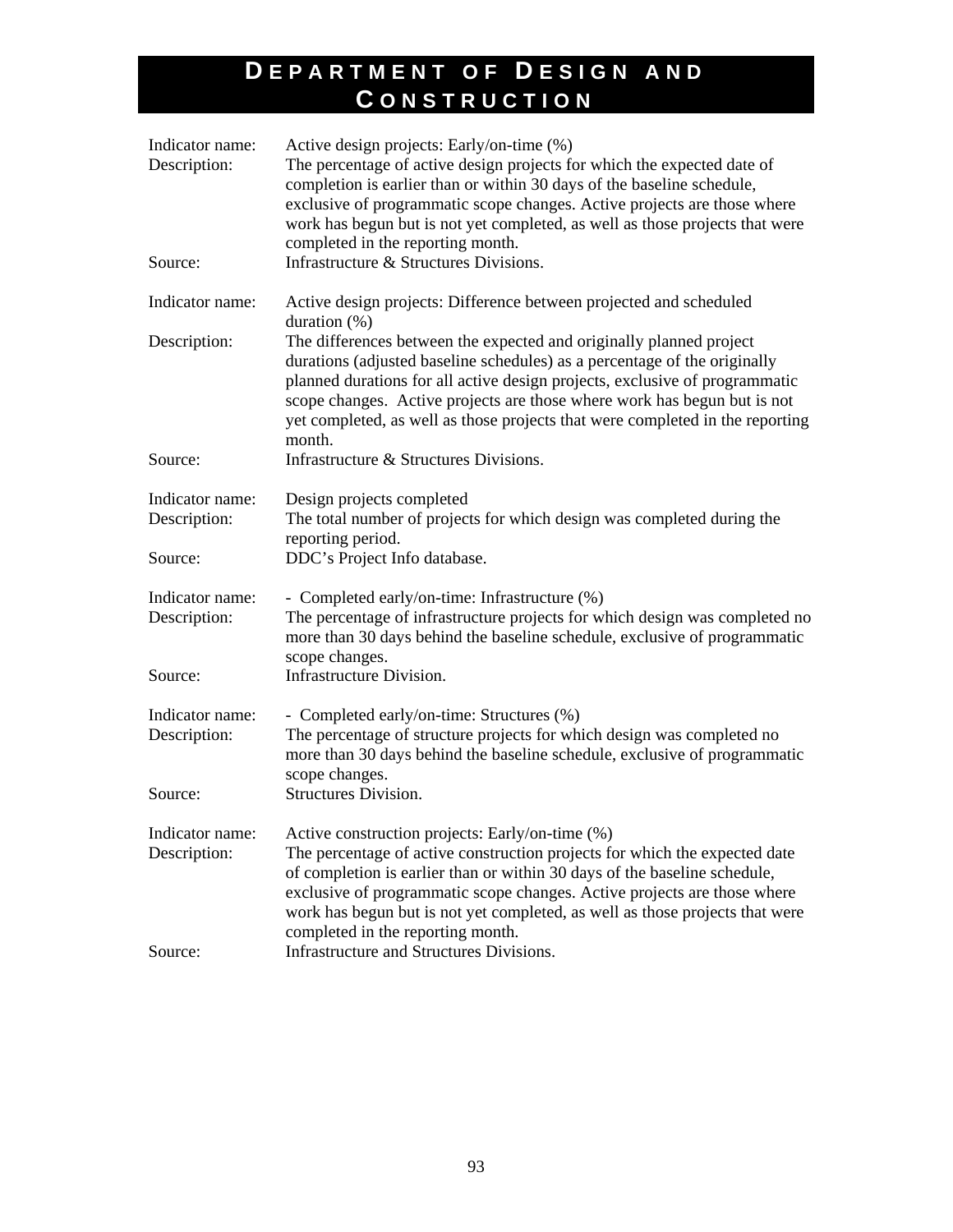| Indicator name:                            | Active construction projects: Difference between projected and scheduled<br>duration $(\%)$                                                                                                                                                                                                                                                                                                            |
|--------------------------------------------|--------------------------------------------------------------------------------------------------------------------------------------------------------------------------------------------------------------------------------------------------------------------------------------------------------------------------------------------------------------------------------------------------------|
| Description:                               | The differences between the expected and planned project durations<br>(adjusted baseline schedules) as a percentage of the planned durations for all<br>active construction projects, exclusive of programmatic scope changes.<br>Active projects are those where work has begun but is not yet completed, as<br>well as those projects that were completed in the reporting month.                    |
| Source:                                    | Infrastructure & Structures Divisions.                                                                                                                                                                                                                                                                                                                                                                 |
| Indicator name:                            | Construction projects completed<br>Infrastructure<br>Human services<br>Cultural institutions and libraries<br>Public safety                                                                                                                                                                                                                                                                            |
| Description:                               | The total number of construction projects in each reporting category that<br>were substantially completed during the reporting period. A project is<br>considered substantially complete when contract work has been finished.<br>For structure projects a Certificate of Occupancy (temporary or final) is<br>required. For infrastructure projects permanent street restoration must be in<br>place. |
| Source:                                    | DDC's Project Info database.                                                                                                                                                                                                                                                                                                                                                                           |
| Indicator name:<br>Description:            | Construction projects completed early/on-time: Infrastructure (%)<br>The percentage of infrastructure projects for which construction was<br>completed no later than 30 days behind the baseline schedule, exclusive of<br>programmatic scope changes.                                                                                                                                                 |
| Source:                                    | Infrastructure Division.                                                                                                                                                                                                                                                                                                                                                                               |
| Indicator name:<br>Description:            | Construction projects completed early/on-time: Structures (%)<br>The percentage of structure projects for which construction was completed<br>no more than 30 days behind the baseline schedule, exclusive of<br>programmatic scope changes.                                                                                                                                                           |
| Source:                                    | <b>Structures Division.</b>                                                                                                                                                                                                                                                                                                                                                                            |
| Indicator name:<br>Description:            | Lane miles reconstructed<br>Total length of roadway fully reconstructed (new concrete base and asphalt<br>topping) during the reporting period, measured in units 12 feet wide and one<br>mile in length.                                                                                                                                                                                              |
| Source:                                    | DDC's Project Info database.                                                                                                                                                                                                                                                                                                                                                                           |
| Indicator name:<br>Description:<br>Source: | - Construction completed on schedule (%)<br>The percentage of street reconstruction projects that were completed within<br>30 days of the baseline schedule, exclusive of programmatic scope changes.<br>DDC's Project Info database.                                                                                                                                                                  |
| Indicator name:<br>Description:<br>Source: | Sewers constructed (miles)<br>Total length of sewer lines built during the reporting period.<br>DDC's Project Info database.                                                                                                                                                                                                                                                                           |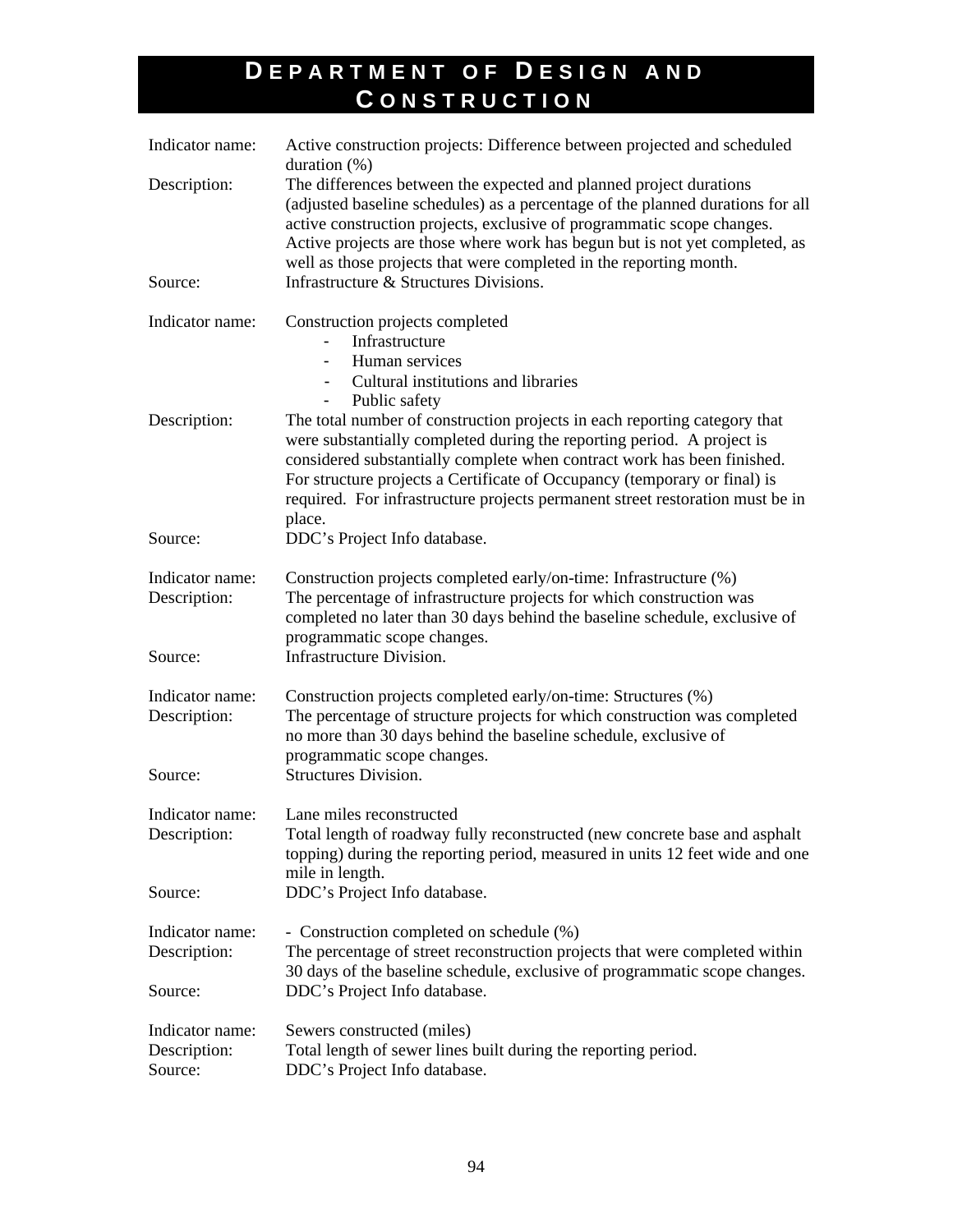| Indicator name:<br>Description:<br>Source: | - Construction completed on schedule (%)<br>The percent of sewer construction projects that were completed within 30<br>days of the baseline schedule, exclusive of programmatic scope changes.<br>DDC's Project Info database.                                                                                                                                   |
|--------------------------------------------|-------------------------------------------------------------------------------------------------------------------------------------------------------------------------------------------------------------------------------------------------------------------------------------------------------------------------------------------------------------------|
| Indicator name:<br>Description:<br>Source: | Sewers reconstructed (miles)<br>Total length of sewer lines refurbished during the reporting period.<br>DDC's Project Info database.                                                                                                                                                                                                                              |
| Indicator name:<br>Description:<br>Source: | - Construction completed on schedule (%)<br>The percent of sewer reconstruction projects that were completed within 30<br>days of the baseline schedule, exclusive of programmatic scope changes.<br>DDC's Project Info database.                                                                                                                                 |
| Indicator name:<br>Description:<br>Source: | Water mains (new and replaced) (miles)<br>Total length of water mains newly installed or replaced during the reporting<br>period.<br>DDC's Project Info database.                                                                                                                                                                                                 |
| Indicator name:<br>Description:<br>Source: | - Construction completed on schedule (%)<br>The percent of water main projects that were completed within 30 days of<br>the baseline schedule, exclusive of programmatic scope changes.<br>DDC's Project Info database.                                                                                                                                           |
| Indicator name:<br>Description:<br>Source: | Average cost change for all completed construction contracts (excluding<br>programmatic scope changes) (%)<br>Average change in the construction budgets for projects that reached<br>substantial completion, as a percent of the original construction budget,<br>exclusive of programmatic scope changes.<br>DDC's Project Info database.                       |
| Indicator name:                            | Average cost change for all completed consultant design and construction                                                                                                                                                                                                                                                                                          |
| Description:                               | supervision contracts (excluding programmatic scope changes) (%)<br>Average change in the design and consultant budgets for projects that<br>reached substantial completion, as a percent of the original design and<br>consultant budgets, exclusive of programmatic scope changes.                                                                              |
| Source:                                    | DDC's Project Info database.                                                                                                                                                                                                                                                                                                                                      |
| Indicator name:<br>Description:            | Projects audited (%)<br>The percentage of active projects in construction during the reporting period<br>for which at least one Quality Assurance/Site Safety audit was performed.<br>Excludes projects that are under \$100,000 and those completed within the<br>first six weeks of the reporting period or started within the last six weeks of<br>the period. |
| Source:                                    | Quality assurance database.                                                                                                                                                                                                                                                                                                                                       |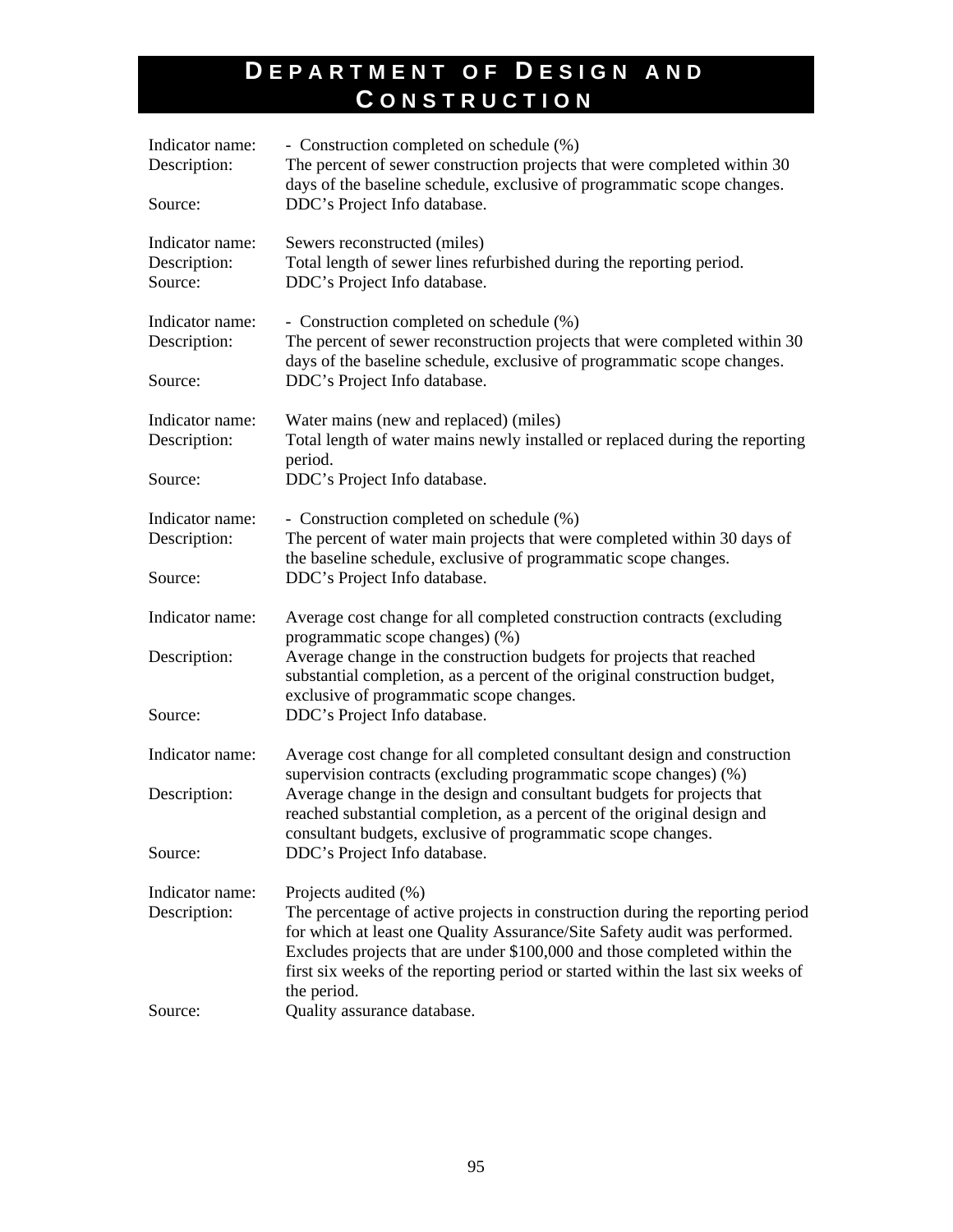| Indicator name:         | Capital commitment plan committed to within the first six months of the<br>fiscal year $(\%)$                                                                                                                                                                                                                                                                                                                                                                                                                                                                                                                                                                                                                               |
|-------------------------|-----------------------------------------------------------------------------------------------------------------------------------------------------------------------------------------------------------------------------------------------------------------------------------------------------------------------------------------------------------------------------------------------------------------------------------------------------------------------------------------------------------------------------------------------------------------------------------------------------------------------------------------------------------------------------------------------------------------------------|
| Description:            | Dollar value of contracts registered within the first six months of the fiscal                                                                                                                                                                                                                                                                                                                                                                                                                                                                                                                                                                                                                                              |
|                         | year as a percent of the annual target for the fiscal year.                                                                                                                                                                                                                                                                                                                                                                                                                                                                                                                                                                                                                                                                 |
| Source:                 | Contract registrations database.                                                                                                                                                                                                                                                                                                                                                                                                                                                                                                                                                                                                                                                                                            |
| Indicator name:         | Design Quality Indicator (DQI)<br>- Number of projects surveyed                                                                                                                                                                                                                                                                                                                                                                                                                                                                                                                                                                                                                                                             |
| Description:<br>Source: | The total number of projects for which DQI mid-design or final design<br>assessments were completed. DQI is a survey tool designed to establish the<br>relative importance to project stakeholders of numerous design and<br>construction elements; it measures the degree to which agreed upon<br>priorities are satisfied during design, construction and completion.<br>Participants, including contractors and professionals, DDC and client<br>agency staff, as well as facility users, complete survey forms that identify<br>and weigh specific project elements. These same participants subsequently<br>rate how well the developing and completed work addressed those priorities.<br><b>Structures Division.</b> |
|                         |                                                                                                                                                                                                                                                                                                                                                                                                                                                                                                                                                                                                                                                                                                                             |
| Indicator name:         | - Average project rating                                                                                                                                                                                                                                                                                                                                                                                                                                                                                                                                                                                                                                                                                                    |
| Description:            | The actual DQI ratings for projects divided by the maximum possible<br>project ratings as determined by participant priorities, expressed as a<br>percentage. Ratings are based on mid-design and final design assessments.                                                                                                                                                                                                                                                                                                                                                                                                                                                                                                 |
| Source:                 | <b>Structures Division.</b>                                                                                                                                                                                                                                                                                                                                                                                                                                                                                                                                                                                                                                                                                                 |
| Indicator name:         | Post-construction satisfaction surveys<br>- Number of projects surveyed                                                                                                                                                                                                                                                                                                                                                                                                                                                                                                                                                                                                                                                     |
| Description:            | The number of construction projects substantially completed during the last<br>quarter of the prior fiscal year through the third quarter of the current fiscal<br>year for which post-construction satisfaction surveys were sent. For the<br>Preliminary Mayor's Management Report, the reporting period is the last<br>quarter of the prior fiscal year through the first quarter of the current fiscal<br>year. Infrastructure projects involving minimal work at multiple sites<br>throughout the City are typically excluded from surveys.                                                                                                                                                                            |
| Source:                 | DDC's Client Survey database.                                                                                                                                                                                                                                                                                                                                                                                                                                                                                                                                                                                                                                                                                               |
| Indicator name:         | - Number of surveys sent                                                                                                                                                                                                                                                                                                                                                                                                                                                                                                                                                                                                                                                                                                    |
| Description:            | The total number of surveys sent for construction projects substantially<br>completed during the reporting period. For each structures project<br>completed, a survey is sent to the Commissioner of the client/sponsor<br>agency. For each infrastructure project completed, surveys are sent to 10<br>randomly selected residents/businesses located in the vicinity of the work<br>that was done.                                                                                                                                                                                                                                                                                                                        |
| Source:                 | DDC's Client Survey database.                                                                                                                                                                                                                                                                                                                                                                                                                                                                                                                                                                                                                                                                                               |
| Indicator name:         | - Number of surveys returned                                                                                                                                                                                                                                                                                                                                                                                                                                                                                                                                                                                                                                                                                                |
| Description:<br>Source: | The total number of surveys returned to DDC.<br>DDC's Client Survey database.                                                                                                                                                                                                                                                                                                                                                                                                                                                                                                                                                                                                                                               |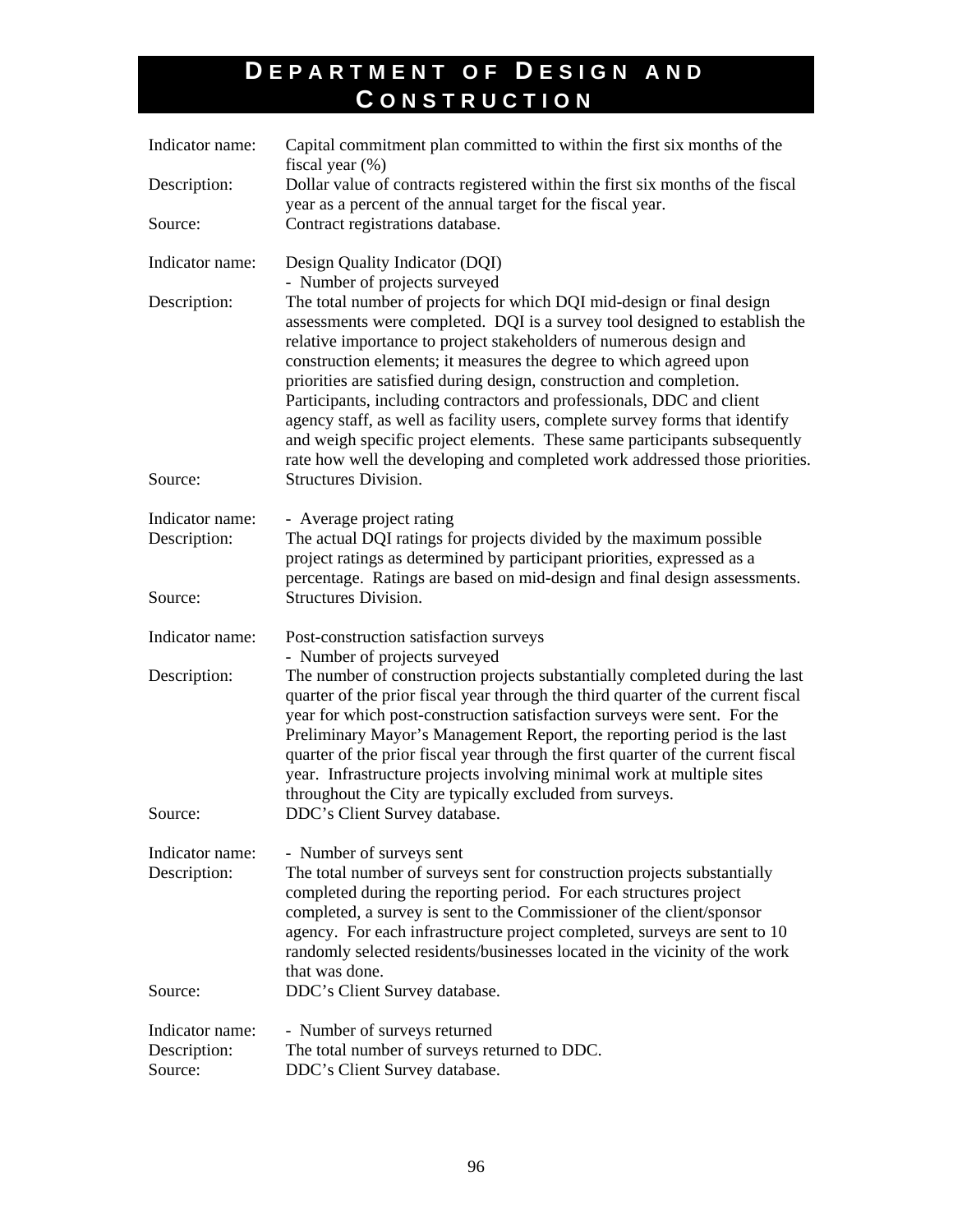Indicator name: - Rate of overall satisfaction (%)<br>Description: The percentage of surveys returned Description: The percentage of surveys returned with an overall satisfactory rating.<br>Source: DDC's Client Survey database. DDC's Client Survey database.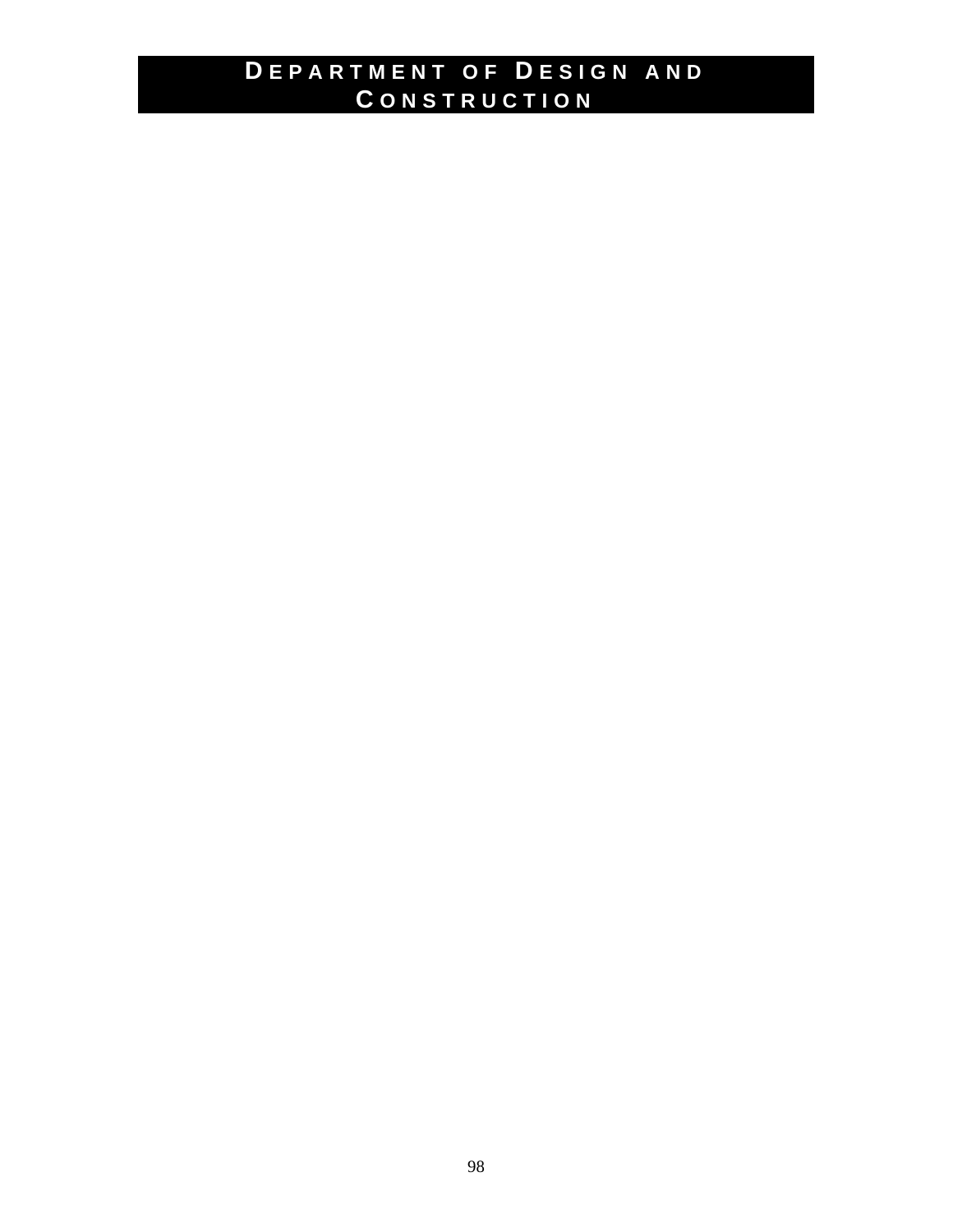| Indicator name:<br>Description:<br>Source: | Applications received for open competitive civil service exams<br>The number of applications received by the Division of Citywide Personnel<br>Services for open competitive civil service examinations.<br>Mainframe computer system (APPS), maintained by the Bureau of<br>Examination, within the Division of Citywide Personnel Services.     |
|--------------------------------------------|---------------------------------------------------------------------------------------------------------------------------------------------------------------------------------------------------------------------------------------------------------------------------------------------------------------------------------------------------|
| Indicator name:<br>Description:            | Exams administered on schedule (%)<br>The percentage of examinations that are administered on the scheduled<br>date.                                                                                                                                                                                                                              |
| Source:                                    | Mainframe computer system, maintained by the Bureau of Examination,<br>within the Division of Citywide Personnel Services.                                                                                                                                                                                                                        |
| Indicator name:<br>Description:            | Median days from exam administration to list establishment<br>The median number of days elapsed from the date the civil service exam<br>was given to the establishment of the eligible list of candidates. The fiscal<br>year figure is the annual average of the median number of days reported<br>each month.                                   |
| Source:                                    | Division of Citywide Personnel Services.                                                                                                                                                                                                                                                                                                          |
| Indicator name:<br>Description:            | Training sessions evaluated as satisfactory or better (%)<br>The percentage of total training sessions rated "satisfactory or better" by<br>training participants.                                                                                                                                                                                |
| Source:                                    | Computer tracking system, maintained by the Bureau of Personnel<br>Development, within the Division of Citywide Personnel Services.                                                                                                                                                                                                               |
| Indicator name:<br>Description:            | Average cost of training per employee<br>The average cost of training per City employee trained during the reporting<br>period. Calculated as a "fully loaded" cost including vendor payments, staff<br>costs, and facility overhead.                                                                                                             |
| Source:                                    | Vendor training costs are taken from an internal database maintained by the<br>Division of Citywide Personnel Services and the Agency Chief Contracting<br>Officer. DCAS personnel costs are taken from the City's Payroll<br>Management System. Overhead costs are calculated based on information<br>in the City's Financial Management System. |
| Indicator name:<br>Description:            | High-priority NYCAPS work tickets resolved (%)<br>The percentage of New York City Automated Personnel System<br>(NYCAPS) work tickets involving employee benefits or pay that are<br>resolved during the same pay period in which they are received.                                                                                              |
| Source:                                    | Internal database managed by NYCAPS Central.                                                                                                                                                                                                                                                                                                      |
| Indicator name:                            | Court space that receives acceptable ratings for cleanliness and<br>maintenance (%)                                                                                                                                                                                                                                                               |
| Description:                               | The percentage of total court space that received an acceptable rating. The<br>State Office of Court Administration (OCA), in conjunction with DCAS,<br>monitors cleanliness and maintenance of court space.                                                                                                                                      |
| Source:                                    | Paper surveys are submitted by OCA and kept on file by the Division of<br>Facilities Management and Construction.                                                                                                                                                                                                                                 |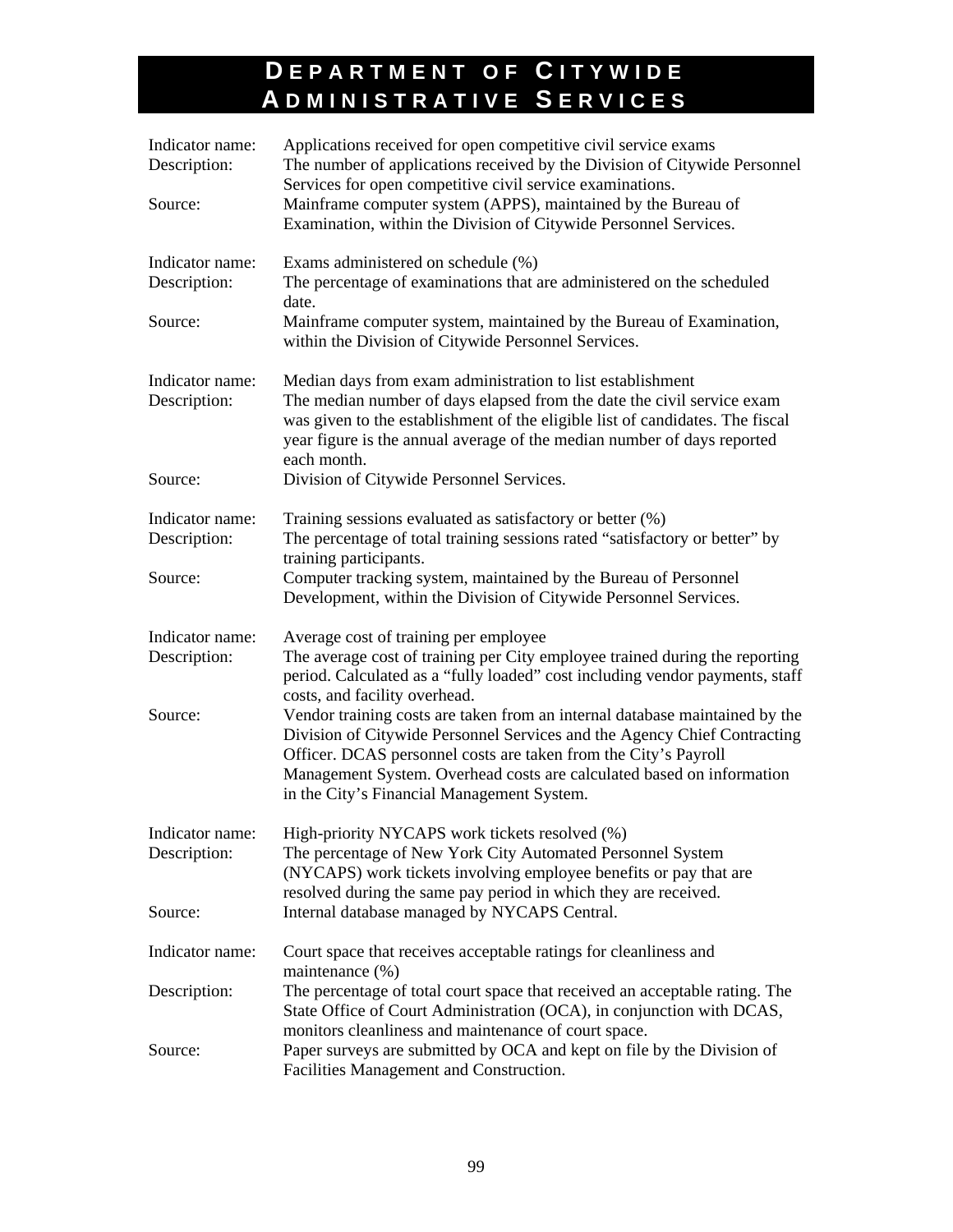| Indicator name:                            | Non-court space that receives acceptable ratings for cleanliness and<br>maintenance (%)                                                                                                                                                                 |
|--------------------------------------------|---------------------------------------------------------------------------------------------------------------------------------------------------------------------------------------------------------------------------------------------------------|
| Description:                               | The percentage of non-court DCAS-managed buildings that receive<br>acceptable annual ratings. To receive an acceptable rating, a building has to<br>earn at least 30 out of a possible 45 points.                                                       |
| Source:                                    | Annual tenant representative survey.                                                                                                                                                                                                                    |
| Indicator name:<br>Description:            | Average cost of cleaning per square foot<br>The annual cost of supplies, equipment, and personnel expenses per square<br>foot of space cleaned, including both court and non-court public buildings.                                                    |
| Source:                                    | Budget.                                                                                                                                                                                                                                                 |
| Indicator name:<br>Description:            | In-house work orders received (total)<br>The total number of in-house work orders received by DCAS staff for<br>repair and maintenance of public buildings, including requests for<br>locksmiths and steamfitters.                                      |
| Source:                                    | Internal Division of Facilities Management and Construction database.                                                                                                                                                                                   |
| Indicator name:<br>Description:            | In-house trade shops work orders received<br>The number of in-house work orders received by the DCAS trade shops for<br>repair, maintenance or construction of public buildings, including requests<br>for plumbers, electricians and carpenters.       |
| Source:                                    | Internal Division of Facilities Management and Construction database.                                                                                                                                                                                   |
| Indicator name:<br>Description:<br>Source: | Average days to complete in-house trade shops work orders<br>The average time in days for DCAS staff to complete in-house trade shops<br>work orders starting from the time the work is requested.                                                      |
|                                            | Division of Facilities Management and Construction.                                                                                                                                                                                                     |
| Indicator name:<br>Description:            | In-house trade shops work orders completed within 30 days (%)<br>The percentage of in-house work orders received by the DCAS trade shops<br>that are completed within 30 days of the request for work.                                                  |
| Source:                                    | Internal Division of Facilities Management and Construction database.                                                                                                                                                                                   |
| Indicator name:<br>Description:            | Construction projects completed early or on time (%)<br>The percentage of construction projects completed within 30 days of the<br>baseline schedule, exclusive of proposed scope changes.                                                              |
| Source:                                    | Internal Division of Facilities Management and Construction database.                                                                                                                                                                                   |
| Indicator name:<br>Description:<br>Source: | Design projects completed early or on time (%)<br>The percentage of design projects completed within 30 days of the baseline<br>schedule, exclusive of proposed scope changes.<br>Internal Division of Facilities Management and Construction database. |
|                                            |                                                                                                                                                                                                                                                         |
| Indicator name:<br>Description:<br>Source: | Revenue generated from the sale of surplus goods (\$000)<br>The amount of revenue generated from the sale of the City's surplus goods.<br>Budget.                                                                                                       |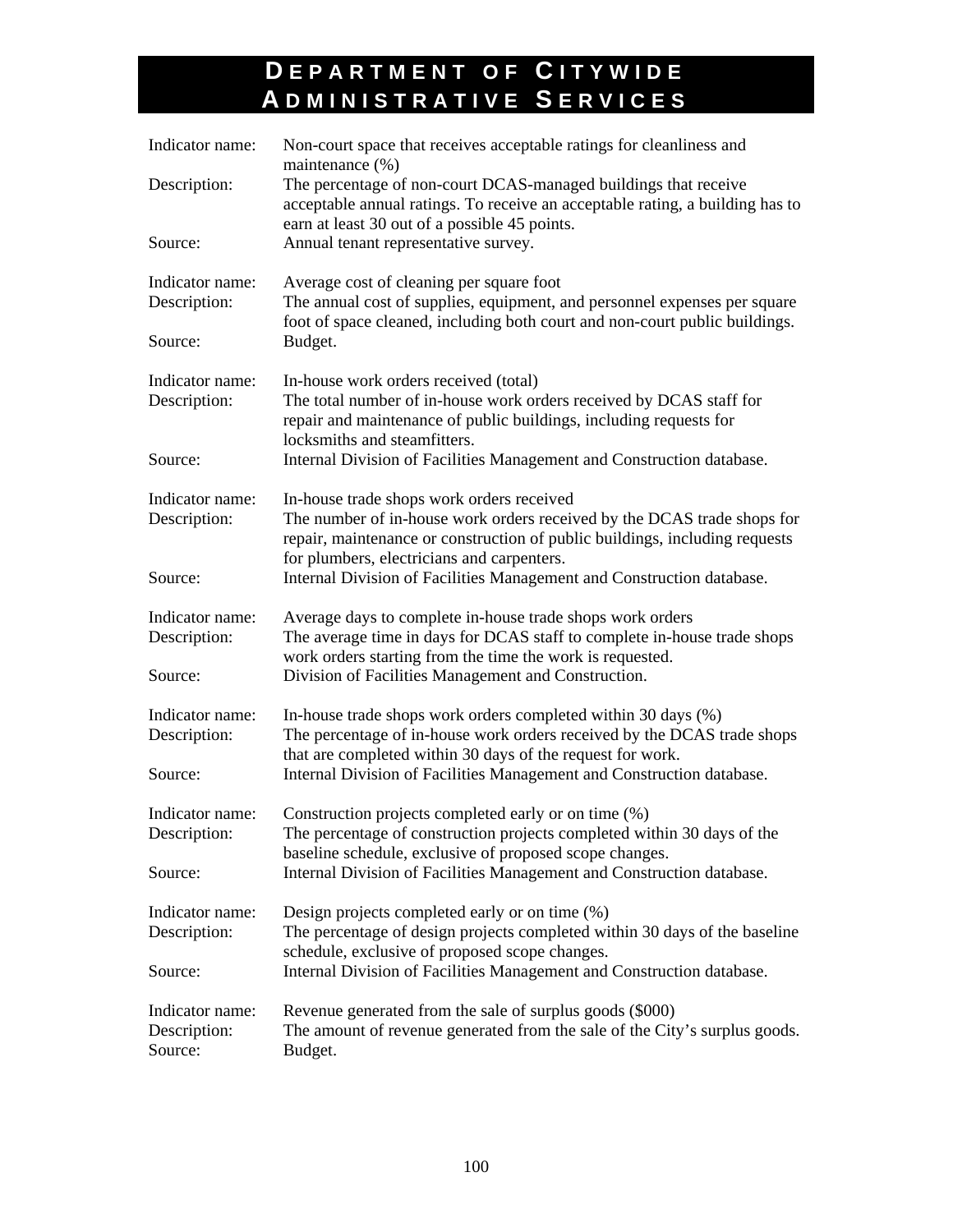| Indicator name:<br>Description:<br>Source: | Real estate auction bids received (\$000)<br>The dollar amount of bids received from the sale of City-owned property to<br>the private sector at property auctions during the reporting period.<br>IPIS, a mainframe computer system maintained by the Division of Real<br><b>Estate Services.</b>                                                                                                                                                                                                                    |
|--------------------------------------------|-----------------------------------------------------------------------------------------------------------------------------------------------------------------------------------------------------------------------------------------------------------------------------------------------------------------------------------------------------------------------------------------------------------------------------------------------------------------------------------------------------------------------|
| Indicator name:<br>Description:<br>Source: | Lease revenue generated (\$000)<br>The revenue generated from the lease of City-owned properties.<br>IPIS, a mainframe computer system maintained by the Division of Real<br><b>Estate Services.</b>                                                                                                                                                                                                                                                                                                                  |
| Indicator name:<br>Description:<br>Source: | Rents collected as a percentage of rents billed<br>The percentage of rent collected from private sector tenants, as compared to<br>rent billed during the fiscal year.<br>IPIS, a mainframe computer system maintained by the Division of Real<br><b>Estate Services.</b>                                                                                                                                                                                                                                             |
| Indicator name:<br>Description:<br>Source: | Short-term lease renewal inspections completed<br>The number of short-term lease renewal inspections completed by DCAS<br>staff during the reporting period. DCAS leases properties to tenants for<br>non-residential uses on a short-term basis and inspects these properties<br>annually to ensure that they are being used in accordance with the terms of<br>the lease, license or occupancy permit agreement.<br>IPIS, a mainframe computer system maintained by the Division of Real<br><b>Estate Services.</b> |
| Indicator name:                            |                                                                                                                                                                                                                                                                                                                                                                                                                                                                                                                       |
|                                            | Short-term lease renewal inspections completed within 10 business days<br>(% )                                                                                                                                                                                                                                                                                                                                                                                                                                        |
| Description:                               | The percentage of short-term lease renewal inspections completed within<br>10 business days from the date that the DCAS short-term leasing unit                                                                                                                                                                                                                                                                                                                                                                       |
| Source:                                    | requests an inspection.<br>IPIS, a mainframe computer system maintained by the Division of Real<br><b>Estate Services.</b>                                                                                                                                                                                                                                                                                                                                                                                            |
| Indicator name:                            | Number of tax lots managed by DCAS                                                                                                                                                                                                                                                                                                                                                                                                                                                                                    |
| Description:                               | Total number of tax lots (legal parcels of land/property) under Department                                                                                                                                                                                                                                                                                                                                                                                                                                            |
| Source:                                    | jurisdiction and DCAS Division of Real Estate Services management.<br>DRES/Planning and Sales.                                                                                                                                                                                                                                                                                                                                                                                                                        |
| Indicator name:<br>Description:            | Average time to process a purchase order (days)<br>The average number of days from the date a purchase order is entered into<br>the procurement system until the date the order is encumbered and sent to<br>the vendor.                                                                                                                                                                                                                                                                                              |
| Source:                                    | Division of Municipal Supply Services.                                                                                                                                                                                                                                                                                                                                                                                                                                                                                |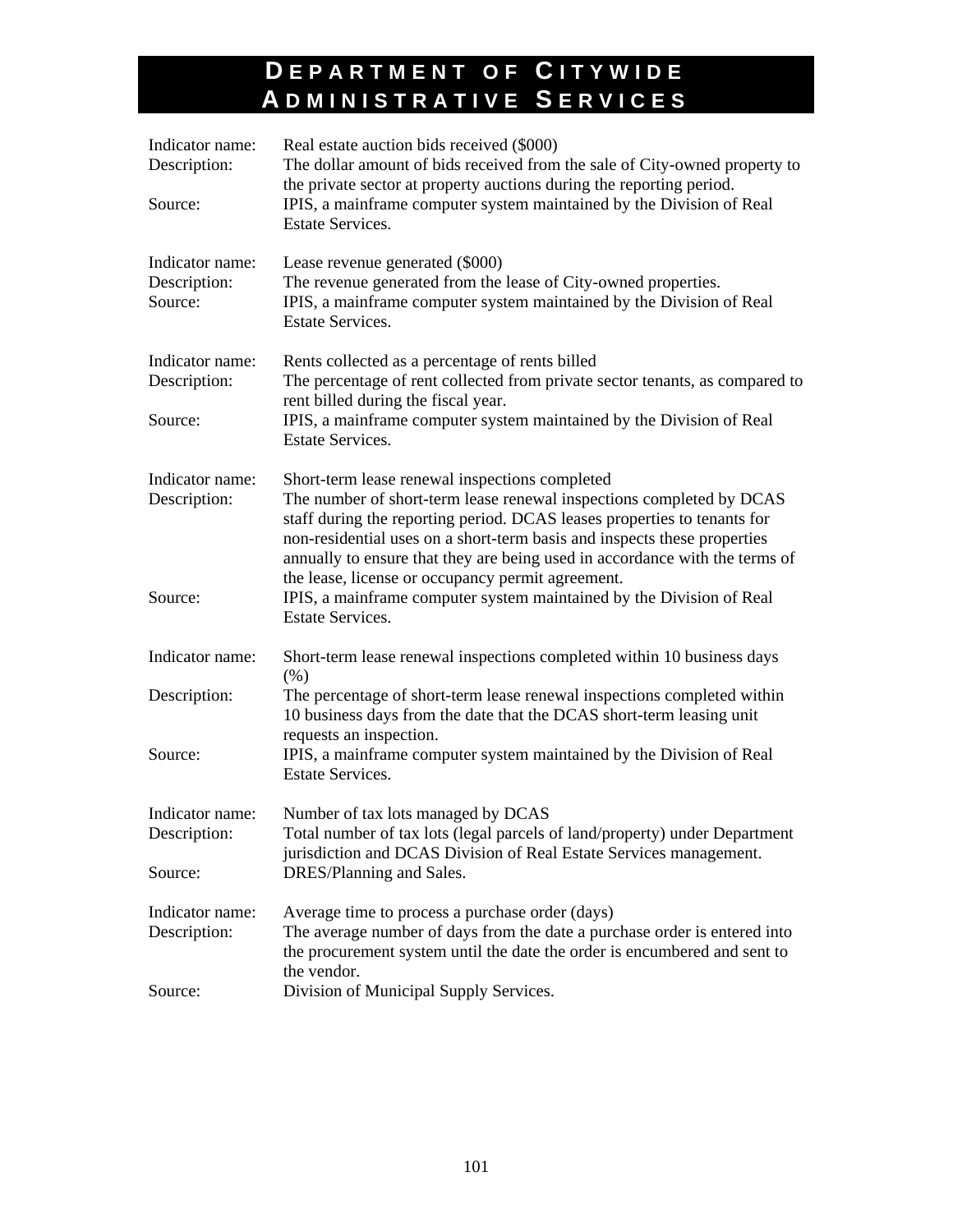| Indicator name:<br>Description:<br>Source: | Average number of bidders per bid<br>The total bids tabulated divided by the total number of bid openings,<br>excluding bids for surplus goods sold by the Department.<br>Commodity Line Item Purchasing System, a mainframe computer system                                                                                                                                                                                                                                                                                                                                                                                                                                                                                                                                    |
|--------------------------------------------|---------------------------------------------------------------------------------------------------------------------------------------------------------------------------------------------------------------------------------------------------------------------------------------------------------------------------------------------------------------------------------------------------------------------------------------------------------------------------------------------------------------------------------------------------------------------------------------------------------------------------------------------------------------------------------------------------------------------------------------------------------------------------------|
|                                            | maintained by the Division of Municipal Supply Services.                                                                                                                                                                                                                                                                                                                                                                                                                                                                                                                                                                                                                                                                                                                        |
| Indicator name:                            | Vehicles with highest emission ratings purchased pursuant to Local Law 38<br>(% )                                                                                                                                                                                                                                                                                                                                                                                                                                                                                                                                                                                                                                                                                               |
| Description:                               | The percentage of light-duty and medium duty vehicles purchased for the<br>City through DCAS that are certified with the three highest ratings defined<br>by California Low-Emission Vehicle (LEV) II standards. The three highest<br>ratings are zero emission vehicles (ZEV), advanced technology partial zero<br>emission vehicles (ATPZEV), and partial zero emission vehicles (PZEV).<br>Pursuant to Local Law 38 of 2005, each light and medium-duty vehicle that<br>the City purchases should have the best certified emission rating within its<br>vehicle category while meeting the requirements for the City's intended<br>use. According to the law, some exceptions apply based on cost and other<br>limited exemptions, including for certain emergency vehicles. |
| Source:                                    | Vehicle Tracking System.                                                                                                                                                                                                                                                                                                                                                                                                                                                                                                                                                                                                                                                                                                                                                        |
| Indicator name:<br>Description:            | Percentage of citywide fleet that is hybrid or Alternative Fuel Vehicle<br>The portion of the City's total fleet that is hybrid and/or runs on fuels other<br>than traditional petroleum gasoline/diesel. Hybrid vehicles run primarily on<br>electrical sources, using gasoline or diesel engines only when the battery is<br>recharging or when the recharging capacity gets low. Alternative fuel<br>vehicles operate on natural gas, liquefied petroleum gas, hydrogen,<br>electricity, or any other fuel that is at least 85 percent, singly or in<br>combination, methanol, ethanol, any other alcohol or ether.                                                                                                                                                          |
| Source:                                    | Division of Municipal Supply Services.                                                                                                                                                                                                                                                                                                                                                                                                                                                                                                                                                                                                                                                                                                                                          |
| Indicator name:<br>Description:            | Total energy purchased (British Thermal Units) (trillions)<br>Total energy purchased as electricity, gas, or steam converted to British<br>Thermal Units (BTUs).                                                                                                                                                                                                                                                                                                                                                                                                                                                                                                                                                                                                                |
| Source:                                    | Bills paid by DCAS.                                                                                                                                                                                                                                                                                                                                                                                                                                                                                                                                                                                                                                                                                                                                                             |
| Indicator name:<br>Description:<br>Source: | Total electricity purchased (kilowatt hours) (billions)<br>Total electricity purchased in kilowatt hours (kWh).<br>Bills paid by DCAS.                                                                                                                                                                                                                                                                                                                                                                                                                                                                                                                                                                                                                                          |
| Indicator name:                            | Estimated annual cost savings from energy conservation projects<br>(\$ millions)                                                                                                                                                                                                                                                                                                                                                                                                                                                                                                                                                                                                                                                                                                |
| Description:                               | The estimated annual cost savings, in millions of dollars, derived from<br>energy conservation projects completed by DCAS in accordance with<br>Executive Order 109.                                                                                                                                                                                                                                                                                                                                                                                                                                                                                                                                                                                                            |
| Source:                                    | <b>Energy Conservation Database System.</b>                                                                                                                                                                                                                                                                                                                                                                                                                                                                                                                                                                                                                                                                                                                                     |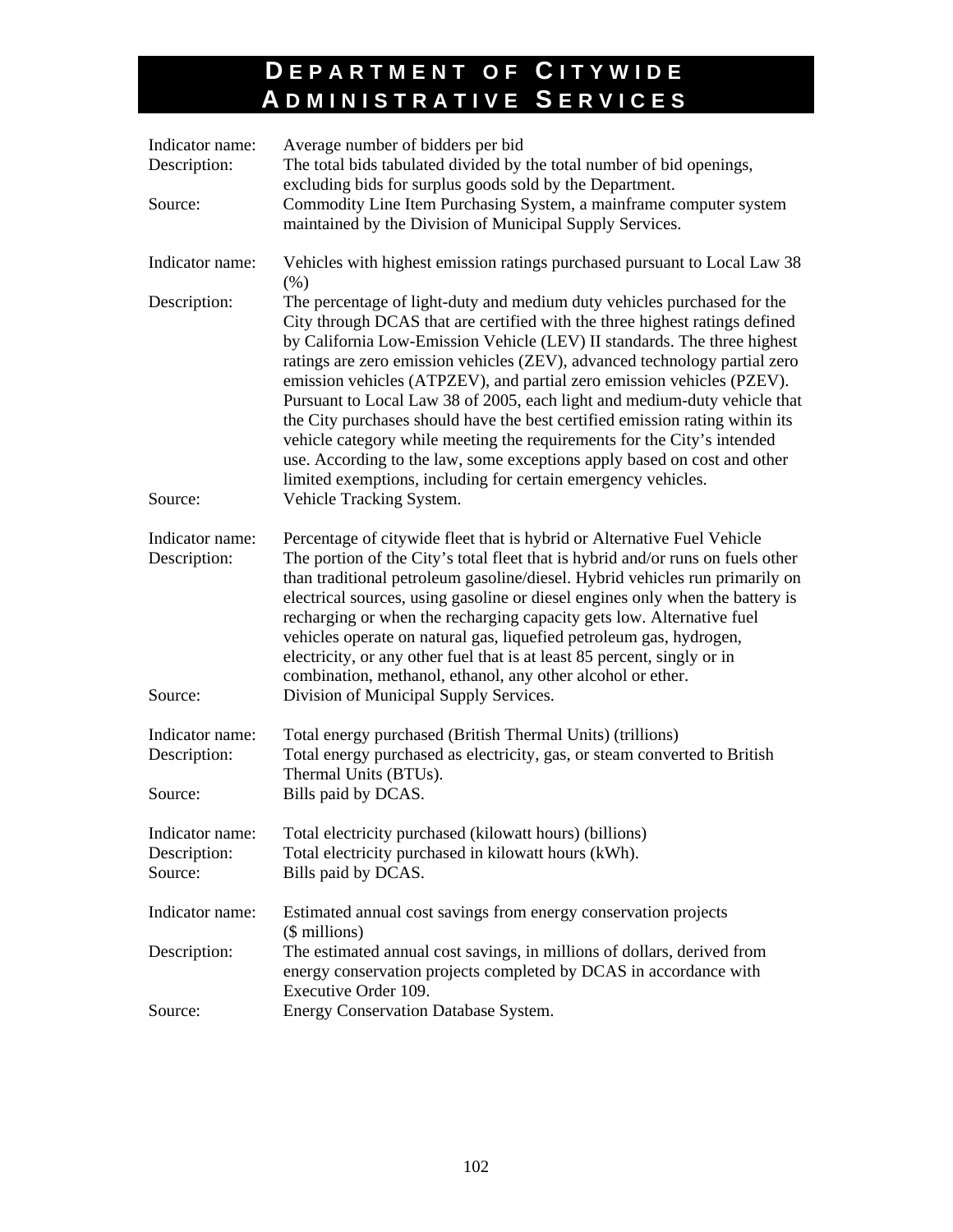| Indicator name:         | Estimated reduction in greenhouse gas emissions due to energy<br>conservation projects (metric tons)                                                                                                                                                                                                                                                                                                                                                                                                                                                       |
|-------------------------|------------------------------------------------------------------------------------------------------------------------------------------------------------------------------------------------------------------------------------------------------------------------------------------------------------------------------------------------------------------------------------------------------------------------------------------------------------------------------------------------------------------------------------------------------------|
| Description:<br>Source: | The estimated amount, in metric tons, of greenhouse gas emissions (carbon<br>dioxide equivalent) reduced through energy conservation projects<br>conducted by DCAS on behalf of the City. Estimates are calculated based<br>on the Local Government Operations Protocol developed by the California<br>Air Resources Board, the California Climate Action Registry, ICLEI<br>(International Council for Local Environmental Initiatives) Local<br>Governments for Sustainability, and the Climate Registry.<br><b>Energy Conservation Database System.</b> |
|                         |                                                                                                                                                                                                                                                                                                                                                                                                                                                                                                                                                            |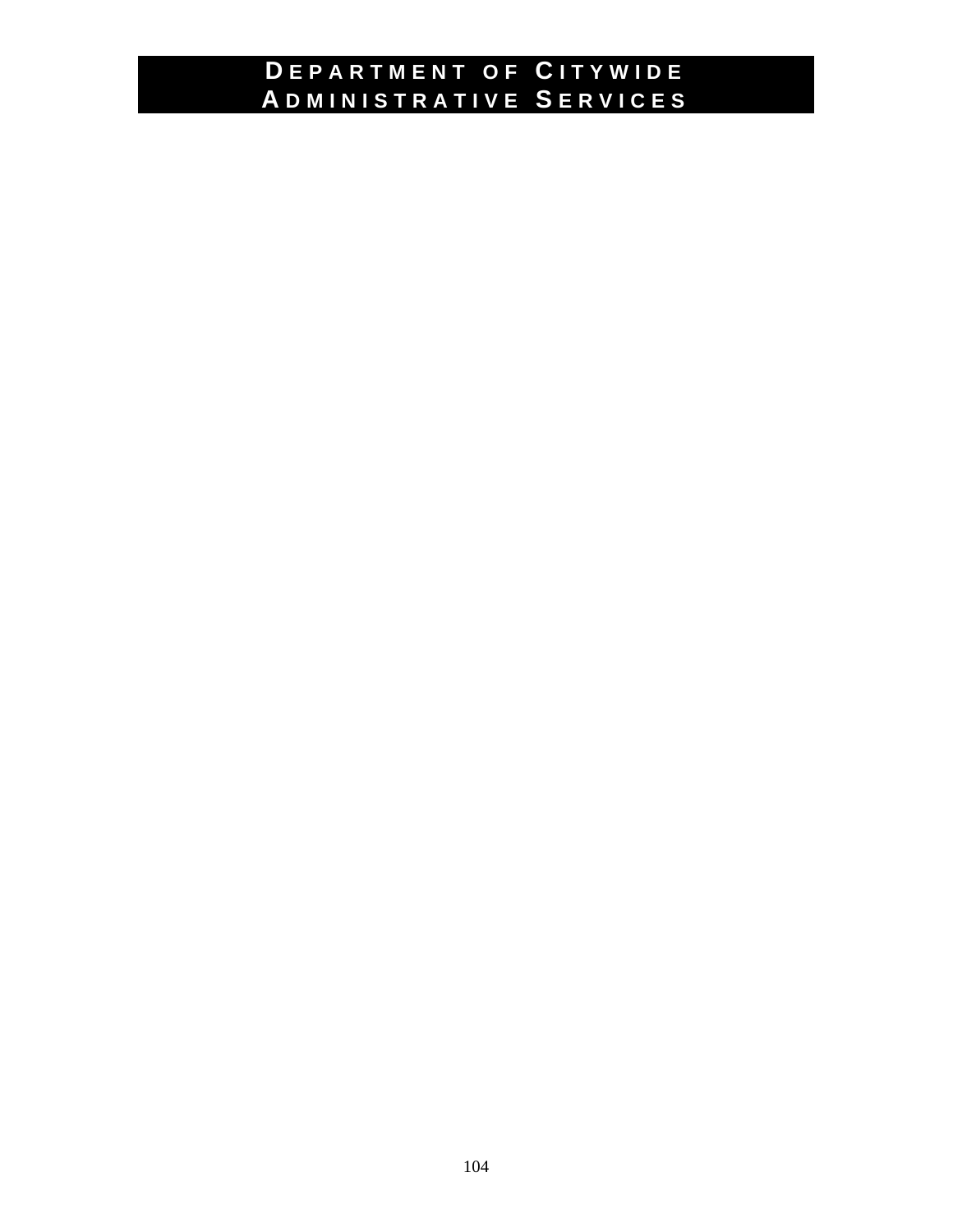#### **D EPARTMENT OF I NFORMATION T ECHNOLOGY AND T ELECOMMUNICATIONS**

| Indicator name:<br>Description:<br>Source: | Calls made to 311 (000)<br>The number of calls received by the Customer Service Center by dialing<br>3-1-1 directly; by dialing 212-NEWYORK, the number available to callers<br>outside the five boroughs of the City; or by dialing agency call centers or<br>hotlines that were consolidated into 311 operations.<br>311 Customer Service Center.                                                                        |
|--------------------------------------------|----------------------------------------------------------------------------------------------------------------------------------------------------------------------------------------------------------------------------------------------------------------------------------------------------------------------------------------------------------------------------------------------------------------------------|
| Indicator name:<br>Description:<br>Source: | Calls answered in 30 seconds or less (%)<br>The percentage of calls answered by a call center representative in 30<br>seconds or less. Time begins after initial prerecorded messages.<br>311 Customer Service Center.                                                                                                                                                                                                     |
| Indicator name:<br>Description:            | Average wait time for call pickup (minutes: seconds)<br>The average time before a call is answered by a 311 representative in all<br>queues within the Customer Service Center, including calls transferred from<br>one representative to another. Time begins after initial prerecorded                                                                                                                                   |
| Source:                                    | messages.<br>311 Customer Service Center.                                                                                                                                                                                                                                                                                                                                                                                  |
| Indicator name:<br>Description:            | Call takers time occupied (%)<br>The percent of time call center representatives are speaking with callers,<br>researching information for callers, and processing call records.                                                                                                                                                                                                                                           |
| Source:                                    | 311 Customer Service Center.                                                                                                                                                                                                                                                                                                                                                                                               |
| Indicator name:<br>Description:            | Calls handled in languages other than English (%)<br>The percentage of all 311 calls in which the caller was served in a language<br>other than English.                                                                                                                                                                                                                                                                   |
| Source:                                    | 311 Customer Service Center.                                                                                                                                                                                                                                                                                                                                                                                               |
| Indicator name:<br>Description:<br>Source: | Calls resolved at 311 without transfer to agency for resolution (%)<br>The percentage of calls that were resolved by a 311 representative without<br>requiring transfer to an external agency. Calls resolved at 311 include but are<br>not limited to providing information, completing a service request, providing<br>information on a past service request, and making an appointment.<br>311 Customer Service Center. |
| Indicator name:<br>Description:            | NYC.gov online forms submitted by the public (average monthly)<br>The average number of instances in which a form available on the City's<br>website, such as a complaint form or a message to the head of an agency, is<br>submitted electronically.                                                                                                                                                                      |
| Source:                                    | Enterprise Technology Development.                                                                                                                                                                                                                                                                                                                                                                                         |
| Indicator name:<br>Description:            | NYC.gov online forms available<br>The number of forms that can be submitted electronically via the City's<br>website.                                                                                                                                                                                                                                                                                                      |
| Source:                                    | Enterprise Technology Development.                                                                                                                                                                                                                                                                                                                                                                                         |
| Indicator name:<br>Description:<br>Source: | Percent uptime of NYC.gov<br>Percent of time during which the NYC.gov website is available to the public.<br>NYC.gov.                                                                                                                                                                                                                                                                                                      |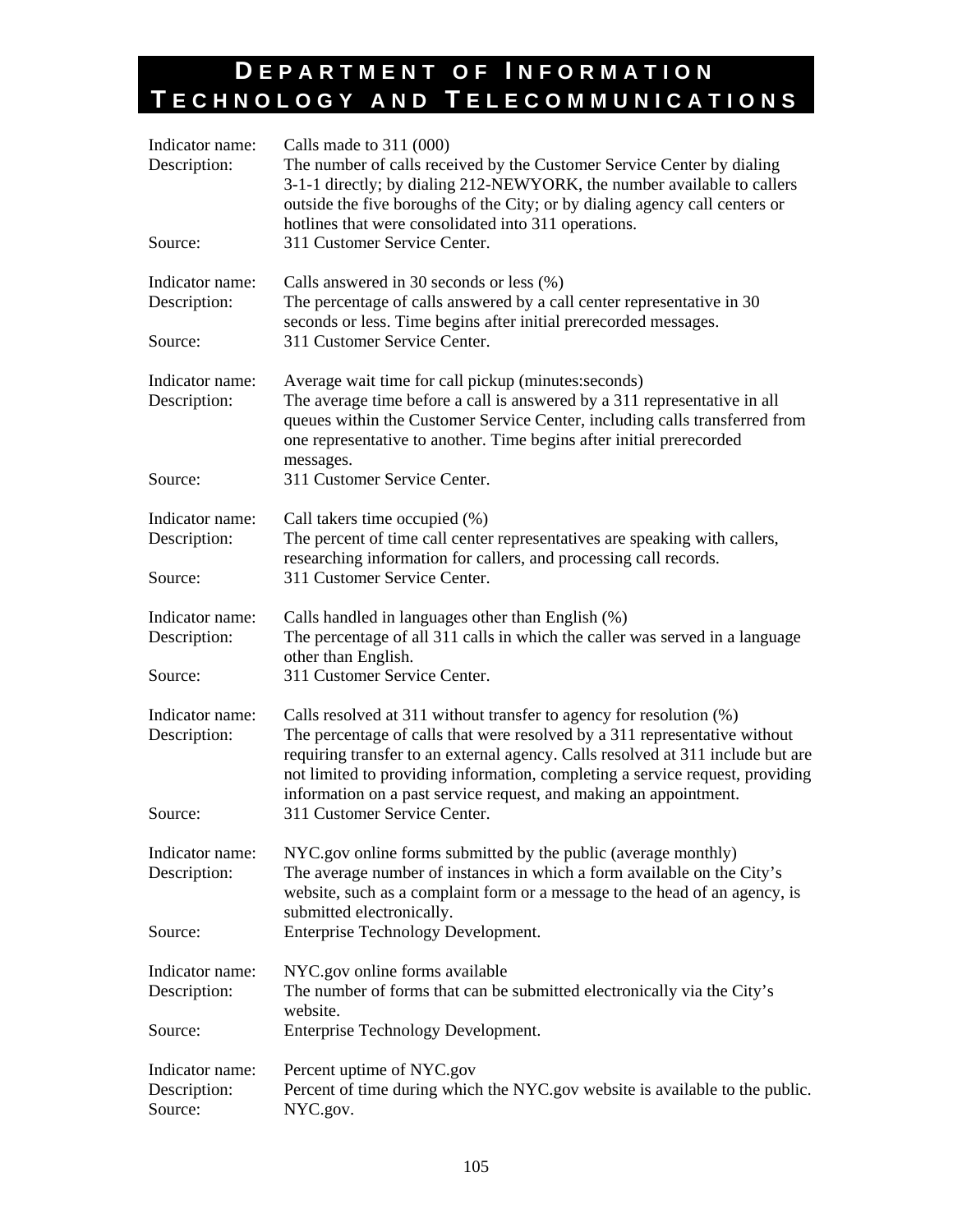#### **D EPARTMENT OF I NFORMATION T ECHNOLOGY AND T ELECOMMUNICATIONS**

| Indicator name:<br>Description:<br>Source: | Percent uptime of all key systems (mainframe, Sun/Unix, Wintel)<br>Percent of time during which key City agency systems managed and<br>operated by DoITT (mainframe, Sun/Unix, or Wintel) are available.<br>Information Utility.                                                                                                                                                                                                                                                                                                                       |
|--------------------------------------------|--------------------------------------------------------------------------------------------------------------------------------------------------------------------------------------------------------------------------------------------------------------------------------------------------------------------------------------------------------------------------------------------------------------------------------------------------------------------------------------------------------------------------------------------------------|
| Indicator name:<br>Description:            | Key projects completed on time (%)<br>The percent of projects associated with the agency's top 10citywide                                                                                                                                                                                                                                                                                                                                                                                                                                              |
| Source:                                    | programs completed on schedule.<br>Strategic Planning, Governance and Portfolio Management.                                                                                                                                                                                                                                                                                                                                                                                                                                                            |
| Indicator name:<br>Description:            | Key projects completed within budget (%)<br>The percent of projects associated with the agency's top 10 citywide<br>programs that were completed on budget.                                                                                                                                                                                                                                                                                                                                                                                            |
| Source:                                    | Strategic Planning, Governance and Portfolio Management.                                                                                                                                                                                                                                                                                                                                                                                                                                                                                               |
| Indicator name:<br>Description:<br>Source: | Average days to close cable complaints - All complaints<br>Average number of calendar days from the time a complaint was received by<br>the agency to the time it is notified that it was resolved. All complaints are<br>forwarded to the appropriate cable company for handling; the cable<br>company is responsible for resolving the complaints. Complaints included in<br>this average are billing disputes, poor reception or service interruptions and<br>outages, real estate, and other miscellaneous issues.<br>311 Customer Service Center. |
|                                            |                                                                                                                                                                                                                                                                                                                                                                                                                                                                                                                                                        |
| Indicator name:<br>Description:            | <b>Billing complaints</b><br>Average number of calendar days from the time a complaint that involves a<br>billing dispute was received by the agency to the time it is notified that it<br>was resolved. All complaints are forwarded to the appropriate cable<br>company for handling; the cable company is responsible for resolving the<br>complaints.                                                                                                                                                                                              |
| Source:                                    | 311 Customer Service Center.                                                                                                                                                                                                                                                                                                                                                                                                                                                                                                                           |
| Indicator name:<br>Description:            | Service complaints<br>Average number of calendar days from the time a complaint that involves<br>cable television service interruption, outages, or poor reception was received<br>by the agency until it is notified that it was resolved. All complaints are<br>forwarded to the appropriate cable company for handling; the cable<br>company is responsible for resolving the complaints.                                                                                                                                                           |
| Source:                                    | 311 Customer Service Center.                                                                                                                                                                                                                                                                                                                                                                                                                                                                                                                           |
| Indicator name:<br>Description:            | All cable complaints resolved within 30 days (%)<br>The percentage of all cable complaints closed within the reporting period<br>that were resolved within 30 calendar days or less. All complaints are<br>forwarded to the appropriate cable company for handling; the cable<br>company is responsible for resolving the complaints.                                                                                                                                                                                                                  |
| Source:                                    | 311 Customer Service Center.                                                                                                                                                                                                                                                                                                                                                                                                                                                                                                                           |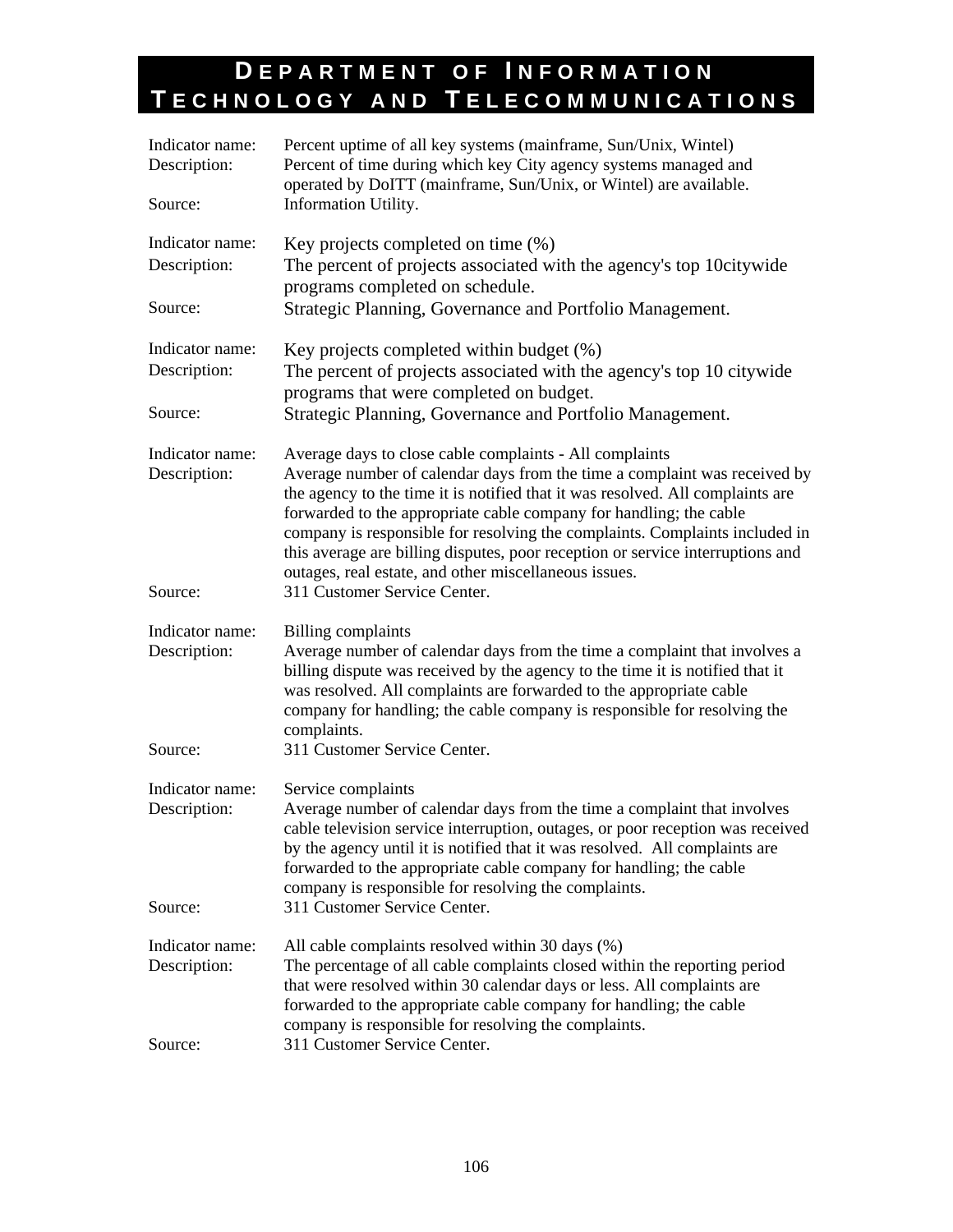#### **D EPARTMENT OF I NFORMATION T ECHNOLOGY AND T ELECOMMUNICATIONS**

| Indicator name:<br>Description: | Inspected phones deemed operable (%)<br>The percentage of public pay telephones on City streets that DoITT<br>inspectors found in working order.                                                                                   |
|---------------------------------|------------------------------------------------------------------------------------------------------------------------------------------------------------------------------------------------------------------------------------|
| Source:                         | Public Pay Telephone Enforcement Unit.                                                                                                                                                                                             |
| Indicator name:                 | Inspected phones passing scorecard appearance standards (%)                                                                                                                                                                        |
| Description:                    | The percentage of public pay telephones on City streets that DoITT<br>inspectors found meeting or exceeding the City's standards for cleanliness<br>and the absence of graffiti, based on a four-point picture-based rating scale. |
| Source:                         | Public Pay Telephone Enforcement Unit.                                                                                                                                                                                             |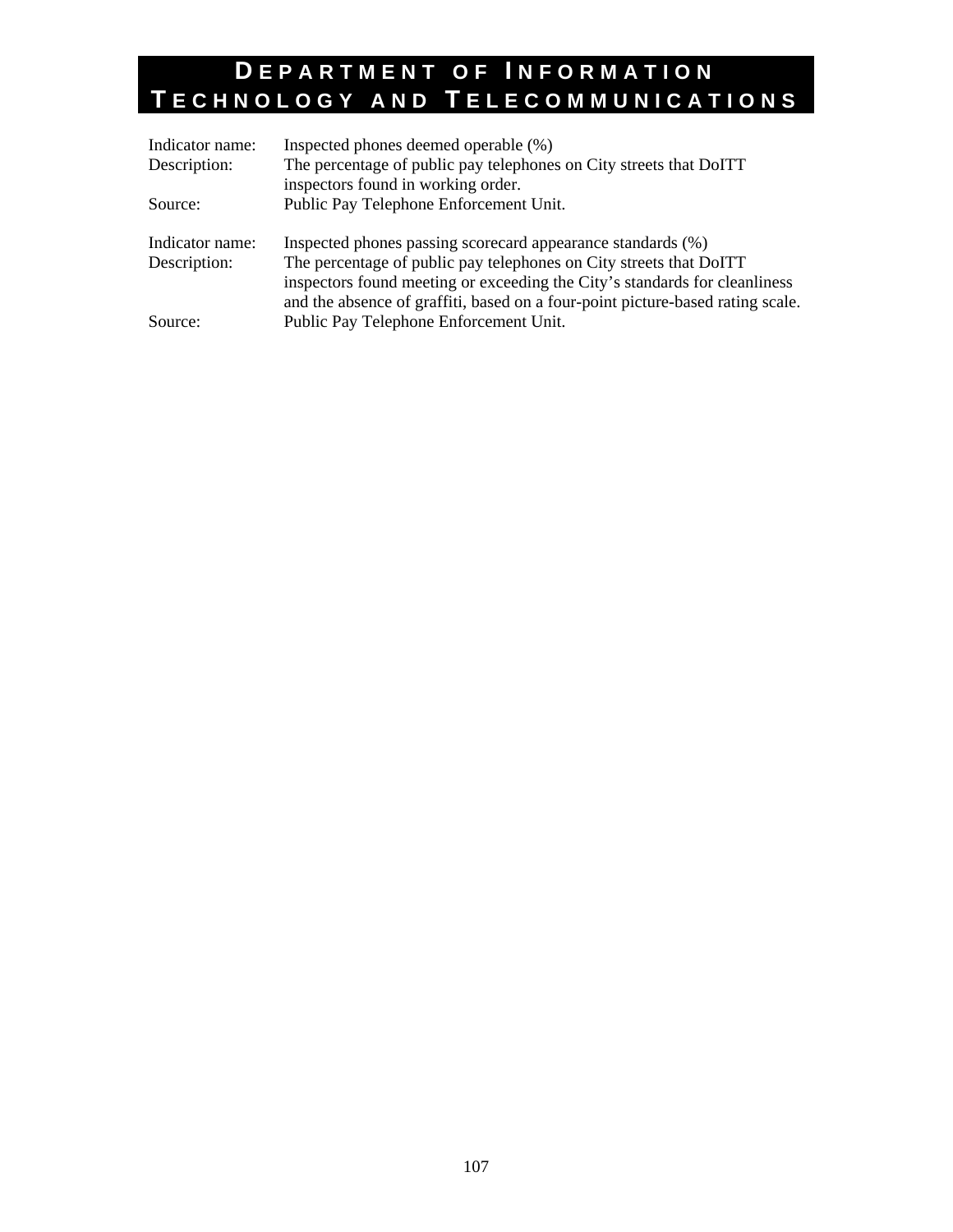#### **D EPARTMENT OF I NFORMATION T ECHNOLOGY AND T ELECOMMUNICATIONS**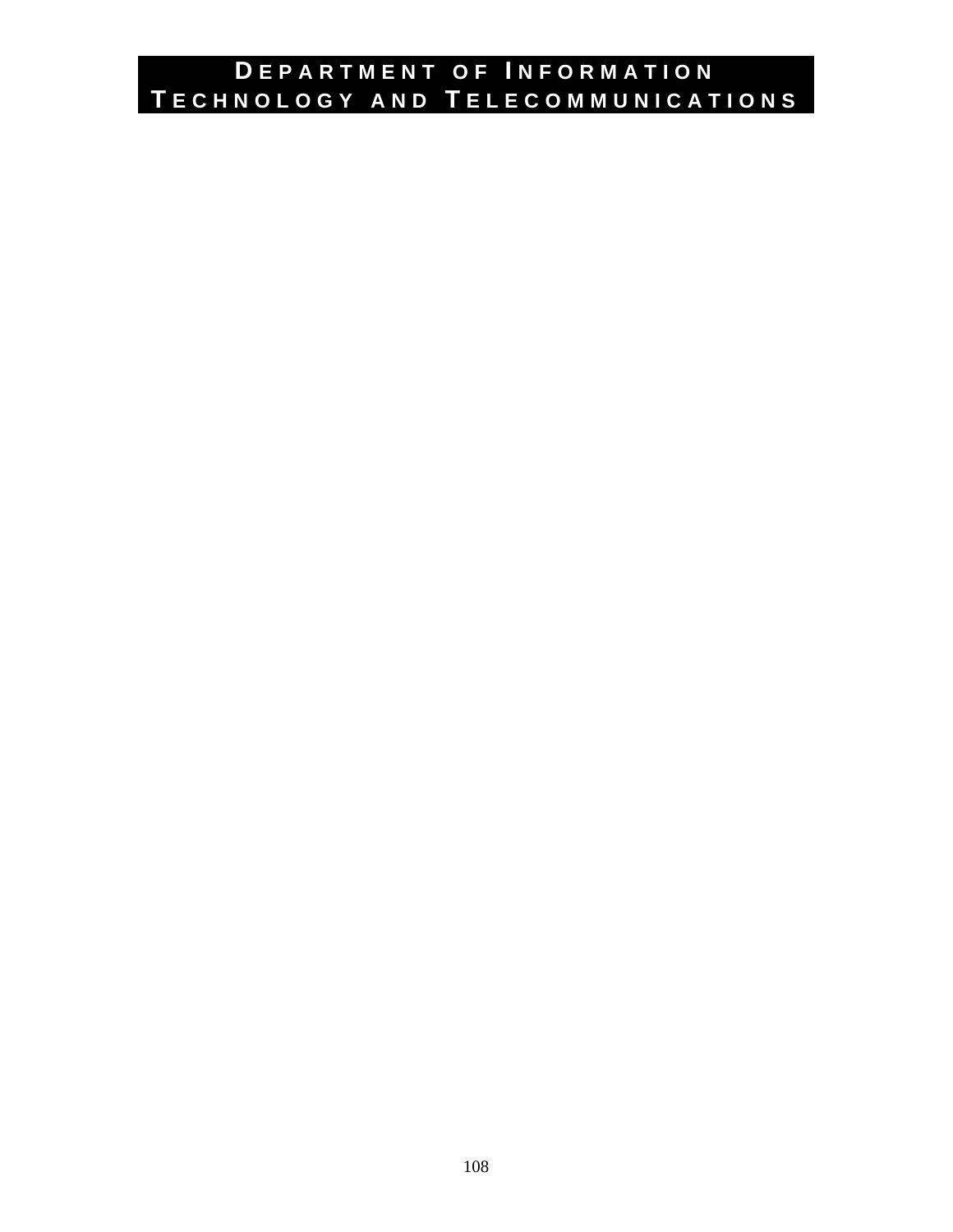| Indicator name:<br>Description:            | Publications and reports acquired<br>The number of government reports, studies, professional journals, published<br>books and collections of legal statutes and codes the Department has<br>officially accessioned either in print or electronically. For Fiscal 2006 data<br>is based on January to June 2006.                                                         |
|--------------------------------------------|-------------------------------------------------------------------------------------------------------------------------------------------------------------------------------------------------------------------------------------------------------------------------------------------------------------------------------------------------------------------------|
| Source:                                    | City Hall Library.                                                                                                                                                                                                                                                                                                                                                      |
| Indicator name:<br>Description:<br>Source: | Records preserved<br>The number of images produced in the Department's microfilm laboratory.<br>Municipal Archives Division.                                                                                                                                                                                                                                            |
| Indicator name:<br>Description:<br>Source: | Volume of library collection<br>The number of New York City government reports, books and other<br>publications housed in the Department's City Hall Library.<br>City Hall Library.                                                                                                                                                                                     |
|                                            |                                                                                                                                                                                                                                                                                                                                                                         |
| Indicator name:<br>Description:            | Information requests received<br>The total number of in-person, telephone, mail and e-mail requests for<br>research service and information, including vital records, received by the<br>City Hall Library and the Municipal Archives Division.                                                                                                                         |
| Source:                                    | City Hall Library and Municipal Archives Division.                                                                                                                                                                                                                                                                                                                      |
| Indicator name:<br>Description:<br>Source: | - City Hall Library<br>The number of information requests received by the City Hall Library.<br>City Hall Library.                                                                                                                                                                                                                                                      |
| Indicator name:                            | - Municipal Archives                                                                                                                                                                                                                                                                                                                                                    |
| Description:                               | The number of information requests received by the Municipal Archives<br>Division.                                                                                                                                                                                                                                                                                      |
| Source:                                    | Municipal Archives Division.                                                                                                                                                                                                                                                                                                                                            |
| Indicator name:<br>Description:            | - Vital record requests received<br>The number of applications submitted for search of and/or copies of<br>historical birth, death, and marriage records.                                                                                                                                                                                                               |
| Source:                                    | Municipal Archives Division.                                                                                                                                                                                                                                                                                                                                            |
| Indicator name:                            | Vital record requests responded to in an average of 12 business days (%)                                                                                                                                                                                                                                                                                                |
| Description:                               | The percent of vital record requests for which the Department conducted a<br>record search and sent the search results (either a certified copy of the<br>record or a "not found" statement) to the customer within the prescribed<br>timeframe. Data is calculated based on the number of requests completed<br>during four or five randomly selected days each month. |
| Source:                                    | Municipal Archives Division.                                                                                                                                                                                                                                                                                                                                            |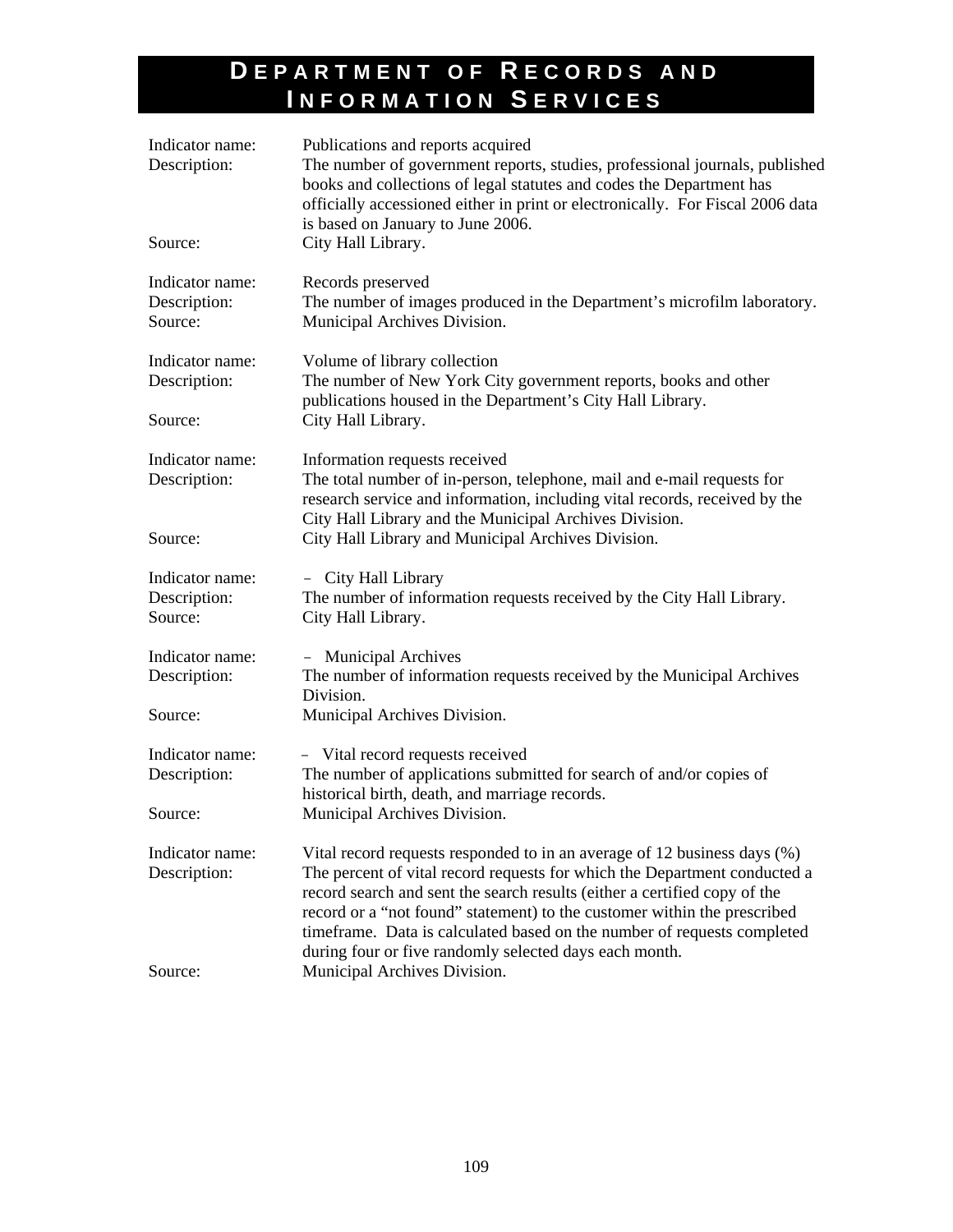| Indicator name:<br>Description: | Average response time to vital records requests (days)<br>The average number of days it took the Department to conduct a record<br>search and send the search results (either a certified copy of the record or a<br>"not found" statement) to the customer. Data is calculated based on the<br>number of requests completed during four or five randomly selected days<br>each month.                                                                                                                                                                  |
|---------------------------------|---------------------------------------------------------------------------------------------------------------------------------------------------------------------------------------------------------------------------------------------------------------------------------------------------------------------------------------------------------------------------------------------------------------------------------------------------------------------------------------------------------------------------------------------------------|
| Source:                         | Municipal Archives Division.                                                                                                                                                                                                                                                                                                                                                                                                                                                                                                                            |
| Indicator name:<br>Description: | Photographic reproduction requests received<br>The number of requests for reproductions of historical photos that were<br>received by the Department.                                                                                                                                                                                                                                                                                                                                                                                                   |
| Source:                         | Municipal Archives Division.                                                                                                                                                                                                                                                                                                                                                                                                                                                                                                                            |
| Indicator name:<br>Description: | Average response time to historical photo requests (days)<br>The average number of days it took the Department to produce and send the<br>requested historical image. Data is calculated based on the number of<br>requests completed during two or three randomly selected days each month.                                                                                                                                                                                                                                                            |
| Source:                         | Municipal Archives Division.                                                                                                                                                                                                                                                                                                                                                                                                                                                                                                                            |
| Indicator name:<br>Description: | Average response time to agency requests for stored records (days)<br>The average number of days it takes the Department to retrieve stored<br>records from the warehouses, calculated from the day the request is made<br>by the City agency, court or district attorney's office to the day the records<br>are available for pick up.                                                                                                                                                                                                                 |
| Source:                         | Municipal Records Management Division.                                                                                                                                                                                                                                                                                                                                                                                                                                                                                                                  |
| Indicator name:                 | Average time between records disposal eligibility and application sent to<br>Law Department (months)                                                                                                                                                                                                                                                                                                                                                                                                                                                    |
| Description:                    | The average number of months it takes the Department of Records and<br>Information Services (DORIS) to send a records disposal application to the<br>Law Department for review and approval, calculated from the time a client<br>agency has been notified by DORIS that a record series is eligible for<br>disposal; agencies must return an authorized disposal application to DORIS<br>after notification. Note: Data reported as Four-month Actual for this<br>indicator reflects first-quarter information for this quarterly-reported<br>measure. |
| Source:                         | Municipal Records Management Division.                                                                                                                                                                                                                                                                                                                                                                                                                                                                                                                  |
| Indicator name:                 | Average time for Law Department to approve records disposal application<br>(months)                                                                                                                                                                                                                                                                                                                                                                                                                                                                     |
| Description:                    | The average number of months it takes the Law Department to approve a<br>records disposal application, calculated from the time the Department of<br>Records and Information Services sends the application to the Law<br>Department. Note: Data reported as Four-month Actual for this indicator<br>reflects first-quarter information for this quarterly-reported measure.                                                                                                                                                                            |
| Source:                         | Municipal Records Management Division.                                                                                                                                                                                                                                                                                                                                                                                                                                                                                                                  |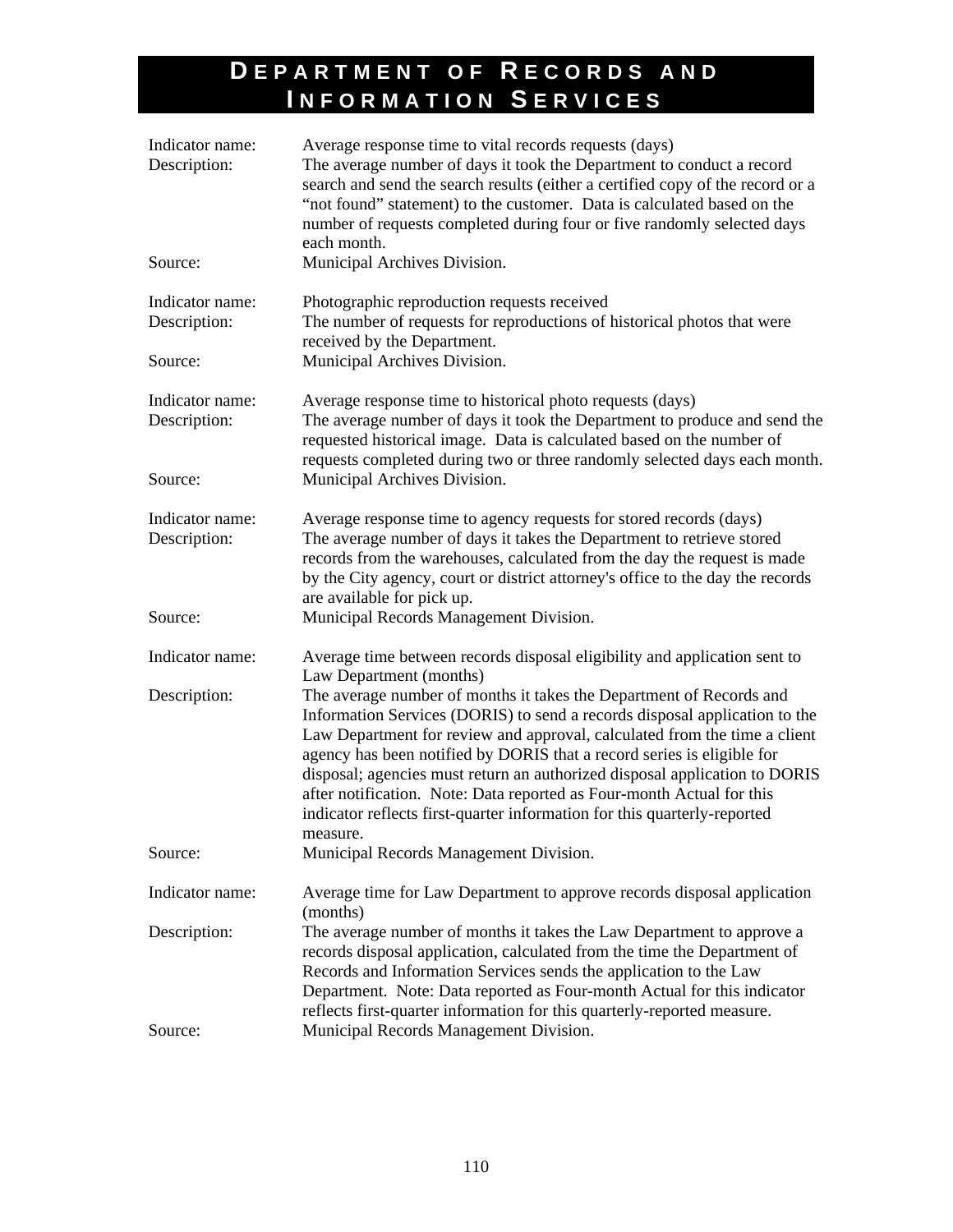| Indicator name: | Percent of warehouse capacity available for new accessions                   |
|-----------------|------------------------------------------------------------------------------|
| Description:    | The percent of warehouse (off site storage facilities) capacity available to |
|                 | store client agency records.                                                 |
| Source:         | Municipal Records Management Division.                                       |
|                 |                                                                              |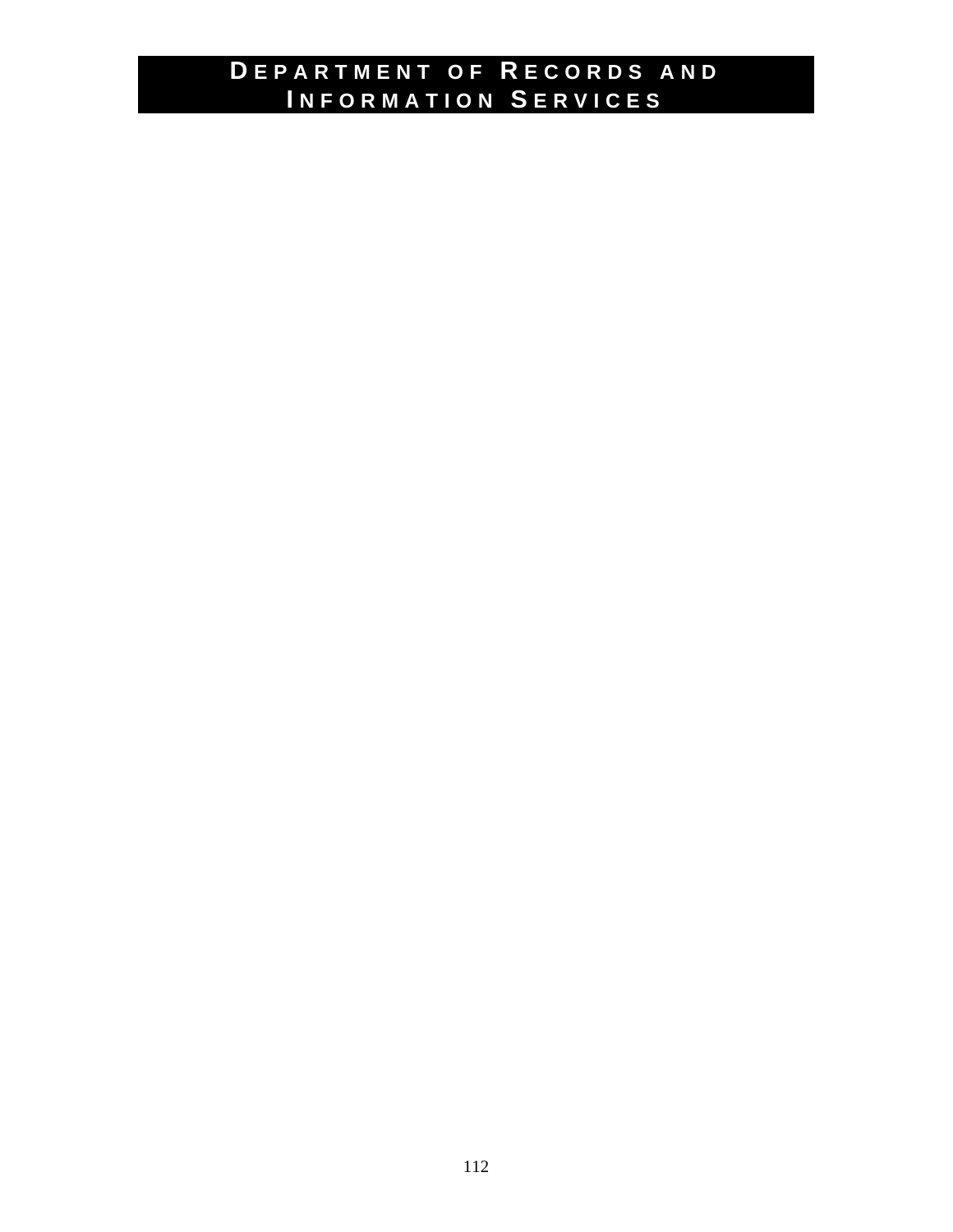| Indicator name:<br>Description:            | Streets rated acceptably clean (%)<br>Percentage of over 6,000 sample blocks rated acceptably clean by Mayor's<br>Office field inspectors, based on a seven-point picture-based rating scale.<br>Figures show annual averages based on twice-monthly ratings of the<br>citywide street sample.     |
|--------------------------------------------|----------------------------------------------------------------------------------------------------------------------------------------------------------------------------------------------------------------------------------------------------------------------------------------------------|
| Source:                                    | Mayor's Office of Operations.                                                                                                                                                                                                                                                                      |
| Indicator name:<br>Description:            | Dirty/marginal sanitation sections (out of 234)<br>The number of sanitation sections rated dirty (less than 50% acceptably<br>clean streets) or marginal (from 50% to 69.9% acceptably clean streets) by<br>Mayor's Office field inspectors, based on a seven-point picture-based<br>rating scale. |
| Source:                                    | Mayor's Office of Operations.                                                                                                                                                                                                                                                                      |
| Indicator name:<br>Description:<br>Source: | Lots cleaned citywide<br>Total City-owned and private lots cleaned by DSNY.<br>Bureau of Cleaning & Collection; Bureau of Planning and Budget.                                                                                                                                                     |
| Indicator name:<br>Description:            | Graffiti sites cleaned<br>The number of properties cleaned by the Department of Sanitation and the<br>Economic Development Corporation (EDC) through Graffiti Free NYC,<br>the City's graffiti removal program.                                                                                    |
| Source:                                    | The City's graffiti database.                                                                                                                                                                                                                                                                      |
| Indicator name:<br>Description:<br>Source: | Square feet of graffiti removed (000)<br>The square feet of graffiti removed by power-washing and painting<br>through Graffiti Free NYC, the City's graffiti removal program.<br>DSNY and EDC internal reports.                                                                                    |
| Indicator name:                            | Snow overtime (\$000)                                                                                                                                                                                                                                                                              |
| Description:<br>Source:                    | Amount of overtime incurred during the season due to snow removal.<br>DSNY Fiscal Services; Bureau of Planning & Budget.                                                                                                                                                                           |
| Indicator name:<br>Description:<br>Source: | Snowfall (inches)<br>Amount of snow that has fallen during the fiscal year.<br>Bureau of Cleaning & Collection; Bureau of Planning & Budget.                                                                                                                                                       |
| Indicator name:<br>Description:<br>Source: | Salt used (tons)<br>Amount of salt used due to snowfall and icy conditions.<br>Bureau of Cleaning & Collection; Bureau of Planning & Budget.                                                                                                                                                       |
| Indicator name:<br>Description:<br>Source: | Refuse cost per ton (fully loaded) (\$)<br>Cost of curbside and containerized collection and disposal on a per ton<br>basis. This is a "fully loaded" cost including a complete range of direct,<br>indirect and overhead expenses.<br>Internal reports and budget documents.                      |
|                                            |                                                                                                                                                                                                                                                                                                    |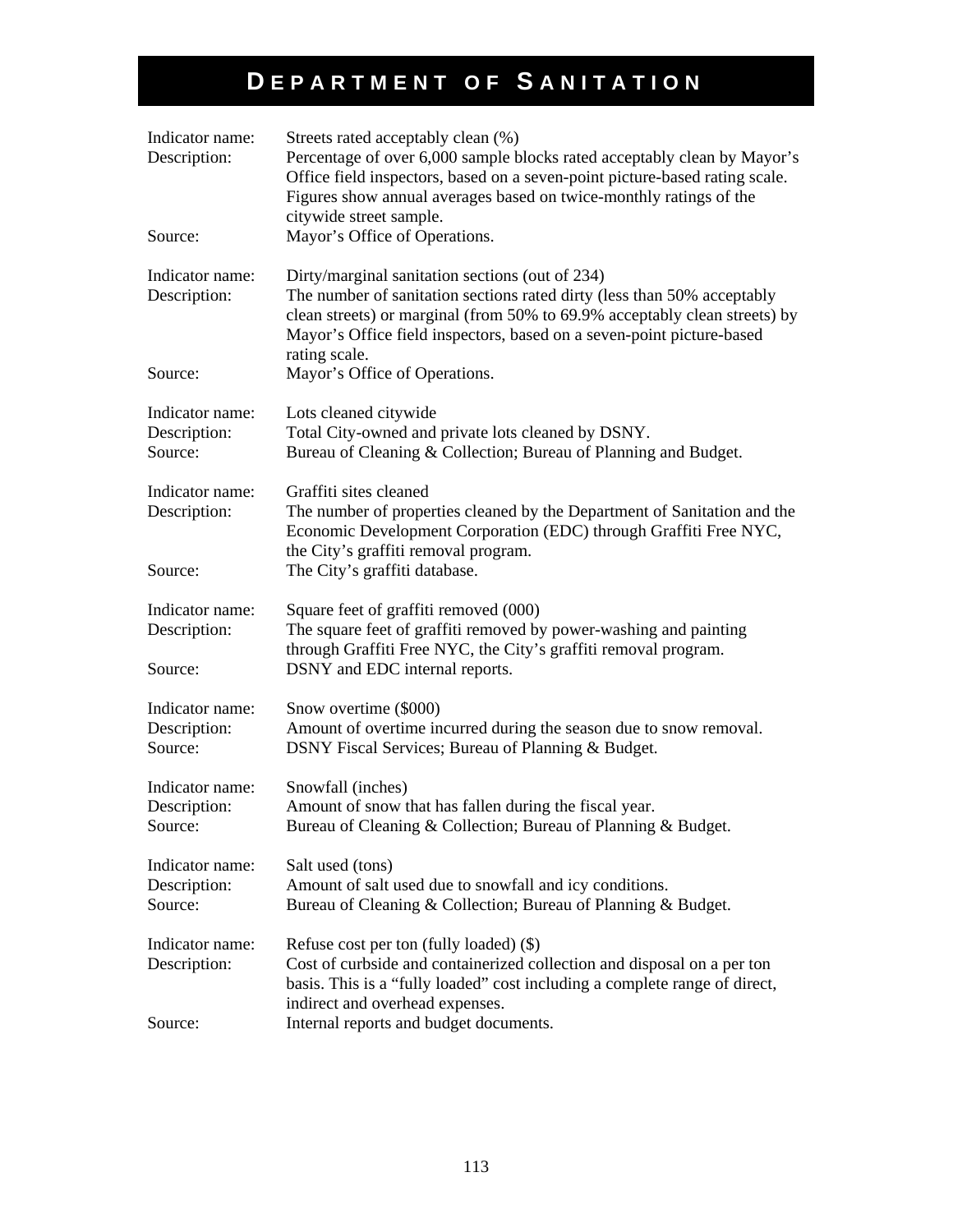| Indicator name:<br>Description:            | Refuse collection cost per ton $(\$)$<br>Cost of collecting curbside and containerized refuse on a per ton basis.<br>This is a "fully loaded" cost including a complete range of direct, indirect<br>and overhead expenses.                   |
|--------------------------------------------|-----------------------------------------------------------------------------------------------------------------------------------------------------------------------------------------------------------------------------------------------|
| Source:                                    | Internal reports and budget documents.                                                                                                                                                                                                        |
| Indicator name:<br>Description:            | Disposal cost per ton $(\$)$<br>Cost of curbside and containerized refuse disposal on a per ton basis. This<br>is a "fully loaded" cost including a complete range of direct, indirect and<br>overhead expenses.                              |
| Source:                                    | Internal reports and budget documents.                                                                                                                                                                                                        |
| Indicator name:<br>Description:            | Missed refuse collections (%)<br>Percentage of curbside refuse tonnage scheduled for collection but not<br>removed by midnight. Excludes holiday weeks and missed collections due<br>to snow events.                                          |
| Source:                                    | Operations Management Division; Bureau of Planning & Budget.                                                                                                                                                                                  |
| Indicator name:<br>Description:            | Refuse tons per truck-shift<br>Average curbside household refuse tons collected by each truck working<br>an eight-hour shift.                                                                                                                 |
| Source:                                    | Operations Management Division; Bureau of Planning & Budget.                                                                                                                                                                                  |
| Indicator name:<br>Description:<br>Source: | Annual tons disposed (000)<br>Total refuse tonnage disposed by the Department.<br>Bureau of Waste Disposal; Bureau of Planning and Budget.                                                                                                    |
| Indicator name:<br>Description:<br>Source: | Tons per day disposed<br>Average tons of refuse disposed per operational day.<br>Bureau of Waste Disposal; Bureau of Planning and Budget.                                                                                                     |
| Indicator name:<br>Description:<br>Source: | Percent of total trucks dumped on shift<br>Percentage of total number of trucks that collect and dispose of their<br>materials at their designated transfer stations within their eight-hour shifts.<br><b>Operations Management Division</b> |
| Indicator name:<br>Description:            | Annual tons recycled (000)<br>Tons of recycled materials per year, including residential curbside and<br>containerized, institutional, City office paper, indirect, bulk and private<br>sector recyclables.                                   |
| Source:                                    | Operations Management Division; Bureau of Planning and Budget.                                                                                                                                                                                |
| Indicator name:<br>Description:            | Recycled tons per day<br>Tons of recycled materials per day, including residential curbside and<br>containerized, institutional, City office paper, indirect, bulk and private<br>sector recyclables.                                         |
| Source:                                    | Operations Management Division; Bureau of Planning and Budget.                                                                                                                                                                                |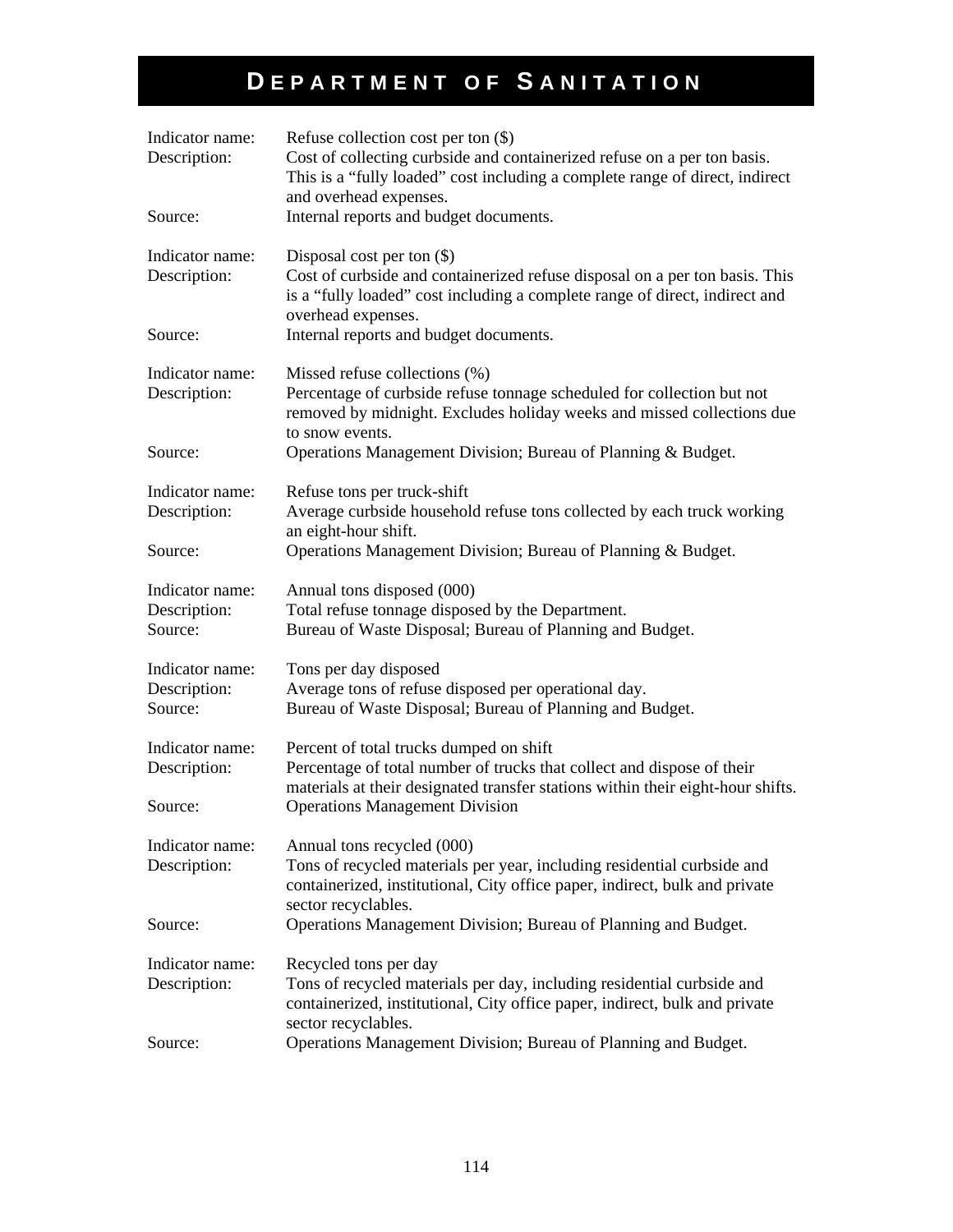| Indicator name:<br>Description:            | Curbside and containerized recycling diversion rate (%)<br>Percent of the Department's residential waste stream (curbside and<br>containerized metal, glass, plastic and mixed paper) that is recycled.                                                       |
|--------------------------------------------|---------------------------------------------------------------------------------------------------------------------------------------------------------------------------------------------------------------------------------------------------------------|
| Source:                                    | Operations Management Division; Bureau of Planning and Budget.                                                                                                                                                                                                |
| Indicator name:                            | Number of districts with a curbside and containerized recycling diversion<br>rate between 0.0% and 4.9%                                                                                                                                                       |
| Description:                               | The number of community districts, out of 59 total, with curbside and<br>containerized diversion rates between 0% and 4.9%. The curbside and<br>containerized diversion rate is the percent of the Department's residential<br>waste stream that is recycled. |
| Source:                                    | <b>Operations Management Division.</b>                                                                                                                                                                                                                        |
| Indicator name:                            | Number of districts with a curbside residential recycling diversion rate<br>between 5.0% and 9.9%                                                                                                                                                             |
| Description:                               | The number of community districts, out of 59 total, with curbside and<br>containerized diversion rates between 5% and 9.9%. The curbside and<br>containerized diversion rate is the percent of the Department's residential<br>waste stream that is recycled. |
| Source:                                    | Operations Management Division.                                                                                                                                                                                                                               |
| Indicator name:                            | Number of districts with a curbside and containerized recycling diversion<br>rate greater than 25.0%                                                                                                                                                          |
| Description:                               | The number of community districts, out of 59 total, with curbside and<br>containerized diversion rates exceeding 25%. The curbside and<br>containerized diversion rate is the percent of the Department's residential<br>waste stream that is recycled.       |
| Source:                                    | <b>Operations Management Division.</b>                                                                                                                                                                                                                        |
| Indicator name:<br>Description:<br>Source: | Total recycling diversion rate (%)<br>Percent of the City's total waste stream that is recycled.<br>Operations Management Division; Bureau of Planning and Budget.                                                                                            |
| Indicator name:<br>Description:            | Recycling summonses issued<br>Summonses issued to residents and commercial establishments for<br>violating recycling regulations.                                                                                                                             |
| Source:                                    | Bureau of Planning and Budget.                                                                                                                                                                                                                                |
| Indicator name:<br>Description:            | Recycling tons per truck-shift<br>Average curbside recycling tons collected by each truck working an eight-<br>hour shift.                                                                                                                                    |
| Source:                                    | Operations Management Division; Bureau of Planning and Budget.                                                                                                                                                                                                |
| Indicator name:<br>Description:            | Missed Recycling Collection (%)<br>Percent of curbside and containerized recycling tonnage scheduled for<br>collection but not removed by midnight. Excludes holiday weeks.                                                                                   |
| Source:                                    | Operations Management Division; Bureau of Planning and Budget.                                                                                                                                                                                                |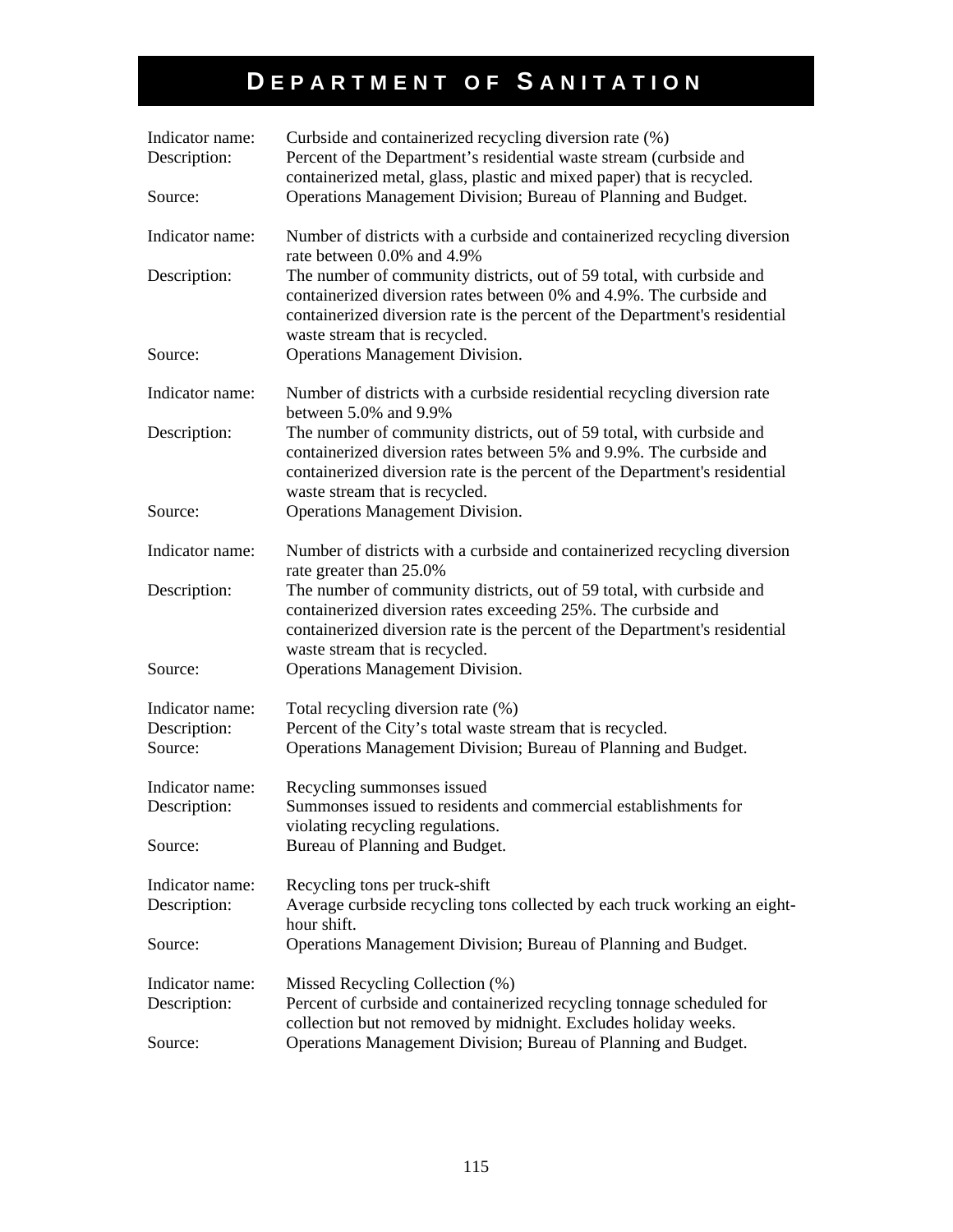| Indicator name:<br>Description:<br>Source: | Recycling cost per ton (fully loaded) (\$)<br>Cost of curbside and containerized recycling and processing on a per ton<br>basis. This is a "fully loaded" cost including a complete range of direct,<br>indirect and overhead expenses.<br>Internal reports and budget documents.                                        |
|--------------------------------------------|--------------------------------------------------------------------------------------------------------------------------------------------------------------------------------------------------------------------------------------------------------------------------------------------------------------------------|
|                                            |                                                                                                                                                                                                                                                                                                                          |
| Indicator name:<br>Description:            | Recycling collection cost per ton $(\$)$<br>Cost of collecting curbside and containerized recyclables on a per ton<br>basis. This is a "fully loaded" cost including a complete range of direct,<br>indirect and overhead expenses.                                                                                      |
| Source:                                    | Internal reports and budget documents.                                                                                                                                                                                                                                                                                   |
| Indicator name:<br>Description:            | Paper recycling revenue per ton $(\$)$<br>The actual amount of revenue per ton agreed to in the Department's<br>contracts with paper recyclers.                                                                                                                                                                          |
| Source:                                    | Bureau of Waste Prevention, Reuse and Recycling records.                                                                                                                                                                                                                                                                 |
| Indicator name:<br>Description:            | Number of chlorofluorocarbon/freon recoveries<br>Actions taken by the Department in response to requests from the public to<br>remove appliances that may contain CFC or Freon. Possible outcomes are:<br>CFC/Freon was recovered, appliance did not contain any CFC/Freon, or<br>appliance was missing or inaccessible. |
| Source:                                    | Bureau of Cleaning and Collection; Operations Management Division.                                                                                                                                                                                                                                                       |
| Indicator name:<br>Description:<br>Source: | Private transfer station permits<br>The number of private transfer station permits issued by the Department.<br>Department's Legal Affairs Division.                                                                                                                                                                     |
| Indicator name:<br>Description:<br>Source: | Private transfer station inspections performed<br>The number of inspections of legally permitted private transfer stations<br>performed by the Department's permit unit.<br>Permit inspection unit report.                                                                                                               |
| Indicator name:<br>Description:<br>Source: | Marine Transfer Station construction commencements<br>The number of facilities to containerize refuse and transport for final<br>disposal where construction or reconstruction/conversion has begun during<br>the current period.<br>Bureau of Planning and Budget.                                                      |
|                                            |                                                                                                                                                                                                                                                                                                                          |
| Indicator name:<br>Description:<br>Source: | Tort cases commenced<br>The number of tort matters assigned a litigation start date.<br>New York City Law Information System (NYCLIS).                                                                                                                                                                                   |
| Indicator name:<br>Description:<br>Source: | Tort dispositions<br>The number of tort cases resolved through settlement, dismissal,<br>discontinuance, verdicts or insurance takeovers.<br>New York City Law Information System (NYCLIS).                                                                                                                              |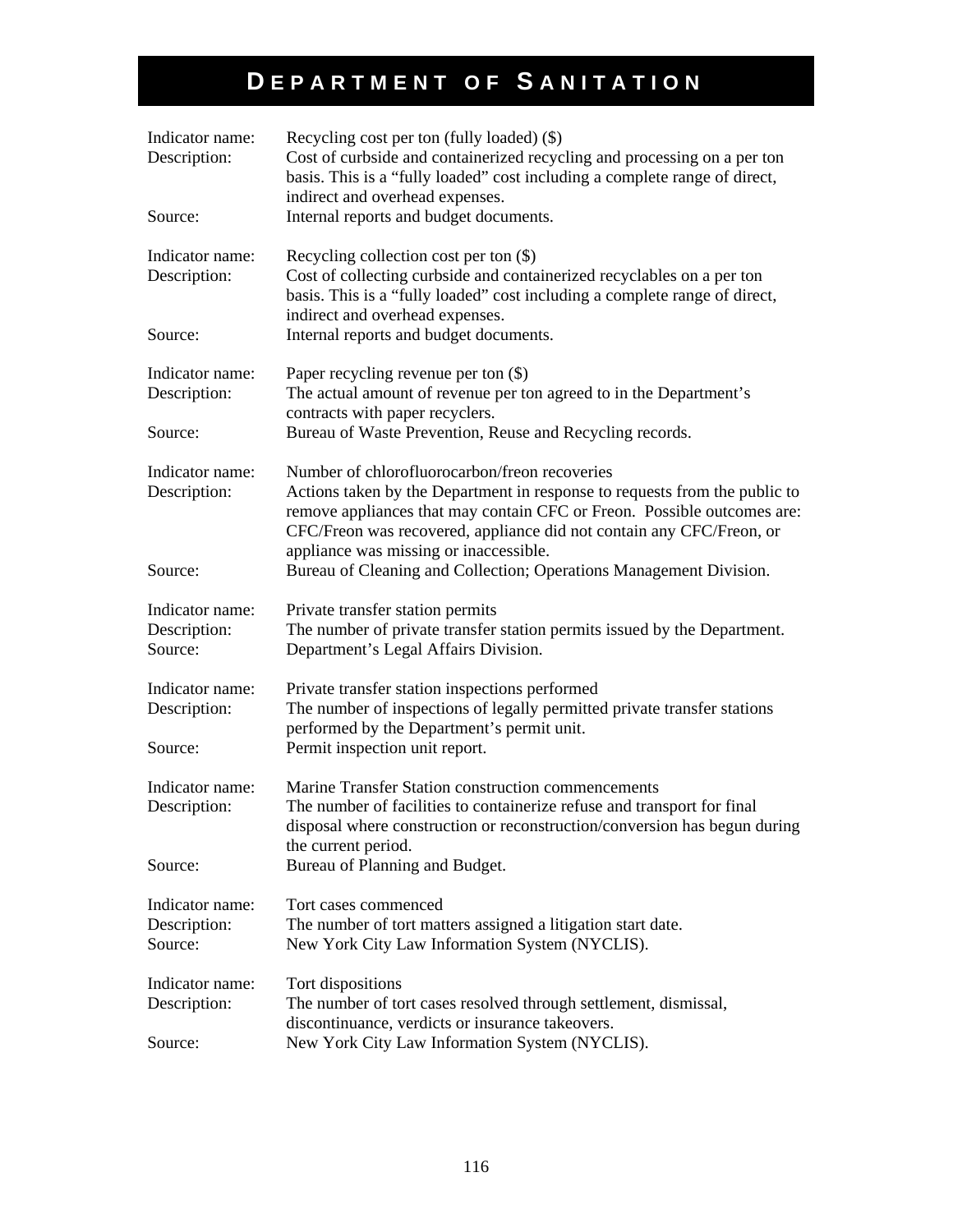| Indicator name: | Tort payout (\$000)                                                     |
|-----------------|-------------------------------------------------------------------------|
| Description:    | The amount paid by the City to resolve tort cases through settlement or |
|                 | verdict.                                                                |
| Source:         | Office of Management and Budget.                                        |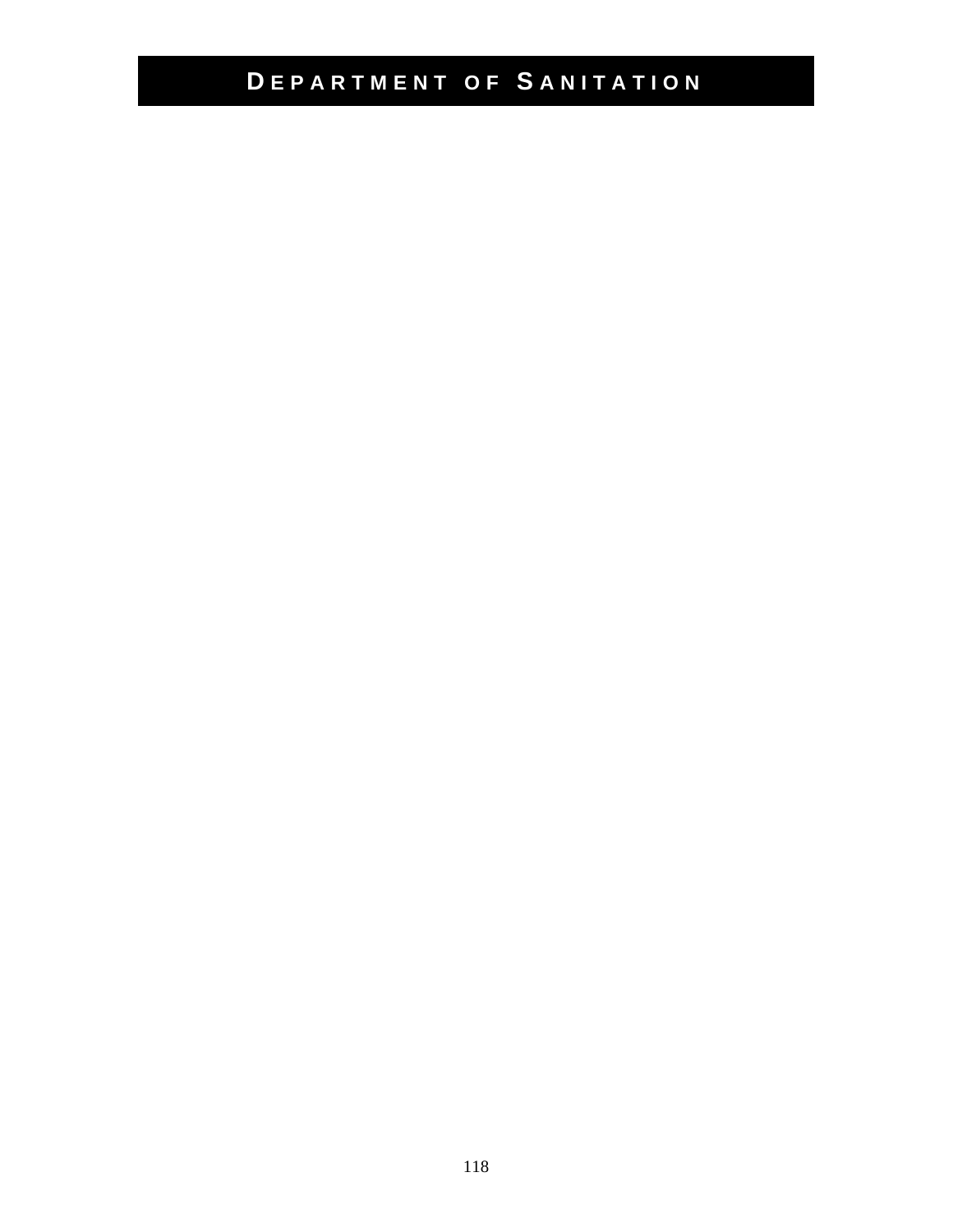| Indicator name:<br>Description:<br>Source: | Parks rated "acceptable" for overall condition (%)<br>The percent of park sites that pass an inspection based on 16 individual<br>features. If three or more features are rated unacceptable based on the Parks<br>Inspection Program's criteria, or if one condition is judged a serious safety<br>hazard, the entire site is rated unacceptable. Park sites included in this<br>rating are playgrounds; small parks; large parks; and Greenstreets, which are<br>street triangles and medians landscaped with horticultural installations.<br>Operations & Management Planning Division. |
|--------------------------------------------|--------------------------------------------------------------------------------------------------------------------------------------------------------------------------------------------------------------------------------------------------------------------------------------------------------------------------------------------------------------------------------------------------------------------------------------------------------------------------------------------------------------------------------------------------------------------------------------------|
| Indicator name:<br>Description:<br>Source: | Parks rated "acceptable" for cleanliness (%)<br>Cleanliness is a subset of overall condition. The percent of park sites with<br>acceptable cleanliness is the percent rated acceptable for litter, broken glass,<br>graffiti and weeds or ice, depending on the season. Park sites included in<br>this rating are playgrounds; small parks; large parks; and Greenstreets,<br>which are street triangles and medians landscaped with horticultural<br>installations.                                                                                                                       |
|                                            | Operations & Management Planning Division.                                                                                                                                                                                                                                                                                                                                                                                                                                                                                                                                                 |
| Indicator name:<br>Description:            | - Cleanliness of small parks and playgrounds (%)<br>Cleanliness is a subset of overall condition. The percent of small parks (six<br>acres or less) and playgrounds with acceptable cleanliness is the percent<br>rated acceptable for litter, broken glass, graffiti and weeds or ice, depending<br>on the season.                                                                                                                                                                                                                                                                        |
| Source:                                    | Operations & Management Planning Division.                                                                                                                                                                                                                                                                                                                                                                                                                                                                                                                                                 |
| Indicator name:<br>Description:<br>Source: | - Cleanliness of large parks (%)<br>Cleanliness is a subset of overall condition. The percent of large parks<br>(more than six acres) with acceptable cleanliness is the percent rated<br>acceptable for litter, broken glass, graffiti and weeds or ice, depending on<br>the season<br>Operations & Management Planning Division.                                                                                                                                                                                                                                                         |
| Indicator name:<br>Description:            | Safety surfaces rated "acceptable" (%)<br>The percent of safety surfaces (impact-absorbing material placed on the<br>ground) in all parks that pass an inspection during the reporting period. This<br>includes safety matting under playground equipment and wood chipping<br>under adult exercise equipment.                                                                                                                                                                                                                                                                             |
| Source:                                    | Operations & Management Planning Division.                                                                                                                                                                                                                                                                                                                                                                                                                                                                                                                                                 |
| Indicator name:<br>Description:<br>Source: | Play equipment rated "acceptable" (%)<br>The percent of play equipment in all parks, playgrounds and Greenstreets<br>that passes an inspection during the reporting period. This includes slides<br>and jungle gyms, handball court walls and chess and checkers tables.<br>Operations & Management Planning Division.                                                                                                                                                                                                                                                                     |
|                                            |                                                                                                                                                                                                                                                                                                                                                                                                                                                                                                                                                                                            |
| Indicator name:<br>Description:            | Comfort stations in service (in season only) (%)<br>From April 1st to October 31st, the percent of comfort stations that are open<br>and in service at the time of park inspections.                                                                                                                                                                                                                                                                                                                                                                                                       |
| Source:                                    | Operations & Management Planning Division.                                                                                                                                                                                                                                                                                                                                                                                                                                                                                                                                                 |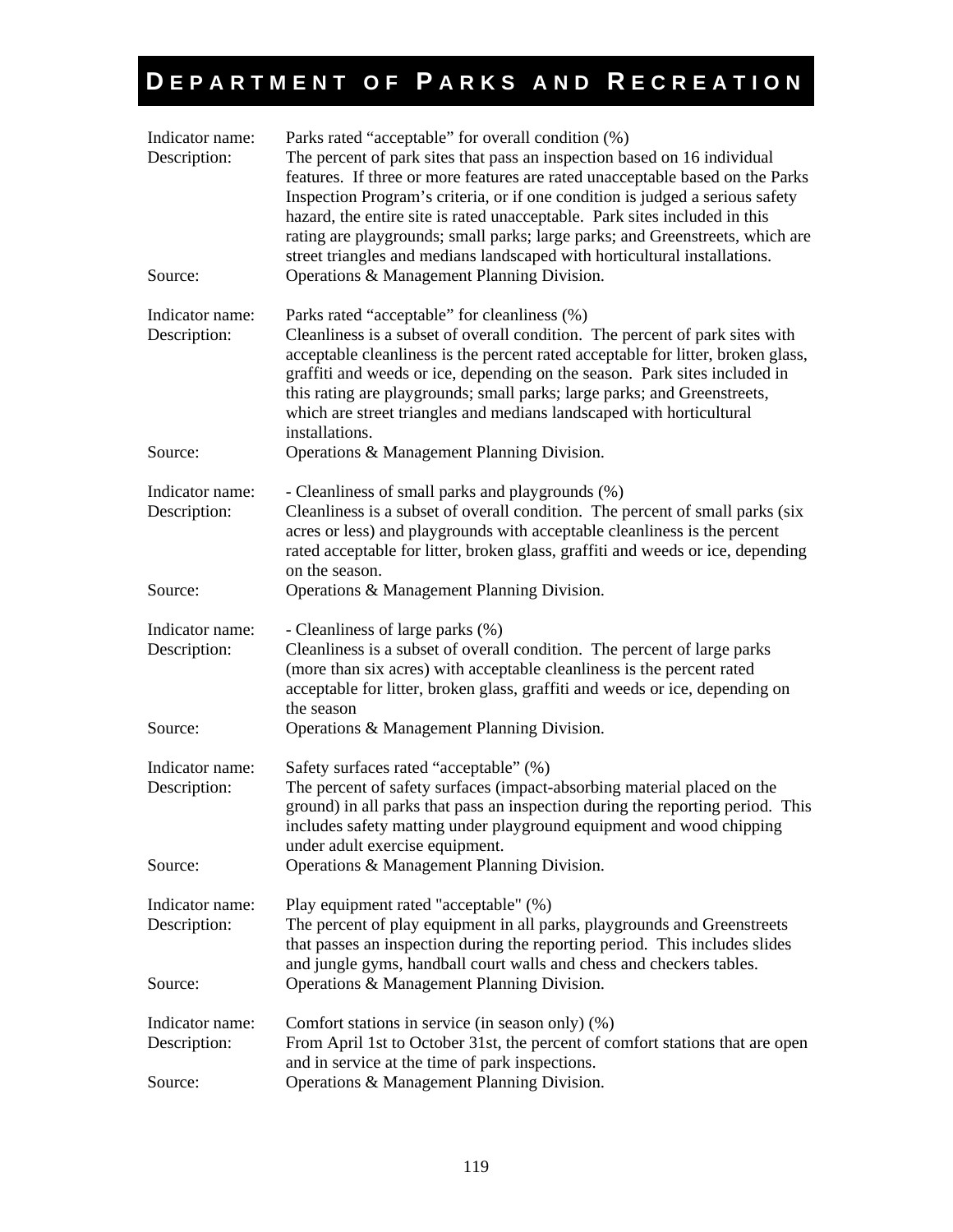| Indicator name:<br>Description: | Spray showers in service (in season only) $(\%)$<br>From Memorial Day to Labor Day, the percent of spray showers operating<br>at the time of park inspections. Spray showers are required to be on when<br>the temperature exceeds 80 degrees and children are present.                                                                                                                         |
|---------------------------------|-------------------------------------------------------------------------------------------------------------------------------------------------------------------------------------------------------------------------------------------------------------------------------------------------------------------------------------------------------------------------------------------------|
| Source:                         | Operations & Management Planning Division.                                                                                                                                                                                                                                                                                                                                                      |
| Indicator name:<br>Description: | Drinking fountains in service (in season only) (%)<br>From Memorial Day to Columbus Day, the percent of drinking fountains<br>operating at the time of park inspections.                                                                                                                                                                                                                        |
| Source:                         | Operations & Management Planning Division.                                                                                                                                                                                                                                                                                                                                                      |
| Indicator name:<br>Description: | Parks with an affiliated volunteer group (%)<br>The percent of parks that are affiliated with a volunteer group working with<br>Partnerships for Parks.                                                                                                                                                                                                                                         |
| Source:                         | Partnerships for Parks.                                                                                                                                                                                                                                                                                                                                                                         |
| Indicator name:<br>Description: | Summonses issued<br>The number of summons issued during the reporting period for parking and<br>health code violations including summonses returnable to the Parking<br>Violations Bureau, the Environmental Control Board, Criminal Court, and<br>Traffic Court.                                                                                                                               |
| Source:                         | Parks Enforcement Patrol.                                                                                                                                                                                                                                                                                                                                                                       |
| Indicator name:<br>Description: | Public service requests received – Forestry<br>The total number of public service requests received for forestry work<br>during the reporting period. Examples include requests for the removal of<br>dead trees, hanging limbs or tree stumps.                                                                                                                                                 |
| Source:                         | <b>Forestry Division</b>                                                                                                                                                                                                                                                                                                                                                                        |
| Indicator name:                 | MillionTreesNYC<br>- Trees planted - Parks                                                                                                                                                                                                                                                                                                                                                      |
| Description:                    | The total number of trees planted by Parks, or on land that is under Parks'<br>jurisdiction, as part of PlaNYC's MillionTreesNYC initiative. The initiative<br>is a 10-year public-private program launched in Fiscal 2008.                                                                                                                                                                     |
| Source:                         | MillionTreesNYC.                                                                                                                                                                                                                                                                                                                                                                                |
| Indicator name:                 | MillionTreesNYC<br>- Trees planted – Other                                                                                                                                                                                                                                                                                                                                                      |
| Description:                    | The total number of trees planted as part of PlaNYC's MillionTreesNYC<br>initiative that are planted on land that is not under the jurisdiction of the<br>Department of Parks and Recreation. This includes trees planted by other<br>City agencies, State and federal agencies, as well as by private entities. The<br>initiative is a 10-year public-private program launched in Fiscal 2008. |
| Source:                         | MillionTreesNYC.                                                                                                                                                                                                                                                                                                                                                                                |
| Indicator name:<br>Description: | Trees removed<br>The number of street and park trees removed by Forestry Operations due to<br>death, disease, permits and storms.                                                                                                                                                                                                                                                               |
| Source:                         | Forestry Division.                                                                                                                                                                                                                                                                                                                                                                              |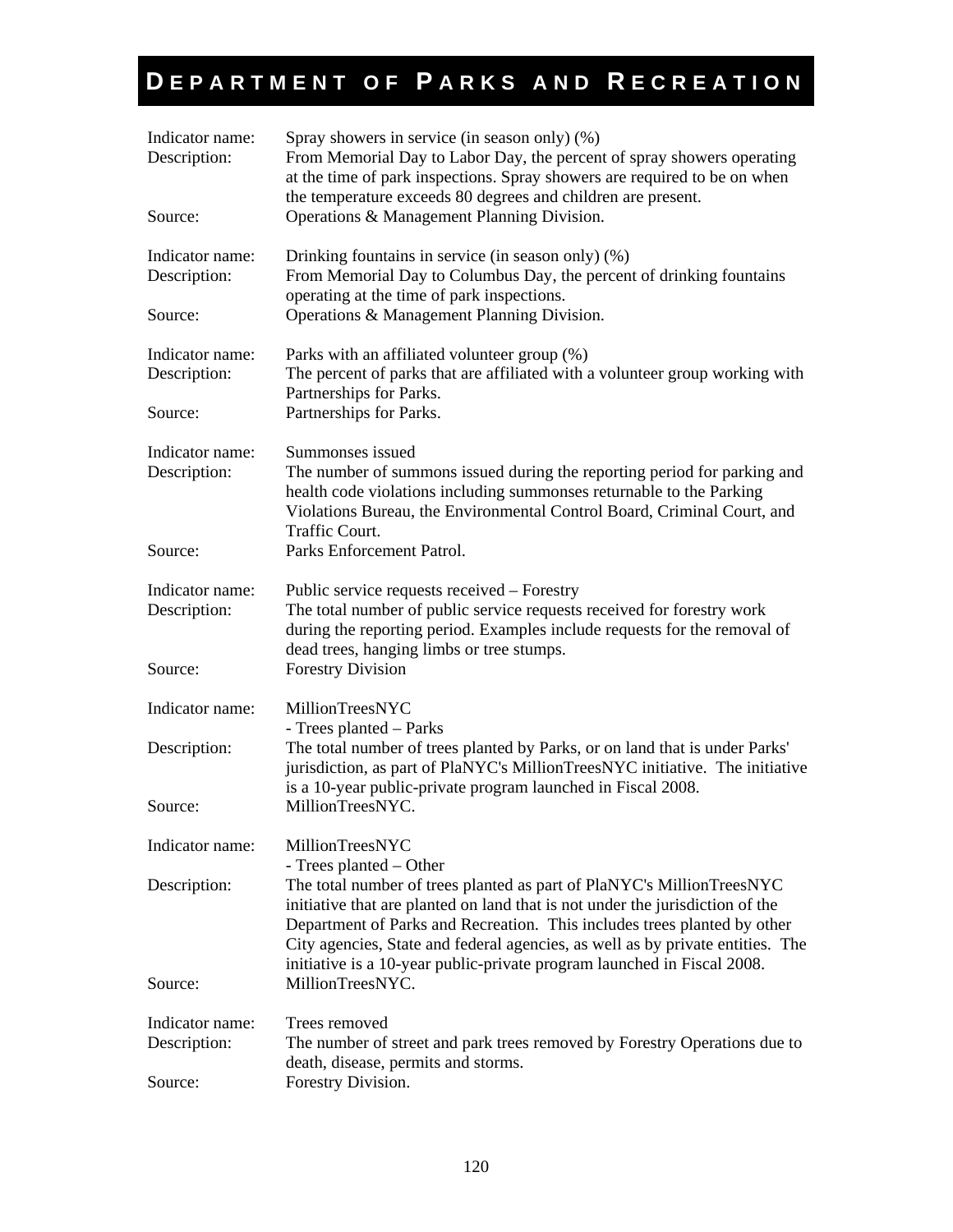| Indicator name:<br>Description:<br>Source: | Street trees removed (in response to service request)<br>The number of dead street trees removed by Forestry Operations in response<br>to a service request.<br>Forestry Division.                                                                                                                                                                                                                                                                                |
|--------------------------------------------|-------------------------------------------------------------------------------------------------------------------------------------------------------------------------------------------------------------------------------------------------------------------------------------------------------------------------------------------------------------------------------------------------------------------------------------------------------------------|
| Indicator name:<br>Description:            | - Removed within 30 days of service request (%)<br>The percent of street trees removed within 30 days of a public service<br>request.                                                                                                                                                                                                                                                                                                                             |
| Source:                                    | Forestry Division.                                                                                                                                                                                                                                                                                                                                                                                                                                                |
| Indicator name:<br>Description:<br>Source: | Trees pruned – Block program<br>The number of street trees pruned in the block program during the reporting<br>period. Through the block program DPR prunes City street trees on an<br>established cycle to ensure tree health and to minimize safety hazards, such<br>as low-hanging limbs over sidewalks and trees blocking traffic signs. Note:<br>Due to changes in funding, the established pruning cycle can be subject to<br>change.<br>Forestry Division. |
|                                            |                                                                                                                                                                                                                                                                                                                                                                                                                                                                   |
| Indicator name:<br>Description:            | Annual pruning goal completed (%)<br>The percent of the funding-based annual pruning goal that was completed<br>during the reporting period.                                                                                                                                                                                                                                                                                                                      |
| Source:                                    | Forestry Division.                                                                                                                                                                                                                                                                                                                                                                                                                                                |
| Indicator name:<br>Description:            | - Percent of pruning completed within established cycle<br>The percent of trees pruned within the established pruning cycle. Note: Due<br>to changes in funding, the established pruning cycle can be subject to<br>change.                                                                                                                                                                                                                                       |
| Source:                                    | Forestry Division.                                                                                                                                                                                                                                                                                                                                                                                                                                                |
| Indicator name:<br>Description:            | Acres restored<br>The number of acres where 50 percent or more of the native species or<br>individual plants have been replaced or affected. Native plants are<br>"affected" by the removal of exotic species that out compete them for light<br>and other resources.                                                                                                                                                                                             |
| Source:                                    | Natural Resources Group.                                                                                                                                                                                                                                                                                                                                                                                                                                          |
| Indicator name:<br>Description:            | Acres improved<br>The number of acres where at least 25 percent, but less than 50 percent, of<br>the native species or individual plants were replaced or affected. Native<br>plants are "affected" by the removal of exotic species that out compete them<br>for light and other resources.                                                                                                                                                                      |
| Source:                                    | Natural Resources Group.                                                                                                                                                                                                                                                                                                                                                                                                                                          |
| Indicator name:<br>Description:            | Attendance at historic house museums<br>The number of people who visited DPR's historic house museums<br>throughout the reporting period.                                                                                                                                                                                                                                                                                                                         |
| Source:                                    | Historic House Trust.                                                                                                                                                                                                                                                                                                                                                                                                                                             |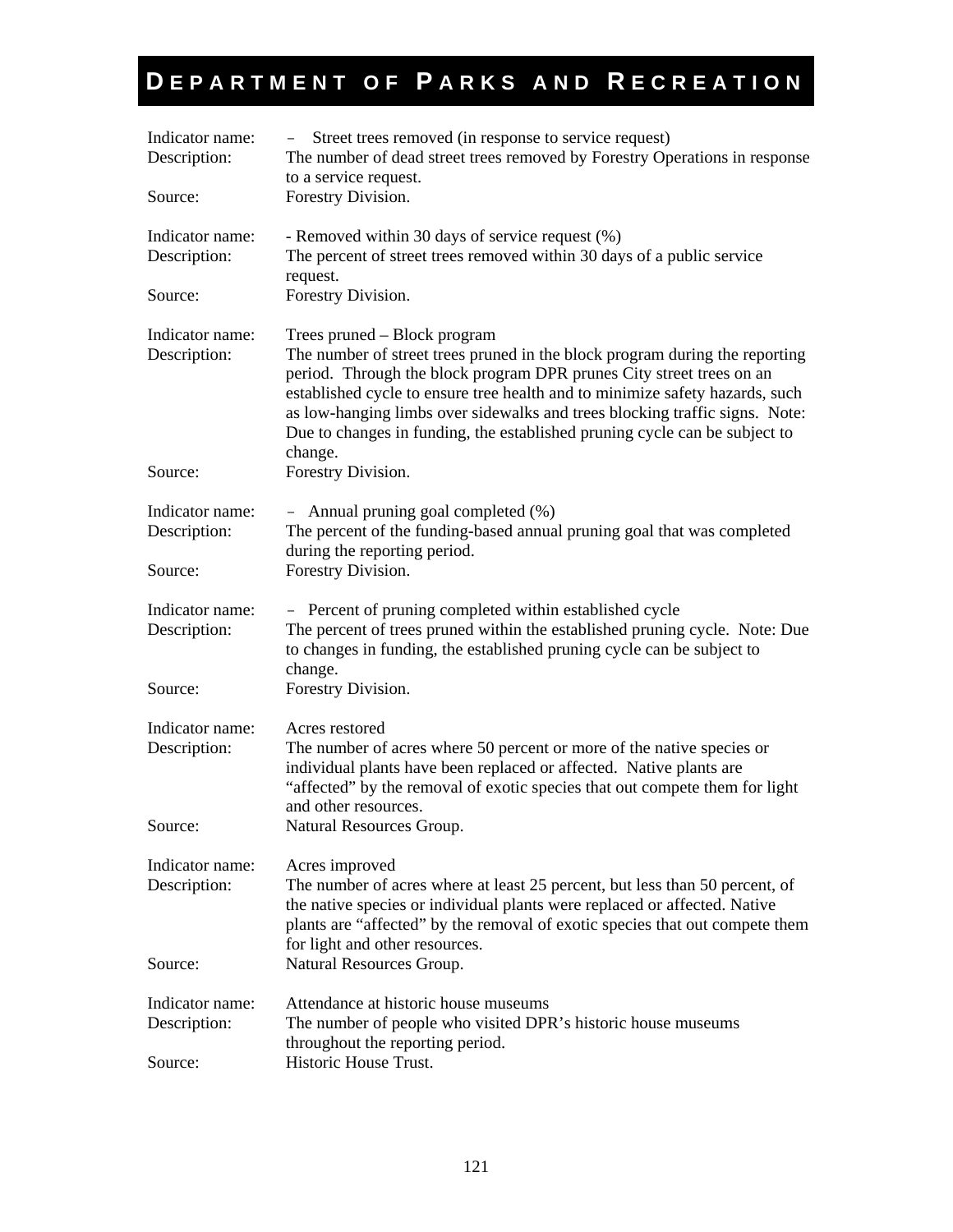| Indicator name:<br>Description:<br>Source: | Monuments receiving annual maintenance (%)<br>The percent of Park's monuments and public art in the City's collection that<br>receive maintenance on a yearly basis.<br>Art and Antiquities.                                                                                                                                                                                                       |
|--------------------------------------------|----------------------------------------------------------------------------------------------------------------------------------------------------------------------------------------------------------------------------------------------------------------------------------------------------------------------------------------------------------------------------------------------------|
| Indicator name:                            | Total major felonies in 20 largest parks –                                                                                                                                                                                                                                                                                                                                                         |
| Description:                               | Crimes against persons<br>Crimes against property<br>Within the City's 20 largest parks, the total major felony crimes within seven<br>categories, corresponding to New York State Penal Law: murder and non-                                                                                                                                                                                      |
| Source:                                    | negligent manslaughter, rape, robbery, felonious assault, burglary, grand<br>larceny, and grand larceny auto. (Note: Data excludes Central Park, which<br>has its own precinct.)<br>New York City Police Department.                                                                                                                                                                               |
| Indicator name:<br>Description:<br>Source: | Public service requests received through 311 that relate to quality of life<br>Public service requests received through the 311 Citizen Service Center that<br>relate to quality of life. The following types of requests are categorized as<br>quality of life:<br>- Animal waste<br>- Broken glass<br>- Garbage or litter<br>- Graffiti or vandalism<br>- Rodent sighting<br>Urban Park Service. |
| Indicator name:<br>Description:<br>Source: | Tort cases commenced<br>The number of tort matters assigned a litigation start date.<br>New York City Law Information System (NYCLIS).                                                                                                                                                                                                                                                             |
| Indicator name:<br>Description:            | Tort dispositions<br>The number of tort cases resolved through settlement, dismissal,<br>discontinuance, verdicts or insurance takeovers.                                                                                                                                                                                                                                                          |
| Source:                                    | New York City Law Information System (NYCLIS).                                                                                                                                                                                                                                                                                                                                                     |
| Indicator name:<br>Description:            | Total tort payout (\$000)<br>The amount paid by the City to resolve tort cases through settlement or<br>verdict.                                                                                                                                                                                                                                                                                   |
| Source:                                    | Office of Management and Budget.                                                                                                                                                                                                                                                                                                                                                                   |
| Indicator name:<br>Description:            | Capital projects completed<br>The number of capital construction projects completed by DPR's Capital<br>Projects Division during the reporting period. Construction projects include<br>all individual site projects or any individual sites within a multi-site project<br>contract that are greater than \$400,000.                                                                              |
| Source:                                    | Capital Projects Division.                                                                                                                                                                                                                                                                                                                                                                         |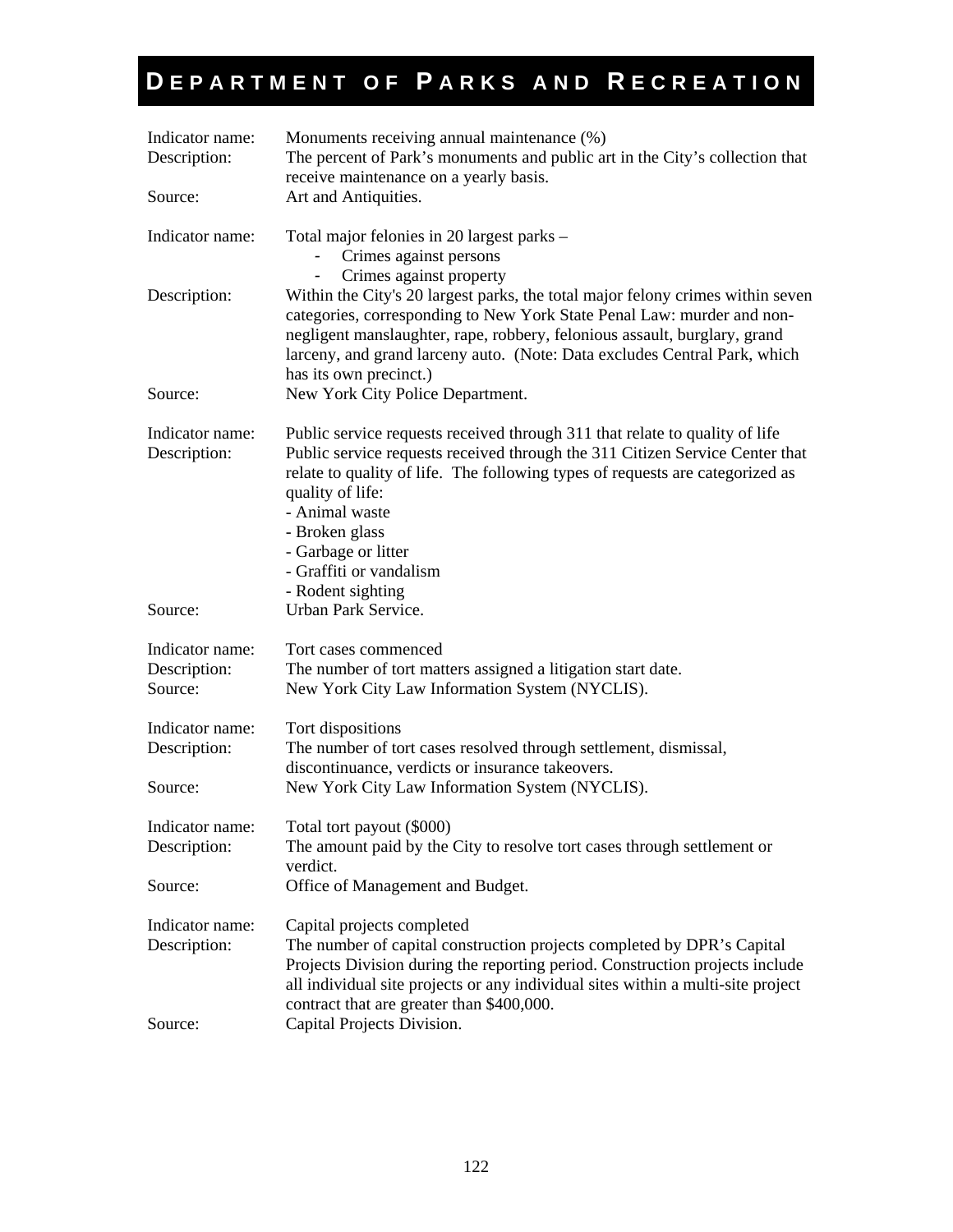| Indicator name:<br>Description: | Capital projects completed on time or early (%)<br>The percent of capital construction projects completed on time or early,<br>exclusive of programmatic scope changes. Projects completed before the<br>scheduled completion dates are considered early; those completed more than<br>30 days after the scheduled completion date are considered late. All others<br>are considered on time. |
|---------------------------------|-----------------------------------------------------------------------------------------------------------------------------------------------------------------------------------------------------------------------------------------------------------------------------------------------------------------------------------------------------------------------------------------------|
| Source:                         | Capital Projects Division.                                                                                                                                                                                                                                                                                                                                                                    |
| Indicator name:<br>Description: | Capital projects completed within budget (%)<br>The percent of capital construction projects completed during the reporting<br>period that remained within budget, exclusive of programmatic scope<br>changes.                                                                                                                                                                                |
| Source:                         | Capital Projects Division.                                                                                                                                                                                                                                                                                                                                                                    |
| Indicator name:<br>Description: | Greenways added (miles)<br>The number of miles of greenways (linear, nonmotorized, open space that<br>links parks and communities around the City) completed during the<br>reporting period.                                                                                                                                                                                                  |
| Source:                         | Planning Division.                                                                                                                                                                                                                                                                                                                                                                            |
| Indicator name:<br>Description: | Lifeguards (calendar year)<br>The number of lifeguards working at the City's pools and beaches during<br>the summer pool/beach season, which runs from Memorial Day through<br>Labor Day.                                                                                                                                                                                                     |
| Source:                         | Office of the First Deputy Commissioner                                                                                                                                                                                                                                                                                                                                                       |
| Indicator name:                 | Swimming pools – Attendance at outdoor Olympic and intermediate pools<br>(calendar year)                                                                                                                                                                                                                                                                                                      |
| Description:                    | The number of people in attendance at DPR's outdoor Olympic and<br>intermediate pools during the summer/beach season, which runs from<br>Memorial Day through Labor Day.                                                                                                                                                                                                                      |
| Source:                         | Office of the First Deputy Commissioner, Operations.                                                                                                                                                                                                                                                                                                                                          |
| Indicator name:<br>Description: | Average hours recreation centers open per week<br>The total number of hours that recreation centers are open each week<br>divided by the total number of recreation centers.                                                                                                                                                                                                                  |
| Source:                         | Operations & Management Planning Division.                                                                                                                                                                                                                                                                                                                                                    |
| Indicator name:<br>Description: | Total recreation center attendance<br>The total recreation center attendance for seniors, adults, youths and<br>children, and visitors.                                                                                                                                                                                                                                                       |
| Source:                         | Operations & Management Planning Division.                                                                                                                                                                                                                                                                                                                                                    |
| Indicator name:<br>Description: | Total recreation center membership<br>The total number of memberships issued during the reporting period for<br>seniors, adults, and youths and children.                                                                                                                                                                                                                                     |
| Source:                         | Operations & Management Planning Division.                                                                                                                                                                                                                                                                                                                                                    |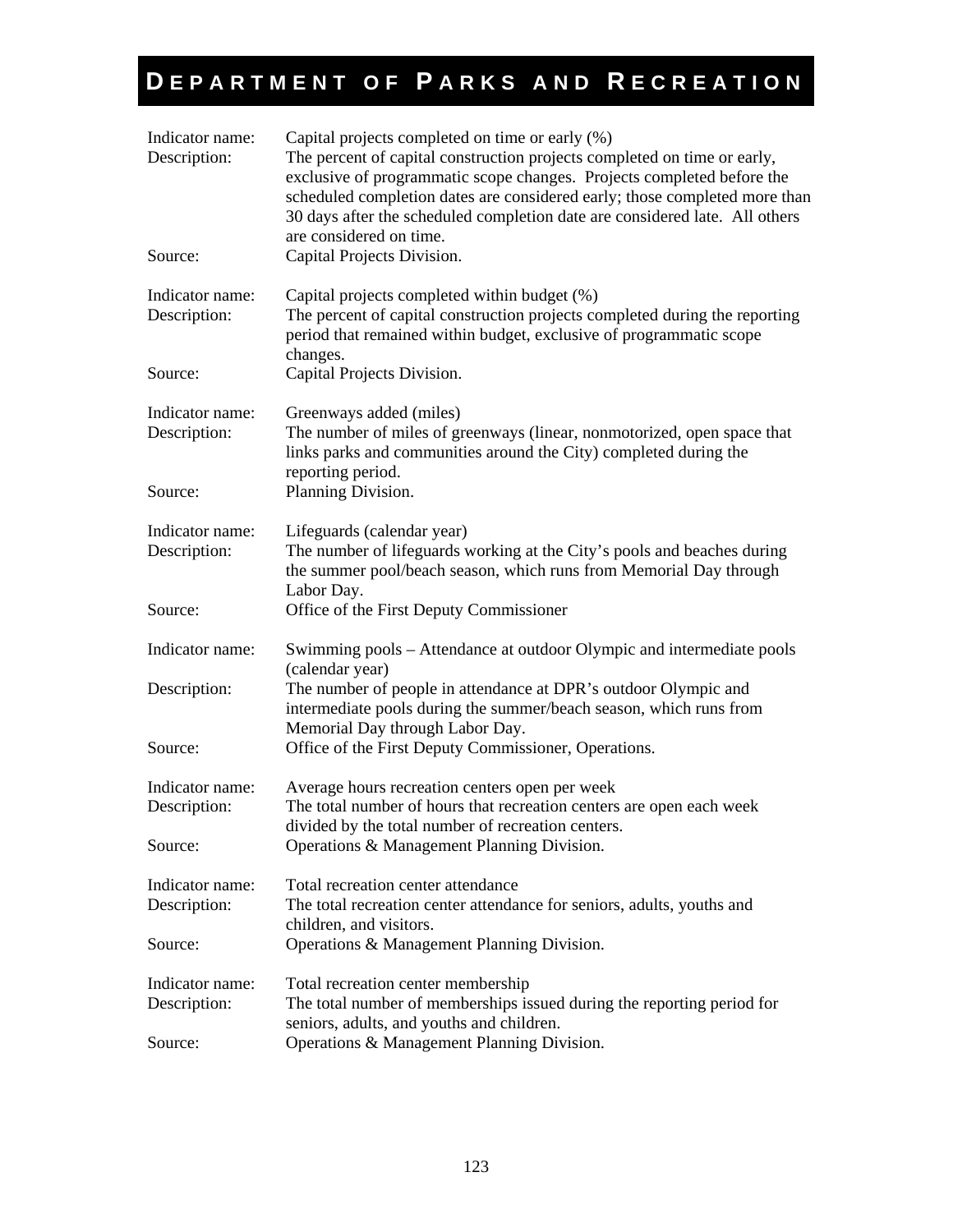| Indicator name:<br>Description: | - Seniors<br>The total number of memberships issued during the reporting period to<br>recreation center members who are 55 and older.                          |
|---------------------------------|----------------------------------------------------------------------------------------------------------------------------------------------------------------|
| Source:                         | Operations & Management Planning Division.                                                                                                                     |
| Indicator name:                 | - Adults                                                                                                                                                       |
| Description:                    | The total number of memberships issued during the reporting period to<br>recreation center members who are 18 through 54.                                      |
| Source:                         | Operations & Management Planning Division.                                                                                                                     |
| Indicator name:                 | - Youth and children                                                                                                                                           |
| Description:                    | The total number of memberships issued during the reporting period to<br>recreation center members who are youths (ages 14-17) and children (ages<br>$6-13$ ). |
| Source:                         | Operations & Management Planning Division.                                                                                                                     |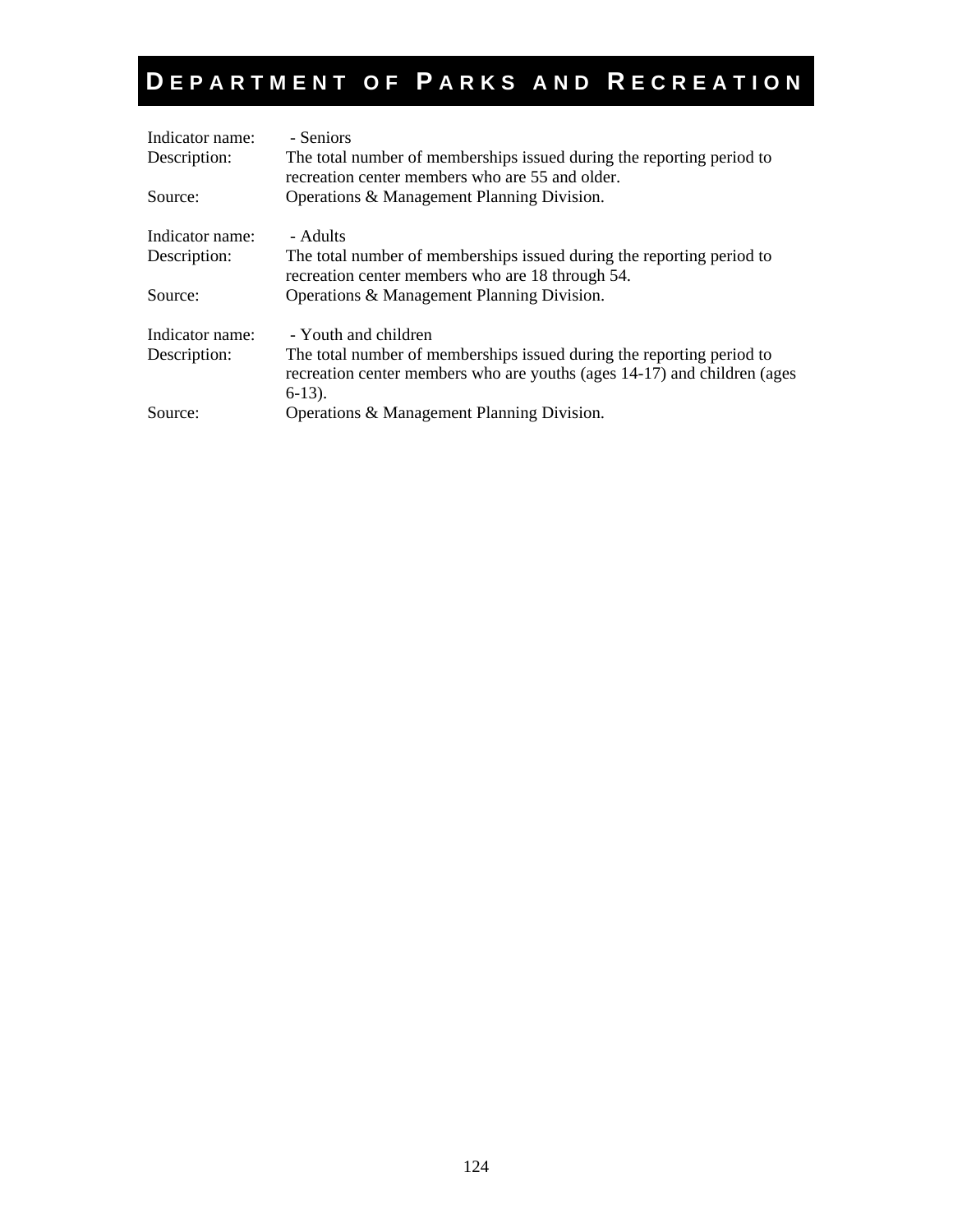| Indicator name:<br>Description: | Projects and proposals completed and presented to the public<br>The number of economic development, housing and neighborhood<br>enhancement proposals and planning information and policy analysis<br>projects completed and presented during the fiscal year.                                                                                                                                                                                                                                                                                                                       |
|---------------------------------|--------------------------------------------------------------------------------------------------------------------------------------------------------------------------------------------------------------------------------------------------------------------------------------------------------------------------------------------------------------------------------------------------------------------------------------------------------------------------------------------------------------------------------------------------------------------------------------|
| Source:                         | Records maintained by DCP's Planning Coordination Division.                                                                                                                                                                                                                                                                                                                                                                                                                                                                                                                          |
| Indicator name:<br>Description: | Economic development and housing proposals<br>Proposals to encourage growth and development of the City's central and<br>regional business districts, and developments of new housing and mixed<br>uses in existing and emerging residential neighborhoods in the form of<br>written reports, certified applications for zoning map or text amendments,<br>website postings, and/or public presentations of recommended actions.                                                                                                                                                     |
| Source:                         | Records maintained by DCP's Planning Coordination Division.                                                                                                                                                                                                                                                                                                                                                                                                                                                                                                                          |
| Indicator name:<br>Description: | Neighborhood enhancement proposals<br>Proposals to preserve the character of existing neighborhoods, improve<br>pedestrian and vehicular traffic flow, and enhance the design and use of the<br>City's public spaces, in the form of written reports, certified applications for<br>zoning map or text amendments, website postings, and/or public<br>presentations of recommended actions.                                                                                                                                                                                          |
| Source:                         | Records maintained by DCP's Planning Coordination Division.                                                                                                                                                                                                                                                                                                                                                                                                                                                                                                                          |
| Indicator name:<br>Description: | - Planning information and policy analysis<br>Projects informing the public of significant trends, procedures and/or<br>policies, in the form of written reports, website postings, and/or public<br>presentations.                                                                                                                                                                                                                                                                                                                                                                  |
| Source:                         | Records maintained by DCP's Planning Coordination Division.                                                                                                                                                                                                                                                                                                                                                                                                                                                                                                                          |
| Indicator name:                 | Number of significant milestones achieved for DCP-facilitated projects<br>related to Lower Manhattan                                                                                                                                                                                                                                                                                                                                                                                                                                                                                 |
| Description:                    | DCP works closely with other City agencies and City Hall, usually as part of<br>a project management team. Examples: East River Waterfront project;<br>Fulton Street project - design guidelines issued, storefront improvement<br>program launched, streetscape design implemented. Milestones include<br>DEIS/FEIS completed, design guidelines issued, plan or design completed,<br>RFP issued, rezoning or other land use application certified, property<br>acquired, developer selected, funding secured, permits secured, sign-offs<br>completed, and construction commenced. |
| Source:                         | Planning Coordination.                                                                                                                                                                                                                                                                                                                                                                                                                                                                                                                                                               |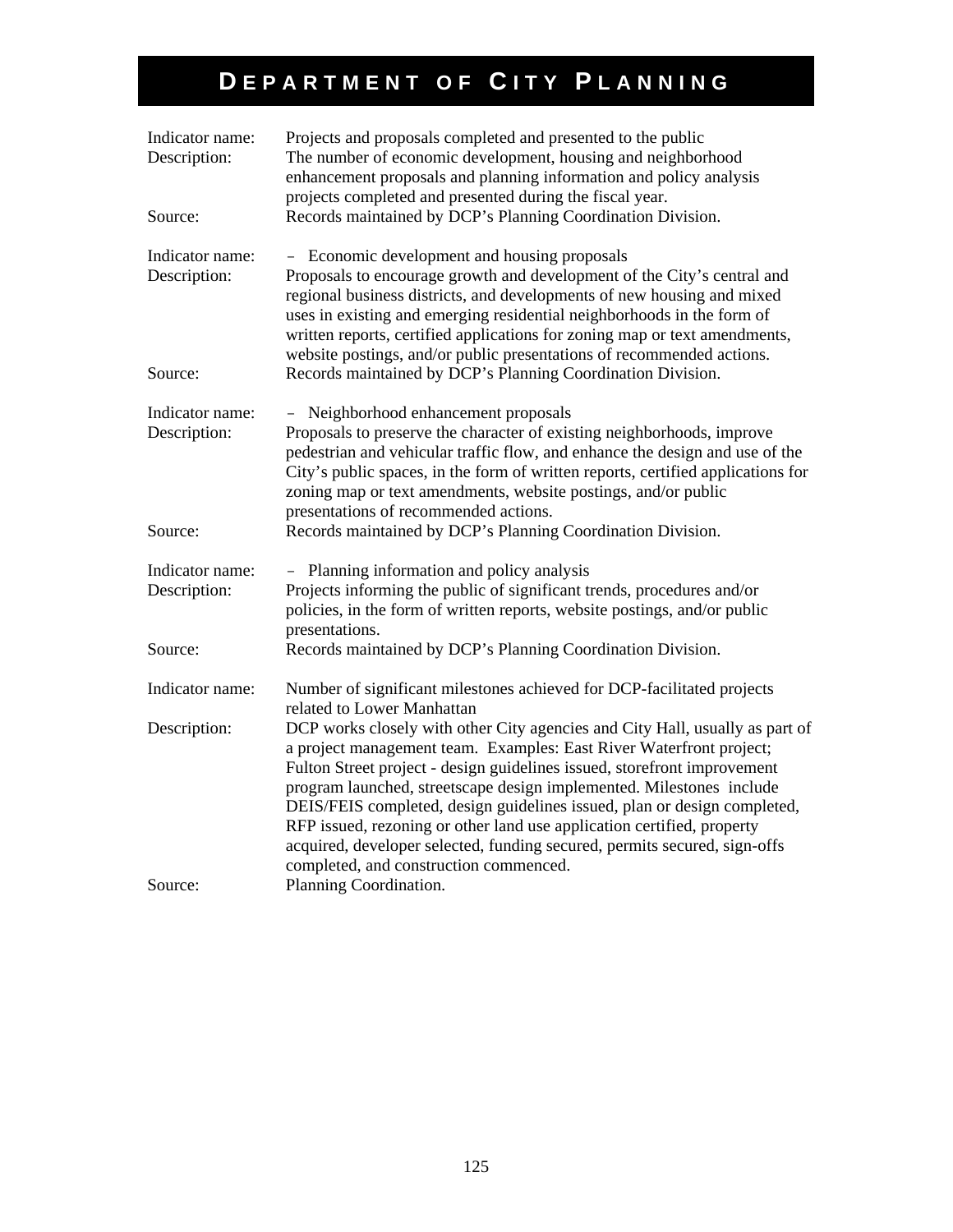| Indicator name:                            | Number of significant milestones achieved for DCP-facilitated projects<br>related to Hudson Yards                                                                                                                                                                                                                                                                                                                                                                                                                                                                                                                                                                                                                                                                                                                                                                                                                                                 |
|--------------------------------------------|---------------------------------------------------------------------------------------------------------------------------------------------------------------------------------------------------------------------------------------------------------------------------------------------------------------------------------------------------------------------------------------------------------------------------------------------------------------------------------------------------------------------------------------------------------------------------------------------------------------------------------------------------------------------------------------------------------------------------------------------------------------------------------------------------------------------------------------------------------------------------------------------------------------------------------------------------|
| Description:                               | DCP provides sign-offs, rezonings and draft design guidelines; processes<br>applications for buildings using Hudson Yard (HY) District Improvement<br>Bonus which provides bonus floor area and applications for property<br>acquisition and mapping for HY Mid-Block Boulevard and Park. Examples:<br>Hudson Boulevard and Park – acquisition of property, commencement of<br>construction; Eastern Rail Yards/Western Rail Yards Development -<br>issuance of design guidelines, issuance of Request for Proposals for<br>developers to construct mixed use development, certification of rezoning.<br>Milestones include DEIS/FEIS completed, design guidelines issued, plan or<br>design completed, RFP issued, rezoning or other land use application<br>certified, bonus floor area applications processed, property acquired,<br>developer selected, funding secured, permits secured, sign-offs completed,<br>and construction commenced. |
| Source:                                    | Planning Coordination.                                                                                                                                                                                                                                                                                                                                                                                                                                                                                                                                                                                                                                                                                                                                                                                                                                                                                                                            |
| Indicator name:                            | Number of significant milestones achieved for DCP-facilitated projects<br>related to significant open-space proposals                                                                                                                                                                                                                                                                                                                                                                                                                                                                                                                                                                                                                                                                                                                                                                                                                             |
| Description:                               | DCP works closely with the Department of Parks and Recreation on many<br>of these proposals. Examples: Fresh Kills Park – referral of park and street<br>mappings; Greenpoint/Williamsburg park – referral of park mapping; and<br>Baretto Point Park (Bronx) – referral of park mapping. Milestones include<br>DEIS/FEIS completed, design guidelines issued, plan or design completed,<br>Requests for Proposals issued, rezoning or other land use application<br>certified, property acquired, developer selected, funding secured, permits<br>secured, sign-offs completed, and construction commenced.                                                                                                                                                                                                                                                                                                                                      |
| Source:                                    | Planning Coordination.                                                                                                                                                                                                                                                                                                                                                                                                                                                                                                                                                                                                                                                                                                                                                                                                                                                                                                                            |
| Indicator name:                            | Land use applications referred<br>- within 6 months $(\%)$<br>- within $6-12$ months $(\%)$<br>within 13 months or more $(\%)$                                                                                                                                                                                                                                                                                                                                                                                                                                                                                                                                                                                                                                                                                                                                                                                                                    |
| Description:                               | The number of land use applications certified as complete or referred for<br>public review during the fiscal year, and the percent certified or referred<br>within 6 months, 6-12 months, and 13 months or more of receipt.                                                                                                                                                                                                                                                                                                                                                                                                                                                                                                                                                                                                                                                                                                                       |
| Source:                                    | Land Use Management Information System (LUMIS), a CityNet mainframe<br>computer application maintained by DCP's Land Use Review Division.                                                                                                                                                                                                                                                                                                                                                                                                                                                                                                                                                                                                                                                                                                                                                                                                         |
| Indicator name:<br>Description:<br>Source: | Median time to refer land use applications (days)<br>Median number of days from receipt of a land use application to the time it<br>is referred for public review.<br>Land Use Review.                                                                                                                                                                                                                                                                                                                                                                                                                                                                                                                                                                                                                                                                                                                                                            |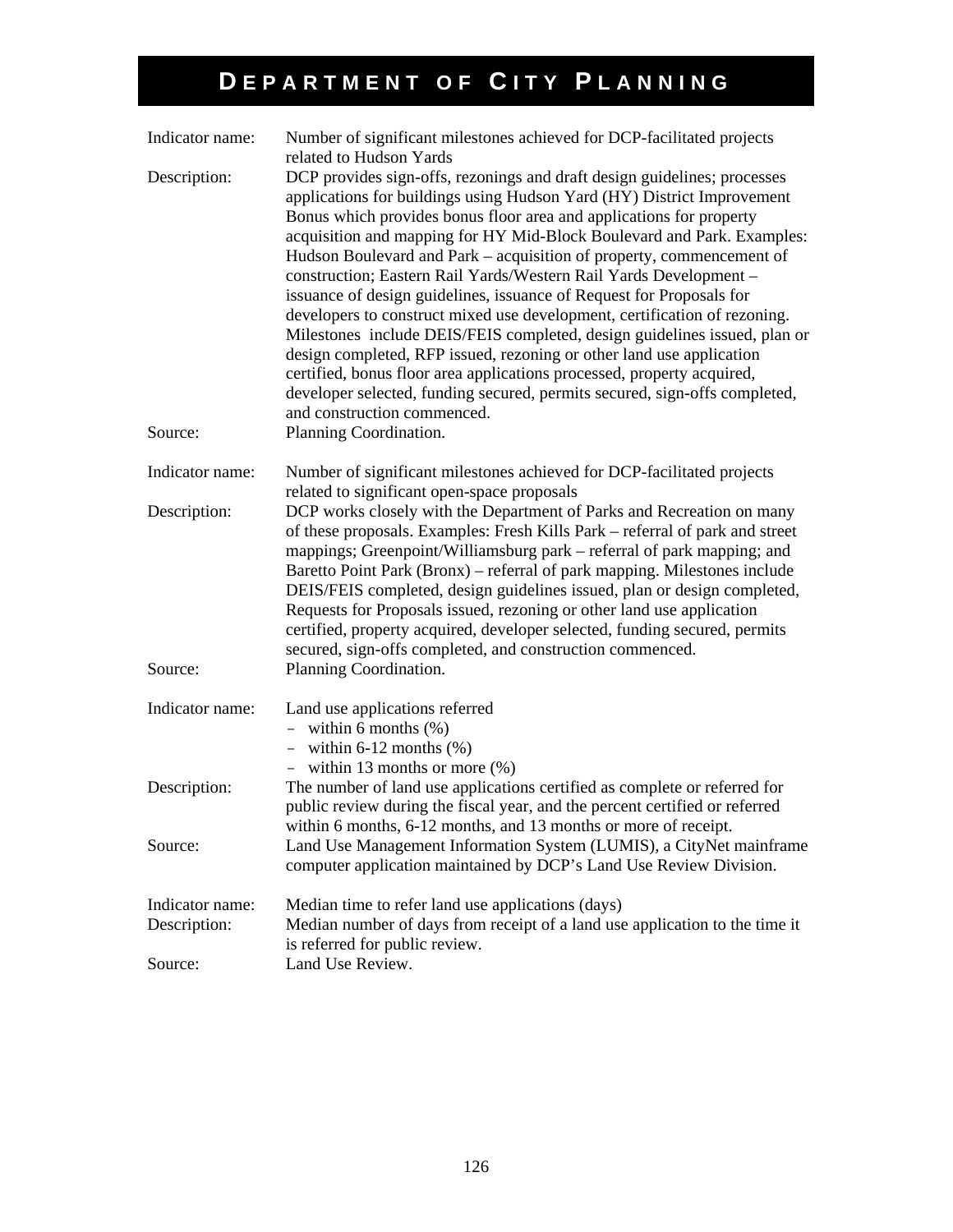| Indicator name: | Environmental review applications completed<br>$-$ within 6 months $(\%)$<br>- within $6-12$ months $(\%)$<br>- within 13 months or more $(\%)$           |
|-----------------|-----------------------------------------------------------------------------------------------------------------------------------------------------------|
| Description:    | The number of environmental review applications completed and the<br>percent completed within 6 months, 6-12 months, and 13 months or more of<br>receipt. |
| Source:         | Environmental Assessment and Review.                                                                                                                      |
| Indicator name: | Median time to complete environmental review applications (days)                                                                                          |
| Description:    | Median number of days from receipt of an environmental review application<br>to its completion (CEQR process.)                                            |
| Source:         | Environmental Assessment and Review.                                                                                                                      |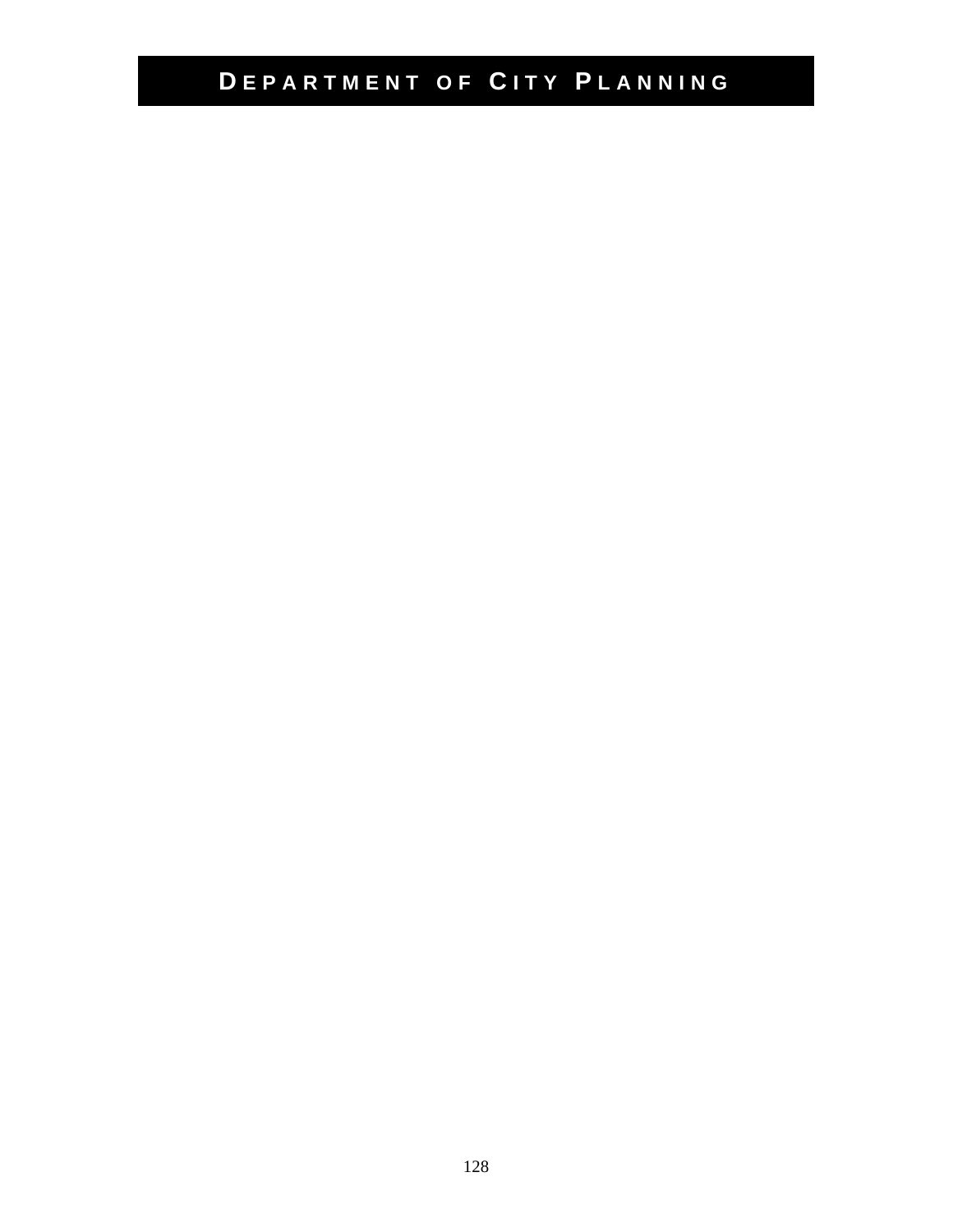### **L ANDMARKS P RESERVATION C OMMISSION**

| Indicator name:<br>Description:<br>Source: | Individual landmarks and historic districts designated<br>The number of interior, exterior and scenic landmarks and the number of<br>historic districts designated by the Commission.<br>Paper records maintained by LPC Research Department.                                                                                                                                                                                                                             |
|--------------------------------------------|---------------------------------------------------------------------------------------------------------------------------------------------------------------------------------------------------------------------------------------------------------------------------------------------------------------------------------------------------------------------------------------------------------------------------------------------------------------------------|
| Indicator name:<br>Description:            | - Total number of buildings designated<br>The number of individually landmarked buildings and the total number of<br>designated buildings within historic districts.                                                                                                                                                                                                                                                                                                      |
| Source:                                    | Paper records maintained by LPC Research Department.                                                                                                                                                                                                                                                                                                                                                                                                                      |
| Indicator name:<br>Description:            | Percent of designation target achieved<br>The number of individual landmarks and historic districts designated as a<br>percentage of the fiscal year goal.                                                                                                                                                                                                                                                                                                                |
| Source:                                    | Paper records maintained by LPC Research Department.                                                                                                                                                                                                                                                                                                                                                                                                                      |
| Indicator name:<br>Description:            | Work permit applications received<br>The number of work permit applications received for review by LPC's<br>Preservation Department.                                                                                                                                                                                                                                                                                                                                      |
| Source:                                    | Paper and database records maintained by LPC Preservation Department.                                                                                                                                                                                                                                                                                                                                                                                                     |
| Indicator name:<br>Description:<br>Source: | - Actions taken<br>The number of actions taken on the work permit applications received.<br>More than one action can be taken on a single application. Examples of<br>"actions" include the issuance of Expedited Certificates of No Effect,<br>Certificates of No Effect, Permits for Minor Work and Certificates of<br>Appropriateness, among others.<br>Paper and database records maintained by LPC Preservation Department.                                          |
| Indicator name:<br>Description:<br>Source: | Certificates of No Effect issued within 10 days (%)<br>The percentage of Certificates of No Effect issued within 10 days of the<br>application being completed. This type of permit is issued when proposed<br>work on a designated structure requires a permit from the Department of<br>Buildings but the proposed work will not affect a protected architectural<br>feature of the structure.<br>Paper and database records maintained by LPC Preservation Department. |
|                                            |                                                                                                                                                                                                                                                                                                                                                                                                                                                                           |
| Indicator name:<br>Description:            | Expedited Certificates of No Effect issued within two days (%)<br>The percentage of Expedited Certificates of No Effect issued within two<br>days of the application being completed. This type of permit is issued<br>when the proposed interior work above the second floor of a building<br>requires a Department of Buildings permit and will not affect a protected<br>architectural feature.                                                                        |
| Source:                                    | Paper and database records maintained by LPC Preservation Department.                                                                                                                                                                                                                                                                                                                                                                                                     |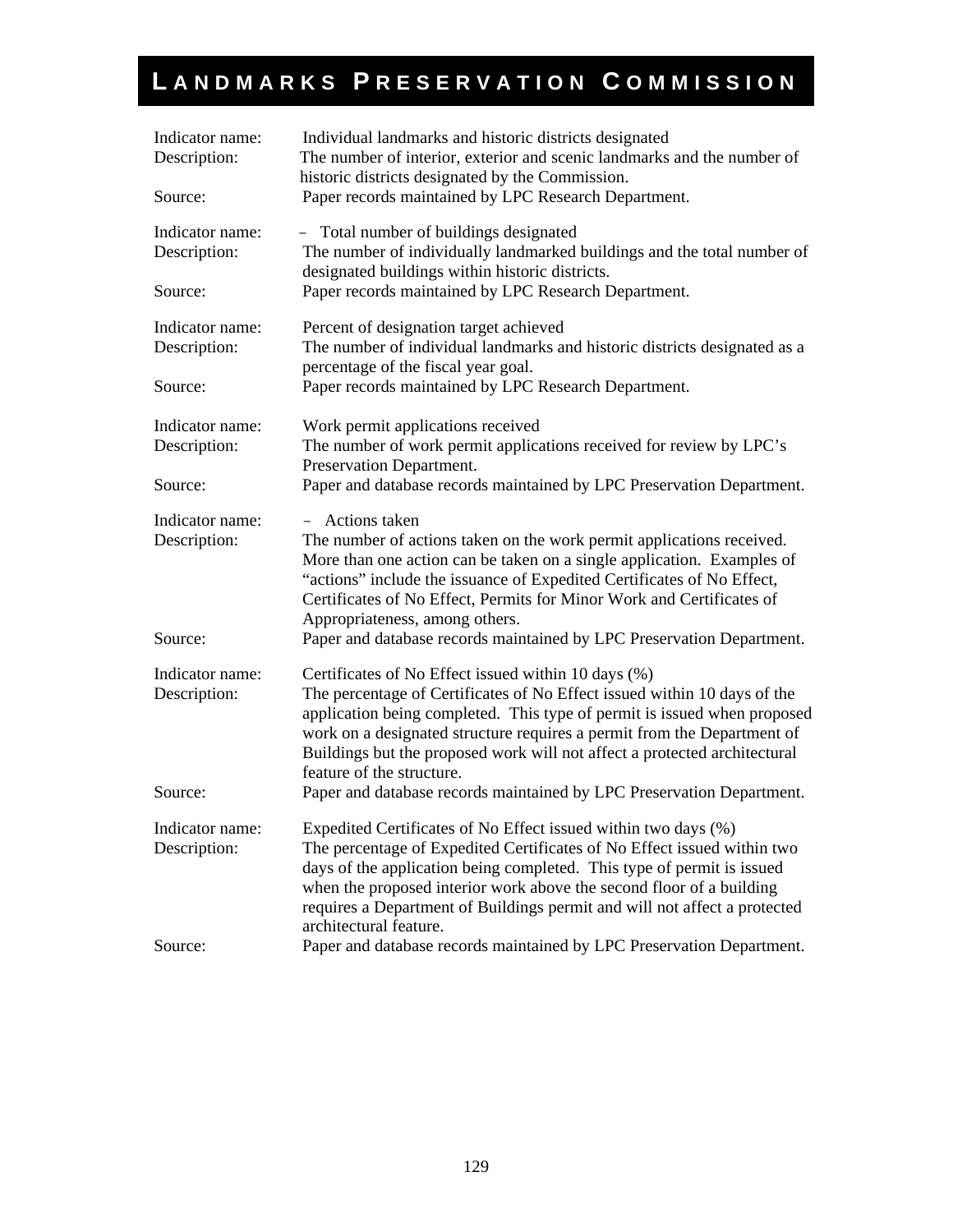### **L ANDMARKS P RESERVATION C OMMISSION**

| Indicator name:<br>Description: | Permits for Minor Work issued within 10 days (%)<br>The percentage of Permits for Minor Work issued within 10 days of the<br>application being completed. This type of permit is issued for work that<br>requires a Landmarks Commission permit but does not require a<br>Department of Buildings permit. Examples include exterior painting,<br>window and door replacements, and brick repointing. |
|---------------------------------|------------------------------------------------------------------------------------------------------------------------------------------------------------------------------------------------------------------------------------------------------------------------------------------------------------------------------------------------------------------------------------------------------|
| Source:                         | Paper and database records maintained by LPC Preservation Department.                                                                                                                                                                                                                                                                                                                                |
| Indicator name:<br>Description: | Investigations completed<br>The number of completed investigations of reported incidences of illegal<br>work on designated structures. This can include initial and follow-up<br>investigations.                                                                                                                                                                                                     |
| Source:                         | Paper and database records maintained by LPC Enforcement Department.                                                                                                                                                                                                                                                                                                                                 |
| Indicator name:<br>Description: | Percent of investigations resulting in enforcement action<br>The percent of completed investigations that resulted in the issuance of at<br>least one warning letter, Stop Work Order, or Notice of Violation.                                                                                                                                                                                       |
| Source:                         | Paper and database records maintained by LPC Enforcement Department.                                                                                                                                                                                                                                                                                                                                 |
| Indicator name:<br>Description: | Warning letters issued<br>The number of warning letters issued for illegal work performed on<br>designated structures.                                                                                                                                                                                                                                                                               |
| Source:                         | Paper and database records maintained by LPC Enforcement Department.                                                                                                                                                                                                                                                                                                                                 |
| Indicator name:<br>Description: | Notices of Violation upheld at the Environmental Control Board (%)<br>The percent of Notices of Violation upheld at the Environmental Control<br>Board. This includes violations that were cured by the respondent<br>without appearing at a hearing but does not include cases that are on hold<br>while legal papers are being served or pending cases.                                            |
| Source:                         | Paper and database records maintained by LPC Enforcement Department.                                                                                                                                                                                                                                                                                                                                 |
| Indicator name:<br>Description: | Archeology applications received<br>The number of archeology applications received. Archeology<br>applications are submitted by other City, State and federal agencies<br>whenever projects within New York City that are subject to the<br>environmental review process have the potential to impact archeological<br>resources.                                                                    |
| Source:                         | Paper and database records maintained by LPC Archeology Department.                                                                                                                                                                                                                                                                                                                                  |
| Indicator name:<br>Description: | Archeology applications reviewed within 10 days (%)<br>The percent of archeology applications reviewed within 10 days of receipt<br>of a completed application.                                                                                                                                                                                                                                      |
| Source:                         | Paper and database records maintained by LPC Archeology Department.                                                                                                                                                                                                                                                                                                                                  |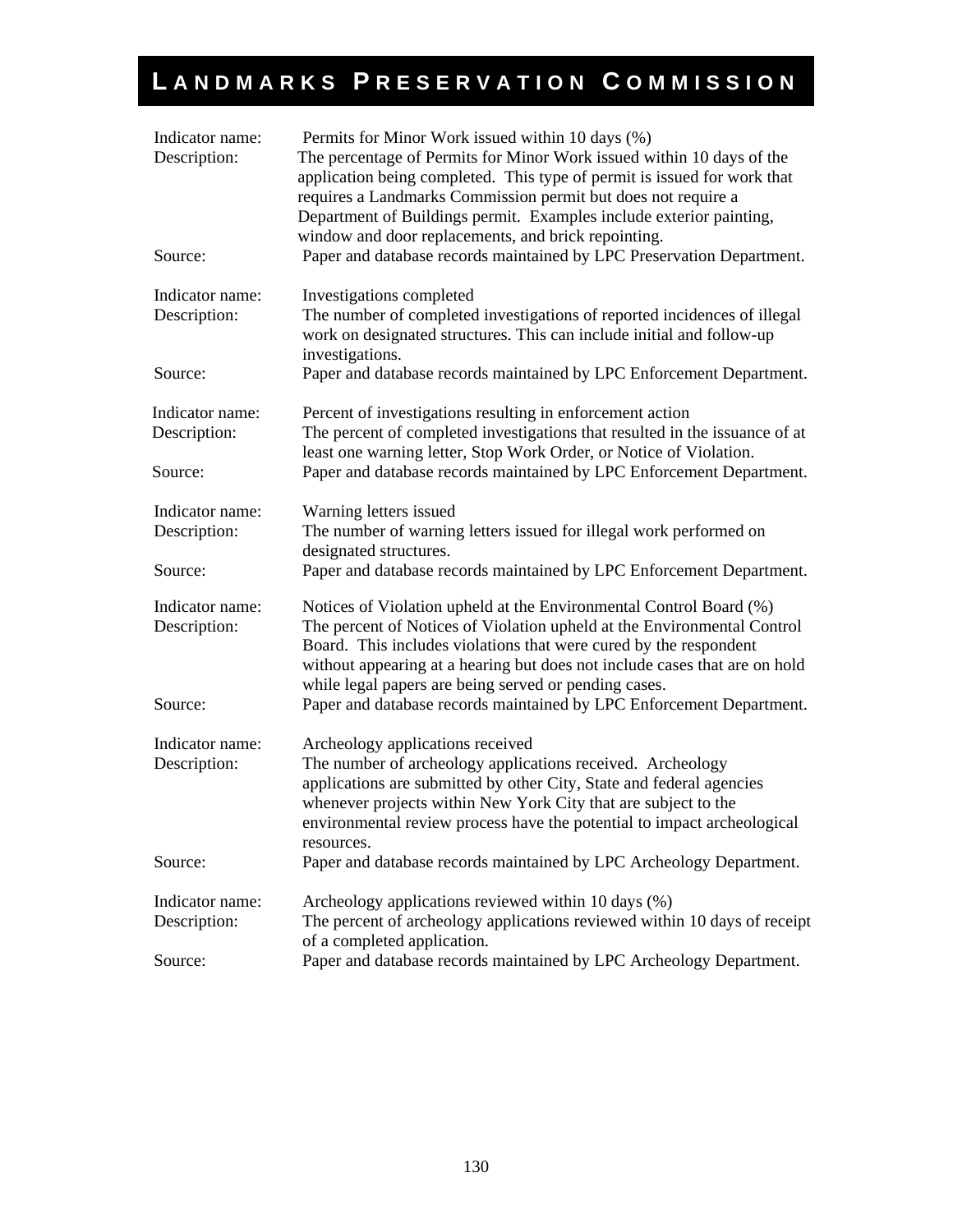#### **D EPARTMENT OF C ULTURAL A FFAIRS**

| Indicator name:                            | Operating support payments made to Cultural Institutions Group by the<br>5th day of each month                                                                                                                                                                                                                                                       |
|--------------------------------------------|------------------------------------------------------------------------------------------------------------------------------------------------------------------------------------------------------------------------------------------------------------------------------------------------------------------------------------------------------|
| Description:                               | Percent of operating support payments made by the fifth business day of<br>each month after receiving a correct payment requisition. The Cultural                                                                                                                                                                                                    |
| Source:                                    | Institutions Group is comprised of 33 City-owned institutions.<br>"Batch Ledger" Excel spreadsheet maintained by the Department of<br>Cultural Affairs (DCLA).                                                                                                                                                                                       |
| Indicator name:                            | Average days to issue initial Cultural Development Fund payments after<br>complying with all City requirements                                                                                                                                                                                                                                       |
| Description:                               | Average days to issue a grantee organization its initial Cultural<br>Development Fund competitive grant payment following the<br>organization's satisfactory compliance with the City's grant procedures<br>and requirements, including compliance with Local Law 34, current<br>registration with the NYS Charities Bureau, among other requisites. |
| Source:                                    | Excel spreadsheet maintained by DCLA.                                                                                                                                                                                                                                                                                                                |
| Indicator name:<br>Description:            | Average days to issue program grant final payments<br>Average number of business days to issue payments to grantee<br>organizations following receipt of complete and satisfactory payment<br>request form.                                                                                                                                          |
| Source:                                    | Excel spreadsheet maintained by DCLA.                                                                                                                                                                                                                                                                                                                |
| Indicator name:                            | Value of contributed Materials for the Arts (MFTA) materials and<br>equipment (\$ millions)                                                                                                                                                                                                                                                          |
| Description:                               | Estimated dollar value of reusable material and equipment donated to the<br>MFTA Program.                                                                                                                                                                                                                                                            |
| Source:                                    | Database files maintained by MFTA.                                                                                                                                                                                                                                                                                                                   |
| Indicator name:<br>Description:            | <b>MFTA</b> donors<br>Number of individuals and businesses that donated reusable materials to<br>the MFTA Program.                                                                                                                                                                                                                                   |
| Source:                                    | Database files maintained by MFTA.                                                                                                                                                                                                                                                                                                                   |
| Indicator name:<br>Description:            | <b>MFTA</b> transactions<br>The number of times MFTA recipients - not-for-profit organizations,<br>public schools and City agencies - have accessed donations of free<br>materials, either through a visit to the warehouse or by directly picking up<br>an item $(s)$ from a donor.                                                                 |
| Source:                                    | Database files maintained by MFTA.                                                                                                                                                                                                                                                                                                                   |
| Indicator name:<br>Description:            | Number of schools served by MFTA<br>Number of public schools provided free materials and equipment through<br>the MFTA Program.                                                                                                                                                                                                                      |
| Source:                                    | Database files maintained by MFTA.                                                                                                                                                                                                                                                                                                                   |
| Indicator name:<br>Description:<br>Source: | New capital projects initiated (%)<br>Percent of all capital projects sent to the managing agency for which a full<br>scope of work has been received and capital eligibility verified.<br>Database files maintained by Capital Projects Unit.                                                                                                       |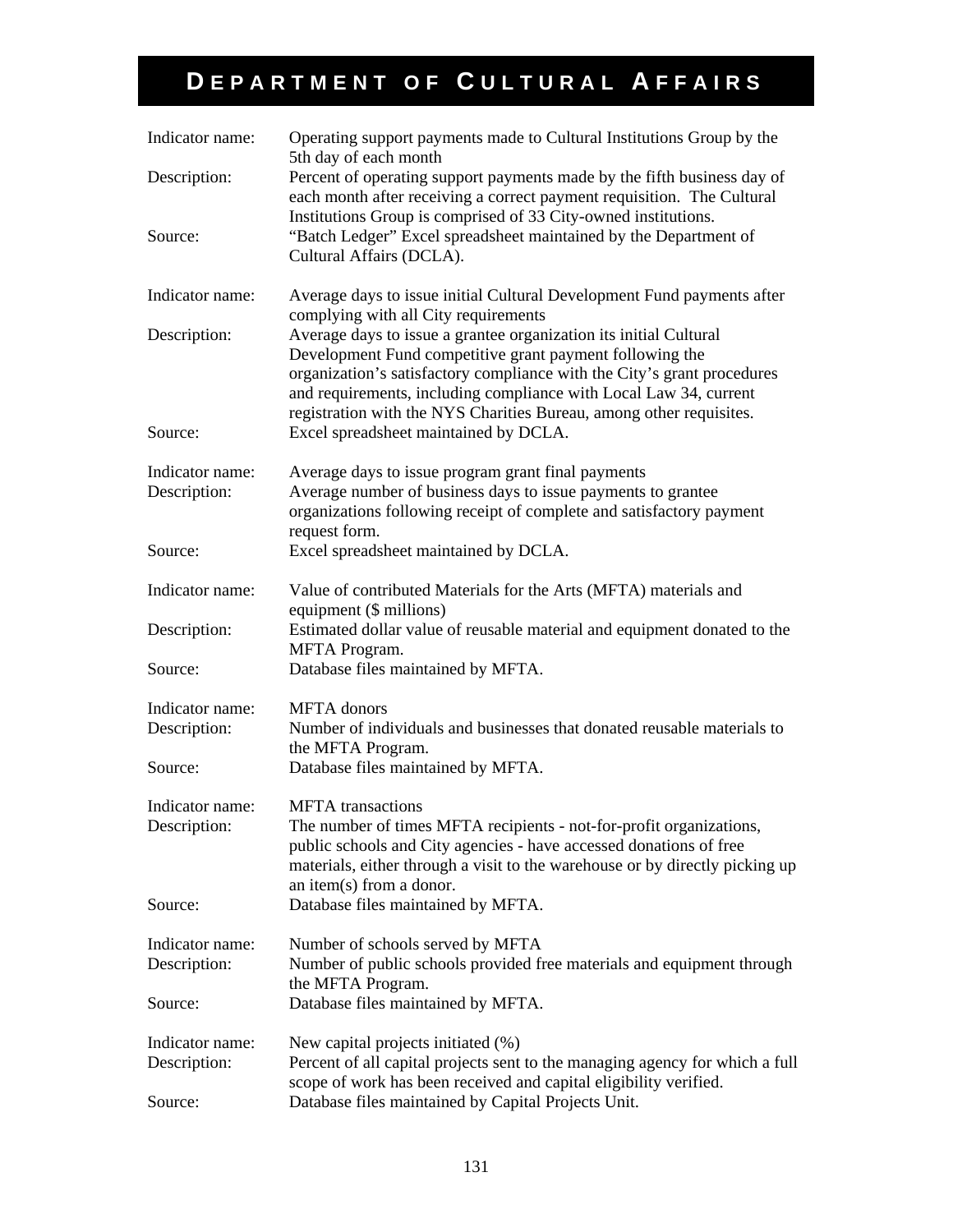#### **D EPARTMENT OF C ULTURAL A FFAIRS**

| Indicator name: | Number of events listed on NYCulture Calendar                            |
|-----------------|--------------------------------------------------------------------------|
| Description:    | The total number of events listed on NYCulture Calendar.                 |
| Source:         | External files maintained by DCLA.                                       |
| Indicator name: | Total visitors to Cultural Institutions Group                            |
| Description:    | The total number of visitors (onsite attendance) at the 33 organizations |
|                 | that comprise the Cultural Institutions Group. Attendance is reported to |
| Source:         | DCLA by each funded organization.<br>Cultural Institutions Unit.         |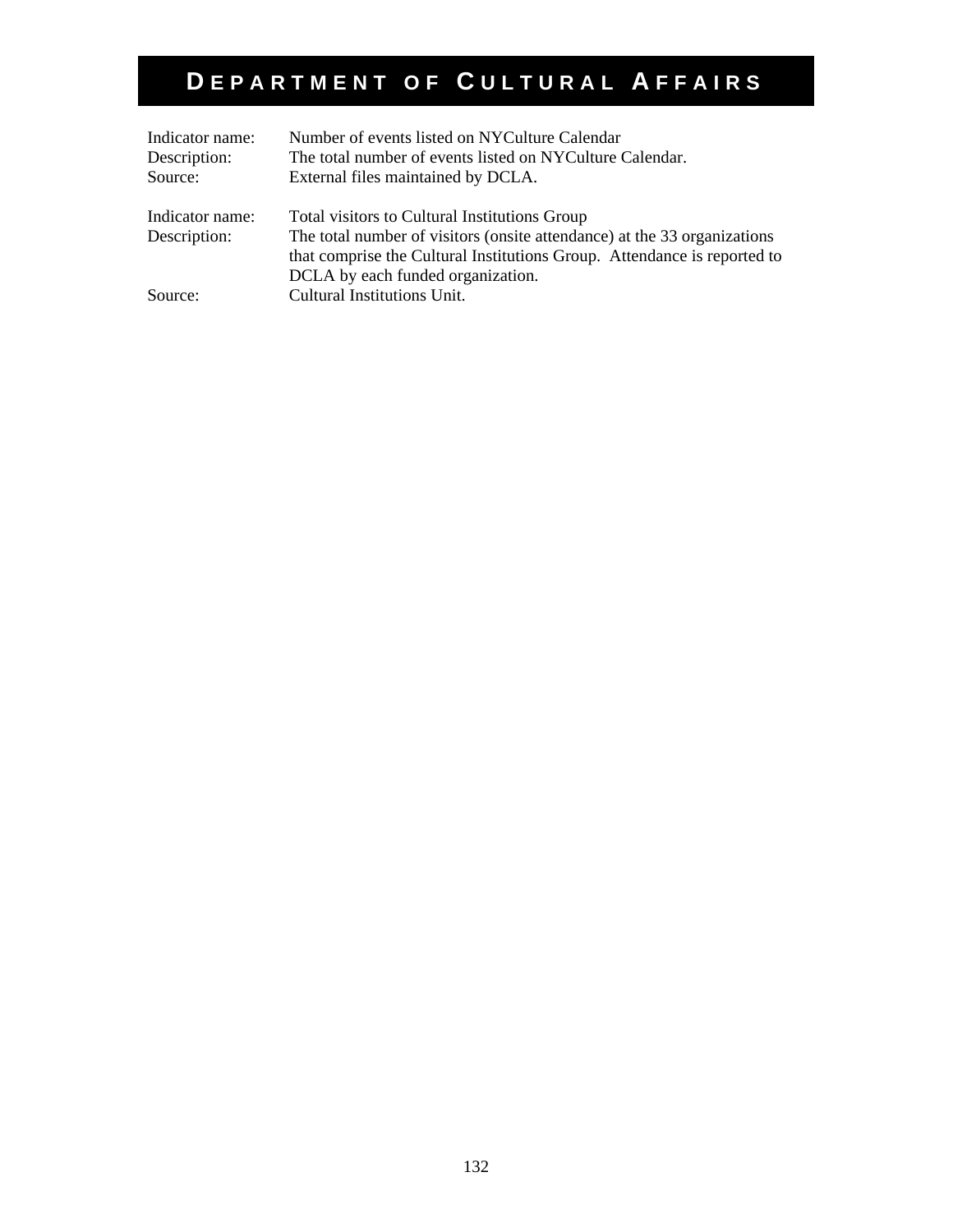| Indicator name:<br>Description:<br>Source: | Average days to receive a medallion driver's license from initial application<br>The average time, measured in calendar days, to issue a medallion driver's<br>license from the date the applicant initiated the application process to the<br>time the license is issued; this includes the time needed by the applicant to<br>complete all requirements, such as taxi school, as well as the time by TLC to<br>process the application.<br>TLC Licensing Division. |
|--------------------------------------------|----------------------------------------------------------------------------------------------------------------------------------------------------------------------------------------------------------------------------------------------------------------------------------------------------------------------------------------------------------------------------------------------------------------------------------------------------------------------|
|                                            |                                                                                                                                                                                                                                                                                                                                                                                                                                                                      |
| Indicator name:                            | Average days to receive a for-hire vehicle driver's license from initial<br>application                                                                                                                                                                                                                                                                                                                                                                              |
| Description:<br>Source:                    | The average time, measured in calendar days, to issue a for-hire vehicle<br>driver's license from the date the applicant initiated the application process<br>to the time the application is issued; includes time needed by an applicant to<br>complete all requirements as well as time by TLC to process the application.<br>TLC Licensing Division.                                                                                                              |
| Indicator name:<br>Description:            | Average waiting time at Long Island City licensing facility (hours: minutes)<br>Average number of hours/minutes a licensee/applicant waited at the<br>licensing facility from the time the licensee/applicant receives a Q-Matic<br>ticket to the start of service by a TLC customer representative.                                                                                                                                                                 |
| Source:                                    | TLC Licensing Division.                                                                                                                                                                                                                                                                                                                                                                                                                                              |
| Indicator name:<br>Description:<br>Source: | Car stop compliance rate (medallions and for-hire vehicles) (%)<br>The number of medallions and for-hire vehicles in compliance with TLC<br>standards and regulations divided by the total number of vehicles inspected<br>by Enforcement as part of random car-stop inspections.<br>TLC Enforcement Division.                                                                                                                                                       |
|                                            |                                                                                                                                                                                                                                                                                                                                                                                                                                                                      |
| Indicator name:<br>Description:            | For-hire vehicle base inspection compliance rate $(\%)$<br>The number of for-hire vehicle bases in compliance with TLC standards and<br>regulations divided by the total number of bases inspected by Enforcement<br>as part of random base inspections.                                                                                                                                                                                                             |
| Source:                                    | TLC Enforcement Division.                                                                                                                                                                                                                                                                                                                                                                                                                                            |
| Indicator name:<br>Description:            | Medallion enforcement: Operation Refusal compliance rate (%)<br>The number of licensees who complied with service refusal rules divided by<br>the number of enforcement tests. The Operation Refusal program uses<br>undercover TLC inspectors as prospective taxicab passengers to test taxicab<br>drivers' compliance with the rules and laws which forbid all forms of<br>passenger service refusal.                                                              |
| Source:                                    | TLC Enforcement Division.                                                                                                                                                                                                                                                                                                                                                                                                                                            |
| Indicator name:<br>Description:            | Street hail summonses issued to for-hire vehicle drivers<br>The number of summonses issued to for-hire vehicle drivers for accepting<br>prohibited street hails.                                                                                                                                                                                                                                                                                                     |
| Source:                                    | TLC Enforcement Division.                                                                                                                                                                                                                                                                                                                                                                                                                                            |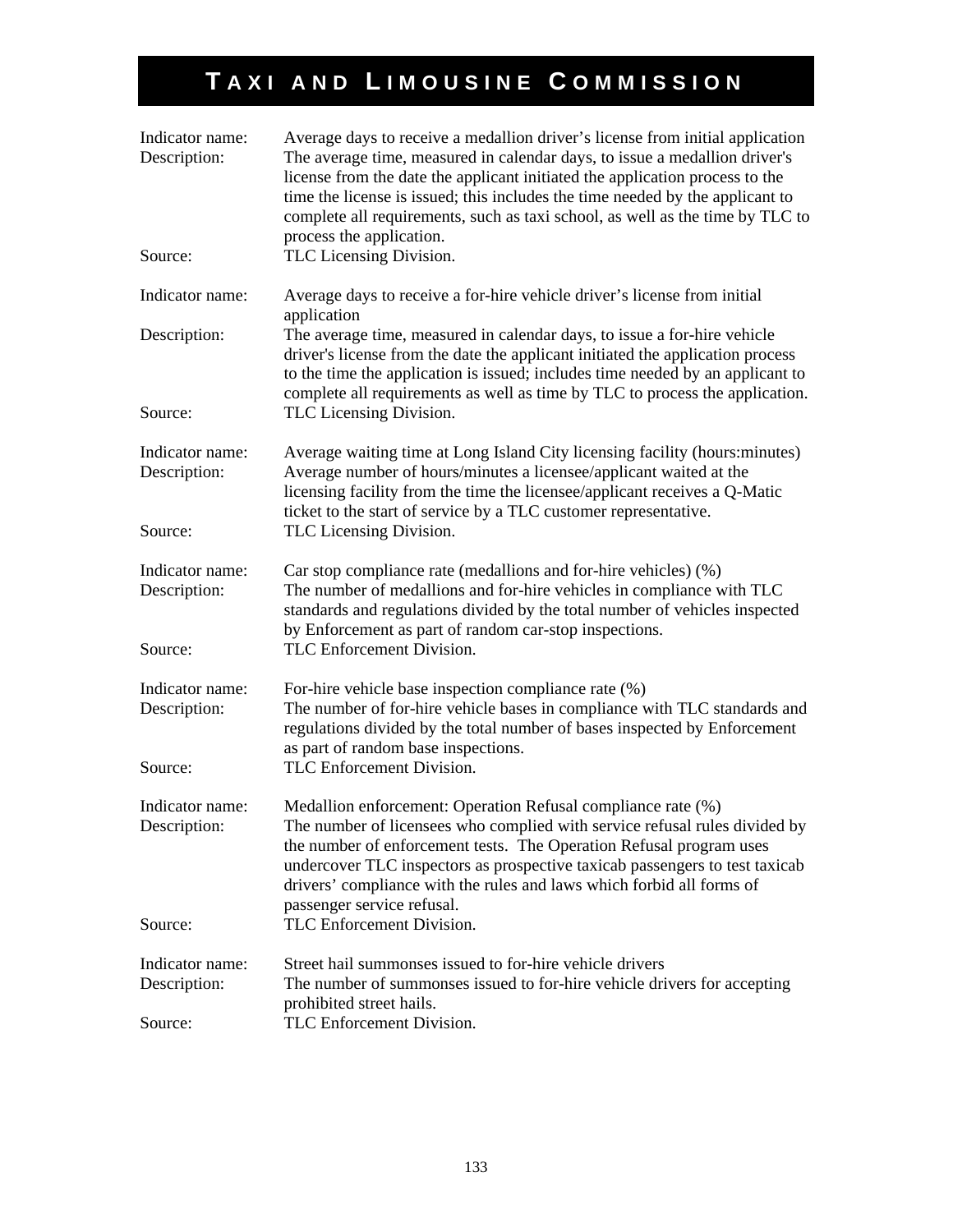| Indicator name:<br>Description: | Unlicensed for-hire vehicle bases - Padlock proceedings initiated<br>The number of cases in which TLC began proceedings to padlock unlicensed<br>for-hire vehicle bases.                                                        |
|---------------------------------|---------------------------------------------------------------------------------------------------------------------------------------------------------------------------------------------------------------------------------|
| Source:                         | TLC Enforcement Division.                                                                                                                                                                                                       |
| Indicator name:<br>Description: | Medallion safety & emissions inspections conducted<br>The number of initial and re-test inspections performed for medallion<br>taxicabs as required by a TLC rule that mandates three inspections per year<br>for each taxicab. |
| Source:                         | TLC Safety and Emissions Division.                                                                                                                                                                                              |
| Indicator name:<br>Description: | Medallion safety failure rate – Initial inspection $(\%)$<br>The number of vehicles that failed the initial safety inspection as a percent of<br>all vehicles undergoing safety inspections.                                    |
| Source:                         | TLC Safety and Emissions Division.                                                                                                                                                                                              |
| Indicator name:                 | Medallion safety & emissions failure rate<br>- Initial inspection $(\%)$<br>- Re-inspection $(\%)$                                                                                                                              |
| Description:                    | The percentage of medallion taxicabs that failed initial inspection and the<br>percentage of medallion taxicabs that failed re-inspection.                                                                                      |
| Source:                         | TLC Safety and Emissions Division.                                                                                                                                                                                              |
| Indicator name:<br>Description: | Percent of medallion safety and emissions inspections completed on time<br>The percent of medallion vehicles that completed a safety and emissions<br>inspection on the scheduled appointment date.                             |
| Source:                         | TLC Safety and Emissions Division.                                                                                                                                                                                              |
| Indicator name:                 | Average time to conduct a safety and emissions inspection of a licensed<br>vehicle (hours: minutes)                                                                                                                             |
| Description:                    | The average time it takes to conduct a safety and emissions inspection,<br>includes both the time spent waiting for the inspection and the time spent on<br>the inspection.                                                     |
| Source:                         | TLC Safety and Emissions Division.                                                                                                                                                                                              |
| Indicator name:<br>Description: | Medallion summonses for non-inspection<br>The number of summonses issued to medallion owners for failure to<br>inspect/reinspect their taxicabs.                                                                                |
| Source:                         | TLC Safety and Emissions Division.                                                                                                                                                                                              |
| Indicator name:                 | Average time to close consumer complaints (calendar days)<br>Medallion<br>For-hire vehicle                                                                                                                                      |
| Description:                    | Average number of calendar days to close a consumer complaint in each<br>reporting category from receipt of complaint to the date the hearing is held<br>or complaint is otherwise resolved.                                    |
| Source:                         | TLC Call Center.                                                                                                                                                                                                                |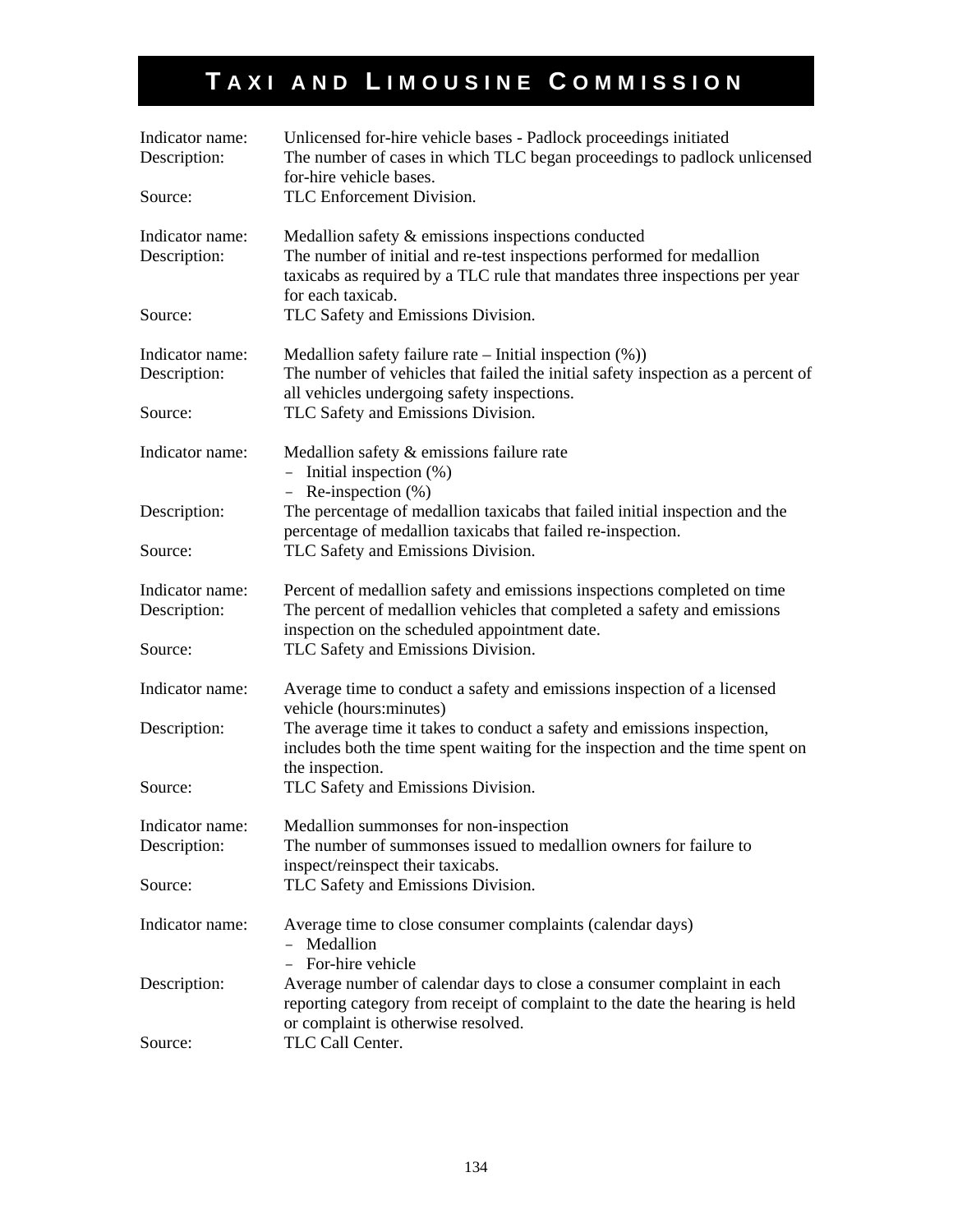| Indicator name:<br>Description:<br>Source: | Average age of open summonses (calendar days)<br>The average age of all open summonses.<br>TLC Adjudications Division.                                                               |
|--------------------------------------------|--------------------------------------------------------------------------------------------------------------------------------------------------------------------------------------|
| Indicator name:                            | Average time from a consumer's request for a hearing to the hearing close<br>date (calendar days)                                                                                    |
| Description:                               | Average time, measured in calendar days, from the time a consumer<br>complaint is validated and a summons is written to the day the final hearing<br>is held and the case is closed. |
| Source:                                    | TLC Enforcement Division.                                                                                                                                                            |
| Indicator name:                            | Average time to process a hearing decision (minutes: seconds)                                                                                                                        |
| Description:                               | After a hearing is concluded, the average time a respondent (driver) waits to                                                                                                        |
|                                            | receive a copy of the Administrative Law Judge's decision.                                                                                                                           |
| Source:                                    | TLC Adjudications Division.                                                                                                                                                          |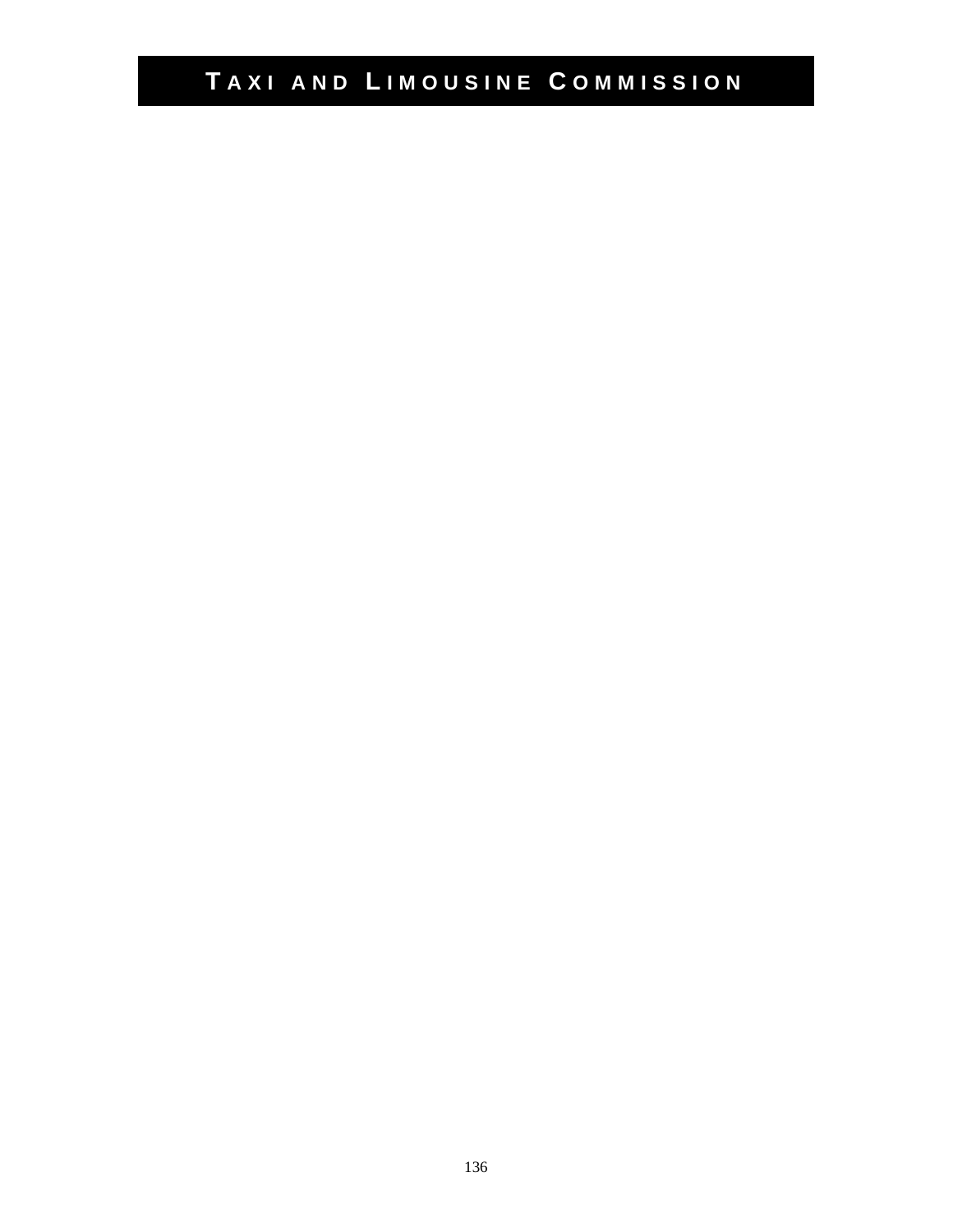# PUBLIC SAFETY AND LEGAL AFFAIRS

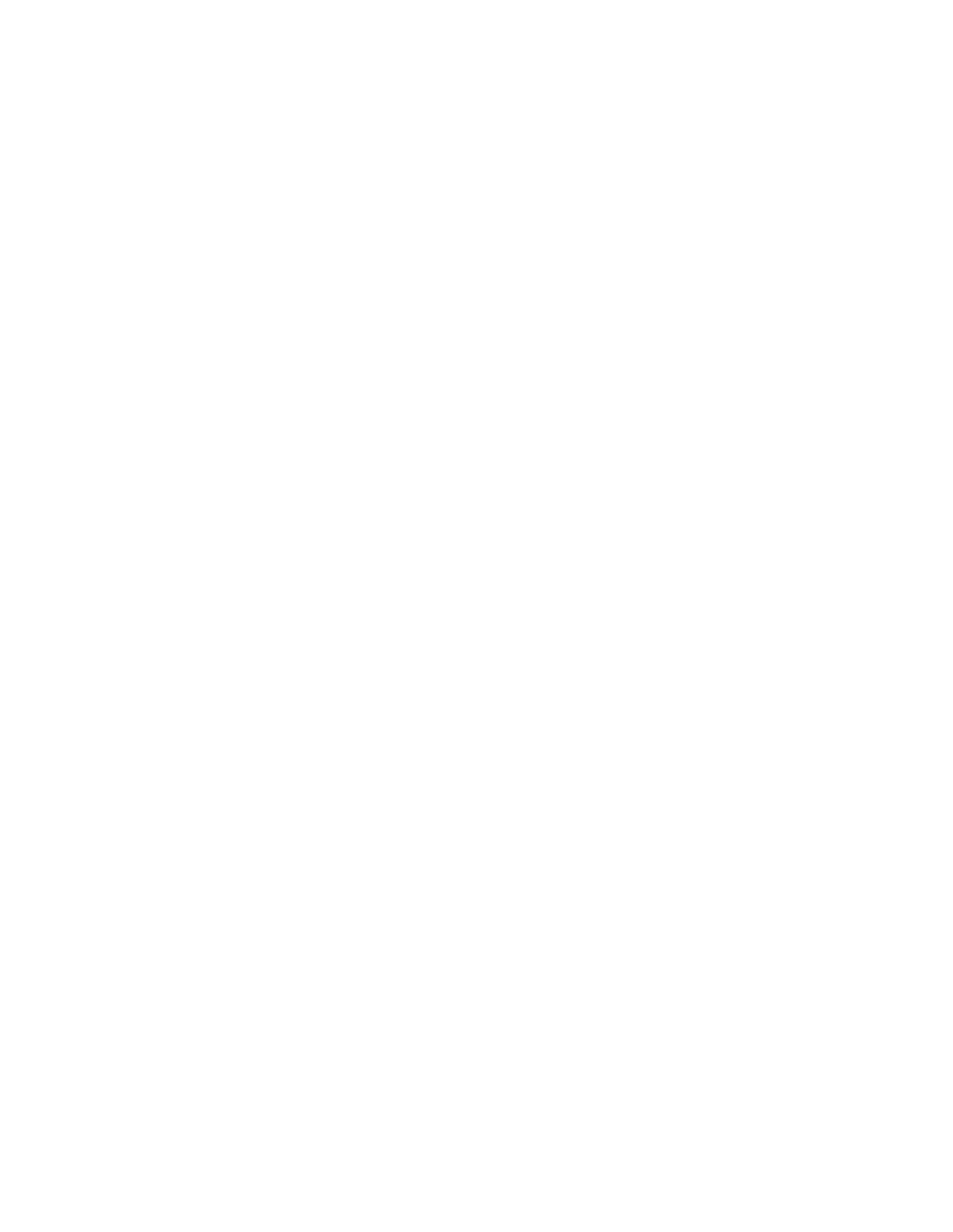### **N EW Y ORK C ITY P OLICE D EPARTMENT**

| Indicator name:<br>Description: | Major felony crime<br>Total number of major felony crimes within seven categories,<br>corresponding to New York State Penal Law: murder and non-negligent<br>manslaughter, forcible rape, robbery, felonious assault, burglary, grand<br>larceny, and grand larceny auto. Figures are also listed separately for each<br>category of major felony.                      |
|---------------------------------|-------------------------------------------------------------------------------------------------------------------------------------------------------------------------------------------------------------------------------------------------------------------------------------------------------------------------------------------------------------------------|
| Source:                         | NYPD Office of Management Analysis and Planning.                                                                                                                                                                                                                                                                                                                        |
| Indicator name:<br>Description: | Major felony crime in housing developments<br>Total of seven major felony crimes (murder and non-negligent<br>manslaughter, forcible rape, robbery, felonious assault, burglary, grand<br>larceny, and grand larceny auto) occurring on New York City Housing<br>Authority property, including buildings, grounds and facilities.                                       |
| Source:                         | NYPD Office of Management Analysis and Planning.                                                                                                                                                                                                                                                                                                                        |
| Indicator name:<br>Description: | Major felony crime in transit system<br>Total of six major felony crimes (murder and non-negligent manslaughter,<br>forcible rape, robbery, felonious assault, burglary, and grand larceny)<br>occurring within New York City Transit Authority trains, stations and<br>facilities.                                                                                     |
| Source:                         | NYPD Office of Management Analysis and Planning.                                                                                                                                                                                                                                                                                                                        |
| Indicator name:<br>Description: | Crime related to domestic violence – murder, rape and felonious assault<br>The total number of murders, rapes and felonious assaults involving family<br>members who are either related by blood, related by marriage (in-laws),<br>married, have children in common, formerly married to one another<br>(separated or divorced), or live in a family-type arrangement. |
| Source:                         | NYPD Office of Management Analysis and Planning.                                                                                                                                                                                                                                                                                                                        |
| Indicator name:<br>Description: | <b>Narcotics Arrests</b><br>Felony, misdemeanor and violation arrests effected citywide for the sale,<br>possession or use of narcotics or marijuana.                                                                                                                                                                                                                   |
| Source:                         | NYPD Office of Management Analysis and Planning.                                                                                                                                                                                                                                                                                                                        |
| Indicator name:<br>Description: | <b>Gun arrests</b><br>Number of felony and misdemeanor arrests with at least one firearm charge<br>(Penal Law 265) that includes either a subsection that involves a firearm, or<br>a subsection that may involve other dangerous weapons that also has either<br>"gun model" or "firearm type" arrest report entries identifying the weapon<br>as a firearm.           |
| Source:                         | NYPD Office of Management Analysis and Planning.                                                                                                                                                                                                                                                                                                                        |
| Indicator name:<br>Description: | Juvenile arrests for major felonies<br>Arrests of youth, over 7 and under 16 years of age, for one of the seven<br>major felony crimes.                                                                                                                                                                                                                                 |
| Source:                         | NYPD Office of Management Analysis and Planning.                                                                                                                                                                                                                                                                                                                        |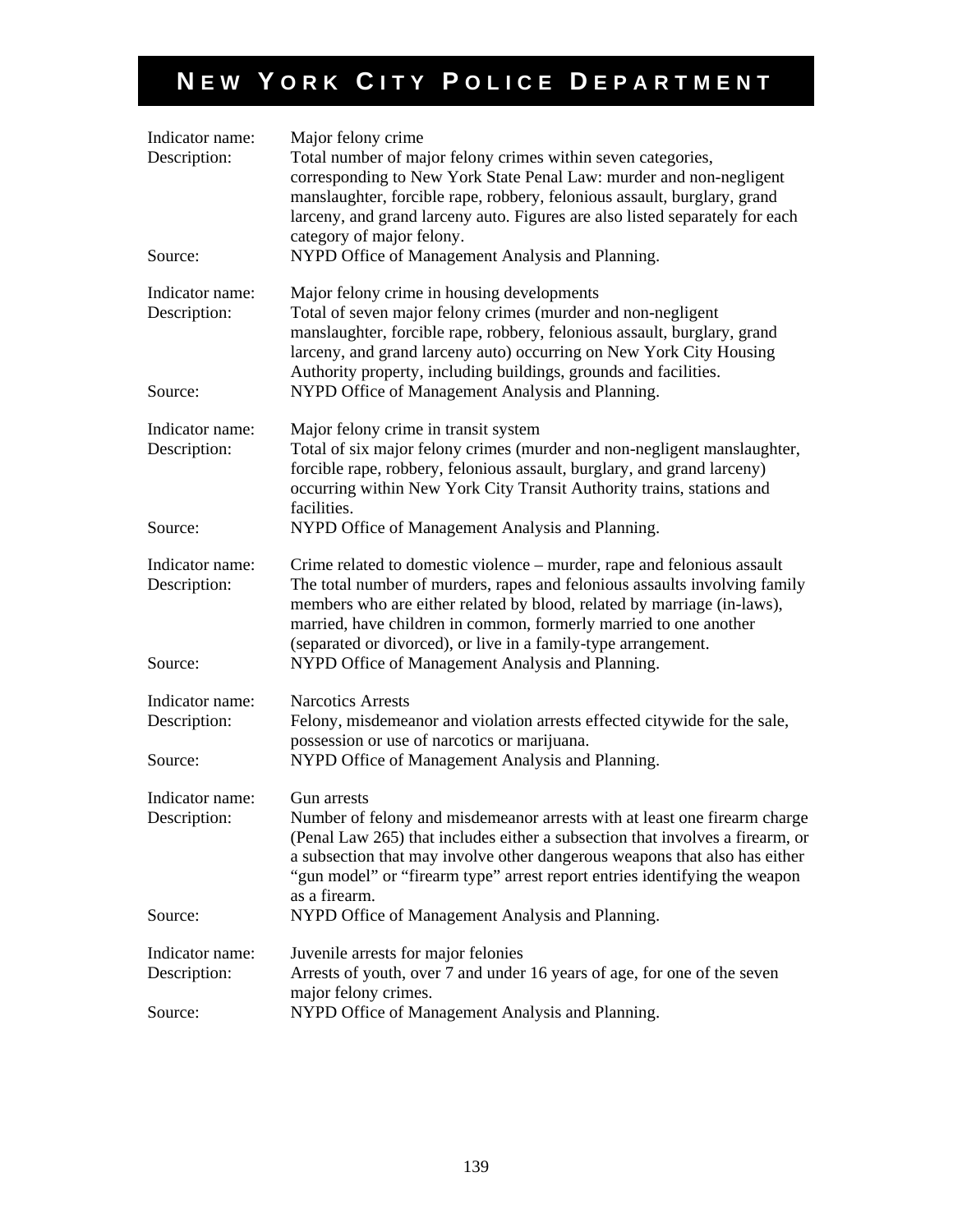### **N EW Y ORK C ITY P OLICE D EPARTMENT**

| Indicator name:<br>Description:<br>Source: | School Safety - Seven major crimes<br>All crimes categorized as a major felony crime (murder and non-negligent<br>manslaughter, forcible rape, robbery, felonious assault, burglary, grand<br>larceny and grand larceny auto) occurring within all City public schools.<br>NYPD Office of Management Analysis and Planning.                                                       |
|--------------------------------------------|-----------------------------------------------------------------------------------------------------------------------------------------------------------------------------------------------------------------------------------------------------------------------------------------------------------------------------------------------------------------------------------|
|                                            |                                                                                                                                                                                                                                                                                                                                                                                   |
| Indicator name:<br>Description:            | Other criminal categories<br>Summary of all other reported felonies and misdemeanors occurring within<br>all City public schools.                                                                                                                                                                                                                                                 |
| Source:                                    | NYPD Office of Management Analysis and Planning.                                                                                                                                                                                                                                                                                                                                  |
| Indicator name:<br>Description:<br>Source: | Other incidents<br>All serious non-criminal incidents occurring within all City public schools.<br>NYPD Office of Management Analysis and Planning.                                                                                                                                                                                                                               |
| Indicator name:<br>Description:            | Gang motivated incidents<br>Incidents that involve unlawful conduct committed primarily to benefit the<br>interests of a gang (a group of people with an informal or formal structure,<br>with designated leaders, engaging in or supporting illegal activities).                                                                                                                 |
| Source:                                    | NYPD Office of Management Analysis and Planning.                                                                                                                                                                                                                                                                                                                                  |
| Indicator name:                            | Counterterrorism training (hours)<br>- Uniformed members<br>- Non-members                                                                                                                                                                                                                                                                                                         |
| Description:                               | Training conducted by members of the Counterterrorism Bureau, Training<br>Bureau, and Community Affairs for members of the Department and other<br>persons (non-members) regarding the prevention, detection and effective<br>response to potential terrorist incidents.                                                                                                          |
| Source:                                    | NYPD Office of Management Analysis and Planning.                                                                                                                                                                                                                                                                                                                                  |
| Indicator name:<br>Description:<br>Source: | Quality-of-life summonses<br>Summonses returnable to the New York City Criminal Court, the<br>Environmental Control Board, or the Transit Adjudication Bureau for<br>offenses that have a negative impact on City residents, including aggressive<br>panhandling, window washing, unreasonable noise and urinating in public.<br>NYPD Office of Management Analysis and Planning. |
| Indicator name:<br>Description:            | Unreasonable noise summonses<br>Summonses, issued by police officers, returnable to the New York City<br>Criminal Court or the Environmental Control Board for violations of the<br>New York City Administrative Code related to excessive noise.                                                                                                                                 |
| Source:                                    | NYPD Office of Management Analysis and Planning.                                                                                                                                                                                                                                                                                                                                  |
| Indicator name:<br>Description:<br>Source: | Traffic fatalities (motorists/passengers)<br>Motor vehicle operators or passengers killed in vehicle accidents.<br>NYPD Office of Management Analysis and Planning.                                                                                                                                                                                                               |
| Indicator name:<br>Description:<br>Source: | Traffic fatalities (bicyclists/pedestrians)<br>Bicyclists and pedestrians killed in vehicle accidents.<br>NYPD Office of Management Analysis and Planning.                                                                                                                                                                                                                        |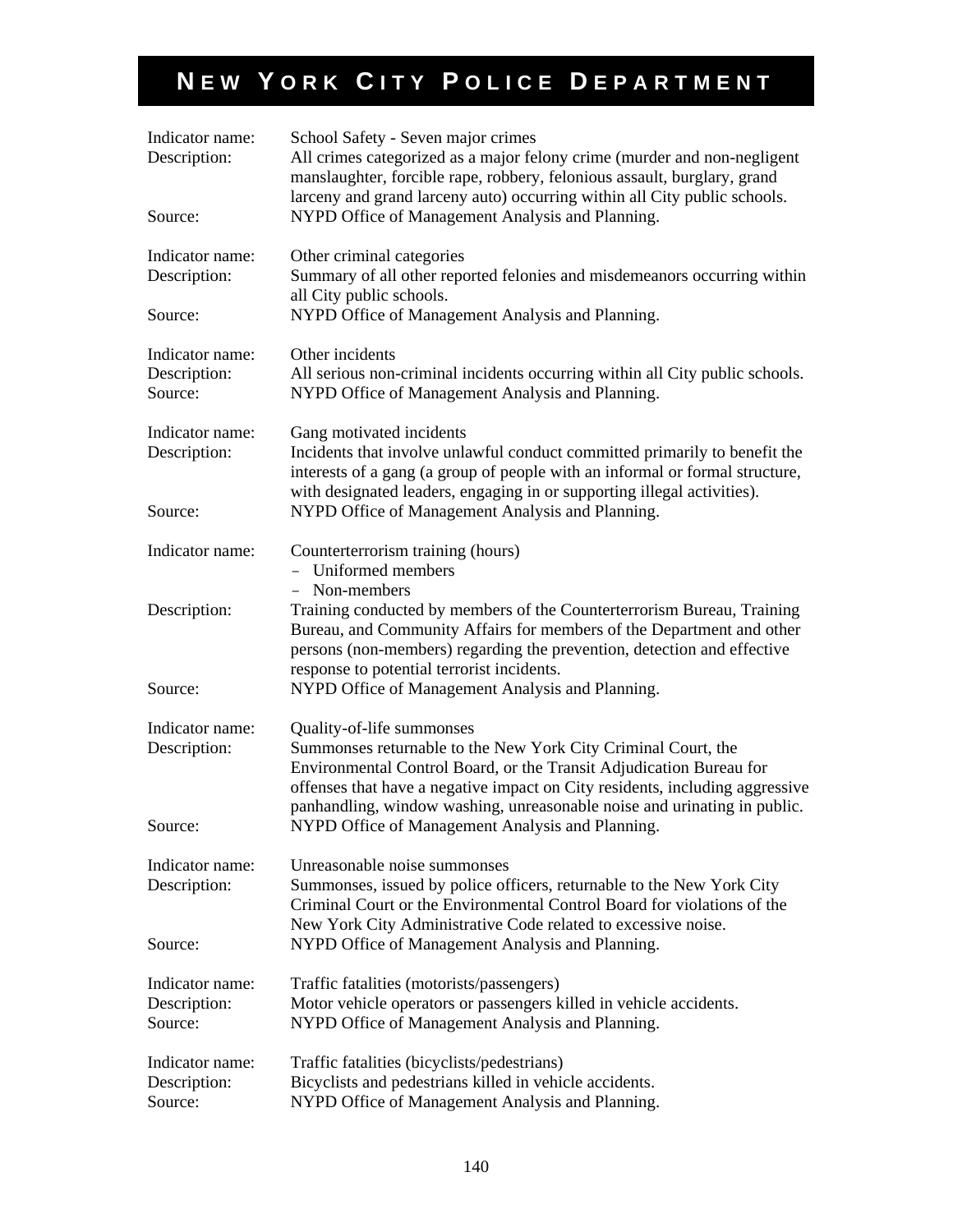### **N EW Y ORK C ITY P OLICE D EPARTMENT**

| Indicator name:<br>Description:            | Total moving violation summonses<br>Summonses, issued by police officers, returnable to the New York State                                                                                                                                                                                                                                                                                                                                                                       |
|--------------------------------------------|----------------------------------------------------------------------------------------------------------------------------------------------------------------------------------------------------------------------------------------------------------------------------------------------------------------------------------------------------------------------------------------------------------------------------------------------------------------------------------|
|                                            | Traffic Violations Bureau, for infractions to the New York State Vehicle<br>and Traffic Law.                                                                                                                                                                                                                                                                                                                                                                                     |
| Source:                                    | NYPD Office of Management Analysis and Planning.                                                                                                                                                                                                                                                                                                                                                                                                                                 |
| Indicator name:<br>Description:            | Summonses for hazardous violations<br>A category of moving violation summonses issued for traffic infractions<br>that have been identified by the Department as being the major causes of<br>most accidents, deaths and injuries on the roadways, including the<br>prohibited use of a cellular phone while operating a motor vehicle,<br>disobeying traffic signals, and improper passing and speeding.                                                                         |
| Source:                                    | NYPD Office of Management Analysis and Planning.                                                                                                                                                                                                                                                                                                                                                                                                                                 |
| Indicator name:<br>Description:            | Summonses for prohibited use of cellular phones<br>A category of hazardous violation summonses issued for operating a motor<br>vehicle on a public highway while using a mobile telephone to engage in a<br>call while the vehicle is in motion, as defined by NYS Vehicle and Traffic<br>Law.                                                                                                                                                                                   |
| Source:                                    | NYPD Office of Management Analysis and Planning.                                                                                                                                                                                                                                                                                                                                                                                                                                 |
| Indicator name:<br>Description:            | <b>DWI-related fatalities</b><br>The number of fatalities resulting from motor vehicle accidents that involve<br>intoxicated motorists (Driving While Intoxicated).                                                                                                                                                                                                                                                                                                              |
| Source:                                    | NYPD Office of Management Analysis and Planning.                                                                                                                                                                                                                                                                                                                                                                                                                                 |
| Indicator name:<br>Description:<br>Source: | Courtesy, Professionalism and Respect (CPR) testing<br>The number of tests conducted by the Department's Quality Assurance<br>Division, with results shown by category – exceptionally good, acceptable<br>and below standard. These tests are conducted of randomly selected<br>uniformed and civilian personnel to gauge their demeanor and helpfulness<br>during interactions with the public.<br>NYPD Office of Management Analysis and Planning.                            |
|                                            |                                                                                                                                                                                                                                                                                                                                                                                                                                                                                  |
| Indicator name:<br>Description:            | Total civilian complaints against members of the service<br>The number of complaints made by civilians against members of the<br>Department, investigated by the Civilian Complaint Review Board, for<br>allegations of excessive force, abuse of authority, discourtesy and offensive<br>language.                                                                                                                                                                              |
| Source:                                    | Civilian Complaint Review Board.                                                                                                                                                                                                                                                                                                                                                                                                                                                 |
| Indicator name:<br>Description:            | Average response time to all crimes in progress (minutes)<br>The average response time to all critical crimes (such as shots fired,<br>robbery, assault with a weapon), serious crimes (such as larceny from a<br>person, assault not involving a weapon, larceny of an auto) and noncritical<br>crimes (those crimes not involving an imminent threat of personal injury).<br>Response time is measured from the receipt of a call to the time officers<br>arrive on the scene. |
| Source:                                    | NYPD Office of Management Analysis and Planning.                                                                                                                                                                                                                                                                                                                                                                                                                                 |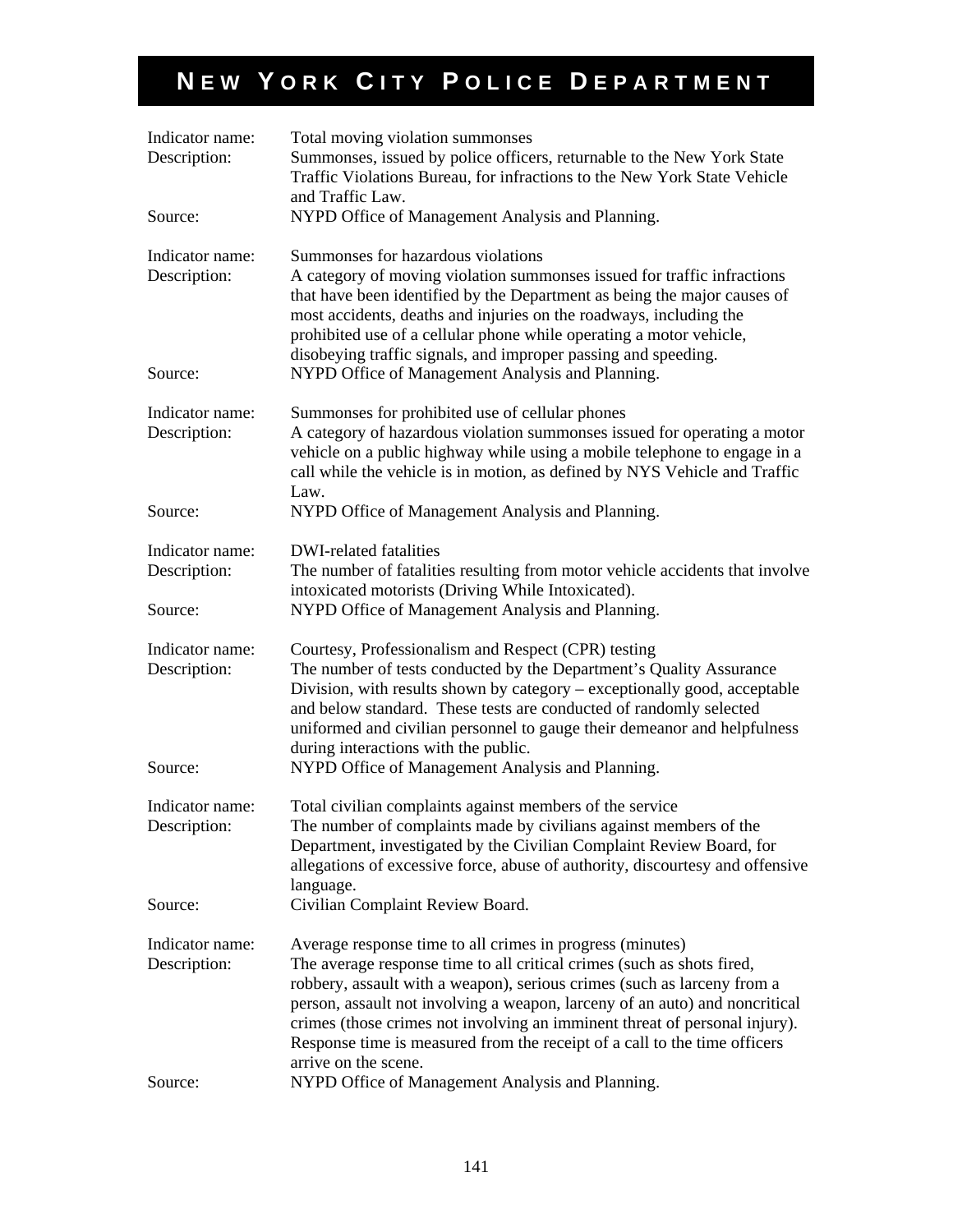## **N EW Y ORK C ITY P OLICE D EPARTMENT**

| Indicator name:<br>Description:<br>Source: | Average arrest to complaint sworn time (hours) - Citywide<br>The average time in hours from an arrest until an accusatory instrument<br>against the defendant is prepared, completed and signed.<br>NYPD Office of Management Analysis and Planning. |
|--------------------------------------------|------------------------------------------------------------------------------------------------------------------------------------------------------------------------------------------------------------------------------------------------------|
| Indicator name:                            | Tort cases commenced                                                                                                                                                                                                                                 |
| Description:                               | The number of tort matters assigned a litigation start date.                                                                                                                                                                                         |
| Source:                                    | New York City Law Information System (NYCLIS).                                                                                                                                                                                                       |
| Indicator name:                            | Tort dispositions                                                                                                                                                                                                                                    |
| Description:                               | The number of tort cases resolved through settlement, dismissal,<br>discontinuance, verdicts or insurance takeovers.                                                                                                                                 |
| Source:                                    | New York City Law Information System (NYCLIS).                                                                                                                                                                                                       |
| Indicator name:                            | Tort payout (\$000)                                                                                                                                                                                                                                  |
| Description:                               | The amount paid by the City to resolve tort cases through settlement or<br>verdict.                                                                                                                                                                  |
| Source:                                    | Office of Management and Budget.                                                                                                                                                                                                                     |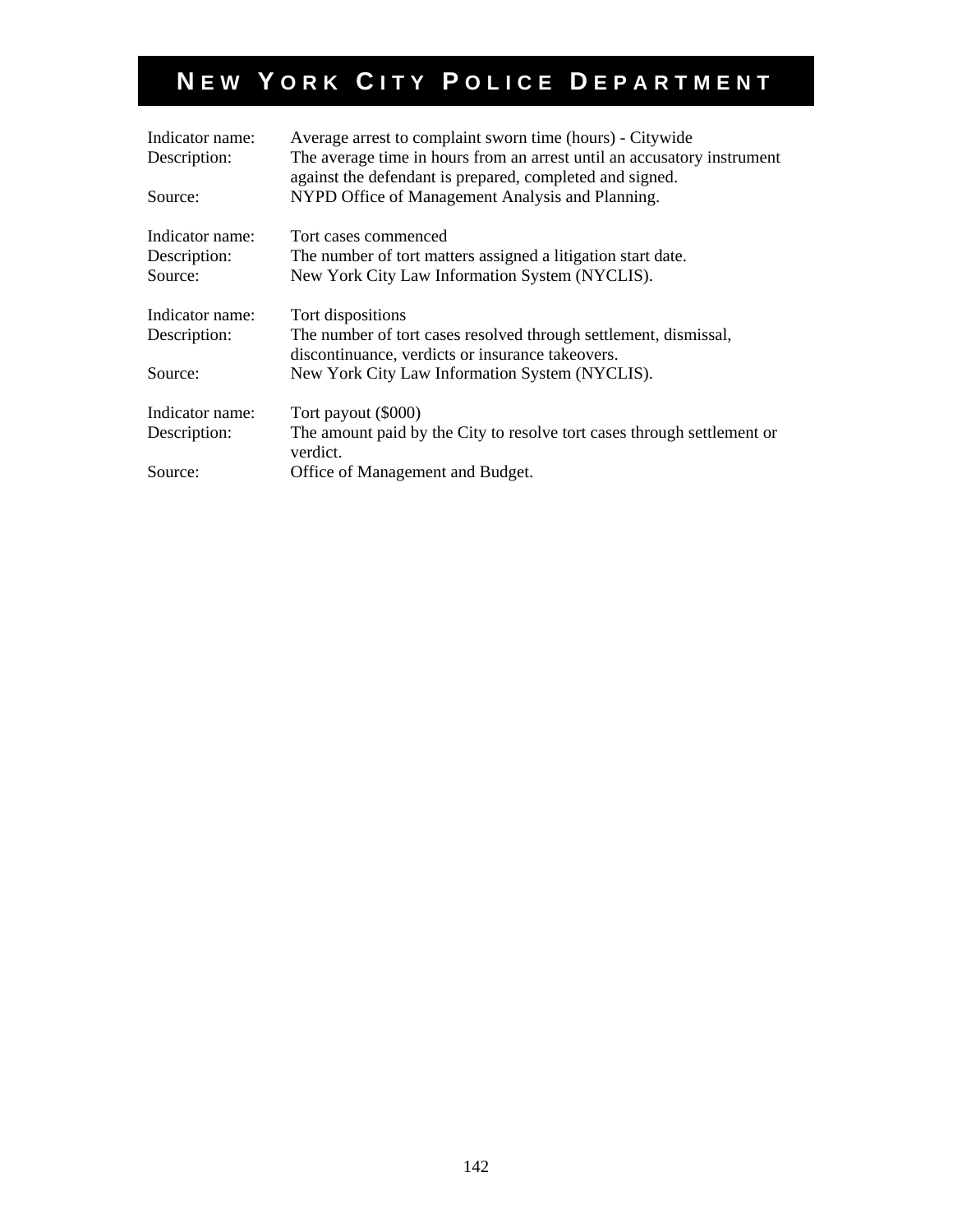## **F IRE D EPARTMENT**

| Indicator name:<br>Description:            | Average response time to structural fires (minutes: seconds)<br>The average time it takes the first fire unit to arrive on the scene of a<br>structural fire, citywide and by borough, counting from the receipt of an<br>alarm.                                                                                                                                    |
|--------------------------------------------|---------------------------------------------------------------------------------------------------------------------------------------------------------------------------------------------------------------------------------------------------------------------------------------------------------------------------------------------------------------------|
| Source:                                    | FDNY Computer Aided Dispatch(CAD) System/STARFIRE.                                                                                                                                                                                                                                                                                                                  |
| Indicator name:                            | Average response time to structural fires and medical emergencies by fire<br>units (minutes: seconds)                                                                                                                                                                                                                                                               |
| Description:                               | The average time it takes the first fire unit to arrive on the scene of<br>structural fires and life-threatening medical emergencies, counting from the<br>time the Department's dispatcher receives a call from a 911 operator.                                                                                                                                    |
| Source:                                    | FDNY Computer Aided Dispatch (CAD) System/STARFIRE                                                                                                                                                                                                                                                                                                                  |
| Indicator name:<br>Description:            | Serious fires per 1,000 structural fires<br>The number of fires with the highest alarms, from "All Hands" to a "5 <sup>th</sup><br>Alarm" and above, in every 1,000 structural fires.                                                                                                                                                                               |
| Source:                                    | FDNY Computer Aided Dispatch (CAD) System/STARFIRE                                                                                                                                                                                                                                                                                                                  |
| Indicator name:<br>Description:            | Average annual cost of an engine company (\$ millions)<br>The average cost in millions of dollars to operate an engine company for a<br>year, calculated based on the total costs including direct and indirect<br>personnel costs, other than personal service costs, leasing, City overhead<br>and fringe costs, divided by the total number of engine companies. |
| Source:                                    | FDNY Bureau of Budget Services.                                                                                                                                                                                                                                                                                                                                     |
| Indicator name:<br>Description:            | Average annual cost of a ladder company (\$ millions)<br>The average cost in millions of dollars to operate a ladder company for a<br>year, calculated based on the total costs including direct and indirect<br>personnel costs, other than personal service costs, leasing, City overhead<br>and fringe costs, divided by the total number of ladder companies.   |
| Source:                                    | FDNY Bureau of Budget Services.                                                                                                                                                                                                                                                                                                                                     |
| Indicator name:<br>Description:            | Fire safety education presentations<br>Presentations given by the Fire Safety Education Unit at fire safety<br>education events, as well as presentations at the Fire Museum, firehouses<br>and Operations Sidewalks.                                                                                                                                               |
| Source:                                    | FDNY Bureau of Training, Education, & Curriculum                                                                                                                                                                                                                                                                                                                    |
| Indicator name:<br>Description:            | Civilian fire fatalities<br>The number of people, excluding firefighters, who died as a result of<br>injuries sustained in a fire.                                                                                                                                                                                                                                  |
| Source:                                    | FDNY Bureau of Fire Investigation.                                                                                                                                                                                                                                                                                                                                  |
| Indicator name:<br>Description:<br>Source: | Firefighter burns<br>Burns sustained by firefighters and fire officers while on duty.<br>FDNY Health Services/Safety.                                                                                                                                                                                                                                               |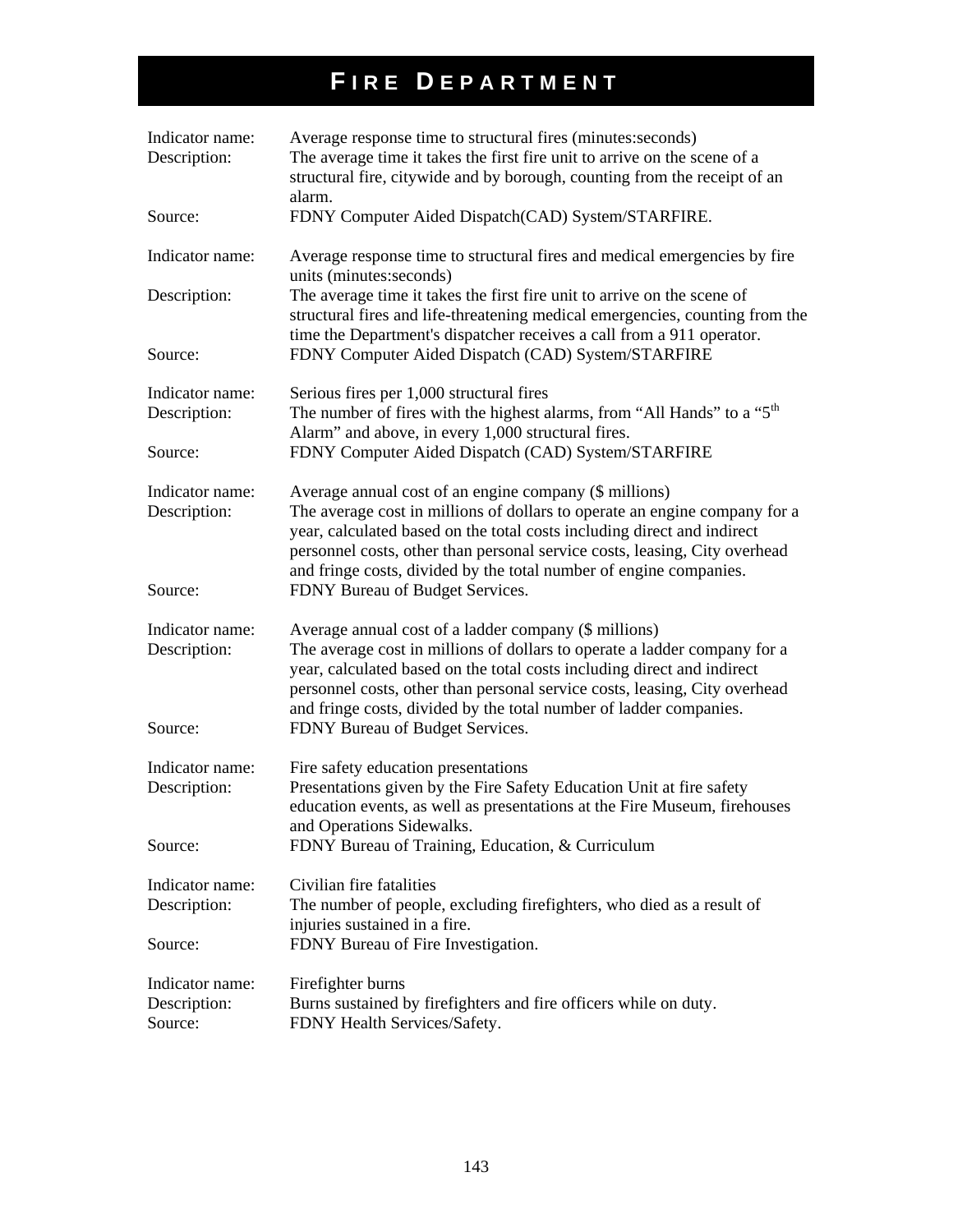## **F IRE D EPARTMENT**

| Indicator name:<br>Description: | Firefighter injuries<br>Firefighter and fire officer injuries sustained while in service that result in                                                                                                                                                                                                                                         |
|---------------------------------|-------------------------------------------------------------------------------------------------------------------------------------------------------------------------------------------------------------------------------------------------------------------------------------------------------------------------------------------------|
|                                 | medical leave.                                                                                                                                                                                                                                                                                                                                  |
| Source:                         | FDNY Health Services/Safety.                                                                                                                                                                                                                                                                                                                    |
| Indicator name:                 | Completed inspections performed by fire prevention staff                                                                                                                                                                                                                                                                                        |
| Description:                    | The number of completed checks of a premise or location by civilian<br>personnel of the Department against established standards, such as the Fire<br>Code, Administrative Code, the Rules of the City of New York and other<br>FDNY rules and regulations.                                                                                     |
| Source:                         | FDNY Bureau of Fire Prevention.                                                                                                                                                                                                                                                                                                                 |
| Indicator name:<br>Description: | Field force inspections<br>The number of inspections of commercial and residential buildings<br>performed by fire units within designated administrative districts.                                                                                                                                                                             |
| Source:                         | FDNY Field Units.                                                                                                                                                                                                                                                                                                                               |
| Indicator name:<br>Description: | Investigations<br>The number of investigations by fire marshals into the causes and origins of<br>fires, fire-related offenses and certain non-fire offenses, such as malicious<br>false alarms.                                                                                                                                                |
| Source:                         | FDNY Bureau of Fire Investigation.                                                                                                                                                                                                                                                                                                              |
| Indicator name:                 | Average response time to life-threatening medical emergencies by<br>ambulance units (minutes: seconds)                                                                                                                                                                                                                                          |
| Description:                    | The average time for the first ambulance unit to arrive on the scene of a<br>life-threatening medical emergency, including incidents of cardiac arrest,<br>choking, unconsciousness, difficulty breathing, and major burns and<br>trauma, counting from the time the Department's dispatcher receives an<br>emergency call from a 911 operator. |
| Source:                         | FDNY Computer Aided Dispatch (CAD) System/Emergency Medical<br>Service.                                                                                                                                                                                                                                                                         |
| Indicator name:                 | Average response time to life-threatening medical emergencies by fire units<br>(minutes:seconds)                                                                                                                                                                                                                                                |
| Description:                    | The average time for the first fire unit to arrive on the scene of a life-<br>threatening medical emergency, including incidents of cardiac arrest,<br>choking, unconsciousness, difficulty breathing, and major burns and<br>trauma, counting from the time the Department's dispatcher receives an<br>emergency call from a 911 operator.     |
| Source:                         | FDNY Computer Aided Dispatch (CAD) System/STARFIRE.                                                                                                                                                                                                                                                                                             |
| Indicator name:                 | Combined response time to life-threatening medical emergencies by<br>ambulance and fire units (minutes: seconds)                                                                                                                                                                                                                                |
| Description:                    | The average time in which either an ambulance or fire unit arrives at the<br>scene of a life-threatening medical emergency, based upon the first unit to<br>arrive.                                                                                                                                                                             |
| Source:                         | FDNY Computer Aided Dispatch (CAD) System/STARFIRE/Emergency<br>Medical Service.                                                                                                                                                                                                                                                                |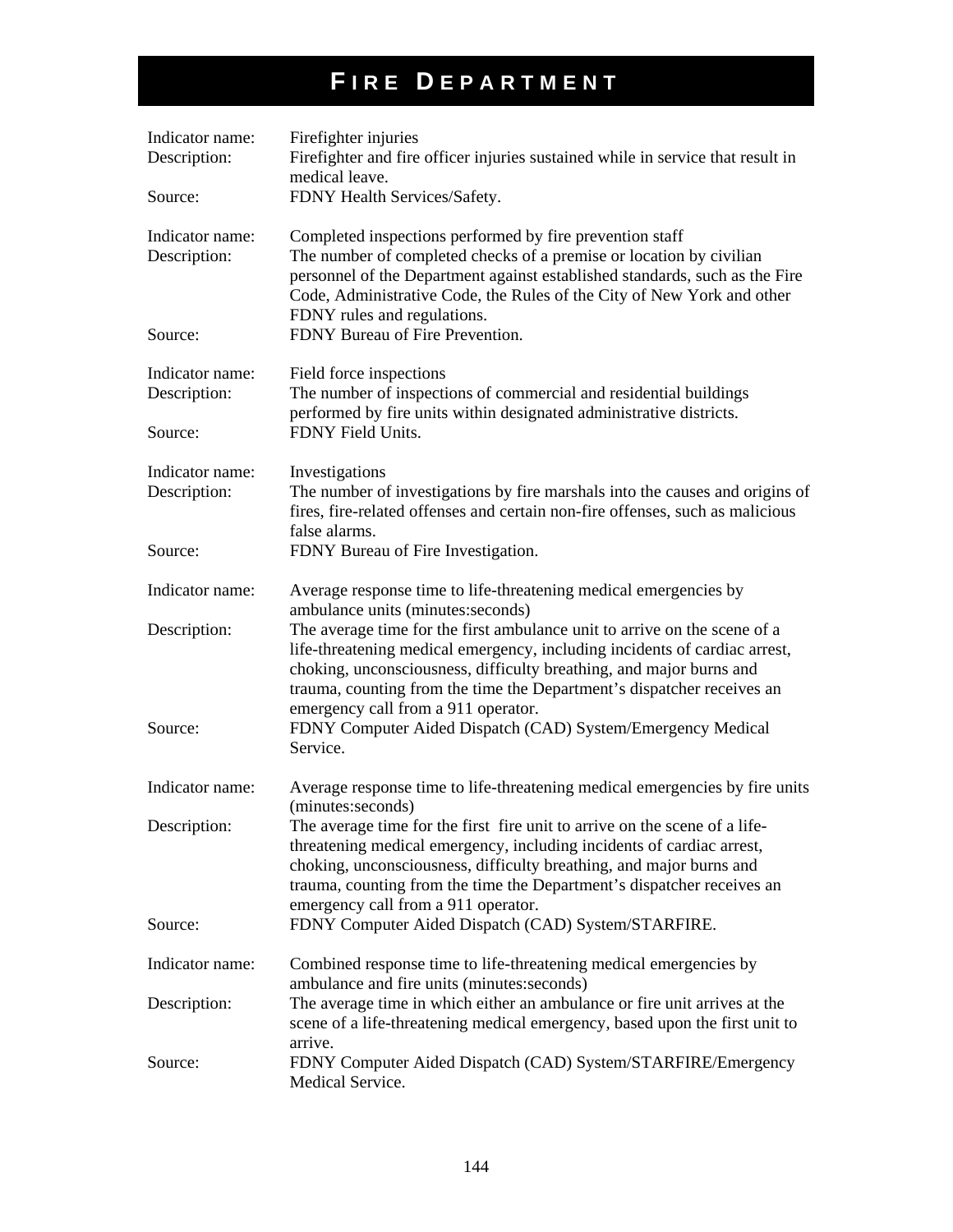## **F IRE D EPARTMENT**

| Indicator name: | Response time of less than 10 minutes to Advanced Life Support medical<br>emergencies by Advanced Life Support ambulances (%)                                                                                                                                            |
|-----------------|--------------------------------------------------------------------------------------------------------------------------------------------------------------------------------------------------------------------------------------------------------------------------|
| Description:    | The percent of responses by Advanced Life Support ambulances that arrive<br>on the scene of an Advanced Life Support medical emergency in less than<br>10 minutes, counting from the time the Department's dispatcher receives an<br>emergency call from a 911 operator. |
| Source:         | FDNY Computer Aided Dispatch (CAD) System/Emergency Medical<br>Service.                                                                                                                                                                                                  |
| Indicator name: | Average cost of ambulance tour per day $(\$)$                                                                                                                                                                                                                            |
| Description:    | The cost of Emergency Medical Service operations for a single ambulance<br>unit per tour per day. This is a "fully loaded" calculation including direct<br>and indirect personnel costs, overhead, capital and leasing.                                                  |
| Source:         | FDNY Bureau of Budget Services.                                                                                                                                                                                                                                          |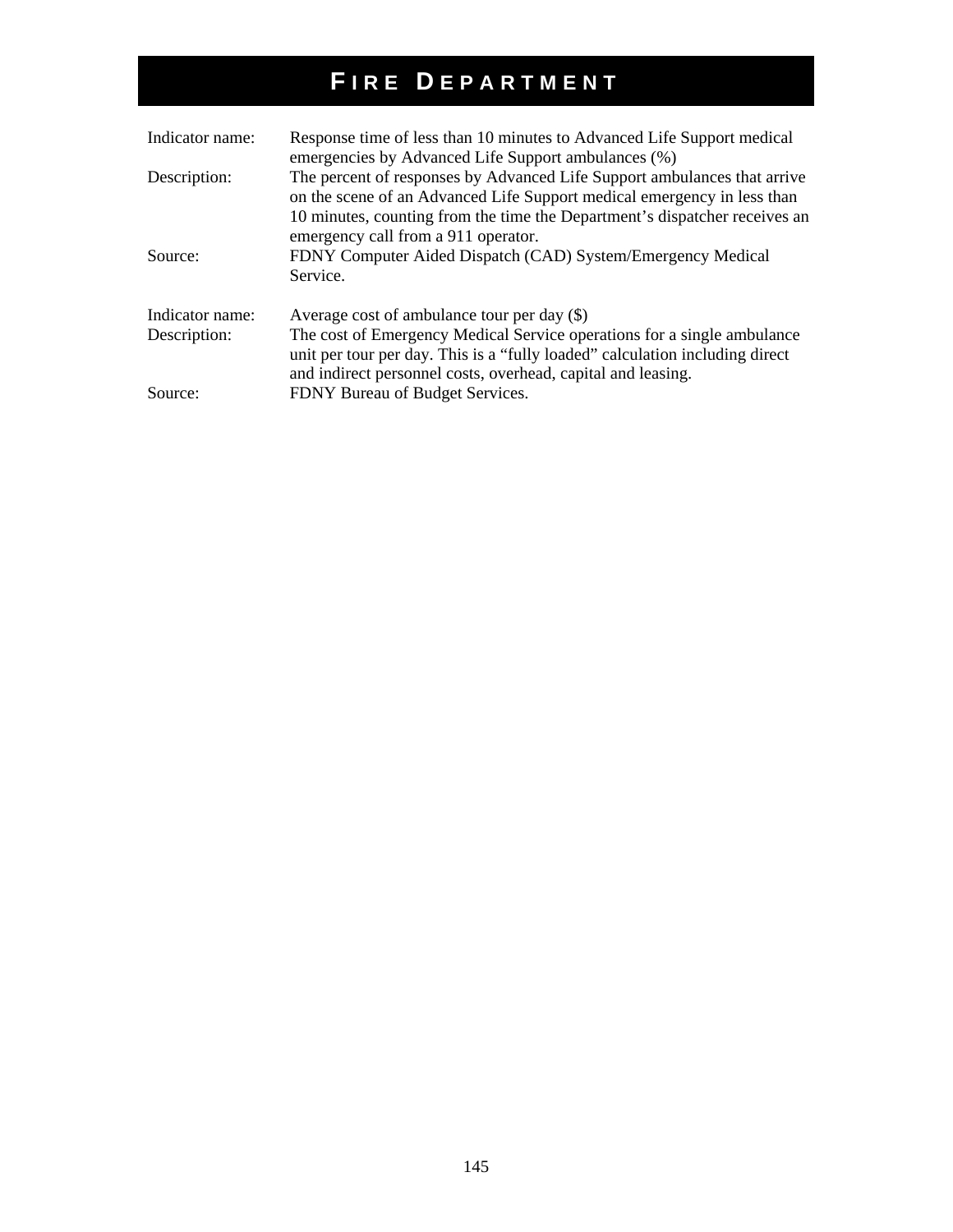## FIRE DEPARTMENT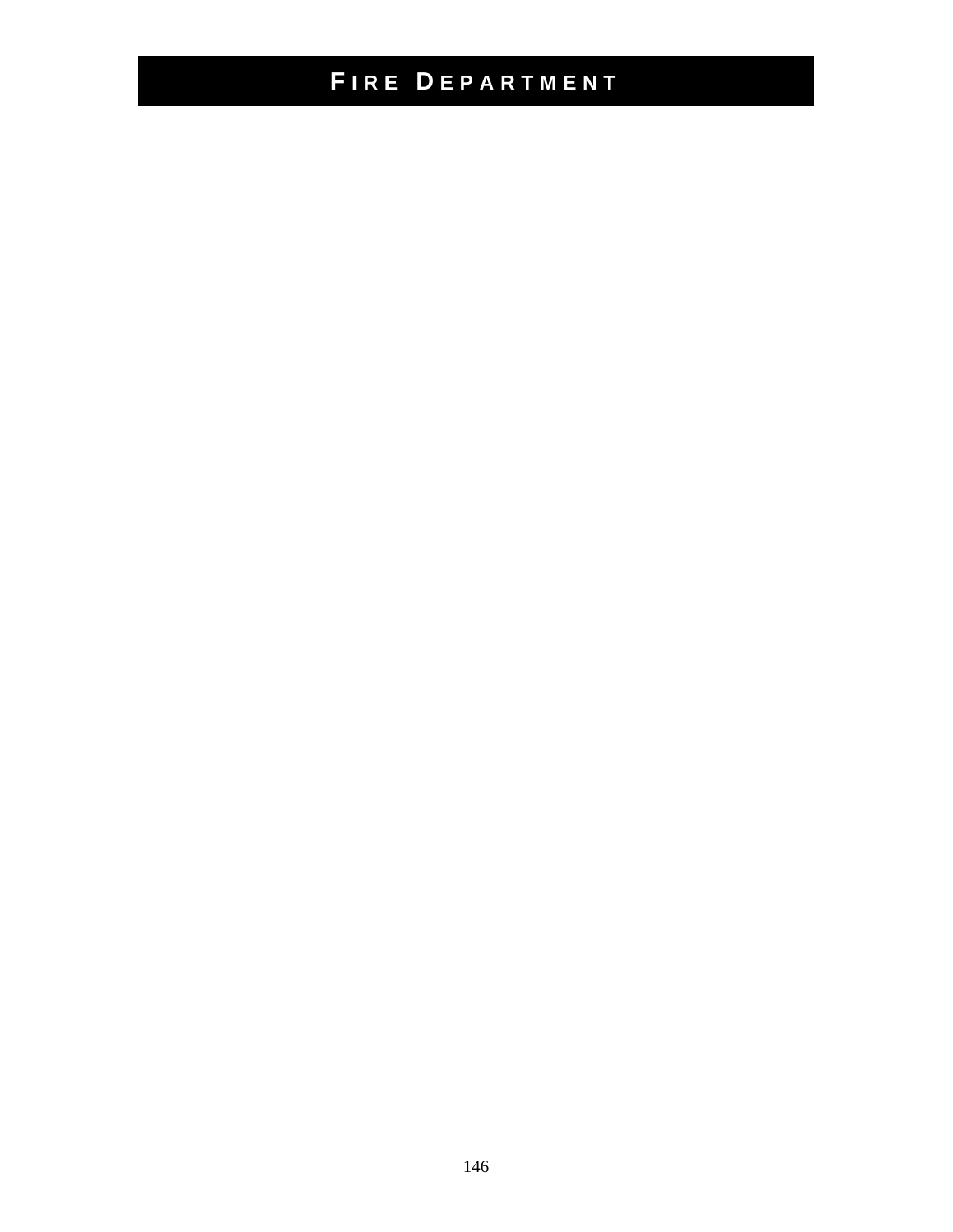## **O FFICE OF E MERGENCY M ANAGEMENT**

| Indicator name:<br>Description:<br>Source: | Total incident responses<br>The total number of emergency events/incidents requiring on-site<br>coordination or monitoring from OEM.<br><b>OEM</b> Operations                                                                                                                                                                                             |
|--------------------------------------------|-----------------------------------------------------------------------------------------------------------------------------------------------------------------------------------------------------------------------------------------------------------------------------------------------------------------------------------------------------------|
| Indicator name:<br>Description:            | - On-site coordination<br>The number of emergency events responded to by a Citywide Interagency                                                                                                                                                                                                                                                           |
|                                            | Coordinator for the purposes of coordinating the City's actions on-scene,<br>providing first hand information to City officials and coordinating the<br>provision of resources.                                                                                                                                                                           |
| Source:                                    | <b>OEM</b> Operations                                                                                                                                                                                                                                                                                                                                     |
| Indicator name:<br>Description:<br>Source: | - Monitored from OEM Watch Command<br>The number of emergency events monitored and coordinated from the<br>OEM Watch Command. Actions include impact assessment, internal and<br>external notifications, Agency inquiries and logistical support.<br><b>OEM</b> Operations                                                                                |
|                                            |                                                                                                                                                                                                                                                                                                                                                           |
| Indicator name:<br>Description:<br>Source: | <b>Emergency Operations Center activations</b><br>The number of activations of the City's Emergency Operations Center.<br><b>OEM EOC Management</b>                                                                                                                                                                                                       |
| Indicator name:<br>Description:            | Field exercises/drills<br>The number of field exercises (full-scale tests of the mobilization of                                                                                                                                                                                                                                                          |
| Source:                                    | response to various incident types) held by the Agency.<br><b>OEM Training and Exercises</b>                                                                                                                                                                                                                                                              |
| Indicator name:<br>Description:            | Tabletop exercises/drills<br>The number of tabletop or functional exercises (discussions or simulations                                                                                                                                                                                                                                                   |
|                                            | of various emergency situations designed to familiarize personnel with their<br>roles and responsibilities) conducted by the Agency.                                                                                                                                                                                                                      |
| Source:                                    | <b>OEM Training and Exercises</b>                                                                                                                                                                                                                                                                                                                         |
| Indicator name:<br>Description:            | Participation in drills coordinated by other agencies<br>The number of drills and exercises that Agency staff participate in with<br>other agencies (federal, State and local), jurisdictions and entities (private<br>and nonprofit).                                                                                                                    |
| Source:                                    | <b>OEM Training and Exercises</b>                                                                                                                                                                                                                                                                                                                         |
| Indicator name:                            | Government employees trained in emergency response                                                                                                                                                                                                                                                                                                        |
| Description:                               | The total number of City, State and federal government employees taking<br>part in OEM-sponsored training programs related to emergency response,<br>including Incident Command System training sessions. Employees are<br>trained to respond to a variety of scenarios, such as chemical, biological,<br>nuclear, radiological and explosives incidents. |
| Source:                                    | <b>OEM Training and Exercises</b>                                                                                                                                                                                                                                                                                                                         |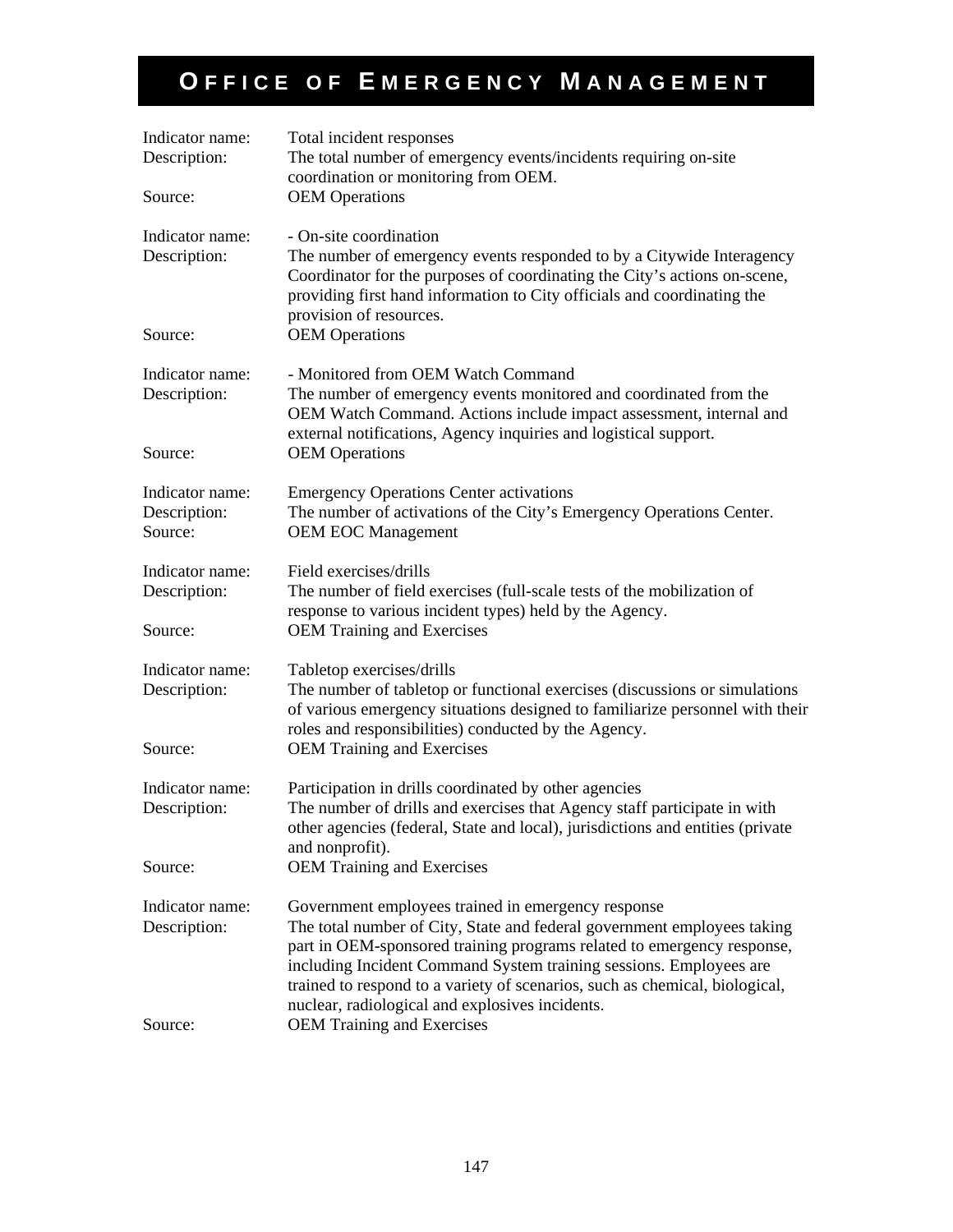## **O FFICE OF E MERGENCY M ANAGEMENT**

| Indicator name:<br>Description: | Percentage of emergency response training goal met (%)<br>Number of government employees trained in emergency response as<br>percentage of the agency's training goal.                                                                                                                             |
|---------------------------------|----------------------------------------------------------------------------------------------------------------------------------------------------------------------------------------------------------------------------------------------------------------------------------------------------|
| Source:                         | <b>OEM Training and Exercises</b>                                                                                                                                                                                                                                                                  |
| Indicator name:                 | Emergency preparedness education of residents<br>- by OEM staff                                                                                                                                                                                                                                    |
| Description:                    | - by Agency partners using OEM curriculum<br>The total number of City residents who attended public preparedness<br>presentations sponsored by the Agency using OEM curriculum.                                                                                                                    |
| Source:                         | OEM External Affairs - Ready New York                                                                                                                                                                                                                                                              |
| Indicator name:                 | Emergency preparedness education of private/non-profit/government<br>groups                                                                                                                                                                                                                        |
| Description:                    | The total number of people who attended OEM-sponsored preparedness<br>presentations in their workplace.                                                                                                                                                                                            |
| Source:                         | OEM External Affairs - Ready New York                                                                                                                                                                                                                                                              |
| Indicator name:<br>Description: | Ready New York guides viewed online<br>Number of times the Ready New York emergency preparedness guides (all<br>versions) are viewed online at NYC.gov.                                                                                                                                            |
| Source:                         | OEM External Affairs - Ready New York                                                                                                                                                                                                                                                              |
| Indicator name:<br>Description: | Newly certified Community Emergency Response Teams (CERT)<br>The number of community-based, non-profit organizations that have<br>completed the 11-week training program in disaster preparedness and basic<br>response skills required to be certified as a Community Emergency<br>Response Team. |
| Source:                         | <b>OEM External Affairs - CERT</b>                                                                                                                                                                                                                                                                 |
| Indicator name:<br>Description: | Community Emergency Response Team (CERT) volunteer hours<br>Number of hours CERT members volunteer. CERTs are community-based<br>nonprofit organizations that have completed training required for<br>certification.                                                                               |
| Source:                         | <b>OEM External Affairs - CERT</b>                                                                                                                                                                                                                                                                 |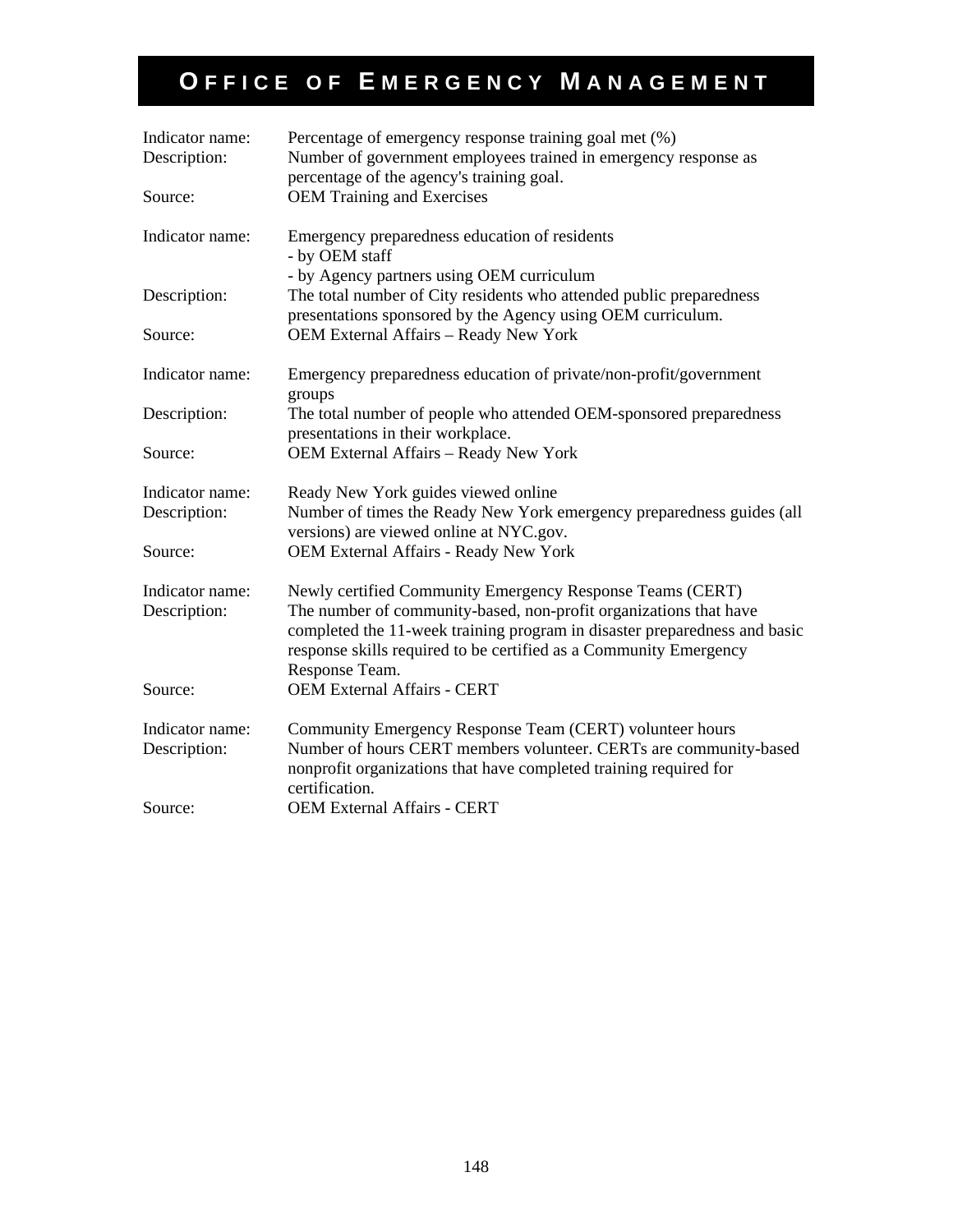| Indicator name:<br>Description:                                               | Incidents and allegations of Department Use of Force<br>Total number of incidents where custodial staff used force against an<br>inmate to enforce Department policy                                                                                  |
|-------------------------------------------------------------------------------|-------------------------------------------------------------------------------------------------------------------------------------------------------------------------------------------------------------------------------------------------------|
| Source:                                                                       | DOC Security database.                                                                                                                                                                                                                                |
| Indicator name:<br>Description:<br>Source:<br>Indicator name:<br>Description: | Serious Injury to Inmate<br>The number of serious injuries to inmates during the reporting period.<br>DOC Security database.<br>Inmate deaths (exclusive of suicides)<br>The number of non-suicide inmate deaths as ruled by the Medical<br>Examiner. |
| Source:                                                                       | DOC Security database.                                                                                                                                                                                                                                |
| Indicator name:<br>Description:<br>Source:                                    | Stabbings and slashings<br>The number of inmate altercations that were determined to be a stabbing or<br>slashing by medical staff.<br>DOC Security database.                                                                                         |
| Indicator name:<br>Description:<br>Source:                                    | Assaults on staff<br>The number of inmate assaults on DOC staff.<br>DOC Security database.                                                                                                                                                            |
| Indicator name:<br>Description:<br>Source:                                    | Fight/assault infractions<br>The number of fights and assault infractions that were processed by the<br>Department's adjudication unit.<br>DOC Security database.                                                                                     |
| Indicator name:<br>Description:<br>Source:                                    | Jail-based arrests of inmates<br>The number of inmates who were arrested for committing criminal offenses<br>while in DOC custody.<br>DOC Security database.                                                                                          |
| Indicator name:<br>Description:<br>Source:                                    | Searches<br>The number of searches conducted by uniformed staff.<br>DOC Security database.                                                                                                                                                            |
| Indicator name:<br>Description:<br>Source:                                    | Weapons recovered<br>The number of weapons recovered during searches.<br>DOC Security database.                                                                                                                                                       |
| Indicator name:<br>Description:<br>Source:                                    | Escapes<br>The number of inmates who escaped from DOC custody.<br>DOC Security database.                                                                                                                                                              |
| Indicator name:<br>Description:<br>Source:                                    | Suicides<br>The number of inmate deaths that were ruled a suicide by the medical<br>examiner.<br>DOC Security database.                                                                                                                               |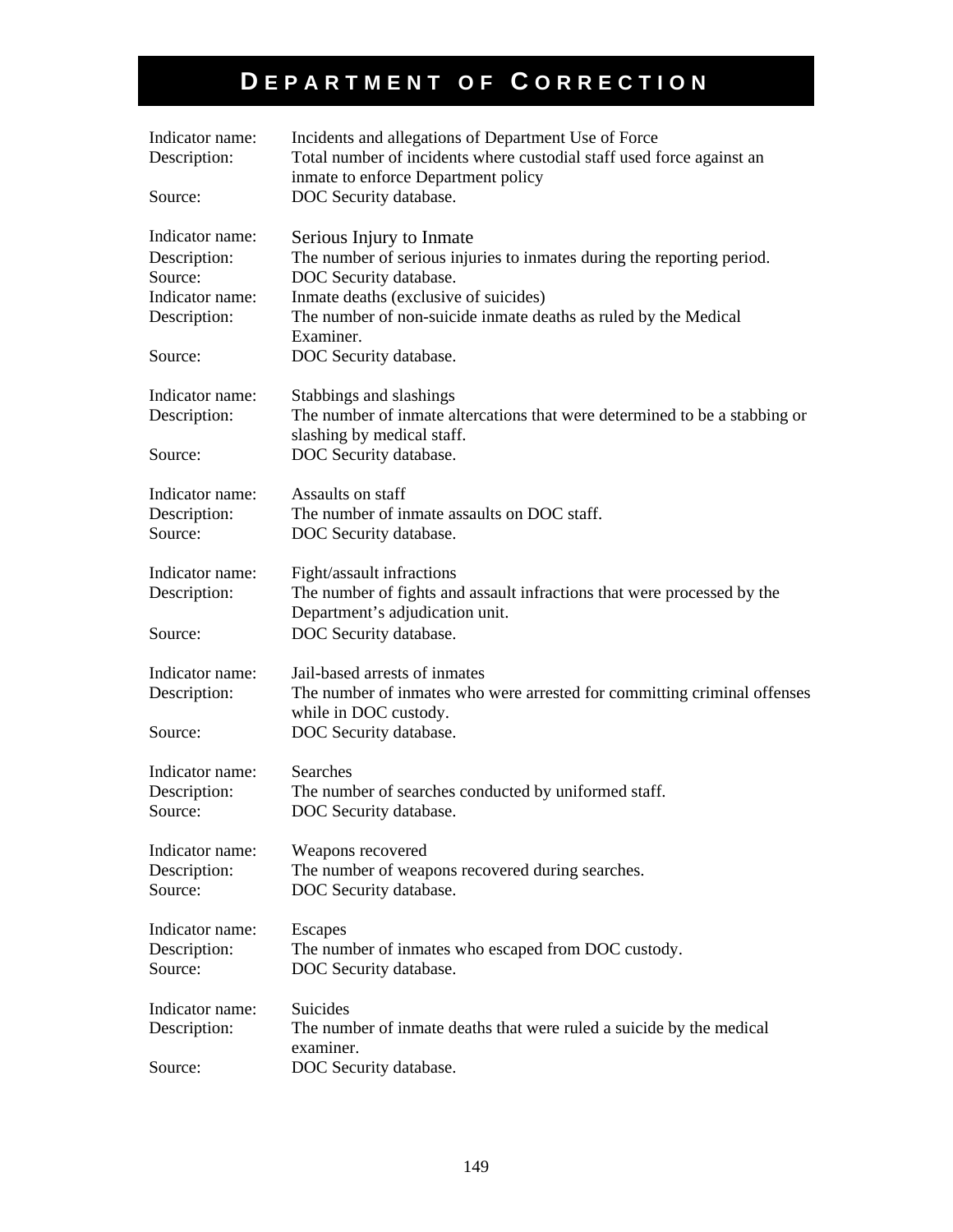| Indicator name:<br>Description:<br>Source: | Inmate health clinic visits<br>The number of inmate visits to medical staff.<br>DOC Strategic Planning and Programs database.                                                                                                                                                                                                                                                                       |
|--------------------------------------------|-----------------------------------------------------------------------------------------------------------------------------------------------------------------------------------------------------------------------------------------------------------------------------------------------------------------------------------------------------------------------------------------------------|
| Indicator name:<br>Description:            | - Average clinic waiting time (minutes)<br>The average number of minutes an inmate waits to see medical staff at a<br>facility clinic.                                                                                                                                                                                                                                                              |
| Source:                                    | DOC Strategic Planning and Programs database.                                                                                                                                                                                                                                                                                                                                                       |
| Indicator name:<br>Description:<br>Source: | Jail cells unavailable (short-term repair) (%)<br>The percent of jail cells in need of short-term repair.<br>DOC Custody Management database.                                                                                                                                                                                                                                                       |
| Indicator name:<br>Description:<br>Source: | Population as percent of capacity (%)<br>The percent of open and ready beds that are occupied by inmates.<br>DOC Population Research database.                                                                                                                                                                                                                                                      |
| Indicator name:<br>Description:            | Average cost per inmate per year $(\$)$<br>The average cost to house an inmate for an entire year, calculated as total<br>Department expenditures minus revenues, divided by the average daily<br>population.                                                                                                                                                                                       |
| Source:                                    | DOC Administration.                                                                                                                                                                                                                                                                                                                                                                                 |
| Indicator name:<br>Description:<br>Source: | Inmates delivered to court<br>The number of deliveries of inmates to court during the reporting period.<br>DOC Criminal Justice Bureau database.                                                                                                                                                                                                                                                    |
| Indicator name:<br>Description:            | On-trial inmates delivered to court on time (%)<br>The percent of inmates who are on trial that were delivered to court on<br>time.                                                                                                                                                                                                                                                                 |
| Source:                                    | DOC Criminal Justice Bureau database.                                                                                                                                                                                                                                                                                                                                                               |
| Indicator name:<br>Description:            | Average daily attendance in school programs<br>The average daily attendance of inmates in Department of Education<br>(DOE) school programs. Data for this performance measure include both<br>the attendance of inmates mandated to attend school (16 and 17 year olds),<br>and those for whom DOC and DOE are required to provide educational<br>services upon their request (18 to 21 year olds). |
| Source:                                    | DOC Strategic Planning and Programs database.                                                                                                                                                                                                                                                                                                                                                       |
| Indicator name:<br>Description:            | Average daily number of inmates in vocational skills training programs<br>The average daily number of inmates attending vocational development<br>programs.                                                                                                                                                                                                                                         |
| Source:                                    | DOC Strategic Planning and Programs database.                                                                                                                                                                                                                                                                                                                                                       |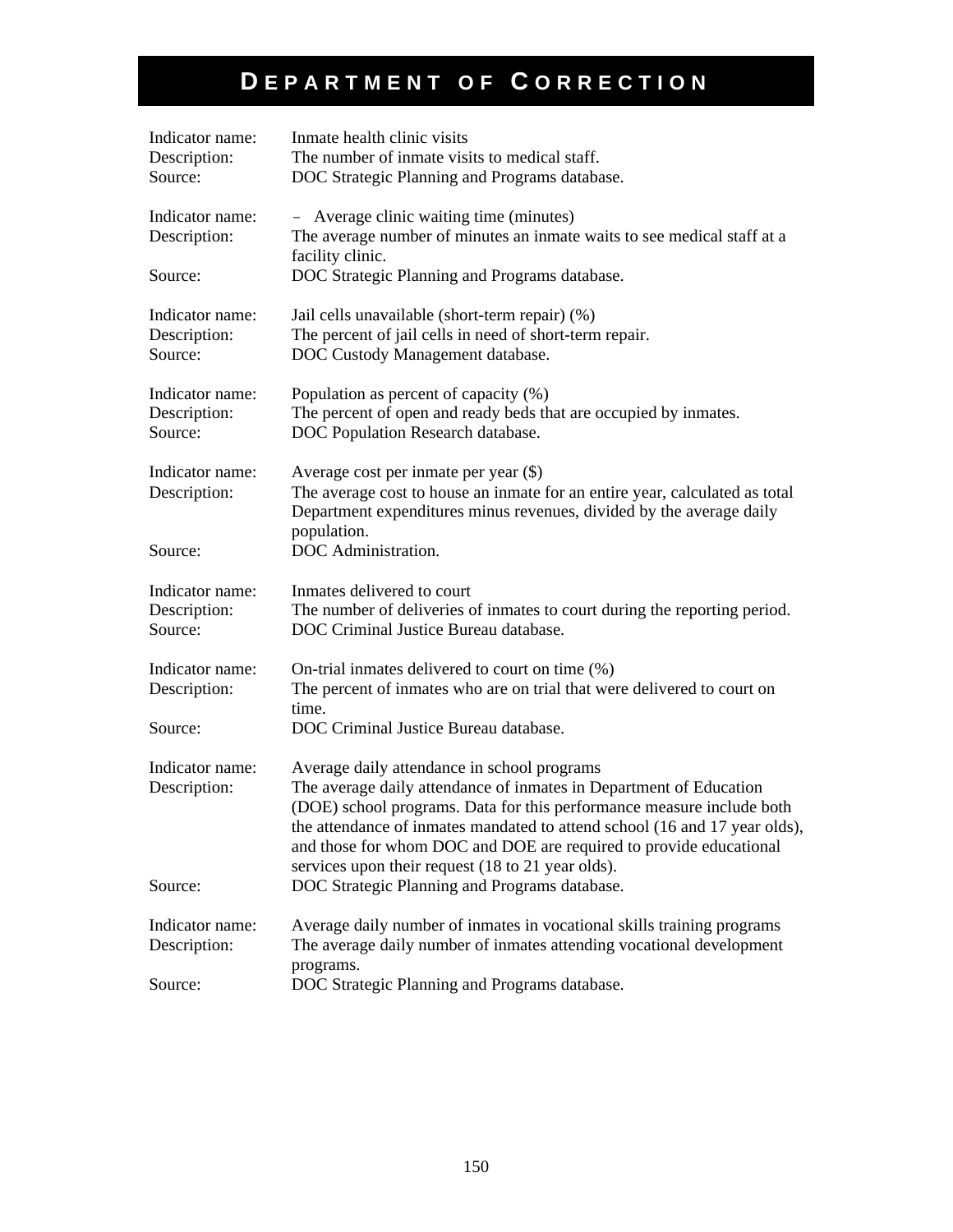| Indicator name: | Inmates transported directly to community-based service sites upon<br>discharge through Rikers Island Discharge Enhancement (RIDE) program                                                                                |
|-----------------|---------------------------------------------------------------------------------------------------------------------------------------------------------------------------------------------------------------------------|
| Description:    | Number of inmates transported directly to community-based service sites<br>upon discharge, with planned follow-up by service providers, through the                                                                       |
|                 | Rikers Island Discharge Enhancement (RIDE) program.                                                                                                                                                                       |
| Source:         | DOC Strategic Planning and Programs database.                                                                                                                                                                             |
| Indicator name: | Victim Identification Notification Everyday (VINE) system registrations                                                                                                                                                   |
| Description:    | The number of individuals who completed the registration process and have<br>received a personal identification number to access the VINE system for<br>information concerning the transfer or release date of an inmate. |
| Source:         | DOC Strategic Planning and Programs database.                                                                                                                                                                             |
| Indicator name: | VINE confirmed notifications                                                                                                                                                                                              |
| Description:    | The number of notifications for which registrants entered a Personal<br>Identification Number (PIN) when notified by VINE of a release or transfer<br>of an inmate.                                                       |
| Source:         | DOC Strategic Planning and Programs database                                                                                                                                                                              |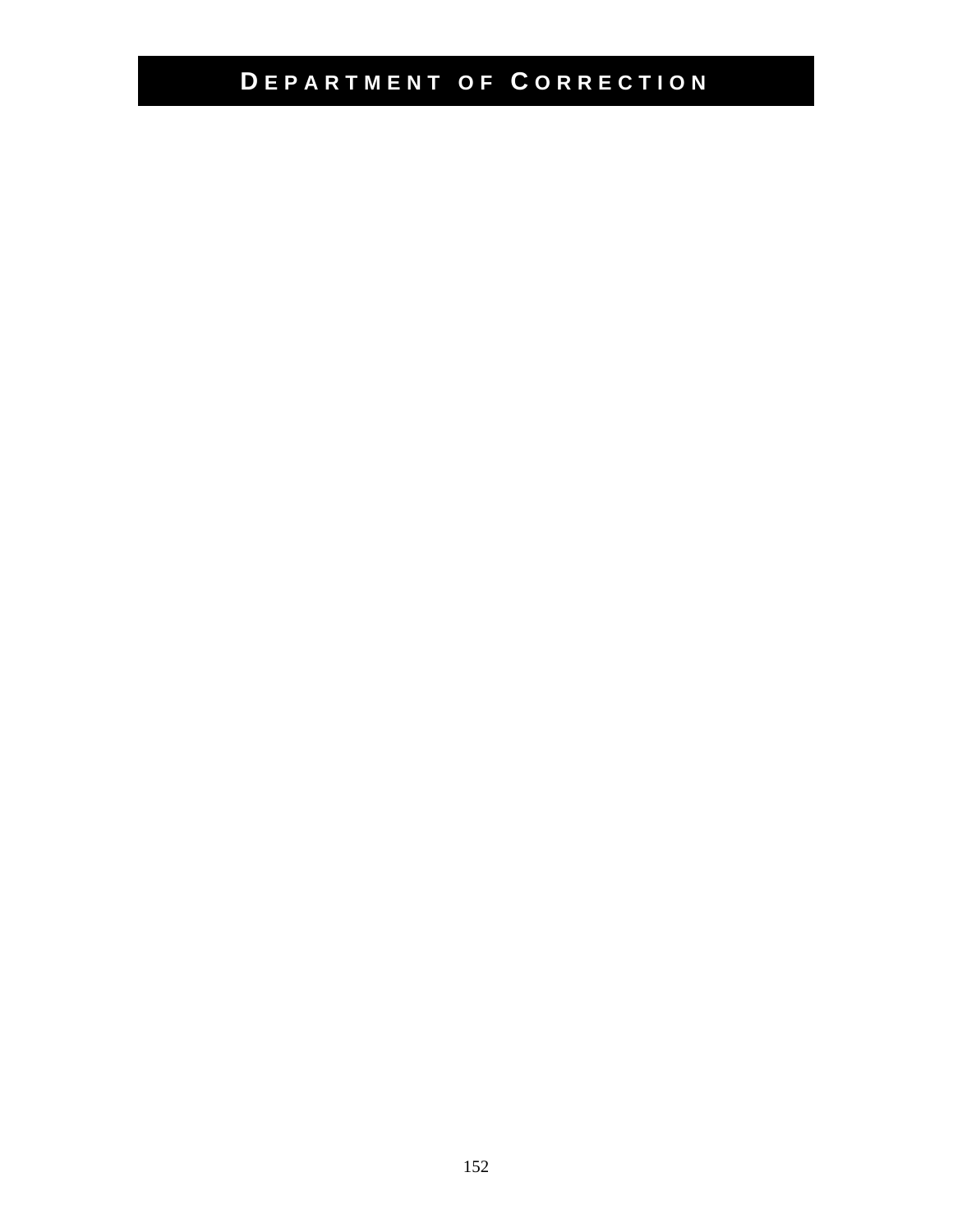## **D EPARTMENT OF P ROBATION**

| Indicator name:                            | Pre-Sentence Investigation Reports on adult cases submitted 24 hours prior<br>to scheduled hearing $(\%)$                                                                                                                                                                                    |
|--------------------------------------------|----------------------------------------------------------------------------------------------------------------------------------------------------------------------------------------------------------------------------------------------------------------------------------------------|
| Description:                               | The percent of reports, mandated by statute for convicted adult defendants,<br>that are submitted to courts 24 hours before scheduled day of sentencing.<br>The Fiscal 2003 actual represents data collected from the months March<br>through June 2003 only.                                |
| Source:                                    | Borough Offices/Adult Investigations Unit                                                                                                                                                                                                                                                    |
| Indicator name:                            | Family Court juvenile cases with Investigations &<br>Reports submitted on time:<br>- At Liberty cases (%)                                                                                                                                                                                    |
| Description:                               | The percent of reports for juvenile at-liberty cases prepared at the direction<br>of the Family Court for the purpose of aiding the courts in reaching an<br>appropriate decision or disposition, submitted to the court 5 days prior to<br>appearance.                                      |
| Source:                                    | Borough Offices/Juvenile Operations                                                                                                                                                                                                                                                          |
| Indicator name:                            | Family Court juvenile cases with Investigations &<br>Reports submitted on time:<br>- Remand cases (%)                                                                                                                                                                                        |
| Description:                               | The percent of reports for juvenile remand cases prepared at the direction of<br>the Family Court for the purpose of aiding the courts in reaching an<br>appropriate decision or disposition, submitted by the end of the morning on<br>the date of the court appearance.                    |
| Source:                                    | Borough Offices/Juvenile Operations                                                                                                                                                                                                                                                          |
| Indicator name:<br>Description:            | High-risk probationers supervised per Probation Officer<br>The average number of probationers that are considered to be high risk<br>(based on a risk score for violent recidivism) assigned to a casebearing<br>Probation Officer. These probationers have frequent contacts with Probation |
| Source:                                    | Officers and are subject to home visits and frequent drug testing.<br>Adult Restructuring Tracking System / Statistical Tracking, Analysis &<br><b>Reporting System</b>                                                                                                                      |
| Indicator name:<br>Description:            | Adult probationer rearrest rate (monthly average) (%)<br>The monthly number of adult probationers arrested divided by the total<br>number of individuals supervised, aggregated based on the reporting period.                                                                               |
| Source:                                    | Statistical Tracking, Analysis & Reporting System.                                                                                                                                                                                                                                           |
| Indicator name:                            | Adult Probationers Arrested Citywide as a Percentage of the NYPD Arrest<br>Report (monthly average)                                                                                                                                                                                          |
| Description:<br>Source:                    | The proportion of NYPD arrests that are adult probationers.<br>Statistical Tracking, Analysis & Reporting System, NYPD Weekly Arrest<br>Report                                                                                                                                               |
| Indicator name:<br>Description:<br>Source: | Juvenile probationer rearrest rate (monthly average) (%)<br>The monthly number of juvenile probationers arrested divided by the total<br>number of individuals supervised, aggregated based on the reporting period.<br>Statistical Tracking, Analysis & Reporting System.                   |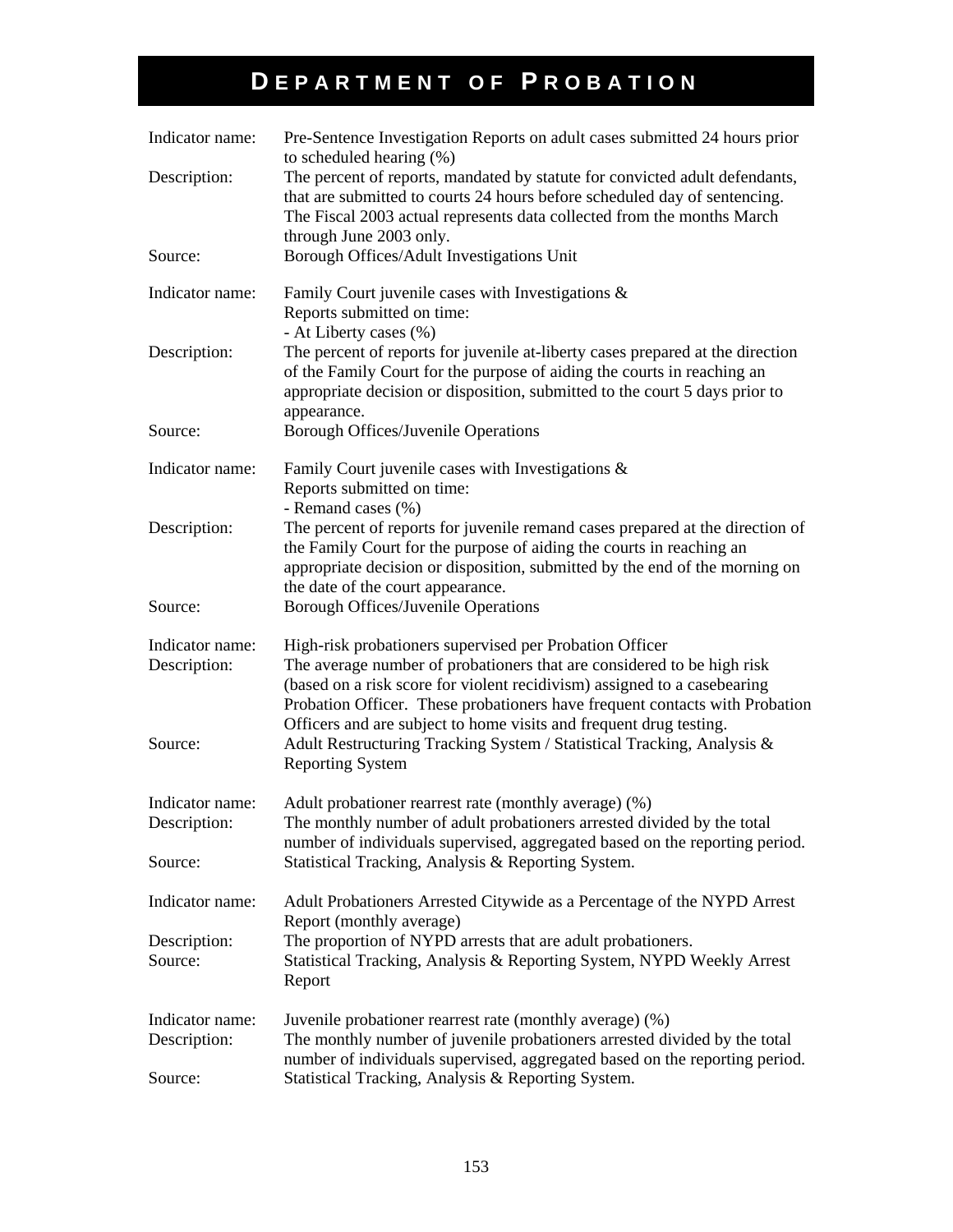## **D EPARTMENT OF P ROBATION**

| Indicator name:<br>Description:<br>Source: | Juvenile Probationers Arrested Citywide as a Percentage of the NYPD<br>Arrest Report (monthly average)<br>The proportion of NYPD arrests that are Juvenile probationers.<br>Statistical Tracking, Analysis & Reporting System, NYPD Weekly Arrest                                                                                                |
|--------------------------------------------|--------------------------------------------------------------------------------------------------------------------------------------------------------------------------------------------------------------------------------------------------------------------------------------------------------------------------------------------------|
|                                            | Report                                                                                                                                                                                                                                                                                                                                           |
| Indicator name:<br>Description:            | Juvenile Delinquency cases diverted from court through adjustment (%)<br>The percent of eligible Juvenile Delinquency cases diverted from court<br>through adjustment to other services such as substance abuse treatment and<br>counseling.                                                                                                     |
| Source:                                    | Borough Offices/Juvenile Operations                                                                                                                                                                                                                                                                                                              |
| Indicator name:<br>Description:            | Youth participating in Esperanza (monthly average)<br>The average number of eligible youth who were active participants in the<br>Esperanza program during the reporting period. Esperanza, created during<br>Fiscal 2004, offers youth a community-based, intensive family-centered                                                             |
| Source:                                    | supervision model which serves as an alternative to state placement.<br><b>Borough Offices/Juvenile Operations</b>                                                                                                                                                                                                                               |
| Indicator name:<br>Description:            | Total probationers supervised in Enhanced Supervision Program (ESP)<br>The number of active Enhanced Supervision Program cases on the<br>first day of the reporting period plus all cases added during the period.<br>ESP is an alternative sentencing program for youth that offers<br>community-based, intensive, family-centered supervision. |
| Source:                                    | <b>Borough Offices/Juvenile Operations</b>                                                                                                                                                                                                                                                                                                       |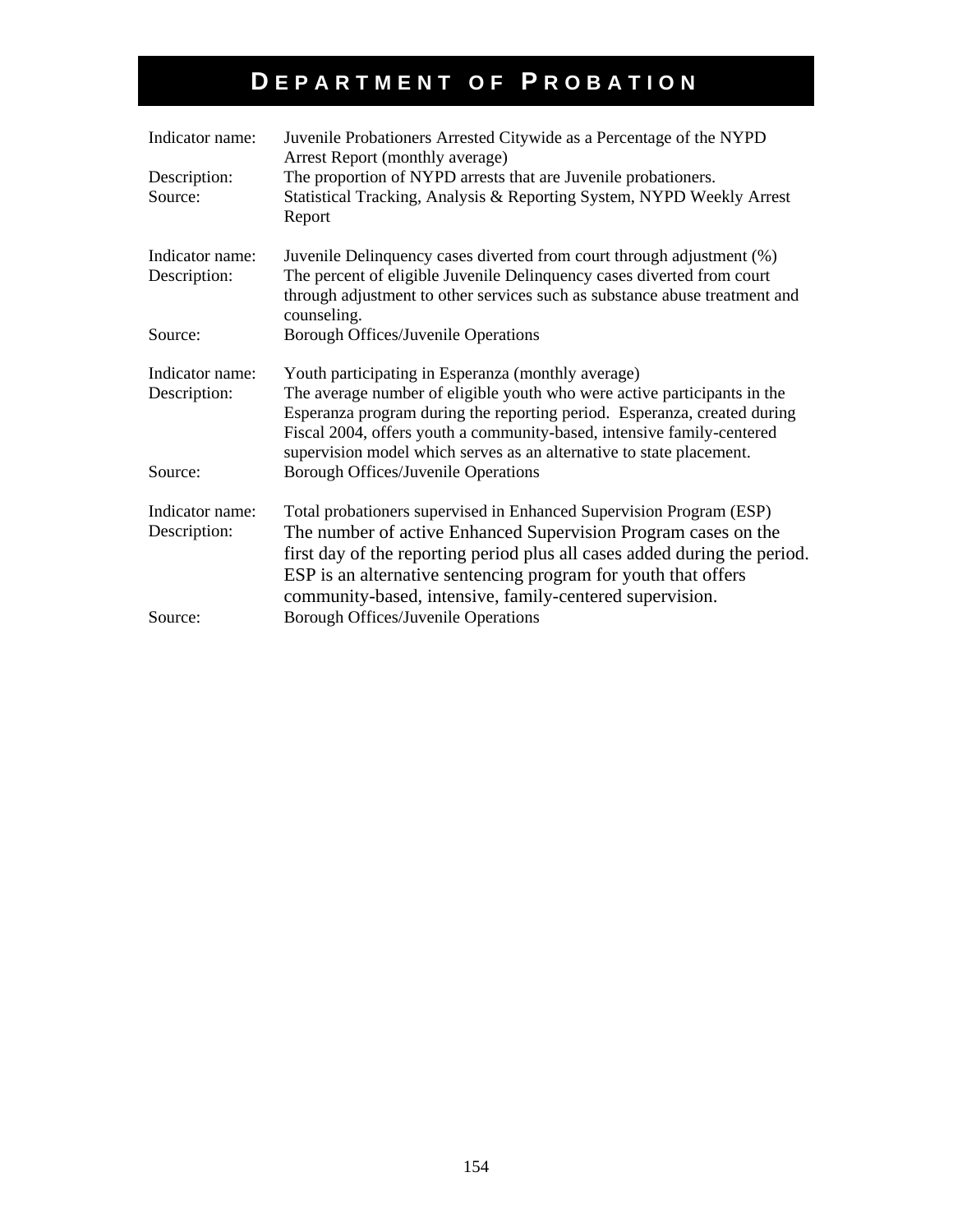## **D EPARTMENT OF J UVENILE J USTICE**

| Indicator name:         | <b>Total Admissions</b>                                                                                                                           |
|-------------------------|---------------------------------------------------------------------------------------------------------------------------------------------------|
| Description:<br>Source: | The total number of admissions to detention.<br>Comprehensive Justice Information System (CJIS).                                                  |
|                         |                                                                                                                                                   |
| Indicator name:         | Average Length of Stay                                                                                                                            |
| Description:            | The average number of days between the admission date and release date of                                                                         |
|                         | all youth released from either secure detention or non-secure detention.                                                                          |
| Source:                 | Comprehensive Justice Information System (CJIS).                                                                                                  |
| Indicator name:         | <b>Average Daily Population</b>                                                                                                                   |
| Description:            | The number of youth in custody on an average day during the reporting                                                                             |
|                         | period.                                                                                                                                           |
| Source:                 | Comprehensive Justice Information System (CJIS).                                                                                                  |
| Indicator name:         | Average daily cost per juvenile in detention (\$)                                                                                                 |
| Description:            | The average daily dollar value of all secure and non-secure detention costs                                                                       |
|                         | (including staff salaries and fringe benefits, contracts and indirect costs)                                                                      |
|                         | divided by the average daily population.                                                                                                          |
| Source:                 | Financial Management System.                                                                                                                      |
| Indicator name:         | Youth-on-youth assaults/altercations with injury (per 100 total ADP)                                                                              |
| Description:            | The number of reported instances of assaults and altercations between youth                                                                       |
|                         | resulting in physical injury requiring medical attention. Calculated as the                                                                       |
|                         | average number of instances per days in the reporting period, per 100                                                                             |
|                         | average Daily Population during the reporting period<br>Incident Database.                                                                        |
| Source:                 |                                                                                                                                                   |
| Indicator name:         | Youth-on-staff assaults/altercations with injury (per 100 total ADP)                                                                              |
| Description:            | The number of reported instances of assaults and altercations on staff                                                                            |
|                         | resulting in a physical injury. Calculated as the average number of instances                                                                     |
|                         | per days in the reporting period, per 100 Average Daily Population during<br>the reporting period.                                                |
| Source:                 | Incident Database.                                                                                                                                |
|                         |                                                                                                                                                   |
| Indicator name:         | Escapes in secure detention                                                                                                                       |
| Description:            | The number of youth who escape from a secure detention facility, court-                                                                           |
|                         | related services, or medical/mental health service while in the custody of<br>secure detention staff.                                             |
| Source:                 | Incident Database.                                                                                                                                |
|                         |                                                                                                                                                   |
| Indicator name:         | Abscond rate in non-secure detention (Average per 100 Total ADP in non-                                                                           |
|                         | secure)                                                                                                                                           |
| Description:            | The number of youth who abscond from a non-secure group home, field<br>site, court-related service, or medical/mental health service while in the |
|                         | custody of non-secure detention staff. Calculated as the average number of                                                                        |
|                         | instances per days in the reporting period, per 100 Average Daily Population                                                                      |
|                         | in non-secure system during the reporting period.                                                                                                 |
| Source:                 | Incident Database.                                                                                                                                |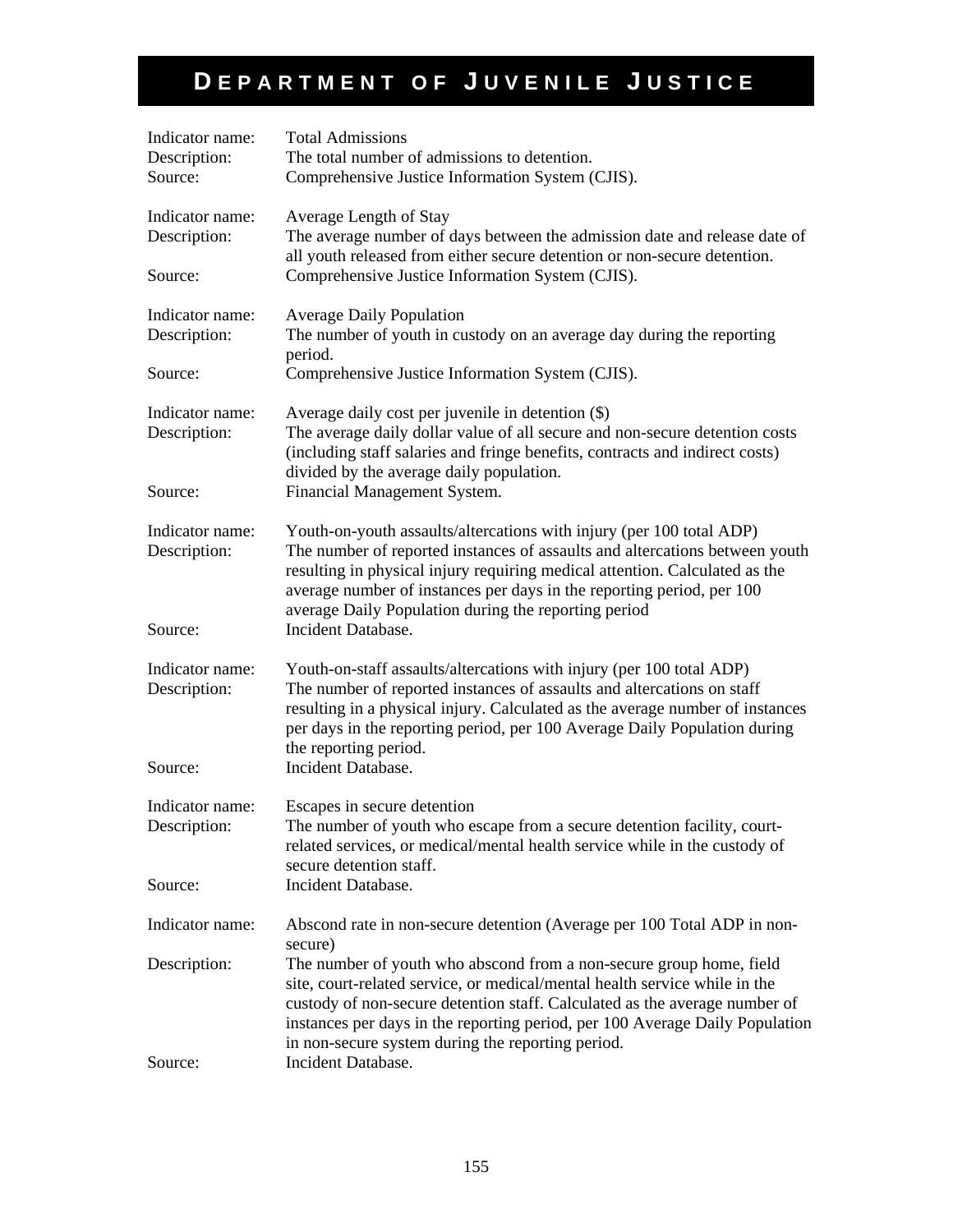## **D EPARTMENT OF J UVENILE J USTICE**

| Indicator name:<br>Description:            | Searches<br>The total number of scheduled, unscheduled and random searches<br>of locations and residents conducted by facility staff. In November<br>2008, the Department refined its internal methodology for<br>categorizing and counting the various search types included in<br>this indicator.                                                                                                                                                                   |
|--------------------------------------------|-----------------------------------------------------------------------------------------------------------------------------------------------------------------------------------------------------------------------------------------------------------------------------------------------------------------------------------------------------------------------------------------------------------------------------------------------------------------------|
| Source:                                    | Group Oriented Analysis of Leadership (GOALS) Unit, GOALS database.                                                                                                                                                                                                                                                                                                                                                                                                   |
| Indicator name:<br>Description:            | Weapon Recovery Rate (Average per 100 Total ADP)<br>The number of instances in which weapons were found. Calculated as the<br>average number of instances per days in the reporting period, per 100<br>Average Daily Population during the reporting period.                                                                                                                                                                                                          |
| Source:                                    | Incident Database.                                                                                                                                                                                                                                                                                                                                                                                                                                                    |
| Indicator name:<br>Description:            | Narcotic Recovery Rate (Average per 100 Total ADP)<br>The number of instances in which narcotics were found. Calculated as the<br>average number of instances per days in the reporting period, per 100<br>Average Daily Population during the reporting period.                                                                                                                                                                                                      |
| Source:                                    | Incident Database.                                                                                                                                                                                                                                                                                                                                                                                                                                                    |
| Indicator name:                            | Child Abuse and/or Neglect Allegation Rate (Internal) (Average per 100<br>Total ADP)                                                                                                                                                                                                                                                                                                                                                                                  |
| Description:                               | The number of instances in which allegations were made against<br>Department staff. Calculated as the average number of instances per days in<br>the reporting period, per 100 Average Daily Population during the reporting<br>period.                                                                                                                                                                                                                               |
| Source:                                    | <b>Incident Database</b>                                                                                                                                                                                                                                                                                                                                                                                                                                              |
| Indicator name:                            | Child Abuse/Neglect Allegations (Internal) reported by OCFS as<br>Substantiated                                                                                                                                                                                                                                                                                                                                                                                       |
| Description:                               | The number of child abuse/neglect allegations against DJJ direct- and<br>contracted-staff regarding resident care reported to DJJ by the State<br>Office of Children and Family Services (OCFS) as Substantiated<br>during the reporting period. Due to OCFS investigation time frames<br>the universe of incidents covered by this indicator are likely distinct<br>and not comparable to the number of allegations reported to OCFS<br>during the reporting period. |
| Source:                                    | Office of Children and Family Services                                                                                                                                                                                                                                                                                                                                                                                                                                |
| Indicator name:<br>Description:            | Youth who received medical screening within 24 hours of admission (%)<br>The percent of youth who receive medical screening within 24 hours of<br>admission.                                                                                                                                                                                                                                                                                                          |
| Source:                                    | Medical Service Contractor.                                                                                                                                                                                                                                                                                                                                                                                                                                           |
| Indicator name:<br>Description:<br>Source: | Residents seen within 24 hours of Sick Call Report (%)<br>The percent of residents who were seen by medical staff within 24 hours of<br>submitting a sick call request.<br>Medical Service Contractor.                                                                                                                                                                                                                                                                |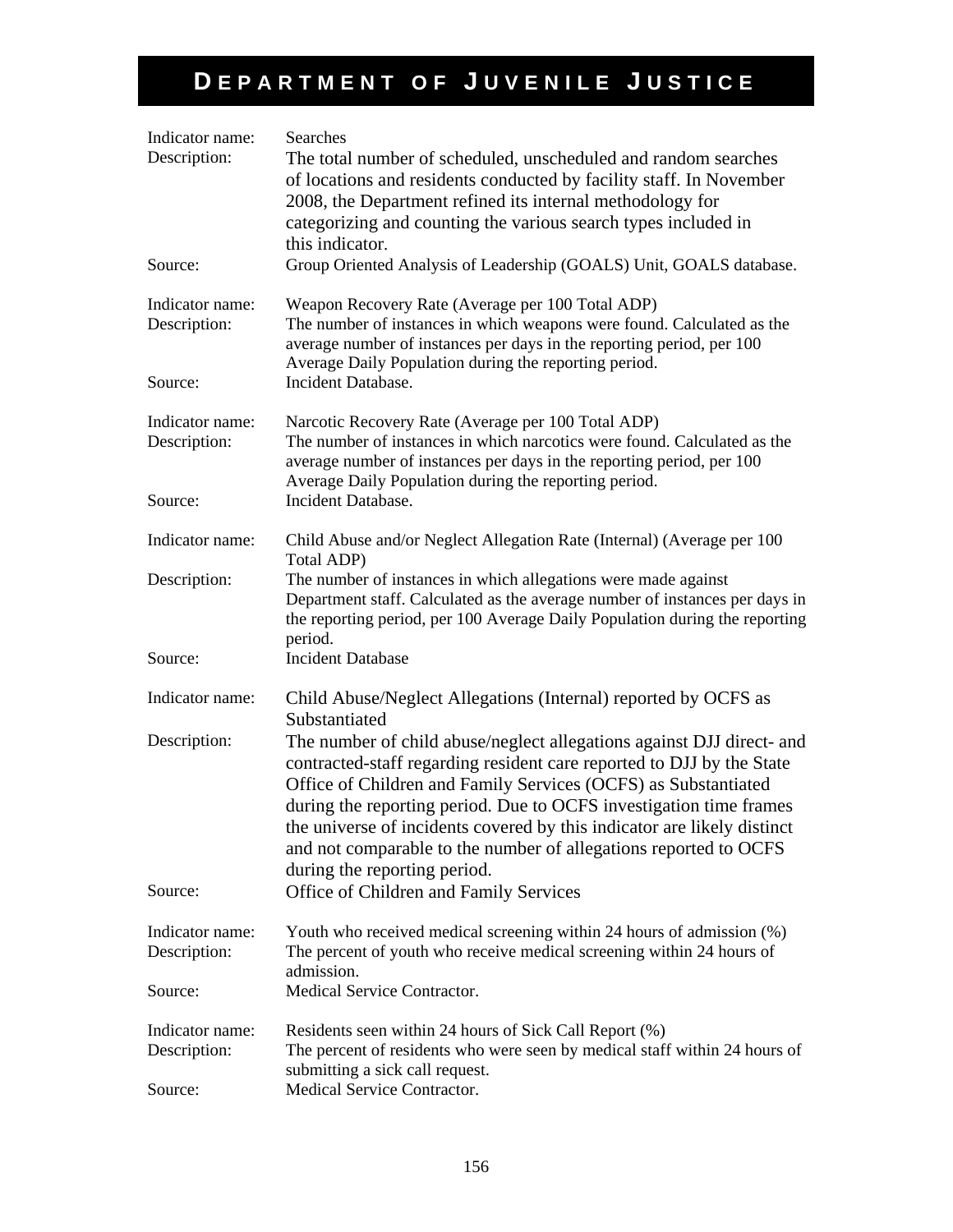## **D EPARTMENT OF J UVENILE J USTICE**

| Indicator name:<br>Description: | In-Care Youth who were referred for mental health services (%)<br>The percent of in-care youth who were referred for mental health services.<br>Calculated as the percent of unique youth who were in detention at least one<br>day during the reporting period who were referred for mental health<br>services.                                                                                                               |
|---------------------------------|--------------------------------------------------------------------------------------------------------------------------------------------------------------------------------------------------------------------------------------------------------------------------------------------------------------------------------------------------------------------------------------------------------------------------------|
| Source:                         | CJIS Database and Mental Health Service Provider                                                                                                                                                                                                                                                                                                                                                                               |
| Indicator name:                 | In-Care Youth who were referred for and received<br>mental health services (%)                                                                                                                                                                                                                                                                                                                                                 |
| Description:                    | The percent of in-care youth who were referred for and received mental<br>health services. Calculated as the percent of unique youth who were in<br>detention at least one day during the reporting period who were referred for<br>and received mental health services.                                                                                                                                                       |
| Source:                         | CJIS Database and Mental Health Service Provider.                                                                                                                                                                                                                                                                                                                                                                              |
| Indicator name:<br>Description: | General healthcare cost per youth per day (\$)<br>The average daily dollar value of all medical and mental health care<br>contracts, related counseling staff (including salaries and fringe benefits),<br>and indirect costs, divided by the average daily population.                                                                                                                                                        |
| Source:                         | Financial Management System.                                                                                                                                                                                                                                                                                                                                                                                                   |
| Indicator name:<br>Description: | Youth with previous admission(s) to detention $(\%)$<br>The percent of youth admitted to DJJ custody during the reporting<br>period with at least one prior admission to DJJ, ever. This is not a<br>recidivism or "within the same reporting period" readmission rate.                                                                                                                                                        |
| Source:                         | Comprehensive Justice Information System (CJIS).                                                                                                                                                                                                                                                                                                                                                                               |
| Indicator name:                 | Youth in detention more than 10 days released to the community with<br>a re-entry plan $(\%)$                                                                                                                                                                                                                                                                                                                                  |
| Description:                    | The percent of youth released during the reporting period, with a<br>length of stay in detention of more than 10 days, who were released to<br>the community with a re-entry plan. A new indicator in Fiscal Year<br>2010 it replaces the existing indicator "Youth with medical/mental<br>health needs released with a discharge plan (%)." Collection of data<br>for the new indicator in Fiscal 2010 began on July $13th$ . |
| Source:                         | Database and Case Management Records                                                                                                                                                                                                                                                                                                                                                                                           |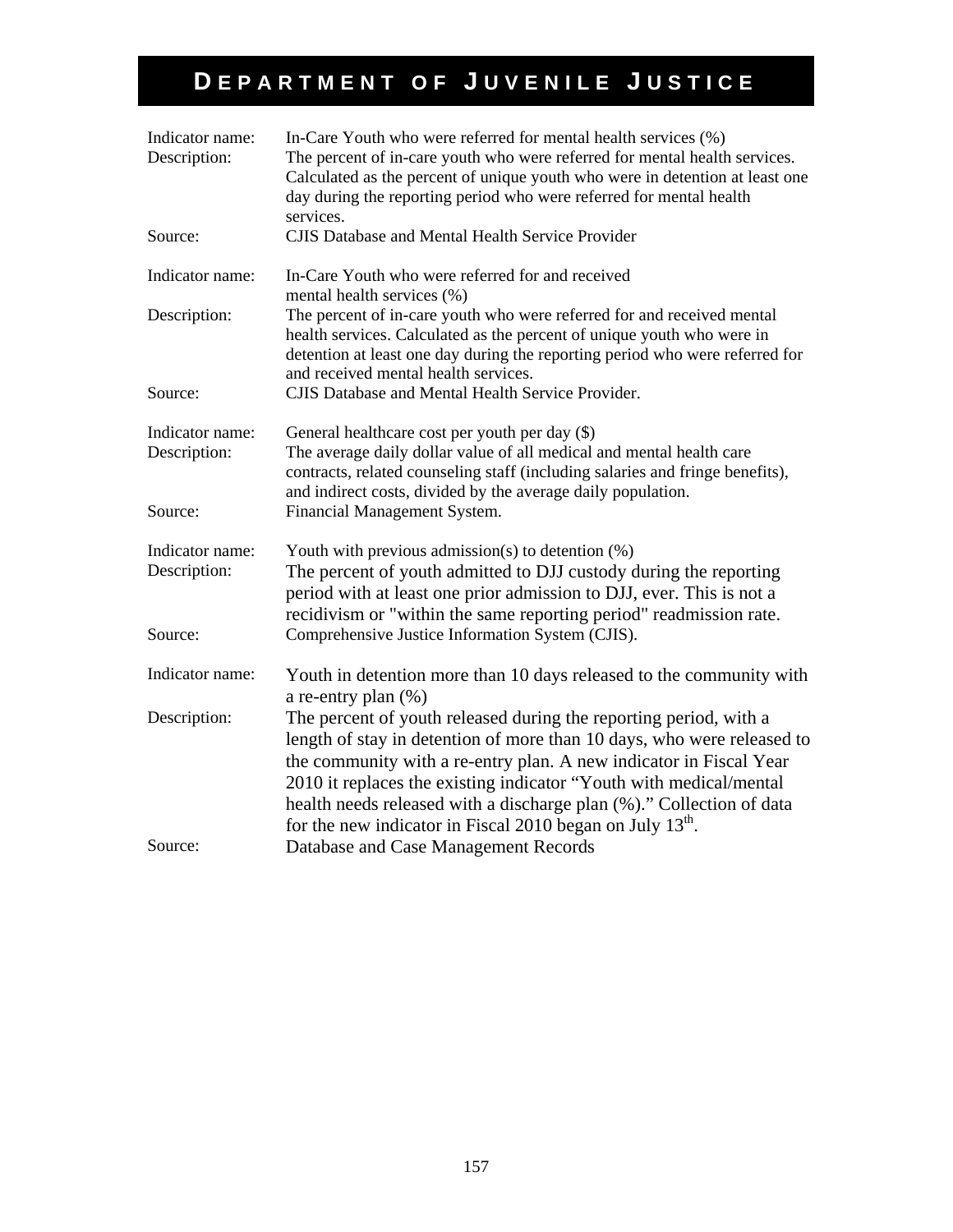## DEPARTMENT OF JUVENILE JUSTICE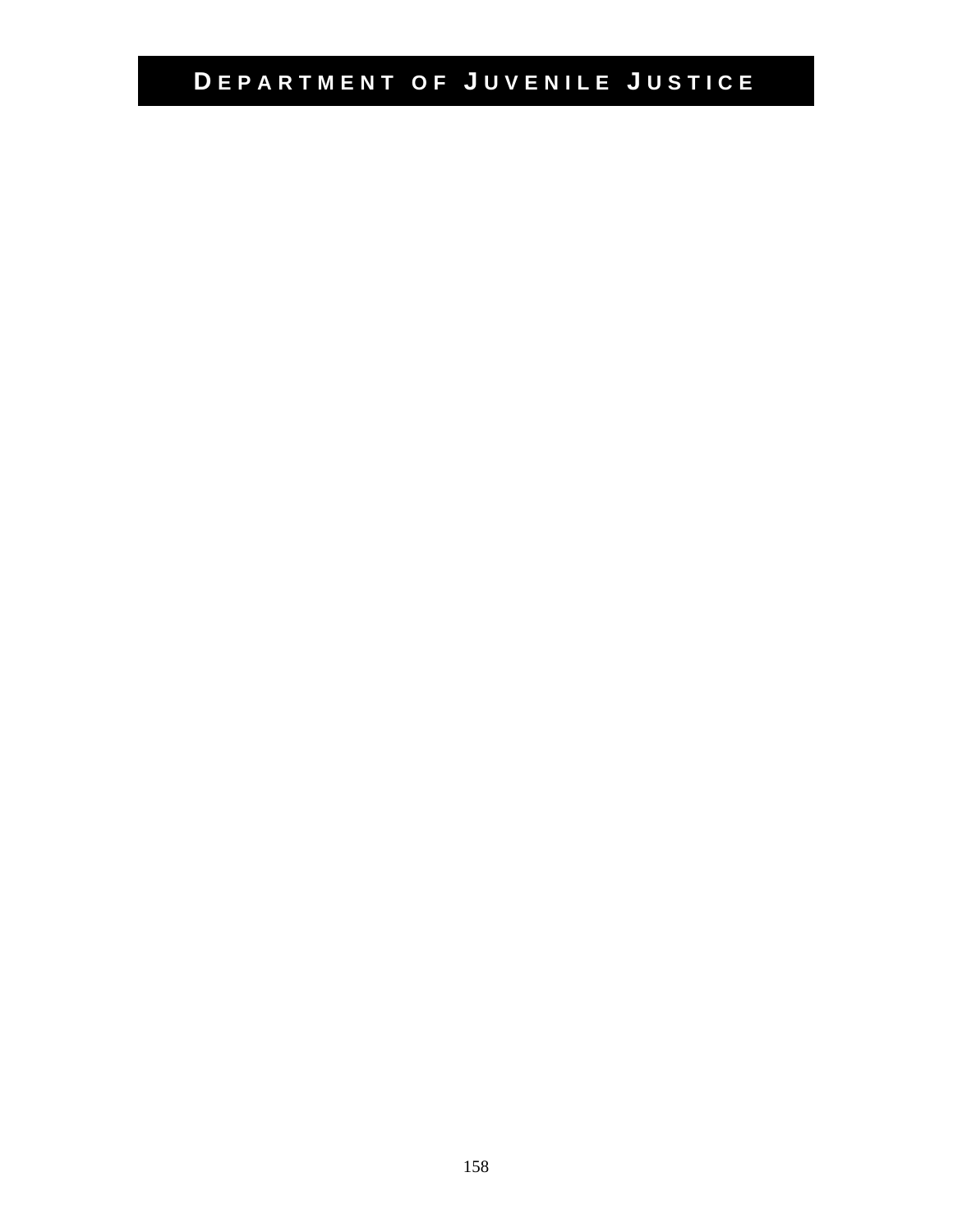## **C IVILIAN C OMPLAINT R EVIEW B OARD**

| Indicator name:                            | Total civilian complaints against uniformed members of the New York City<br><b>Police Department</b>                                                                                                                                                                                                                           |
|--------------------------------------------|--------------------------------------------------------------------------------------------------------------------------------------------------------------------------------------------------------------------------------------------------------------------------------------------------------------------------------|
| Description:                               | The number of complaints made by civilians against members of the New<br>York City Police Department, investigated by the CCRB, for allegations of<br>excessive force, abuse of authority, discourtesy and offensive language.                                                                                                 |
| Source:                                    | <b>CCRB Complaint Tracking System.</b>                                                                                                                                                                                                                                                                                         |
| Indicator name:<br>Description:<br>Source: | Full investigations as a percentage of total cases completed (%)<br>The percentage of all cases on the Board's docket that were closed during<br>the reporting period after being fully investigated.<br><b>CCRB</b> Complaint Tracking System.                                                                                |
|                                            |                                                                                                                                                                                                                                                                                                                                |
| Indicator name:<br>Description:            | Closed allegations with findings on the merits $(\%)$<br>The percentage of allegations fully investigated and closed as substantiated,<br>exonerated or unfounded. The Board renders findings on the merits when<br>sufficient evidence has been gathered to allow a factual conclusion to be<br>made.                         |
| Source:                                    | <b>CCRB Complaint Tracking System.</b>                                                                                                                                                                                                                                                                                         |
| Indicator name:<br>Description:            | Average case completion time for full investigations (days)<br>The average number of days to complete an investigation, measured from<br>the date CCRB received the complaint to the date when the board members<br>render a final decision.                                                                                   |
| Source:                                    | <b>CCRB Complaint Tracking System.</b>                                                                                                                                                                                                                                                                                         |
| Indicator name:<br>Description:            | Case closures per investigator<br>Number of closed cases submitted to CCRB's board members per<br>investigator.                                                                                                                                                                                                                |
| Source:                                    | Investigations Unit.                                                                                                                                                                                                                                                                                                           |
| Indicator name:<br>Description:            | Age of docket (by date of report) $(\%)$<br>The percentage of open cases, listed by age from the date the complaint was<br>reported to CCRB.                                                                                                                                                                                   |
| Source:                                    | <b>CCRB</b> Complaint Tracking System.                                                                                                                                                                                                                                                                                         |
| Indicator name:<br>Description:            | Age of cases when substantiated (by date of incident) (%)<br>The percentage of cases that were substantiated and referred to NYPD for<br>disciplinary action, listed by age from the date of incident.                                                                                                                         |
| Source:                                    | <b>CCRB</b> Complaint Tracking System.                                                                                                                                                                                                                                                                                         |
| Indicator name:<br>Description:            | Officers disciplined (excluding pending and filed cases) (%)<br>The percentage of substantiated complaints reviewed by NYPD where the<br>police officer received some sort of discipline. This excludes pending cases<br>and those in which officers were no longer employees of the Department<br>when the case was reviewed. |
| Source:                                    | New York City Police Department.                                                                                                                                                                                                                                                                                               |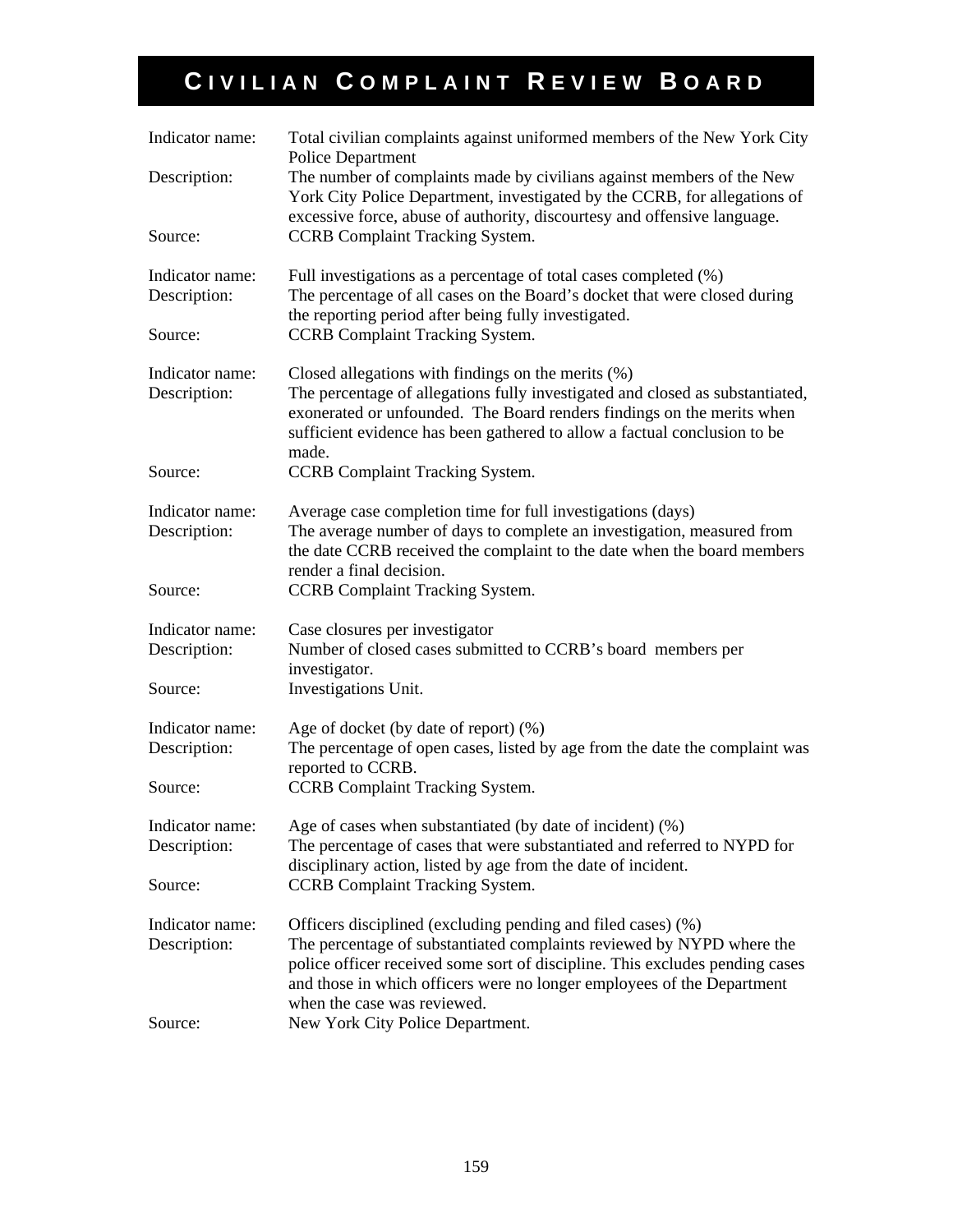## **C IVILIAN C OMPLAINT R EVIEW B OARD**

| Indicator name: | Average successful mediation case completion time (days)                                                                                                                                     |
|-----------------|----------------------------------------------------------------------------------------------------------------------------------------------------------------------------------------------|
| Description:    | The average number of days required for completion of cases referred to<br>mediation, from the date a complaint is received by CCRB, to the date a<br>complaint is closed through mediation. |
| Source:         | <b>CCRB</b> Complaint Tracking System.                                                                                                                                                       |
| Indicator name: | Percent of cases mediated                                                                                                                                                                    |
| Description:    | Number of cases closed as mediated in the reporting period, divided by the<br>total number of cases closed for the reporting period.                                                         |
| Source:         | <b>CCRB</b> Mediation Unit.                                                                                                                                                                  |
| Indicator name: | Age of mediation docket (by date of referral to mediation) (%)                                                                                                                               |
| Description:    | The age of cases referred to mediation, listed by age from the date the<br>complaint was referred to the mediation unit from an investigation unit.                                          |
| Source:         | <b>CCRB</b> Complaint Tracking System.                                                                                                                                                       |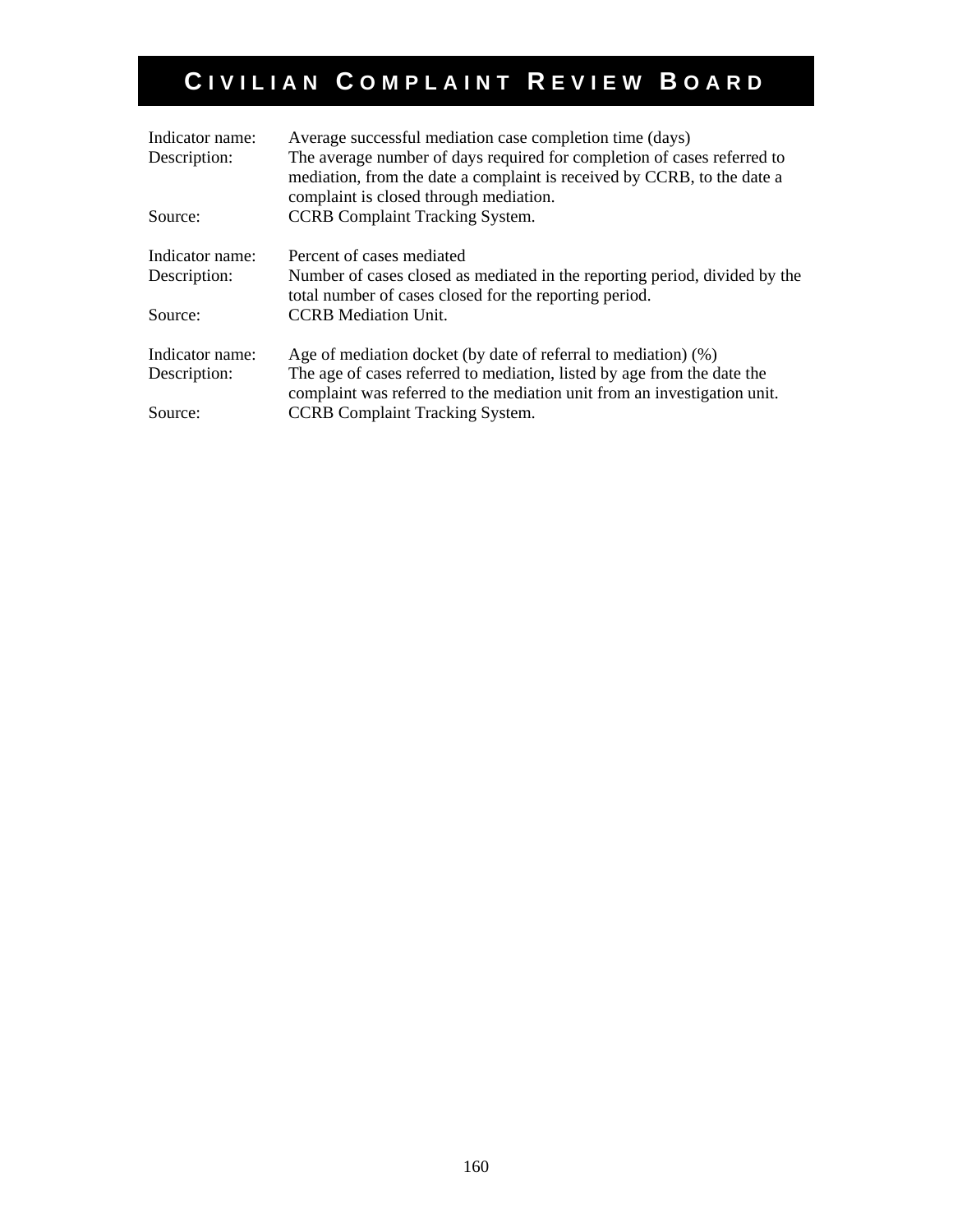## **L AW D EPARTMENT**

| Indicator name:         | Total tort cases pending                                                                                                                                                                                                                                                                              |
|-------------------------|-------------------------------------------------------------------------------------------------------------------------------------------------------------------------------------------------------------------------------------------------------------------------------------------------------|
| Description:            | The number of tort cases, such as personal injury cases, that have not yet<br>been disposed (resolved).                                                                                                                                                                                               |
| Source:                 | New York City Law Information System (NYCLIS)                                                                                                                                                                                                                                                         |
| Indicator name:         | Tort cases commenced – Citywide                                                                                                                                                                                                                                                                       |
| Description:<br>Source: | The number of tort matters assigned a litigation start date.<br>New York City Law Information System (NYCLIS)                                                                                                                                                                                         |
| Indicator name:         | Tort dispositions – Citywide                                                                                                                                                                                                                                                                          |
| Description:            | The number of tort cases resolved through settlement, dismissal,<br>discontinuance, verdicts or insurance takeovers.                                                                                                                                                                                  |
| Source:                 | New York City Law Information System (NYCLIS)                                                                                                                                                                                                                                                         |
| Indicator name:         | Total tort payout – Citywide (\$000)                                                                                                                                                                                                                                                                  |
| Description:            | The amount paid by the City to resolve tort cases through settlement or<br>verdict.                                                                                                                                                                                                                   |
| Source:                 | Office of Management and Budget                                                                                                                                                                                                                                                                       |
| Indicator name:         | Referred cases filed for prosecution (%)                                                                                                                                                                                                                                                              |
| Description:            | The percent of cases involving juveniles that are filed for prosecution by<br>the Family Court Division following a completion of the investigation<br>phase (identifying, locating and deposing crime victims, interviewing<br>police personnel and determining the legal sufficiency of the cases). |
| Source:                 | <b>Management Information Services</b>                                                                                                                                                                                                                                                                |
| Indicator name:         | Crime victims assessed for community-based services (%)                                                                                                                                                                                                                                               |
| Description:            | The percentage of juvenile crime victims assessed by Department attorneys<br>or paraprofessionals who were referred to community-based services.                                                                                                                                                      |
| Source:                 | <b>Management Information Services</b>                                                                                                                                                                                                                                                                |
| Indicator name:         | Juvenile conviction rate (%)                                                                                                                                                                                                                                                                          |
| Description:            | The Family Court Division's conviction rate for juveniles, whether by plea<br>bargains or trials.                                                                                                                                                                                                     |
| Source:                 | <b>Management Information Services</b>                                                                                                                                                                                                                                                                |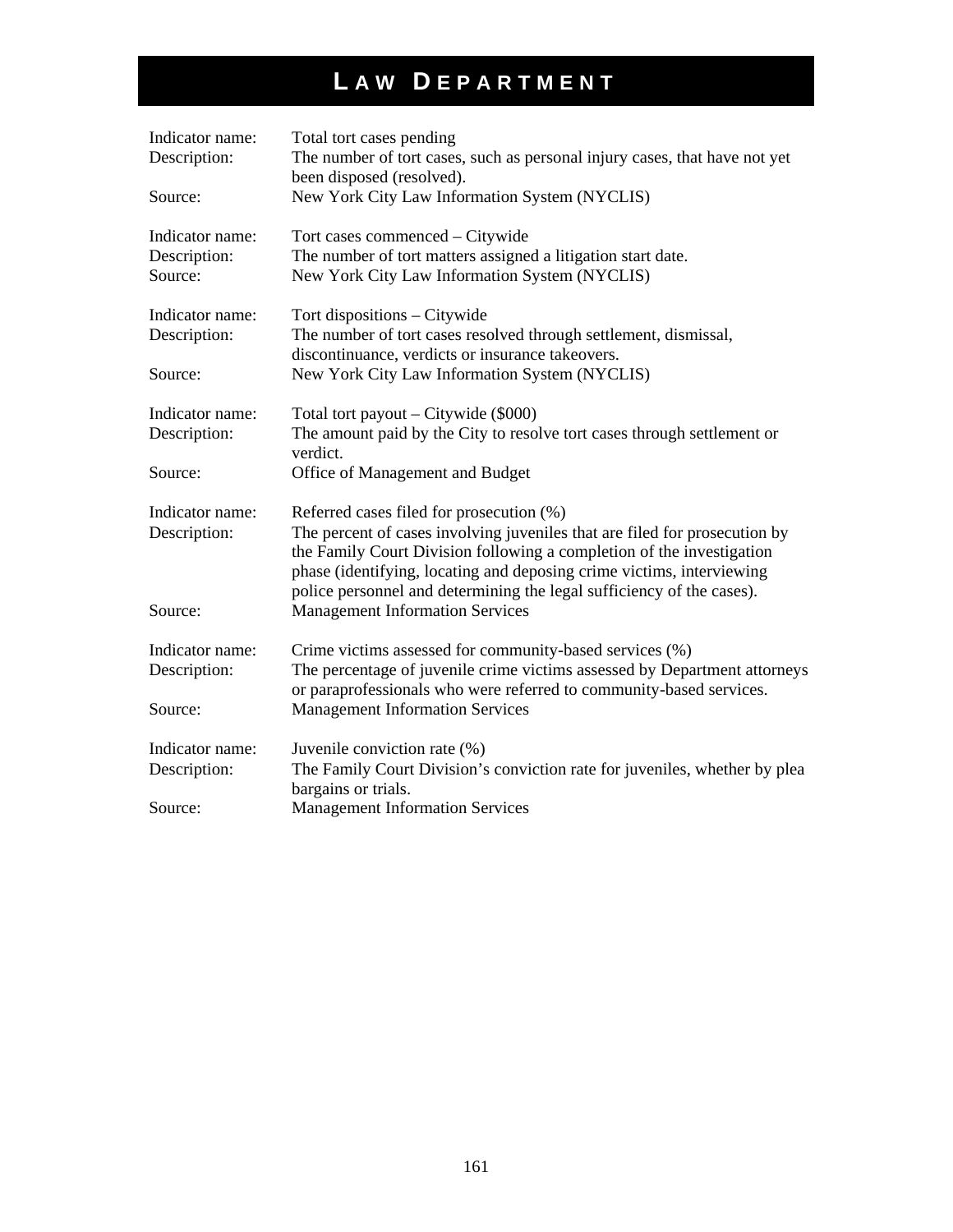## LAW DEPARTMENT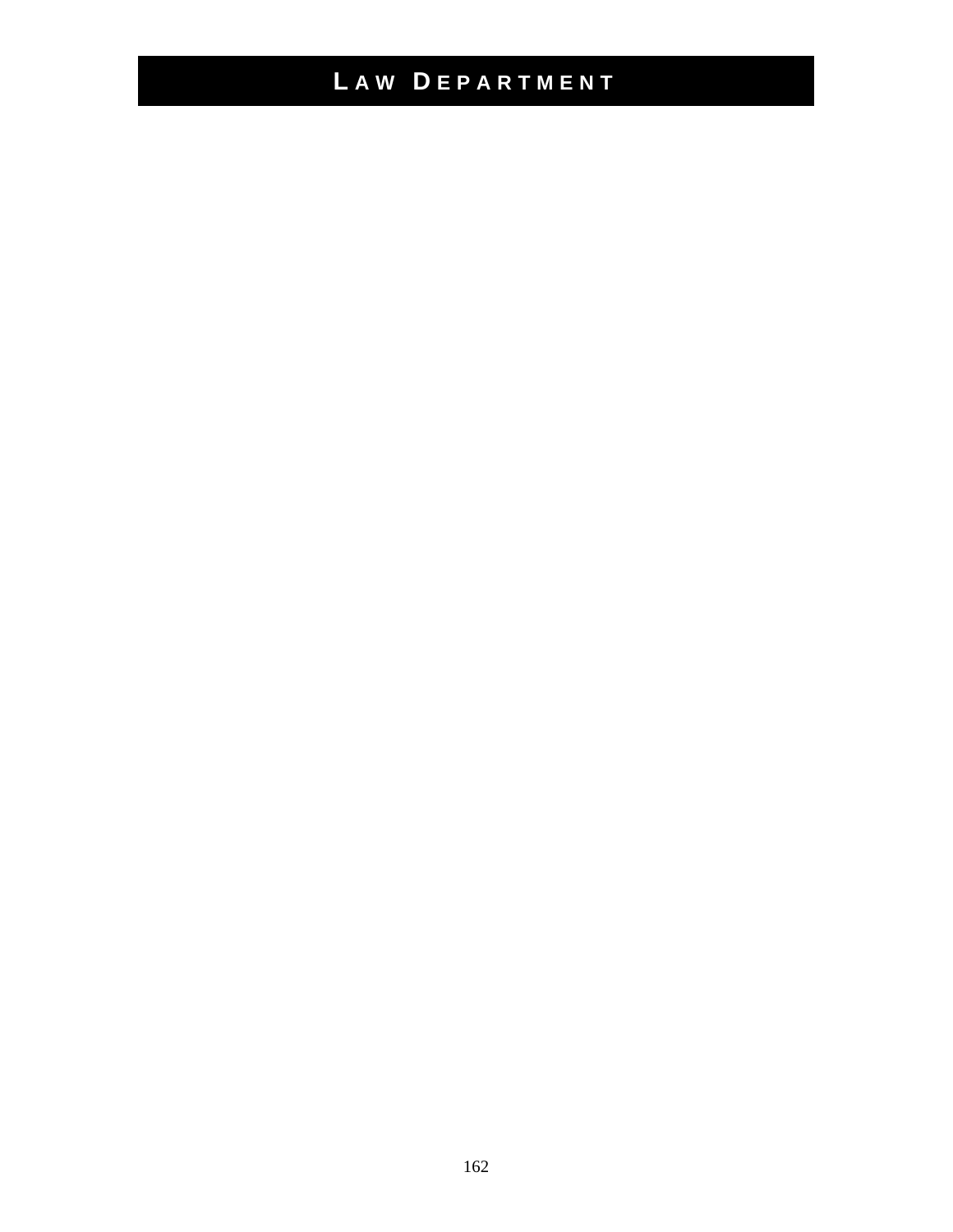| Indicator name:<br>Description:            | Complaints<br>The number of complaints containing allegations of criminal activity,<br>corruption or conflicts of interest, as well as service complaints, received<br>via the internet, telephone, walk-ins and conventional mail. Not all<br>complaints received fall under DOI's jurisdiction.                                                              |
|--------------------------------------------|----------------------------------------------------------------------------------------------------------------------------------------------------------------------------------------------------------------------------------------------------------------------------------------------------------------------------------------------------------------|
| Source:                                    | Case Analysis Case Tracking System (CACTIS).                                                                                                                                                                                                                                                                                                                   |
| Indicator name:<br>Description:<br>Source: | Caseload<br>The number of case investigations in progress.<br>Case Analysis Case Tracking System (CACTIS).                                                                                                                                                                                                                                                     |
| Indicator name:<br>Description:            | Cases closed<br>The number of investigations closed after having been substantiated or<br>unsubstantiated.                                                                                                                                                                                                                                                     |
| Source:                                    | Case Analysis Case Tracking System (CACTIS).                                                                                                                                                                                                                                                                                                                   |
| Indicator name:<br>Description:            | Cases closed with significant impact (%)<br>The percentage of all cases closed by DOI that resulted in referrals for<br>criminal prosecution, arrest, disciplinary action, civil or administrative<br>action, or Conflicts of Interest Board action, and/or that resulted in<br>Department recommendations for policy and procedure changes.                   |
| Source:                                    | Case Analysis Case Tracking System (CACTIS).                                                                                                                                                                                                                                                                                                                   |
| Indicator name:<br>Description:            | Referrals for criminal prosecution<br>The number of referrals made to Federal, state and local prosecutors'<br>offices as a result of information obtained from a DOI investigation.                                                                                                                                                                           |
| Source:                                    | Case Analysis Case Tracking System (CACTIS).                                                                                                                                                                                                                                                                                                                   |
| Indicator name:<br>Description:            | Arrests resulting from DOI investigations<br>The number of arrests by the Department or Federal, State or local law<br>enforcement agencies as a result of information obtained from a DOI<br>investigation.                                                                                                                                                   |
| Source:                                    | Case Analysis Case Tracking System (CACTIS).                                                                                                                                                                                                                                                                                                                   |
| Indicator name:<br>Description:            | Referrals for civil and administrative action<br>The number of referrals made to Federal, State or City agencies. Civil<br>actions may include financial recoveries, restitution or recommendations for<br>the initiation of lawsuits to collect damages. Administrative actions may<br>include disciplinary, civil and Conflicts of Interest Board referrals. |
| Source:                                    | Case Analysis Case Tracking System (CACTIS).                                                                                                                                                                                                                                                                                                                   |
| Indicator name:<br>Description:            | Written Policy and Procedure Recommendations to City agencies<br>The number of formal written recommendations by the Department for<br>citywide or agency-specific changes in policies and procedures to correct<br>operational vulnerabilities identified through DOI investigations.                                                                         |
| Source:                                    | Case Analysis Case Tracking System (CACTIS).                                                                                                                                                                                                                                                                                                                   |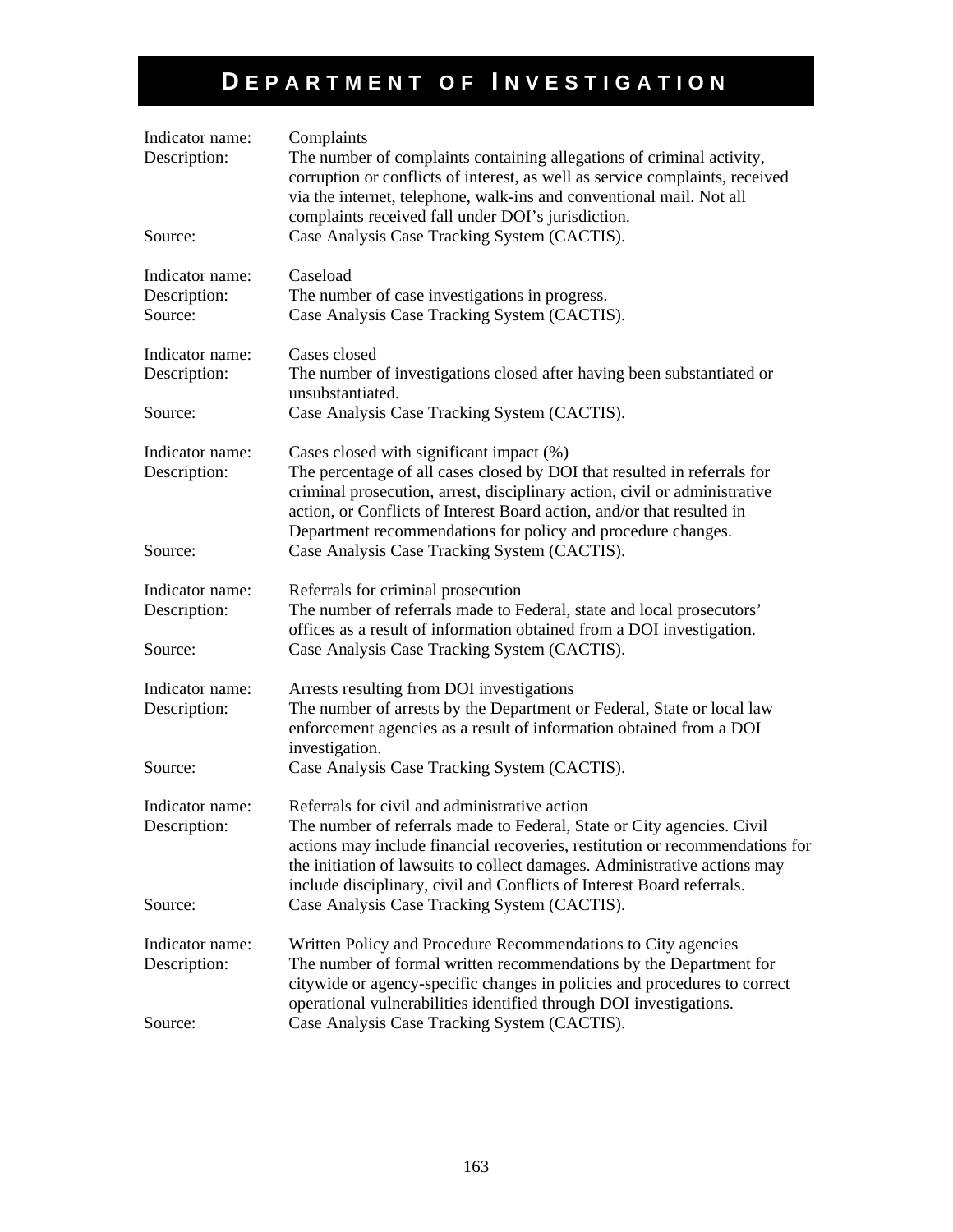| Indicator name:<br>Description: | Financial recoveries to the City ordered/agreed (\$)<br>The total dollar value of financial recoveries ordered or agreed to be paid to,<br>or otherwise recovered by, the City as a result of DOI investigations in civil,<br>criminal and administrative cases, including Special Commissioner of<br>Investigation for the City School District and Department of Buildings<br>Inspector General Office/Buildings Special Investigations Unit cases. These<br>funds include restitution (money paid to the City as compensation for<br>monetary loss); fines (monetary penalties levied by a court, administrative<br>tribunal, or agency action upon an individual or company for criminal or<br>civil offenses); forfeiture (the seizure of assets that were used in the<br>commission of a crime or the proceeds of a crime); or other money<br>recovered by the City, such as the satisfaction of debt owed to the City,<br>including the reinstatement of fines or taxes collected, contract adjustments<br>or credits, reimbursements or the recovery of City equipment or property. |
|---------------------------------|---------------------------------------------------------------------------------------------------------------------------------------------------------------------------------------------------------------------------------------------------------------------------------------------------------------------------------------------------------------------------------------------------------------------------------------------------------------------------------------------------------------------------------------------------------------------------------------------------------------------------------------------------------------------------------------------------------------------------------------------------------------------------------------------------------------------------------------------------------------------------------------------------------------------------------------------------------------------------------------------------------------------------------------------------------------------------------------------|
| Source:                         | DOI offices of Inspector General and General Counsel.                                                                                                                                                                                                                                                                                                                                                                                                                                                                                                                                                                                                                                                                                                                                                                                                                                                                                                                                                                                                                                       |
| Indicator name:<br>Description: | Financial recoveries to the City collected (\$)<br>The total dollar value of financial recoveries actually received by the City<br>as a result of DOI investigations, including the payment of restitution, fines,<br>forfeiture, satisfaction of debt, or the recovery of City equipment/property.                                                                                                                                                                                                                                                                                                                                                                                                                                                                                                                                                                                                                                                                                                                                                                                         |
| Source:                         | DOI offices of Inspector General and General Counsel.                                                                                                                                                                                                                                                                                                                                                                                                                                                                                                                                                                                                                                                                                                                                                                                                                                                                                                                                                                                                                                       |
| Indicator name:<br>Description: | Financial recoveries to individuals and non-City entities ordered/agreed (\$)<br>The total dollar value ordered or agreed to be paid to, or otherwise<br>recovered by, individuals or non-City entities as a result of DOI<br>investigations in civil, criminal and administrative cases, including Special<br>Commissioner of Investigation for the City School District and Department<br>of Buildings Inspector General Office/Buildings Special Investigations Unit<br>cases. These funds include restitution, fines, forfeiture, or other money<br>recovered, such as the satisfaction of debt owed, including the reinstatement<br>of fines or taxes collected, contract adjustments or credits, reimbursements<br>or the recovery of equipment or property.                                                                                                                                                                                                                                                                                                                          |
| Source:                         | DOI offices of Inspector General and General Counsel.                                                                                                                                                                                                                                                                                                                                                                                                                                                                                                                                                                                                                                                                                                                                                                                                                                                                                                                                                                                                                                       |
| Indicator name:<br>Description: | Average time to complete a case (days)<br>The average length of time to complete all investigations as a function of<br>the case's complexity from intake to when the case is closed.                                                                                                                                                                                                                                                                                                                                                                                                                                                                                                                                                                                                                                                                                                                                                                                                                                                                                                       |
| Source:                         | Case Analysis Case Tracking System (CACTIS).                                                                                                                                                                                                                                                                                                                                                                                                                                                                                                                                                                                                                                                                                                                                                                                                                                                                                                                                                                                                                                                |
| Indicator name:<br>Description: | <b>Major Investigations</b><br>The average time to complete investigations involving an elected official,<br>employee of the Mayor's Office, Assistant Commissioner or higher in a City<br>agency, systemic corruption in an agency involving numerous prosecutions,<br>and where the amount of government funds stolen exceeds \$500,000.                                                                                                                                                                                                                                                                                                                                                                                                                                                                                                                                                                                                                                                                                                                                                  |
| Source:                         | Case Analysis Case Tracking System (CACTIS).                                                                                                                                                                                                                                                                                                                                                                                                                                                                                                                                                                                                                                                                                                                                                                                                                                                                                                                                                                                                                                                |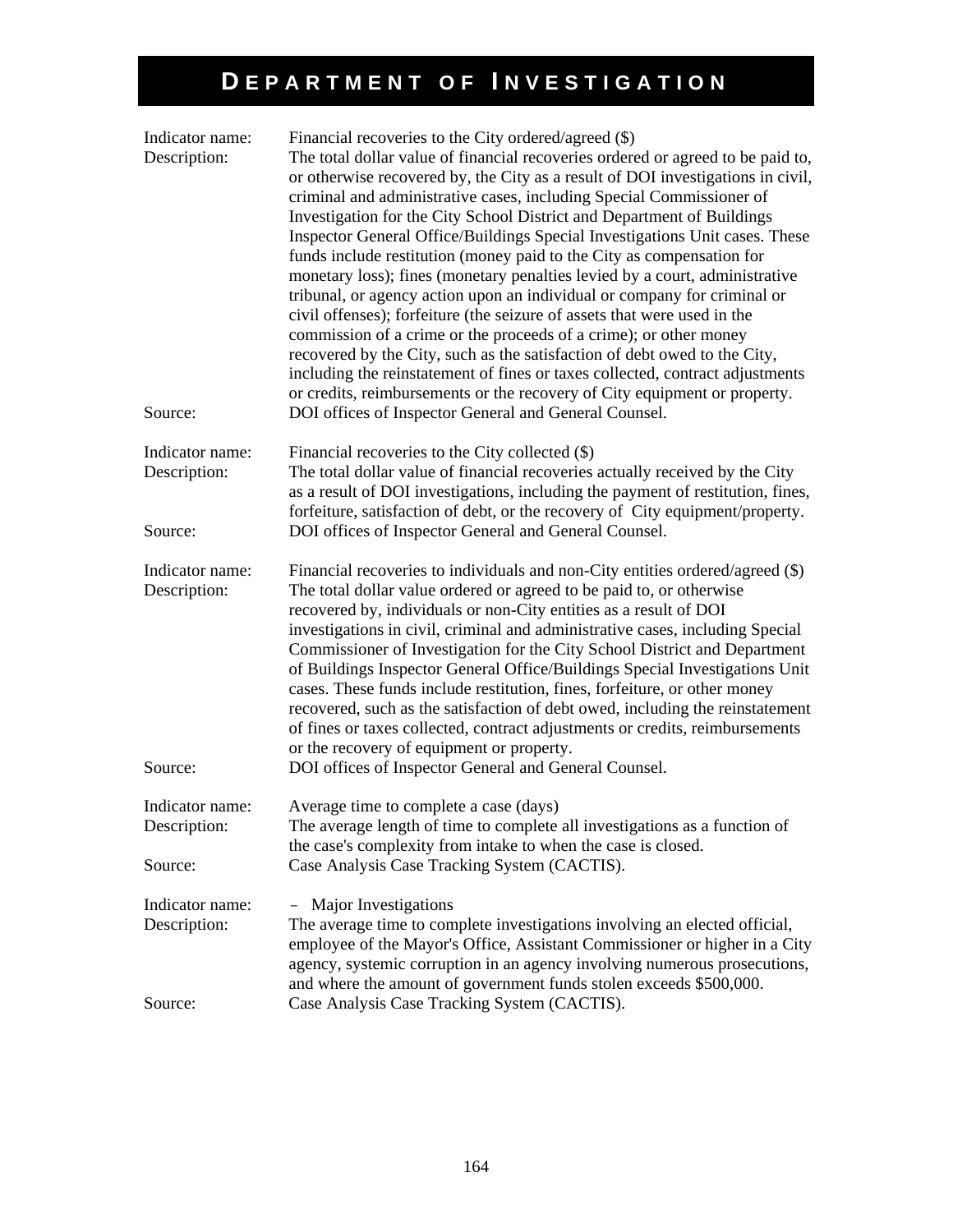| Indicator name:<br>Description: | <b>Significant Investigations</b><br>The average time to complete investigations involving a mid-level manager<br>in a City agency below Assistant Commissioner, investigations referred by<br>the Conflicts of Interest Board, Whistleblower investigations, where the<br>amount of government funds stolen exceeds \$100,000 but is less than<br>\$500,000, and cases not falling under the Major Investigations category at<br>the discretion of the Inspector General. |
|---------------------------------|----------------------------------------------------------------------------------------------------------------------------------------------------------------------------------------------------------------------------------------------------------------------------------------------------------------------------------------------------------------------------------------------------------------------------------------------------------------------------|
| Source:                         | Case Analysis Case Tracking System (CACTIS).                                                                                                                                                                                                                                                                                                                                                                                                                               |
| Indicator name:<br>Description: | - Routine Investigations<br>The average time to complete investigations involving customary or regular<br>investigations which do not fall under the Major or Significant categories.                                                                                                                                                                                                                                                                                      |
| Source:                         | Case Analysis Case Tracking system (CACTIS).                                                                                                                                                                                                                                                                                                                                                                                                                               |
| Indicator name:<br>Description: | Average time to complete a background investigation (days)<br>The average length of time to complete background investigations of<br>candidates for decision-making or sensitive City jobs from intake to case<br>closure.                                                                                                                                                                                                                                                 |
| Source:                         | Background Unit.                                                                                                                                                                                                                                                                                                                                                                                                                                                           |
| Indicator name:<br>Description: | Background investigations closed within six months (%)<br>The percent of investigations of candidates for decision-making or sensitive<br>City jobs closed within six months or less.                                                                                                                                                                                                                                                                                      |
| Source:                         | Background Unit computerized database.                                                                                                                                                                                                                                                                                                                                                                                                                                     |
| Indicator name:                 | Time to notify agencies of childcare workers with criminal records after<br>receipt from the State Division of Criminal Justice Services (days)                                                                                                                                                                                                                                                                                                                            |
| Description:                    | The average number of days from DOI's receipt of positive results from the<br>State Division of Criminal Justice Services to date of notification letter from<br>DOI to affected agencies of childcare employees.                                                                                                                                                                                                                                                          |
| Source:                         | Fingerprint Unit computerized database.                                                                                                                                                                                                                                                                                                                                                                                                                                    |
| Indicator name:<br>Description: | Arrest notifications received for current or former childcare workers<br>The number of arrest notifications received for current or former childcare<br>workers fingerprinted by DOI.                                                                                                                                                                                                                                                                                      |
| Source:                         | Fingerprint Unit computerized database.                                                                                                                                                                                                                                                                                                                                                                                                                                    |
| Indicator name:                 | Corruption Prevention and Whistleblower lectures conducted                                                                                                                                                                                                                                                                                                                                                                                                                 |
| Description:                    | The number of lectures conducted by DOI to new City employees, agencies<br>undergoing major investigations and vendors conducting business with, or<br>receiving benefits from, the City.                                                                                                                                                                                                                                                                                  |
| Source:                         | Offices of the Inspectors General computerized database.                                                                                                                                                                                                                                                                                                                                                                                                                   |
| Indicator name:                 | Individuals attending lectures                                                                                                                                                                                                                                                                                                                                                                                                                                             |
| Description:                    | Number of City employees and/or employees of entities doing business<br>with or receiving benefits from the City attending corruption prevention and<br>whistleblower lectures.                                                                                                                                                                                                                                                                                            |
| Source:                         | Offices of the Inspectors General.                                                                                                                                                                                                                                                                                                                                                                                                                                         |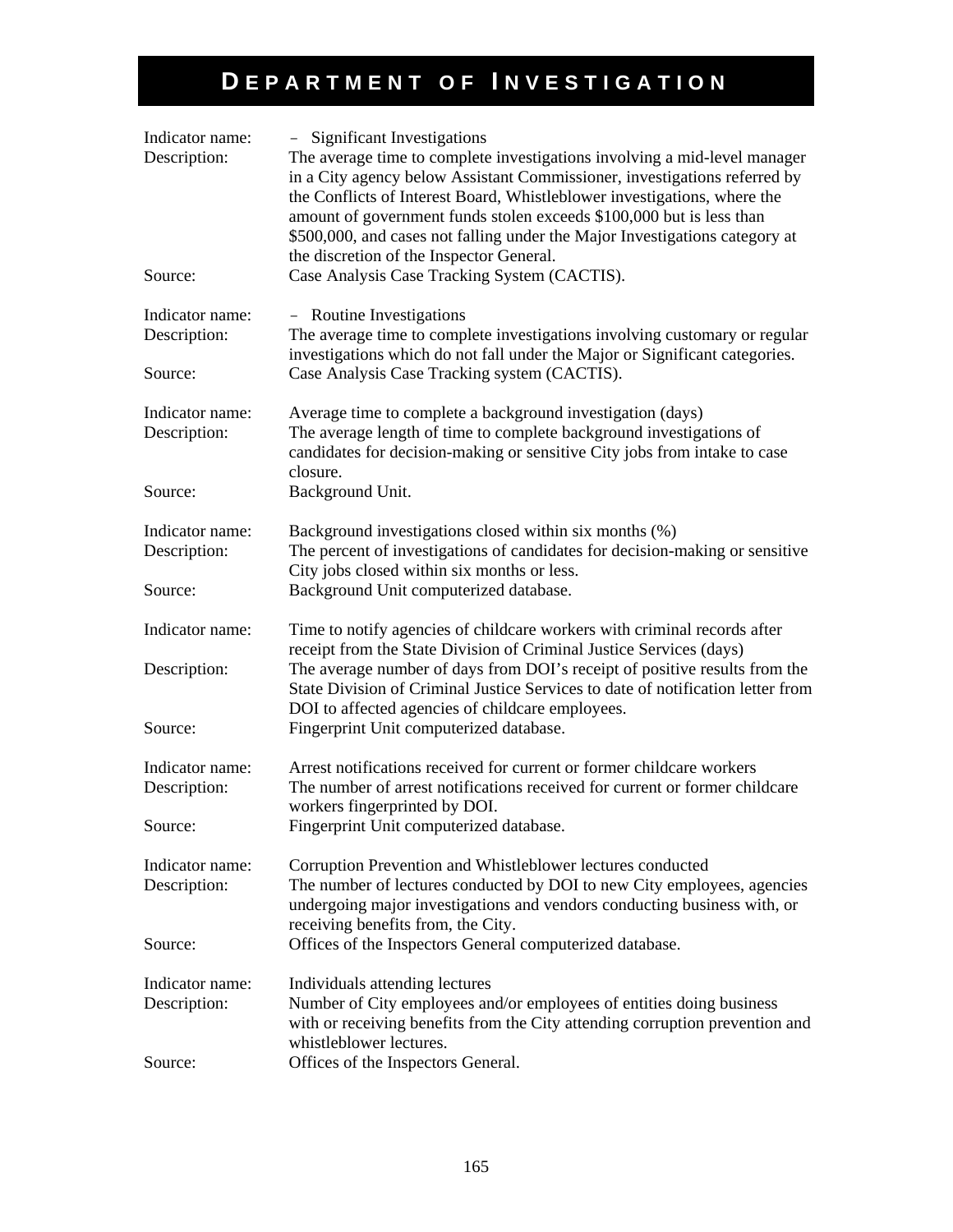| Indicator name:<br>Description: | Average time to complete a VENDEX check (days)<br>The average length of time in calendar days to complete from intake to<br>closure all name and background checks of companies, as well as their<br>principals, AKAs and Affiliates, doing business with the City as per the<br>Procurement Policy Board Rules.                                                                                                                                                                         |
|---------------------------------|------------------------------------------------------------------------------------------------------------------------------------------------------------------------------------------------------------------------------------------------------------------------------------------------------------------------------------------------------------------------------------------------------------------------------------------------------------------------------------------|
| Source:                         | VENDEX Master Inquiry (VMI) system                                                                                                                                                                                                                                                                                                                                                                                                                                                       |
| Indicator name:                 | VENDEX name checks completed within 30 days (%)                                                                                                                                                                                                                                                                                                                                                                                                                                          |
| Description:                    | The percent of all name and background checks of companies, as well as<br>principals, AKAs and Affiliates, doing business with the City completed<br>within 30 days as per the Procurement Policy Board Rules.                                                                                                                                                                                                                                                                           |
| Source:                         | VENDEX Master Inquiry (VMI) system.                                                                                                                                                                                                                                                                                                                                                                                                                                                      |
| Indicator name:                 | Companies monitored by IPSIG program                                                                                                                                                                                                                                                                                                                                                                                                                                                     |
| Description:                    | The number of companies who agree to enter into an Independent Private<br>Sector Inspectors General (IPSIG) agreement that require companies retain<br>an independent monitor, at its own expense, to review and to report on those<br>aspects of their operation identified as problematic from the standpoint of<br>responsibility and business integrity. IPSIG agreements are entered into<br>with DOI and the participating agency, and usually require Law Department<br>approval. |
| Source:                         | Offices of the Independent Private Sector Inspectors General (IPSIG).                                                                                                                                                                                                                                                                                                                                                                                                                    |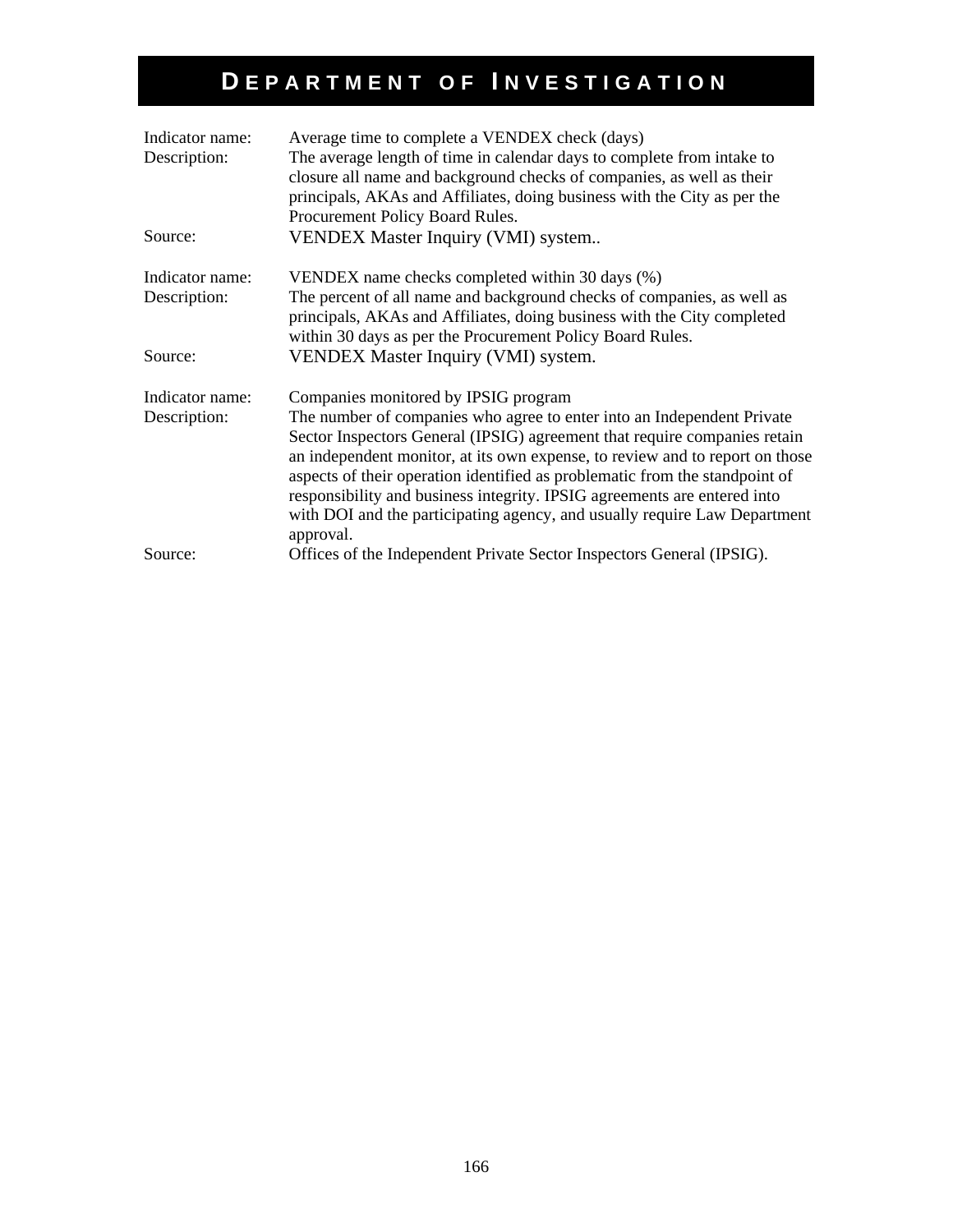## **C ITY C OMMISSION ON H UMAN R IGHTS**

| Indicator name:<br>Description:            | Complaint investigations completed (%)<br>The percent of pending complaint investigations and pre-complaint<br>resolutions completed during the reporting period.                                             |
|--------------------------------------------|---------------------------------------------------------------------------------------------------------------------------------------------------------------------------------------------------------------|
| Source:                                    | Case Tracking System, Law Enforcement Bureau.                                                                                                                                                                 |
| Indicator name:<br>Description:            | Pre-complaint resolutions<br>The number of resolutions of potential allegations of Human Rights<br>violations prior to the actual filing of a complaint.                                                      |
| Source:                                    | Case Tracking System, Law Enforcement Bureau                                                                                                                                                                  |
| Indicator name:<br>Description:<br>Source: | Cases filed by type of complaint<br>The number of filed cases, listed by type of complaint.<br>Case Tracking System, Law Enforcement Bureau.                                                                  |
| Indicator name:<br>Description:            | Employment discrimination (%)<br>The percent of complaints of discrimination in the workplace where more<br>than four workers are employed.                                                                   |
| Source:                                    | Case Tracking System, Law Enforcement Bureau.                                                                                                                                                                 |
| Indicator name:<br>Description:            | - Housing discrimination (%)<br>The percent of complaints regarding discrimination in most types of<br>housing.                                                                                               |
| Source:                                    | Case Tracking System, Law Enforcement Bureau.                                                                                                                                                                 |
| Indicator name:<br>Description:<br>Source: | - Public accommodation discrimination (%)<br>The percent of complaints of discrimination in places that provide goods<br>and services to the general public.<br>Case Tracking System, Law Enforcement Bureau. |
|                                            |                                                                                                                                                                                                               |
| Indicator name:<br>Description:            | - Bias-related harassment (%)<br>The percent of complaints regarding bias-related harassment, defined as<br>threats, intimidation or coercion with a discriminatory motivation.                               |
| Source:                                    | Case Tracking System, Law Enforcement Bureau.                                                                                                                                                                 |
| Indicator name:<br>Description:<br>Source: | Cases closed by type of closure<br>The number of closed cases, listed by type of closure.<br>Case Tracking System, Law Enforcement Bureau.                                                                    |
| Indicator name:<br>Description:            | No probable cause determination (%)<br>The percent of closed cases where the Commission does not believe the<br>claim of discrimination can be proven in court.                                               |
| Source:                                    | Case Tracking System, Law Enforcement Bureau.                                                                                                                                                                 |
| Indicator name:<br>Description:            | Probable cause determination (%)<br>The percent of closed cases where the Commission believes a claim of                                                                                                      |
| Source:                                    | discrimination can be proven in court.<br>Case Tracking System, Law Enforcement Bureau.                                                                                                                       |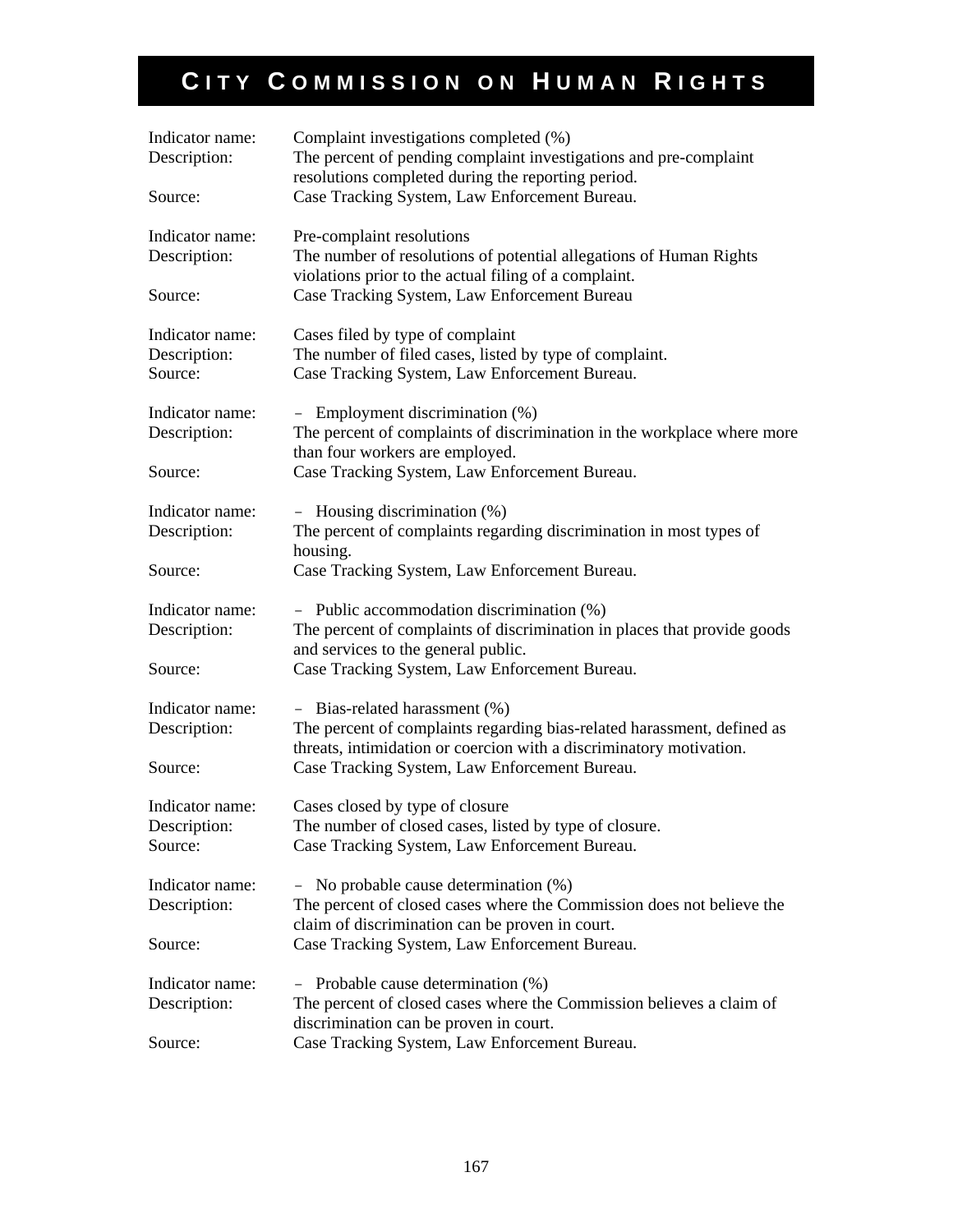# **C ITY C OMMISSION ON H UMAN R IGHTS**

| Indicator name:<br>Description:            | - Administrative cause (%)<br>The percent of cases that are closed based on, but not limited to, failure to<br>locate complainant, failure of complainant to appear, failure of complainant<br>to accept a reasonable settlement offer, complainant's disruptive conduct,<br>complainant's request for dismissal, or the belief that the prosecution of the<br>complaint will not serve the public interest. |
|--------------------------------------------|--------------------------------------------------------------------------------------------------------------------------------------------------------------------------------------------------------------------------------------------------------------------------------------------------------------------------------------------------------------------------------------------------------------|
| Source:                                    | Case Tracking System, Law Enforcement Bureau.                                                                                                                                                                                                                                                                                                                                                                |
| Indicator name:<br>Description:            | Settlement (%)<br>The percent of cases that the parties agree to terms that will resolve and<br>close the complaint.                                                                                                                                                                                                                                                                                         |
| Source:                                    | Case Tracking System, Law Enforcement Bureau                                                                                                                                                                                                                                                                                                                                                                 |
| Indicator name:<br>Description:            | Cases referred to the Office of Administrative Trials and Hearings<br>The number of cases with a finding of probable cause for discrimination<br>that have been referred for trial to the Office of Administrative Trials and<br>Hearings.                                                                                                                                                                   |
| Source:                                    | Case Tracking System, Law Enforcement Bureau                                                                                                                                                                                                                                                                                                                                                                 |
| Indicator name:<br>Description:<br>Source: | Average value of cash settlement $(\$)$<br>The average cash settlement amount for resolved cases.<br>Case Tracking System, Law Enforcement Bureau                                                                                                                                                                                                                                                            |
| Indicator name:<br>Description:<br>Source: | Modifications for accessibility<br>The number of modifications made to housing accommodations, public<br>accommodations, or workplaces in order to allow for accessibility for<br>individuals with disabilities.<br>Case Tracking System, Law Enforcement Bureau                                                                                                                                             |
|                                            |                                                                                                                                                                                                                                                                                                                                                                                                              |
| Indicator name:<br>Description:            | Average age of complaint caseload (days/years)<br>The average time a case has been in progress from the date of filing<br>through resolution of the complaint.                                                                                                                                                                                                                                               |
| Source                                     | Case Tracking System, Law Enforcement Bureau                                                                                                                                                                                                                                                                                                                                                                 |
| Indicator name:                            | Cases pending by age<br>Less than one year<br>1-3 years old<br>3-5 years old<br>5-7 years old<br>Older than 7 years                                                                                                                                                                                                                                                                                          |
| Description:                               | The number of open cases still in progress for each respective age group<br>including those that are pending appeal.                                                                                                                                                                                                                                                                                         |
| Source:                                    | Case Tracking System, Law Enforcement Bureau.                                                                                                                                                                                                                                                                                                                                                                |
| Indicator name:                            | Caseload                                                                                                                                                                                                                                                                                                                                                                                                     |
| Description:                               | The number of pending cases at the end of the fiscal year including those<br>pending appeal.                                                                                                                                                                                                                                                                                                                 |
| Source:                                    | Case Tracking System, Law Enforcement Bureau.                                                                                                                                                                                                                                                                                                                                                                |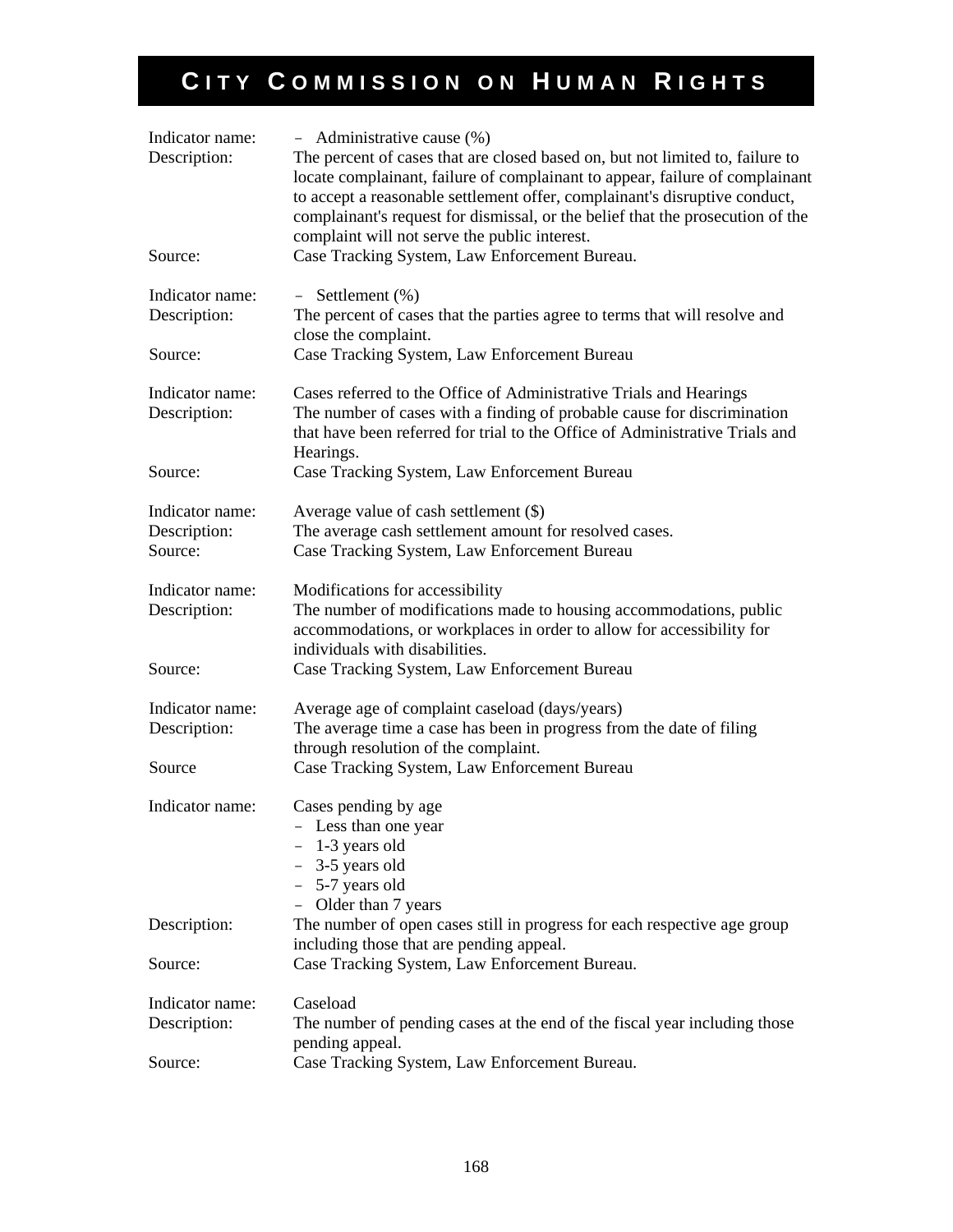## **C ITY C OMMISSION ON H UMAN R IGHTS**

| Indicator name:<br>Description: | Conferences, workshops and training sessions<br>The number of conferences, workshops and training sessions provided for a<br>variety of groups and community organizations on issues such as the<br>Human Rights Law, cultural diversity, and conflict resolution.                                                                                                                                                                                                                                   |
|---------------------------------|------------------------------------------------------------------------------------------------------------------------------------------------------------------------------------------------------------------------------------------------------------------------------------------------------------------------------------------------------------------------------------------------------------------------------------------------------------------------------------------------------|
| Source:                         | Community Relations Bureau, Research Division.                                                                                                                                                                                                                                                                                                                                                                                                                                                       |
| Indicator name:<br>Description: | Community-based technical assistance<br>The number of technical assistance sessions, including one-on-one or less<br>formal group assistance, that field staff provide to the community,<br>individuals and professional groups. Most assistance includes responding<br>to human rights inquiries on disability, housing and immigrant and<br>professional groups, pre-complaint intervention and information on<br>community concerns such as intergroup conflict and multicultural<br>initiatives. |
| Source:                         | Community Relations Bureau, Research Division.                                                                                                                                                                                                                                                                                                                                                                                                                                                       |
| Indicator name:<br>Description: | School-based training sessions conducted<br>The number of workshops and training sessions held in schools on issues<br>such as the Human Rights Law, cultural diversity, conflict resolution and<br>peer mediation provided to students, teachers, parents or administrators.                                                                                                                                                                                                                        |
| Source:                         | Community Relations Bureau, Research Division.                                                                                                                                                                                                                                                                                                                                                                                                                                                       |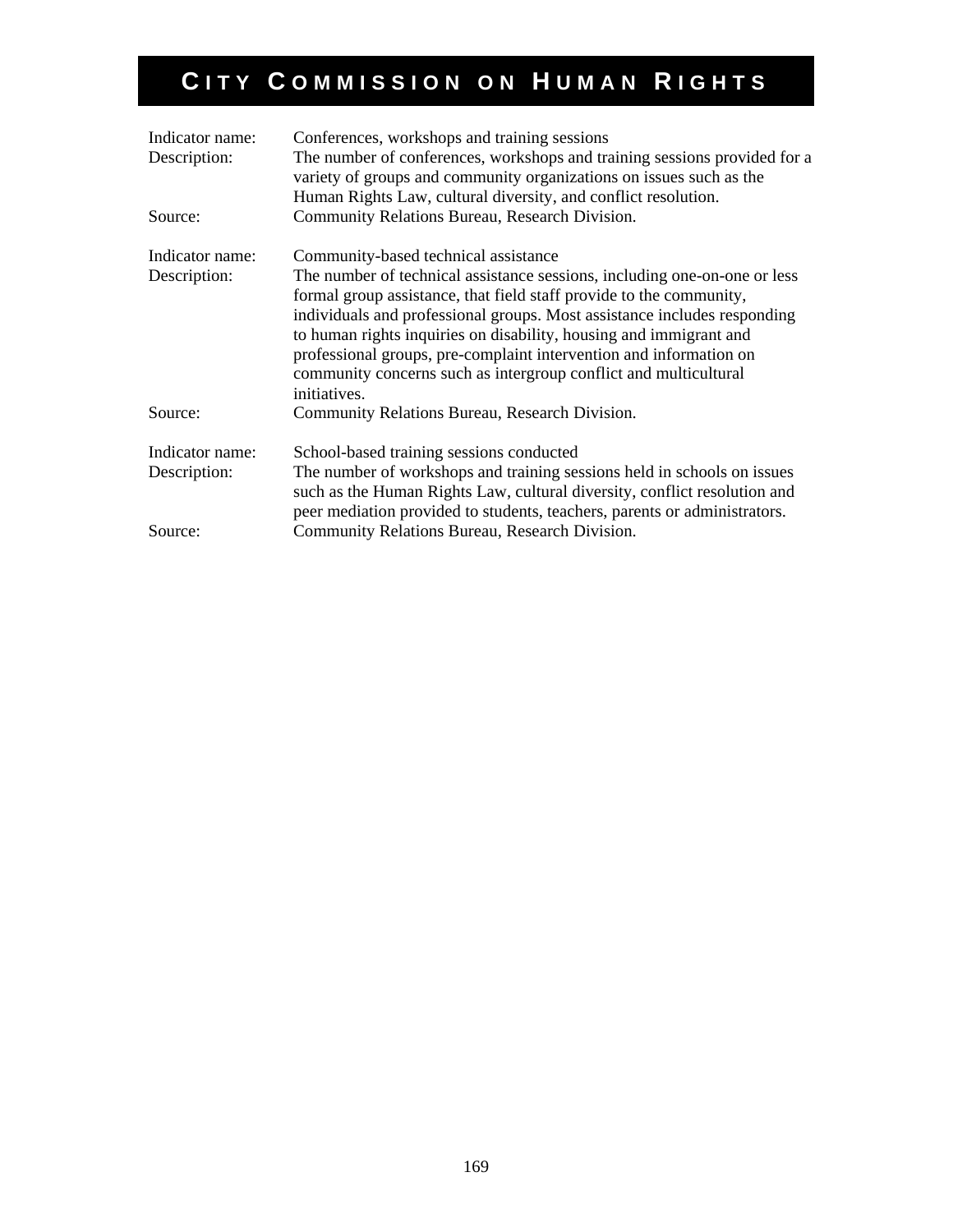## CITY COMMISSION ON HUMAN RIGHTS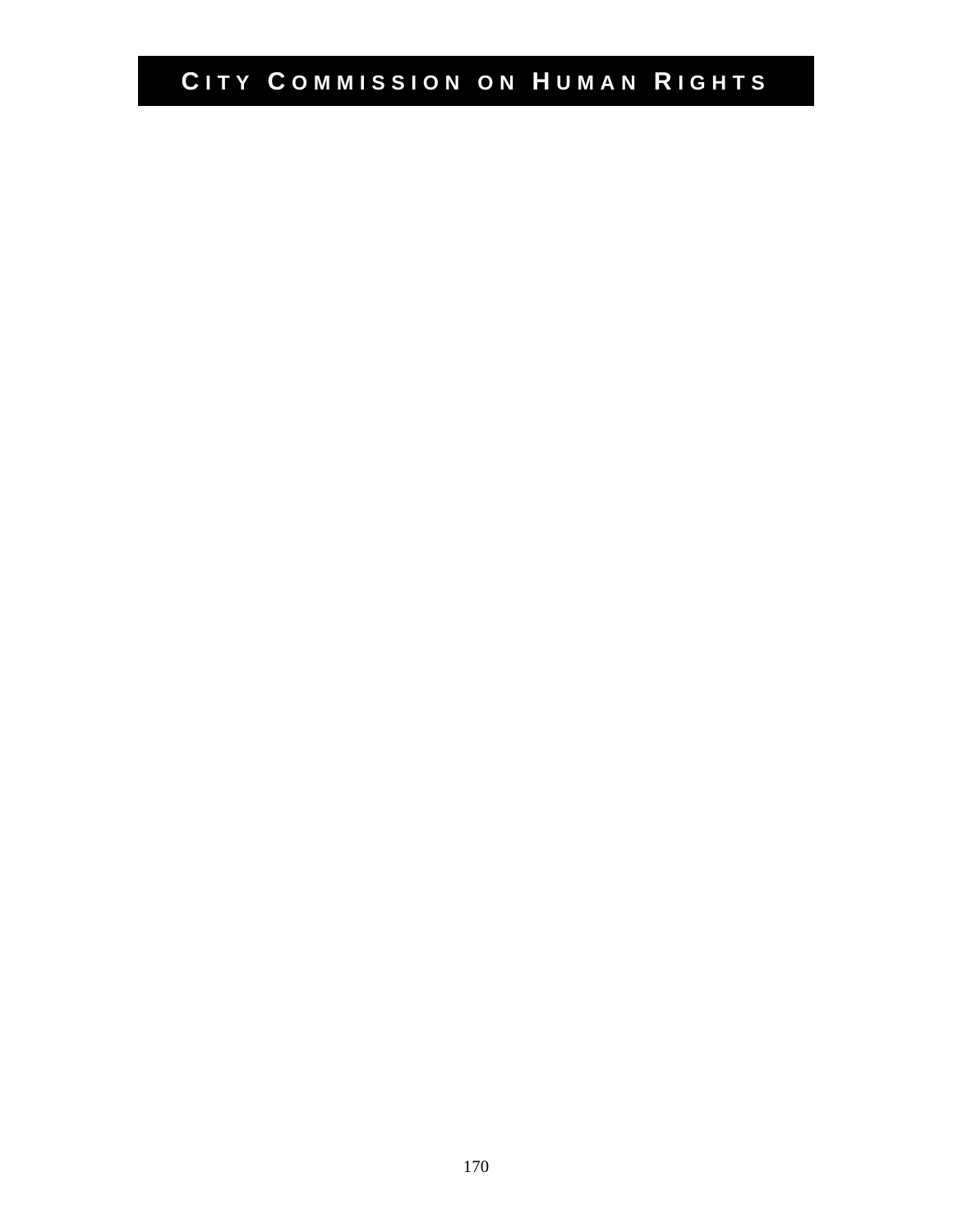#### **O FFICE OF A DMINISTRATIVE T RIALS AND H EARINGS**

| Indicator name:<br>Description:<br>Source: | Average adjournment time (business days)<br>The average number of business days for which adjournments are granted.<br><b>OATH Calendar Unit.</b>                                                                            |
|--------------------------------------------|------------------------------------------------------------------------------------------------------------------------------------------------------------------------------------------------------------------------------|
| Indicator name:<br>Description:            | Settlement rate (%)<br>The percentage of cases that are disposed of by settlement, either at the<br>referring agency or at OATH.                                                                                             |
| Source:                                    | <b>OATH Calendar Unit.</b>                                                                                                                                                                                                   |
| Indicator name:<br>Description:            | Days to issue decisions after record is closed<br>The number of business days it took OATH to issue a decision after the<br>record is closed.                                                                                |
| Source:                                    | <b>OATH Calendar Unit.</b>                                                                                                                                                                                                   |
| Indicator name:<br>Description:            | Cases with decisions issued within targeted number of business days (%)<br>The percent of cases for which decisions were issued within the targeted<br>number of business days after the record is closed.                   |
| Source:                                    | <b>OATH Calendar Unit.</b>                                                                                                                                                                                                   |
| Indicator name:<br>Description:            | Facts and conclusions adopted by agency (%)<br>The percent of facts and conclusions issued by OATH that were accepted<br>and adopted by agency heads.                                                                        |
| Source:                                    | <b>OATH Calendar Unit.</b>                                                                                                                                                                                                   |
| Indicator name:<br>Description:            | Notices of Violation (NOV) received by ECB<br>Total number of Notices of Violation (NOVs) received by ECB for hearing,<br>originating from City agencies.                                                                    |
| Source:                                    | Hearing Unit.                                                                                                                                                                                                                |
| Indicator name:<br>Description:<br>Source: | ECB hearings conducted<br>Total number of hearings conducted by the Environmental Control Board.<br>Hearing Unit.                                                                                                            |
| Indicator name:<br>Description:            | Average time from ECB hearing assignment to decision (days)<br>Average time in days from the date an Environmental Control Board<br>hearing is assigned to an Administrative Law Judge to the date the decision<br>is final. |
| Source:                                    | Hearing Unit                                                                                                                                                                                                                 |
| Indicator name:<br>Description:            | ECB call center average wait time (minutes: seconds)<br>The average time in minutes a caller waits before the call is answered by the<br>ECB call center.                                                                    |
| Source:                                    | Automatic Call Distribution/Call Center Management Information System                                                                                                                                                        |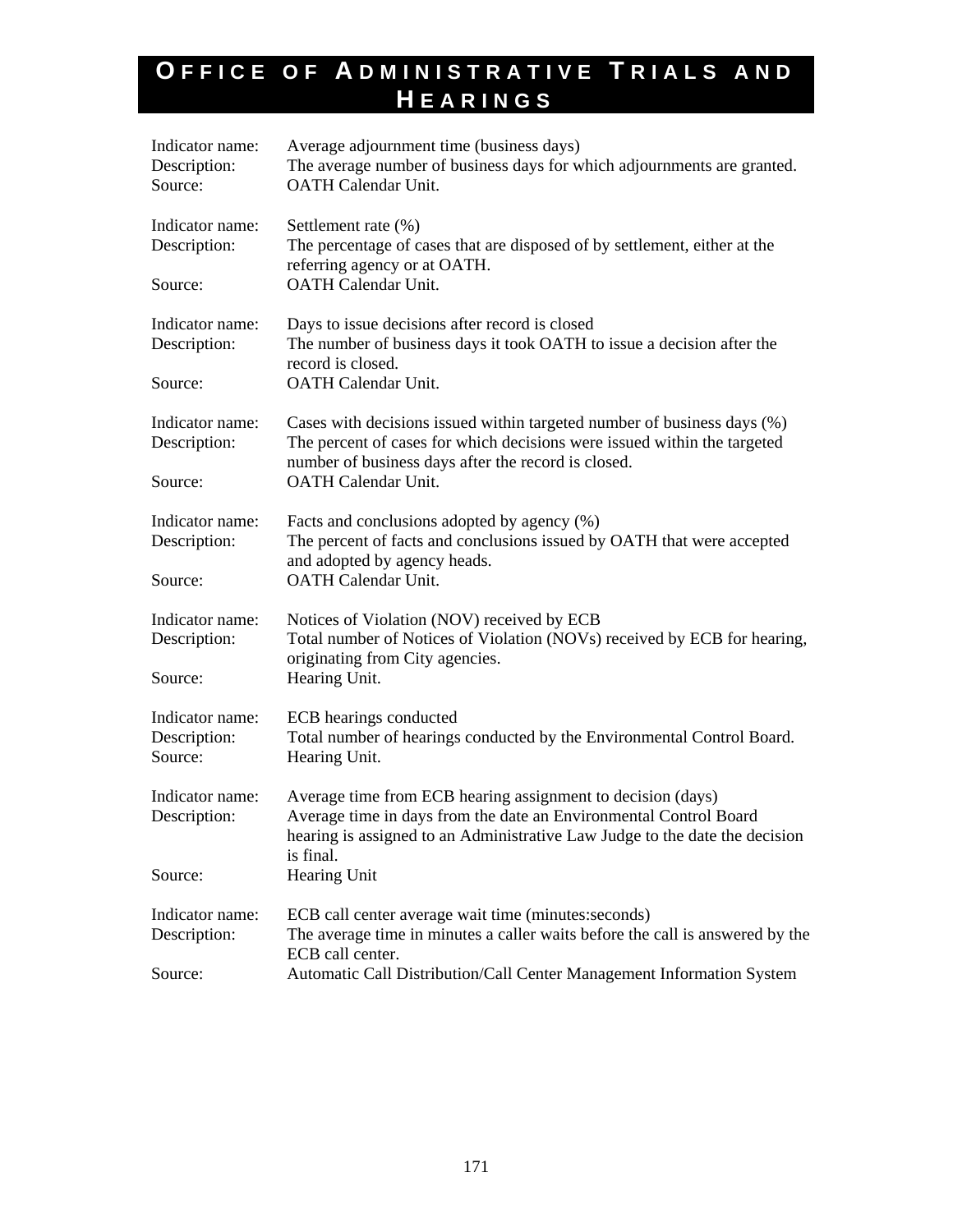#### OFFICE OF ADMINISTRATIVE TRIALS AND HEARINGS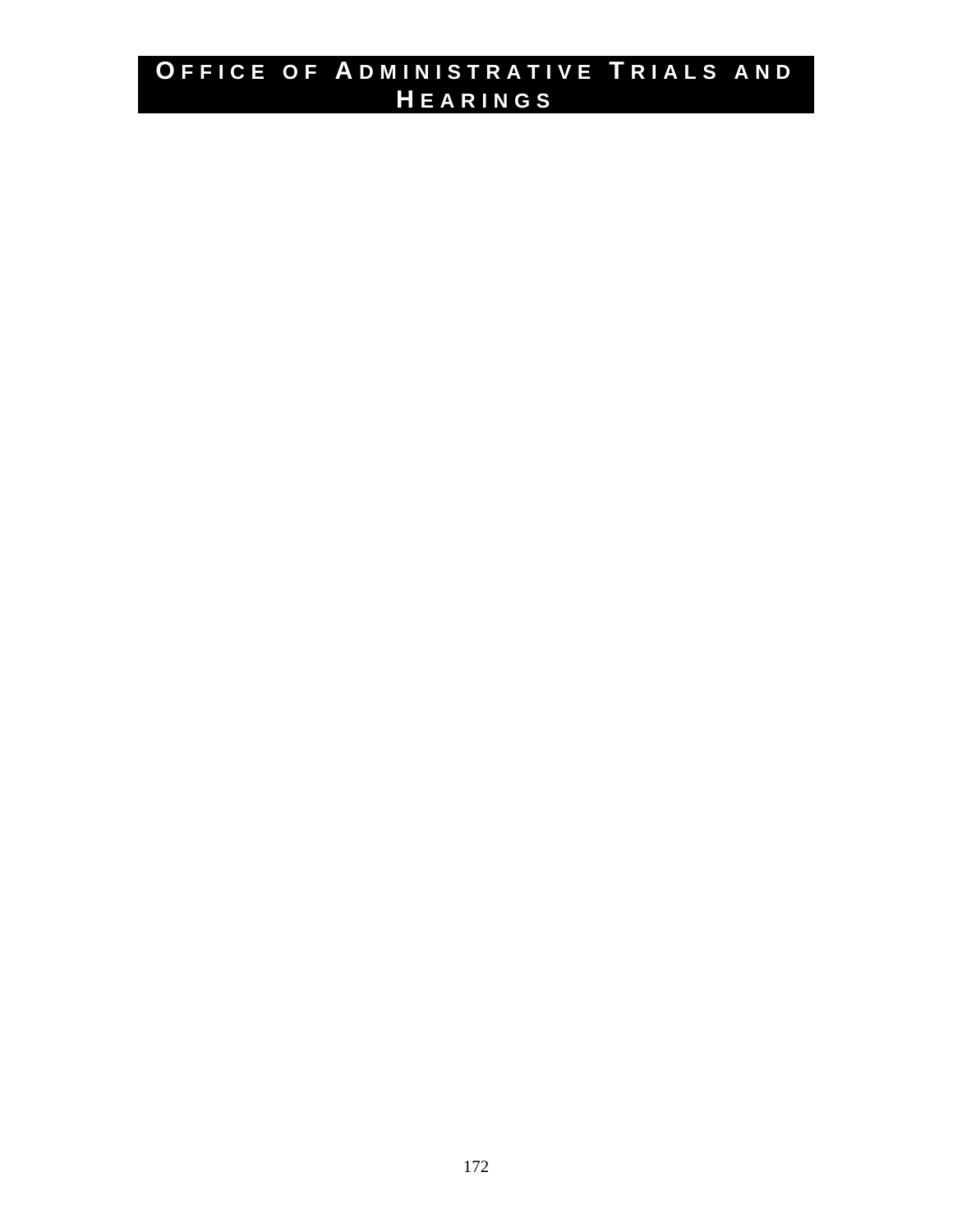## **B USINESS I NTEGRITY C OMMISSION**

| Indicator name:<br>Description:            | Carting background investigations completed<br>The total number of background investigations completed for new and<br>renewal carting license and registration applications and for new principals<br>or key employees of existing license holders.                                                                                                                                                                       |
|--------------------------------------------|---------------------------------------------------------------------------------------------------------------------------------------------------------------------------------------------------------------------------------------------------------------------------------------------------------------------------------------------------------------------------------------------------------------------------|
| Source:                                    | Trade Waste Assigned Tracking System.                                                                                                                                                                                                                                                                                                                                                                                     |
| Indicator name:<br>Description:            | Carting licenses approved<br>The number of new and renewal carting licenses approved after<br>completion of background investigations on the applicant company,<br>principals and key employees.                                                                                                                                                                                                                          |
| Source:                                    | Licensing Unit and Management Information System (MIS).                                                                                                                                                                                                                                                                                                                                                                   |
| Indicator name:<br>Description:            | Carting registrations approved<br>The number of new and renewal carting registrations approved after<br>completion of background investigations.                                                                                                                                                                                                                                                                          |
| Source:                                    | Licensing Unit and Management Information System (MIS).                                                                                                                                                                                                                                                                                                                                                                   |
| Indicator name:<br>Description:            | Average time to approve carting licenses (days)<br>The average number of days to process and approve new and renewal<br>carting license applications from the date of filing of the application to the<br>date of approval by the Legal Unit. This does not include applications that<br>undergo long-term investigations and are subsequently approved.                                                                  |
| Source:                                    | Management Information System (MIS) and Operations.                                                                                                                                                                                                                                                                                                                                                                       |
| Indicator name:<br>Description:<br>Source: | Average time to approve carting registrations (days)<br>The average number of days to process and approve new and renewal<br>carting registration applications from the date of filing of the application to<br>the date of approval by the Legal Unit. This does not include applications<br>that undergo long-term investigations and are subsequently approved.<br>Management Information System (MIS) and Operations. |
|                                            |                                                                                                                                                                                                                                                                                                                                                                                                                           |
| Indicator name:<br>Description:            | Carting applications pending<br>The number of new and renewal carting license and registration<br>applications pending from the date of the filing of the application to the<br>current indicator period. This does not include applications slated for<br>denial or under long-term investigation.                                                                                                                       |
| Source:                                    | Management Information System (MIS).                                                                                                                                                                                                                                                                                                                                                                                      |
| Indicator name:<br>Description:            | Average age of pending carting applications (days)<br>The average number of days of new and renewal license and registration<br>applications pending from the date of the filing of the application to the<br>current indicator period. This does not include applications slated for<br>denial or under long-term investigation.                                                                                         |
| Source:                                    | Management Information System (MIS).                                                                                                                                                                                                                                                                                                                                                                                      |
| Indicator name:<br>Description:            | Carting license applications denied (%)<br>The percentage of new and renewal carting license applications denied by<br>BIC pursuant to the relevant chapters of the New York City<br>Administrative Code.                                                                                                                                                                                                                 |
| Source:                                    | Licensing Unit/Management Information System/Operations.                                                                                                                                                                                                                                                                                                                                                                  |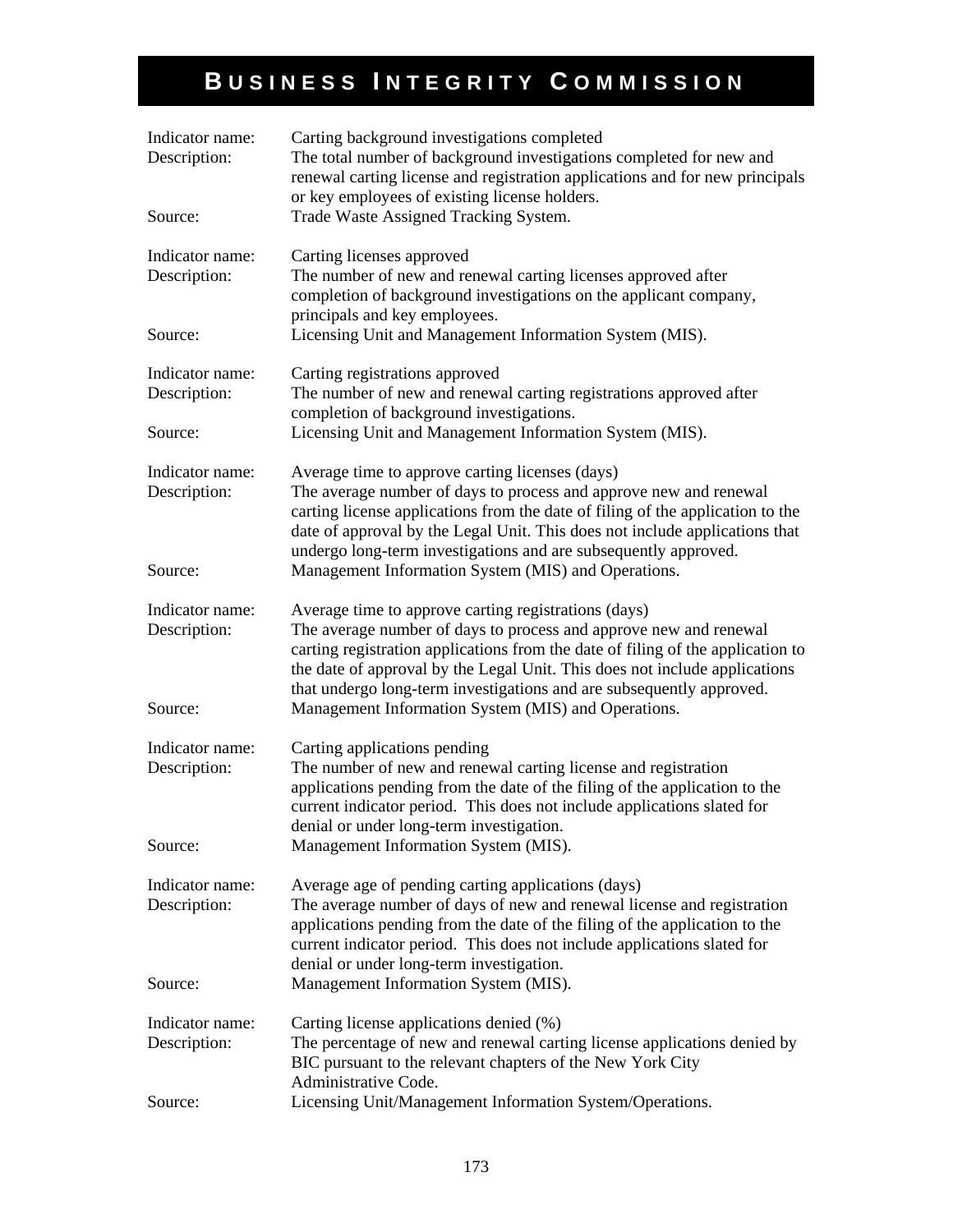## **B USINESS I NTEGRITY C OMMISSION**

| Indicator name:<br>Description:            | Carting registration applications denied (%)<br>The percentage of new and renewal carting registration applications denied<br>by BIC pursuant to the relevant chapters of the New York City<br>Administrative Code.                                                                                                                                                                                        |
|--------------------------------------------|------------------------------------------------------------------------------------------------------------------------------------------------------------------------------------------------------------------------------------------------------------------------------------------------------------------------------------------------------------------------------------------------------------|
| Source:                                    | Licensing Unit/Management Information System/Operations.                                                                                                                                                                                                                                                                                                                                                   |
| Indicator name:<br>Description:            | Carting applications denied (total) (%)<br>The percentage of total carting license and registration applications denied<br>after background and other investigations of the companies and principals,<br>pursuant to the relevant chapters of the New York City Administrative<br>Code.                                                                                                                    |
| Source:                                    | Licensing Unit/Management Information System/Operations.                                                                                                                                                                                                                                                                                                                                                   |
| Indicator name:<br>Description:            | Violations issued to private carters<br>The number of violations issued to private carters for violating the<br>Agency's law and rules, ranging from dirty trucks to unlicensed or<br>unregistered trade waste removal activity.                                                                                                                                                                           |
| Source:                                    | Trade Waste Enforcement Unit.                                                                                                                                                                                                                                                                                                                                                                              |
| Indicator name:<br>Description:            | Public wholesale market background investigations completed<br>The total number of background investigations completed for new and<br>renewal public wholesale market applications and for Commission-issued<br>photo identifications.                                                                                                                                                                     |
| Source:                                    | Markets Assigned Tracking System.                                                                                                                                                                                                                                                                                                                                                                          |
| Indicator name:<br>Description:<br>Source: | Public wholesale market registrations approved<br>The number of new and renewal public wholesale market registrations<br>approved after completion of background investigations.<br>Licensing Unit and Management Information System (MIS).                                                                                                                                                                |
| Indicator name:<br>Description:<br>Source: | Violations issued at public wholesale markets<br>The number of violations issued to wholesalers and businesses operating in<br>the public wholesale markets for violating the Agency's laws and rules,<br>ranging from littering to vehicle engine idling over 3 minutes.<br>Security and Enforcement Section; NYC Environmental Control Board.                                                            |
| Indicator name:<br>Description:            | Average time to approve public wholesale markets registrations (days)<br>The average number of days to process and approve new and renewal<br>public wholesale markets registration applications from the date of the<br>filing of the application to the date of approval by the Legal Unit. This<br>does not include applications that undergo long-term investigation and are<br>subsequently approved. |
| Source:                                    | Management Information System/Operations                                                                                                                                                                                                                                                                                                                                                                   |
| Indicator name:<br>Description:            | Public wholesale markets applications denied (%)<br>The percentage of public wholesale markets applications denied after<br>completion of background and other investigations of the companies and<br>principals, pursuant to the relevant chapters of the New York City<br>Administrative Code.                                                                                                           |
| Source:                                    | Management Information System/Operations.                                                                                                                                                                                                                                                                                                                                                                  |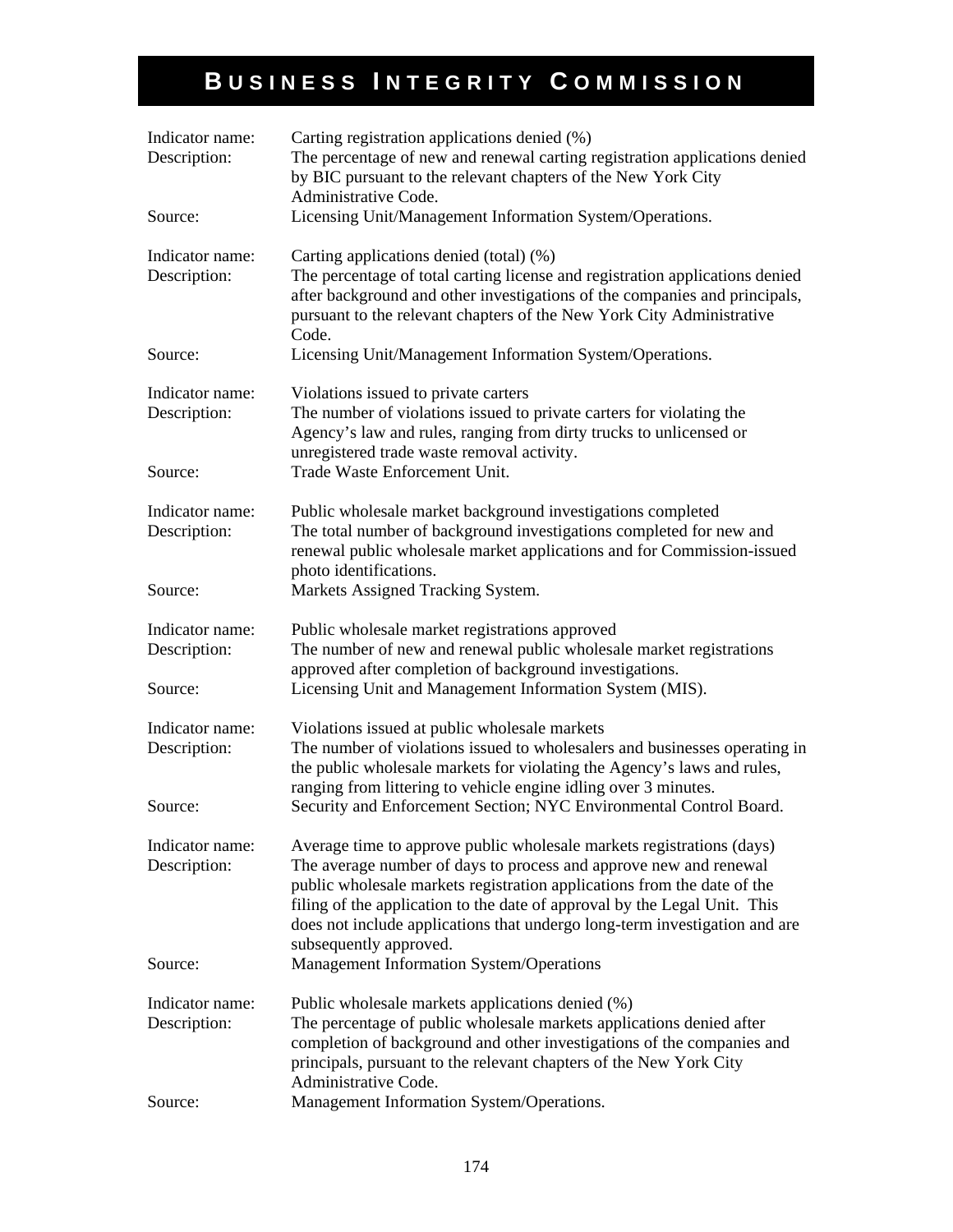# BUSINESS AFFAIRS



Department of Finance

New York City Economic Development Corporation



Department of Consumer Affairs

**Legal** Department of Small Business Services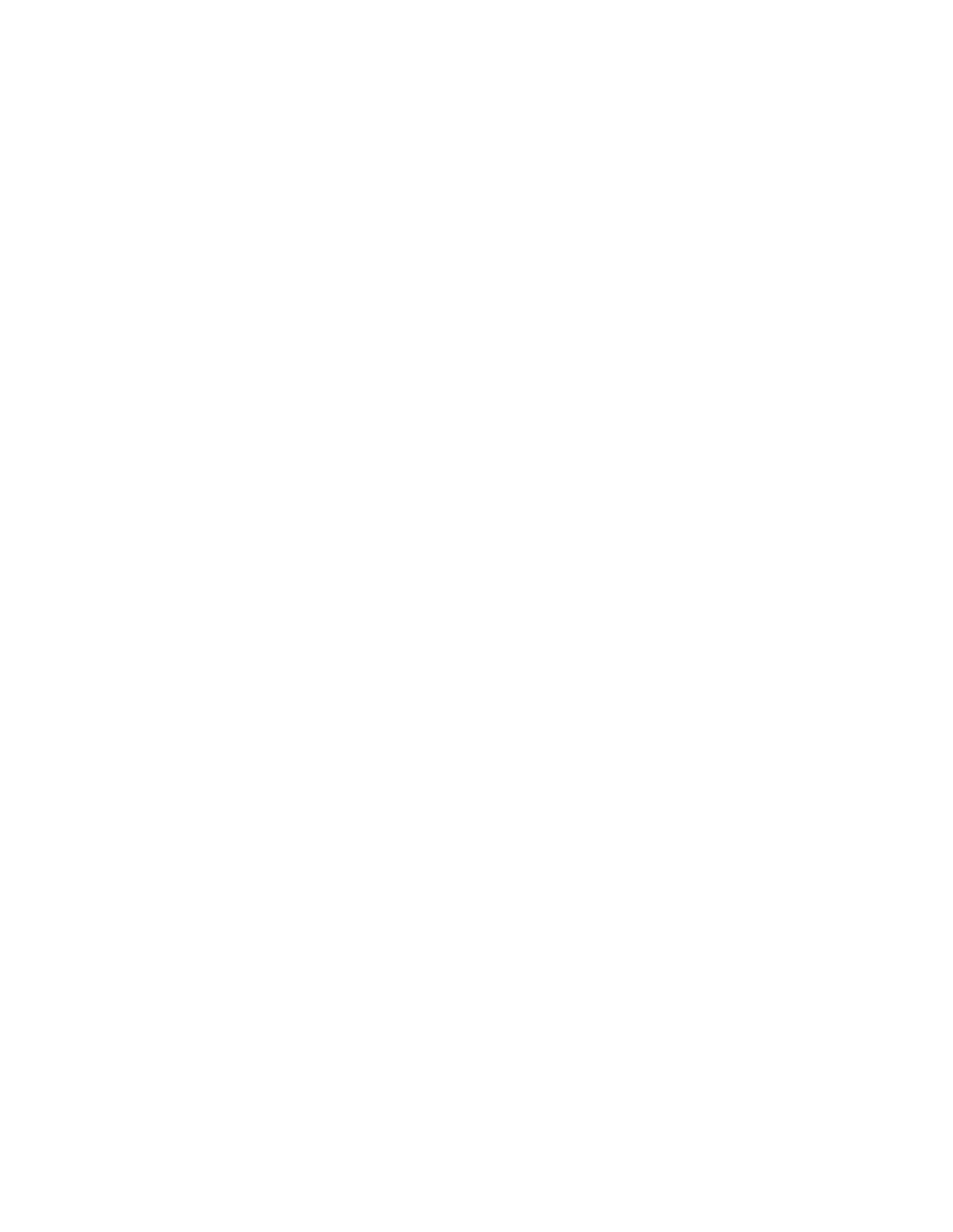## **D EPARTMENT OF F INANCE**

| Indicator name:                            | Average wait time to see a cashier at payment centers (minutes)                                                                                                                                                                                                                                                                                                                                               |
|--------------------------------------------|---------------------------------------------------------------------------------------------------------------------------------------------------------------------------------------------------------------------------------------------------------------------------------------------------------------------------------------------------------------------------------------------------------------|
| Description:                               | The average number of minutes a customer must wait to see a cashier at                                                                                                                                                                                                                                                                                                                                        |
|                                            | Finance's business centers.                                                                                                                                                                                                                                                                                                                                                                                   |
| Source:                                    | Payment Operations' Q-matics system in the Business Centers.                                                                                                                                                                                                                                                                                                                                                  |
| Indicator name:                            | Average response time for mail and e-mail correspondence (days)<br>- E-mail<br>- Correspondence                                                                                                                                                                                                                                                                                                               |
| Description:                               | Average number of days from receipt of correspondence until response is<br>issued.                                                                                                                                                                                                                                                                                                                            |
| Source:                                    | Chronological file of mail received in the Department's Correspondence Unit.                                                                                                                                                                                                                                                                                                                                  |
| Indicator name:                            | Average time to issue a property tax refund (days)                                                                                                                                                                                                                                                                                                                                                            |
| Description:                               | The average number of days it takes Finance to issue a property tax refund,<br>measured from when the application is received to the date the check is mailed.                                                                                                                                                                                                                                                |
| Source:                                    | Refunds & Adjustments                                                                                                                                                                                                                                                                                                                                                                                         |
| Indicator name:                            | Average time to issue a business tax refund (days)                                                                                                                                                                                                                                                                                                                                                            |
| Description:                               | The average number of days it takes Finance to issue a refund for business<br>taxes, measured from the postmark date of the tax return or refund claim to the<br>date the check is mailed to the customer.                                                                                                                                                                                                    |
| Source:                                    | Payment Operations.                                                                                                                                                                                                                                                                                                                                                                                           |
| Indicator name:<br>Description:            | Average turnaround time for in-person parking ticket hearings (minutes)<br>Average number of minutes from the time a motorist (non-commercial vehicle<br>driver) receives a Q-matic ticket to the completion of the hearing by an<br>Administrative Law Judge, or the completion of a settlement conference by a<br>clerk for those eligible motorists who opt to participate in the Reduced Fine<br>Program. |
| Source:                                    | Q-matics system and manual records maintained by Administrative Law<br>Judges in the Business Centers.                                                                                                                                                                                                                                                                                                        |
| Indicator name:                            | Average time to issue decision for a parking ticket hearing by-mail/web (days)                                                                                                                                                                                                                                                                                                                                |
| Description:                               | Average number of days from receipt of request for a hearing until decision is<br>issued by an Administrative Law Judge; the time to process settlement offers<br>for those eligible motorists who opt to participate in the Reduced Fine Program<br>is included in the calculation.                                                                                                                          |
| Source:                                    | Chronological file of hearings maintained in the Department's Adjudication<br>Division.                                                                                                                                                                                                                                                                                                                       |
| Indicator name:<br>Description:<br>Source: | Average time to issue decision for parking ticket appeals (days)<br>Average number of days from receipt of appeal to issuance of decision.<br>Chronological file of appeals maintained in the Department's Adjudication<br>Division.                                                                                                                                                                          |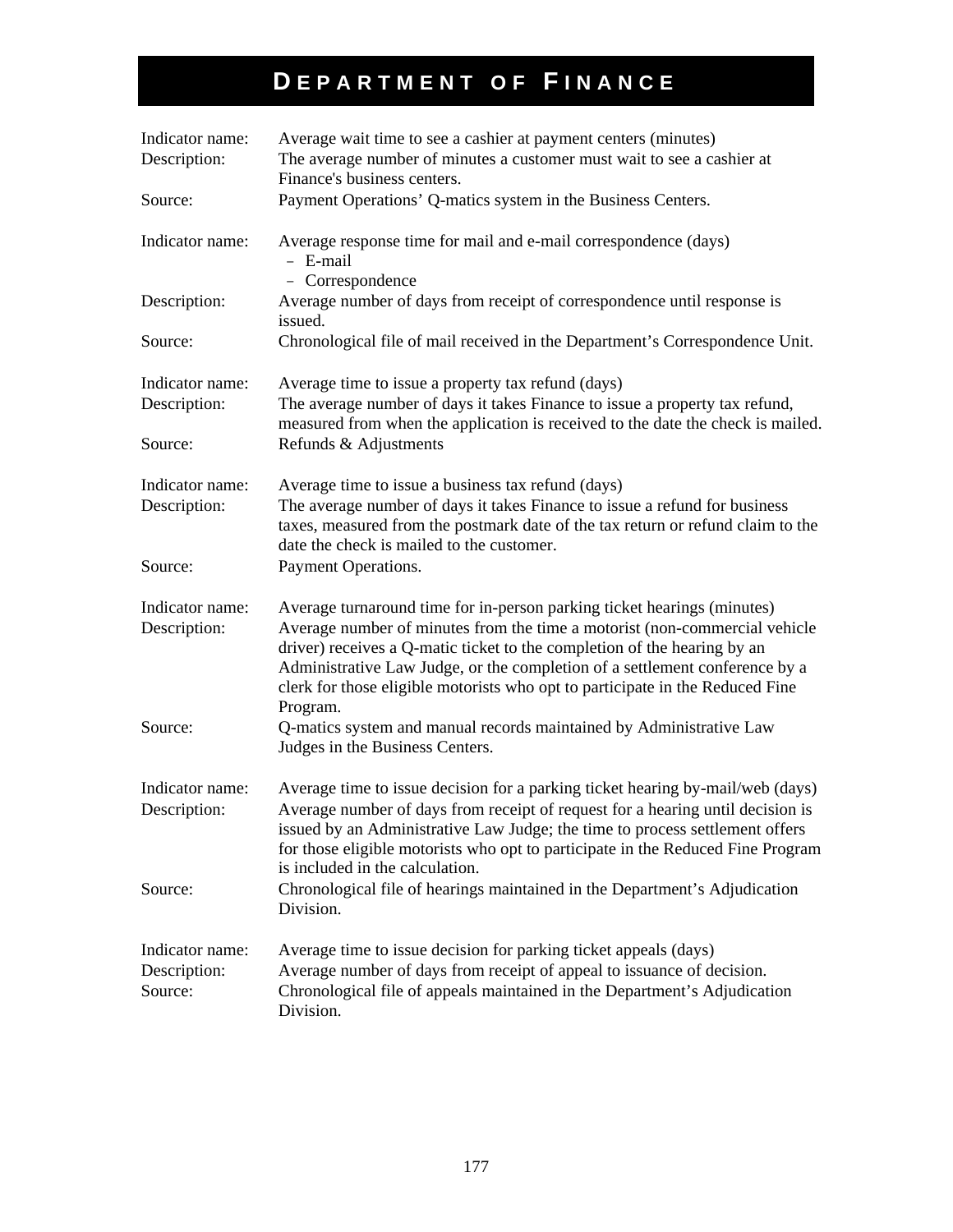| Indicator name:                            | Average time to issue refunds for parking tickets, appeals and towing charges<br>(days)                                                                                                                                                                                                                                                                                                                                                                    |
|--------------------------------------------|------------------------------------------------------------------------------------------------------------------------------------------------------------------------------------------------------------------------------------------------------------------------------------------------------------------------------------------------------------------------------------------------------------------------------------------------------------|
| Description:                               | For manually processed refunds, the average number of days it takes to issue a<br>refund from the time the appeal is upheld or application is made to the time the<br>check is mailed.                                                                                                                                                                                                                                                                     |
| Source:                                    | Chronological file of refunds processed maintained by the Department's<br>Refunds and Adjustments Unit.                                                                                                                                                                                                                                                                                                                                                    |
| Indicator name:                            | Time to render tax conciliation decision $(\%)$<br>Cases decided within 6 months<br>Cases decided within 6-12 months<br>Cases decided within 12-18 months                                                                                                                                                                                                                                                                                                  |
| Description:                               | The percent of business, real property transfer, and commercial motor vehicle<br>tax conciliation cases decided and closed within the designated time period<br>from the receipt of conciliation requests to the issuance of decisions.                                                                                                                                                                                                                    |
| Source:                                    | Computer program maintained within the Department's Conciliations Unit.                                                                                                                                                                                                                                                                                                                                                                                    |
| Indicator name:<br>Description:            | Average time to render tax conciliation decision (months)<br>The average number of months it takes Finance to reach an agreement with<br>taxpayers on tax conciliation cases, measured from when a case is entered into<br>Finance's database to when a decision is issued.                                                                                                                                                                                |
| Source:                                    | Records maintained within the Department's Conciliations Unit.                                                                                                                                                                                                                                                                                                                                                                                             |
| Indicator name:<br>Description:<br>Source: | Agency customer satisfaction rating<br>The average rating by a customer of his/her satisfaction with Finance's services<br>on a scale of 1 to 5, with 5 being the highest. Note: Data for this indicator is<br>calculated strictly on a quarterly basis; consequently, data reported in the<br>Preliminary Mayor's Management Report is based on September year-to-date.<br>Survey data maintained by the Department's Information Technology<br>Division. |
|                                            |                                                                                                                                                                                                                                                                                                                                                                                                                                                            |
| Indicator name:<br>Description:            | Agency complier treatment rating<br>The average rating by a person or business that is required to fulfill an<br>obligation on how Finance treats them on a scale of 1 to 5, with 5 being the<br>highest. Note: Data for this indicator is calculated strictly on a quarterly basis;<br>consequently, data reported in the Preliminary Mayor's Management Report is<br>based on September year-to-date.                                                    |
| Source:                                    | Survey data maintained by the Department's Information Technology<br>Division.                                                                                                                                                                                                                                                                                                                                                                             |
| Indicator name:                            | Percent of City debt resolved                                                                                                                                                                                                                                                                                                                                                                                                                              |
| Description:                               | The amount of debt owed to the City that was resolved for the year (either<br>through collection, adjustment or write-off) divided by the total amount of debt<br>outstanding for the year - that is, everything that is owed to the City as reported<br>at the beginning of the fiscal year plus new debt accrued during the 12 months.                                                                                                                   |
| Source:                                    | Data tracked by the Department's Collections Division.                                                                                                                                                                                                                                                                                                                                                                                                     |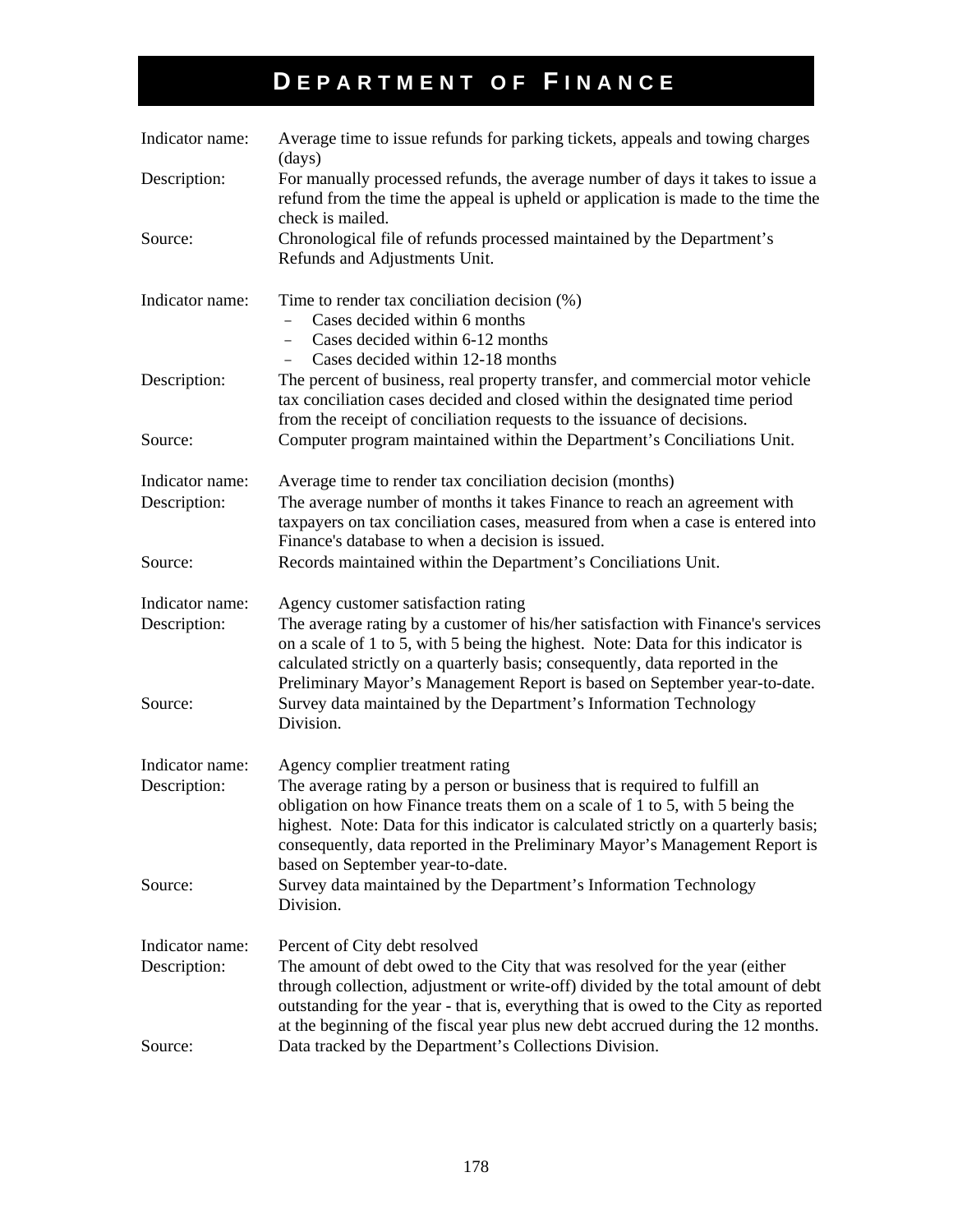| Indicator name:<br>Description:            | Percent of property taxes billed that are paid<br>The percent of property taxes that Finance bills New York City property<br>owners that was paid by the end of the tax period. This is the inverse of the<br>property tax delinquency rate.                                                                                                                                                                                                                                                                                                                                                                      |
|--------------------------------------------|-------------------------------------------------------------------------------------------------------------------------------------------------------------------------------------------------------------------------------------------------------------------------------------------------------------------------------------------------------------------------------------------------------------------------------------------------------------------------------------------------------------------------------------------------------------------------------------------------------------------|
| Source:                                    | Data tracked by the Department's Tax Policy Division.                                                                                                                                                                                                                                                                                                                                                                                                                                                                                                                                                             |
| Indicator name:<br>Description:            | - Percent paid on time<br>The percent of property taxes that Finance bills New York City property<br>owners, net of exemptions and reductions, that are paid within one month of<br>the due date.                                                                                                                                                                                                                                                                                                                                                                                                                 |
| Source:                                    | Data tracked by the Department's Tax Policy Division.                                                                                                                                                                                                                                                                                                                                                                                                                                                                                                                                                             |
| Indicator name:<br>Description:<br>Source: | Market value as a percent of sales price (1-3 family homes)<br>For 1-3 family homes sold during the reporting period, Finance's estimated<br>median market value compared to the median sales price. Finance targets a<br>ratio of 100%, meaning that the estimated market value for a property would<br>match the selling price. A ratio above 100% means that Finance's estimated<br>market value was higher than the selling price, while a ratio under 100%<br>means that the estimated market value was lower than the selling price.<br>Data generated from systems maintained by the Department's Property |
|                                            | Division. The data is reported twice a year, in January upon the release of the<br>Tentative Assessment Roll and in May when the Final Assessment Roll is<br>published. January data is reported in the Preliminary Mayor's Management<br>Report.                                                                                                                                                                                                                                                                                                                                                                 |
| Indicator name:<br>Description:            | Property assessments reduced by the Tax Commission (%) (calendar year)<br>Percentage of property assessments appealed and granted a reduction by the<br>NYC Tax Commission.                                                                                                                                                                                                                                                                                                                                                                                                                                       |
| Source:                                    | The NYC Tax Commission's annual report, based on calendar year.                                                                                                                                                                                                                                                                                                                                                                                                                                                                                                                                                   |
| Indicator name:<br>Description:            | Liens declared defective (%)<br>Portion of liens in any given lien sale that are returned to the Department for<br>action within a year following the sale.                                                                                                                                                                                                                                                                                                                                                                                                                                                       |
| Source:                                    | Data maintained by a Department consultant for lien sales.                                                                                                                                                                                                                                                                                                                                                                                                                                                                                                                                                        |
| Indicator name:<br>Description:            | Audits closed within 1 year (%)<br>The percent of audits of corporate, commercial rent and hotel taxes, decided<br>and closed within one year, measured from the date the case is initiated to the<br>closing date.                                                                                                                                                                                                                                                                                                                                                                                               |
| Source:                                    | Data maintained by the Department's Audit Division.                                                                                                                                                                                                                                                                                                                                                                                                                                                                                                                                                               |
| Indicator name:                            | Average turnaround time for audits (days)                                                                                                                                                                                                                                                                                                                                                                                                                                                                                                                                                                         |
| Description:                               | The average number of days its takes Finance to complete an audit for<br>corporate, commercial rent and hotel taxes, measured from the date the case is<br>initiated to the closing date.                                                                                                                                                                                                                                                                                                                                                                                                                         |
| Source:                                    | Data maintained by the Department's Audit Division.                                                                                                                                                                                                                                                                                                                                                                                                                                                                                                                                                               |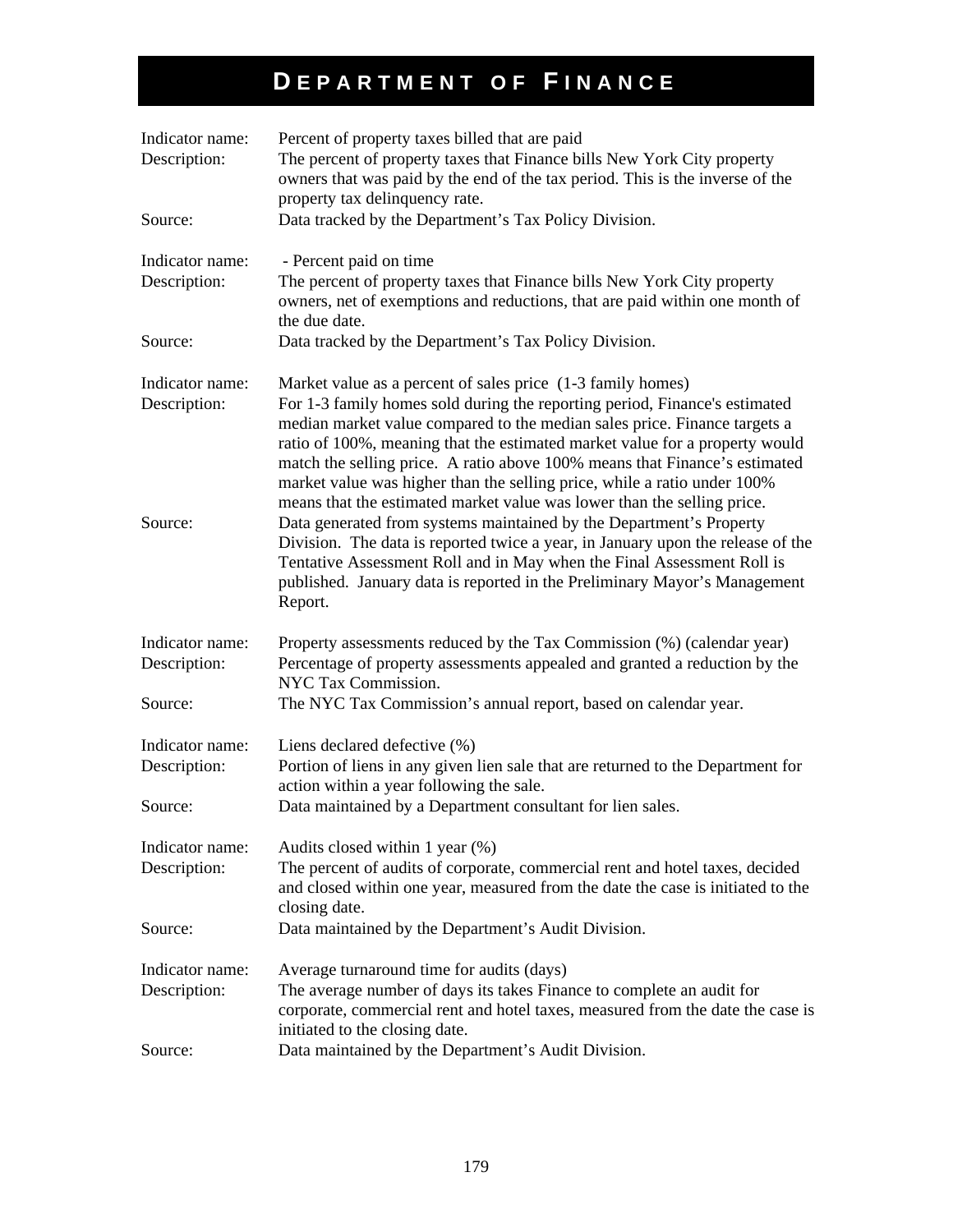| Indicator name:<br>Description:            | Average amount collected from a closed audit (\$000)<br>The average revenue collected per closed audit of corporate, commercial rent<br>and hotel taxes.                                                                                                                                                                                                                                                                              |
|--------------------------------------------|---------------------------------------------------------------------------------------------------------------------------------------------------------------------------------------------------------------------------------------------------------------------------------------------------------------------------------------------------------------------------------------------------------------------------------------|
| Source:                                    | Data maintained by the Department's Audit Division.                                                                                                                                                                                                                                                                                                                                                                                   |
| Indicator name:<br>Description:            | Percent increase in tax liability as a result of audits<br>For audits completed during the fiscal year, the additional tax revenue<br>identified in audits of tax returns divided by the original tax liability filed by<br>taxpayers in the same returns.                                                                                                                                                                            |
| Source:                                    | Data maintained by the Department's Audit Division.                                                                                                                                                                                                                                                                                                                                                                                   |
| Indicator name:<br>Description:            | Parking summonses received (000)<br>The total number of parking summonses and red light camera violations issued<br>by City agencies that Finance received for processing.                                                                                                                                                                                                                                                            |
| Source:                                    | Tax Policy Division.                                                                                                                                                                                                                                                                                                                                                                                                                  |
| Indicator name:<br>Description:            | Percent of parking tickets issued that are paid within 90 days<br>The number of parking tickets that are paid within 90 days. The 90-day period<br>is related to the length of time allowed to contest a parking ticket and appeal a<br>hearing decision.                                                                                                                                                                             |
| Source:                                    | Data generated from the STARS system maintained by the Department's<br>Information Technology Division.                                                                                                                                                                                                                                                                                                                               |
| Indicator name:<br>Description:<br>Source: | Percent of parking tickets issued that are dismissed within 90 days<br>The number of parking tickets that are dismissed at a hearing within 90 days of<br>issuance as a percentage of the total number of parking tickets issued. The 90-<br>day period is related to the length of time allowed to contest a parking ticket<br>and appeal a hearing decision.<br>Data generated from the STARS system maintained by the Department's |
|                                            | Information Technology Division.                                                                                                                                                                                                                                                                                                                                                                                                      |
| Indicator name:<br>Description:            | Percent of parking ticket appeals granted a reversal<br>The percentage of appeals filed that result in the hearing decision being<br>reversed, measured by the number of reversals divided by the total number of<br>appeals received.                                                                                                                                                                                                |
| Source:                                    | Data tracked by the Department's Adjudication Division.                                                                                                                                                                                                                                                                                                                                                                               |
| Indicator name:<br>Description:            | Parking summonses processable (%)<br>Percentage of summonses received by the Department that were successfully<br>processed because they matched the Summons Tracking and Accounts<br>Receivable System (STARS) or Department of Motor Vehicles (DMV)<br>database records of vehicles in certain key fields. The indicator tracks                                                                                                     |
| Source:                                    | summonses issued to licenses registered in New York State only.<br>STARS report maintained on mainframe computer.                                                                                                                                                                                                                                                                                                                     |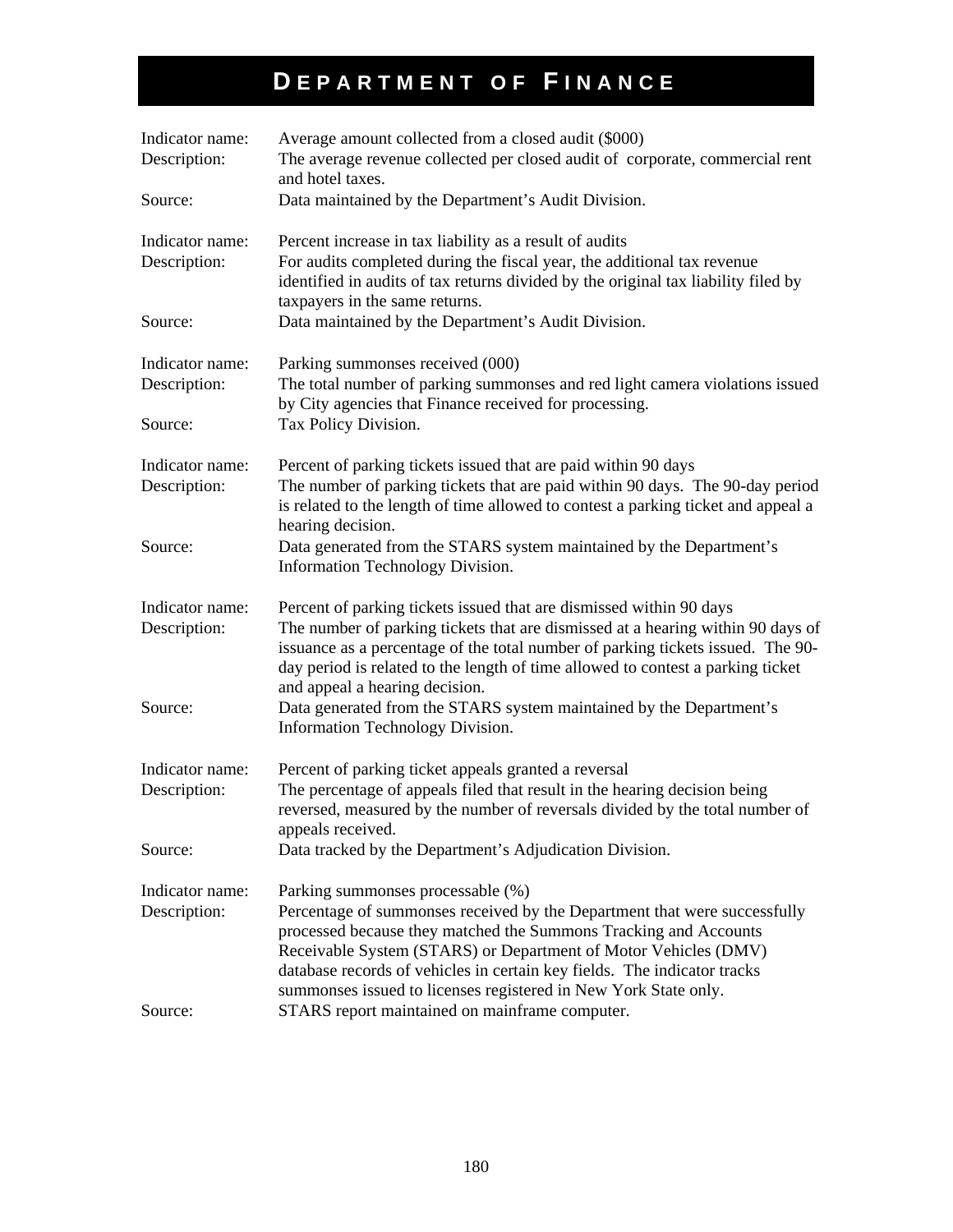| Indicator name:<br>Description:<br>Source: | Parking summonses paid online (%)<br>Total number of parking summons payments made through the Internet as a<br>percent of the total number of paid parking violation summonses.<br>Computer reports maintained by the Department's Tax Policy Division.                                                                |
|--------------------------------------------|-------------------------------------------------------------------------------------------------------------------------------------------------------------------------------------------------------------------------------------------------------------------------------------------------------------------------|
| Indicator name:<br>Description:            | Median time to record a property interest from transfer date (days) - Citywide<br>The median number of days it takes Finance to record a property interest<br>document, measured from the date the property is transferred. Note: Staten                                                                                |
|                                            | Island property documents are recorded at the Richmond County Clerk's office<br>and are not part of the calculation.                                                                                                                                                                                                    |
| Source:                                    | Data reports generated from the Automated City Register Information System<br>(ACRIS) maintained by the Department's Information Technology Division.                                                                                                                                                                   |
| Indicator name:                            | Average time to record and index property documents (days)<br>- Manhattan<br>- Bronx                                                                                                                                                                                                                                    |
|                                            | - Queens<br>- Brooklyn                                                                                                                                                                                                                                                                                                  |
| Description:                               | Average number of days from receipt of property records to completion of the<br>entry process, measured from the date the document is submitted to Finance.<br>Staten Island property documents are recorded at the Richmond County<br>Clerk's office. (Note: Data reported for Fiscal 2003 reflects the period of July |
| Source:                                    | through December.)<br>Data reports generated from the Automated City Register Information System<br>(ACRIS) maintained by the Department's Information Technology Division.                                                                                                                                             |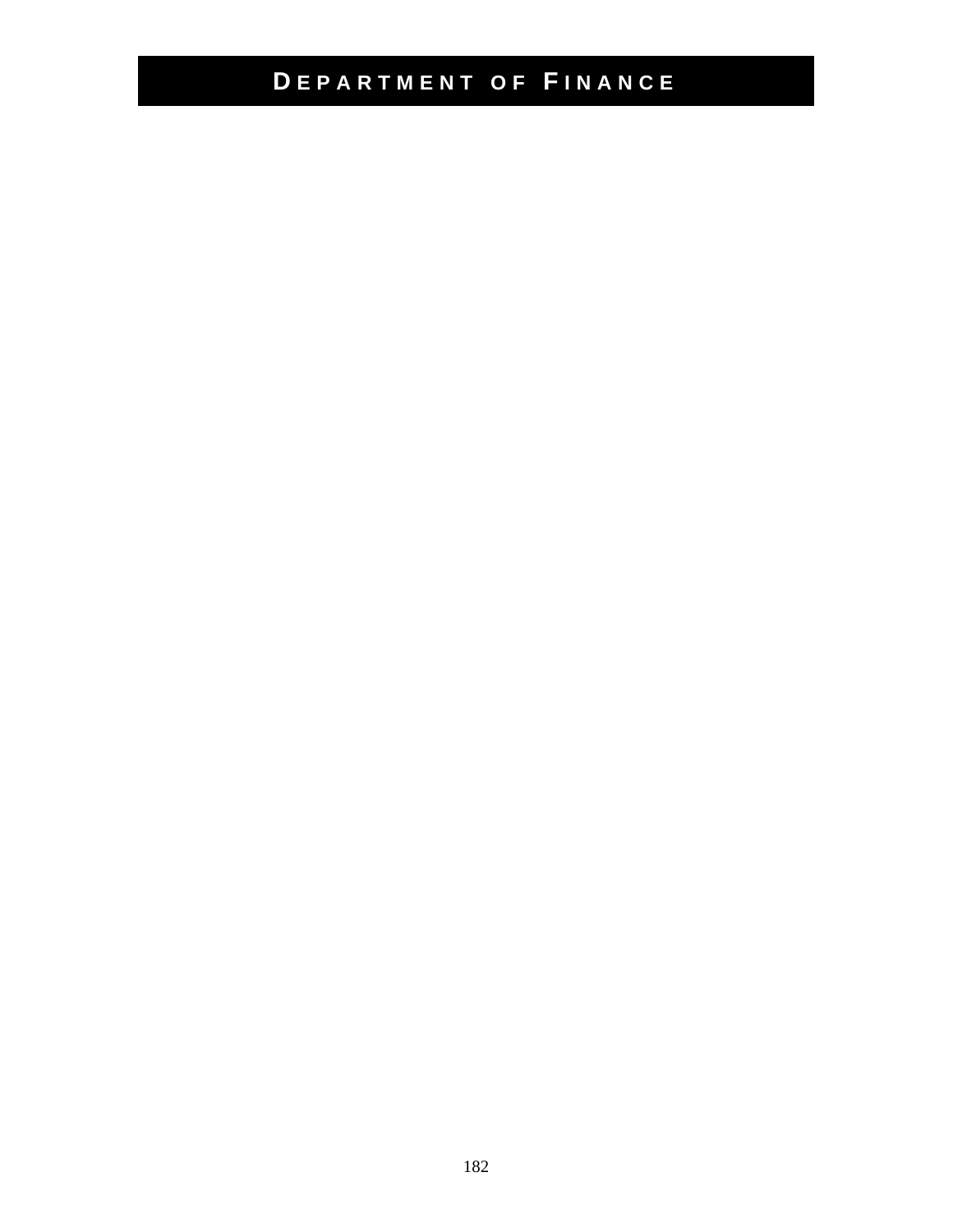### **E CONOMIC D EVELOPMENT C ORPORATION**

| Indicator name:                            | New York City Industrial Development Agency projects<br>- Contracts closed                                                                                                                                                                                                                                                                                                                                                                                                                                                                                           |
|--------------------------------------------|----------------------------------------------------------------------------------------------------------------------------------------------------------------------------------------------------------------------------------------------------------------------------------------------------------------------------------------------------------------------------------------------------------------------------------------------------------------------------------------------------------------------------------------------------------------------|
| Description:                               | The number of projects closed by New York City Industrial Development<br>Agency (NYCIDA) in order for commercial and industrial businesses, as<br>well as not-for-profit organizations, to undertake capital investments and<br>improvements in New York City. Contracts are signed at closing;<br>companies can then access benefits. (Note: Effective February 1, 2008, the<br>NYCIDA's ability to issue tax-exempt bonds for capital projects on behalf<br>of nonprofit organizations ended with the expiration of the State law<br>governing NYCIDA activities.) |
| Source:                                    | <b>Transaction Services Division.</b>                                                                                                                                                                                                                                                                                                                                                                                                                                                                                                                                |
| Indicator name:<br>Description:            | - Projected jobs committed in connection with closed contracts<br>The number of jobs that companies retain and create in connection with<br>closed NYCIDA projects. The data is compiled in the year that the<br>transaction closes and may include the estimated number of new jobs<br>projects are expected to create during the term of the contract.                                                                                                                                                                                                             |
| Source:                                    | <b>Transaction Services Division.</b>                                                                                                                                                                                                                                                                                                                                                                                                                                                                                                                                |
| Indicator name:                            | - Total City tax revenues generated in connection with closed contracts (\$<br>millions)                                                                                                                                                                                                                                                                                                                                                                                                                                                                             |
| Description:                               | The net present value of the estimated total City tax revenues generated by<br>closed NYCIDA projects, using an input-output model developed by the<br>U.S. Department of Commerce. The data is extrapolated in the year that the<br>transaction closes and reflects the total City tax revenue impact of these<br>projects during the term of the contract.                                                                                                                                                                                                         |
| Source:                                    | <b>Transaction Services Division.</b>                                                                                                                                                                                                                                                                                                                                                                                                                                                                                                                                |
| Indicator name:                            | Total value of City funding agreements between NYCEDC and third-party<br>entities (\$ millions)                                                                                                                                                                                                                                                                                                                                                                                                                                                                      |
| Description:                               | The total value of funding agreement contracts between NYCEDC and non-<br>City entities by which funds are provided to those entities to implement<br>projects that result in public betterment. Funding agreements are used to<br>finance capital projects.                                                                                                                                                                                                                                                                                                         |
| Source:                                    | Budget; Funding Agreements Team.                                                                                                                                                                                                                                                                                                                                                                                                                                                                                                                                     |
| Indicator name:                            | Third-party investment leveraged as a result of funding agreements<br>(\$ millions)                                                                                                                                                                                                                                                                                                                                                                                                                                                                                  |
| Description:<br>Source:                    | The third-party investment leveraged (federal, State and/or private) as a<br>result of the City's contribution through the funding agreement.<br>Budget; Funding Agreements Team.                                                                                                                                                                                                                                                                                                                                                                                    |
| Indicator name:<br>Description:<br>Source: | Occupancy rate of NYCEDC-managed property<br>For NYCEDC-managed properties, the number of square feet leased as a<br>percent of the total available space.<br>Real Estate.                                                                                                                                                                                                                                                                                                                                                                                           |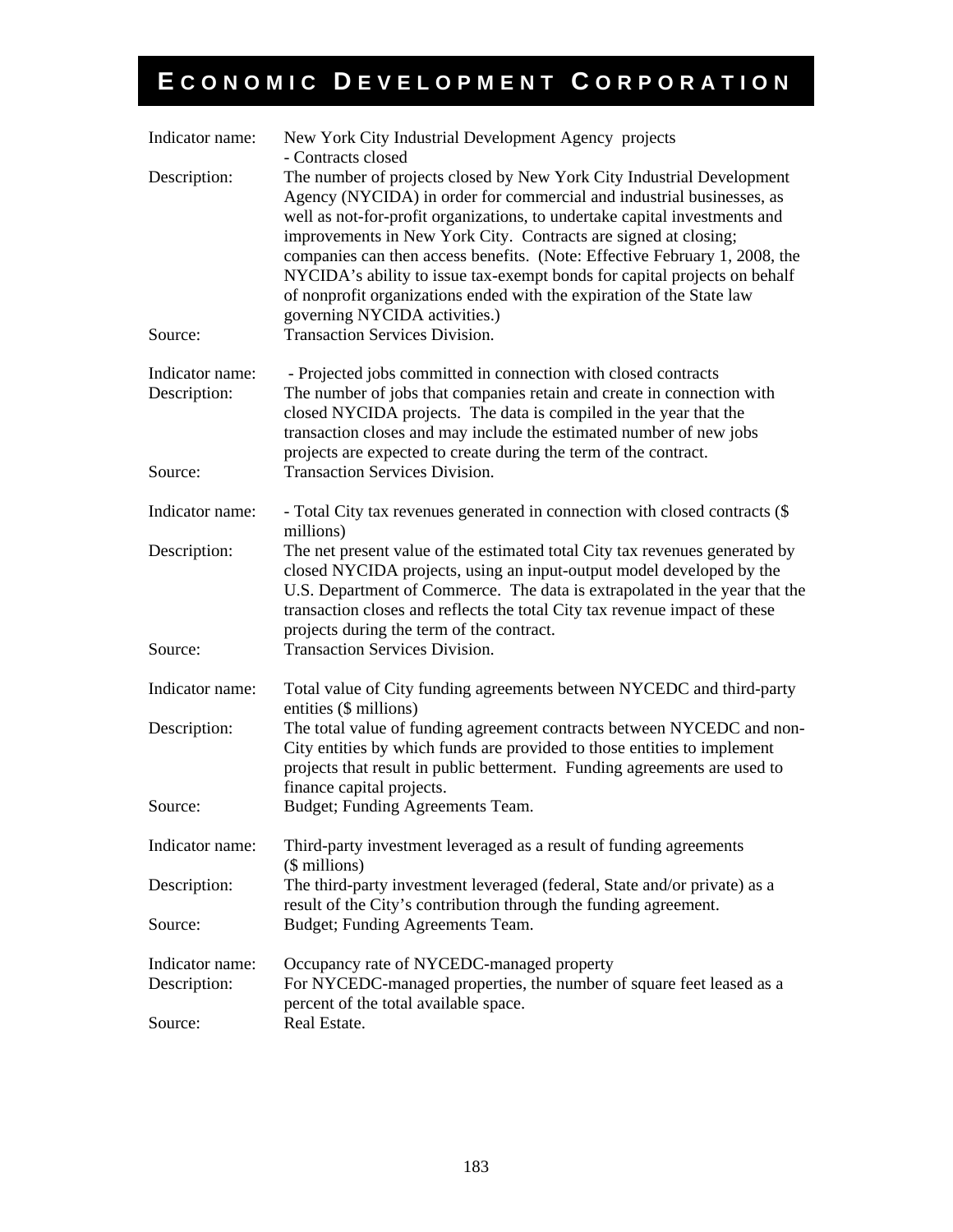### **E CONOMIC D EVELOPMENT C ORPORATION**

| Indicator name:<br>Description:            | Total capital expenditures (\$ millions)<br>The amounts paid to firms (architecture, landscape architecture, engineering,<br>resident engineering, etc.), construction managers, construction contractors,<br>funding agreement recipients, etc. for capital project related services.                                                                                                                                                                                                                              |
|--------------------------------------------|---------------------------------------------------------------------------------------------------------------------------------------------------------------------------------------------------------------------------------------------------------------------------------------------------------------------------------------------------------------------------------------------------------------------------------------------------------------------------------------------------------------------|
| Source:                                    | Capital Program                                                                                                                                                                                                                                                                                                                                                                                                                                                                                                     |
| Indicator name:                            | New private investment related to sale/long-term lease of City-owned<br>property (\$ millions)                                                                                                                                                                                                                                                                                                                                                                                                                      |
| Description:                               | The net present value of the total investment of private entities in connection<br>with the sale or long-term lease of City-owned property. Private investment<br>includes land sale or lease, and hard (site work and building construction)<br>and soft (architecture and engineering) development costs. The data is<br>extrapolated in the year that the transaction closes (land sale closing or lease<br>execution), and reflects the anticipated total private investment associated<br>with these projects. |
| Source:                                    | Real Estate.                                                                                                                                                                                                                                                                                                                                                                                                                                                                                                        |
| Indicator name:                            | Projected jobs created or retained in connection with the sale/long-term lease<br>of City-owned property<br>- Permanent jobs<br>- Construction jobs                                                                                                                                                                                                                                                                                                                                                                 |
| Description:                               | The number of permanent jobs that companies retain and create as a result of<br>development by the sale or long-term lease of City-owned property, and the<br>number of construction jobs generated by the sale or lease of City-owned<br>property. The data is compiled in the year that the transaction closes and<br>may include the estimated number of new jobs these projects are expected to<br>create.                                                                                                      |
| Source:                                    | Real Estate.                                                                                                                                                                                                                                                                                                                                                                                                                                                                                                        |
| Indicator name:<br>Description:<br>Source: | New York City unemployment rate (%)<br>Average unemployment rate of New York City residents.<br>U.S. Bureau of Labor Statistics.                                                                                                                                                                                                                                                                                                                                                                                    |
| Indicator name:<br>Description:<br>Source: | Visitors to New York City (millions) (calendar year)<br>Number of visitors to New York City in each calendar year.<br>NYC & Co.                                                                                                                                                                                                                                                                                                                                                                                     |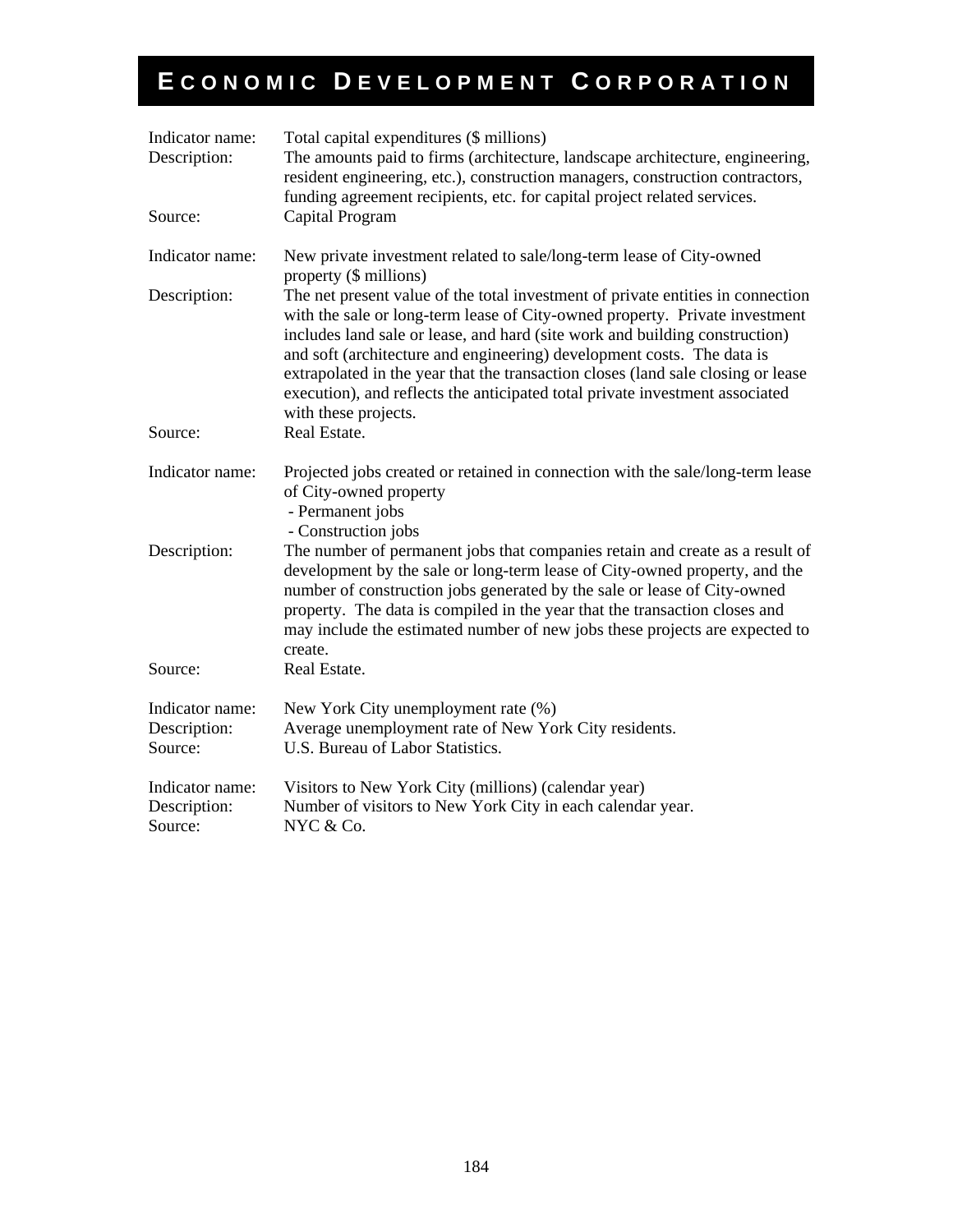### **D EPARTMENT OF C ONSUMER A FFAIRS**

| Indicator name:                            | Complaint processing time<br>Within $0 - 20$ days $(\%)$<br>- Within 21-50 days $(\%)$<br>- Within $51-90$ days $(\%)$                                                                                                                                                                                                                                                                                     |
|--------------------------------------------|------------------------------------------------------------------------------------------------------------------------------------------------------------------------------------------------------------------------------------------------------------------------------------------------------------------------------------------------------------------------------------------------------------|
| Description:                               | Percent of valid complaints that were resolved within the specified time<br>periods.                                                                                                                                                                                                                                                                                                                       |
| Source:                                    | <b>Consumer Services Division.</b>                                                                                                                                                                                                                                                                                                                                                                         |
| Indicator name:<br>Description:<br>Source: | Median complaint processing time (days)<br>The median number of days required to resolve complaints. A complaint<br>can be resolved/closed in several ways - agreement by consumer and vendor,<br>referral to DCA's Legal Services Division, referral outside the Agency, etc.<br>Mediation.                                                                                                               |
|                                            |                                                                                                                                                                                                                                                                                                                                                                                                            |
| Indicator name:<br>Description:            | Complaints resolved to the satisfaction of the business and consumer $(\%)$<br>Percent of complaints resolved in mediation where the business and<br>consumer mutually agree upon the outcome.                                                                                                                                                                                                             |
| Source:                                    | <b>Consumer Services Division.</b>                                                                                                                                                                                                                                                                                                                                                                         |
| Indicator name:<br>Description:<br>Source: | Total docketed complaints<br>Number of complaints received and entered into DCA's database.<br>Mediation.                                                                                                                                                                                                                                                                                                  |
| Indicator name:<br>Description:            | Docketed complaints - Home improvement contractor<br>Number of complaints citing home improvement contractors that were<br>received and entered into DCA's database.                                                                                                                                                                                                                                       |
| Source:                                    | Mediation.                                                                                                                                                                                                                                                                                                                                                                                                 |
| Indicator name:<br>Description:<br>Source: | Restitution awarded (\$000)<br>The dollar value of restitution awarded but not necessarily paid to consumers<br>from businesses in complaint cases. Restitution comes from two main<br>sources: Amounts awarded by the Consumer Services Division after<br>mediation and amounts awarded by the Adjudication Division after an<br>agency hearing.<br>Consumer Services Division and Adjudication Division. |
|                                            |                                                                                                                                                                                                                                                                                                                                                                                                            |
| Indicator name:                            | Settlements by Legal Division<br>Total settlement amount (\$000)                                                                                                                                                                                                                                                                                                                                           |
| Description:                               | Fines collected as a result of actions by lawyers through pre-trial or trial<br>settlements.                                                                                                                                                                                                                                                                                                               |
| Source:                                    | Legal Services Division.                                                                                                                                                                                                                                                                                                                                                                                   |
| Indicator name:<br>Description:            | License Law compliance rate (%)<br>Percent of all inspected businesses that are required to have a license and<br>were found to have that license at the time of inspection.                                                                                                                                                                                                                               |
| Source:                                    | Enforcement Division.                                                                                                                                                                                                                                                                                                                                                                                      |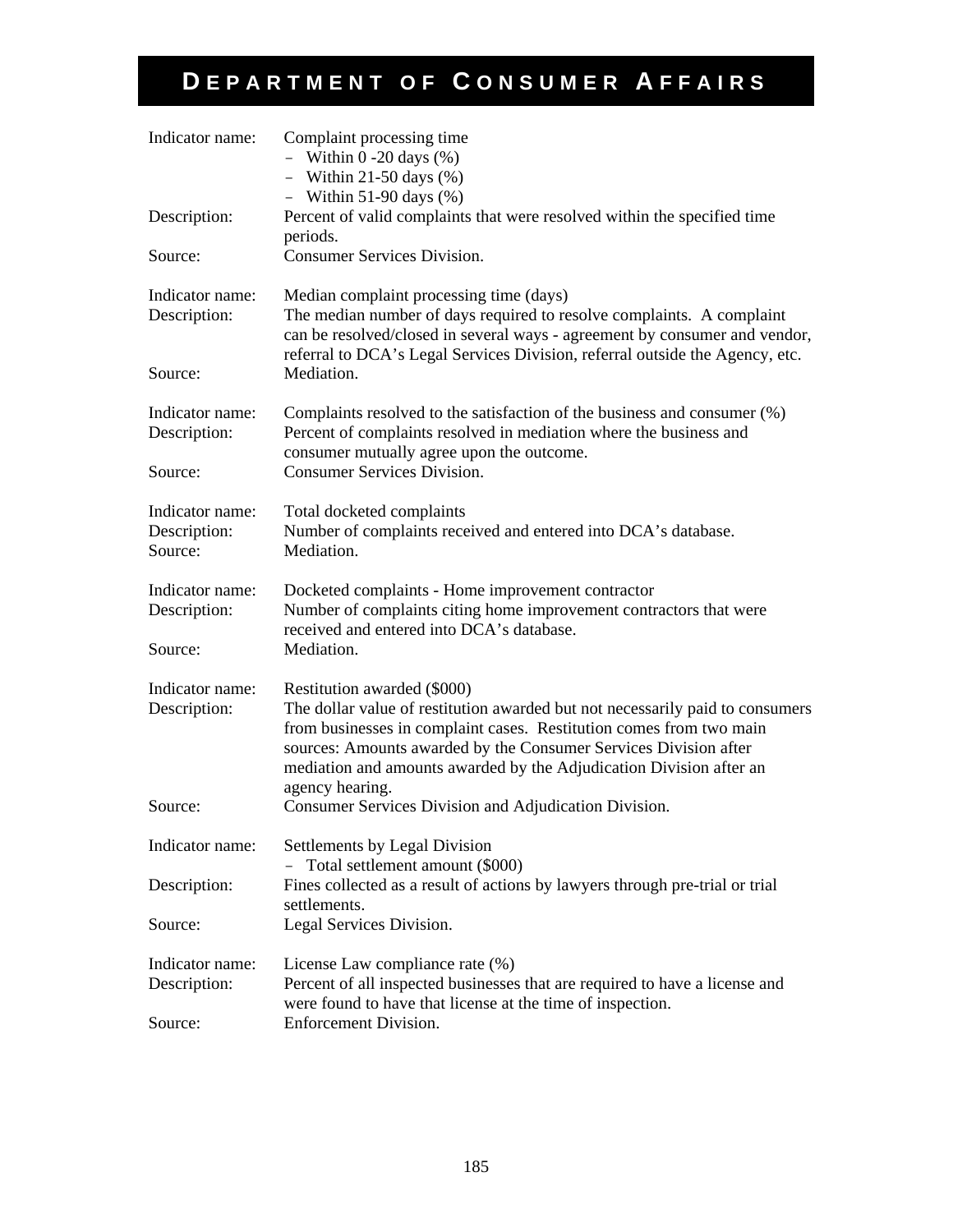### **D EPARTMENT OF C ONSUMER A FFAIRS**

| Indicator name:<br>Description:            | Consumer Protection Law refund and receipt compliance rate (%)<br>Percent of all businesses in compliance with refund (i.e., refund policy is<br>adequately posted) and receipt (i.e., name and address of business appear on<br>receipt) regulations upon a DCA inspection.                                                                                                                                       |
|--------------------------------------------|--------------------------------------------------------------------------------------------------------------------------------------------------------------------------------------------------------------------------------------------------------------------------------------------------------------------------------------------------------------------------------------------------------------------|
| Source:                                    | <b>Enforcement Division.</b>                                                                                                                                                                                                                                                                                                                                                                                       |
| Indicator name:                            | Weights & Measures Law compliance rate<br>$-$ Gasoline pumps $(\%)$<br>$-$ Fuel trucks $(\% )$                                                                                                                                                                                                                                                                                                                     |
| Description:                               | Percent of gasoline pumps and fuel trucks that accurately dispense indicated<br>amounts during meter inspections.                                                                                                                                                                                                                                                                                                  |
| Source:                                    | <b>Enforcement Division.</b>                                                                                                                                                                                                                                                                                                                                                                                       |
| Indicator name:<br>Description:            | Inspected stores complying with tobacco regulations (%)<br>Percent of tobacco vendors who did not illegally sell tobacco products to<br>minors during undercover operations.                                                                                                                                                                                                                                       |
| Source:                                    | <b>Enforcement Division.</b>                                                                                                                                                                                                                                                                                                                                                                                       |
| Indicator name:<br>Description:            | Compliance on follow-up inspection after a previous tobacco violation (%)<br>The percent of tobacco vendors who, upon reinspection after a previous<br>violation, did not repeat the illegal sale of tobacco products to minors during<br>undercover operations.                                                                                                                                                   |
| Source:                                    | <b>Enforcement Division.</b>                                                                                                                                                                                                                                                                                                                                                                                       |
| Indicator name:<br>Description:<br>Source: | Current number of licensed home improvement contractors<br>The number of all currently licensed home improvement contractors.<br>Licensing Division.                                                                                                                                                                                                                                                               |
| Indicator name:<br>Description:<br>Source: | Licensing Center wait time (minutes)<br>The average number of minutes a customer waits from the time the customer<br>receives a Q-matic ticket to the time the customer reaches a service window<br>to speak with a license center representative.<br>Q-matic system maintained by the Department's Licensing Division.                                                                                            |
|                                            |                                                                                                                                                                                                                                                                                                                                                                                                                    |
| Indicator name:<br>Description:            | Basic license application - Average processing time (days)<br>The average number of days required to process license applications for<br>categories containing most DCA licensees, including some categories<br>requiring fingerprint checks. Licenses requiring approval by outside<br>agencies, special inspections, mandatory waiting periods, or extensive legal<br>review are excluded from this calculation. |
| Source:                                    | Licensing Division.                                                                                                                                                                                                                                                                                                                                                                                                |
| Indicator name:<br>Description:            | Number of fines collected within 45 days of assessment (%)<br>The number of fines collected within 45 days of assessment as a percent of<br>the total number of fines imposed; calculation excludes all fines that are on<br>DCA payment plans.                                                                                                                                                                    |
| Source:                                    | Collections, Adjudication, and Legal Divisions.                                                                                                                                                                                                                                                                                                                                                                    |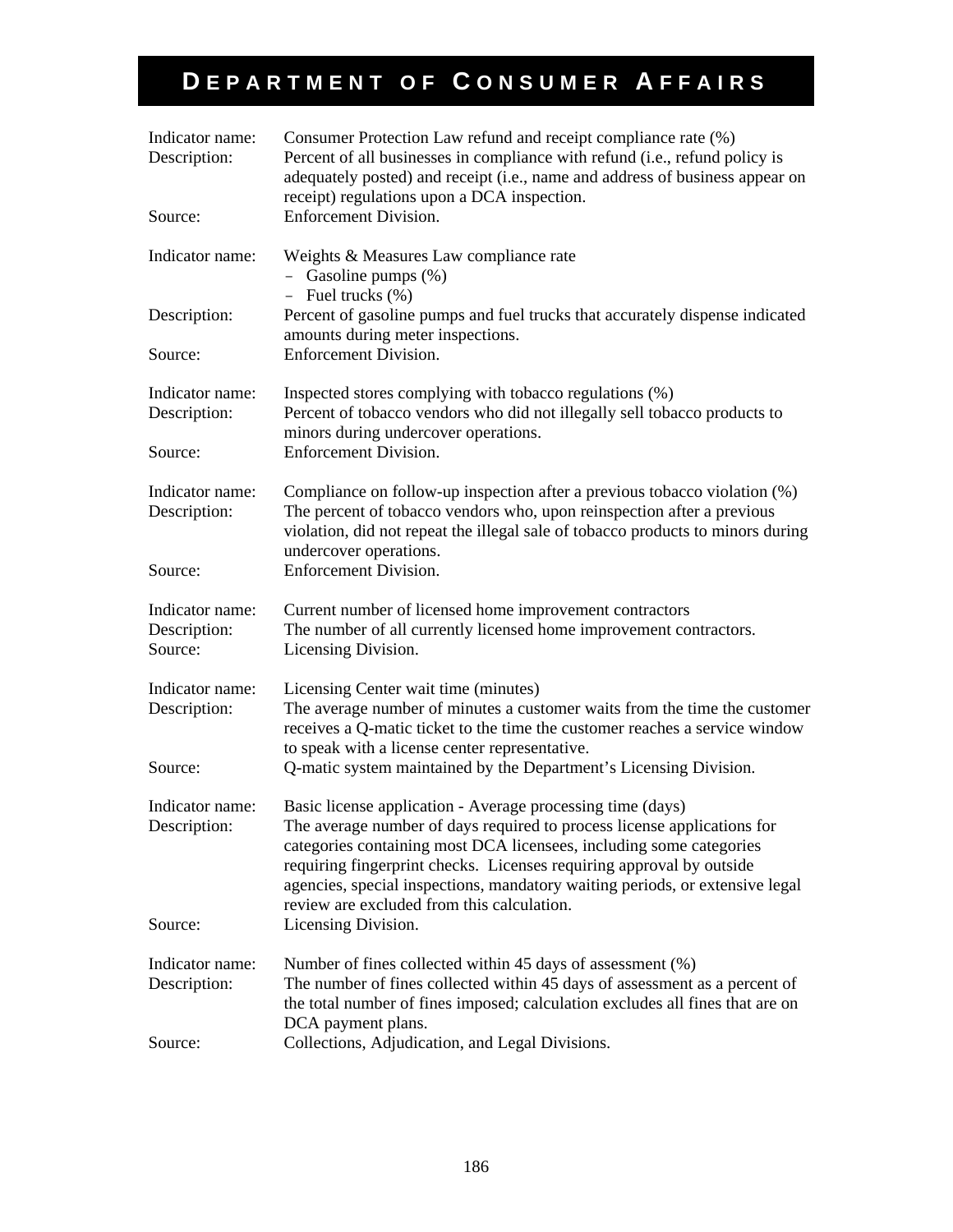### **D EPARTMENT OF C ONSUMER A FFAIRS**

| Indicator name: | Current number of legally operating sidewalk cafes                       |
|-----------------|--------------------------------------------------------------------------|
| Description:    | The number of all currently licensed sidewalk cafes combined with the    |
|                 | number of unlicensed sidewalk cafes that hold a letter from DCA granting |
|                 | permission to operate during the application process.                    |
| Source:         | Licensing Division.                                                      |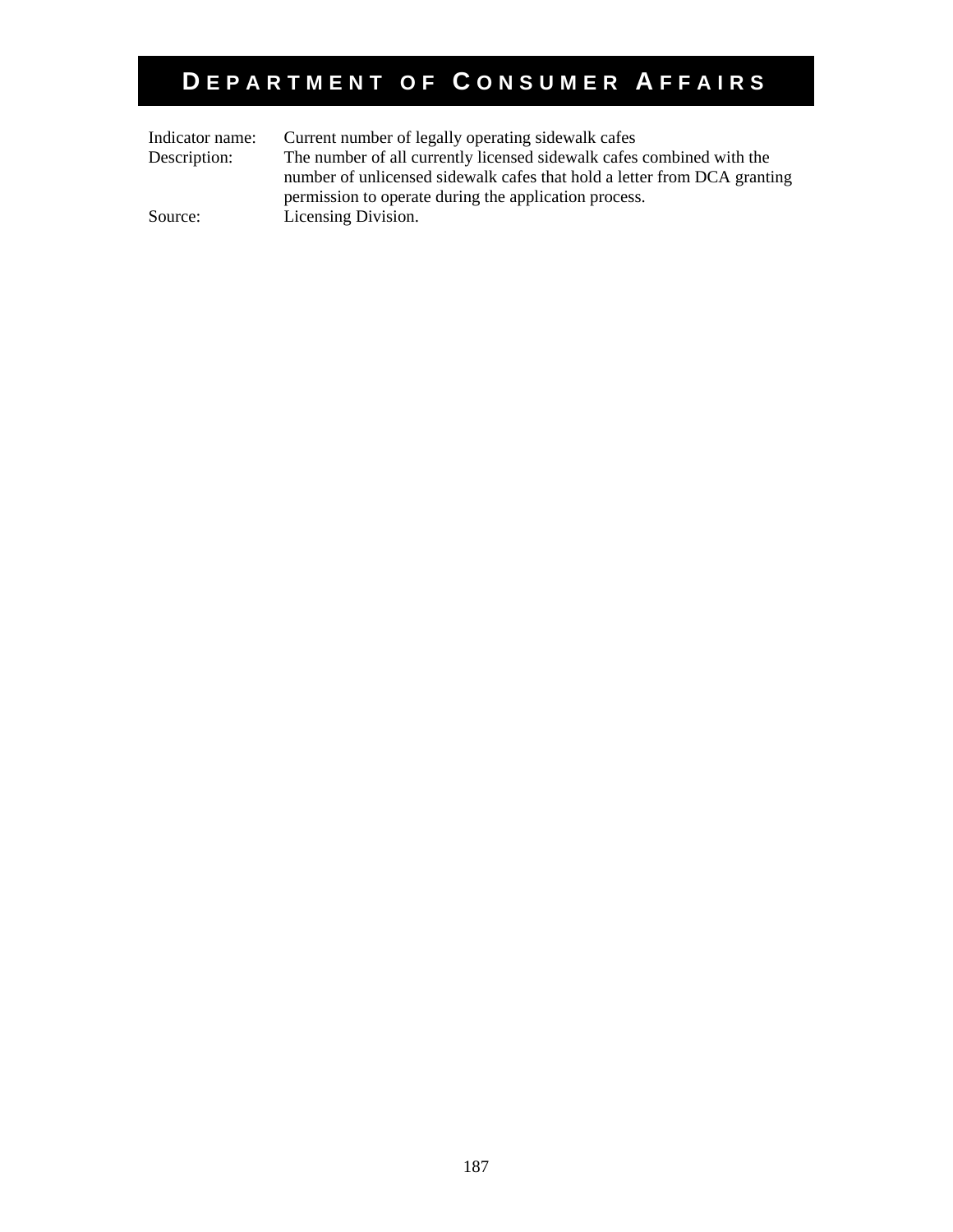### DEPARTMENT OF CONSUMER AFFAIRS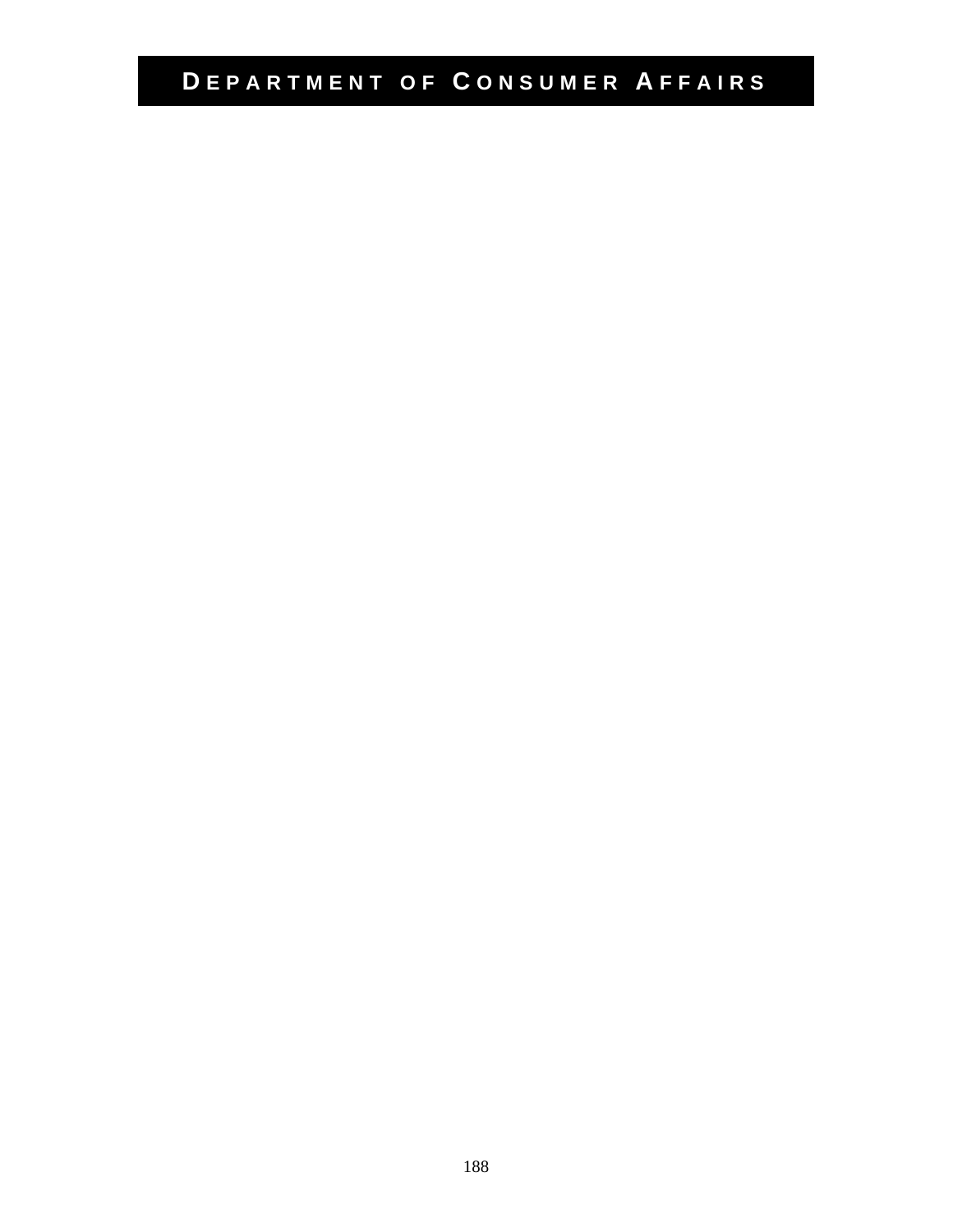| Indicator name:<br>Description:<br>Source: | Unique visitors to NYC Business Express website<br>The number of unique visitors to the NYC Business Express website; year-<br>to-date values are the sum of unique visitors every month.<br><b>Business Development Division</b>                                                                                                                                                                                |
|--------------------------------------------|------------------------------------------------------------------------------------------------------------------------------------------------------------------------------------------------------------------------------------------------------------------------------------------------------------------------------------------------------------------------------------------------------------------|
| Indicator name:<br>Description:<br>Source: | Repeat visitors to NYC Business Express website<br>The number of repeat visitors to the NYC Business Express website; year-<br>to-date values are the sum of repeat visitors every month.<br><b>Business Development Division</b>                                                                                                                                                                                |
|                                            |                                                                                                                                                                                                                                                                                                                                                                                                                  |
| Indicator name:                            | Loans awarded to businesses through facilitation by NYC Business<br>Solutions                                                                                                                                                                                                                                                                                                                                    |
| Description:<br>Source:                    | The number of loans that were awarded to NYC Business Solutions clients.<br><b>NYC Business Solutions</b>                                                                                                                                                                                                                                                                                                        |
| Indicator name:<br>Description:            | Unique businesses receiving loans<br>The number of unique businesses within the fiscal year that received loans<br>facilitated by NYC Business Solutions.                                                                                                                                                                                                                                                        |
| Source:                                    | <b>NYC Business Solutions</b>                                                                                                                                                                                                                                                                                                                                                                                    |
| Indicator name:<br>Description:            | Businesses served through NYC Business Solutions<br>Number of unique businesses receiving services from NYC Business<br>Solutions in a fiscal year, consistent with the goal of serving all qualifying<br>businesses (includes NYC Business Solutions Centers, Customer Service<br>Center, and Business Outreach Team).                                                                                          |
| Source:                                    | Division of Business and District Development                                                                                                                                                                                                                                                                                                                                                                    |
| Indicator name:<br>Description:<br>Source: | New businesses served through NYC Business Solutions<br>Number of unique businesses and entrepreneurs placing a service request for<br>the first time with NYC Business Solutions (includes NYC Business<br>Solutions Centers, Customer Service Center, and Business Outreach Team).<br>Division of Business and District Development                                                                            |
| Indicator name:<br>Description:<br>Source: | Financing facilitated through NYC Business Solutions (\$000)<br>The amount of financing received by NYC Business Solutions Center<br>customers from third party lenders based on the date SBS was notified of the<br>award. Note: SBS relies on business customers to report back and thus SBS<br>often records the data well after the financing was received.<br>Division of Business and District Development |
|                                            |                                                                                                                                                                                                                                                                                                                                                                                                                  |
| Indicator name:                            | Value of Energy Cost Savings Program (ECSP) savings for businesses<br>$(\$000)$                                                                                                                                                                                                                                                                                                                                  |
| Description:                               | Total estimated annual dollar value of utility discounts for businesses<br>approved for ECSP benefits during the fiscal year.                                                                                                                                                                                                                                                                                    |
| Source:                                    | Division of Business and District Development                                                                                                                                                                                                                                                                                                                                                                    |
| Indicator name:<br>Description:<br>Source: | Jobs created or retained by ECSP<br>Total number of full-time employees at time company was approved for<br>ECSP benefits.<br>Division of Business and District Development                                                                                                                                                                                                                                      |
|                                            |                                                                                                                                                                                                                                                                                                                                                                                                                  |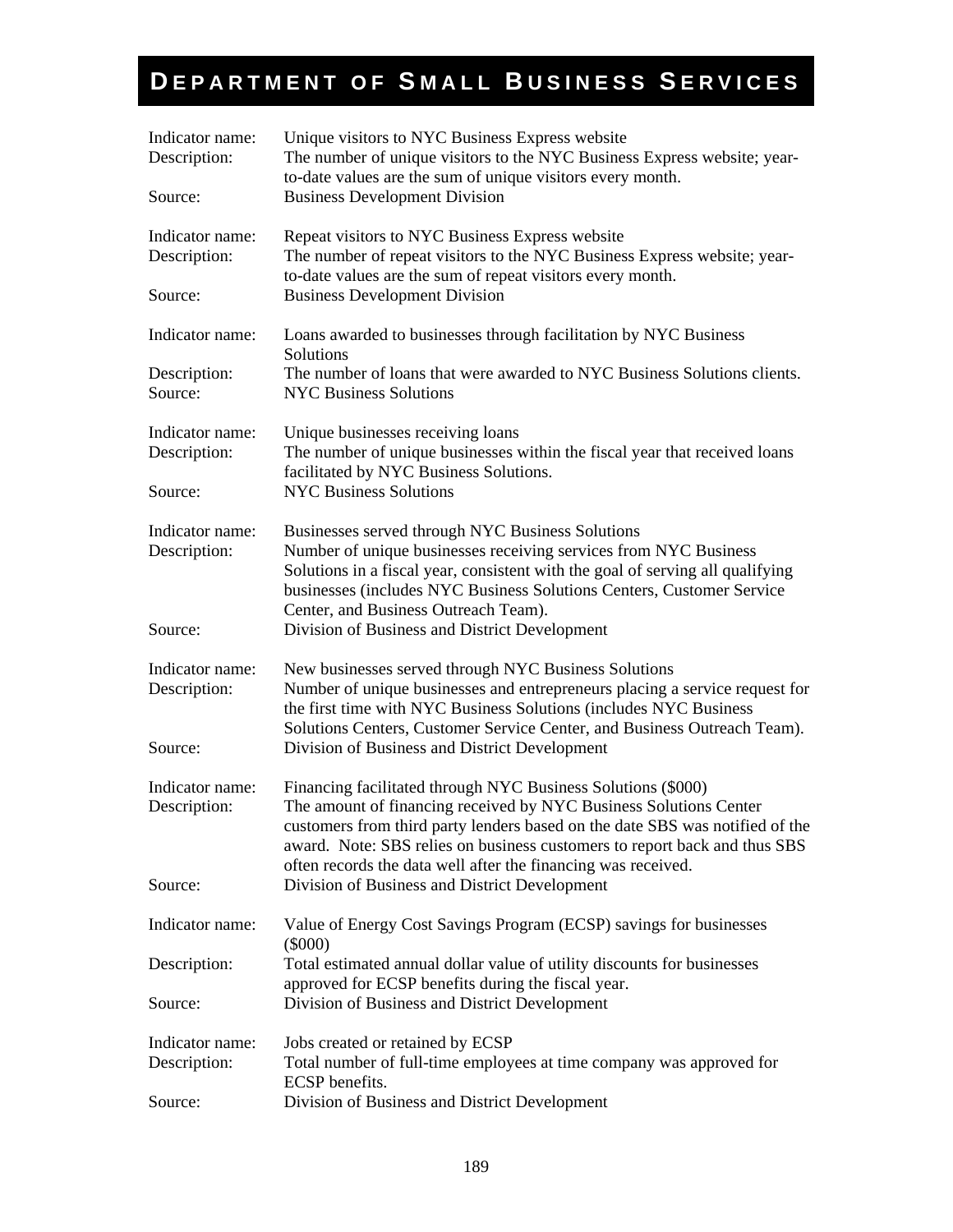| Indicator name:                 | Value of Lower Manhattan Energy Program (LMEP) savings for<br>commercial tenants (cumulative) (\$000)                                          |
|---------------------------------|------------------------------------------------------------------------------------------------------------------------------------------------|
| Description:                    | Cumulative annual dollar value of savings on electrical utility costs of all<br>buildings receiving LMEP benefits.                             |
| Source:                         | Division of Business and District Development                                                                                                  |
| Indicator name:<br>Description: | Commercial tenants added to LMEP (cumulative)<br>Cumulative number of commercial tenants within buildings approved for                         |
|                                 | LMEP benefits.                                                                                                                                 |
| Source:                         | Division of Business and District Development                                                                                                  |
| Indicator name:                 | Number of new jobseekers registered through the Workforce1 Career Center<br>system                                                             |
| Description:                    | The number of new jobseekers registered in the Workforce1 Career Center<br>system.                                                             |
| Source:                         | Division of Workforce Development                                                                                                              |
| Indicator name:                 | Workforce1 system-wide job placements                                                                                                          |
| Description:                    | Number of jobseekers registered with the Workforce1 Career Center system<br>who found employment during the given time period.                 |
| Source:                         | Division of Workforce Development                                                                                                              |
| Indicator name:                 | - Hires through NYC Business Solutions Centers                                                                                                 |
| Description:<br>Source:         | The number of job hires facilitated by NYC Business Solutions Centers.<br><b>Business Development Division</b>                                 |
| Indicator name:                 | Recruit-to-hire ratio for job placements made through accounts managed by<br><b>NYC Business Solutions Hiring</b>                              |
| Description:                    | The recruit-to-hire ratio (number of applicants referred per every applicant<br>hired) for job placements made through accounts managed by NYC |
| Source:                         | <b>Business Solutions Hiring.</b><br><b>Business Development Division</b>                                                                      |
| Indicator name:<br>Description: | Businesses awarded NYC Business Solutions Training Funds<br>The number of businesses awarded NYC Business Solutions Training                   |
|                                 | Funds.                                                                                                                                         |
| Source:                         | <b>Business Development Division</b>                                                                                                           |
| Indicator name:                 | Total City blocks receiving supplemental sanitation services through BIDs                                                                      |
| Description:                    | The total number of City blocks for which supplemental sanitation services<br>are provided through BIDs.                                       |
| Source:                         | <b>Business Improvement District Oversight</b>                                                                                                 |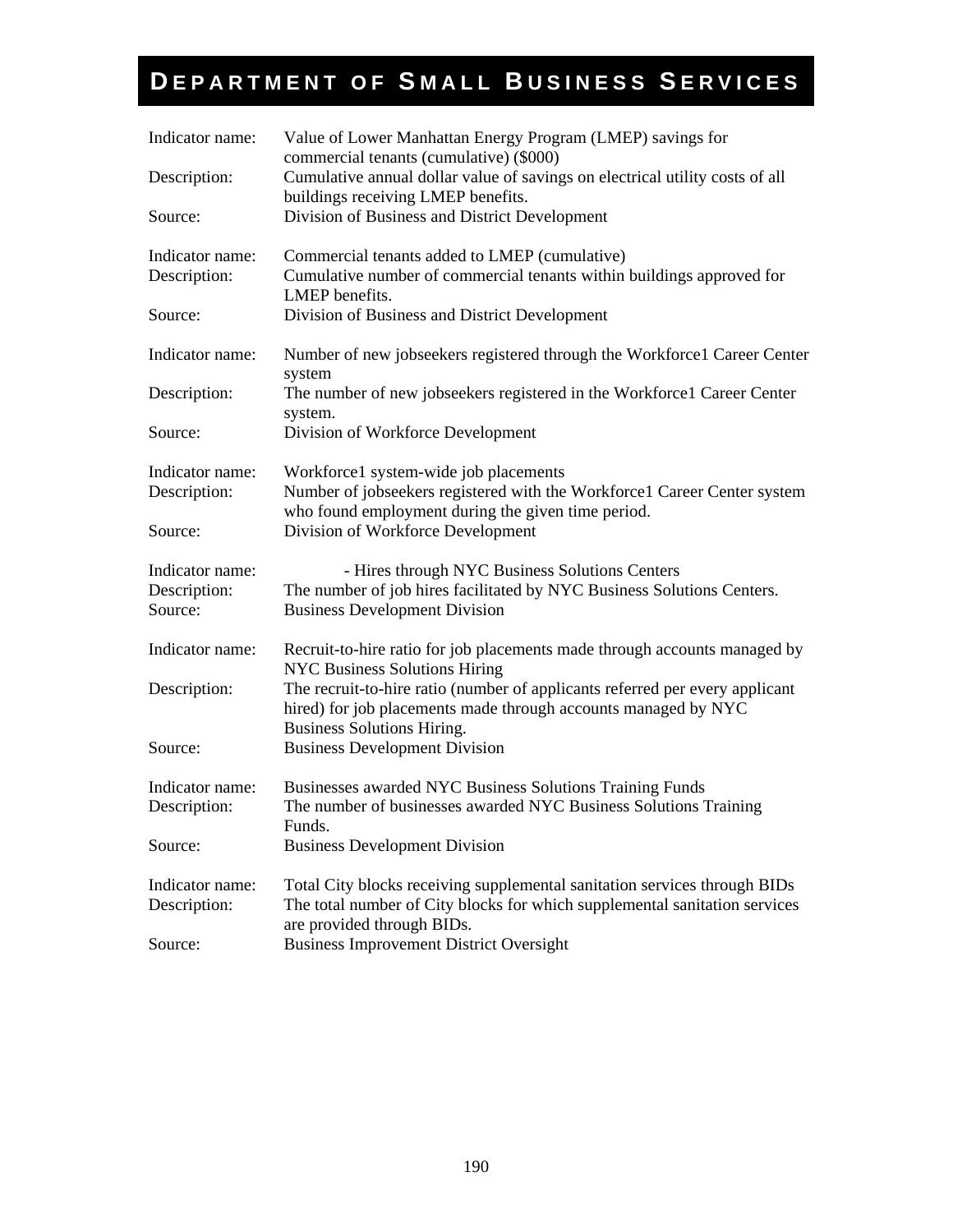| Indicator name:<br>Description:<br>Source: | Average acceptably clean BID sidewalk ratings (%)<br>Percent of sample blocks in selected Business Improvement Districts (BIDs)<br>rated acceptably clean by Mayor's Office field inspectors, based on a seven-<br>point picture-based rating scale. Ratings are averaged across 24 BIDs which<br>perform sanitation services and for which data is available for the reporting<br>periods currently presented. Figures show averages based on monthly<br>ratings of each BID.<br>Mayor's Office of Operations |
|--------------------------------------------|----------------------------------------------------------------------------------------------------------------------------------------------------------------------------------------------------------------------------------------------------------------------------------------------------------------------------------------------------------------------------------------------------------------------------------------------------------------------------------------------------------------|
| Indicator name:<br>Description:            | Value of Local Development Corporations funding (\$ millions)<br>The total dollar value of grants distributed to Local Development<br>Corporations through AvenueNYC programs. These funds are a<br>combination of federal Community Development Block Grant dollars and<br>City tax-levy dollars. AvenueNYC is a competitive grant program that<br>funds locally based organizations to carry out commercial revitalization<br>activities.                                                                    |
| Source:                                    | <b>Business Development Division</b>                                                                                                                                                                                                                                                                                                                                                                                                                                                                           |
| Indicator name:                            | Minority and Women-owned Business Enterprises (M/WBEs) awarded City<br>contracts                                                                                                                                                                                                                                                                                                                                                                                                                               |
| Description:<br>Source:                    | A count of unique certified M/WBEs that have been awarded City contracts.<br>Division of Economic & Financial Opportunity                                                                                                                                                                                                                                                                                                                                                                                      |
| Indicator name:<br>Description:<br>Source: | - M/WBEs awarded contracts after receiving direct assistance<br>A count of unique certified M/WBEs that have been awarded City contracts<br>after receiving services from the Division of Economic and Financial<br>Opportunity (DEFO). Direct Assistance includes assistance with<br>procurement, bonding, financing, and other forms of technical assistance.<br>Division of Economic & Financial Opportunity                                                                                                |
| Indicator name:<br>Description:<br>Source: | Number of City contracts awarded to M/WBEs<br>A count of New York City contracts received by all certified M/WBEs.<br>Division of Economic & Financial Opportunity                                                                                                                                                                                                                                                                                                                                             |
| Indicator name:<br>Description:<br>Source: | - Contracts awarded to M/WBEs after receiving direct assistance<br>A count of New York City contracts received by certified M/WBEs who<br>have received services from the Division of Economic and Financial<br>Opportunity (DEFO). Direct Assistance includes assistance with<br>procurement, bonding, financing, and other forms of technical assistance.<br>Division of Economic & Financial Opportunity                                                                                                    |
| Indicator name:<br>Description:            | Newly certified businesses in M/WBE Program<br>Number of businesses in the New York City 13-county metropolitan area,<br>ownership of which is at least 51 percent by women and/or minorities, that<br>have been newly certified by SBS to be published in SBS's Minority and<br>Women-owned Business Enterprise Program directory.                                                                                                                                                                            |
| Source:                                    | Division of Economic and Financial Opportunity                                                                                                                                                                                                                                                                                                                                                                                                                                                                 |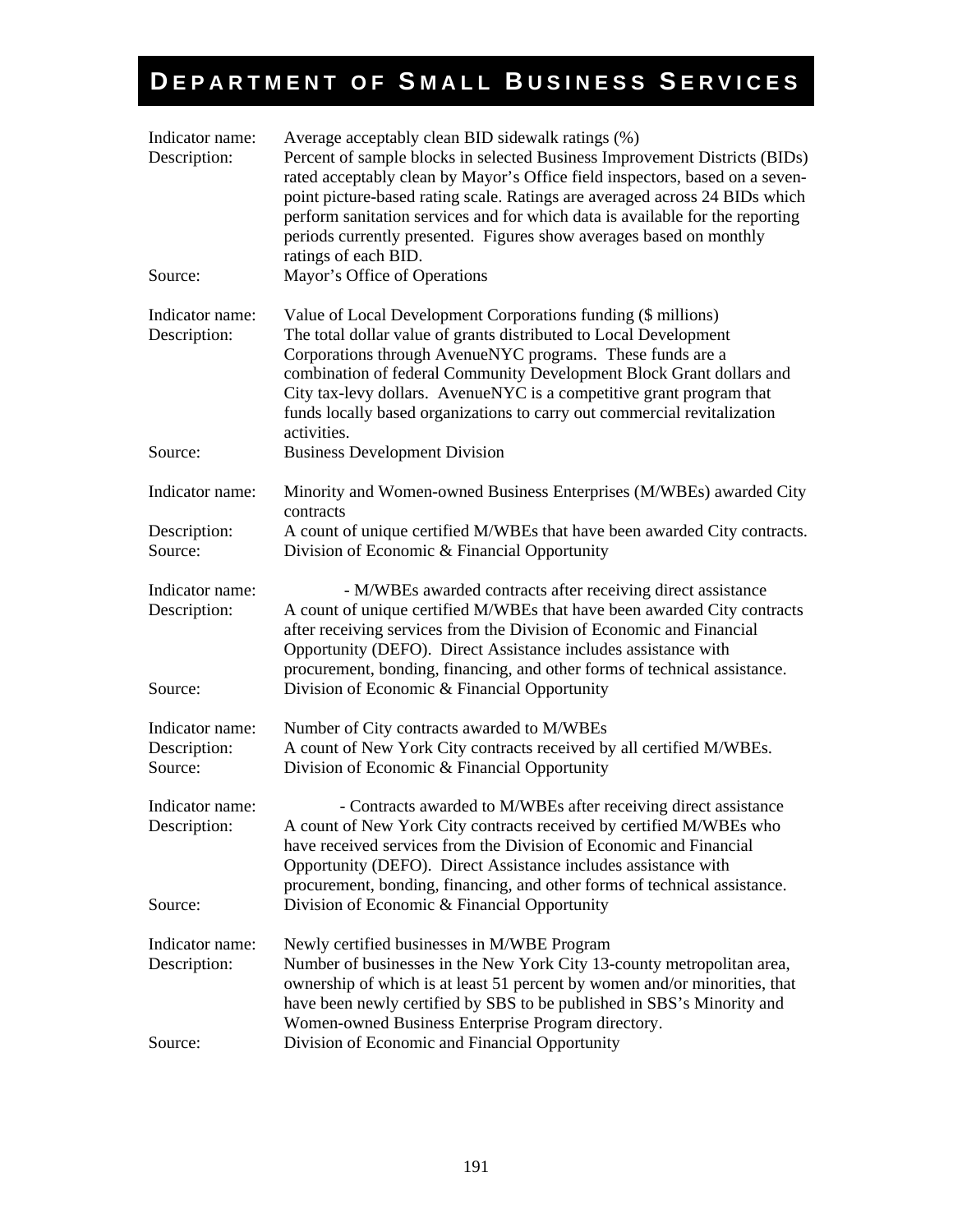| Indicator name: | Total M/WBEs certified                                                         |
|-----------------|--------------------------------------------------------------------------------|
| Description:    | Total number of businesses certified with Minority/Women-owned Business        |
|                 | Enterprise Program at the end of the given period.                             |
| Source:         | Division of Economic and Financial Opportunity                                 |
| Indicator name: | Annual M/WBE recertification rate                                              |
| Description:    | Ratio of the total number of M/WBEs recertifying to the total number of        |
|                 | M/WBEs certified firms due to expire in a given year.                          |
| Source:         | Division of Economic & Financial Opportunity                                   |
| Indicator name: | Newly certified businesses in Locally-Based Enterprise Program                 |
| Description:    | Number of construction and construction-related firms that have been newly     |
|                 | certified by SBS as locally-based enterprises. To qualify a firm must have     |
|                 | had average revenues of less than \$2 million for the previous three years and |
|                 | be based in New York City.                                                     |
| Source:         | Division of Economic and Financial Opportunity                                 |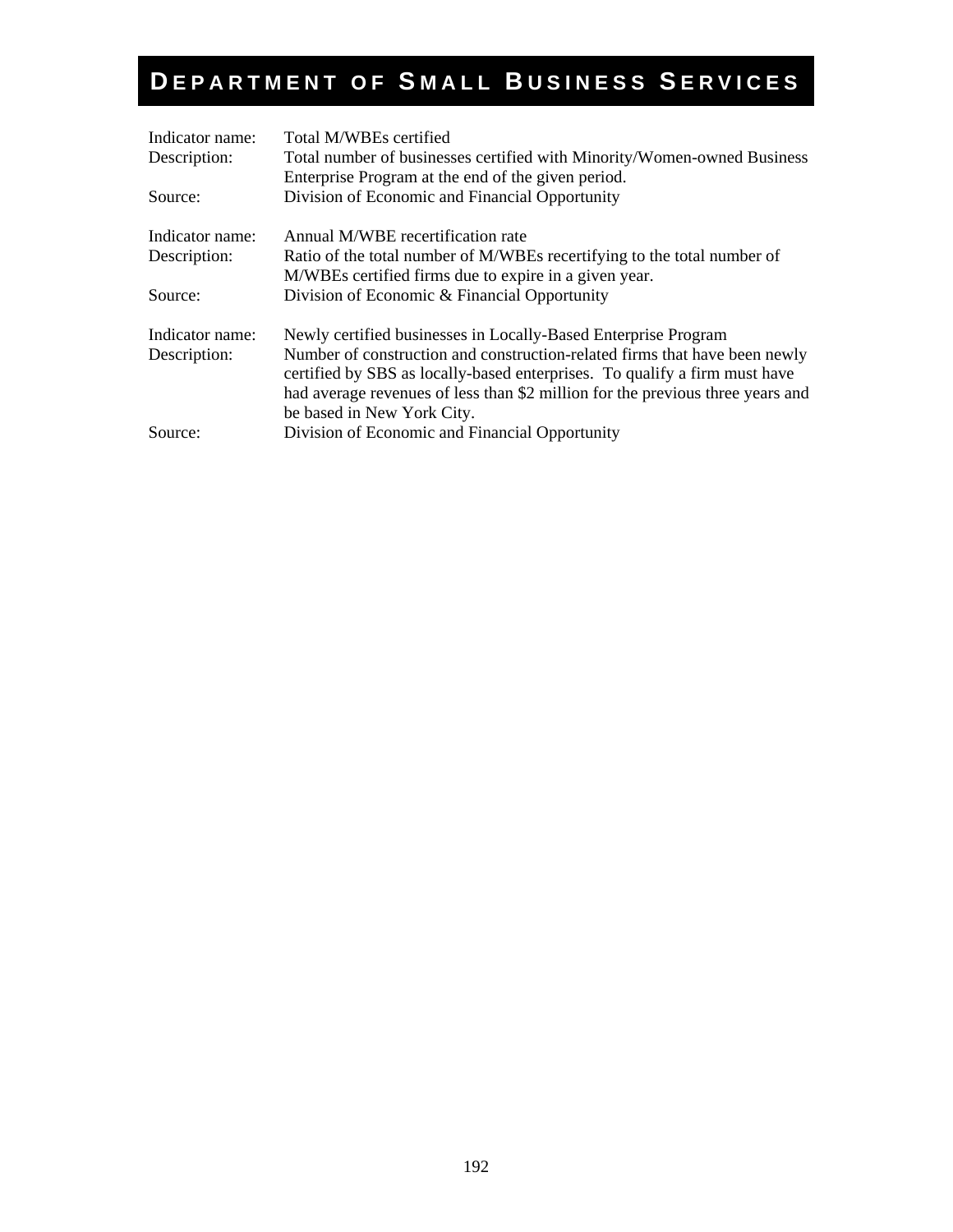# NON-MAYORAL AGENCIES



Public Libraries

City University of New York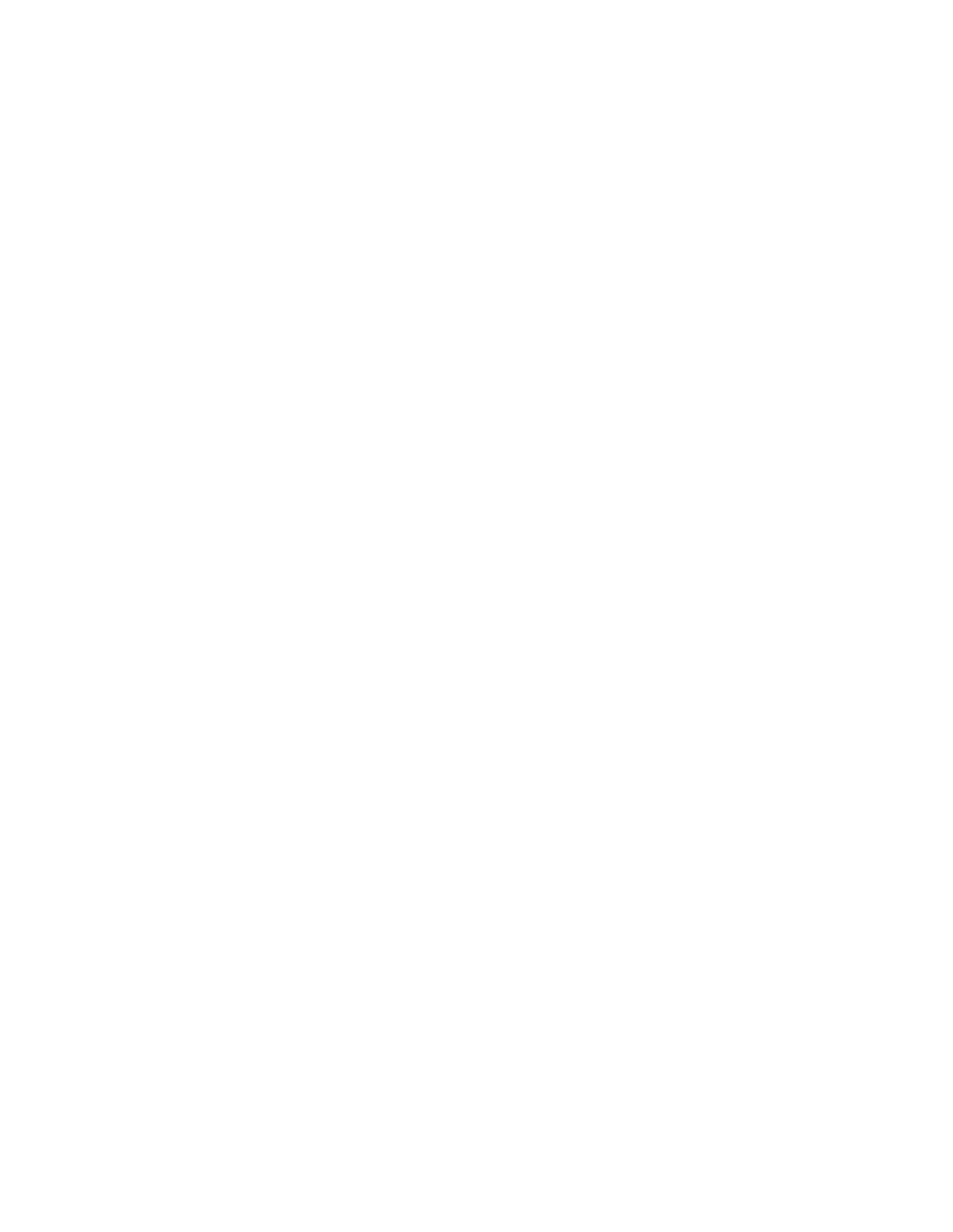## **P UBLIC L IBRARIES**

| Indicator name:<br>Description:<br>Source: | Average weekly scheduled hours<br>The total amount of scheduled public service hours at all libraries/branches<br>divided by the number of locations.<br>Brooklyn Public Library -Government Affairs; New York Public Library-<br>Office of The Branch Libraries and Research Libraries Administration;<br>Queens Public Library - Information Technology Services.                                           |
|--------------------------------------------|---------------------------------------------------------------------------------------------------------------------------------------------------------------------------------------------------------------------------------------------------------------------------------------------------------------------------------------------------------------------------------------------------------------|
| Indicator name:<br>Description:<br>Source: | Libraries open seven days per week (%)<br>Libraries/branches open 7 days per week during non-summer months (fall,<br>winter and spring) as a percent of the total locations.<br>Brooklyn Public Library (BPL) - Government Affairs; New York Public<br>Library (NYPL) - Office of The Branch Libraries and Research Libraries<br>Administration; Queens Public Library (QPL) - Community Library<br>Services. |
| Indicator name:<br>Description:<br>Source: | Libraries open six days per week (%)<br>Libraries/branches open 6 days per week as a percent of the total locations.<br>Brooklyn Public Library -Government Affairs; New York Public Library-<br>Office of The Branch Libraries and Research Libraries Administration;<br>Queens Public Library - Community Library Services.                                                                                 |
| Indicator name:<br>Description:<br>Source: | Circulation (000)<br>The total number of library materials, e.g., books, periodicals, and other<br>materials, checked out or renewed at all library locations.<br>BPL - Information Technology Department; NYPL - Office of The Branch<br>Libraries; QPL - Community Library Services.                                                                                                                        |
| Indicator name:<br>Description:<br>Source: | Reference queries (000)<br>The total number of reference questions asked of library staff by patrons in<br>person, telephone, e-mail, and chat room.<br>Brooklyn Public Library: annual reference survey; New York Public<br>Library: quarterly reader service statistics report; and Queens Borough<br>Public Library: quarterly reference sample report.                                                    |
| Indicator name:<br>Description:            | Electronic visits to website (000)<br>The total number of visits to the library website. The numbers reported for<br>New York Public branch libraries include activity for both branch and<br>research facilities.                                                                                                                                                                                            |
| Source:                                    | BPL - Information Technology Dept; NYPL - Information Technology<br>Group; QPL - Information Technology Services.                                                                                                                                                                                                                                                                                             |
| Indicator name:<br>Description:            | Computers for public use<br>Computers used by the public in public areas. The numbers reported for<br>New York Public branch libraries include activity for both branch and<br>research facilities.                                                                                                                                                                                                           |
| Source:                                    | Information technology departments of each library system.                                                                                                                                                                                                                                                                                                                                                    |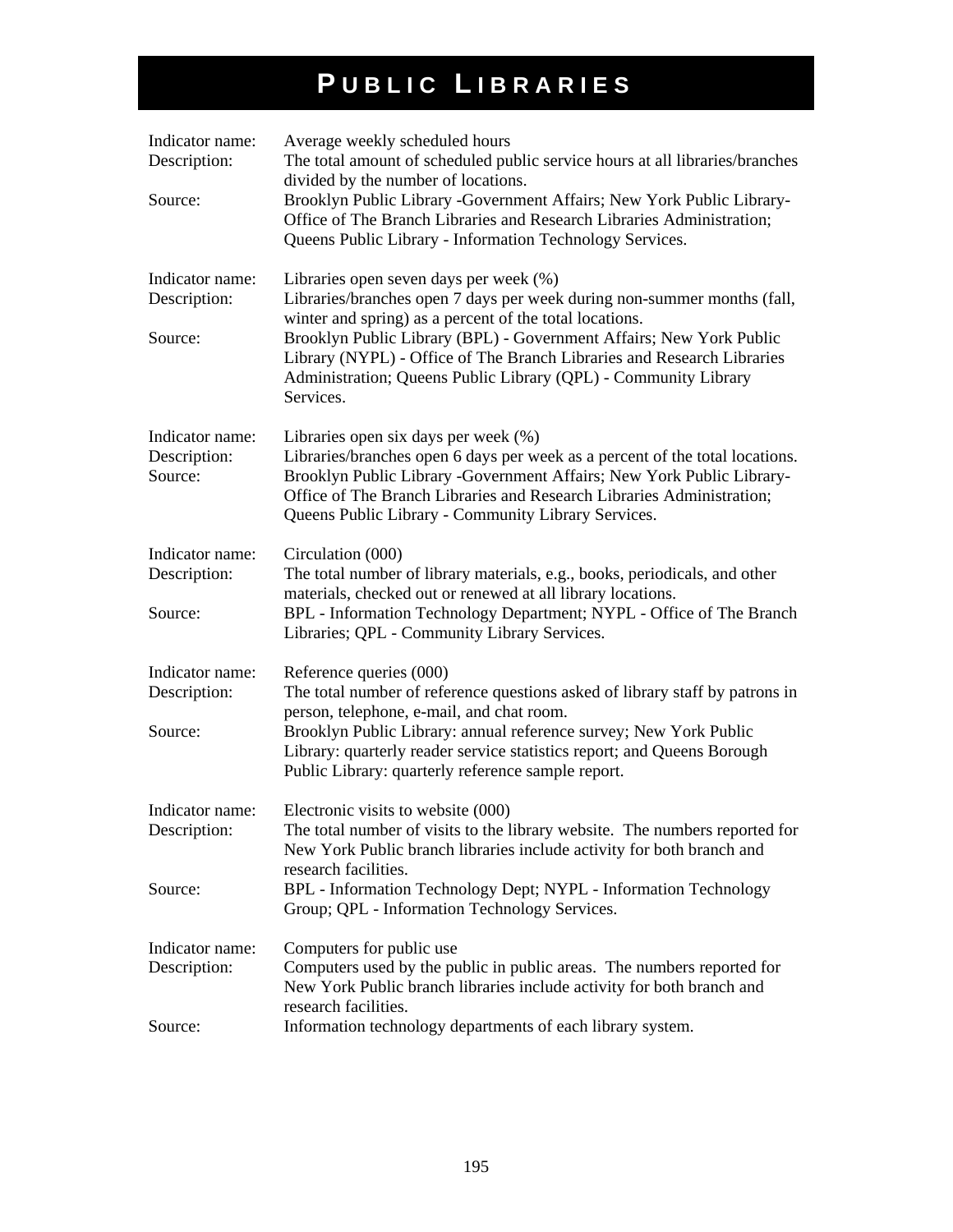## **P UBLIC L IBRARIES**

| Indicator name: | Program sessions                                                                                                                            |
|-----------------|---------------------------------------------------------------------------------------------------------------------------------------------|
| Description:    | The total number of programs conducted by library staff for the<br>public.                                                                  |
| Source:         | BPL – Government Affairs; NYPL - Office of The Branch Libraries and<br>Research Libraries Administration; QPL - Community Library Services. |
| Indicator name: | Program attendance                                                                                                                          |
| Description:    | The number of people attending programs conducted by library staff for the<br>public.                                                       |
| Source:         | BPL – Government Affairs; NYPL - Office of The Branch Libraries and<br>Research Libraries Administration; QPL - Community Library Services. |
| Indicator name: | Library card holders (000)                                                                                                                  |
| Description:    | The total number of people registered as New York Public branch libraries<br>card holders.                                                  |
| Source:         | Library staff reports.                                                                                                                      |
| Indicator name: | Total library attendance (000)                                                                                                              |
| Description:    | The total number of people visiting all library/branch locations.                                                                           |
| Source:         | Turnstile figures for patrons entering the library/branch, gathered from all                                                                |
|                 | library systems' locations. BPL – staff reports; NYPL - Office of The                                                                       |
|                 | Branch Libraries and Research Libraries; QPL - Community Library                                                                            |
|                 | Services                                                                                                                                    |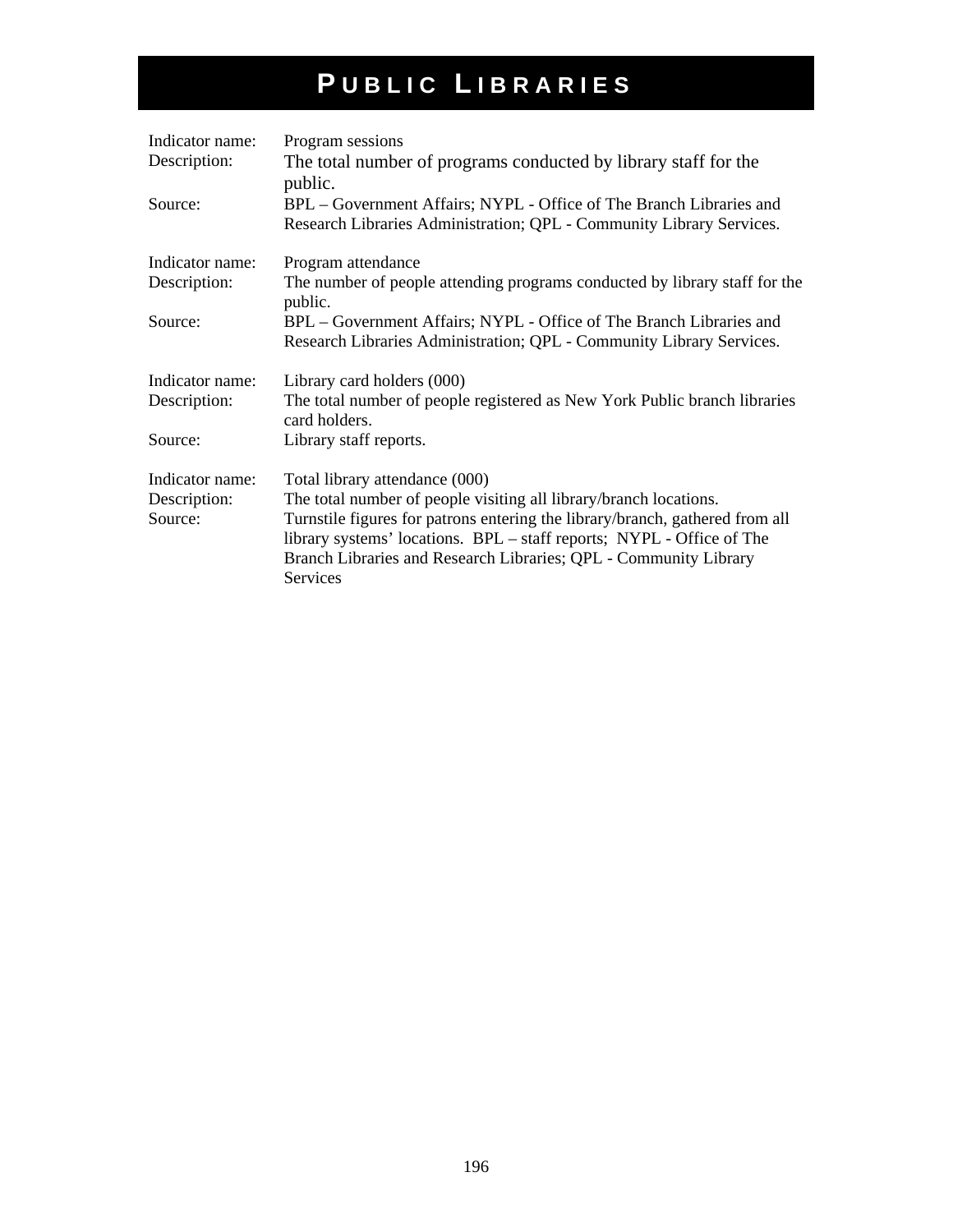### **C ITY U NIVERSITY OF N EW Y ORK**

| Indicator name:                 | High school students participating in college preparation program (College<br>Now)                                                                                                                                                                                                                                                                                                                                                                                                                                                                                                                                                                                                                                                                                                     |
|---------------------------------|----------------------------------------------------------------------------------------------------------------------------------------------------------------------------------------------------------------------------------------------------------------------------------------------------------------------------------------------------------------------------------------------------------------------------------------------------------------------------------------------------------------------------------------------------------------------------------------------------------------------------------------------------------------------------------------------------------------------------------------------------------------------------------------|
| Description:                    | The number of high school students participating in College Now during an<br>academic year. College Now programs, offered at each college, help prepare<br>students for college-level work. College Now offers college-level courses as<br>well as remediation in reading, writing and math.                                                                                                                                                                                                                                                                                                                                                                                                                                                                                           |
| Source:                         | CUNY Office of Academic Affairs.                                                                                                                                                                                                                                                                                                                                                                                                                                                                                                                                                                                                                                                                                                                                                       |
| Indicator name:                 | Community college and second year baccalaureate students who pass<br>CUNY's writing ability test for attainment of associate degree or movement<br>to next year in senior college $(\%)$                                                                                                                                                                                                                                                                                                                                                                                                                                                                                                                                                                                               |
| Description:                    | The percent of students taking the CUNY Proficiency Exam (CPE) for the<br>first time in a given fall term who have passed the exam one year later. The<br>CPE is a written exam in which students demonstrate their competence in<br>academic literacy by composing essays on written passages and data.<br>Students must pass the exam to earn an associate degree or to pursue upper-<br>division studies.                                                                                                                                                                                                                                                                                                                                                                           |
| Source:                         | <b>CUNY Office of Assessment.</b>                                                                                                                                                                                                                                                                                                                                                                                                                                                                                                                                                                                                                                                                                                                                                      |
| Indicator name:<br>Description: | Mean SAT score of enrolled freshmen in baccalaureate programs<br>The mean SAT score first-time freshmen enrolled in the Fall into CUNY's<br>seven senior colleges (Baruch, Brooklyn, City, Hunter, Lehman, Queens and<br>York) who are current graduates (graduated on or after June 1st) of domestic<br>high schools (excludes GED's and graduates of foreign high schools). SEEK<br>(Search for Education, Elevation, and Knowledge) program students are<br>excluded. Prior graduates, GEDs and foreign students are not required to<br>submit SAT scores for admission. Candidates for the SEEK program are<br>required to submit SAT scores, but only to determine that the candidate does<br>not meet the regular admission criteria and therefore qualifies for the<br>program. |
| Source:                         | CUNY Office of Institutional Research and Assessment.                                                                                                                                                                                                                                                                                                                                                                                                                                                                                                                                                                                                                                                                                                                                  |
| Indicator name:<br>Description: | Baccalaureate degree seeking students admitted who enroll (%)<br>The percent of students admitted to a CUNY baccalaureate program (met<br>regular admissions criteria and passed or were exempt from basic skills<br>tests) in the fall term who enroll in a CUNY baccalaureate program that fall.                                                                                                                                                                                                                                                                                                                                                                                                                                                                                     |
| Source:                         | CUNY Office of Institutional Research and Assessment.                                                                                                                                                                                                                                                                                                                                                                                                                                                                                                                                                                                                                                                                                                                                  |
| Indicator name:<br>Description: | Honors College student enrollment<br>The number of students enrolling in the CUNY Honors College program.<br>The Honors College provides educational opportunities for academically<br>gifted students citywide. The program includes financial support,<br>interdisciplinary seminars, and access to instructional technology, dedicated<br>mentors, internships and study abroad, as well as a Cultural Passport.                                                                                                                                                                                                                                                                                                                                                                    |
| Source:                         | <b>CUNY Office of Institutional Research and Assessment</b>                                                                                                                                                                                                                                                                                                                                                                                                                                                                                                                                                                                                                                                                                                                            |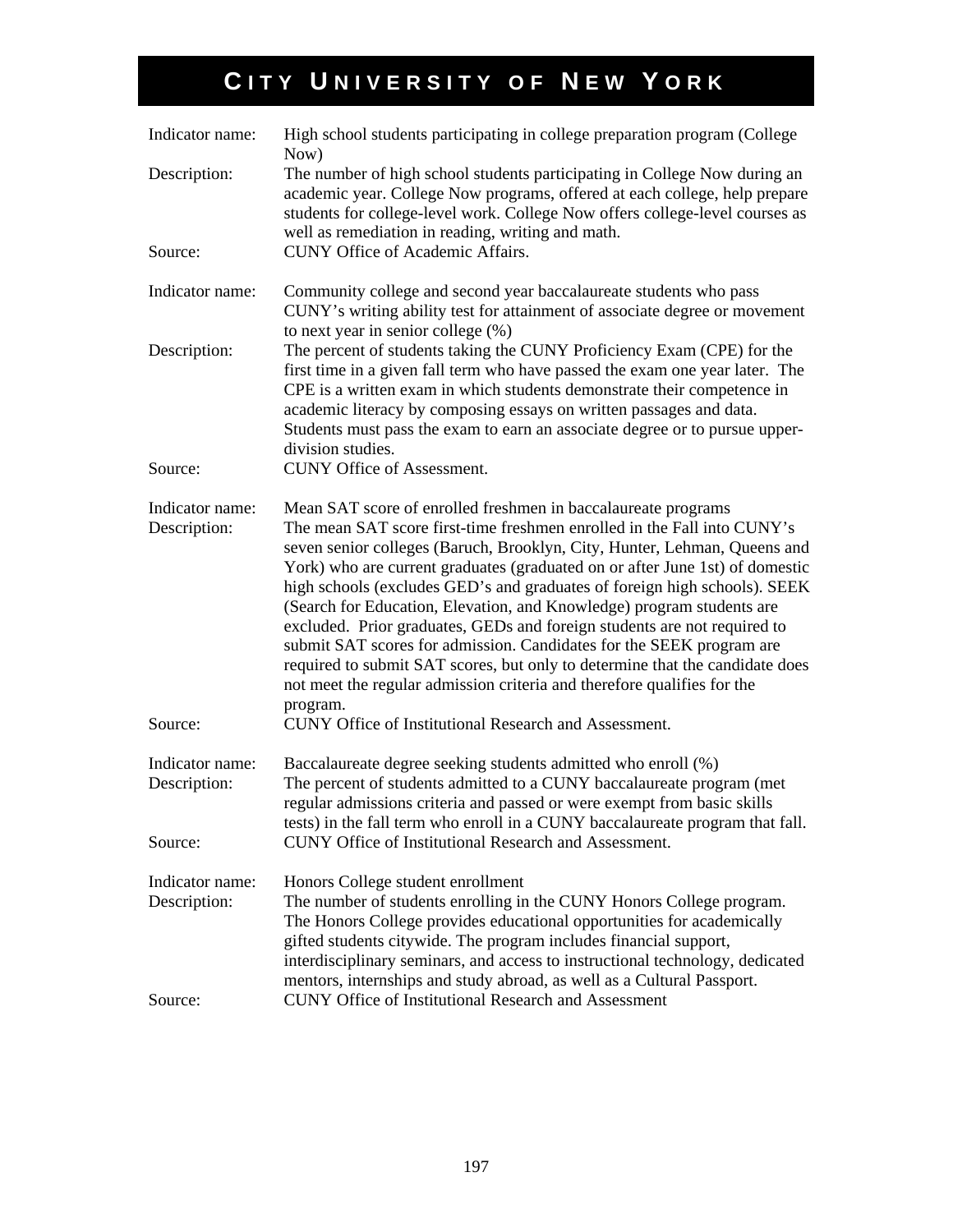### **C ITY U NIVERSITY OF N EW Y ORK**

| Indicator name:                 | One-year (fall-to-fall) retention rate of full-time first-time freshmen enrolled<br>in a baccalaureate program at a CUNY collegeBaccalaureate programs (%)                                                                                                                                                                                                                                                                    |
|---------------------------------|-------------------------------------------------------------------------------------------------------------------------------------------------------------------------------------------------------------------------------------------------------------------------------------------------------------------------------------------------------------------------------------------------------------------------------|
| Description:                    | The percent of regularly-admitted full-time, first-time freshmen who are still<br>enrolled the fall term following the fall of entry into a baccalaureate<br>program. For example, students entering CUNY as full-time, first-time<br>freshmen in Fall 2000 must be enrolled at CUNY in Fall 2001 to be counted<br>as retained.                                                                                               |
| Source:                         | <b>CUNY Office of Institutional Research and Assessment</b>                                                                                                                                                                                                                                                                                                                                                                   |
| Indicator name:                 | One-year (fall-to-fall) retention rate of full-time first-time freshmen enrolled<br>in an associate program at a CUNY community college                                                                                                                                                                                                                                                                                       |
| Description:                    | The percent of regularly-admitted, full-time, first-time freshmen who are<br>still enrolled the fall term following the fall of entry into an associate<br>program at a CUNY community college. For example, students entering<br>CUNY as full-time, first-time freshmen in Fall 2000 must be enrolled at<br>CUNY in Fall 2001 to be counted as retained.                                                                     |
| Source:                         | <b>CUNY Office of Institutional Research and Assessment</b>                                                                                                                                                                                                                                                                                                                                                                   |
| Indicator name:                 | Six-year graduation rate of full-time first-time freshmen seeking a<br>baccalaureate degree at a CUNY college                                                                                                                                                                                                                                                                                                                 |
| Description:                    | The percent of regularly-admitted, full-time freshmen who earn a CUNY<br>degree within six years of entry. For example, full-time, first-time,<br>bachelor's degree-seeking students entering CUNY in Fall 1995 must earn a<br>degree by the end of August 2001 to be counted as having graduated.<br>Graduation rates are reported for the fiscal year corresponding with the end<br>of the 6-year period.                   |
| Source:                         | <b>CUNY Office of Institutional Research and Assessment</b>                                                                                                                                                                                                                                                                                                                                                                   |
| Indicator name:                 | Six-year graduation rate of full-time first-time freshmen seeking an associate<br>degree at a CUNY community college                                                                                                                                                                                                                                                                                                          |
| Description:                    | Percentage of regularly-admitted, full-time freshmen who earn a CUNY<br>degree within six years of entry. For example, full-time, first-time, associate<br>degree-seeking students entering a CUNY community college in Fall 1995<br>must earn a degree by the end of August 2001 to be counted as having<br>graduated. Graduation rates are reported for the fiscal year corresponding<br>with the end of the 6-year period. |
| Source:                         | <b>CUNY Office of Institutional Research and Assessment</b>                                                                                                                                                                                                                                                                                                                                                                   |
| Indicator name:<br>Description: | Students passing the New York State Teacher Certification Examination (%)<br>The percent of students who pass the Liberal Arts and Sciences New York<br>State Teacher Certification Examination in a given academic year.                                                                                                                                                                                                     |
| Source:<br>Indicator name:      | New York State Education Department<br>Students passing the National Council Licensure Examination for Registered<br>Nurse $(\%)$                                                                                                                                                                                                                                                                                             |
| Description:<br>Source:         | The percent of students who pass the NCLEX-RN in a given calendar year.<br>New York State Education Department                                                                                                                                                                                                                                                                                                                |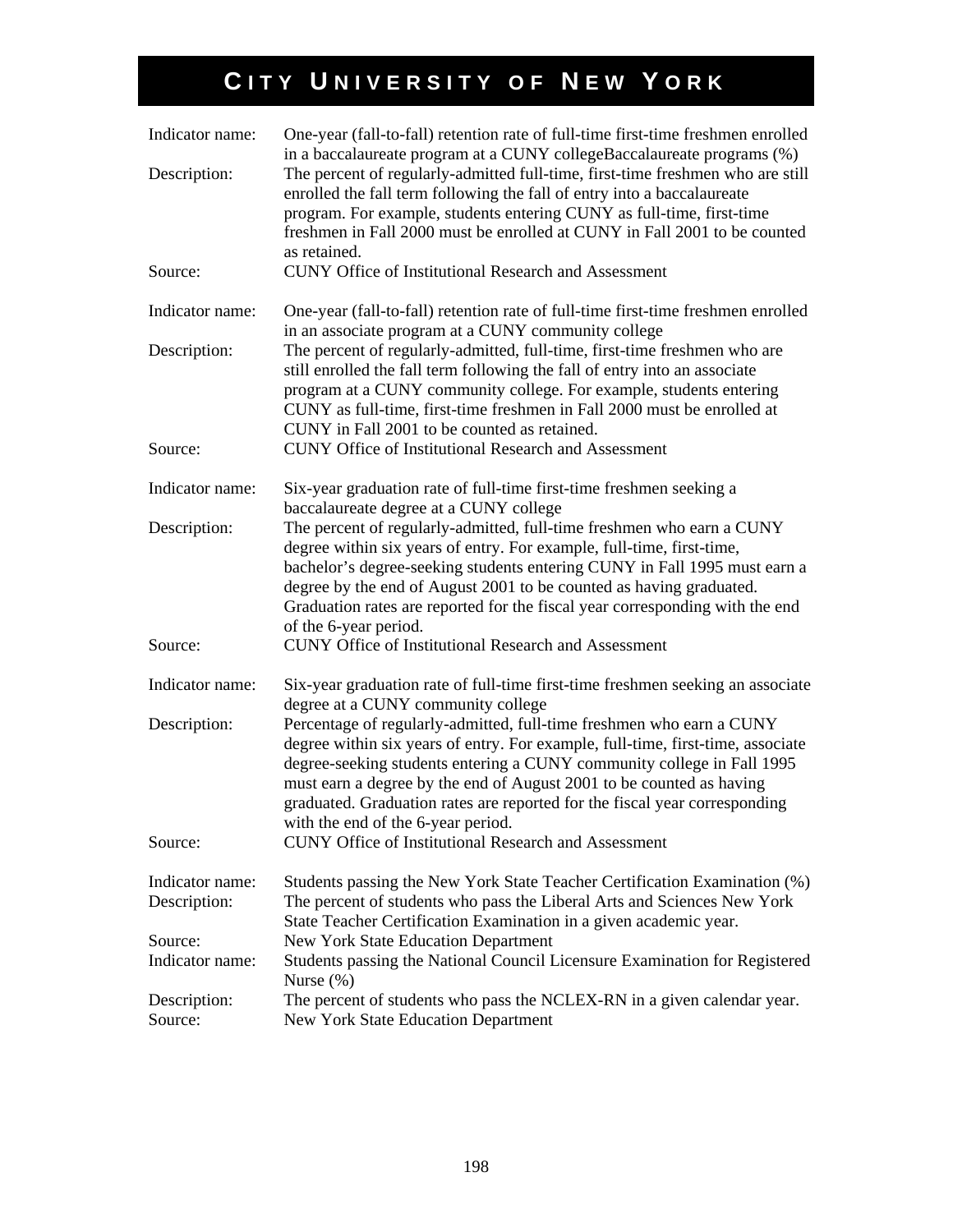### **C ITY U NIVERSITY OF N EW Y ORK**

| Indicator name: | Instructional hours delivered by full-time faculty (Fall)<br>Community colleges (%)                                                                                                                                                           |
|-----------------|-----------------------------------------------------------------------------------------------------------------------------------------------------------------------------------------------------------------------------------------------|
| Description:    | The percent of total hours of community college course instruction taught by<br>full-time members of CUNY's faculty in the Fall term.                                                                                                         |
| Source:         | City University Personnel System and CUNY Office of Institutional<br><b>Research and Assessment</b>                                                                                                                                           |
| Indicator name: | Instructional hours delivered by full-time faculty (Fall)<br>Senior colleges (%)                                                                                                                                                              |
| Description:    | The percent of total hours of senior college course instruction taught by full-<br>time members of CUNY's faculty in the Fall term.                                                                                                           |
| Source:         | City University Personnel System and CUNY Office of Institutional<br><b>Research and Assessment</b>                                                                                                                                           |
| Indicator name: | Enrollment of first-time freshmen in CUNY community colleges                                                                                                                                                                                  |
| Description:    | The total number of first-time freshmen enrolled in a CUNY community<br>college in the fall term                                                                                                                                              |
| Source:         | <b>OIRA</b>                                                                                                                                                                                                                                   |
| Indicator name: | Number of students transferring to a CUNY baccalaureate program within<br>two years of leaving a CUNY associate program                                                                                                                       |
| Description:    | The number of students enrolling for the first time in baccalaureate programs<br>who had been enrolled in a CUNY associate program within the past two<br>years, and left the associate program either with or without an associate<br>degree |
| Source:         | <b>OIRA</b>                                                                                                                                                                                                                                   |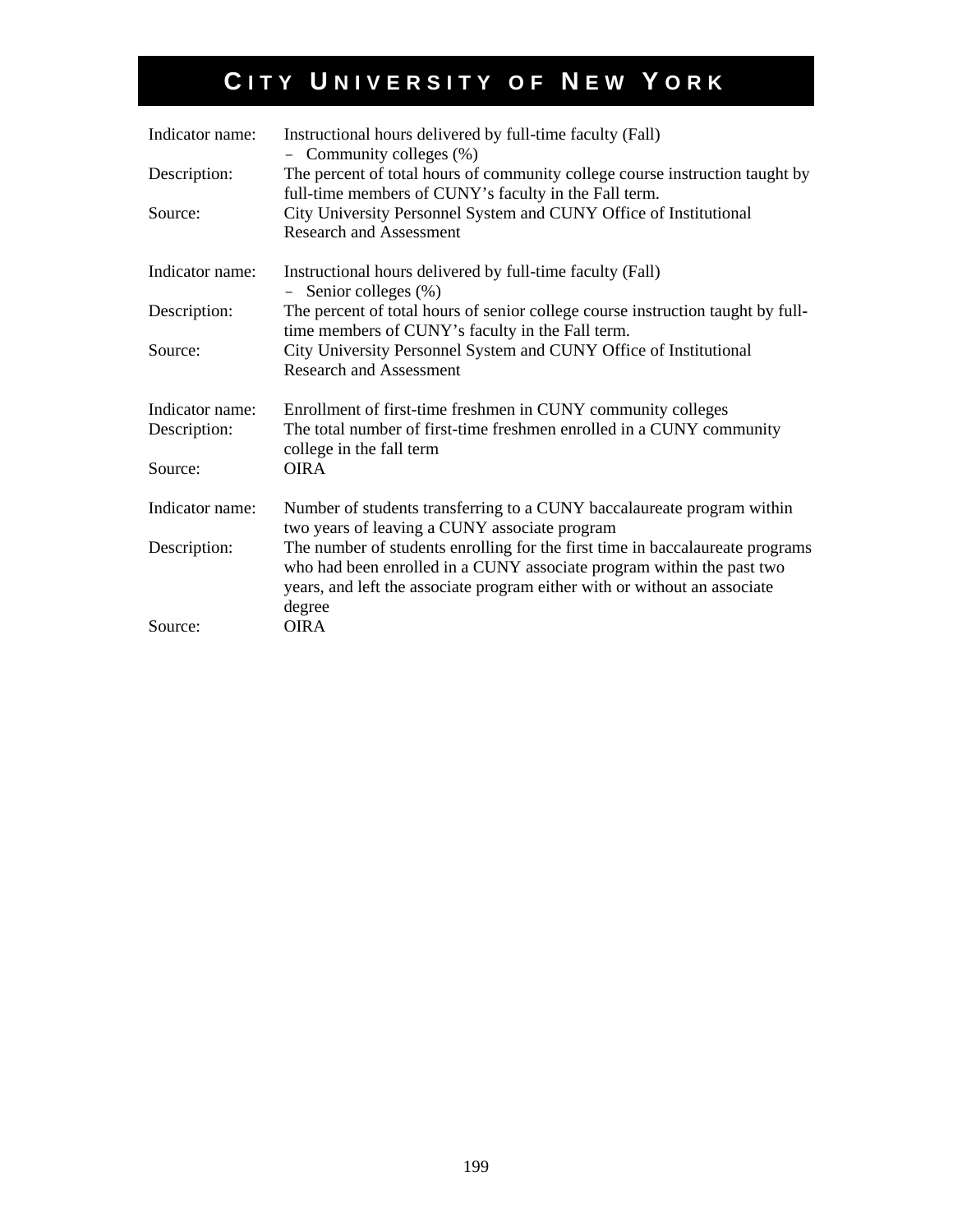### CITY UNIVERSITY OF NEW YORK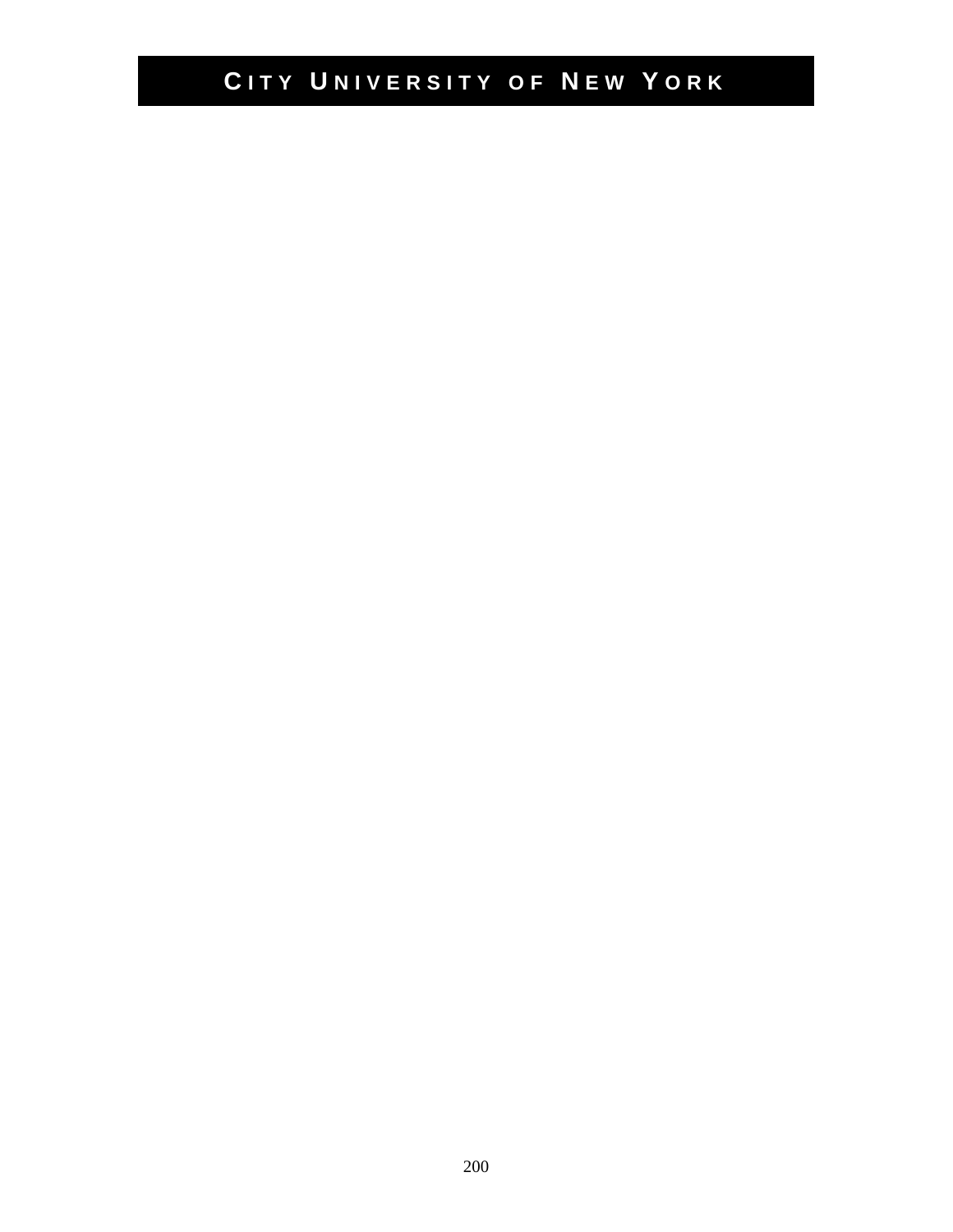### **A GENCY R ESOURCES**

| Indicator name:<br>Description:<br>Source: | Expenditures<br>Actual and planned expenditures across all units of appropriation in an<br>agency's expense budget. This does not include capital resources (see<br>Capital commitments, below).<br>The Office of Management and Budget. Data prior to Fiscal 2009 is<br>consistent with previous Mayor's Management Reports. Fiscal 2009<br>expenditures may have changed since the September 2009 Mayor's<br>Management Report. The figures reported here reflect the "Comprehensive"<br>Annual Financial Report of the Comptroller for the Fiscal Year Ended June<br>30, 2009."<br>Fiscal 2010 targets from the September 2009 MMR are consistent with the<br>City's Fiscal 2010 Adopted Budget. Updated Fiscal 2010 and Fiscal 2011<br>targets reflect the City's January 2010 Financial Plan.<br>Four-Month Actual Fiscal 2009 figures and Four-Month Actual Fiscal 2010<br>figures are as of October 31 of the corresponding fiscal year, based on the<br>October Financial Information Services Agency (FISA) report for that year.<br>The Health and Hospitals Corporation and the New York City Housing<br>Authority self-report expenditure information. |
|--------------------------------------------|--------------------------------------------------------------------------------------------------------------------------------------------------------------------------------------------------------------------------------------------------------------------------------------------------------------------------------------------------------------------------------------------------------------------------------------------------------------------------------------------------------------------------------------------------------------------------------------------------------------------------------------------------------------------------------------------------------------------------------------------------------------------------------------------------------------------------------------------------------------------------------------------------------------------------------------------------------------------------------------------------------------------------------------------------------------------------------------------------------------------------------------------------------------------|
| Indicator name:<br>Description:            | Revenues<br>Funds collected by agency revenue-generating operations. Does not include<br>State and federal monies and routine City tax collections.                                                                                                                                                                                                                                                                                                                                                                                                                                                                                                                                                                                                                                                                                                                                                                                                                                                                                                                                                                                                                |
| Source:                                    | The Office of Management and Budget. Data prior to Fiscal 2009 is<br>consistent with previous Mayor's Management Reports. Fiscal 2009<br>revenues may have changed since the September 2009 Mayor's<br>Management Report. The figures reported here reflect the "Comprehensive"<br>Annual Financial Report of the Comptroller for the Fiscal Year Ended June<br>30, 2009."                                                                                                                                                                                                                                                                                                                                                                                                                                                                                                                                                                                                                                                                                                                                                                                         |
|                                            | Fiscal 2010 targets from the September 2009 MMR are consistent with the<br>City's Fiscal 2010 Adopted Budget. Updated Fiscal 2010 and Fiscal 2011<br>targets reflect the City's January 2010 Financial Plan.                                                                                                                                                                                                                                                                                                                                                                                                                                                                                                                                                                                                                                                                                                                                                                                                                                                                                                                                                       |
|                                            | Four-Month Actual Fiscal 2009 figures and Four-Month Actual Fiscal 2010<br>figures are as of October 31 of the corresponding fiscal year, as derived<br>from the City's Financial Management System (FMS).<br>The Health and Hospitals Corporation and the New York City Housing<br>Authority self-report revenue information.                                                                                                                                                                                                                                                                                                                                                                                                                                                                                                                                                                                                                                                                                                                                                                                                                                     |
| Indicator name:<br>Description:            | Personnel<br>The total employees, from all funding sources, active on the final day of the<br>reporting period. Among the civilian workforce, non-full-time employees<br>and seasonal employees are counted as full-time equivalents (FTEs),<br>adjusting for the proportion of a full-time salary that they earn. FTEs were<br>not included in this data prior to December 2001.                                                                                                                                                                                                                                                                                                                                                                                                                                                                                                                                                                                                                                                                                                                                                                                  |
| Source:                                    | The Office of Management and Budget. Fiscal 2009 personnel reflect the<br>number of employees active on June 30, 2009. Four-Month Actual Fiscal<br>2009 personnel and Four-Month Actual Fiscal 2010 personnel reflect the<br>number of employees active on October 31 of the respective year.<br>Fiscal 2010 targets from the September 2009 MMR are consistent with the<br>City's Fiscal 2010 Adopted Budget. Updated Fiscal 2010 and Fiscal 2011<br>targets reflect the City's January 2010 Financial Plan.                                                                                                                                                                                                                                                                                                                                                                                                                                                                                                                                                                                                                                                      |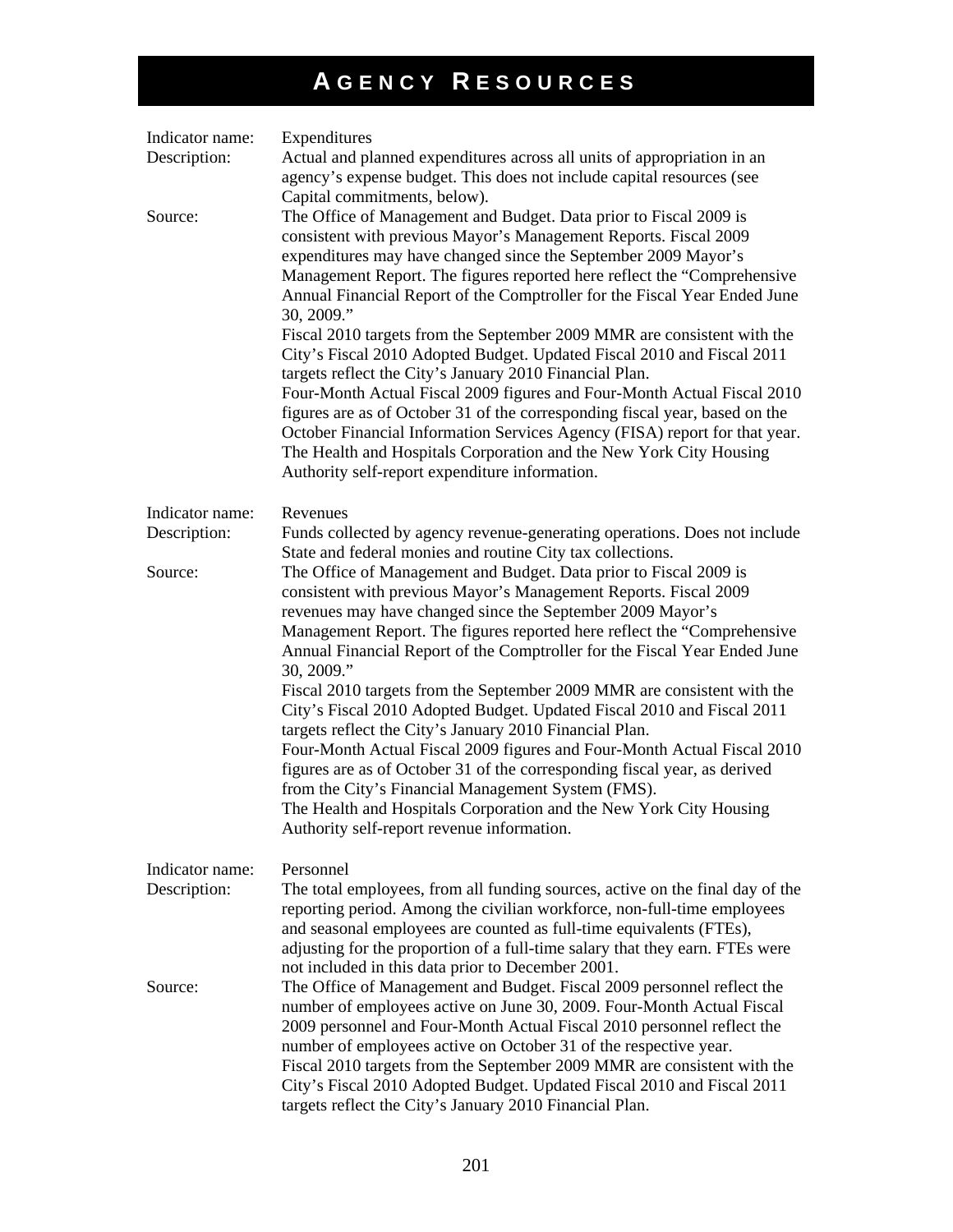### **A GENCY R ESOURCES**

| Indicator name:<br>Description:<br>Source: | Overtime paid<br>The total amount of overtime paid to employees during the period.<br>The Office of Management and Budget. Data prior to Fiscal 2009 is<br>consistent with previous Mayor's Management Reports. Fiscal 2009<br>overtime may have changed since the September 2009 Mayor's<br>Management Report. The figures reported here reflect the "Comprehensive<br>Annual Financial Report of the Comptroller for the Fiscal Year Ended June<br>30, 2009."<br>Four-Month Actual Fiscal 2009 figures and Four-Month Actual Fiscal 2010<br>figures are as of October 31 of the corresponding fiscal year, based on the<br>October Financial Information Services Agency (FISA) report for that year.<br>The Health and Hospitals Corporation and the New York City Housing<br>Authority self-report this overtime information. |
|--------------------------------------------|-----------------------------------------------------------------------------------------------------------------------------------------------------------------------------------------------------------------------------------------------------------------------------------------------------------------------------------------------------------------------------------------------------------------------------------------------------------------------------------------------------------------------------------------------------------------------------------------------------------------------------------------------------------------------------------------------------------------------------------------------------------------------------------------------------------------------------------|
| Indicator name:<br>Description:            | Capital commitments<br>The value of contracts for capital projects that the agency is authorized to<br>register and actually registers. Capital projects include construction work<br>and some other categories of procurements, including computer hardware<br>and software, heavy equipment and vehicles. Some construction projects<br>counted within a given agency's commitment total may be managed by<br>other agencies.                                                                                                                                                                                                                                                                                                                                                                                                   |
| Source:                                    | The Office of Management and Budget. Data prior to Fiscal 2009 is<br>consistent with previous Mayor's Management Reports. Fiscal 2009 capital<br>commitments may have changed since the September 2009 Mayor's<br>Management Report. Updated Fiscal 2010 and Fiscal 2011 targets reflect<br>the City's January 2010 Financial Plan. Four-Month Actual Fiscal 2009<br>figures and Four-Month Actual Fiscal 2010 figures are as of October 31 of<br>the corresponding fiscal year. The School Construction Authority self-<br>reports capital commitment data.                                                                                                                                                                                                                                                                      |
| Indicator name:<br>Description:            | Human services contract budget<br>Total amount budgeted or actually obligated for human services contracts.<br>This data is shown for seven agencies that together account for over 85<br>percent of the City total in this category. These agencies are: Department of<br>Health and Mental Hygiene, Human Resources Administration,<br>Administration for Children's Services, Department of Homeless Services,<br>Department for the Aging, Department of Youth and Community<br>Development and Department of Small Business Services.                                                                                                                                                                                                                                                                                        |
| Source:                                    | The Office of Management and Budget. Fiscal 2009 human services<br>contract figures may have changed since the September 2009 Mayor's<br>Management Report. The figures reported here are consistent with the<br>"Comprehensive Annual Financial Report of the Comptroller for the Fiscal<br>Year Ended June 30, 2009." Four-Month Actual Fiscal 2009 figures and<br>Four-Month Actual Fiscal 2010 figures are as of October 31 of the<br>corresponding fiscal year, based on the Financial Management System.<br>Fiscal 2010 targets from the September 2009 MMR are consistent with the<br>Contracts section of the City's Fiscal 2010 Adopted Budget. Updated Fiscal<br>2010 and Fiscal 2011 targets reflect the City's January 2010 Financial Plan.                                                                           |